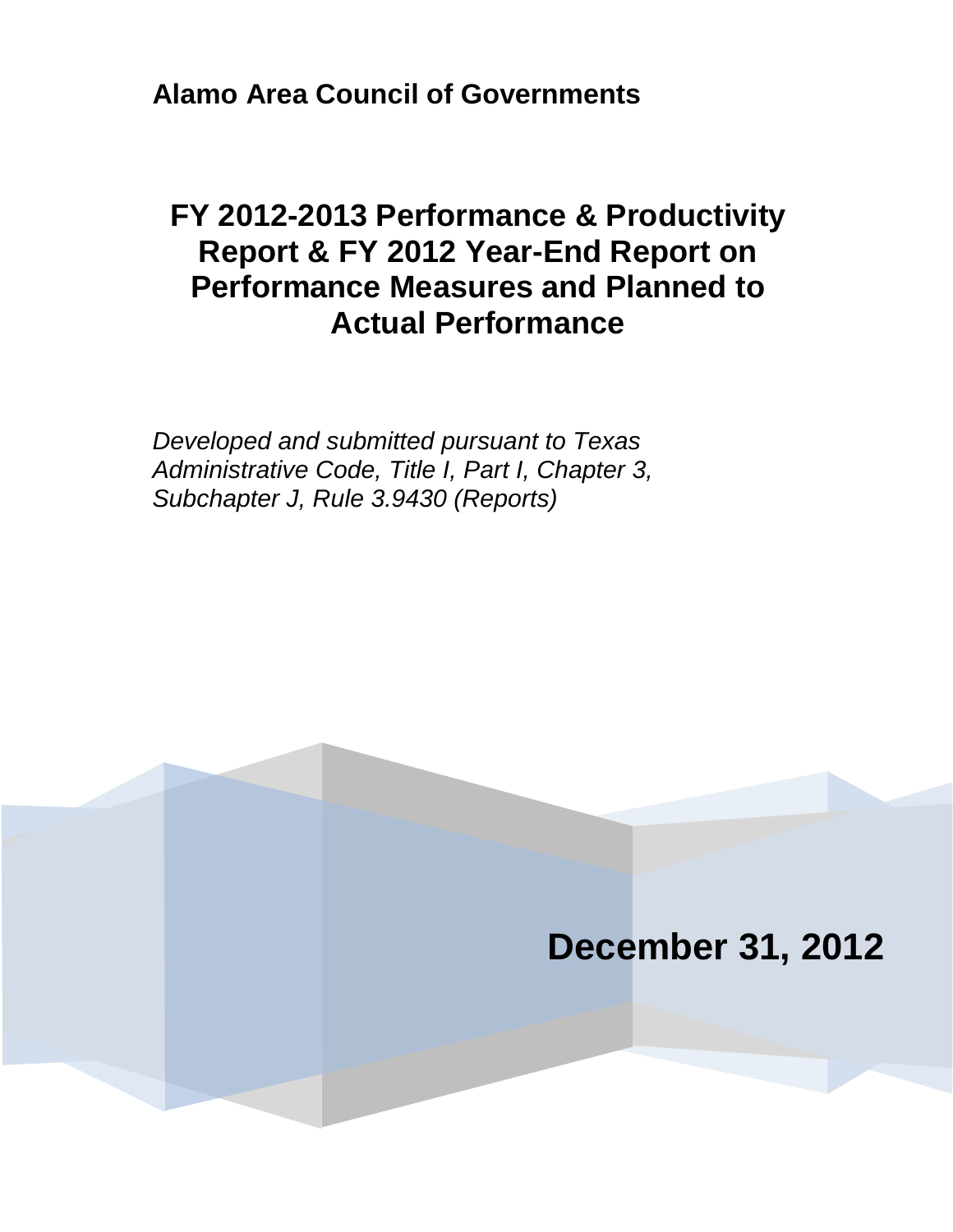# **ALAMO AREA COUNCIL OF GOVERNMENTS**

## **FY 2012-2013 Performance & Productivity Report & FY 2012 Year-End Report on Performance Measures and Planned to Actual Performance**

# **STATE FINANCIAL ASSISTANCE ACTIVITY INFORMATION**

Intergovernmental Reviews on Grant Assistance Requests (TRACS)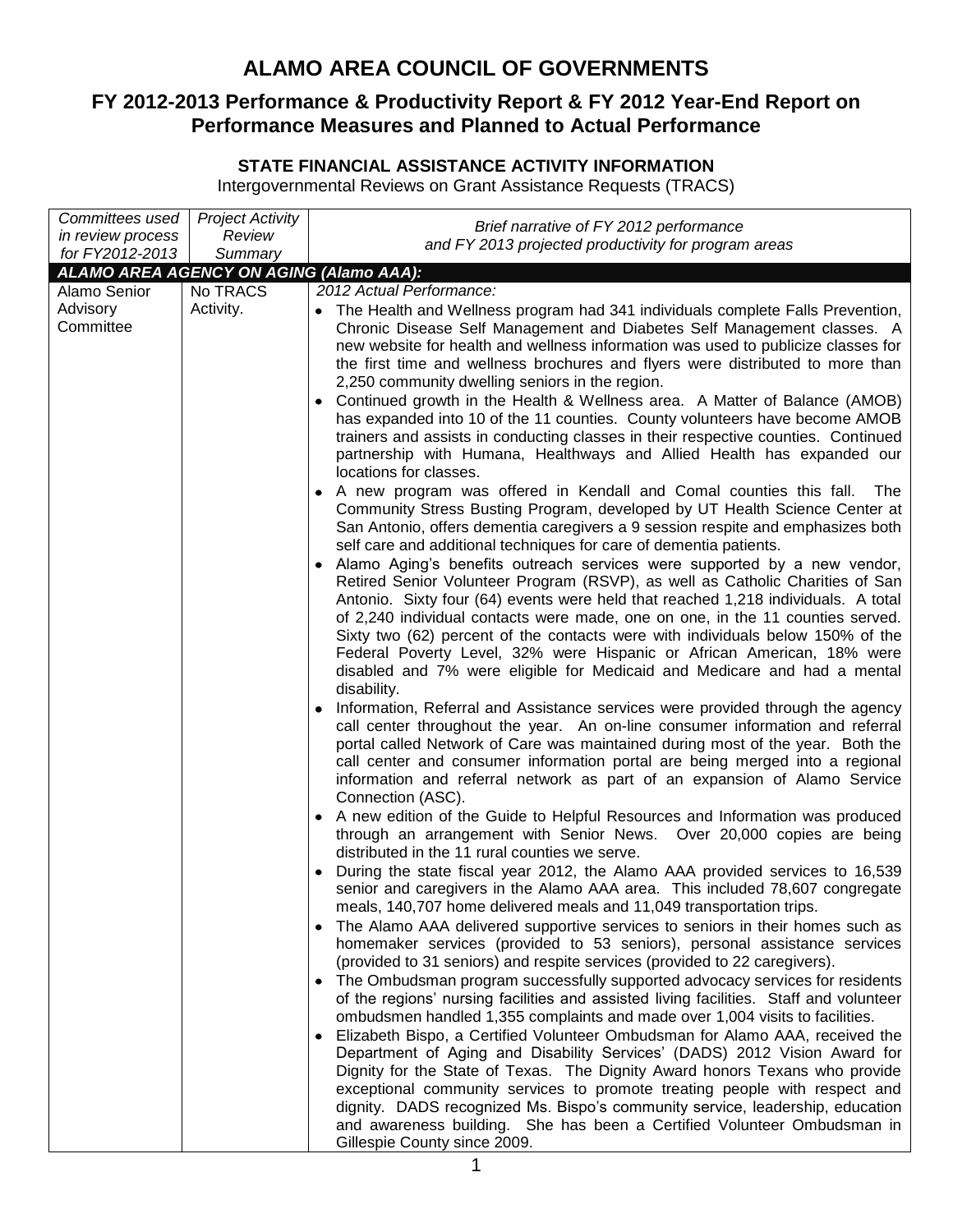| Comparison of Projected to Actual 2012 Accomplishments:                                                                                                                                                          |
|------------------------------------------------------------------------------------------------------------------------------------------------------------------------------------------------------------------|
| • Alamo AAA has begun partnership discussions with Guadalupe Regional Hospital<br>regarding Care Transitions and will be enrolling a staff member for training in the<br>Coleman model of care.                  |
| Through a partnership with Bexar AAA and San Antonio Coalition of Veterans<br>(SACV), Alamo AAA has expanded its outreach and services to rural, elderly and<br>disabled veterans.                               |
| Alamo AAA partnered with Bexar AAA in one successful grant application for One<br>Call, One Click. Alamo participates in quarterly meetings with other partners to<br>develop regional transportation resources. |
| 2013 Projected Productivity:                                                                                                                                                                                     |
| • Work with the regional information and referral network and ASC to ensure<br>adequate services are rendered to rural clients and Alamo AAA services receives<br>increased exposure.                            |
| • Continue outreach to regional hospitals to assist with Care Transitions for seniors<br>who are being released from the hospital to a home setting.                                                             |
| • Work with Veteran's organizations will continue working in the 11 rural counties to<br>outreach to veterans 60 and over and disabled veterans.                                                                 |
| • Senior Transportation challenges will require additional collaboration.<br>Primary<br>focus for services will be medical appointments to include dialysis.                                                     |
|                                                                                                                                                                                                                  |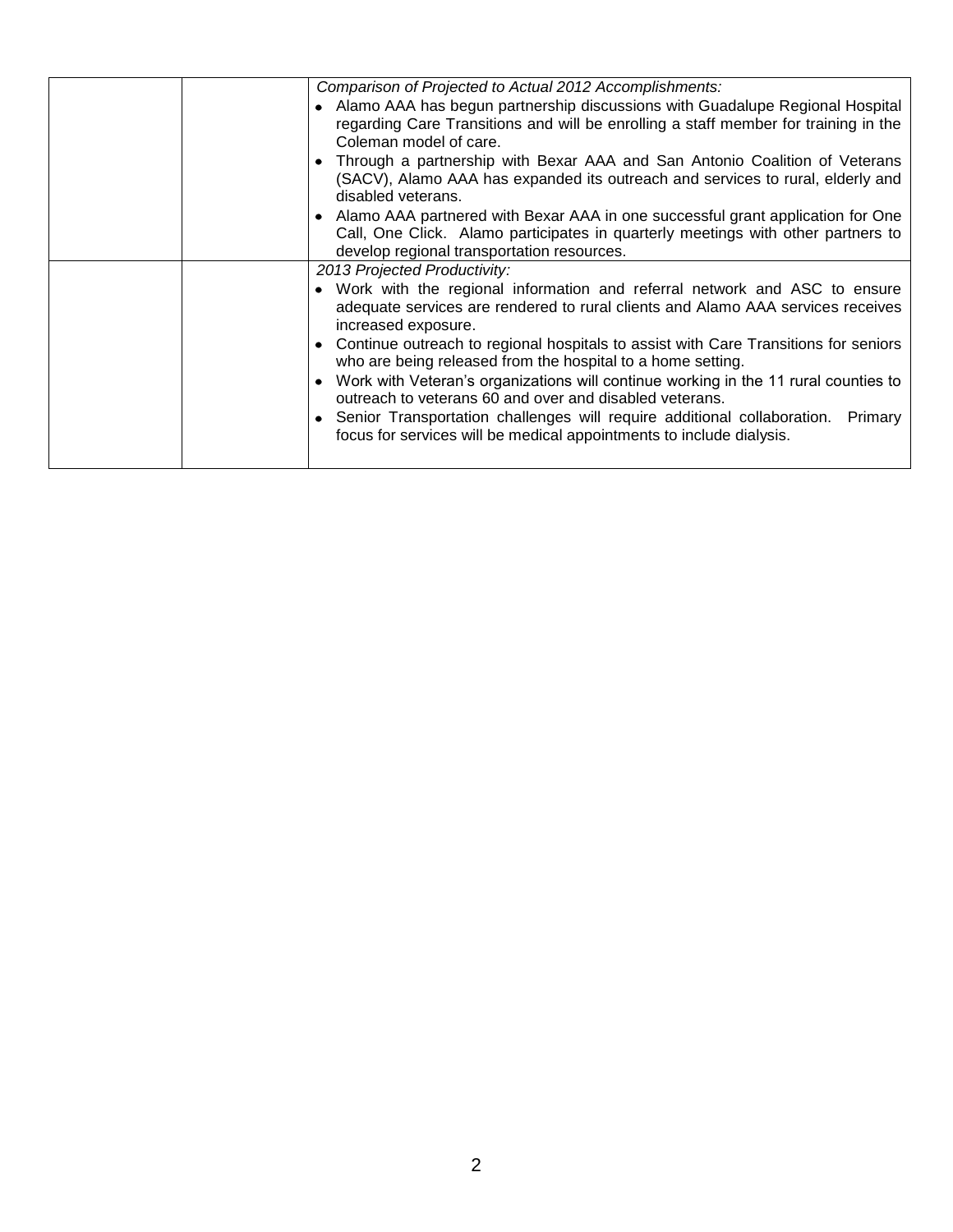| Committees used<br>in review process<br>for FY2012-2013 | <b>Project Activity</b><br>Review Summary | Brief narrative of FY 2012 performance<br>and FY 2013 projected productivity for program areas                                                                                                                                                                                                                                                                                                                                                                                                                                                                                                                                                                                                                                                                                                                                                                                                                                                                                                                                                                                                                                                                                                                 |
|---------------------------------------------------------|-------------------------------------------|----------------------------------------------------------------------------------------------------------------------------------------------------------------------------------------------------------------------------------------------------------------------------------------------------------------------------------------------------------------------------------------------------------------------------------------------------------------------------------------------------------------------------------------------------------------------------------------------------------------------------------------------------------------------------------------------------------------------------------------------------------------------------------------------------------------------------------------------------------------------------------------------------------------------------------------------------------------------------------------------------------------------------------------------------------------------------------------------------------------------------------------------------------------------------------------------------------------|
|                                                         | ALAMO LOCAL AUTHORITY (ALA):              |                                                                                                                                                                                                                                                                                                                                                                                                                                                                                                                                                                                                                                                                                                                                                                                                                                                                                                                                                                                                                                                                                                                                                                                                                |
| Not Applicable                                          | Not Applicable                            | 2012 Actual Performance:<br>• Successfully met DADS Performance targets in the areas of Service<br>Coordination, Permanency Plans, Home and Community-Based<br>(HCS)<br>Enrollments, CLOIP and Community Placement's from SSLC's.<br>• Successfully completed 464 Determination of Intellectual Disability Assessments<br>(DID-formerly EDR) and 517 new intake services without creating an interest list<br>specifically for these services.<br>• Successfully completed 126 HCS enrollments.<br>• Successfully completed 217 Texas Home Living (TxHmL) enrollments and<br>replaced all participant slots with new individuals seeking General Revenue (GR)<br>services from ALA Interest List.<br>• Expanded GR Service Provider Network to a total of 30 providers with a service<br>array of 20 service categories.<br>• Continue to participate in various workgroups that address concerns for<br>individuals served (DARS, DFPS, Long Term Care and Mental Health Task<br>Force).<br>• Continue to ensure HCS provider choice for individuals served by successfully<br>completing approximately 200 provider transfers.<br>Continue to maintain compliance with TMHP Medicaid billing for HIPAA 5010. |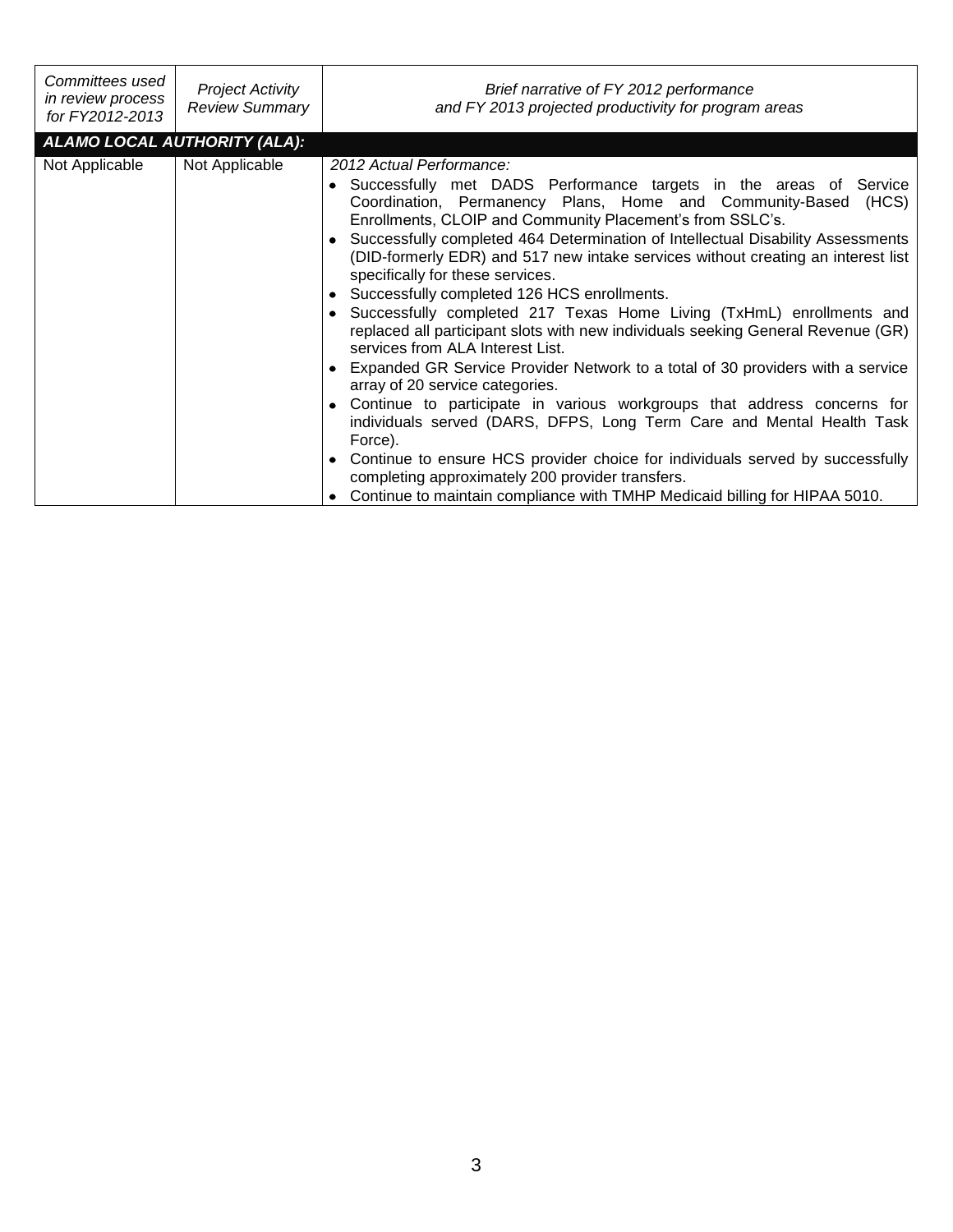| Comparison of Projected to Actual 2012 Accomplishments:                                                                                                                                                                                                                                                                                                                                                                                                                                                                                                      |
|--------------------------------------------------------------------------------------------------------------------------------------------------------------------------------------------------------------------------------------------------------------------------------------------------------------------------------------------------------------------------------------------------------------------------------------------------------------------------------------------------------------------------------------------------------------|
| • Projection: Continue to meet DADS Performance targets in the areas of Service<br>Coordination, Permanency Plans, HCS Enrollments, Community Living Options<br>Intake Process (CLOIP) and Community Placement's from SSLC's. Actual: The<br>ALA successfully met DADS Performance targets for all the identified areas<br>during FY 2012.                                                                                                                                                                                                                   |
| Projection: Continue to provide Service Coordination, specifically to reduce the<br>ALA interest list services. Actual: Service Coordination was offered and provided<br>to all eligible individuals who requested SC during the intake and eligibility                                                                                                                                                                                                                                                                                                      |
| process.<br>Projection: Assure ALA readiness for DADS on-site Quality Assurance (QA)<br>reviews. Actual: Assurance efforts included hiring three Compliance Reviewers,<br>increased Service Coordination staffing to decrease case load size and<br>developed a shared data base to track standardized audit protocols.<br>Projection: Continue collaboration with DARS on referral and assistance for<br>services to consumers. Actual: Referral relationship with DARS continues.<br>Projection: Continue to increase communication efforts with HCS/TxHmL |
| providers. Actual: Continue to maintain process for communicating concerns,                                                                                                                                                                                                                                                                                                                                                                                                                                                                                  |
| grievances and compliments.<br>Projection: Continue to participate in the Community Resource Coordination<br>$\bullet$<br>Groups (CRCG). Actual: ALA staff continues to be a part of CRCG committee<br>and ALA staff is now the newly elected Co-Chair of the CRCG Committee.<br>• Projection: Continue to participate in the Alamo Service Connection Project.<br>Actual: Referral relationship continues.<br>Projection: Continue to provide                                                                                                               |
| screenings and eligibility intakes for consumers interested in accessing services.                                                                                                                                                                                                                                                                                                                                                                                                                                                                           |
| Actual: Provided intake and eligibility services to interested individuals.<br>Projection: Continue to provide Eligibility Determination Assessments (EDA) to                                                                                                                                                                                                                                                                                                                                                                                                |
| consumers in order to access a variety of needed IDD services. Actual: Provided<br>Determination of Intellectual Disability (DID-formerly EDA).                                                                                                                                                                                                                                                                                                                                                                                                              |
| Projection: Continue to participate in community outreach events with local<br>school districts, Region 20 and other community programs.                                                                                                                                                                                                                                                                                                                                                                                                                     |
| Actual: Participated in over 26 Outreach Events.<br>Projection: Expand electronic medical records systems. Actual: Expanded                                                                                                                                                                                                                                                                                                                                                                                                                                  |
| utilization of electronic medical records system (known as TAS) with full<br>integration by General Revenue funded program.                                                                                                                                                                                                                                                                                                                                                                                                                                  |
| Projection: Seek new funding for services. Actual: Received funding from<br>Lifespan Respite Grant for Caregiver Respite services.                                                                                                                                                                                                                                                                                                                                                                                                                           |
| 2013 Projected Productivity:                                                                                                                                                                                                                                                                                                                                                                                                                                                                                                                                 |
| Continue serving General Revenue funded consumers at level.<br>٠                                                                                                                                                                                                                                                                                                                                                                                                                                                                                             |
| Implement an agency wide fully integrated electronic health record.<br>٠                                                                                                                                                                                                                                                                                                                                                                                                                                                                                     |
| Maintain level of participation by established General Revenue Provider Network.<br>٠                                                                                                                                                                                                                                                                                                                                                                                                                                                                        |
| Continue to facilitate Community Placements from SSLC's.<br>٠<br>Continue to meet DADS Performance targets in the areas of Service                                                                                                                                                                                                                                                                                                                                                                                                                           |
| Coordination, Permanency Plans, HCS Enrollments, CLOIP and Community<br>Placement's from SSLC's.                                                                                                                                                                                                                                                                                                                                                                                                                                                             |
| Continue to provide Service Coordination, specifically to reduce the ALA interest<br>list services.                                                                                                                                                                                                                                                                                                                                                                                                                                                          |
| Assure ALA readiness for DADS on-site Quality Assurance (QA) reviews.                                                                                                                                                                                                                                                                                                                                                                                                                                                                                        |
| Continue to participate in the Community Resource Coordination Groups<br>٠<br>(CRCG).                                                                                                                                                                                                                                                                                                                                                                                                                                                                        |
| • Continue to provide screenings and eligibility intakes for consumers interested in<br>accessing services.                                                                                                                                                                                                                                                                                                                                                                                                                                                  |
| Continue to provide Determination of Intellectual Disability (DID) to consumers in<br>$\bullet$                                                                                                                                                                                                                                                                                                                                                                                                                                                              |
| order to access a variety of needed IDD services.                                                                                                                                                                                                                                                                                                                                                                                                                                                                                                            |
| Continue to participate in community outreach events with local school districts,<br>٠<br>Region 20 and other community programs.                                                                                                                                                                                                                                                                                                                                                                                                                            |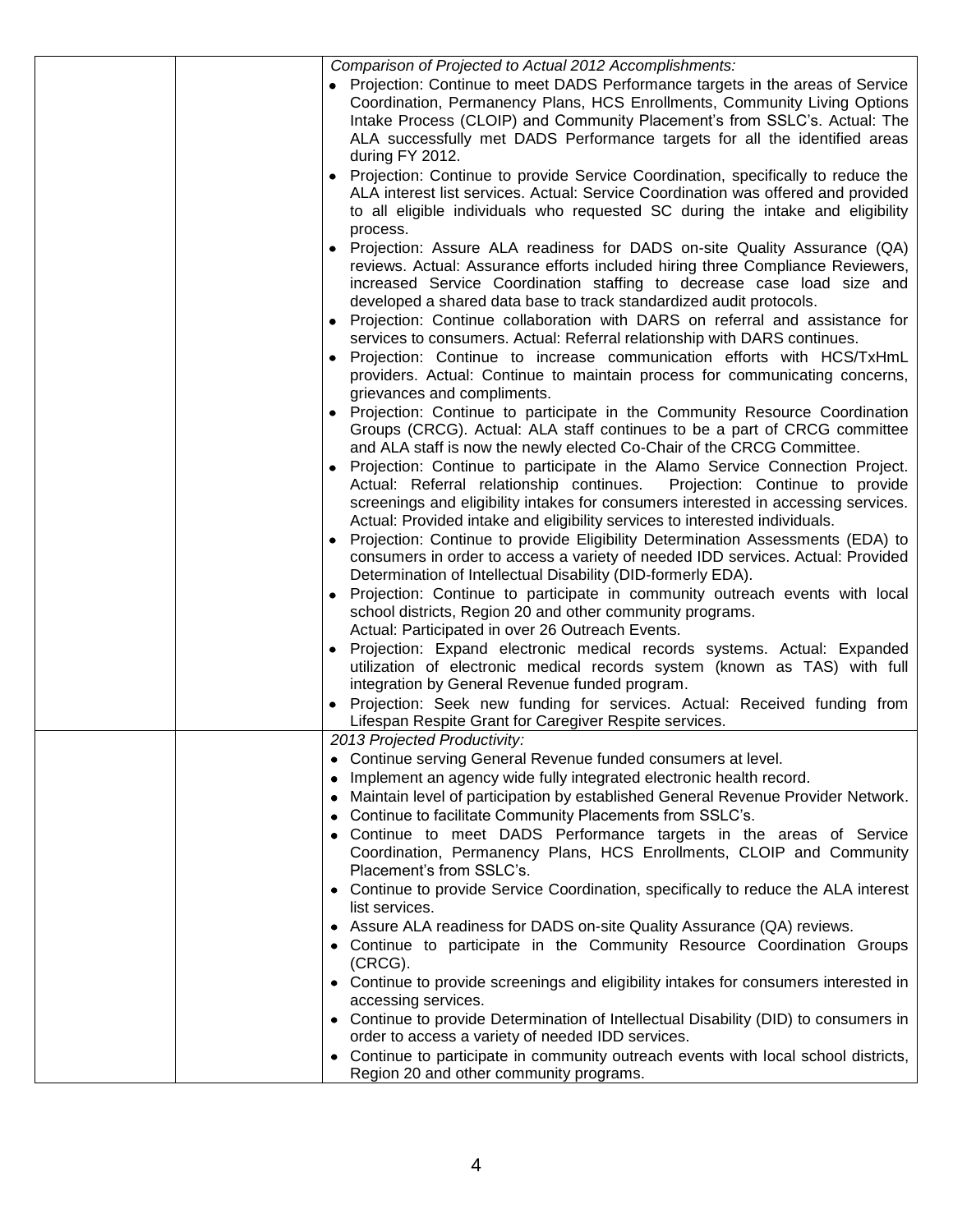| <b>Committees used</b><br>in review process<br>for FY2012-2013 | <b>Project Activity Review</b><br><b>Summary</b> | Brief narrative of FY 2012 performance<br>and FY 2013 projected productivity for program areas                                                                                                                                                                                                                                                                                                                                                                                                                                                                                                                                                                                                                                                                                                                                                                                                                                                                                                                                                                                             |
|----------------------------------------------------------------|--------------------------------------------------|--------------------------------------------------------------------------------------------------------------------------------------------------------------------------------------------------------------------------------------------------------------------------------------------------------------------------------------------------------------------------------------------------------------------------------------------------------------------------------------------------------------------------------------------------------------------------------------------------------------------------------------------------------------------------------------------------------------------------------------------------------------------------------------------------------------------------------------------------------------------------------------------------------------------------------------------------------------------------------------------------------------------------------------------------------------------------------------------|
| <b>ALAMO REGIONAL TRANSIT (ART):</b>                           |                                                  |                                                                                                                                                                                                                                                                                                                                                                                                                                                                                                                                                                                                                                                                                                                                                                                                                                                                                                                                                                                                                                                                                            |
| Regional<br>Coordination<br>Committee                          | No TRACS Activity.                               | 2012 Actual Performance:<br>Upgraded the dispatch software system to a web-based<br>$\bullet$<br>application system that reads the software reservations<br>and called the clients to inform them of pickup time the<br>next day.<br>Conducted a Regional Coordination Workshop with<br>$\bullet$<br>workshop discussion on how the regional coordination<br>plans compared around the state. Also discussion on Map<br>21, UZA Gap Analysis, and Finding Your Champion.<br>Conducted a Regional Coordination Workshop on Elderly<br>$\bullet$<br>Abuse, with Joann Woodruff, Assistant District Attorney as<br>one of the presenters, Also presenting was Sandy Sullivan<br>from Frost Bank, Sgt. Martin Landgraf, SAPD Forgery<br>Dept and Gloria Vasquez, Alamo Area Agency on Aging.<br>Continued partnership and route service for a Senior<br>٠<br>Center in Fredericksburg which will serve as a model for<br>future transportation solutions for seniors.<br>Purchased 4 new vehicles with installed security camera<br>systems to assist with accident and safety investigations. |
|                                                                |                                                  | Comparison of Projected to Actual 2012 Performance:<br>Projected: Conduct route planning and system-wide<br>adjustments to provide scheduled routes resulting in<br>increased readership but lower cost of operations. Actual:<br>In process. Actual: In process, will continue in 2013.<br>Projected: Conduct planning and begin fixed route/flex<br>$\bullet$<br>route service in New Braunfels under the 5307 Small<br>Urban Transit System grant program. Actual:<br>Plan and conduct new commuter service from San<br>$\bullet$<br>Antonio to New Braunfels, Seguin, and other selected<br>cities in the region. Actual:                                                                                                                                                                                                                                                                                                                                                                                                                                                              |
|                                                                |                                                  | 2013 Projected Productivity:                                                                                                                                                                                                                                                                                                                                                                                                                                                                                                                                                                                                                                                                                                                                                                                                                                                                                                                                                                                                                                                               |
|                                                                |                                                  | Conduct route planning and system wide adjustments to<br>٠<br>provide scheduled routes resulting in increased ridership<br>but lower cost of operations.                                                                                                                                                                                                                                                                                                                                                                                                                                                                                                                                                                                                                                                                                                                                                                                                                                                                                                                                   |
|                                                                |                                                  | Conduct planning and begin fixed route/flex route service<br>٠<br>in Seguin.                                                                                                                                                                                                                                                                                                                                                                                                                                                                                                                                                                                                                                                                                                                                                                                                                                                                                                                                                                                                               |
|                                                                |                                                  | Conduct planning and begin fixed route/flex route service<br>in New Braunfels under the 5307 Small Urban Transit<br>System grant program.<br>If awarded a grant by TxDOT, ART will purchase a radio<br>٠                                                                                                                                                                                                                                                                                                                                                                                                                                                                                                                                                                                                                                                                                                                                                                                                                                                                                   |
|                                                                |                                                  | communication system over a 3-year period.                                                                                                                                                                                                                                                                                                                                                                                                                                                                                                                                                                                                                                                                                                                                                                                                                                                                                                                                                                                                                                                 |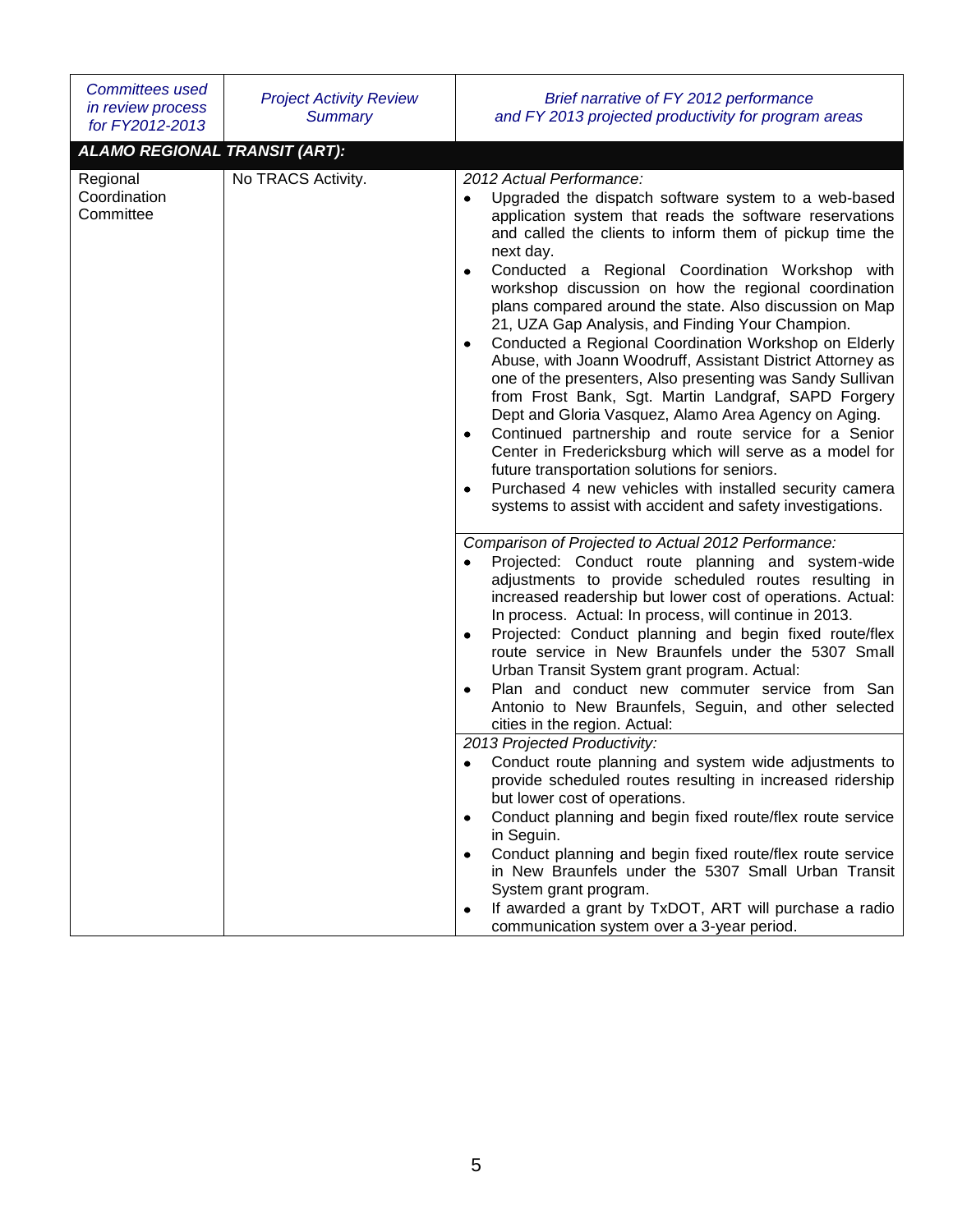| Committees used in<br>review process for<br>FY2012-2013                                               | <b>Project Activity</b><br><b>Review Summary</b>                                                                                                                                                                                                                                                                                                                                                                                                                                                                                                                                                                                                                                                                                                                                                                                                                                                                                                                                                                                                                                                                                       | Brief narrative of FY 2012 performance<br>and FY 2013 projected productivity for program areas                                                                                                                                                                                                                                                                                                                                                                                                                               |
|-------------------------------------------------------------------------------------------------------|----------------------------------------------------------------------------------------------------------------------------------------------------------------------------------------------------------------------------------------------------------------------------------------------------------------------------------------------------------------------------------------------------------------------------------------------------------------------------------------------------------------------------------------------------------------------------------------------------------------------------------------------------------------------------------------------------------------------------------------------------------------------------------------------------------------------------------------------------------------------------------------------------------------------------------------------------------------------------------------------------------------------------------------------------------------------------------------------------------------------------------------|------------------------------------------------------------------------------------------------------------------------------------------------------------------------------------------------------------------------------------------------------------------------------------------------------------------------------------------------------------------------------------------------------------------------------------------------------------------------------------------------------------------------------|
| <b>BEXAR AREA AGENCY ON AGING:</b>                                                                    |                                                                                                                                                                                                                                                                                                                                                                                                                                                                                                                                                                                                                                                                                                                                                                                                                                                                                                                                                                                                                                                                                                                                        |                                                                                                                                                                                                                                                                                                                                                                                                                                                                                                                              |
| <b>Bexar Senior</b><br>No TRACS Activity.<br><b>Advisory Committee</b><br>& ASC Steering<br>Committee | 2012 Actual Performance:<br>BAAA was one of 64 agencies nationally to receive a grant from Federal<br>٠<br>Transit Administration to create a One-Call/One-Click Center under the<br>Veterans Transportation and Community Living Initiative. The grant is<br>for \$841,000 and is the result of BAAA's organizing and leading a<br>collaborative, the Alamo Area Accessible Transportation Coalition<br>Initiative (AAATCI) in the project design and writing the grant proposal.<br>Bexar AAA partnered with AACOG Workforce programs in administering<br>$\bullet$<br>and implementing a \$400,000 grant from the Texas Veterans<br>Commission, the Texas Homes for Heroes program. The grant provided<br>funding for major home repairs, disability home adaptations and<br>homeless prevention in the form of emergency rent assistance, and<br>utility assistance. Assistance was provided to 60 veterans, 77 veteran<br>dependents, and seven surviving spouses. TVC's auditors rated the<br>implementation of the grant as outstanding and granted AACOG an<br>additional grant of \$200,000, to be initiated in January 2013. |                                                                                                                                                                                                                                                                                                                                                                                                                                                                                                                              |
|                                                                                                       |                                                                                                                                                                                                                                                                                                                                                                                                                                                                                                                                                                                                                                                                                                                                                                                                                                                                                                                                                                                                                                                                                                                                        | BAAA completed the first year of a two-year, \$240,000 grant from DADS<br>Texas Lifespan Caregiver project to create a model community<br>collaboration to assist caregivers across the lifespan of their loved ones,<br>from children to seniors, and has already been recognized for its<br>innovative ideas.                                                                                                                                                                                                              |
|                                                                                                       |                                                                                                                                                                                                                                                                                                                                                                                                                                                                                                                                                                                                                                                                                                                                                                                                                                                                                                                                                                                                                                                                                                                                        | BAAA was among 10 agencies nationally to receive an \$8,000 planning<br>grant from Easter Seals Project Action to create an Accessible<br>Transportation Coalition Initiative in the AACOG Region.                                                                                                                                                                                                                                                                                                                           |
|                                                                                                       | ADRC staff raised \$5,000 in donations to purchase heaters for people in<br>the Alamo Region who do not have a reliable source of heat in their<br>homes.                                                                                                                                                                                                                                                                                                                                                                                                                                                                                                                                                                                                                                                                                                                                                                                                                                                                                                                                                                              |                                                                                                                                                                                                                                                                                                                                                                                                                                                                                                                              |
|                                                                                                       |                                                                                                                                                                                                                                                                                                                                                                                                                                                                                                                                                                                                                                                                                                                                                                                                                                                                                                                                                                                                                                                                                                                                        | The National Area Agencies on Aging Association presented an<br>$\bullet$<br>Innovation Award to the Mobility Management Program.                                                                                                                                                                                                                                                                                                                                                                                            |
|                                                                                                       |                                                                                                                                                                                                                                                                                                                                                                                                                                                                                                                                                                                                                                                                                                                                                                                                                                                                                                                                                                                                                                                                                                                                        | The National Area Agencies on Aging Association presented<br>$\bullet$<br>Achievement Awards to the Warm Hearts, Warm Homes heater delivery<br>project and the Do You Have a Cool Neighbor? project.                                                                                                                                                                                                                                                                                                                         |
|                                                                                                       |                                                                                                                                                                                                                                                                                                                                                                                                                                                                                                                                                                                                                                                                                                                                                                                                                                                                                                                                                                                                                                                                                                                                        | Martha Spinks was invited to present the following: International<br>Conference on Active Aging: Adult Day Health Care Centers as an<br>Affordable and Often Preferable Alternative to Nursing Homes and a<br>Vital Source of Support to Family Caregivers; Association of Defense<br>Councils: Utilizing ADRCs to Link Veterans to Community Services-A<br>Local and State Model; Texas Association of Regional Councils Annual<br>Conference: BAAA's Warm Hearts, Warm Homes and Do You Have a<br>Cool Neighbor? programs. |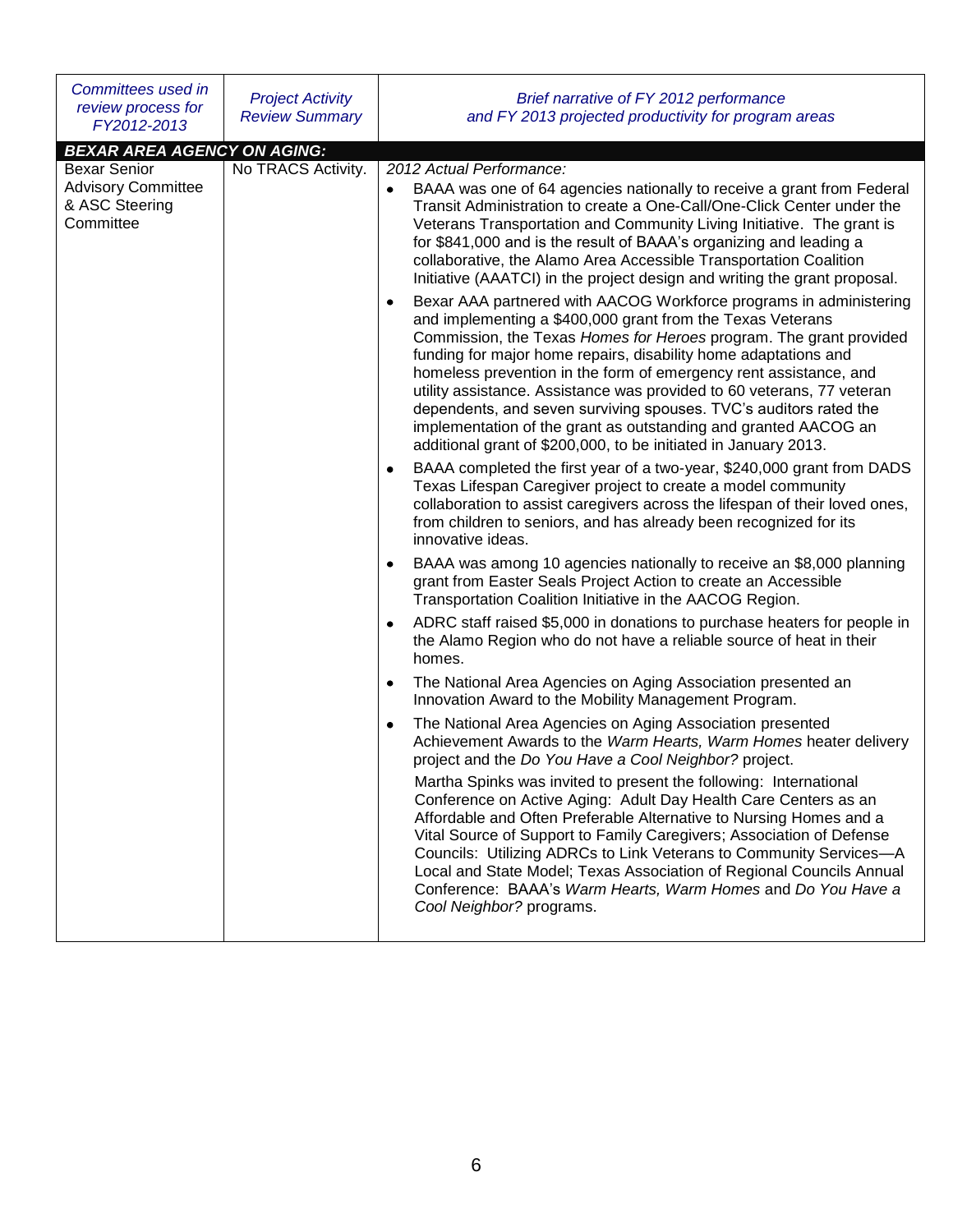|   | George Losoya was invited to present the following: American Society                                                                           |
|---|------------------------------------------------------------------------------------------------------------------------------------------------|
|   | on Aging Conference: Alamo Service Connection model for ADRCs;                                                                                 |
|   | Texas Conference on Aging: The Alamo Service Connection and San                                                                                |
|   | Antonio Coalition for Veterans Partnership.                                                                                                    |
|   | Isa Fernandez was invited to present a poster at the American Society                                                                          |
|   | on Aging demonstrating the work she did with Chun-lin Lin, a doctoral                                                                          |
|   | student in demography at UTSA, to map senior services.                                                                                         |
|   | The Bexar AAA Care Coordination and Caregiver Support programs                                                                                 |
|   | assisted 1574 individuals with case management services. Care                                                                                  |
|   | Coordinators authorized: income support for 427 individuals;                                                                                   |
|   | homemaker services for 158 individuals; personal assistance for 102                                                                            |
|   | individuals; personal emergency alert response devices for 168                                                                                 |
|   | individuals; respite care for 72 caregivers; and home modifications for                                                                        |
|   | 208 individuals.                                                                                                                               |
|   | The Alamo Service Connection, the Aging and Disability Resource                                                                                |
|   | Center for the Bexar County Area provided information, referral, and                                                                           |
|   | options counseling to 15,140 callers via its call center and totaled over                                                                      |
|   | nine million hits to its website during the year - well over the three million                                                                 |
|   | from the year before.<br>The Medicare/Medicaid Benefits Counselors assisted middle-to-low                                                      |
|   | income clients apply for federal Extra Help programs through the                                                                               |
|   | Medicare Improvements for Patients and Providers Act. A total of 216                                                                           |
|   | persons were assisted with applications for the low income Subsidy and                                                                         |
|   | a total of 252 clients were assisted with applications for the Medicare                                                                        |
|   | Savings Program. 5,151 client contacts were made, for a total of 5090                                                                          |
|   | clients assisted. 2,136 clients with disabilities under age 65 were                                                                            |
|   | assisted with benefits counseling.                                                                                                             |
|   | Education and training opportunities were provided to the community:                                                                           |
|   | 140 presentations were provided, 41 exhibits/health fairs and 33                                                                               |
|   | Medicare Open Enrollment assistant events were held, reaching a total                                                                          |
|   | of 13,256 persons. In addition, Bexar AAA programs were highlighted in                                                                         |
|   | three radio shows, one television events, and five newspaper/mass                                                                              |
|   | mailings, reach an estimated total of 360,700 persons. The Bexar AAA                                                                           |
|   | also hosted a state-level Medicare Benefits Counseling (HICAP) course                                                                          |
|   | for 24 individuals from government and non-profit agencies throughout                                                                          |
|   | the region.                                                                                                                                    |
|   | Care Transitions Bexar AAA was awarded a grant to pilot the Care                                                                               |
|   | Transitions Program in Bexar County. This project began in September                                                                           |
|   | 2011 at a local area hospital in San Antonio. During this time, 113<br>patients were offered participation in the Care Transition Intervention |
|   | with 85 participants successfully completing the program having only 3                                                                         |
|   | re-admissions.                                                                                                                                 |
| ٠ | Health and Wellness programs (A Matter of Balance, Chronic Disease                                                                             |
|   | and Diabetes Self-Management) were delivered to 260 individuals.                                                                               |
|   | BAAA opened a new congregate meal site for underserved seniors in                                                                              |
|   | Elmendorf. The site opened with 30 participants and has grown steadily.                                                                        |
|   | Through contracts and vendor agreements, the Bexar AAA served 7,679                                                                            |
|   | people with 417,457 congregate meals; and 2,864 people with 302,558                                                                            |
|   | home-delivered meals.                                                                                                                          |
|   |                                                                                                                                                |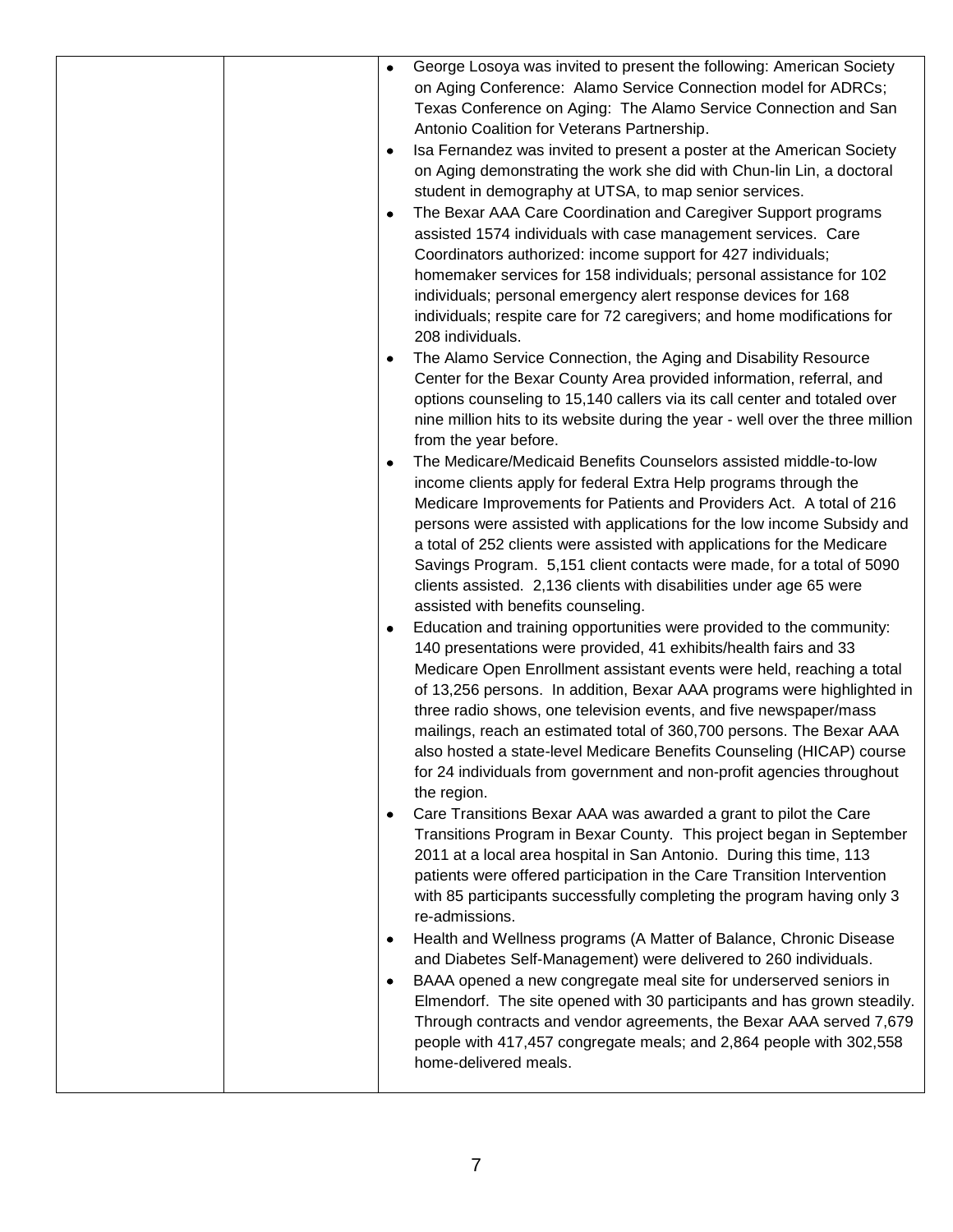|  |                        | Mobility Management: BAAA organized a highly successful Alamo Area<br>Accessible Transportation Coalition Initiative (AATCI), which brought<br>together transit and human services providers to address the critical<br>need for more accessible transportation for seniors and people with<br>disabilities. The BAAA Mobility Specialist writes and disseminates the<br>"Alamo Area Accessible Transportation and Mobility Newsletter" as a<br>forum to inform the community about accessible transportation and<br>mobility issues, and discuss best practices and opportunities<br>for improvements. In its first year, the e-newsletter has enrolled 348<br>subscribers. "Getting Around Bexar County and the Surrounding Alamo<br>Region: A Guide for Older Adults and People with Disabilities" written<br>and updated by the Mobility Specialist, is in its second edition. The<br>guide trains BAAA staff, provider and referral agencies, and the older<br>adult and disabled community on available mobility and transportation<br>options. |
|--|------------------------|-------------------------------------------------------------------------------------------------------------------------------------------------------------------------------------------------------------------------------------------------------------------------------------------------------------------------------------------------------------------------------------------------------------------------------------------------------------------------------------------------------------------------------------------------------------------------------------------------------------------------------------------------------------------------------------------------------------------------------------------------------------------------------------------------------------------------------------------------------------------------------------------------------------------------------------------------------------------------------------------------------------------------------------------------------|
|  | $\bullet$<br>$\bullet$ | Transportation-Demand Response Through contractors and vendors,<br>BAAA funded 23,770 one-way rides with Older Americans Act funding.<br>Another 3,000 rides were funded through the New Freedom grant.<br>Ombudsman program received a special grant from DADS to advise<br>nursing home residents of their right to live outside the nursing home<br>and the assistance that is available to them to do so, through the Money<br>Follows the Person program. Of 59 nursing homes in the BAAA service<br>area, 45 have been scheduled for MFPD Training, and staff has<br>completed 36. We anticipate expending the 2012 funds, in the<br>categories of MFPD In-service to facility staff and MFPD consultations to<br>facility staff on the MFP Q., MDS 3.0, and Resident Assessment<br>Referrals process to the Region 8 Relocation Specialists.                                                                                                                                                                                                   |
|  | $\bullet$              | Bexar Senior Advisory Committee and ASC Steering Committee Special<br>Events Committee- Introduced a new event -Senior Art Exhibit Fall of<br>2012, BRAVO for ArtAbility - Never Too Old To Create! Bexar County<br>seniors submitted over one hundred fifty pieces of beautiful paintings,<br>ceramics, photographs, and jewelry and textile items. Crowd estimate<br>between 350 - 400 persons attended the event.<br>The Alamo Service Connection Steering Committee supported and<br>promoted the Warm Hearts, Warm Home program during the winter<br>months of January-February 2012. Over 150 heaters were distributed to<br>low-income seniors and persons with disabilities without a safe source of<br>heat in their homes.                                                                                                                                                                                                                                                                                                                  |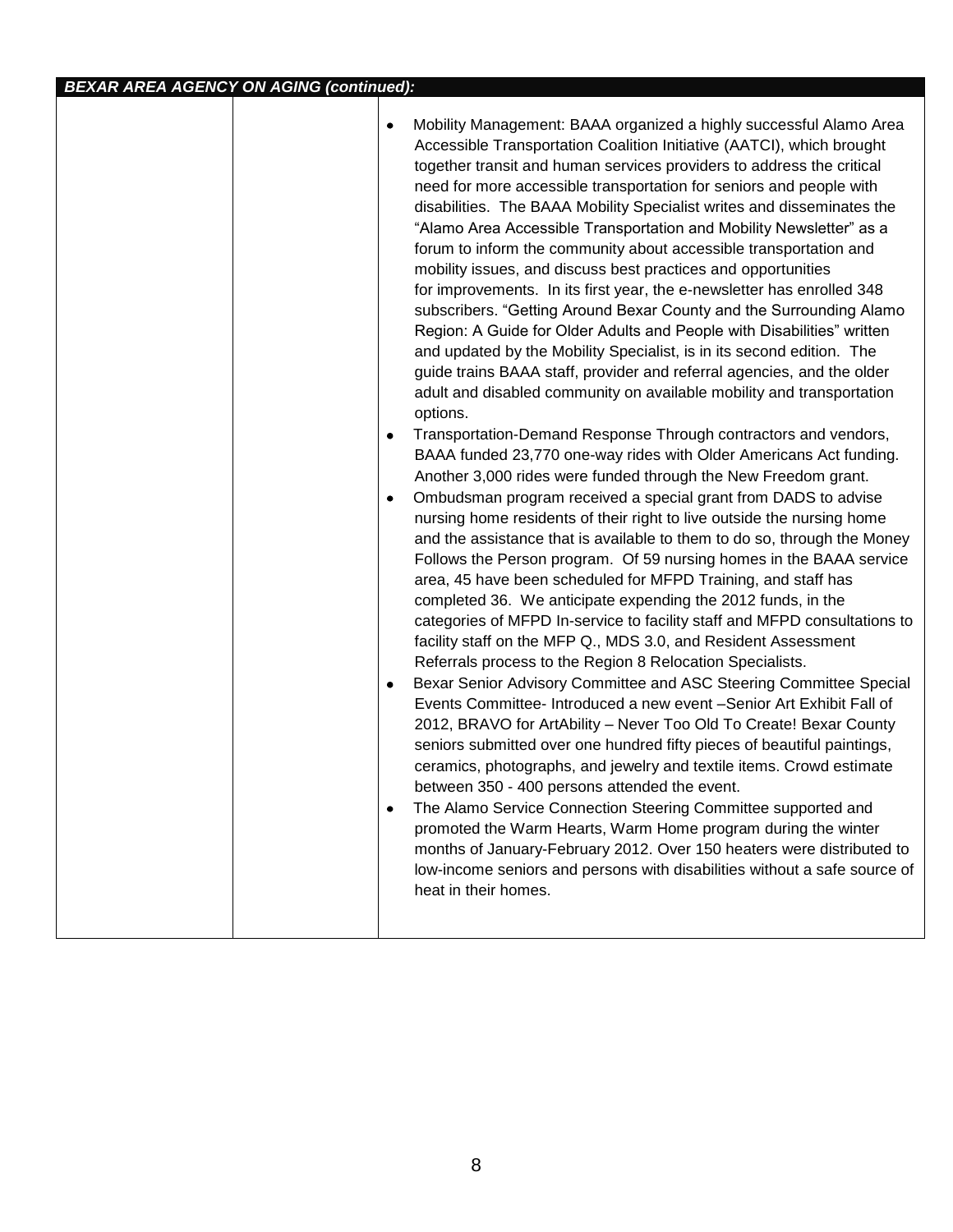### *BEXAR AREA AGENCY ON AGING (continued):*

| Comparison of Projected to Actual 2012 Accomplishments:                                                                                                                                                                                                                              |
|--------------------------------------------------------------------------------------------------------------------------------------------------------------------------------------------------------------------------------------------------------------------------------------|
| • Hire a Mobility Manager. Status: Hired.                                                                                                                                                                                                                                            |
| • Develop a partnership with local hospitals to submit a \$4M proposal to<br>CMS for a contract to develop and deliver the Community Care                                                                                                                                            |
| Transitions Project to Bexar County. BAAA will be the lead applicant for                                                                                                                                                                                                             |
| the proposal, and will coordinate the project. Status: Developed<br>successful partnerships and submitted proposal; proposal not accepted                                                                                                                                            |
| by CMS.                                                                                                                                                                                                                                                                              |
| Continue to develop and expand the ASC emphasis on veterans and their<br>٠                                                                                                                                                                                                           |
| spouses. Status: Veterans emphasis has expanded considerably, to<br>include joint implementation of home modification grant from Texas<br>Veterans Commission for \$400,000. BAAA Director was invited to<br>present at the Association of Defense Contractors this summer and again |
| in January 2013.                                                                                                                                                                                                                                                                     |
| • Apply for BAAA to be a contractor with Veterans Affairs for the Veterans<br>Directed Home and Community-Based Services. Status: In process.                                                                                                                                        |
| Begin to develop the ASC as a one-call/one-click mobility center for<br>seniors and people with disabilities, where transit providers will refer                                                                                                                                     |
| callers to ASC, where callers will receive information and referral and<br>options counseling to find solutions to complex transportation problems.                                                                                                                                  |
| Status: Some progress has been made within available resources; more<br>will come with the VTCLI grant.                                                                                                                                                                              |
| Initiate a study of transportation of dialysis patients to treatment centers                                                                                                                                                                                                         |
| and the challenges encountered with transportation, looking toward                                                                                                                                                                                                                   |
| opportunities to identify gaps and make incremental improvements.                                                                                                                                                                                                                    |
| Status: ASC hired a Wounded Warrior as subject matter expert for call<br>center to assist veterans while training ASC staff. VTCLI grant will help                                                                                                                                   |
| facilitate this goal. Meanwhile, ASC has greatly expanded its database of                                                                                                                                                                                                            |
| veterans information and works closely with San Antonio Coalition for                                                                                                                                                                                                                |
| Veterans to develop community support.                                                                                                                                                                                                                                               |
| • Continue to expand our evidence-based disease prevention programs--<br>A Matter of Balance, Diabetes Self-Management and Chronic Disease                                                                                                                                           |
| Self-Management—and integrate them with the Care Transitions project.                                                                                                                                                                                                                |
| Status: Health and Wellness programs were incorporated into BAAA's                                                                                                                                                                                                                   |
| Care Transitions agreement with Nix Healthcare and CT Coach assisted                                                                                                                                                                                                                 |
| with health and wellness training at Nix Hospital.                                                                                                                                                                                                                                   |
| Integrate our Medication Management Improvement System (MMIS) with<br>Benefits Counseling. Status: In process.                                                                                                                                                                       |
| Integrate the BAAA Ombudsman Program more closely with the Alamo                                                                                                                                                                                                                     |
| Service Connection and Care Transitions programs. Status: In process.                                                                                                                                                                                                                |
| • Work with Bexar County and COSA to assure rural seniors receive<br>services in accordance with the Older Americans Act. Status: BAAA                                                                                                                                               |
| opened and funded a new congregate meal site in Elmendorf, a highly<br>underserved area. Bexar County partnered with BAAA to provide start up                                                                                                                                        |
| and operating funds for the site.                                                                                                                                                                                                                                                    |
| Encourage staff professional development through presentations at                                                                                                                                                                                                                    |
| national professional conferences. Status: BAAA Director was invited to                                                                                                                                                                                                              |
| present the following: International Conference on Active Aging: Adult                                                                                                                                                                                                               |
| Day Health Care Centers as an Affordable and Often Preferable<br>Alternative to Nursing Homes and a Vital Source of Support to Family                                                                                                                                                |
| Caregivers; Association of Defense Councils: Utilizing ADRCs to Link                                                                                                                                                                                                                 |
| Veterans to Community Services-A Local and State Model; Texas                                                                                                                                                                                                                        |
| Association of Regional Councils Annual Conference: BAAA's Warm                                                                                                                                                                                                                      |
| Hearts, Warm Homes and Do You have a Cool Neighbor programs; ASC                                                                                                                                                                                                                     |
| Manager was invited to present the following: American Society on Aging<br>Conference: Alamo Service Connection model for ADRCs; Texas                                                                                                                                               |
| Conference on Aging: The Alamo Service Connection and San Antonio                                                                                                                                                                                                                    |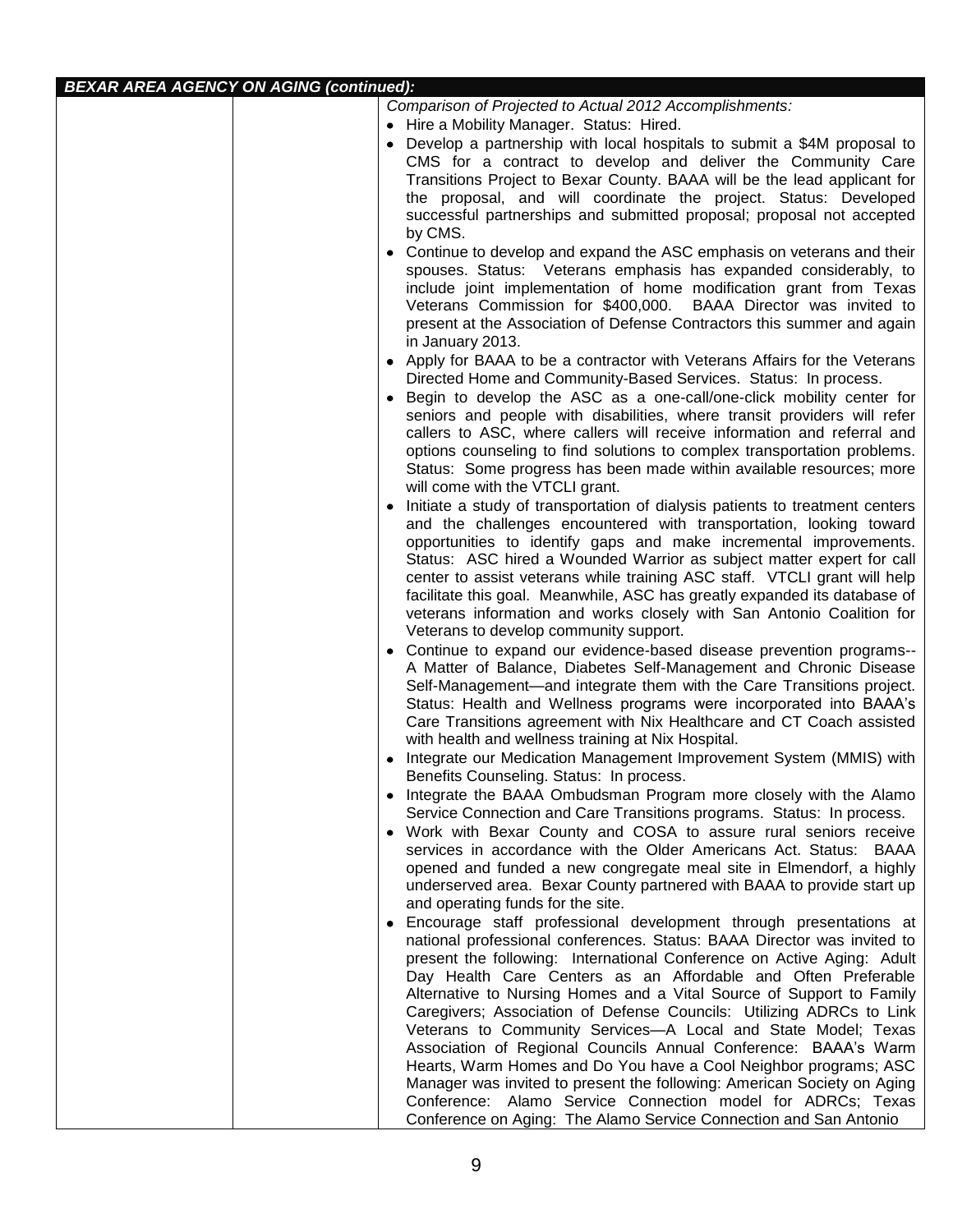|  | <b>BEXAR AREA AGENCY ON AGING (continued):</b>                                                                                                                         |
|--|------------------------------------------------------------------------------------------------------------------------------------------------------------------------|
|  | 2013 Projections:                                                                                                                                                      |
|  | • BAAA currently is recruiting a new Mobility Manager, with hopes of filling the position                                                                              |
|  | by January 2013.                                                                                                                                                       |
|  | BAAA currently is awaiting HR action to hire a new Senior Special Projects Manager,                                                                                    |
|  | with hopes of filling the position by January 2013.                                                                                                                    |
|  | Participate in the newly-awarded \$200,000 continuation grant for Texas Homes for                                                                                      |
|  | Heroes, assisting veterans and veteran dependents with major home repairs, home                                                                                        |
|  | adaptations, and emergency rental/utility assistance. Approach Baptist and Methodist                                                                                   |
|  | Foundations to explore funding for expanding the Care Transitions program.                                                                                             |
|  | Approach corporations and foundations to raise \$200,000 as a match to the Veterans                                                                                    |
|  | Transportation and Community Living grant.                                                                                                                             |
|  | • Begin collaborative meetings with AAATCI partners to plan the One-Call/One-Click                                                                                     |
|  | Center funded by the VTCLI.                                                                                                                                            |
|  | • Negotiate a contract with Nix Healthcare to provide a Care Transitions Coach to their                                                                                |
|  | downtown hospital and continue to build on the successful pilot from 2012.                                                                                             |
|  | • Develop a strategy for contracting with other hospitals to provide Care Transitions                                                                                  |
|  | Coaches.                                                                                                                                                               |
|  | • Ombudsman program will focus a special grant of \$8,183 for 2013 Money Follows the                                                                                   |
|  | Person on training Resident Councils, and due to the constant turnover with nursing                                                                                    |
|  | home staff, will provide MFPD re-training and In-services to Facility Staff.                                                                                           |
|  | • Provide a combined information and referral service, including website, for both the                                                                                 |
|  | Bexar AAA and the Alamo AAA through the Alamo Service Connection. The ASC will                                                                                         |
|  | also commence efforts to expand ADRC capabilities within the AACOG 12-county                                                                                           |
|  | area in order to serve as the information and referral center for both Bexar AAA and                                                                                   |
|  | Alamo AAA commencing in January 2013.                                                                                                                                  |
|  | Begin service through the Alamo Service Connection as the local contact agency for<br>non-Medicaid recipients seeking to transition from skilled nursing facilities to |
|  | community-based living and services and provide for an expanded program of long-                                                                                       |
|  | term care options counseling.                                                                                                                                          |
|  | Expand Medicare Open Enrollment events to a greater variety of diverse populations,                                                                                    |
|  | including LGBT, Korean, and Vietnamese and conduct Medicare information briefings                                                                                      |
|  | on Spanish-language radio stations. Complete application process for BAAA to be a                                                                                      |
|  | contractor with Veterans Affairs for the Veterans Directed Home and Community-                                                                                         |
|  | Based Services and Family Caregiver Services.                                                                                                                          |
|  | • Expand a study of transportation of dialysis patients to treatment centers and the                                                                                   |
|  | challenges encountered with transportation, looking toward opportunities to identify                                                                                   |
|  | gaps and make incremental improvements.                                                                                                                                |
|  | • Continue to expand our evidence-based disease prevention programs--                                                                                                  |
|  | A Matter of Balance, Diabetes Self-Management and Chronic Disease Self-                                                                                                |
|  | Management—and integrate them with the Care Transitions project. To include                                                                                            |
|  | expansion into hospital systems as well as into senior and disabled public housing                                                                                     |
|  | complexes within Bexar County.                                                                                                                                         |
|  | Integrate the BAAA Ombudsman Program more closely with the Alamo Service                                                                                               |
|  | Connection and Care Transitions programs as DADS and the Administration for                                                                                            |
|  | Community Living emphasize the Balancing Incentives Program (BIP) and Money<br>Follows the Person.                                                                     |
|  |                                                                                                                                                                        |
|  | Continue to plan for the 2013 Senior Day at the Capitol<br>٠<br>• Present Second Annual Bravo for ArtAbility                                                           |
|  | • Sponsor Third Annual Silver Solutions in partnership with Texas Public Radio and the                                                                                 |
|  | Barshop Institute.                                                                                                                                                     |
|  | Highlight 2013 as Elder Abuse Year.<br>٠                                                                                                                               |
|  | Continue to advance the goals of No More Falls Texas Coalition<br>٠                                                                                                    |
|  | Increase fundraising for heaters from \$5,000 to \$6,000 in 2013 program.<br>٠                                                                                         |
|  |                                                                                                                                                                        |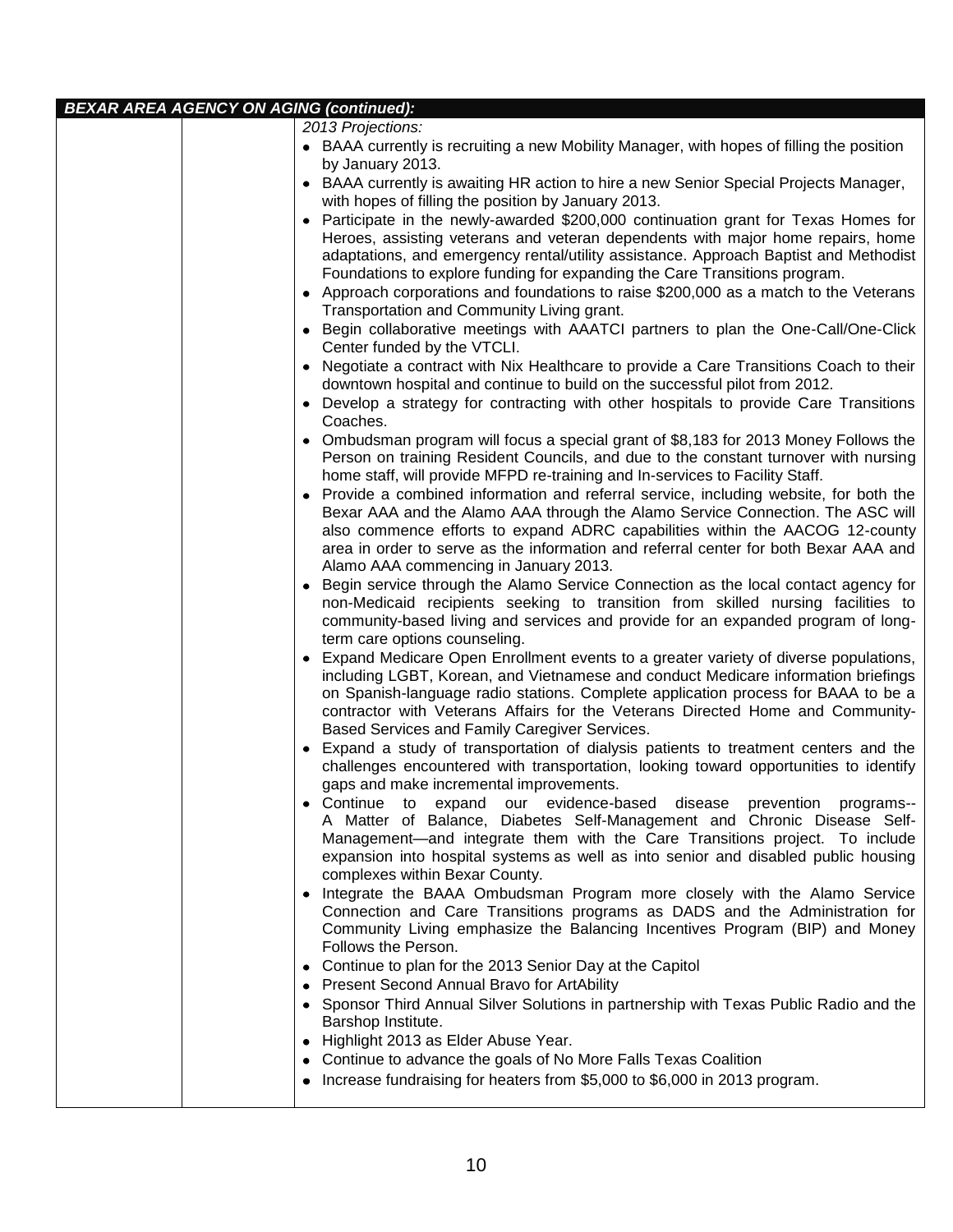| Committees used in<br>review process for<br>FY2012-2013 | <b>Project Activity Review</b><br><b>Summary</b>                                                                                                                                                                                                                                                                                                                                                                                                                                                                                                               | Brief narrative of FY 2012 performance<br>and FY 2013 projected productivity for program areas                                                                                                                                                                                                                                                                                                                                                                                                                                                                                                                                                                                                                                                                                                                                                                                                                                                                                                                                                                                                                                                                                                                                                                                                                                                                                                                                                                                                                                                                                                                                                                                                                                                                                                                                                                                                                                                                                                                                            |
|---------------------------------------------------------|----------------------------------------------------------------------------------------------------------------------------------------------------------------------------------------------------------------------------------------------------------------------------------------------------------------------------------------------------------------------------------------------------------------------------------------------------------------------------------------------------------------------------------------------------------------|-------------------------------------------------------------------------------------------------------------------------------------------------------------------------------------------------------------------------------------------------------------------------------------------------------------------------------------------------------------------------------------------------------------------------------------------------------------------------------------------------------------------------------------------------------------------------------------------------------------------------------------------------------------------------------------------------------------------------------------------------------------------------------------------------------------------------------------------------------------------------------------------------------------------------------------------------------------------------------------------------------------------------------------------------------------------------------------------------------------------------------------------------------------------------------------------------------------------------------------------------------------------------------------------------------------------------------------------------------------------------------------------------------------------------------------------------------------------------------------------------------------------------------------------------------------------------------------------------------------------------------------------------------------------------------------------------------------------------------------------------------------------------------------------------------------------------------------------------------------------------------------------------------------------------------------------------------------------------------------------------------------------------------------------|
|                                                         | <b>CRIMINAL JUSTICE/LAW ENFORCEMENT ACADEMY:</b>                                                                                                                                                                                                                                                                                                                                                                                                                                                                                                               |                                                                                                                                                                                                                                                                                                                                                                                                                                                                                                                                                                                                                                                                                                                                                                                                                                                                                                                                                                                                                                                                                                                                                                                                                                                                                                                                                                                                                                                                                                                                                                                                                                                                                                                                                                                                                                                                                                                                                                                                                                           |
| <b>Criminal Justice</b><br><b>Advisory Committee</b>    | <b>Total Number of Projects</b><br>Reviewed for Fiscal Year<br>2012: 48<br><b>Total Number of Projected</b><br>Projects Reviews for Fiscal<br>Year 2013: 52<br><b>Total Dollar Value of</b><br>Projects Reviewed in Fiscal<br>2012: \$5,141,489.50<br><b>Total Dollar Value of</b><br><b>Projected Project Reviews</b><br>for Fiscal Year 2013:<br>\$5,244,319.29<br>Review Timeline (Average<br>Number of Days): 30<br>Number of State and<br>Regional Plans/<br><b>Environmental Impact</b><br><b>Statements Reviewed for</b><br><b>Fiscal Year 2012: 12</b> | 2012 Performance Measures/Productivity:<br>Received the Interagency Agreement FY 2012-2013 from the<br>Governor's Office.<br>• Successfully updated the planning grant workshops materials,<br>revised the CJAC policies and procedures to include<br>community plan incentives.<br>• Successfully implemented the Office of the Governor - CJD<br>changes funding and solicitation of grant application.<br>• Completed one Grant Writing Workshops for Law Enforcement<br>for the AARLEA.<br>• Received funding for the AACOG - Juvenile Justice<br>Counseling and Training Initiative project.<br>• Received funding for the AACOG - Investigative Topics for<br>Victims of Violence Against Women project.<br>• Successful completion of three full-time Basic Pease Officer<br>Course training programs.<br>Successful completion of the annual TCLEOSE audit of<br>$\bullet$<br>Academy policies and procedures, records management, and<br>reporting procedures.<br>• Successful completion of annual audit conducted by the Texas<br>Veterans Commission on records management and reporting<br>procedures of cadets receiving VA funding.<br>Update and revision of Academy cadet policies and<br>$\bullet$<br>regulations.<br>• Acquired two staff, Academy Coordinator and BPOC<br>Supervisor to oversee the BPOC training program.<br>• Acquired one fulltime instructor to primarily instruct BPOC.<br>Achieved 68% hire rate for BPOC graduates.<br>Redraft of Academy Advisory Board by-laws to include<br>statutory changes.<br>Enhanced In-Service training catalog with new training to<br>include: first responder courses, license reactivation courses,<br>investigator courses.<br>Developed and implemented license reactivation course for In-<br>Service.<br>• Restructured and implemented state exam review procedures<br>with exemplary results.<br>• Celebrated 40 years of service provided by the Alamo Area<br>Regional Law Enforcement Academy.<br>Implemented Crossfit in the Physical Fitness program. |
|                                                         |                                                                                                                                                                                                                                                                                                                                                                                                                                                                                                                                                                |                                                                                                                                                                                                                                                                                                                                                                                                                                                                                                                                                                                                                                                                                                                                                                                                                                                                                                                                                                                                                                                                                                                                                                                                                                                                                                                                                                                                                                                                                                                                                                                                                                                                                                                                                                                                                                                                                                                                                                                                                                           |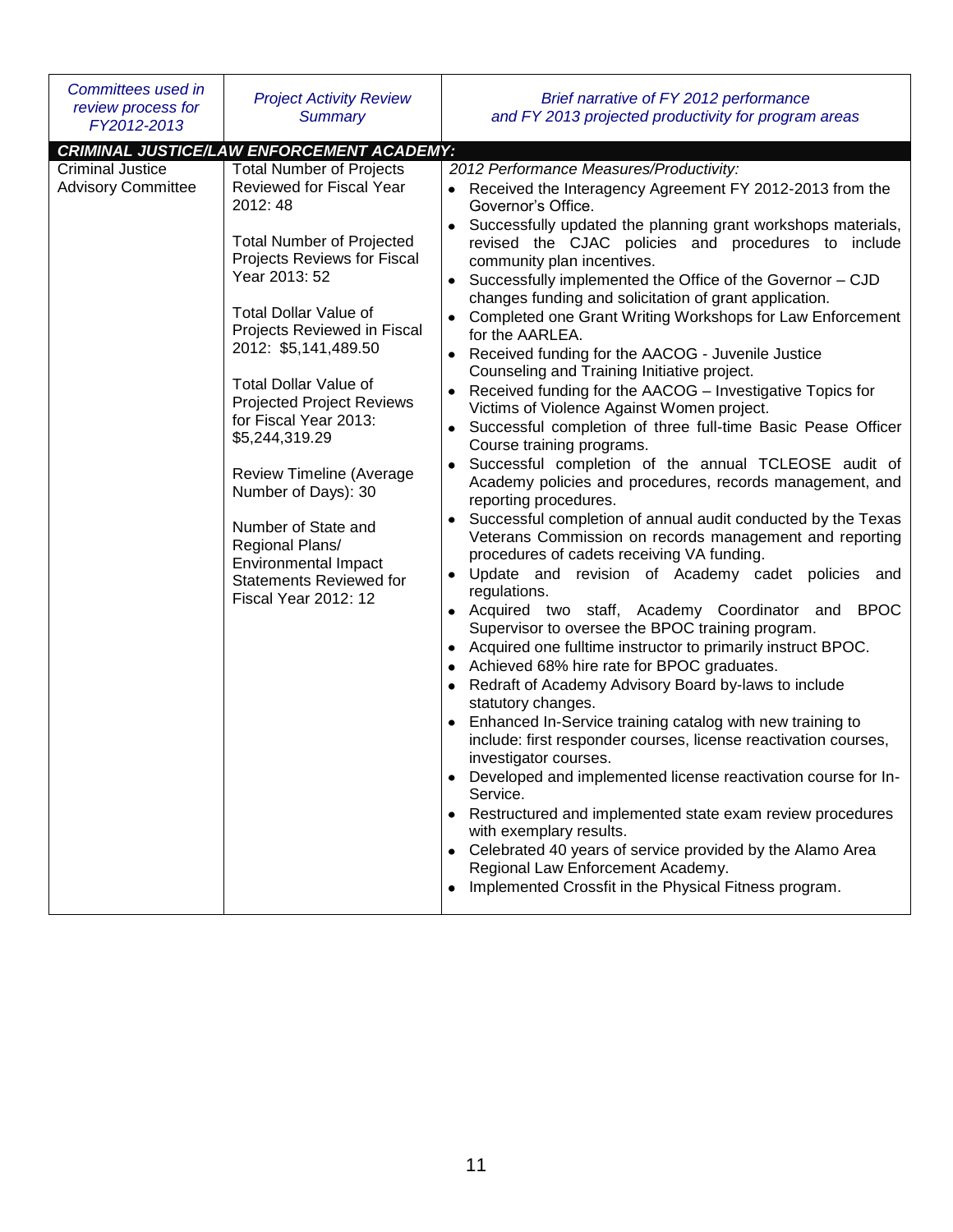| Comparison of Projected to Actual 2012 Productivity:                                                                                                                                                                                            |
|-------------------------------------------------------------------------------------------------------------------------------------------------------------------------------------------------------------------------------------------------|
| • Successful incorporation of various AACOG departments and<br>other Public Safety agencies into the 12 Community Priority<br>Plans.                                                                                                            |
| • Prepare and provide data analysis to The Office of the Governor -<br>CJD on the regional needs assessment.                                                                                                                                    |
| • Assess and meet the needs in each county in securing grants to<br>improve the lives of all citizens.                                                                                                                                          |
| • Incorporate CJ Planning operations to fully utilize AACOG<br>website.                                                                                                                                                                         |
| • Research and secure alternative funding for the AACOG Regional<br>Youth Program.                                                                                                                                                              |
| • Hire more Academy instructors (adjunct) to supplemental subject-<br>matter expertise for both BPOC/BCOC and In-Service courses.                                                                                                               |
| • Fully integrate training schedules for both 911 with the Academy<br>Course catalog as a result of the consolidation of the four<br>divisions under Public Safety.                                                                             |
| • Maintain the 100% first-time pass rate in the TCLEOSE state<br>licensing exam for BPOC cadets.                                                                                                                                                |
| • Continue to hire adjunct instructors with subject matter expertise<br>to enhance the BPOC/BCOC and In-Service training programs.                                                                                                              |
| • Continue to meet the challenges and demands of the 12-county<br>region through the enhancement of training of current and future<br>peace officers and corrections officers.                                                                  |
| • Secure additional grant funding through TxDOT for distribution to<br>the region for traffic safety enforcement                                                                                                                                |
| · Develop standardized BPOC curriculum through committee<br>comprised of subject matter experts.                                                                                                                                                |
| Develop pay incentive for adjunct instructors to receive advanced<br>training in instructor techniques. Incentive should include pay<br>scale based on level of education, experience, performance<br>evaluations and instructor certification. |
| • Enhance curriculum to include integration of computer use<br>between instructor and student.                                                                                                                                                  |
| • The BPOC Mechanics of Arrest block will include Krav Maga into<br>the Defensive Tactics portion.                                                                                                                                              |
| • Send an Adjunct Instructor to the National Academy for<br>Professional Driving for instructor certification.                                                                                                                                  |
| Initiate outreach to surrounding law enforcement agencies for<br>cadet sponsorship.                                                                                                                                                             |
| • Reactivate military training in Texas Supplemental course.                                                                                                                                                                                    |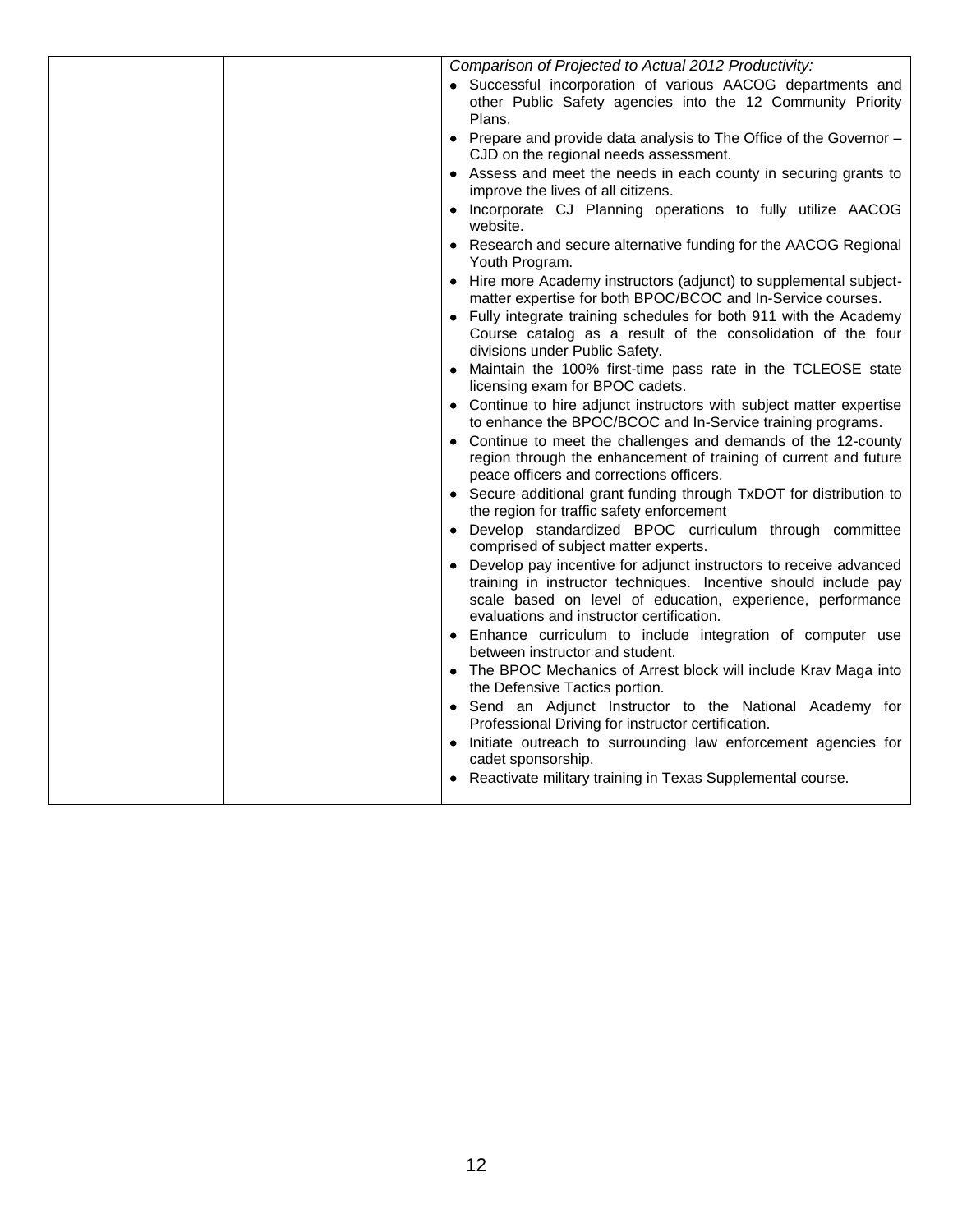| <b>CRIMINAL JUSTICE/LAW ENFORCEMENT ACADEMY (continued):</b> | 2013 Projected Productivity:<br>• Secure funding for the Alamo Area Regional Law Enforcement<br>Academy.<br>• Provide training to telecommunicators in conjunction with AACOG 9-1-1<br><b>Emergency Communication services.</b><br>• Update all BPOC lesson plans and classroom presentations to adhere<br>to the updated TCLEOSE learning objectives.<br>• Contract with ALERRT to offer 16 hours of Active Shooter Training for<br>BPOC and certify our fulltime staff instructor as Train the Trainer.<br>• Expansion of In-service Law Enforcement Leadership training.<br>• Purchase and implement updated training equipment to enhance the<br>Reality Based Training for BPOC.<br>• Participate in major community initiatives such as the Bexar County<br>DWI Taskforce, National Police Week, and multi-agency DWI roll call<br>events.<br>• Partner with Bexar County Sheriff's Office - Support Division, to host<br>training for non-paid regular reserve officers.<br>• Provide BPOC certification for newly elected or appointed officials.<br>• Report training for Federal Leadership programs such as FBI Command<br>College and Federal Law Enforcement Training Center.<br>• Partner with Texas State University to conduct a feasibility study and<br>implementation of online in-service training.<br>• Offer expanded free training for Impaired Training Investigation to<br>officers throughout the state, such Texas FRIDAY, SFST Refresher and<br>Effective Investigation of Impaired Driving Cases. |
|--------------------------------------------------------------|--------------------------------------------------------------------------------------------------------------------------------------------------------------------------------------------------------------------------------------------------------------------------------------------------------------------------------------------------------------------------------------------------------------------------------------------------------------------------------------------------------------------------------------------------------------------------------------------------------------------------------------------------------------------------------------------------------------------------------------------------------------------------------------------------------------------------------------------------------------------------------------------------------------------------------------------------------------------------------------------------------------------------------------------------------------------------------------------------------------------------------------------------------------------------------------------------------------------------------------------------------------------------------------------------------------------------------------------------------------------------------------------------------------------------------------------------------------------------------------------------------------------------------|
|                                                              | • Implement the Criminal Investigators Course through in-service training.<br>· Offer Advanced Instructor Course for academy staff and adjunct<br>instructor development.<br>• Apply for alternative funding for various training projects.                                                                                                                                                                                                                                                                                                                                                                                                                                                                                                                                                                                                                                                                                                                                                                                                                                                                                                                                                                                                                                                                                                                                                                                                                                                                                    |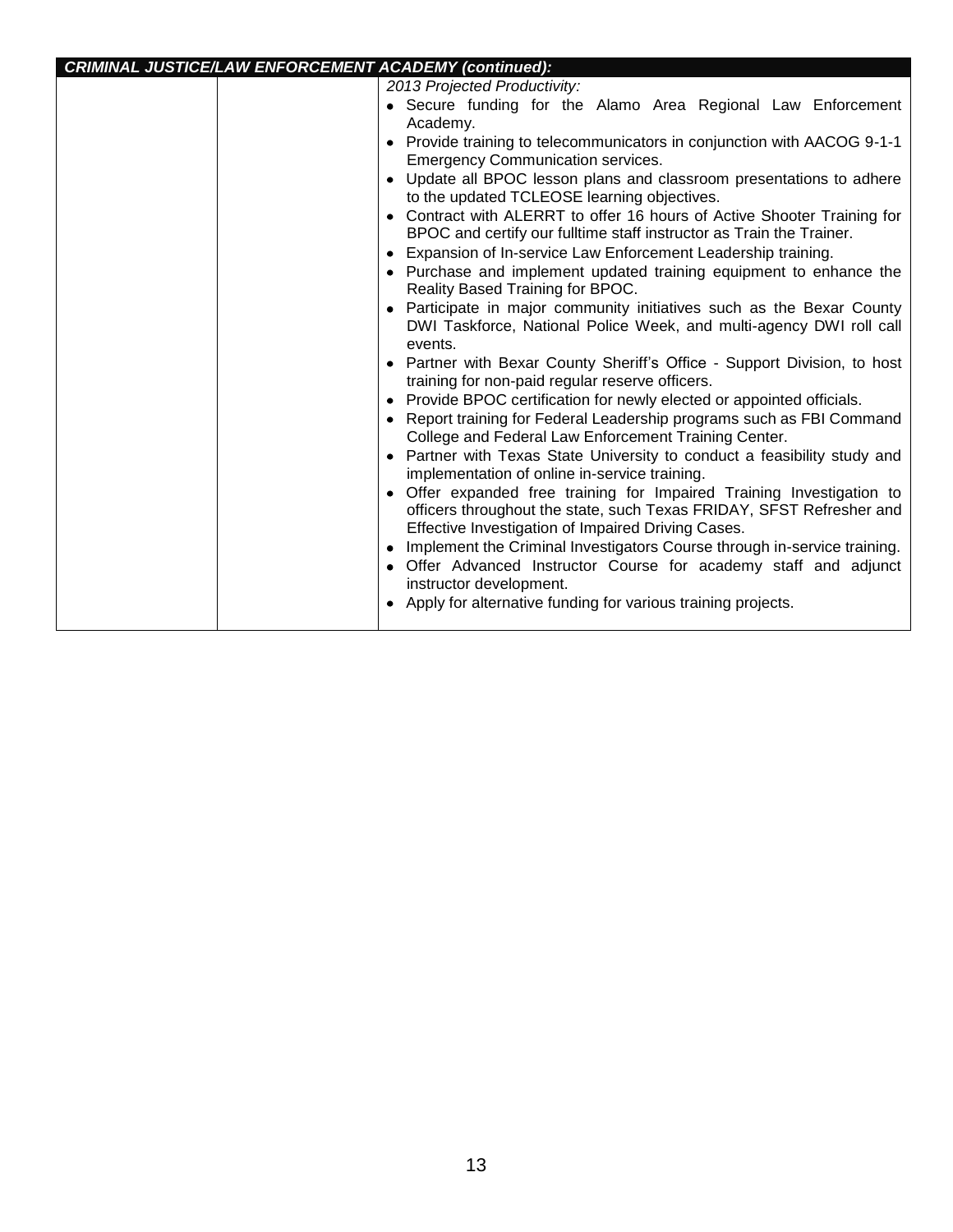| Committees used in<br>review process for<br>FY2012-2013 | <b>Project Activity Review</b><br>Summary | Brief narrative of FY 2012 performance<br>and FY 2013 projected productivity for program areas                                                                                                                                                                                                                                                                                                                                                                                                                                                                                                                                                                                           |
|---------------------------------------------------------|-------------------------------------------|------------------------------------------------------------------------------------------------------------------------------------------------------------------------------------------------------------------------------------------------------------------------------------------------------------------------------------------------------------------------------------------------------------------------------------------------------------------------------------------------------------------------------------------------------------------------------------------------------------------------------------------------------------------------------------------|
| <b>ECONOMIC DEVELOPMENT:</b>                            |                                           |                                                                                                                                                                                                                                                                                                                                                                                                                                                                                                                                                                                                                                                                                          |
| <b>Regional Review</b><br>Committee                     | No TRACS Activity.                        | 2012 Actual Performance:<br>RRC updated and distributed the AACOG Guidebook for the<br>TxCDBG 2013-2014 funding cycle.<br>Hosted the Newly Elected Officials Workshop with 28<br>participants.<br>Hosted a Planning & Zoning Workshop with 41 individuals<br>participating.<br>Held first Basics of Economic Development for Elected Officials<br>Workshop with 24 individuals in attendance.<br>Complete the 2012-2017 CEDS for the EDA.<br>Comparison of Projected to Actual 2012 Accomplishments:<br>All projected accomplishments were completed.<br>2013 Projections:<br>Host annual Newly Elected Officials, Planning and Zoning, and<br>Basics of Economic Development Workshops. |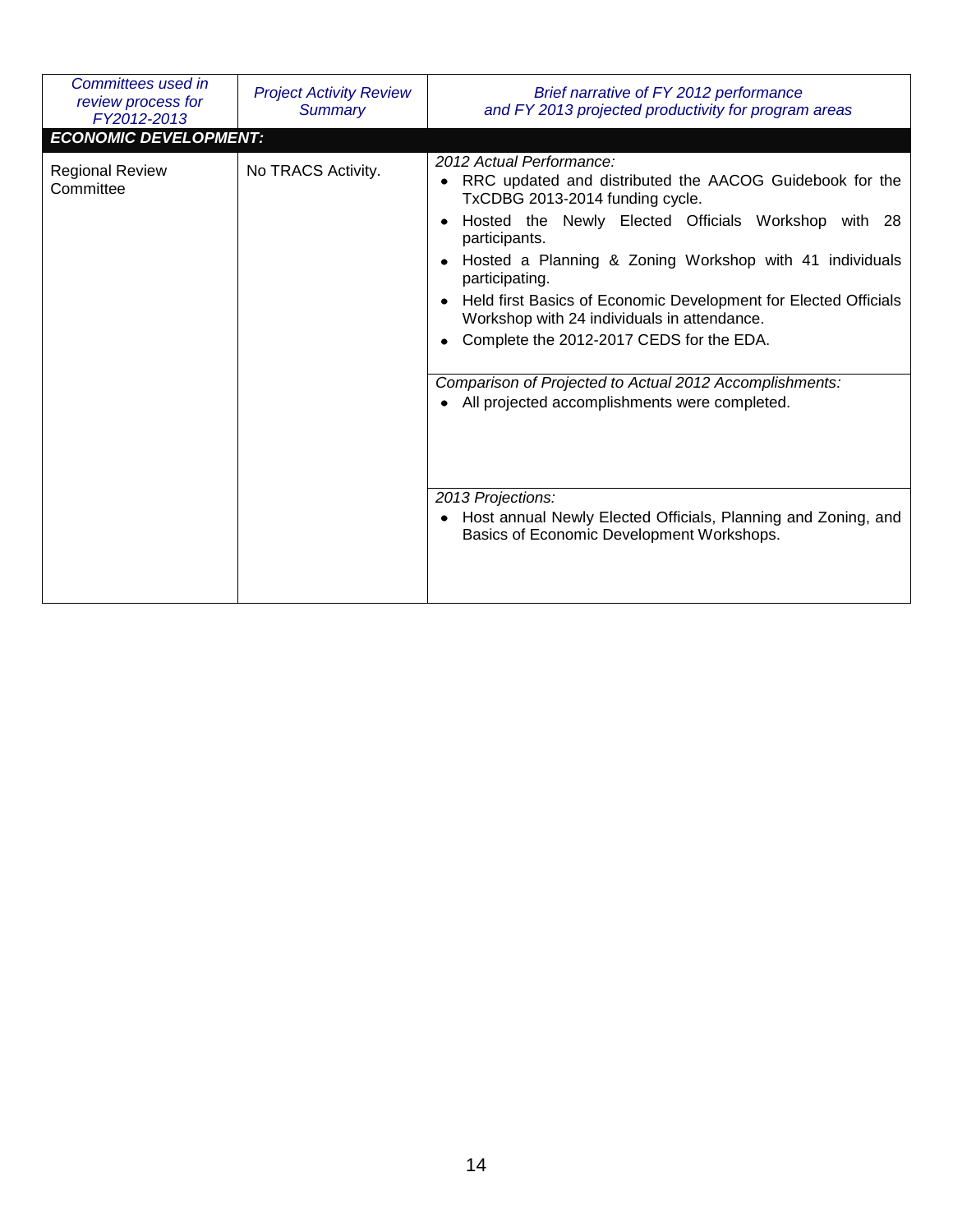| Committees used in<br>review process for<br>FY2012-2013                | <b>Project Activity Review</b><br><b>Summary</b>                                                                                                                                                                                                                                                                                                                      | Brief narrative of FY 2012 performance<br>and FY 2013 projected productivity for program areas                                                                                                                                                                                                                                                                                                                                                                                                                                                                                                                                                                                                                                                                                                                                                                                                                                                                                                                                                                                                                                                                                                                                                                                                                                                                                                                                                                                                                                                         |
|------------------------------------------------------------------------|-----------------------------------------------------------------------------------------------------------------------------------------------------------------------------------------------------------------------------------------------------------------------------------------------------------------------------------------------------------------------|--------------------------------------------------------------------------------------------------------------------------------------------------------------------------------------------------------------------------------------------------------------------------------------------------------------------------------------------------------------------------------------------------------------------------------------------------------------------------------------------------------------------------------------------------------------------------------------------------------------------------------------------------------------------------------------------------------------------------------------------------------------------------------------------------------------------------------------------------------------------------------------------------------------------------------------------------------------------------------------------------------------------------------------------------------------------------------------------------------------------------------------------------------------------------------------------------------------------------------------------------------------------------------------------------------------------------------------------------------------------------------------------------------------------------------------------------------------------------------------------------------------------------------------------------------|
| <b>HOMELAND SECURITY:</b>                                              |                                                                                                                                                                                                                                                                                                                                                                       |                                                                                                                                                                                                                                                                                                                                                                                                                                                                                                                                                                                                                                                                                                                                                                                                                                                                                                                                                                                                                                                                                                                                                                                                                                                                                                                                                                                                                                                                                                                                                        |
| <b>Regional Emergency</b><br><b>Preparedness Advisory</b><br>Committee | <b>Total Number of Projects</b><br><b>Reviewed for Fiscal</b><br>Year 2012: 13<br><b>Total Number of</b><br>Projected Projects<br>Reviews for Fiscal Year<br>2012: 15<br><b>Total Dollar Value of</b><br>Projects Reviewed in<br>Fiscal 2012: \$4,000,000<br><b>Total Dollar Value of</b><br><b>Projected Project</b><br>Reviews for Fiscal Year<br>2013: \$5,000,000 | 2012 Accomplishments/Productivity:<br>• Continued our exemplary service and assistance to our regional<br>jurisdictions.<br>• Complete<br><b>AACOG</b><br>the<br>Regional<br>Interoperability<br>Communications Plan Round 3.<br>FEMA approval of the Alamo Regional All Hazard Mitigation<br>Acton Plan.<br>Reviewed and, amended the REPAC By-Laws.<br>$\bullet$<br>Participated in state training, exercises, and audit compliance<br>program.<br>Continued to participate in Texas Radio Coalition and<br>Interoperability.<br>Continued to participate in Local, State and DOD Exercises.<br>٠<br>Participated in TARC.<br>٠<br>Participated in CI/KR and other Data Calls.<br>٠<br>Participated and helped State with BSIR data.<br>٠<br>Provided guidance and vision to regional First Responders<br>organizations (LEPC, Law Enforcement, Fire) and jurisdictions<br>on grant applications, mutual aid NIMS compliance, NIMCAST,<br>Emergency plans.<br>Participated in state training, exercises, and audit compliance<br>program.<br>Continued to provide training for WEB EOC Emergency<br>$\bullet$<br>Notification System and Notification System.<br>Continued participation in Communication Assets Survey and<br>$\bullet$<br>Mapping (CASM).<br>Continued supporting the I-Info System.<br>Comparison of Projected to Actual 2012 Productivity:<br>• Still working on trying to Complete Implementation of a Wide<br>Area Interoperability Radio Communications System.<br>Approval of our Alamo Regional All Hazard Mitigation Acton |
|                                                                        |                                                                                                                                                                                                                                                                                                                                                                       | Plan. By FEMA.                                                                                                                                                                                                                                                                                                                                                                                                                                                                                                                                                                                                                                                                                                                                                                                                                                                                                                                                                                                                                                                                                                                                                                                                                                                                                                                                                                                                                                                                                                                                         |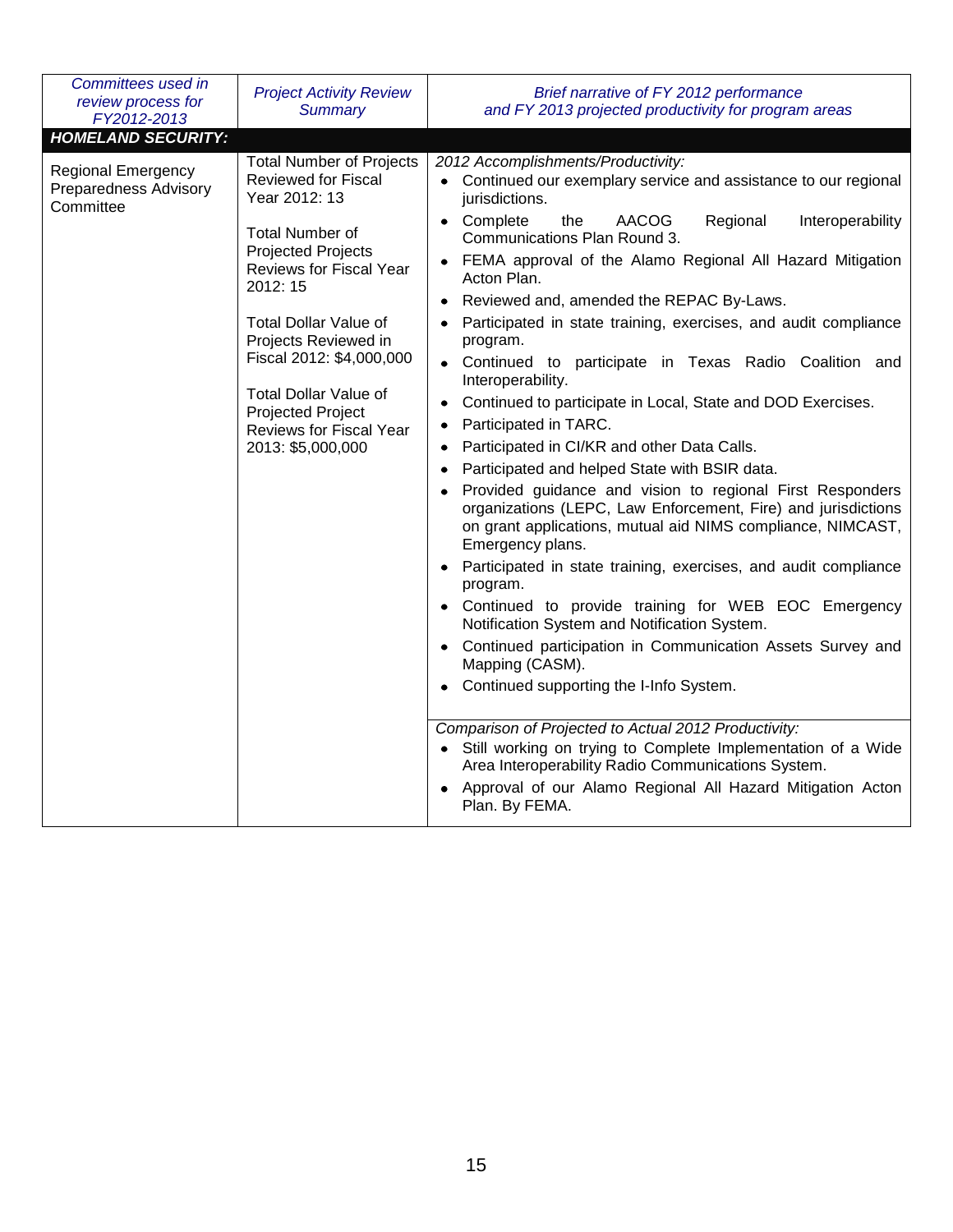| 2013 Projected Productivity:<br>Continuation of exemplary service and assistance to our<br>regional jurisdictions.                                                                                           |
|--------------------------------------------------------------------------------------------------------------------------------------------------------------------------------------------------------------|
|                                                                                                                                                                                                              |
|                                                                                                                                                                                                              |
| Complete Implementation of a Wide Area Interoperability Radio<br>Communications System.                                                                                                                      |
| Achievement of Level 5 interoperability within the region.                                                                                                                                                   |
| Complete<br>AACOG<br>Regional<br>the<br>Interoperability<br>Communications Plan Round 3.                                                                                                                     |
| Review and, if necessary, amend the REPAC By-Laws.                                                                                                                                                           |
| Participation in state training, exercises, and audit compliance<br>program.                                                                                                                                 |
| Continue to participate in Texas Radio Coalition and<br>Interoperability.                                                                                                                                    |
| Continue to participate in Local, State and DOD Exercises.                                                                                                                                                   |
| Participate in TARC.<br>٠                                                                                                                                                                                    |
| Participate in CI/KR and other Data Calls.                                                                                                                                                                   |
| Participate and help State with BSIR data.                                                                                                                                                                   |
| Provide guidance and vision to regional First Responders<br>organizations (LEPC, Law Enforcement, Fire) and jurisdictions<br>on grant applications, mutual aid NIMS compliance, NIMCAST,<br>Emergency plans. |
| Participate in state training, exercises, and audit compliance<br>program.                                                                                                                                   |
| Continue to provide training for WEB EOC Emergency<br>Notification System and Notification System.                                                                                                           |
| Continue participation in Communication Assets Survey and<br>Mapping (CASM).                                                                                                                                 |
| Continue supporting the I-Info System.                                                                                                                                                                       |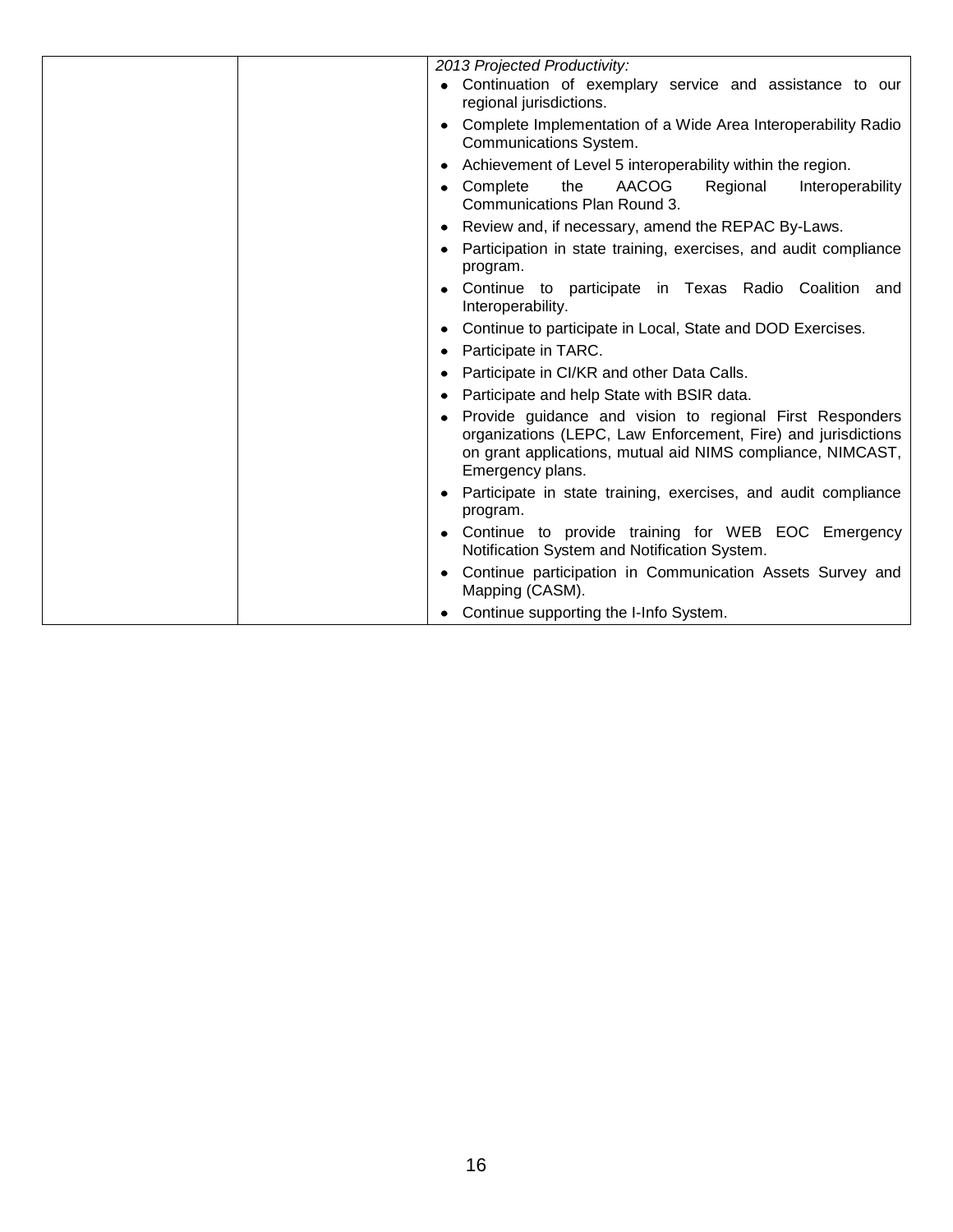| Committees used in<br>review process for<br>FY2012-2013 | <b>Project Activity Review Summary</b> | Brief narrative of FY 2012 performance<br>and FY 2013 projected productivity for program<br>areas                                                                                                                                                                                                                                                                                                                                                                                                                                                                                                                                         |
|---------------------------------------------------------|----------------------------------------|-------------------------------------------------------------------------------------------------------------------------------------------------------------------------------------------------------------------------------------------------------------------------------------------------------------------------------------------------------------------------------------------------------------------------------------------------------------------------------------------------------------------------------------------------------------------------------------------------------------------------------------------|
| <b>HOUSING CHOICE VOUCHER PROGRAM:</b>                  |                                        |                                                                                                                                                                                                                                                                                                                                                                                                                                                                                                                                                                                                                                           |
| Housing Advisory<br>Committee                           | No TRACS Activity.                     | 2012 Actual Performance/Productivity:<br>Maintained rental assistance to tenants at a<br>٠<br>monthly average of 81 participants for PY<br>2012.<br>HUD renewal funding increased from \$300,132<br>٠<br>(PY2011) to \$396,464 (PY2012).<br>Administrative fees from other Public Housing<br>٠<br>Authorities (PHAs) for port-in tenants increased<br>from \$4,617 (PY2011) to \$7,204 (PY2012).<br>The Administrative Plan for AACOG's Housing<br>٠<br>Choice Voucher program was<br>updated,<br>effective February 2012.                                                                                                                |
|                                                         |                                        | Comparison of Projected to Actual 2012<br>Accomplishments:<br>Rental assistance exceeded the projected<br>amount by one additional tenant for PY 2012.<br>HUD renewal funding increased by \$96,332 for<br>$\bullet$<br>PY 2012.<br>Administrative fees from other PHAs for port-in<br>٠<br>tenants increased by \$2,587 for PY 2012,<br>The update to the Administrative Plan was<br>$\bullet$<br>completed prior to the spring of 2012.                                                                                                                                                                                                 |
|                                                         |                                        | 2013 Projected Productivity:<br>As HUD renewal funding is expected to remain<br>$\bullet$<br>the same for PY 2013, staff will maintain rental<br>assistance provided to tenants, at the current<br>average of 81 participants per month.<br>Continue to administer port-in tenants, with an<br>٠<br>expected increase from the current level of 18<br>to an expected level of 24 by the end of PY<br>2013.<br>Administrative fees from other PHAs for port-in<br>tenants should increase to \$10,000 for PY<br>2013.<br>An update to the Housing Choice Voucher<br>Administrative Plan will be completed by the<br>spring/summer of 2013. |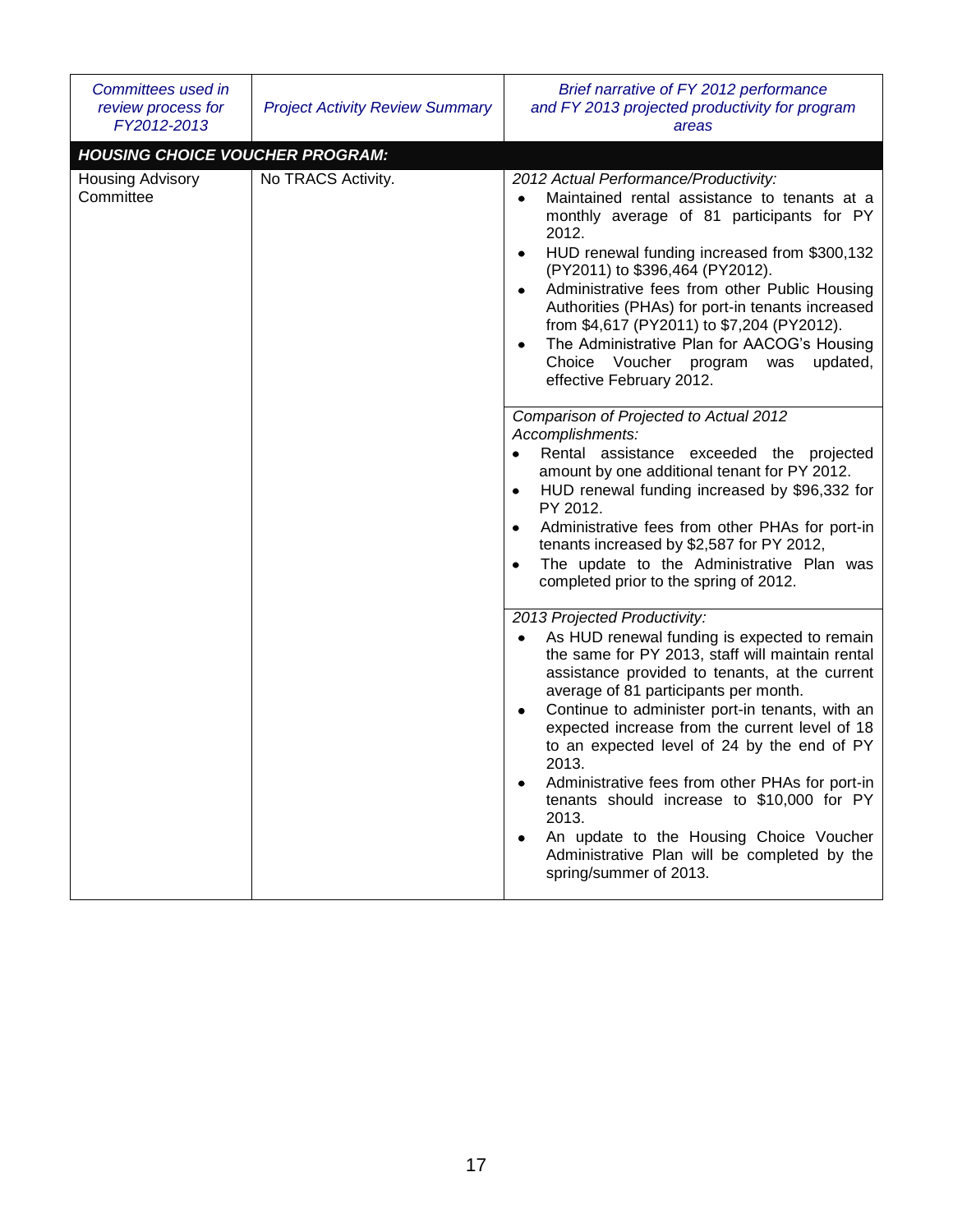| Committees used in          |                                                                                                                                                                                                                                                                   | Brief narrative of FY 2012 performance                                                                                                                                                                                                                                                                                                                                                                                                                                                                                                                                                                                                                                                                                                                                                                                                                                                                                                                                                                                                                                                                                                                                                                                                                                                                                                                                                                                                                                                                                                                                                                                                                                                                                                          |
|-----------------------------|-------------------------------------------------------------------------------------------------------------------------------------------------------------------------------------------------------------------------------------------------------------------|-------------------------------------------------------------------------------------------------------------------------------------------------------------------------------------------------------------------------------------------------------------------------------------------------------------------------------------------------------------------------------------------------------------------------------------------------------------------------------------------------------------------------------------------------------------------------------------------------------------------------------------------------------------------------------------------------------------------------------------------------------------------------------------------------------------------------------------------------------------------------------------------------------------------------------------------------------------------------------------------------------------------------------------------------------------------------------------------------------------------------------------------------------------------------------------------------------------------------------------------------------------------------------------------------------------------------------------------------------------------------------------------------------------------------------------------------------------------------------------------------------------------------------------------------------------------------------------------------------------------------------------------------------------------------------------------------------------------------------------------------|
| review process for          | <b>Project Activity Review Summary</b>                                                                                                                                                                                                                            | and FY 2013 projected productivity for program                                                                                                                                                                                                                                                                                                                                                                                                                                                                                                                                                                                                                                                                                                                                                                                                                                                                                                                                                                                                                                                                                                                                                                                                                                                                                                                                                                                                                                                                                                                                                                                                                                                                                                  |
| FY2012-2013                 |                                                                                                                                                                                                                                                                   | areas                                                                                                                                                                                                                                                                                                                                                                                                                                                                                                                                                                                                                                                                                                                                                                                                                                                                                                                                                                                                                                                                                                                                                                                                                                                                                                                                                                                                                                                                                                                                                                                                                                                                                                                                           |
| 9-1-1/TECHNICAL ASSISTANCE: |                                                                                                                                                                                                                                                                   |                                                                                                                                                                                                                                                                                                                                                                                                                                                                                                                                                                                                                                                                                                                                                                                                                                                                                                                                                                                                                                                                                                                                                                                                                                                                                                                                                                                                                                                                                                                                                                                                                                                                                                                                                 |
| 911 Area Judges             | AACOG administers the 911 Program<br>for the seven counties of Atascosa,<br>Bandera, Frio, Gillespie,<br>Karnes,<br>Kendall, and Wilson in compliance<br>Commission<br><b>State</b><br>with the<br>on<br>Emergency Communications (CSEC)<br>rules and guidelines. | 2012 Performance/Productivity Measures:<br>Conducted Bi-Annual Monitoring visits.<br>$\bullet$<br>Completed<br>financial<br>quarterly<br>$\bullet$<br>and<br>performance reports.<br>Updated all Fixed and Dynamic ALI<br>٠<br>agreements with all TELCO Vendors.<br>Continued Wireless Phase II Testing when<br>$\bullet$<br>needed.<br>Completed Interlocal Agreements<br>and<br>٠<br>Submitted to CSEC.<br>Completed, trained, and set up emergency<br>medical dispatch capabilities within five (5)<br>of the seven (7) counties.<br>Requested<br>and<br>was<br>approved<br>tor<br>contingency revenue from the CSEC for FY<br>2013.<br>Met expectations for County PSAP GIS<br>mapping updates.<br>Comparison of Projected to Actual 2012<br>Accomplishments:<br>97% of set productivity was met to include<br>bi-annual<br>monitoring<br>visits,<br>mapping<br>updates,<br>quarterly<br>measurement<br>and<br>financial reports, training, and contract<br>updates.<br>2013 Projected Productivity:<br>Mapping software installation and training.<br>Recorder Hardware Refreshment and<br>replacement.<br>Plan for and complete PSAP Room<br>Preparation for two counties.<br>Complete CSEC strategic plan for FY 2014<br>$-2015.$<br>Continue to conduct bi-annual monitoring<br>visits.<br>Continue to test wireless phase II as<br>needed by TELCO's.<br>Continue to update the PSAP mapping and<br>GIS Data on a quarterly basis.<br>Continue to update all vendor fixed and<br>dynamic ALI contracts as needed once per<br>year and put new ones in place as required<br>by CSEC.<br>Complete and submit FY 2014 and FY<br>2015 Interlocal Agreements for approval by<br>June 2013.<br>Continue to complete all quarterly financial |
|                             |                                                                                                                                                                                                                                                                   | and performance reports and submit to<br>CSEC.                                                                                                                                                                                                                                                                                                                                                                                                                                                                                                                                                                                                                                                                                                                                                                                                                                                                                                                                                                                                                                                                                                                                                                                                                                                                                                                                                                                                                                                                                                                                                                                                                                                                                                  |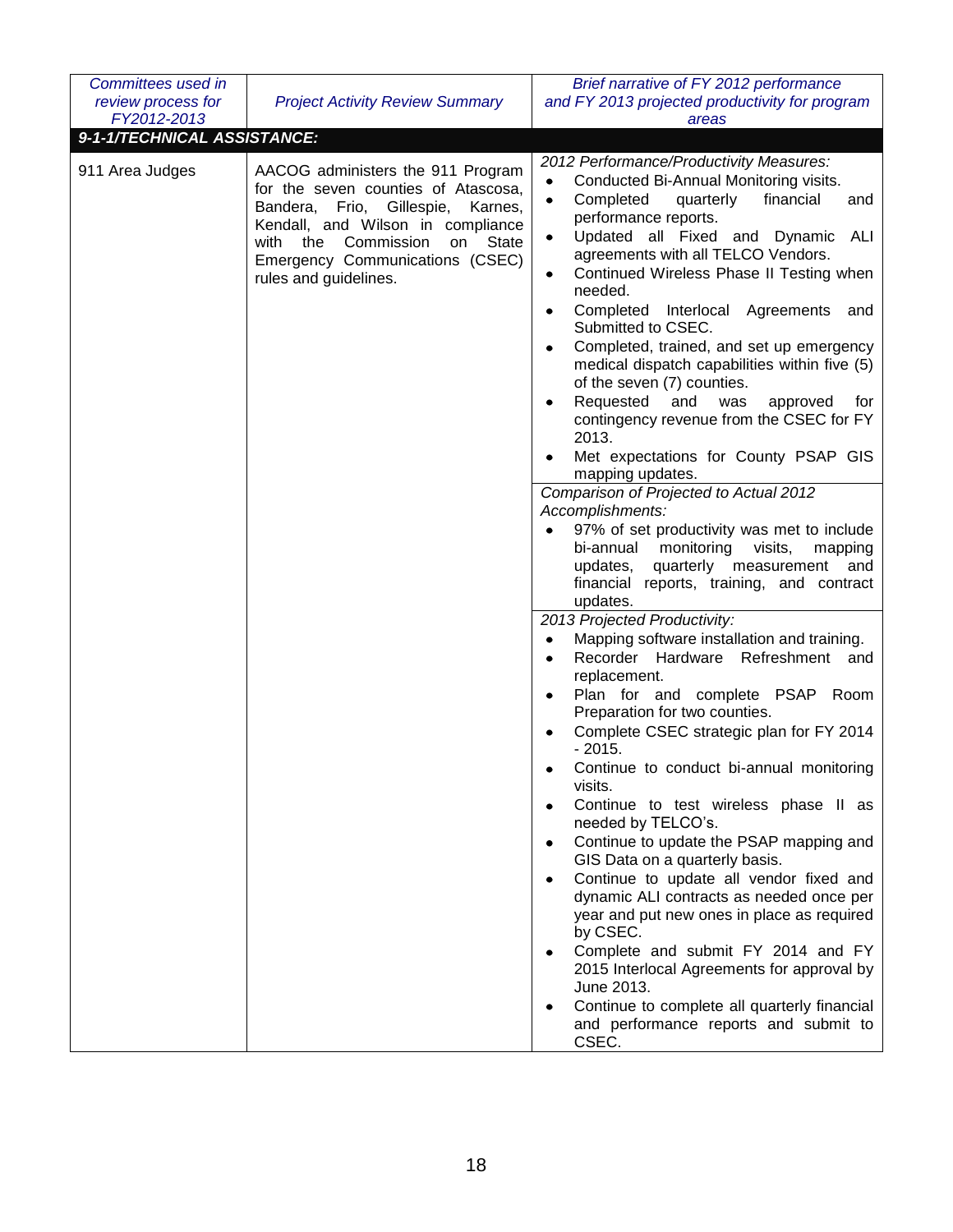| Committees used in review                                               | <b>Project Activity Review</b> | Brief narrative of FY 2012 performance                                                                                                                                                                                                                                                                                                                                                                                                                                                                                                                                                                      |
|-------------------------------------------------------------------------|--------------------------------|-------------------------------------------------------------------------------------------------------------------------------------------------------------------------------------------------------------------------------------------------------------------------------------------------------------------------------------------------------------------------------------------------------------------------------------------------------------------------------------------------------------------------------------------------------------------------------------------------------------|
| process for FY 2012-2013                                                | <b>Summary</b>                 | and FY 2013 projected productivity                                                                                                                                                                                                                                                                                                                                                                                                                                                                                                                                                                          |
| <b>NATURAL RESOURCES:</b>                                               |                                |                                                                                                                                                                                                                                                                                                                                                                                                                                                                                                                                                                                                             |
| Air Improvement Resources<br>Executive/Advisory/Technical<br>Committees | No TRACS Activity.             | 2012 Actual Performance/Productivity:<br>Update local base case photochemical modeling<br>$\bullet$<br>to be used for future SIP requirements and<br>control strategy development.<br>Started projecting the photochemical model to<br>٠<br>future base years<br>Started developing final emission inventory for<br>$\bullet$<br>the Eagle Ford Shale development<br>Engage local governments and business in<br>proactive air quality work to offset impacts of<br>emissions in Eagle Ford shale play.<br>Comparison of Projected Productivity vs. Actual<br>Performance:<br>All projected goals were met. |
|                                                                         |                                | 2013 Projected Performance Measures:<br>Project the photochemical model to future base<br>years<br>Completed final emission inventory for the Eagle<br>Ford Shale development<br>Project Eagle Ford emission inventory<br>$\bullet$<br>Update the non-road emission inventory<br>$\bullet$<br>Engage local governments and business in<br>proactive air quality work to offset impacts of<br>emissions in Eagle Ford shale play.                                                                                                                                                                            |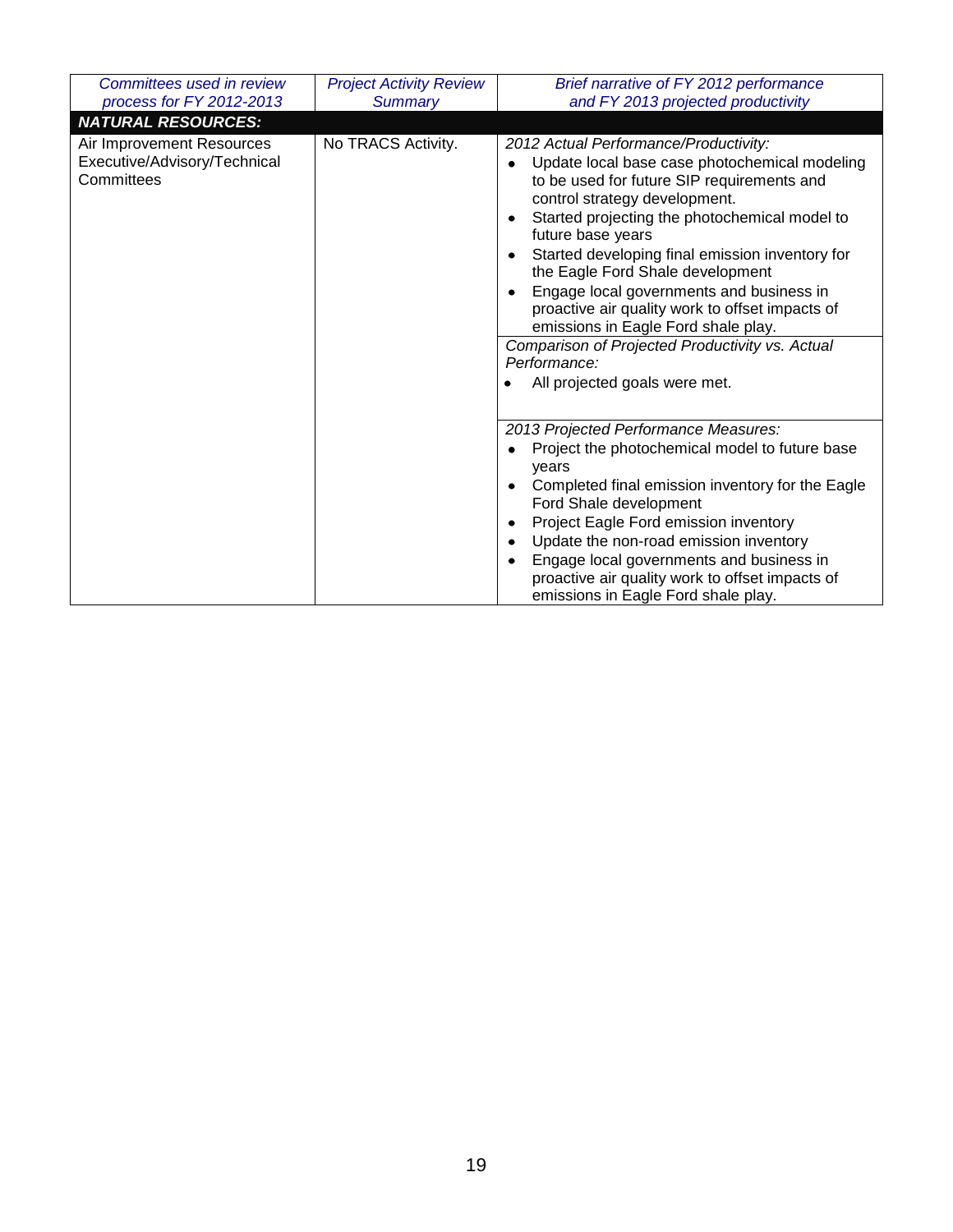| Committees used in review                                      | <b>Project Activity Review</b>                                        | Brief narrative of FY 2011 performance<br>and FY 2012 projected productivity for program                                                                                                                                                                                                                                                                                                                                                                                                                                                                                                                                                                                                                                                                                                                                                                                                                                                                    |
|----------------------------------------------------------------|-----------------------------------------------------------------------|-------------------------------------------------------------------------------------------------------------------------------------------------------------------------------------------------------------------------------------------------------------------------------------------------------------------------------------------------------------------------------------------------------------------------------------------------------------------------------------------------------------------------------------------------------------------------------------------------------------------------------------------------------------------------------------------------------------------------------------------------------------------------------------------------------------------------------------------------------------------------------------------------------------------------------------------------------------|
| process for FY2011-2012                                        | <b>Summary</b>                                                        | areas                                                                                                                                                                                                                                                                                                                                                                                                                                                                                                                                                                                                                                                                                                                                                                                                                                                                                                                                                       |
| <b>AIR QUALITY:</b>                                            |                                                                       |                                                                                                                                                                                                                                                                                                                                                                                                                                                                                                                                                                                                                                                                                                                                                                                                                                                                                                                                                             |
| Air Improvement Resources<br><b>Public Education Committee</b> | Air quality and air pollution<br>outreach and education<br>activities | 2012 Actual Performance/Productivity:<br>2012 ozone season kick-off event was<br>conducted on March 31, 2012, 26<br>environmental and health organizations<br>participated, and over 500 members of the<br>public attended.<br>Revisions to the pages and text content of<br>٠<br>the CleanAirDrive site were completed in<br>December 2012.<br>Air Quality/Commute Solutions staff<br>٠<br>participated in 5 outreach events in the<br>rural counties during 2012 (2 in<br>Guadalupe, 2 in Frio, and 1 in Kendall<br>County).<br>Competing in the 2012 Walk & Roll<br>٠<br>Challenge were 15 San Antonio area<br>organizations.<br>Participation in both the 2012 Walk & Roll<br>٠<br>Challenge and the Air Quality Stewardship<br>Award nomination process was solicited<br>through Facebook and through the blog My<br>Town San Antonio.<br>Comparison of Projected Productivity to Actual<br>Performance for 2012:<br>All projected activity completed. |
|                                                                |                                                                       | 2013 Projected Performance Measures:<br>Conduct 2012 ozone season kickoff event,<br>with a goal of 28 organizations staffing air<br>quality-related outreach booths.<br>Move the revised CleanAirDrive site online<br>Participate in six outreach events<br>conducted in rural counties<br>Conduct 2012 Walk & Roll Challenge with<br>the participation of at least 16<br>organizations<br>Continue to identify appropriate<br>٠<br>applications and tools for communicating<br>air quality events through social media and<br>outline steps to implement these elements<br>as part of communications plan.                                                                                                                                                                                                                                                                                                                                                 |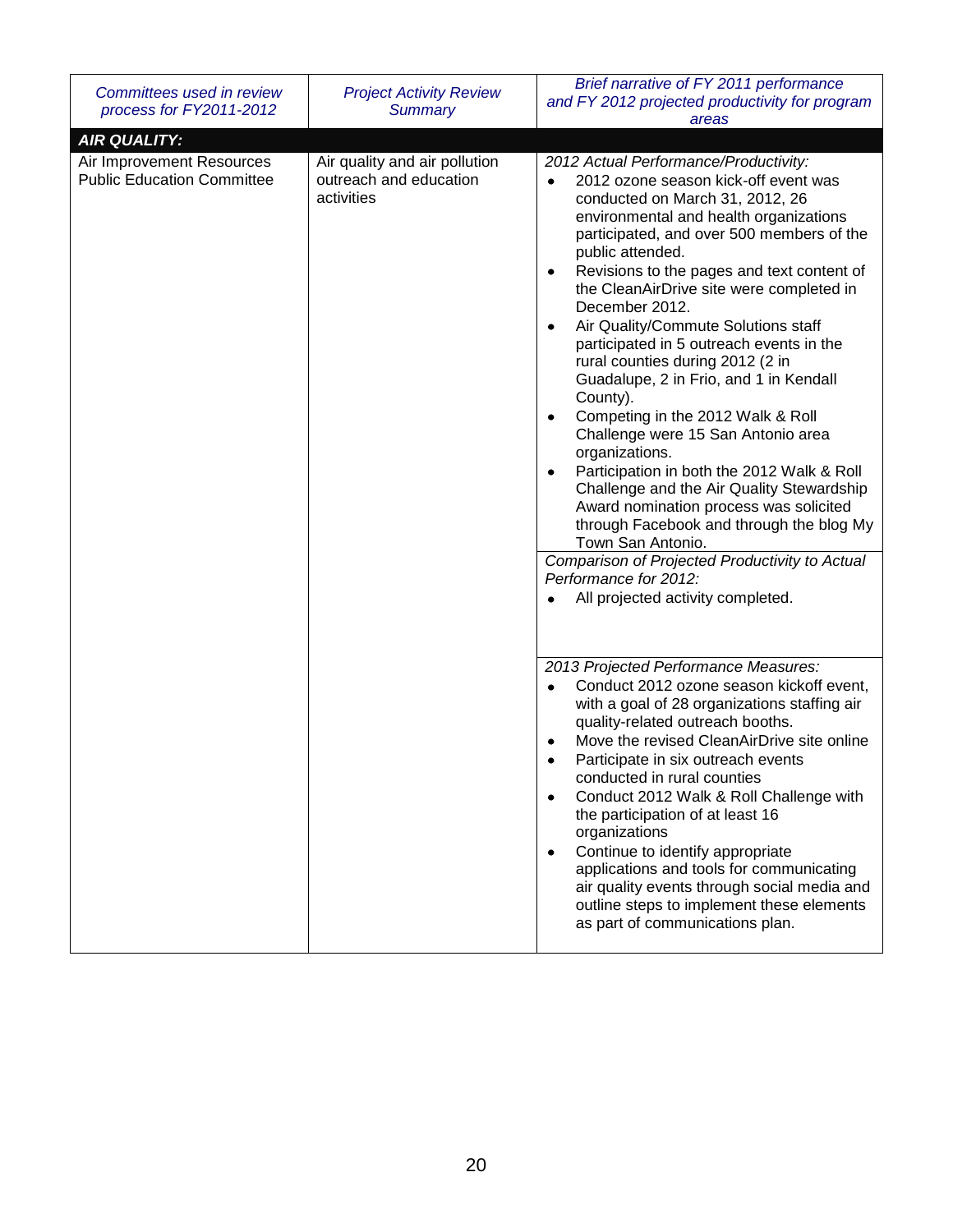| Committees used in review                                      | <b>Project Activity Review</b>                                                                       | Brief narrative of FY 2012 performance<br>and FY 2013 projected productivity for program                                                                                                                                                                                                                                                                                                                                                                                                                                                                                                                                                                                                                                                                                                                                                                                                                                                                                                                                                        |
|----------------------------------------------------------------|------------------------------------------------------------------------------------------------------|-------------------------------------------------------------------------------------------------------------------------------------------------------------------------------------------------------------------------------------------------------------------------------------------------------------------------------------------------------------------------------------------------------------------------------------------------------------------------------------------------------------------------------------------------------------------------------------------------------------------------------------------------------------------------------------------------------------------------------------------------------------------------------------------------------------------------------------------------------------------------------------------------------------------------------------------------------------------------------------------------------------------------------------------------|
| process for FY 2012-2013                                       | Summary                                                                                              | areas                                                                                                                                                                                                                                                                                                                                                                                                                                                                                                                                                                                                                                                                                                                                                                                                                                                                                                                                                                                                                                           |
| <b>COMMUTE SOLUTIONS:</b>                                      |                                                                                                      |                                                                                                                                                                                                                                                                                                                                                                                                                                                                                                                                                                                                                                                                                                                                                                                                                                                                                                                                                                                                                                                 |
| Air Improvement Resources Public<br><b>Education Committee</b> | Commute Solutions program<br>including the Air Quality<br><b>Health Alert notification</b><br>system | 2012 Actual Accomplishments/Performance:<br>Air Quality/Commute Solutions staff<br>participated in 5 outreach events in the rural<br>counties during 2012 (2 in Guadalupe, 2 in<br>Frio, and 1 in Kendall County).<br>Research was conducted to determine radio<br>$\bullet$<br>listenership in the region by age. Based on this<br>research, radio spots were aired during the<br>ozone season on KISS and KTFM. In addition,<br>the MPO/AACOG TV commercial was aired<br>during programming catering to younger<br>people on San Antonio TV stations 35 and 29.<br>A database was developed to track CARE<br>participant activity under revised CARE<br>program that began on January 1, 2012<br>Before the 2012 ozone season, the Air Quality<br>٠<br>Health Alert notification system was moved to<br>more efficient and extensive, website-based<br>system, using the AACOG Website.<br>During 2012, air quality stewardship awards<br>$\bullet$<br>were presented to the City of Leon Valley,<br>Eagle Veterinary Hospital, and HOLT Cat. |
|                                                                |                                                                                                      | Comparison of Projected Productivity to Actual<br>Performance for 2012:<br>All projected activity completed.                                                                                                                                                                                                                                                                                                                                                                                                                                                                                                                                                                                                                                                                                                                                                                                                                                                                                                                                    |
|                                                                |                                                                                                      | 2013 Projected Performance Measures:<br>Increase participation in rural county outreach<br>٠<br>events to six.<br>Continue focus on population under 30 years<br>old and implement a media campaign targeting<br>this population.<br>Request and consider proposals and select a<br>suitable vendor for a new contract for a<br>rideshare matching/emissions tracking service,<br>engage in transitional activities to move from<br>one contract to the next without interruption of<br>service<br>Expand the Air Quality Health Alert notification<br>٠<br>system from its 1,300 recipients at the end of<br>ozone season 2012 to 1,500 by the end of<br>2013.<br>Conduct 2013 air quality stewardship awards<br>$\bullet$<br>by recognizing at least two organizations for<br>their outstanding efforts.                                                                                                                                                                                                                                      |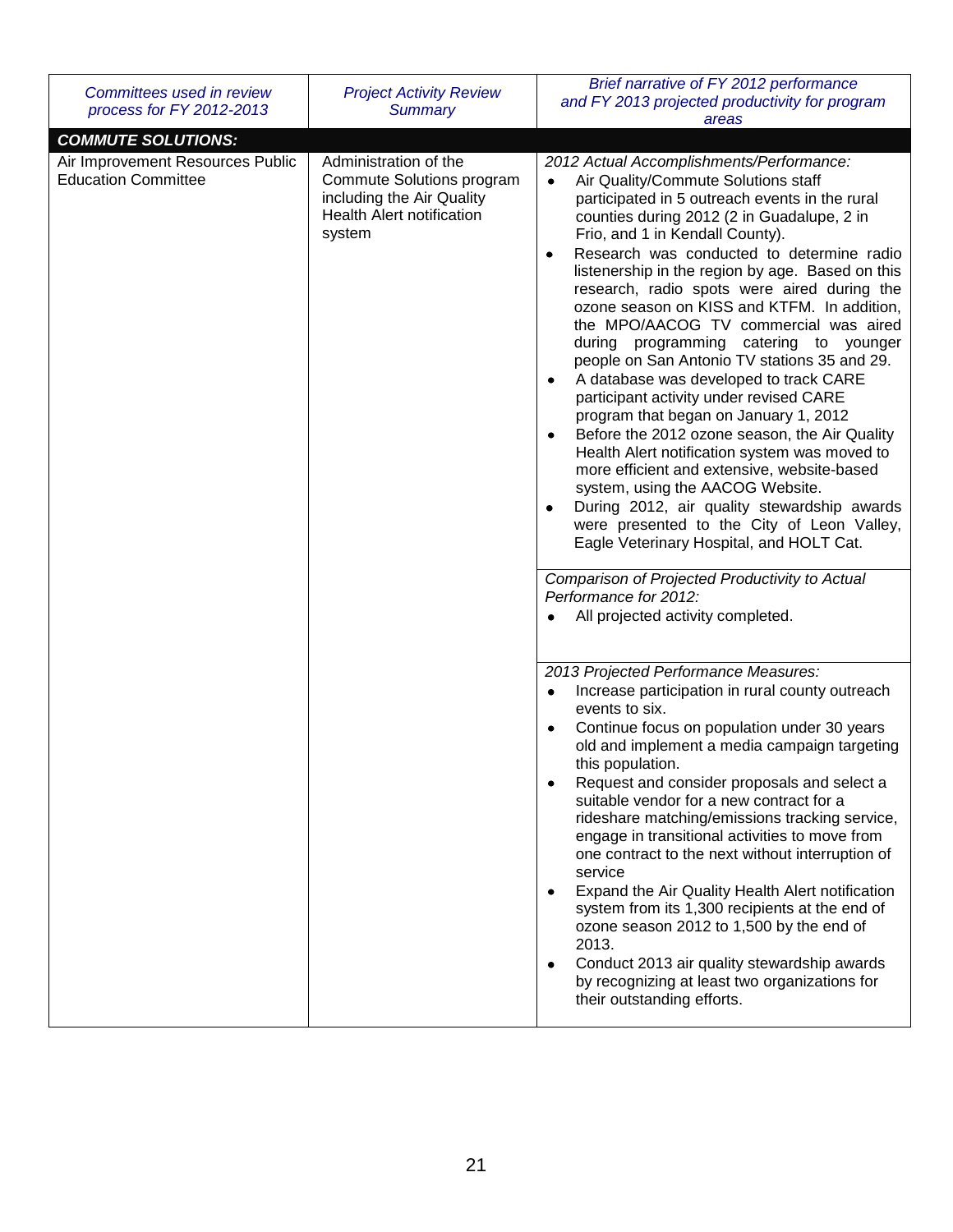| Committees used in<br>review process for FY<br>2012-2013          | <b>Project Activity Review</b><br><b>Summary</b>                                                                                                                                                                                                                                     | Brief narrative of FY 2012 performance<br>and FY 2013 projected productivity for program areas                                                                                                                                                                                                                                                                                                                                                                                                                                                                                                                                                                                                                                                                                                                                                                                                                                                                                                                                                                                                                                             |
|-------------------------------------------------------------------|--------------------------------------------------------------------------------------------------------------------------------------------------------------------------------------------------------------------------------------------------------------------------------------|--------------------------------------------------------------------------------------------------------------------------------------------------------------------------------------------------------------------------------------------------------------------------------------------------------------------------------------------------------------------------------------------------------------------------------------------------------------------------------------------------------------------------------------------------------------------------------------------------------------------------------------------------------------------------------------------------------------------------------------------------------------------------------------------------------------------------------------------------------------------------------------------------------------------------------------------------------------------------------------------------------------------------------------------------------------------------------------------------------------------------------------------|
| <b>CLEAN CITIES:</b><br><b>Clean Cities Steering</b><br>Committee | The Alamo Area Clean<br><b>Cities Coalition develops</b><br>private and public<br>partnerships to further<br>develop the alternative<br>fuel market presently in<br>existence in San Antonio<br>as well as develop the<br>other Clean Cities<br>petroleum reduction<br>technologies. | 2012 Actual Performance:<br>Completed Annual Clean Cities Survey and submitted to<br>$\bullet$<br>Department of Energy (DOE) by 3/15/2012.<br>Completed four alternative fuel price reports.<br>٠<br>Completed Clean Cities re-designation process.<br>٠<br>Provided updates on new AFV refueling sites.<br>٠<br>Participated in monthly DOE regional conference calls and<br>$\bullet$<br>webinars.<br>Organized seven workshops/events/stakeholder meetings in<br>٠<br>2012 related to alternative fuels.<br>Conducted fleet outreach to eight new fleets in territory.<br>٠<br>Completed four Clean Cities University Courses.<br>٠<br>Submitted a Clean Cities Press Kit instead of submitting a<br>٠<br>Clean Cities TV video.<br>Continued to assist in development of CNG public<br>$\bullet$<br>infrastructure.<br>Assisted in development of 1,000 EVSE in region.<br>$\bullet$                                                                                                                                                                                                                                                   |
|                                                                   |                                                                                                                                                                                                                                                                                      | Comparison of Projected to Actual 2012 Accomplishments:<br>Clean Cities met all deliverables projected for the 2012 year,<br>with the exception of the Clean Cities TV Videos. Instead of<br>filming any videos, we created a press kit with our request for<br>coverage pieces for the workshops we held earlier in the year.                                                                                                                                                                                                                                                                                                                                                                                                                                                                                                                                                                                                                                                                                                                                                                                                             |
|                                                                   |                                                                                                                                                                                                                                                                                      | 2013 Projected Productivity:<br>Complete Annual Clean Cities Survey NLT 3/15/13.<br>Complete four alternative fuel price reports.<br>Provide updates on AFV refueling site openings, closings and<br>status changes (public vs. private), hours, on an on-going<br>basis to DOE.<br>Obtain training at DOE Regional Peer Exchange, Leadership<br>Retreat, and Stakeholder Summit.<br>Submit 12 month Annual Operating Plan for Coalition.<br>Participate in monthly DOE regional conference calls and<br>$\bullet$<br>webinars.<br>Organize four workshops/events/stakeholder meetings in<br>$\bullet$<br>2012 related to alternative fuels.<br>Conduct fleet outreach to a minimum of 8 new fleets in region.<br>$\bullet$<br>Complete four Clean Cities University Courses.<br>$\bullet$<br>Develop one Clean Cities TV video with National Park.<br>$\bullet$<br>Plan a ribbon cutting ceremony with the National Park Service<br>$\bullet$<br>to display their alt. fuel vehicles.<br>Conduct a first responder training.<br>$\bullet$<br>Conduct an alternative fuel vehicle-training workshop for local<br>$\bullet$<br>dealerships. |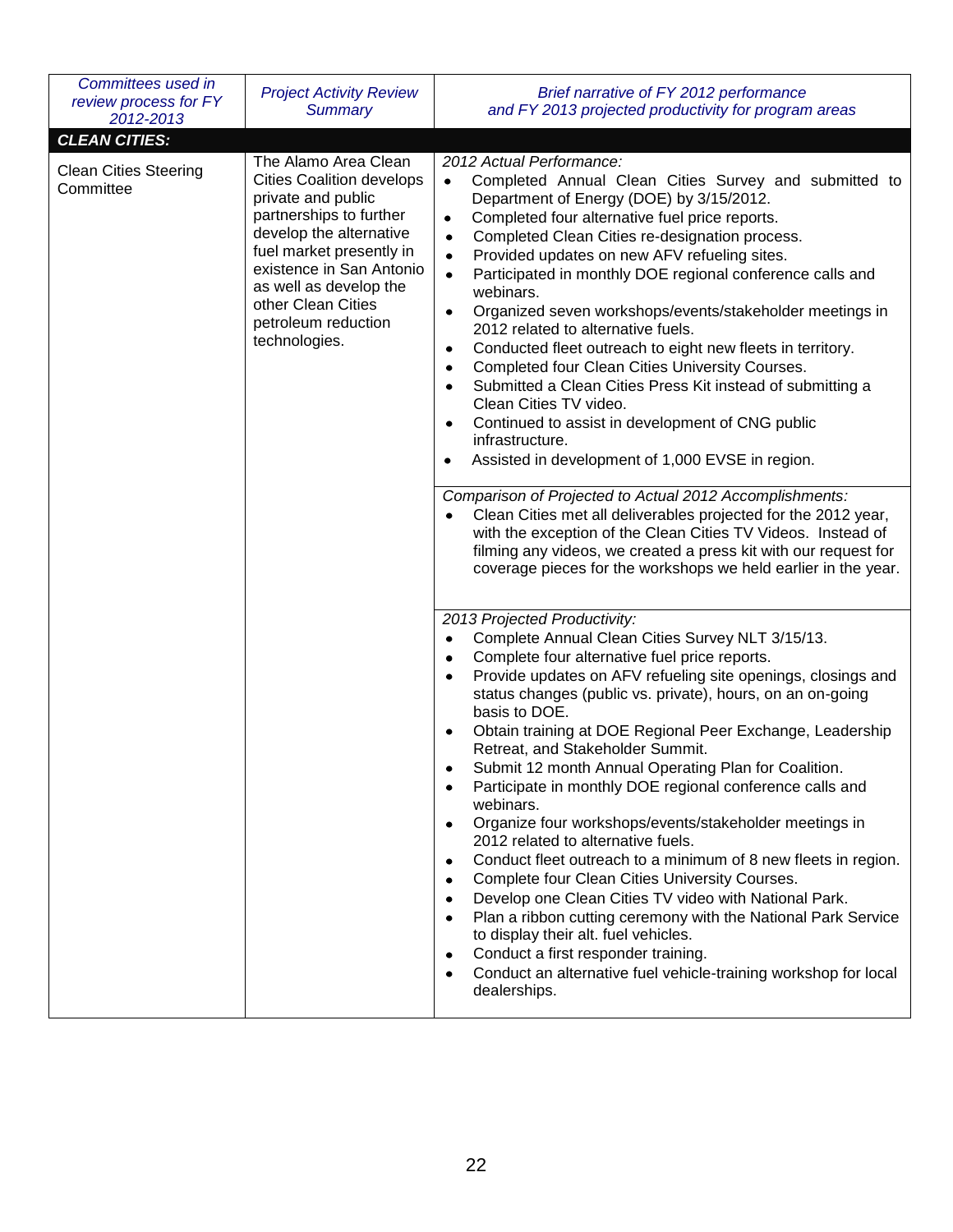| Committees used in<br>review process for<br>FY2012-2013 | <b>Project Activity Review</b><br><b>Summary</b>                                                                                                                                                                                                                                                                                                                                                                                                                                                                                                                                                                              | Brief narrative of FY 2012 performance<br>and FY 2013 projected productivity for program areas                                                                                                                                                                                                                                                                                                                                                                                                                                                                                                                                                                               |
|---------------------------------------------------------|-------------------------------------------------------------------------------------------------------------------------------------------------------------------------------------------------------------------------------------------------------------------------------------------------------------------------------------------------------------------------------------------------------------------------------------------------------------------------------------------------------------------------------------------------------------------------------------------------------------------------------|------------------------------------------------------------------------------------------------------------------------------------------------------------------------------------------------------------------------------------------------------------------------------------------------------------------------------------------------------------------------------------------------------------------------------------------------------------------------------------------------------------------------------------------------------------------------------------------------------------------------------------------------------------------------------|
| Not Applicable                                          | <b>REGIONAL DATA CENTER:</b><br>Not Applicable                                                                                                                                                                                                                                                                                                                                                                                                                                                                                                                                                                                | 2012 Actual Performance:<br>Mapped proposed bus<br>in Seguin by<br>ridership<br>$\bullet$<br>origin/destination survey.<br>Provided additional<br>mapping for<br>various<br>rural<br>$\bullet$<br>transportation projects.<br>Prepared a sample web mapping application for<br>٠<br>Kendall County.                                                                                                                                                                                                                                                                                                                                                                          |
|                                                         | Comparison of Projected to Actual 2012 Accomplishments:<br>Projected: Run small area forecast of population and<br>employment for Bexar, Comal, Guadalupe, Kendall,<br>and Wilson Counties. Actual: Pushed back to 2013.<br>Projected: Continue working with criminal justice data<br>٠<br>mapping. Actual: Projected pushed back to 2013.<br>demographic<br>Projected:<br>Perform<br>modeling<br>to<br>anticipate future population and employment patterns<br>for Bexar, Comal, Wilson, Guadalupe, and Kendall<br>Counties for the MPO.<br>Assist in production of<br>Metropolitan Transportation Plan. Actual: In Process. |                                                                                                                                                                                                                                                                                                                                                                                                                                                                                                                                                                                                                                                                              |
|                                                         |                                                                                                                                                                                                                                                                                                                                                                                                                                                                                                                                                                                                                               | 2013 Projected Productivity:<br>Participate in the One Call One Click project by<br>preparing a GIS web application to locate service<br>providers for users.<br>Complete the demographic modeling to anticipate<br>future population and employment patterns for Bexar,<br>Comal, Wilson, Guadalupe, and Kendall Counties for<br>the MPO. Work with staff in each of the counties.<br>Continue working with criminal justice data mapping.<br>$\bullet$<br>Continue to assist in the production of the Metropolitan<br>Transportation Plan.<br>Provide assistance to member governments as<br>requested.<br>Develop Internet Mapping Application for the city of<br>Cibolo. |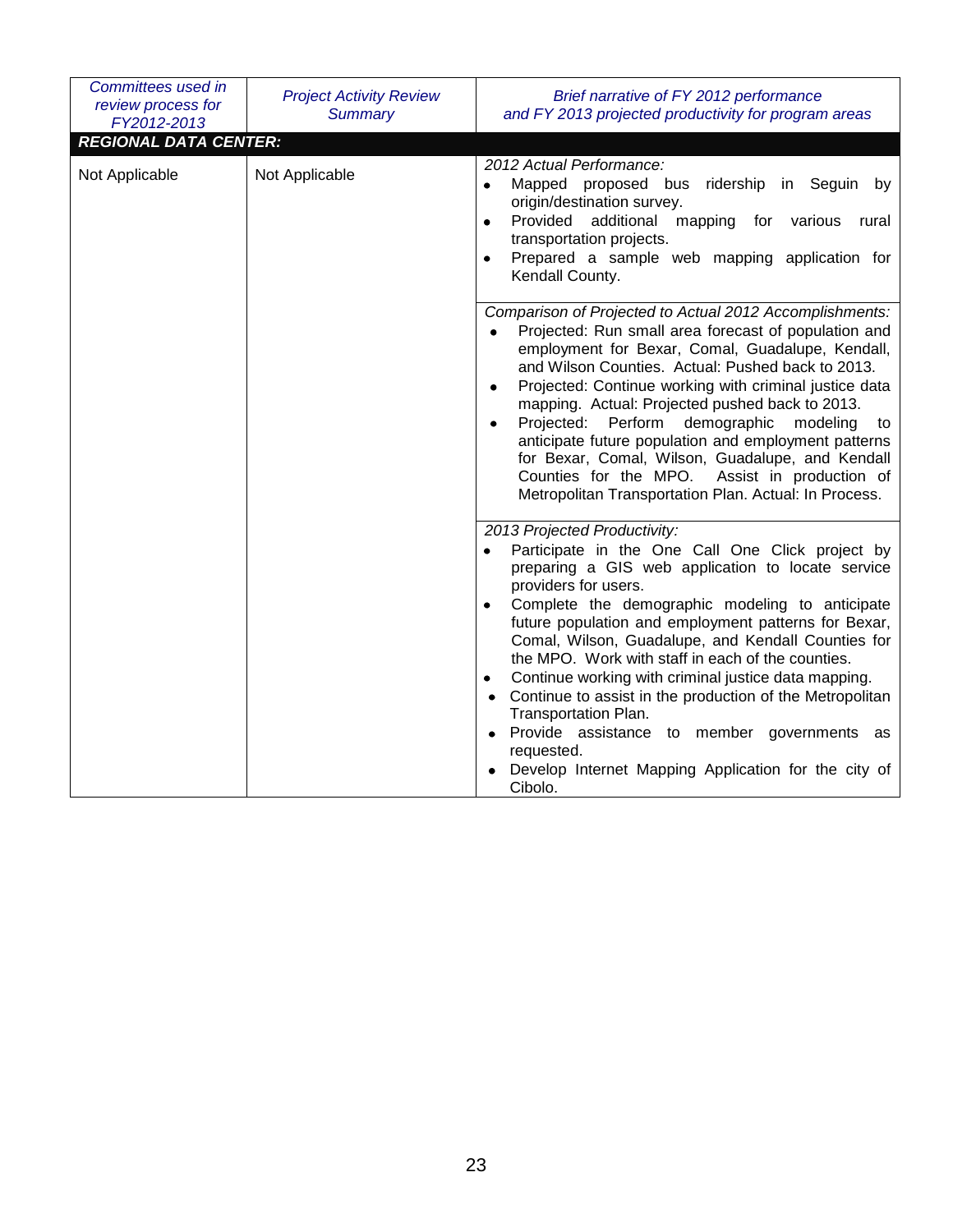| Committees used<br>in review process<br>for FY2012-2013 | <b>Project Activity Review</b><br><b>Summary</b>                                                                                                                                                                                                                                                                                                                                                                                                                                                                                  | Brief narrative of FY 2012 performance<br>and FY 2013 projected productivity for program areas                                                                                                                                                                                                                                                                                                                                                                                                                                                                                                                                                                                                                                                                                                                                                                                                                                                                  |
|---------------------------------------------------------|-----------------------------------------------------------------------------------------------------------------------------------------------------------------------------------------------------------------------------------------------------------------------------------------------------------------------------------------------------------------------------------------------------------------------------------------------------------------------------------------------------------------------------------|-----------------------------------------------------------------------------------------------------------------------------------------------------------------------------------------------------------------------------------------------------------------------------------------------------------------------------------------------------------------------------------------------------------------------------------------------------------------------------------------------------------------------------------------------------------------------------------------------------------------------------------------------------------------------------------------------------------------------------------------------------------------------------------------------------------------------------------------------------------------------------------------------------------------------------------------------------------------|
| <b>RESOURCE RECOVERY:</b>                               |                                                                                                                                                                                                                                                                                                                                                                                                                                                                                                                                   |                                                                                                                                                                                                                                                                                                                                                                                                                                                                                                                                                                                                                                                                                                                                                                                                                                                                                                                                                                 |
| <b>Resource Review</b><br>Committee                     | <b>Total Number of Projects</b><br>Reviewed for Fiscal Year<br>2012: 15<br><b>Total Number of Projected</b><br>Projects Reviews for Fiscal<br>Year 2013: 0<br>Total Dollar Value of<br>Projects Reviewed in Fiscal<br>2012: \$391,855.10<br><b>Total Dollar Value of</b><br><b>Projected Project Reviews</b><br>for Fiscal Year 2013: 0<br>Review Timeline (Average<br>Number of Days): 45 days<br>Number of State and<br>Regional Plans/<br><b>Environmental Impact</b><br><b>Statements Reviewed for</b><br>Fiscal Year 2012: 0 | 2012 Actual Performance:<br>Reviewed 15 grant applications for FY 2012 & 2013 biennium<br>٠<br>Participated in Earthwise Living Day.<br>$\bullet$<br>Held South Texas Resource Recovery Roundtable on March 7,<br>$\bullet$<br>2012<br>Continued working with the Community Action Group Committee<br>$\bullet$<br>for Leon Valley's EPA Superfund Project.<br>Comparison of Projected to Actual 2012 Accomplishments:<br>Four projected activities were completed; one was eliminated and<br>two additional activities were added and completed.<br>Held two workshops - one in Floresville; one in Hondo<br>٠<br>2013 Projected Productivity:<br>Help all 2012-2013 Biennium grantees complete their grant<br>activity.<br>Continue to participate in outreach events such as Earthwise<br>$\bullet$<br>Living Day and Earth Day.<br>Continue working with Leon Valley's EPA Superfund.<br>٠<br>Hold a South Texas Resource Recovery Roundtable.<br>$\bullet$ |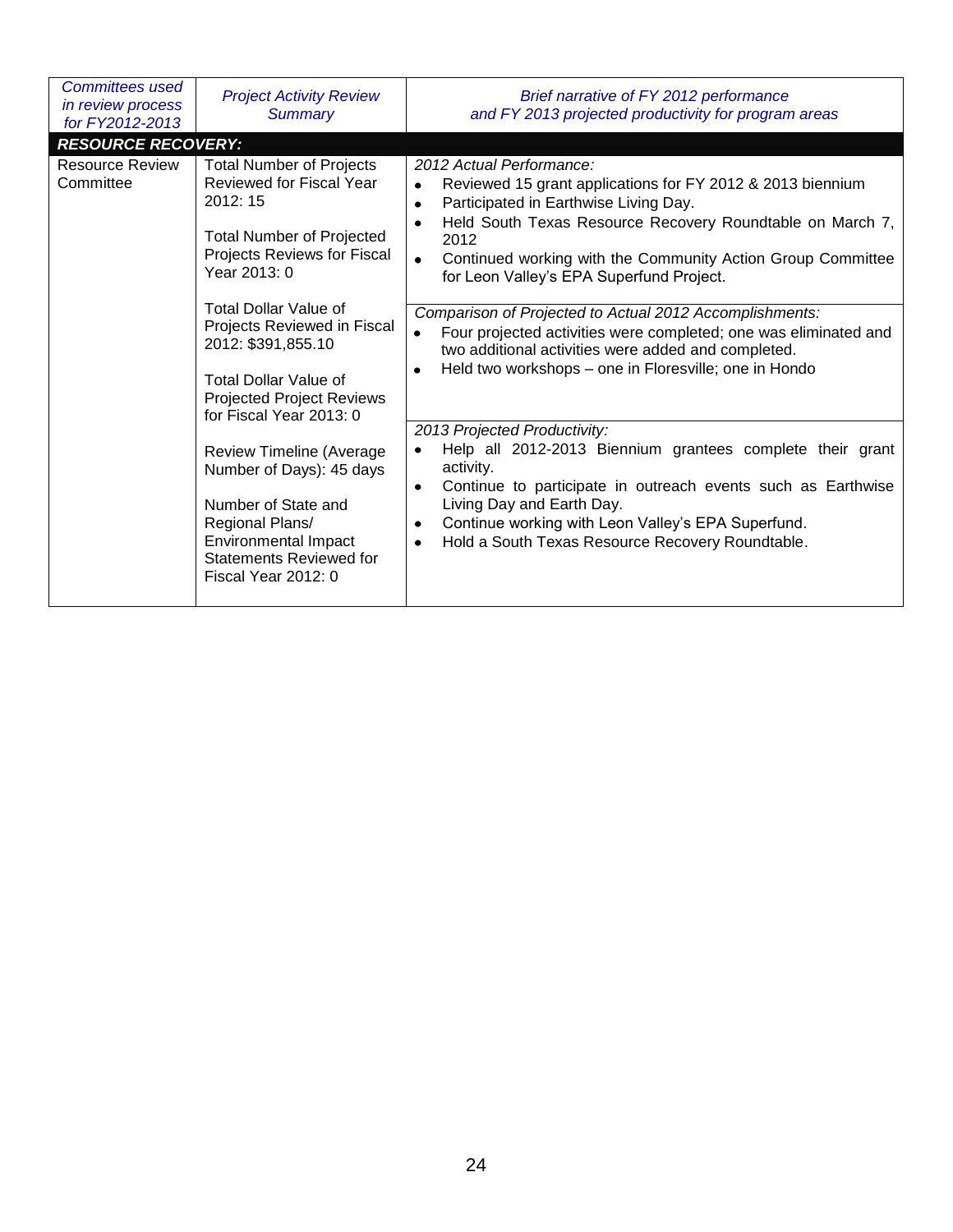| Committees used in<br>review process for<br>FY2012-2013 | <b>Project Activity Review Summary</b> | Brief narrative of FY 2012 performance<br>and FY 2013 projected productivity for<br>program areas                                                                                                                                                                                                                                                                                                                                                                                                                        |
|---------------------------------------------------------|----------------------------------------|--------------------------------------------------------------------------------------------------------------------------------------------------------------------------------------------------------------------------------------------------------------------------------------------------------------------------------------------------------------------------------------------------------------------------------------------------------------------------------------------------------------------------|
| <b>WEATHERIZATION ASSISTANCE PROGRAM:</b>               |                                        |                                                                                                                                                                                                                                                                                                                                                                                                                                                                                                                          |
| Not Applicable.                                         | Not Applicable.                        | 2012 Actual Performance/Productivity:<br>In 2012 the WAP program received<br>\$2.28 million dollars in LIHEAP and<br>\$168K in DOE funding. All allocated<br>funds are expected to be expended<br>during the plan year.                                                                                                                                                                                                                                                                                                  |
|                                                         |                                        | Comparison of Projected to Actual 2012<br>Productivity:<br>• Projected: In 2012, the WAP program<br>will return to its regular levels of<br>funding. An anticipated \$3 to \$4 million<br>dollars will be awarded and expended<br>on weatherization activities in the Alamo<br>Region. Actual: Receipt of DOE funding<br>from the state was delayed. As a result,<br>no expenditures in the months of April -<br>August 2012 could be made. Actual<br>funding was approximately 40% less<br>than originally anticipated. |
|                                                         |                                        | 2013 Projected Productivity:<br>Funding information has not been<br>$\bullet$<br>released for PY 2012-2013; however,<br>DOE.<br>allocation is<br>expected<br>be<br>restricted to a minimal number of<br>agencies in Texas. LIHEAP funding<br>should remain at similar funding levels<br>as PY 2012-2013.                                                                                                                                                                                                                 |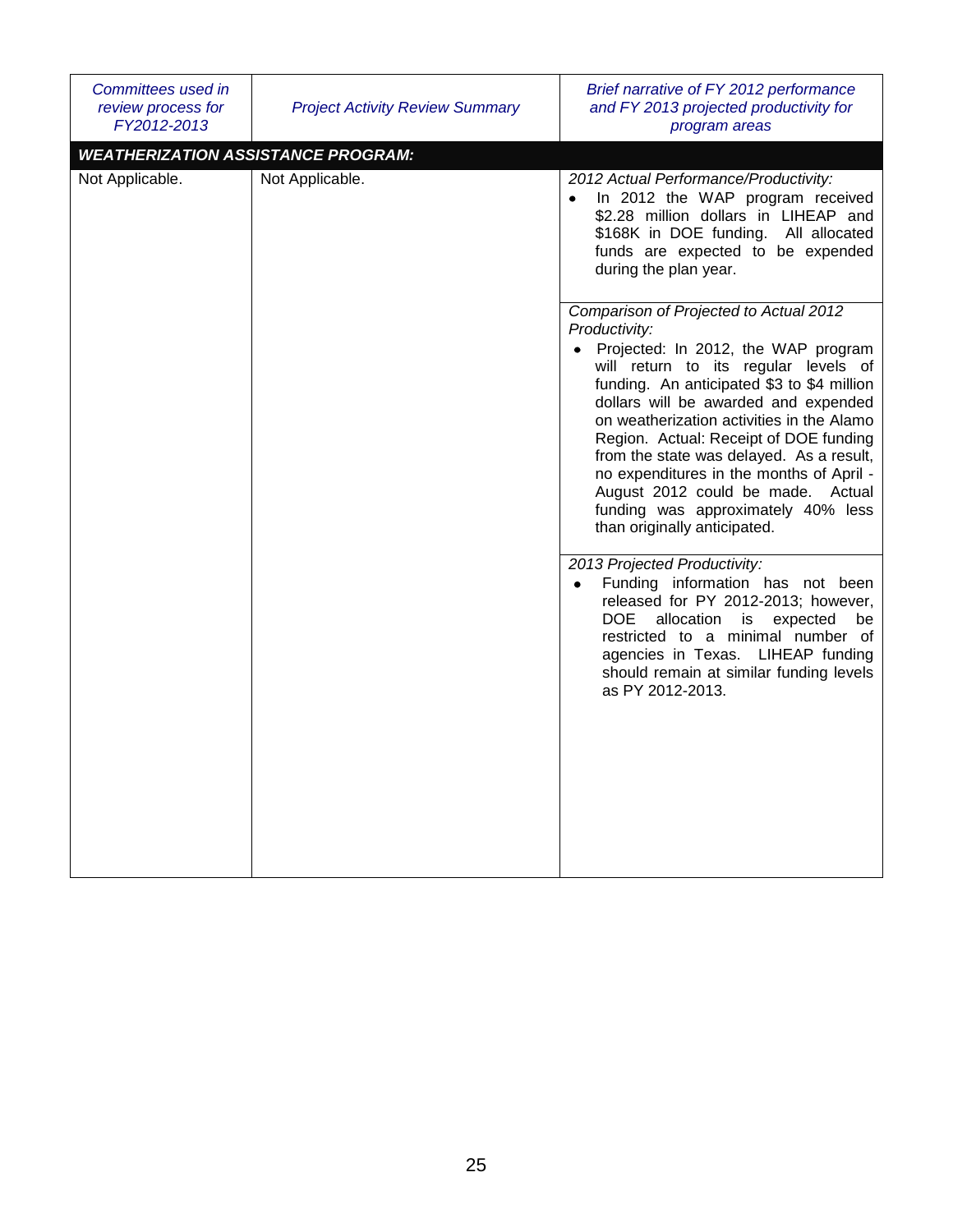| Committees used<br>in review process<br>for FY2012-2013                                     | <b>Project Activity Review</b><br><b>Summary</b> | Brief narrative of FY 2012 performance<br>and FY 2013 projected productivity for program areas                                                                                                                                                                                                                                                                                                                                                                                                                                                                                                                                                                                                                                                                                                                                                                                                                                                                                                                                                                                                                                                                                                                                                                                                                                                                                                                                                                                                                                                                                                                                                                                                                                      |
|---------------------------------------------------------------------------------------------|--------------------------------------------------|-------------------------------------------------------------------------------------------------------------------------------------------------------------------------------------------------------------------------------------------------------------------------------------------------------------------------------------------------------------------------------------------------------------------------------------------------------------------------------------------------------------------------------------------------------------------------------------------------------------------------------------------------------------------------------------------------------------------------------------------------------------------------------------------------------------------------------------------------------------------------------------------------------------------------------------------------------------------------------------------------------------------------------------------------------------------------------------------------------------------------------------------------------------------------------------------------------------------------------------------------------------------------------------------------------------------------------------------------------------------------------------------------------------------------------------------------------------------------------------------------------------------------------------------------------------------------------------------------------------------------------------------------------------------------------------------------------------------------------------|
| <b>WORKFORCE:</b>                                                                           |                                                  |                                                                                                                                                                                                                                                                                                                                                                                                                                                                                                                                                                                                                                                                                                                                                                                                                                                                                                                                                                                                                                                                                                                                                                                                                                                                                                                                                                                                                                                                                                                                                                                                                                                                                                                                     |
| Alamo Area<br>Development<br><b>Corporation Career</b><br>Centers and Child<br>Care program | Not Applicable                                   | 2012 Actual Performance:<br>Provided employment services to 87,660 rural walk-in visitors at<br>the eleven rural career centers.<br>Provided intensive services, including case management, job<br>$\bullet$<br>development and skills training to over 1,086 rural residents in<br>their efforts to seek employment, improve employment<br>opportunities and/or re-enter the workforce after receiving public<br>assistance or being employed/underemployed.<br>Provided Employer Workforce Assistance to 2,246 employers in<br>$\bullet$<br>AADC's eleven-county service area.<br>For those job-seekers provided assistance by staff, 80% entered<br>$\bullet$<br>employment.<br>Provided business services and employment assistance to 4,950<br>$\bullet$<br>employers.<br>Enrolled/maintained a total of 3,214 children (unduplicated count)<br>$\bullet$<br>in Child Care with an average of 1,745 Children in Care per month<br>in 2012.<br>Authorized Child Care services with 172 CCS Regulated providers<br>$\bullet$<br>in 2012.<br>Comparison of Projected to Actual 2012 Accomplishments:<br>AADC expected to serve approximately 90,000 walk-in visitors and<br>actually recorded 87,660 visitors 2012,<br>AADC planned to provide Employer Workforce Assistance to<br>$\bullet$<br>2,266 employers and actually served 2,246 in 2012.<br>AADC planned for 74% of job-seekers provided assistance by staff<br>to enter employment, and 80.2% entered employment in 2012.<br>AADC projected that at least 20% of the Children in Care in the<br>$\bullet$<br>Child Care Services program would be from the eleven-county<br>AADC service area; for 2012, that goal was exceeded with 20.2%<br>from the rural counties. |
|                                                                                             |                                                  | AADC planned to serve at least 1,700 Children and their families<br>$\bullet$<br>in the Child Care Services program; in 2012, AADC served 3,214<br>children and their families, with an average of 1,745 children in<br>care per month.<br>AADC projected that more than 170 regulated rural Child Care<br>$\bullet$<br>providers would participate in the Child Care Services program,                                                                                                                                                                                                                                                                                                                                                                                                                                                                                                                                                                                                                                                                                                                                                                                                                                                                                                                                                                                                                                                                                                                                                                                                                                                                                                                                             |
|                                                                                             |                                                  | and 172 CCS Regulated providers participated in 2012.                                                                                                                                                                                                                                                                                                                                                                                                                                                                                                                                                                                                                                                                                                                                                                                                                                                                                                                                                                                                                                                                                                                                                                                                                                                                                                                                                                                                                                                                                                                                                                                                                                                                               |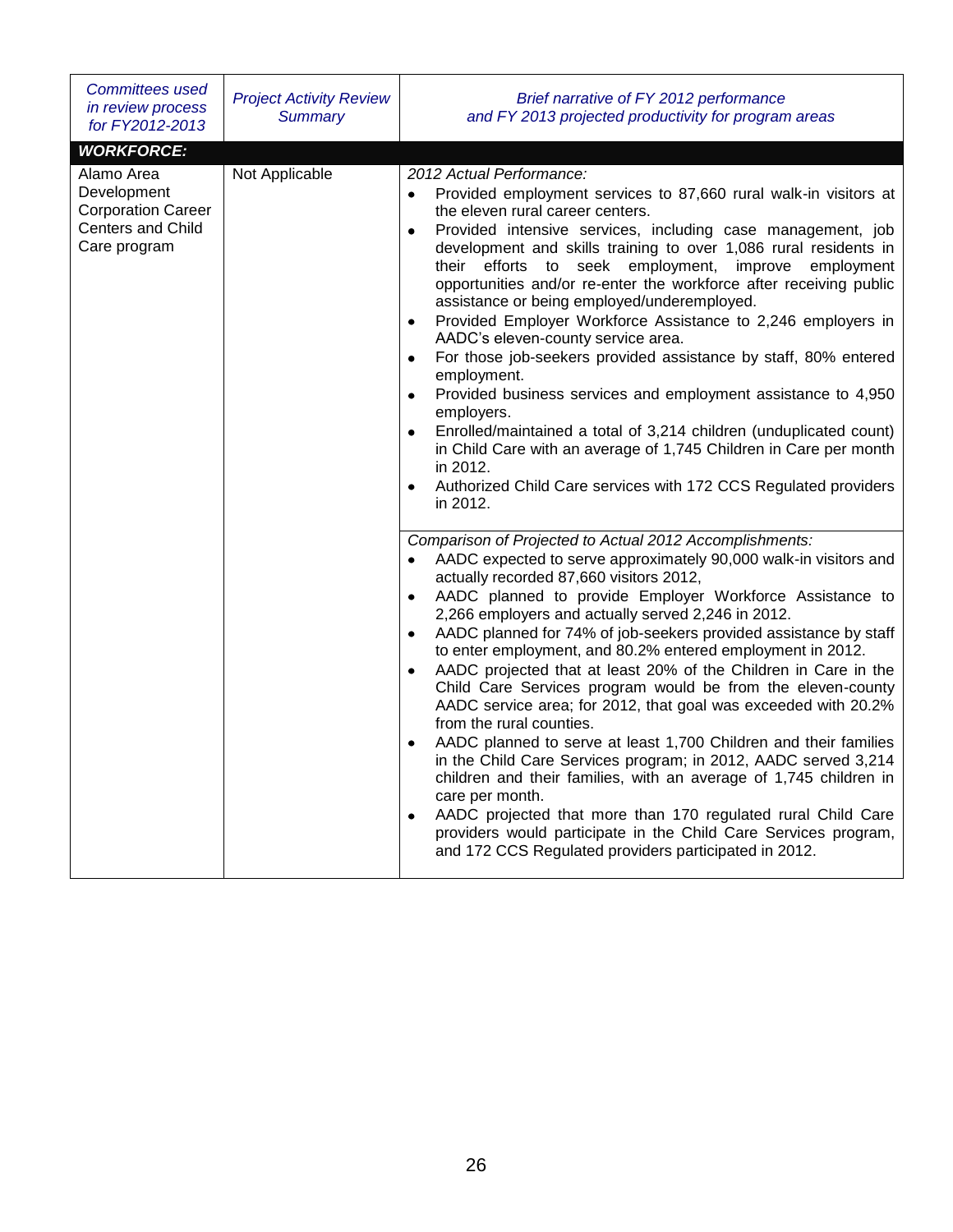| 2013 Projected Productivity:                                                                                                                                                                                                                                                                                                                                                               |
|--------------------------------------------------------------------------------------------------------------------------------------------------------------------------------------------------------------------------------------------------------------------------------------------------------------------------------------------------------------------------------------------|
| Provide employment services to 70,000 rural walk-in visitors at the<br>٠<br>rural career centers.                                                                                                                                                                                                                                                                                          |
| Provide intensive services, including case management, job<br>٠<br>development, skills training, etc. to 1,160 rural residents in their<br>efforts to seek employment, improve employment opportunities<br>and/or re-enter the workforce after receiving public assistance or<br>being employed/underemployed.<br>Provide Employer Workforce Assistance to 2,050 employers in<br>$\bullet$ |
| AADC's eleven-county service area.                                                                                                                                                                                                                                                                                                                                                         |
| For those job-seekers provided assistance by staff, ensure that<br>٠<br>75% enter employment                                                                                                                                                                                                                                                                                               |
| Provide business services and employment assistance to 2,667<br>٠<br>employers.                                                                                                                                                                                                                                                                                                            |
| Enroll a total of 2,821 children in Child Care with an average of<br>٠<br>1,546 Children in Care per month, comprising at least 20% of the<br>total enrollments in the Alamo WDA.                                                                                                                                                                                                          |
| Coordinate Child Care services with at least 172 CCS Regulated<br>٠<br>providers.                                                                                                                                                                                                                                                                                                          |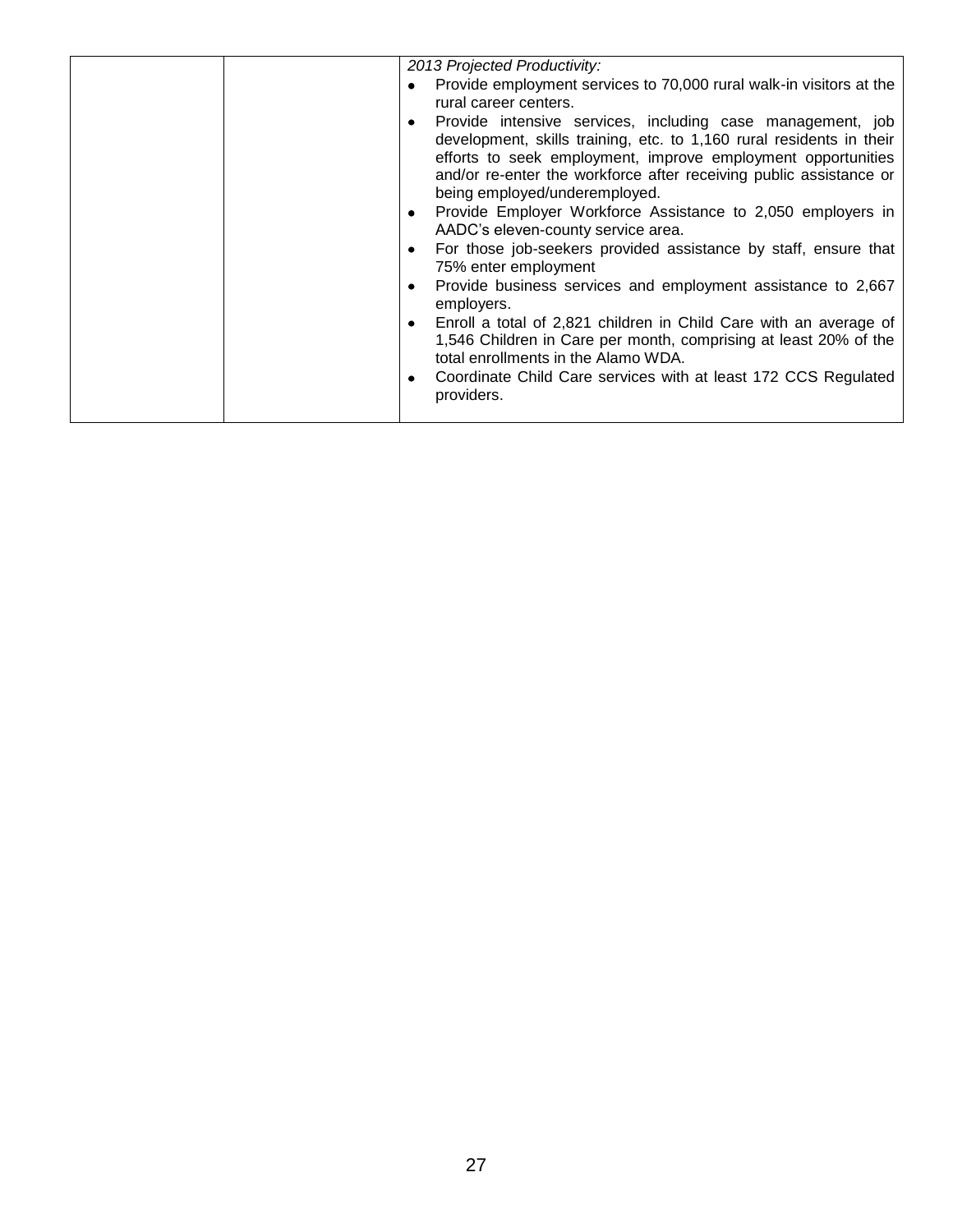#### **Assistance to Local Governments (2012 Actual and 2013 Projected)**

Please list all training activities and their corresponding contact hours and students for **FY2012** and projected training activities for **FY 2013**:

|                                                                                                                                                                                                                                                                                                                                                                       |                     | <b>NUMBER OF CONTACT HOURS</b> |                     | <b>NUMBER OF STUDENTS</b> |          |           |
|-----------------------------------------------------------------------------------------------------------------------------------------------------------------------------------------------------------------------------------------------------------------------------------------------------------------------------------------------------------------------|---------------------|--------------------------------|---------------------|---------------------------|----------|-----------|
| <b>NAME OF COURSE</b>                                                                                                                                                                                                                                                                                                                                                 |                     | 2012                           | 2013                | 2012                      |          | 2013      |
|                                                                                                                                                                                                                                                                                                                                                                       | Projected           | Actual                         | Projected           | Projected                 | Actual   | Projected |
|                                                                                                                                                                                                                                                                                                                                                                       |                     |                                |                     |                           |          |           |
| <b>CRIMINAL JUSTICE:</b>                                                                                                                                                                                                                                                                                                                                              |                     |                                |                     |                           |          |           |
| Grant Application Workshops: ARRA JAG, Criminal<br>Justice Program Solicitation, General Juvenile Justice<br>Delinguency Prevention Program Solicitations, General<br>Victim Assistance-Direct Services Program Solicitation,<br>and Violent Crimes Against Women Criminal Justice<br>and Training Projects Solicitation Training; and Post-<br>Award Grant Workshop. | 1                   |                                |                     | 120                       | 100      | 120       |
| <b>Grant Workshop</b>                                                                                                                                                                                                                                                                                                                                                 | 1                   |                                |                     | 80                        | 73       | 70        |
| Alamo Area Law Enforcement Academy                                                                                                                                                                                                                                                                                                                                    | 117,500             | 116,367                        | 138,477             | 5,788                     | 6,242    | 6,796     |
| Basic Peace Officer Course                                                                                                                                                                                                                                                                                                                                            | 54.000              | 45.568                         | 45.000              | 60                        | 51       | 50        |
| <b>Basic Jailer Course</b>                                                                                                                                                                                                                                                                                                                                            | 3,246               | 4,718                          | 3,840               | 30                        | 48       | 40        |
| <b>Basic Telecommunication Officer Course</b>                                                                                                                                                                                                                                                                                                                         | 900                 | 1,560                          | 1,440               | 20                        | 39       | 36        |
| <b>Basic Instructor's Course</b>                                                                                                                                                                                                                                                                                                                                      | 1,600               | 2,520                          | 1,600               | 40                        | 63       | 40        |
| Intermediate Peace Officer Course                                                                                                                                                                                                                                                                                                                                     | 7.380               | 2,808                          | 3.380               | 280                       | 113      | 130       |
| In-Service, Advanced and Specialized Courses*                                                                                                                                                                                                                                                                                                                         | 50.500              | 59,357                         | 65,166              | 5.250                     | 5,960    | 6,500     |
| Texas Commission on Law Enforcement Standards and Education (TCLEOSE) has a 2 year training cycle. Traditionally, student attendance usually drops in the first year<br>of the cycle. Jan 2012 - Dec 2012 accounts for 12 of the total 24 months of the TCLEOSE training cycle.                                                                                       |                     |                                |                     |                           |          |           |
| <b>ECONOMIC DEVELOPMENT:</b>                                                                                                                                                                                                                                                                                                                                          |                     |                                |                     |                           |          |           |
| Newly Elected Officials Workshop                                                                                                                                                                                                                                                                                                                                      | 163                 | 163                            | 195                 | 25                        | 25       | 30        |
| Planning and Zoning Officials Workshop                                                                                                                                                                                                                                                                                                                                | 260                 | 240                            | 260                 | 40                        | 37       | 40        |
| Basics of Economic Development                                                                                                                                                                                                                                                                                                                                        | 100                 | 96                             | 120                 | 25                        | 24       | 30        |
|                                                                                                                                                                                                                                                                                                                                                                       |                     |                                |                     |                           |          |           |
| <b>HOMELAND SECURITY:</b>                                                                                                                                                                                                                                                                                                                                             |                     |                                |                     |                           |          |           |
| <b>WEB EOC Training</b>                                                                                                                                                                                                                                                                                                                                               |                     | 1.000                          |                     |                           | 100      |           |
|                                                                                                                                                                                                                                                                                                                                                                       |                     |                                |                     |                           |          |           |
| <b>RESOURCE RECOVERY:</b>                                                                                                                                                                                                                                                                                                                                             |                     |                                |                     |                           |          |           |
| Leon Valley EarthWise Living                                                                                                                                                                                                                                                                                                                                          | 4                   | 4                              | 4                   | 400                       | 400      | 400       |
| City of San Antonio Fiesta Earth Day                                                                                                                                                                                                                                                                                                                                  | $\Delta$            | 4                              |                     | 2,000                     | 500      | 1000      |
| City of San Antonio Texas Recycles Day                                                                                                                                                                                                                                                                                                                                | $\overline{4}$      | 4                              |                     | 200                       | 200      | 300       |
| Resource Recovery Roundtable<br>Think Green - Boerne                                                                                                                                                                                                                                                                                                                  | 6<br>$\overline{0}$ | 6<br>4                         | 6<br>$\overline{4}$ | 70<br>$\Omega$            | 80<br>80 | 80<br>80  |
| Olmos Basin Live Green Fest                                                                                                                                                                                                                                                                                                                                           | $\Omega$            | 3                              | 3                   | $\Omega$                  | 100      | 100       |
| Local Control of Oil & Gas Wasate                                                                                                                                                                                                                                                                                                                                     | $\mathbf 0$         | 6                              | 6                   | $\mathbf{0}$              | 90       | 0         |
| <b>Advanced Substandard Structures Class</b>                                                                                                                                                                                                                                                                                                                          | $\Omega$            | 6                              | $\Omega$            | $\Omega$                  | 39       | 0         |

**Totals: 541 234,436 259,511 14,428 14,364 15,842**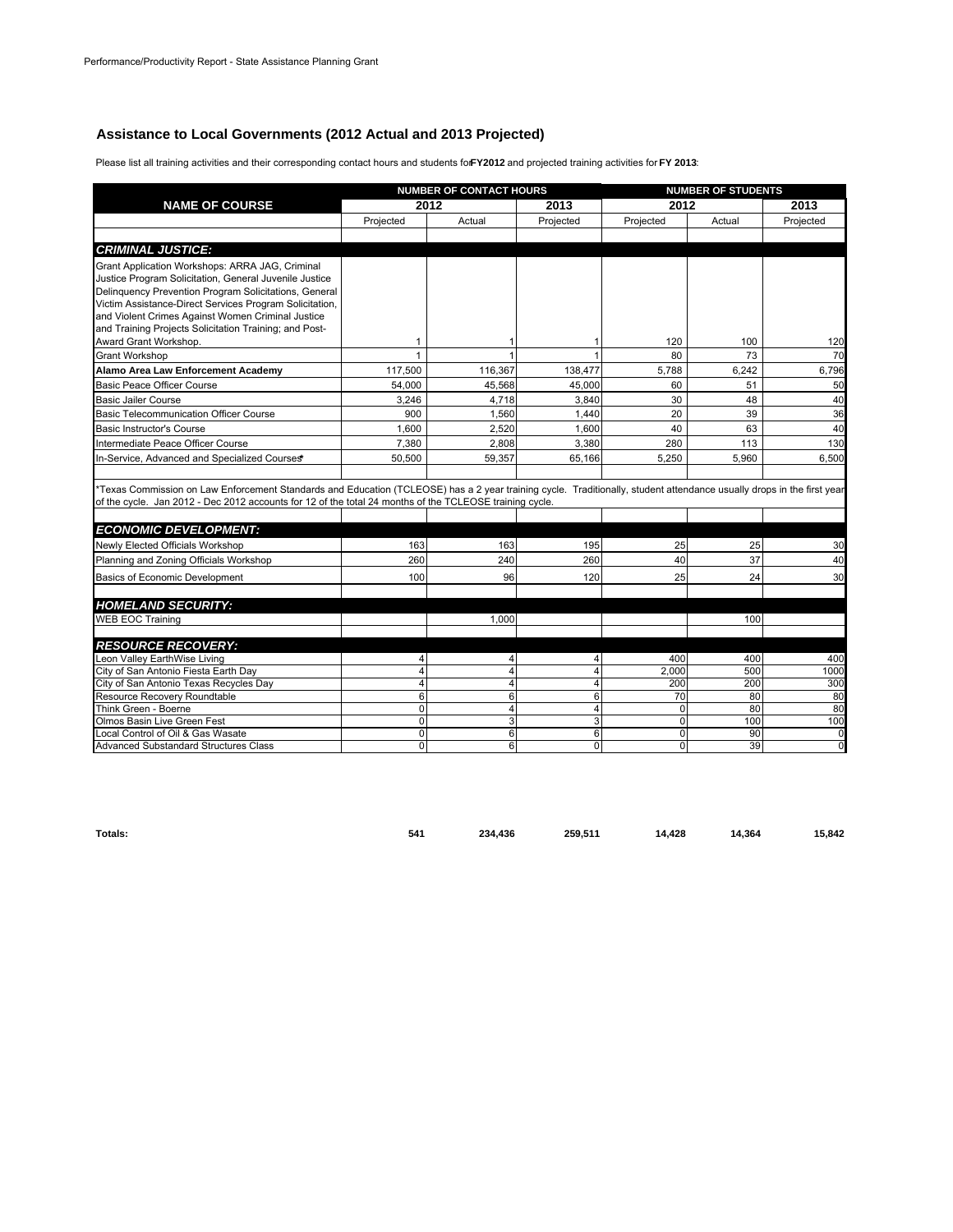#### **General Technical Assistance (2012 Actual and 2013 Projected)**

Please tell us about the general technical assistance you provided (name of recipient government, approximate number of contact hours, and type of assistance provided):

|                                                  | APPROXIMATE NUMBER OF CONTACT HOURS |        | <b>ASSISTANCE PROVIDED</b> |                                                                                                |                                                                                             |
|--------------------------------------------------|-------------------------------------|--------|----------------------------|------------------------------------------------------------------------------------------------|---------------------------------------------------------------------------------------------|
|                                                  | Projected                           | Actual | Projected                  |                                                                                                |                                                                                             |
| NAME OF RECIPIENT GOVERNMENT                     | 2012                                | 2012   | 2013                       | Actual 2012 Performance                                                                        | Projected 2013 Performance                                                                  |
|                                                  |                                     |        |                            |                                                                                                |                                                                                             |
| <b>CRIMINAL JUSTICE:</b>                         | n/a                                 | n/a    |                            | n/a Notification of potential applicants regarding                                             | Application assistance, technical review,                                                   |
| <b>Atascosa County</b><br>City of Charlotte      |                                     |        |                            | grant application submission deadlines;                                                        | funding information, strategic planning,                                                    |
| City of Christine                                |                                     |        |                            | Assisting with grant applications, vendor hold                                                 | preliminary review of application submitted to                                              |
| City of Jourdanton                               |                                     |        |                            | notification and financial and programmatic<br>reporting and to provide technical assistance   | The Office of the Governor, Criminal Justice<br>Division, and grant implementation services |
| City of Lytle                                    |                                     |        |                            | to grantees and applicants upon request;                                                       | will be provided to these jurisdictions in the                                              |
| City of Pleasanton                               |                                     |        |                            | community planning; conduct grant                                                              | areas of Criminal Justice grants through the                                                |
| City of Poteet<br><b>Bandera County</b>          |                                     |        |                            | workshops and post-award grant<br>management workshops; Preliminary review                     | Governor's Office.                                                                          |
| City of Bandera                                  |                                     |        |                            | of applications submitted to The Office of the                                                 |                                                                                             |
| <b>Bexar County</b>                              |                                     |        |                            | Governor, Criminal Justice Division; and on-                                                   |                                                                                             |
| City of Alamo Heights                            |                                     |        |                            | site visits to each first year grant project.<br>During grant application submission times,    |                                                                                             |
| City of Balcones Heights                         |                                     |        |                            | we reported in excess of 1,470 contacts with                                                   |                                                                                             |
| City of Castle Hills                             |                                     |        |                            | grant applicants in a yearly period. It is very<br>difficult to keep track of each contact for |                                                                                             |
| City of China Grove<br>City of Converse          |                                     |        |                            | technical assistance because of the dynamic                                                    |                                                                                             |
| City of Elmendorf                                |                                     |        |                            | nature of the interaction and the number of                                                    |                                                                                             |
| City of Fair Oaks Ranch                          |                                     |        |                            | calls and e-mails we receive during this<br>period.                                            |                                                                                             |
| City of Grey Forest                              |                                     |        |                            |                                                                                                |                                                                                             |
| City of Helotes                                  |                                     |        |                            |                                                                                                |                                                                                             |
| City of Hill Country Village                     |                                     |        |                            |                                                                                                |                                                                                             |
| City of Hollywood Park<br>City of Kirby          |                                     |        |                            |                                                                                                |                                                                                             |
| City of Leon Valley                              |                                     |        |                            |                                                                                                |                                                                                             |
| City of Live Oak                                 |                                     |        |                            |                                                                                                |                                                                                             |
| City of Olmos Park                               |                                     |        |                            |                                                                                                |                                                                                             |
| City of San Antonio                              |                                     |        |                            |                                                                                                |                                                                                             |
| City of Selma                                    |                                     |        |                            |                                                                                                |                                                                                             |
| City of Shavano Park<br>City of Somerset         |                                     |        |                            |                                                                                                |                                                                                             |
| City of Terrell Hills                            |                                     |        |                            |                                                                                                |                                                                                             |
| City of Universal City                           |                                     |        |                            |                                                                                                |                                                                                             |
| City of Windcrest                                |                                     |        |                            |                                                                                                |                                                                                             |
| <b>Comal County</b>                              |                                     |        |                            |                                                                                                |                                                                                             |
| City of Bulverde                                 |                                     |        |                            |                                                                                                |                                                                                             |
| City of New Braunfels<br><b>Frio County</b>      |                                     |        |                            |                                                                                                |                                                                                             |
| City of Dilley                                   |                                     |        |                            |                                                                                                |                                                                                             |
| City of Pearsall                                 |                                     |        |                            |                                                                                                |                                                                                             |
| <b>Gillespie County</b>                          |                                     |        |                            |                                                                                                |                                                                                             |
| City of Fredericksburg                           |                                     |        |                            |                                                                                                |                                                                                             |
| <b>Guadalupe County</b><br><b>City of Cibolo</b> |                                     |        |                            |                                                                                                |                                                                                             |
| City of Marion                                   |                                     |        |                            |                                                                                                |                                                                                             |
| City of New Berlin                               |                                     |        |                            |                                                                                                |                                                                                             |
| City of Schertz                                  |                                     |        |                            |                                                                                                |                                                                                             |
| City of Seguin                                   |                                     |        |                            |                                                                                                |                                                                                             |
| <b>Karnes County</b>                             |                                     |        |                            |                                                                                                |                                                                                             |
| City of Karnes City<br>City of Kenedy            |                                     |        |                            |                                                                                                |                                                                                             |
| City of Runge                                    |                                     |        |                            |                                                                                                |                                                                                             |
| <b>Kendall County</b>                            |                                     |        |                            |                                                                                                |                                                                                             |
| City of Boerne                                   |                                     |        |                            |                                                                                                |                                                                                             |
| <b>Kerr County</b>                               |                                     |        |                            |                                                                                                |                                                                                             |
| City of Kerrville                                |                                     |        |                            |                                                                                                |                                                                                             |
| <b>Medina County</b><br>City of Castroville      |                                     |        |                            |                                                                                                |                                                                                             |
| City of Devine                                   |                                     |        |                            |                                                                                                |                                                                                             |
| City of Hondo                                    |                                     |        |                            |                                                                                                |                                                                                             |
| City of La Coste                                 |                                     |        |                            |                                                                                                |                                                                                             |
| City of Natalia                                  |                                     |        |                            |                                                                                                |                                                                                             |
| <b>Wilson County</b>                             |                                     |        |                            |                                                                                                |                                                                                             |
| City of Floresville<br>City of La Vernia         |                                     |        |                            |                                                                                                |                                                                                             |
| City of Poth                                     |                                     |        |                            |                                                                                                |                                                                                             |
| City of Stockdale                                |                                     |        |                            |                                                                                                |                                                                                             |
|                                                  |                                     |        |                            |                                                                                                |                                                                                             |
| 9-1-1 / TECHNICAL ASSISTANCE:                    |                                     |        |                            |                                                                                                |                                                                                             |
| Atascosa County                                  | n/a                                 | n/a    |                            | n/a Verizon Contract                                                                           | Verizon Contract                                                                            |
| <b>Bandera County</b><br><b>Frio County</b>      |                                     |        |                            |                                                                                                |                                                                                             |
| Gillespie County                                 |                                     |        |                            |                                                                                                |                                                                                             |
| <b>Karnes County</b>                             |                                     |        |                            |                                                                                                |                                                                                             |
| <b>Kendall County</b><br><b>Wilson County</b>    |                                     |        |                            |                                                                                                |                                                                                             |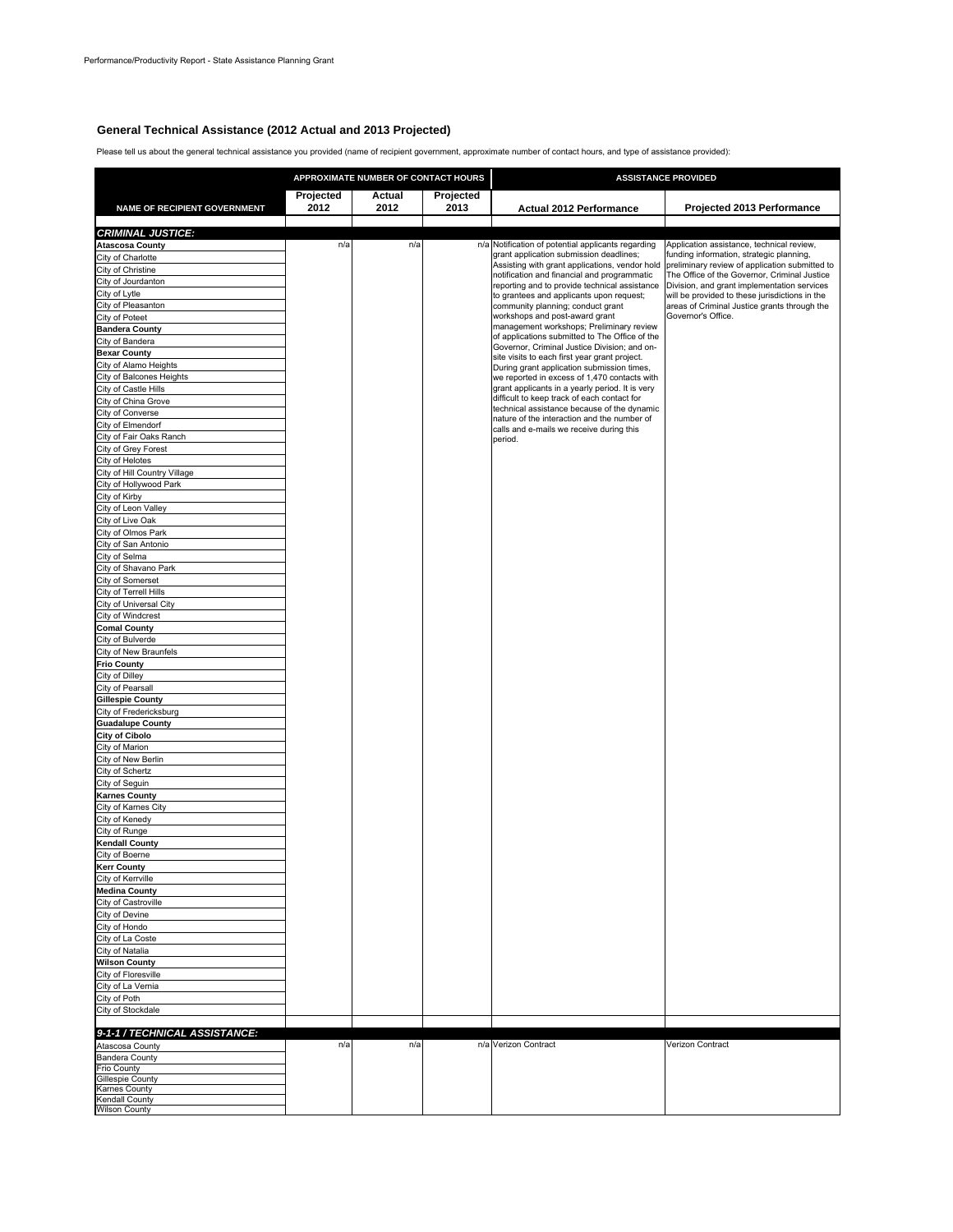| <b>ECONOMIC DEVELOPMENT:</b>                                 |                |                |     |                                                                                                                                                                                                                                                                                                                                                                                                                                                                                                                                                                                                                                                                                                                                                                                                                                                                                                                                                     |                                                                                                                                                                                                                                                                                                                                                                                                                                                                                                                                                                                                                                                                                                                                                                                  |
|--------------------------------------------------------------|----------------|----------------|-----|-----------------------------------------------------------------------------------------------------------------------------------------------------------------------------------------------------------------------------------------------------------------------------------------------------------------------------------------------------------------------------------------------------------------------------------------------------------------------------------------------------------------------------------------------------------------------------------------------------------------------------------------------------------------------------------------------------------------------------------------------------------------------------------------------------------------------------------------------------------------------------------------------------------------------------------------------------|----------------------------------------------------------------------------------------------------------------------------------------------------------------------------------------------------------------------------------------------------------------------------------------------------------------------------------------------------------------------------------------------------------------------------------------------------------------------------------------------------------------------------------------------------------------------------------------------------------------------------------------------------------------------------------------------------------------------------------------------------------------------------------|
| 12 counties and 38 communities.                              | n/a            | n/a            |     | n/a Provide Technical Assistance for<br>demographics data request, grant<br>information and application review relating to<br>resources available for economic and<br>community development needs.                                                                                                                                                                                                                                                                                                                                                                                                                                                                                                                                                                                                                                                                                                                                                  | Provide Technical Assistance for<br>demographics data request, grant information<br>and application review relating to resources<br>available for economic and community<br>development needs.                                                                                                                                                                                                                                                                                                                                                                                                                                                                                                                                                                                   |
|                                                              |                |                |     |                                                                                                                                                                                                                                                                                                                                                                                                                                                                                                                                                                                                                                                                                                                                                                                                                                                                                                                                                     |                                                                                                                                                                                                                                                                                                                                                                                                                                                                                                                                                                                                                                                                                                                                                                                  |
| <b>HOMELAND SECURITY:</b>                                    | 3,000          | 3,000          |     | 3,000 Provided technical assistance for data<br>requests, grant information and application<br>review relating to resources available for<br>economic development and community<br>development needs. Application assistance,<br>technical review, funding information,<br>strategic planning, and grant implementation<br>services have been provided to these<br>jurisdictions in the areas of State Homeland<br>Security Grants through the Texas Division of Homeland Security Grants through the Texas<br>Emergency Management. We have worked<br>closely with our region in the Phase II of our<br>Regional Interoperability Communications<br>Plan. We completed the update to our<br>Regional Mitigation Plan. It was approved by<br>FEMA on July 12, 2012. Assisted the State<br>of Texas with the Region 53 700 MHz Puclic<br>Safety Regional Planning. We have had<br>good participation from all of the COGs that<br>comprise Region 53 | Continue to provide technical assistance for<br>data requests, grant information and<br>application review relating to resources<br>available for economic development and<br>community development needs. Application<br>assistance, technical review, funding<br>information, strategic planning, and grant<br>implementation services will be provided to<br>these jurisdictions in the areas of State<br>Division of Emergency Management. We will<br>be working closely with our region in the<br>Phase II of our Regional Interoperability<br>Communications Plan. We will be helping the<br>EMPG jursdictions with their required<br>exercises. Continue to assist with the Region<br>53 (Texas-San Antonio)1 700 MHz Public<br>Safety Regional Planning Committee (RPC). |
| <b>REGIONAL DATA CENTER:</b>                                 |                |                |     |                                                                                                                                                                                                                                                                                                                                                                                                                                                                                                                                                                                                                                                                                                                                                                                                                                                                                                                                                     |                                                                                                                                                                                                                                                                                                                                                                                                                                                                                                                                                                                                                                                                                                                                                                                  |
|                                                              |                |                |     |                                                                                                                                                                                                                                                                                                                                                                                                                                                                                                                                                                                                                                                                                                                                                                                                                                                                                                                                                     |                                                                                                                                                                                                                                                                                                                                                                                                                                                                                                                                                                                                                                                                                                                                                                                  |
| <b>Kendall County</b>                                        |                |                |     | <b>Internet Mapping Project</b>                                                                                                                                                                                                                                                                                                                                                                                                                                                                                                                                                                                                                                                                                                                                                                                                                                                                                                                     |                                                                                                                                                                                                                                                                                                                                                                                                                                                                                                                                                                                                                                                                                                                                                                                  |
| City of Kerrville                                            |                | $\overline{2}$ |     | Revision of Zoning Map                                                                                                                                                                                                                                                                                                                                                                                                                                                                                                                                                                                                                                                                                                                                                                                                                                                                                                                              |                                                                                                                                                                                                                                                                                                                                                                                                                                                                                                                                                                                                                                                                                                                                                                                  |
| City of Shavano Park                                         | 2              | 2              |     | Update Zoning Map                                                                                                                                                                                                                                                                                                                                                                                                                                                                                                                                                                                                                                                                                                                                                                                                                                                                                                                                   |                                                                                                                                                                                                                                                                                                                                                                                                                                                                                                                                                                                                                                                                                                                                                                                  |
| City of Cibolo                                               |                |                | 20  |                                                                                                                                                                                                                                                                                                                                                                                                                                                                                                                                                                                                                                                                                                                                                                                                                                                                                                                                                     | Internet Mapping Project                                                                                                                                                                                                                                                                                                                                                                                                                                                                                                                                                                                                                                                                                                                                                         |
|                                                              |                |                |     |                                                                                                                                                                                                                                                                                                                                                                                                                                                                                                                                                                                                                                                                                                                                                                                                                                                                                                                                                     |                                                                                                                                                                                                                                                                                                                                                                                                                                                                                                                                                                                                                                                                                                                                                                                  |
| <b>RESOURCE RECOVERY</b>                                     |                |                |     |                                                                                                                                                                                                                                                                                                                                                                                                                                                                                                                                                                                                                                                                                                                                                                                                                                                                                                                                                     |                                                                                                                                                                                                                                                                                                                                                                                                                                                                                                                                                                                                                                                                                                                                                                                  |
| <b>Comal County</b><br>Medina County                         | n/a<br>n/a     | n/a<br>n/a     | n/a | n/a Information/Assistance with Grants.                                                                                                                                                                                                                                                                                                                                                                                                                                                                                                                                                                                                                                                                                                                                                                                                                                                                                                             | Information/Assistance with Grants. Will<br>expire in June 2013.                                                                                                                                                                                                                                                                                                                                                                                                                                                                                                                                                                                                                                                                                                                 |
|                                                              | n/a            | n/a            | n/a |                                                                                                                                                                                                                                                                                                                                                                                                                                                                                                                                                                                                                                                                                                                                                                                                                                                                                                                                                     |                                                                                                                                                                                                                                                                                                                                                                                                                                                                                                                                                                                                                                                                                                                                                                                  |
| Wilson County - 2 grants<br>City of New Braunfels - 2 gramts | n/a            | n/a            | n/a |                                                                                                                                                                                                                                                                                                                                                                                                                                                                                                                                                                                                                                                                                                                                                                                                                                                                                                                                                     |                                                                                                                                                                                                                                                                                                                                                                                                                                                                                                                                                                                                                                                                                                                                                                                  |
| City of San Antonio                                          | n/a            | n/a            | n/a |                                                                                                                                                                                                                                                                                                                                                                                                                                                                                                                                                                                                                                                                                                                                                                                                                                                                                                                                                     |                                                                                                                                                                                                                                                                                                                                                                                                                                                                                                                                                                                                                                                                                                                                                                                  |
| City of Sequin                                               | n/a            | n/a            | n/a |                                                                                                                                                                                                                                                                                                                                                                                                                                                                                                                                                                                                                                                                                                                                                                                                                                                                                                                                                     |                                                                                                                                                                                                                                                                                                                                                                                                                                                                                                                                                                                                                                                                                                                                                                                  |
| City of Selma - 2 grants                                     | n/a            | n/a            | n/a |                                                                                                                                                                                                                                                                                                                                                                                                                                                                                                                                                                                                                                                                                                                                                                                                                                                                                                                                                     |                                                                                                                                                                                                                                                                                                                                                                                                                                                                                                                                                                                                                                                                                                                                                                                  |
| City of Shavano Park                                         | n/a            | n/a            | n/a |                                                                                                                                                                                                                                                                                                                                                                                                                                                                                                                                                                                                                                                                                                                                                                                                                                                                                                                                                     |                                                                                                                                                                                                                                                                                                                                                                                                                                                                                                                                                                                                                                                                                                                                                                                  |
| San Antonio River Authority                                  | n/a            | n/a            | n/a |                                                                                                                                                                                                                                                                                                                                                                                                                                                                                                                                                                                                                                                                                                                                                                                                                                                                                                                                                     |                                                                                                                                                                                                                                                                                                                                                                                                                                                                                                                                                                                                                                                                                                                                                                                  |
|                                                              | n/a            | n/a            | n/a |                                                                                                                                                                                                                                                                                                                                                                                                                                                                                                                                                                                                                                                                                                                                                                                                                                                                                                                                                     |                                                                                                                                                                                                                                                                                                                                                                                                                                                                                                                                                                                                                                                                                                                                                                                  |
| San Antonio Water Systems                                    |                |                |     |                                                                                                                                                                                                                                                                                                                                                                                                                                                                                                                                                                                                                                                                                                                                                                                                                                                                                                                                                     |                                                                                                                                                                                                                                                                                                                                                                                                                                                                                                                                                                                                                                                                                                                                                                                  |
| City of Natalia                                              | 0              | $\overline{2}$ |     | n/a Information on grants, tire pick up.                                                                                                                                                                                                                                                                                                                                                                                                                                                                                                                                                                                                                                                                                                                                                                                                                                                                                                            |                                                                                                                                                                                                                                                                                                                                                                                                                                                                                                                                                                                                                                                                                                                                                                                  |
|                                                              |                |                |     | n/a Attended meetings on EPA Superfund, EPA                                                                                                                                                                                                                                                                                                                                                                                                                                                                                                                                                                                                                                                                                                                                                                                                                                                                                                         | Continue to attend meetings and review                                                                                                                                                                                                                                                                                                                                                                                                                                                                                                                                                                                                                                                                                                                                           |
| City of Leon Valley                                          | $\mathbf 0$    | 8              |     | meetings on defunct autor dealership                                                                                                                                                                                                                                                                                                                                                                                                                                                                                                                                                                                                                                                                                                                                                                                                                                                                                                                | presentations.                                                                                                                                                                                                                                                                                                                                                                                                                                                                                                                                                                                                                                                                                                                                                                   |
|                                                              |                |                |     | n/a Attended meetings on illegal dumping in ETJ;<br>information provided on County Solid Waste                                                                                                                                                                                                                                                                                                                                                                                                                                                                                                                                                                                                                                                                                                                                                                                                                                                      | Proposed legislation may end the need for<br>these meetings.                                                                                                                                                                                                                                                                                                                                                                                                                                                                                                                                                                                                                                                                                                                     |
| Bexar County - The Glen Problem                              | $\Omega$       | 4              |     | Act.<br>n/a Attended meetings of Illegal Dumping Task                                                                                                                                                                                                                                                                                                                                                                                                                                                                                                                                                                                                                                                                                                                                                                                                                                                                                               | This task force made its recommendations                                                                                                                                                                                                                                                                                                                                                                                                                                                                                                                                                                                                                                                                                                                                         |
| San Antonio River Authority                                  | $\Omega$       | 4              |     | Force and Olmos Basin dumping problems                                                                                                                                                                                                                                                                                                                                                                                                                                                                                                                                                                                                                                                                                                                                                                                                                                                                                                              | and will probably cease to exist.                                                                                                                                                                                                                                                                                                                                                                                                                                                                                                                                                                                                                                                                                                                                                |
| City of Somerset                                             | 0              | 3              |     | n/a Transfer of recycling equipment, information                                                                                                                                                                                                                                                                                                                                                                                                                                                                                                                                                                                                                                                                                                                                                                                                                                                                                                    |                                                                                                                                                                                                                                                                                                                                                                                                                                                                                                                                                                                                                                                                                                                                                                                  |
| City of Hill Country Village                                 | $\overline{0}$ | $\overline{2}$ |     | n/a provided, papers for transfer and procedures.                                                                                                                                                                                                                                                                                                                                                                                                                                                                                                                                                                                                                                                                                                                                                                                                                                                                                                   |                                                                                                                                                                                                                                                                                                                                                                                                                                                                                                                                                                                                                                                                                                                                                                                  |
| <b>Comal County</b>                                          | Ō              | 3              | n/a |                                                                                                                                                                                                                                                                                                                                                                                                                                                                                                                                                                                                                                                                                                                                                                                                                                                                                                                                                     |                                                                                                                                                                                                                                                                                                                                                                                                                                                                                                                                                                                                                                                                                                                                                                                  |
| City of San Antonio                                          | 0              | $\overline{2}$ | n/a |                                                                                                                                                                                                                                                                                                                                                                                                                                                                                                                                                                                                                                                                                                                                                                                                                                                                                                                                                     |                                                                                                                                                                                                                                                                                                                                                                                                                                                                                                                                                                                                                                                                                                                                                                                  |
|                                                              |                |                |     |                                                                                                                                                                                                                                                                                                                                                                                                                                                                                                                                                                                                                                                                                                                                                                                                                                                                                                                                                     |                                                                                                                                                                                                                                                                                                                                                                                                                                                                                                                                                                                                                                                                                                                                                                                  |

**Totals: 3,006 3,034**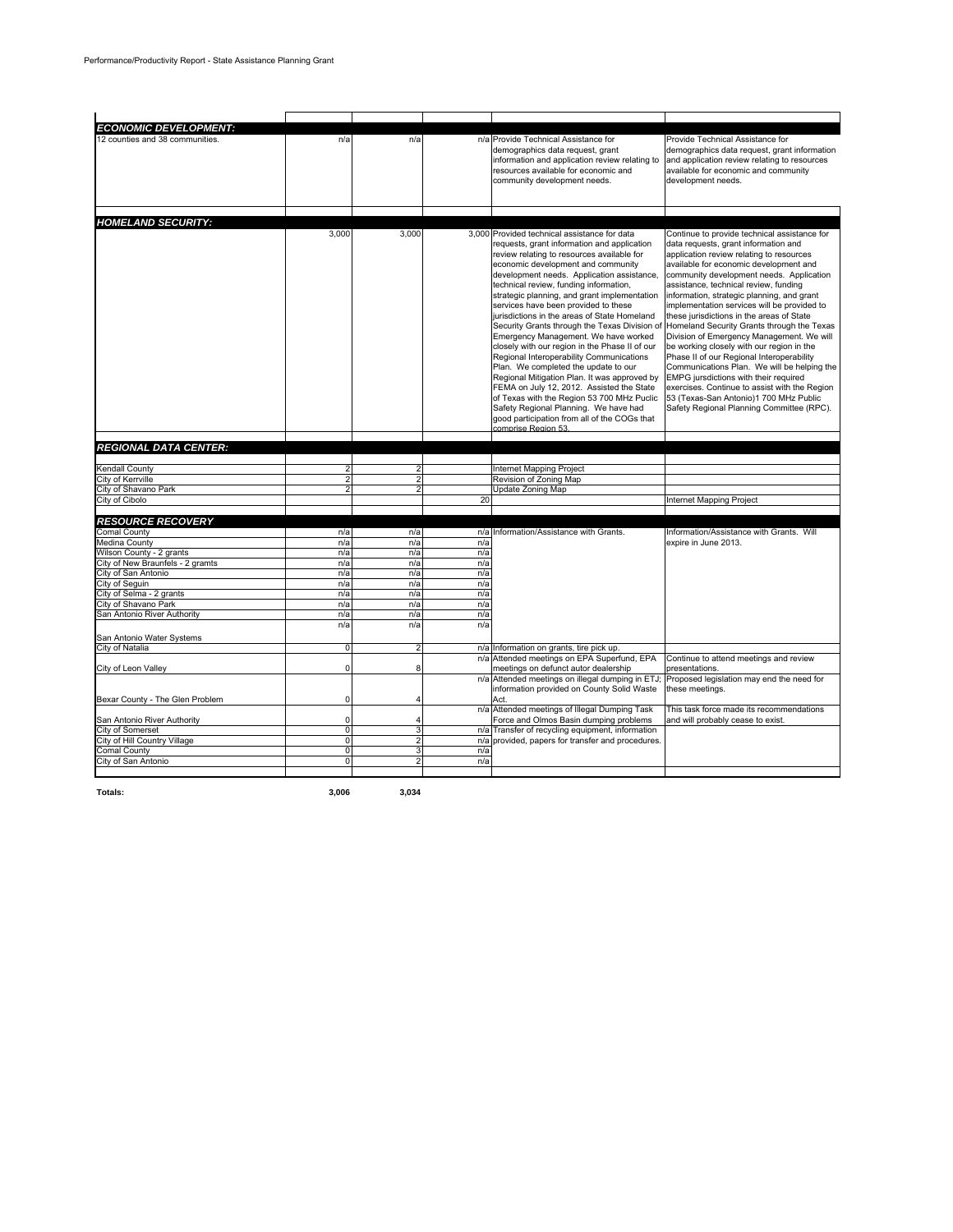### **Grant Application Assistance (2012 Actual)**

List all entities your COG helped to apply for grant assistance in **FY2012**:

| <b>Name of Receiving Entity</b>                                                          | <b>Funding Agency</b>                                   | <b>Number of</b><br><b>Applicants</b> | <b>Dollar amount</b><br>sought |
|------------------------------------------------------------------------------------------|---------------------------------------------------------|---------------------------------------|--------------------------------|
| <b>CRIMINAL JUSTICE:</b>                                                                 |                                                         |                                       |                                |
| Alamo Children's Advocacy Center dba Childsafe                                           |                                                         | 1                                     | \$119,114.92                   |
|                                                                                          | General Victim Assistance - Direct Services Program     | 1                                     |                                |
| <b>Bluebonnet Children's Center</b><br>Guadalupe County Children's Advocacy Center, Inc. | General Victim Assistance - Direct Services Program     | 1                                     | \$42,440.61                    |
|                                                                                          | General Victim Assistance - Direct Services Program     | 1                                     | \$112,950.00<br>\$171,702.00   |
| Atascosa Family Crisis Center, Inc.<br>Seton Home                                        | General Victim Assistance - Direct Services Program     | 1                                     |                                |
|                                                                                          | General Victim Assistance - Direct Services Program     | 1                                     | \$98,386.00<br>\$132,263.00    |
| Comal County Family Violence Shelter, Inc.                                               | General Victim Assistance - Direct Services Program     | 1                                     |                                |
| St. Peter-St. Joseph Children's Home                                                     | General Victim Assistance - Direct Services Program     | 1                                     | \$177,161.00                   |
| Hill Country Crisis Council, Inc.                                                        | General Victim Assistance - Direct Services Program     | 1                                     | \$363,622.00                   |
| <b>Kerr County</b>                                                                       | General Victim Assistance - Direct Services Program     | 1                                     | \$61,074.00                    |
| Family Violence Prevention Services, Inc.                                                | General Victim Assistance - Direct Services Program     |                                       | \$159,092.00                   |
| Guadalupe Valley Family Violence Shelter, Inc.                                           | General Victim Assistance - Direct Services Program     | 1                                     | \$36,274.60                    |
| Kendall County                                                                           | General Victim Assistance - Direct Services Program     | 1                                     | \$148,276.00                   |
| Alamo Area Rape Crisis Center                                                            | General Victim Assistance - Direct Services Program     | 1                                     | \$312,216.00                   |
| Southwest Family Life Center                                                             | General Victim Assistance - Direct Services Program     | 1                                     | \$39,308.00                    |
| Bexar County                                                                             | General Victim Assistance - Direct Services Program     | 1                                     | \$97,720.00                    |
| Jewish Family Service of San Antonio, Texas, Inc.                                        | General Victim Assistance - Direct Services Program     | 1                                     | \$254,332.00                   |
| St. Jude's Ranch for Children                                                            | General Victim Assistance - Direct Services Program     | 1                                     | \$105,968.48                   |
| Family Service Association of San Antonio, Inc.                                          | General Victim Assistance - Direct Services Program     | 1                                     | \$158,648.00                   |
| Catholic Charities Archdiocese of San Antonio                                            | General Victim Assistance - Direct Services Program     | 1                                     | \$50,006.23                    |
| Not Above the Law                                                                        | General Victim Assistance - Direct Services Program     | 1                                     | \$39,644.38                    |
| <b>Eats Foundation</b>                                                                   | General Victim Assistance - Direct Services Program     | 1                                     | \$98,336.00                    |
| Refugee and Immigrant Center and Legal Services                                          | General Victim Assistance - Direct Services Program     | 1                                     | \$113,212.00                   |
| Seguin, City of                                                                          | Training Project - Domestic Violence, Sexual Assault,   | 1                                     | \$46,293.00                    |
| Alamo Area Rape Crisis Center                                                            | Training Project - Domestic Violence, Sexual Assault,   | 1                                     | \$78,513.00                    |
| Medina County                                                                            | Training Project - Domestic Violence, Sexual Assault,   | 1                                     | \$98,841.98                    |
| The Alamo Area Council of Governments                                                    | General Juvenile Justice Delinquency Prevention Program | 1                                     | \$65,000.00                    |
| Seton Home                                                                               | General Juvenile Justice Delinquency Prevention Program | 1                                     | \$62,320.25                    |
| Bexar County Juvenile Board                                                              | General Juvenile Justice Delinquency Prevention Program | 1                                     | \$70,000.00                    |
| BCFS Health and Human Services                                                           | General Juvenile Justice Delinquency Prevention Program | 1                                     | \$99,997.00                    |
| St. Jude's Ranch for Children                                                            | General Juvenile Justice Delinquency Prevention Program | 1                                     | \$167,201.18                   |
| Alamo Children's Advocacy Center; d.b.a. ChildSafe                                       | General Juvenile Justice Delinquency Prevention Program | 1                                     | \$58,154.25                    |
| Seguin Youth Services, Inc.                                                              | General Juvenile Justice Delinquency Prevention Program | 1                                     | \$109,324.00                   |
| San Antonio Sports                                                                       | General Juvenile Justice Delinquency Prevention Program | 1                                     | \$34,639.65                    |
| San Antonio Council on Alcohol and Drug Abuse                                            | General Juvenile Justice Delinquency Prevention Program | 1                                     | \$199,238.20                   |
| Big Brothers Big Sisters of South Texas                                                  | General Juvenile Justice Delinquency Prevention Program | 1                                     | \$100,000.00                   |
| Alamo Area Rape Crisis Center                                                            | General Juvenile Justice Delinquency Prevention Program | 1                                     | \$86,800.00                    |
| Seguin Independent School District                                                       | General Juvenile Justice Delinquency Prevention Program | 1                                     | \$91,860.00                    |
| AMIKids, Inc.                                                                            | General Juvenile Justice Delinquency Prevention Program | 1                                     | \$184,737.00                   |
| The Alamo Area Council of Governments                                                    | Criminal Justice Program                                | 1                                     | \$600,000.00                   |
| Medina County                                                                            | Criminal Justice Program                                | 1                                     | \$69,150.00                    |
| <b>Gillespie County</b>                                                                  | Criminal Justice Program                                | 1                                     | \$184,653.00                   |
| <b>Kerr County</b>                                                                       | Criminal Justice Program                                | 1                                     | \$44,500.00                    |
| City of Fredricksburg                                                                    | Criminal Justice Program                                | 1                                     | \$394,950.00                   |
| City of Cibolo                                                                           | Criminal Justice Program                                | 1                                     | \$122,554.00                   |
| <b>Bandera County</b>                                                                    | Criminal Justice Program                                | 1                                     | \$148,831.00                   |
| City of Seguin                                                                           | Criminal Justice Program                                | 1                                     | \$69,752.00                    |
| Bexar County Juvenile Board                                                              | Criminal Justice Program                                | 1                                     | \$115,422.00                   |
| <b>Bexar County</b>                                                                      | Criminal Justice Program                                | 1                                     | \$81,367.00                    |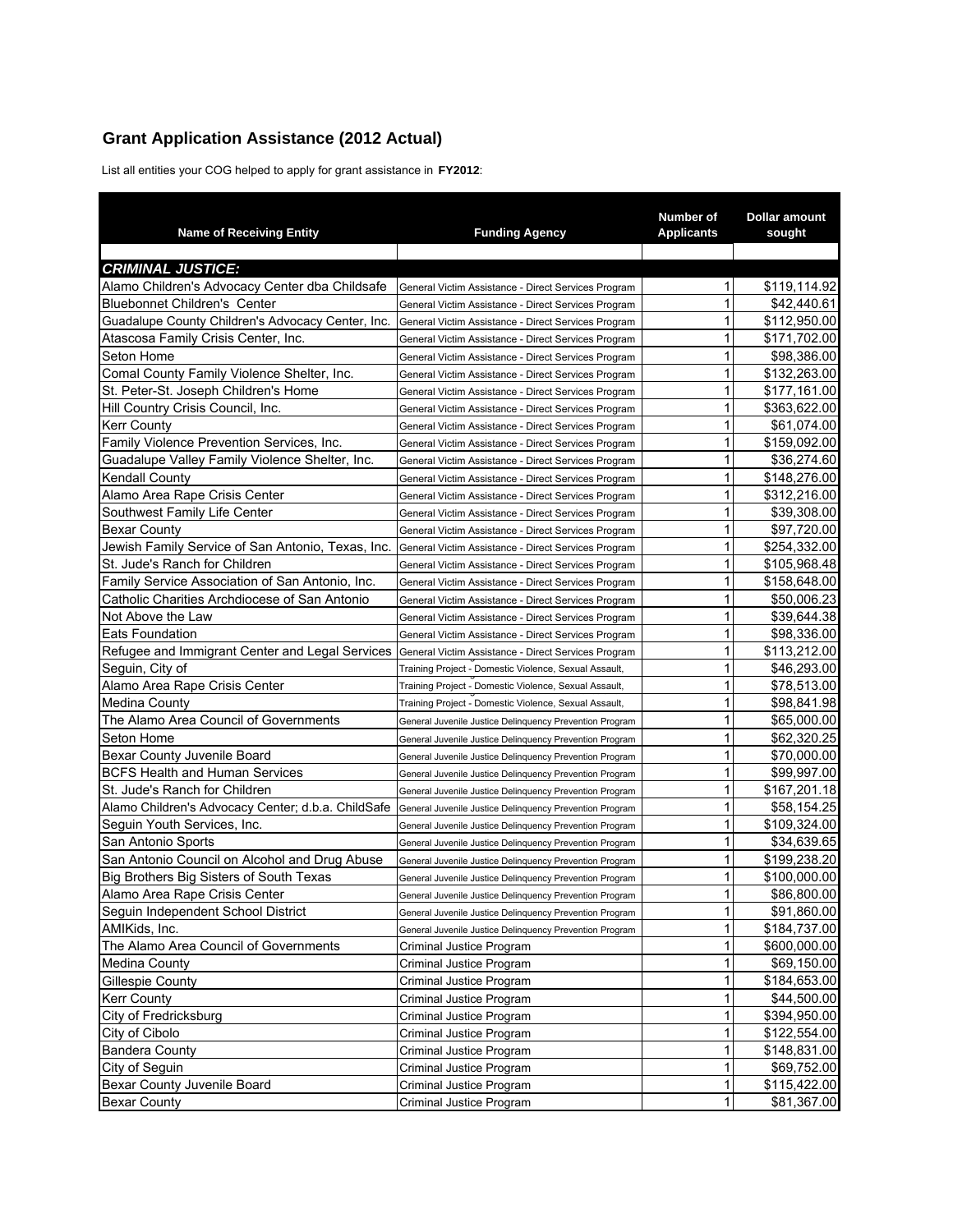| City of Alamo Heights                              | Criminal Justice Program                    |    | \$210,960.00 |
|----------------------------------------------------|---------------------------------------------|----|--------------|
| City of Kerrville                                  | Criminal Justice Program                    |    | \$50,884.00  |
| City of Balcones Heights                           | Criminal Justice Program                    |    | \$244,390.26 |
|                                                    |                                             |    |              |
| <b>ECONOMIC DEVELOPMENT:</b>                       |                                             |    |              |
| All AACOG member governments outside of Bexar      |                                             |    |              |
| County are eligible for TSCDBG Funding.            | Texas Department of Agriculture             |    | \$2,500,000  |
| All are also eligible for EDA Grant Funding.       | <b>EDA</b>                                  |    | \$1,300,000  |
|                                                    |                                             |    |              |
| <b>HOMELAND SECURITY:</b>                          |                                             |    |              |
| Assist twelve counties and 58 cities               | DHS-ODP-OGT Homeland Security               | 13 | \$4,200,000  |
|                                                    |                                             |    |              |
| <b>NATURAL RESOURCES:</b>                          |                                             |    |              |
|                                                    | Texas Commission on Environmental Quality - |    |              |
| <b>CPS Energy</b>                                  | <b>TERP Grant</b>                           |    | \$100,000    |
| National Park Service (San Antonio Missions Parks) | U.S. DOE                                    |    | \$172,940    |
|                                                    |                                             |    |              |
| <b>RESOURCE RECOVERY:</b>                          |                                             |    |              |
| City of San Antonio                                | <b>TCEQ</b>                                 |    | \$151,606    |
| <b>Bexar County</b>                                | <b>TCEQ</b>                                 |    | \$60,751     |
| <b>Rural County</b>                                | <b>TCEQ</b>                                 | 8  | \$97,472     |
| Other local government                             | <b>TCEQ</b>                                 |    |              |
| San Antonio River Authority                        |                                             |    | \$72,026     |
| San Antonio Water Systems                          |                                             |    | \$10,000     |

**Totals: 87 \$15,446,875**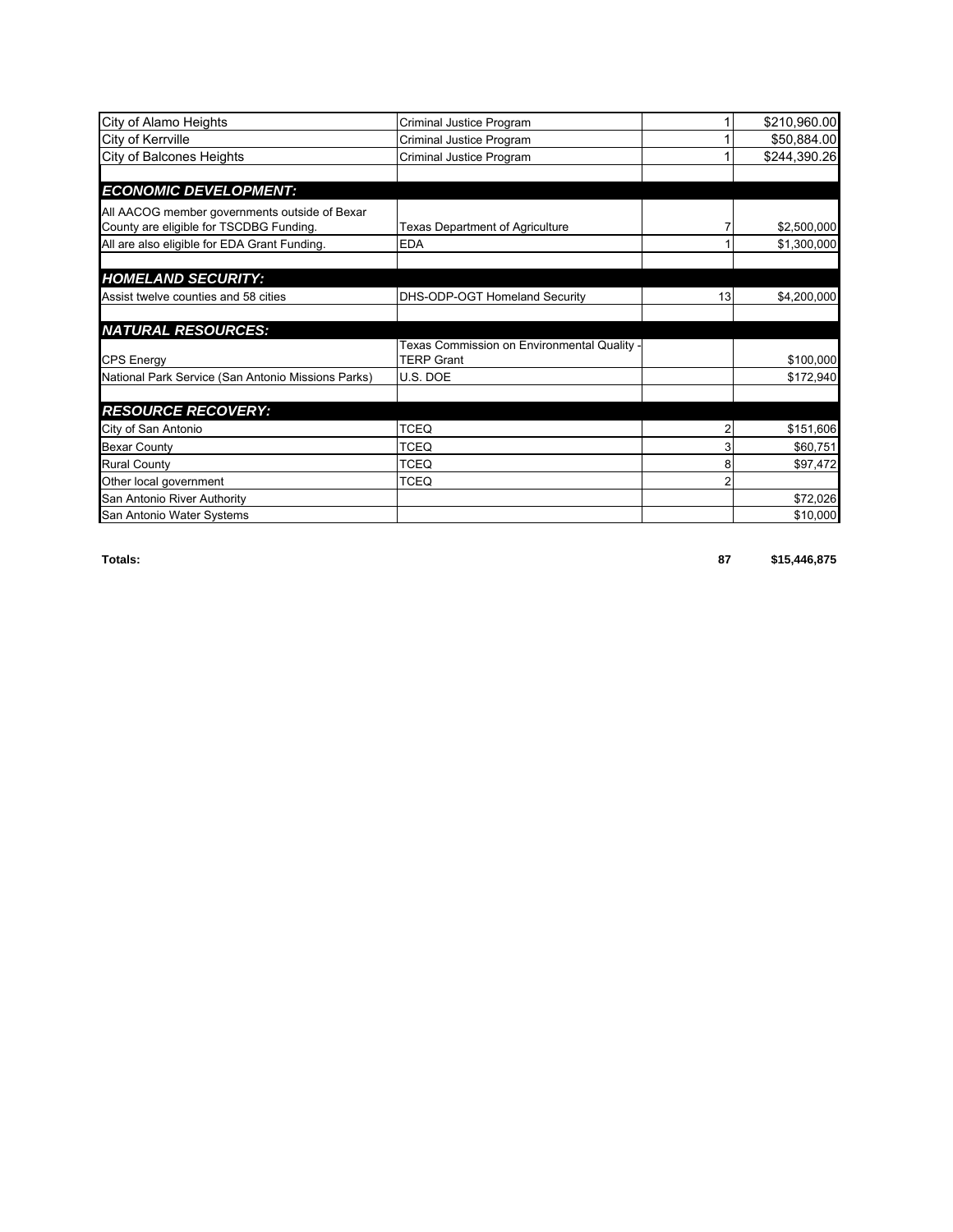#### **Grant Application Assistance (2013 Projected)**

List projections of all entities your COG will help to apply for grant assistance for **FY2013**:

| <b>Name of Receiving Entity</b>                      | <b>Funding Agency</b>                                   | Number of<br><b>Applicants</b> | <b>Dollar amount</b><br>sought |
|------------------------------------------------------|---------------------------------------------------------|--------------------------------|--------------------------------|
|                                                      |                                                         |                                |                                |
| <b>CRIMINAL JUSTICE:</b>                             |                                                         |                                |                                |
| Guadalupe County Children's Advocacy Center, Inc.    | General Victim Assistance - Direct Services Program     | $\mathbf{1}$                   | \$160,756.00                   |
| Atascosa Family Crisis Center, Inc.                  | General Victim Assistance - Direct Services Program     | 1                              | \$171,743.18                   |
| Kendall County Women's Shelter                       | General Victim Assistance - Direct Services Program     | 1                              | \$193,270.00                   |
| St. Peter - St. Joseph Children's Home               | General Victim Assistance - Direct Services Program     | $\mathbf{1}$                   | \$181,445.00                   |
| Comal County Family Violence Shelter, Inc.           | General Victim Assistance - Direct Services Program     | 1                              | \$137.916.00                   |
| <b>Bluebonnet Children's Center</b>                  | General Victim Assistance - Direct Services Program     | 1                              | \$36,055.30                    |
| Family Violence Prevention Services, Inc.            | General Victim Assistance - Direct Services Program     | $\mathbf{1}$                   | \$109,361.00                   |
| ChildSafe                                            | General Victim Assistance - Direct Services Program     | 1                              | \$117,050.00                   |
| Guadalupe Valley Family Violence Shelter, Inc.       | General Victim Assistance - Direct Services Program     | $\mathbf{1}$                   | \$37,878.00                    |
| Jewish Family Service of San Antonio, Texas Inc.     | General Victim Assistance - Direct Services Program     | $\mathbf{1}$                   | \$254.083.00                   |
| Kerr County                                          | General Victim Assistance - Direct Services Program     | $\mathbf{1}$                   | \$65,570.00                    |
| Hill Country Crisis Council, Inc.                    | General Victim Assistance - Direct Services Program     | $\mathbf{1}$                   | \$363.622.00                   |
| Boysville Inc.                                       | General Victim Assistance - Direct Services Program     | 1                              | \$33,332.00                    |
| Southwest Family Life Center                         | General Victim Assistance - Direct Services Program     | $\mathbf{1}$                   | \$46,749.00                    |
| Seguin Youth Services                                | General Victim Assistance - Direct Services Program     | $\mathbf{1}$                   | \$76,670.00                    |
| Kendall County                                       | General Victim Assistance - Direct Services Program     | $\mathbf{1}$                   | \$145,926.00                   |
| Not Above the Law (NATL)                             | General Victim Assistance - Direct Services Program     | $\mathbf{1}$                   | \$42,021.08                    |
| Seton Home                                           | General Victim Assistance - Direct Services Program     | $\mathbf{1}$                   | \$100,386.00                   |
| Bexar County Juvenile Board                          | General Victim Assistance - Direct Services Program     | $\mathbf{1}$                   | \$81,200.00                    |
| St. Jude's Ranch for Children                        | General Victim Assistance - Direct Services Program     | 1                              | \$167,585.92                   |
| Alamo Area Rape Crisis Center                        | General Victim Assistance - Direct Services Program     | 1                              | \$330,478.00                   |
| Family Service Association of San Antonio, Inc.      | General Victim Assistance - Direct Services Program     | 1                              | \$137,916.00                   |
| <b>Bexar County</b>                                  | General Victim Assistance - Direct Services Program     | $\mathbf{1}$                   | \$105,749.80                   |
| Catholic Charities, Archdiocese of San Antonio, Inc. | General Victim Assistance - Direct Services Program     | $\mathbf{1}$                   | \$71,707.00                    |
| City of Seguin                                       | and Training Project - Domestic Violence, Sexual        | $\mathbf{1}$                   | \$47,115.00                    |
| <b>SART Foundation of Comal County</b>               | and Training Project - Domestic Violence, Sexual        | $\mathbf{1}$                   | \$5,178.23                     |
| <b>Medina County</b>                                 | and Training Project - Domestic Violence, Sexual        | 1                              | \$98.841.98                    |
| Alamo Area Rape Crisis Center                        | and Training Project - Domestic Violence, Sexual        | $\mathbf{1}$                   | \$79,942.00                    |
| Alamo Area Council of Governments                    | and Training Project - Domestic Violence, Sexual        | 1                              | \$72,651.18                    |
| Bexar County Juvenile Board                          | General Juvenile Justice Delinquency Prevention Program | $\mathbf{1}$                   | \$70,000.00                    |
| <b>Kerr County</b>                                   | General Juvenile Justice Delinquency Prevention Program | 1                              | \$99,999.00                    |
| San Antonio ISD                                      | General Juvenile Justice Delinguency Prevention Program | $\mathbf{1}$                   | \$130,216.04                   |
| <b>Guadalupe County Juvenile Services</b>            | General Juvenile Justice Delinquency Prevention Program | 1                              | \$127,652.40                   |
| Alamo Area Council of Governments                    | General Juvenile Justice Delinquency Prevention Program | 1                              | \$242,528.49                   |
| Alamo Area Council of Governments                    | Criminal Justice Program                                | $\mathbf{1}$                   | \$600,000.00                   |
| City of Cibolo                                       | Criminal Justice Program                                | 1                              | \$188,948.00                   |
| City of Balcones Heights                             | Criminal Justice Program                                | $\mathbf{1}$                   | \$142,225.35                   |
| City of Kerrville                                    | Criminal Justice Program                                | $\mathbf{1}$                   | \$49,160.00                    |
| <b>Bexar County</b>                                  | Criminal Justice Program                                | $\mathbf{1}$                   | \$184.828.01                   |
| <b>Bandera County</b>                                | Criminal Justice Program                                | $\mathbf{1}$                   | \$99,954.00                    |
| Frio County                                          | Criminal Justice Program                                | $\mathbf{1}$                   | \$148,779.54                   |
| <b>Bexar County</b>                                  | Criminal Justice Program                                | 1                              | \$185.000.00                   |
|                                                      |                                                         |                                |                                |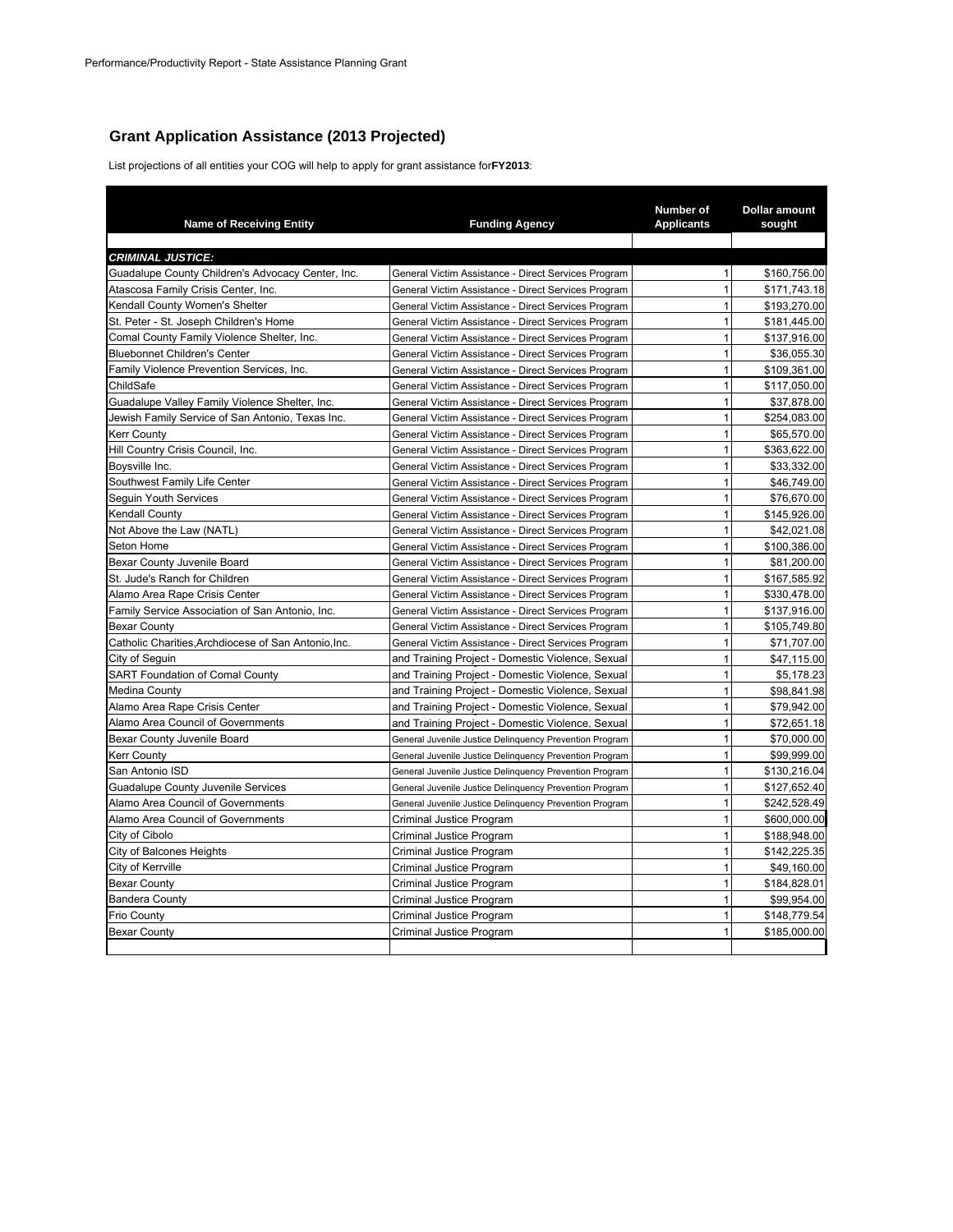| <b>ECONOMIC DEVELOPMENT:</b>                             |                                 |    |             |
|----------------------------------------------------------|---------------------------------|----|-------------|
| All AACOG member governments outside of Bexar            |                                 |    |             |
| County are eligible for TSCDBG Funding.                  | Texas Department of Agriculture |    | \$2,100,000 |
| All are also eligible for EDA Grant Funding.             | <b>EDA</b>                      |    | \$1,300,000 |
|                                                          |                                 |    |             |
| <b>HOMELAND SECURITY:</b>                                |                                 |    |             |
| Assist twelve counties and 58 cities                     | DHS-ODP-OGT Homeland Security   | 15 | \$3,000,000 |
| <b>RESOURCE RECOVERY:</b>                                |                                 |    |             |
| No additional grants in 2013; next round will be in 2014 |                                 |    |             |
| pending funding.                                         | <b>TCEQ</b>                     |    | \$0         |

**Totals: 57 \$12,141,490**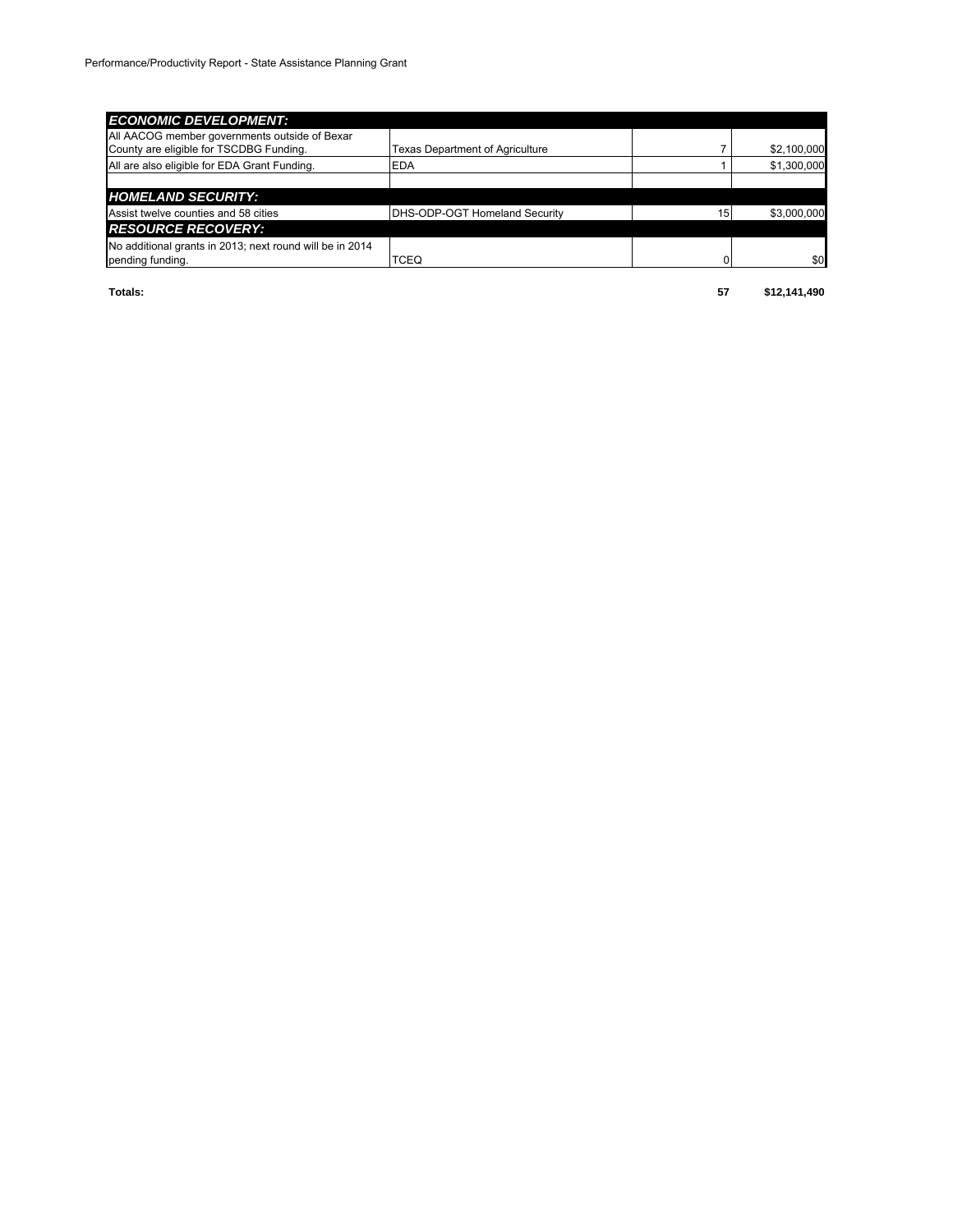#### **2012 Services to State Agencies (Actual)**

List the various services your regional council has provided for state agencies in your regional council's **Fiscal Year 2012** and check the appropriate column to the right regarding whether the services were compensated, or not compensated.

| <b>AGENCY</b>                                                                                         | <b>SERVICE</b>                                                                                                                                                                                                                                                                                                                                                                                                                                                                                                                                                           | Compensated   | <b>Partially</b><br>Compensated | <b>Not</b><br>Compensated | Approx. Value<br>(if Known) |
|-------------------------------------------------------------------------------------------------------|--------------------------------------------------------------------------------------------------------------------------------------------------------------------------------------------------------------------------------------------------------------------------------------------------------------------------------------------------------------------------------------------------------------------------------------------------------------------------------------------------------------------------------------------------------------------------|---------------|---------------------------------|---------------------------|-----------------------------|
|                                                                                                       |                                                                                                                                                                                                                                                                                                                                                                                                                                                                                                                                                                          |               |                                 |                           |                             |
| <b>CRIMINAL JUSTICE:</b><br>Interlocal Agreement between the Governor's Office and<br>AACOG (FY 2012) | The purpose of this Agreement is for the Governors<br>Office - Criminal Justice Division to promote and enable<br>intergovernmental communication performed by AACOG<br>specific to grants awarded by CJD within the COG's<br>geographic region. In consideration of CJD providing the<br>funds, the COG agrees to perform the requirements and<br>duties described by this Agreement. This includes grant<br>monitoring, workshops, technical assistance, training,<br>Preliminary Review Reporting, and duties specific to the<br>Criminal Justice Advisory Committee. | X             |                                 |                           | \$138,322.79                |
|                                                                                                       |                                                                                                                                                                                                                                                                                                                                                                                                                                                                                                                                                                          |               |                                 |                           |                             |
| <b>ECONOMIC DEVELOPMENT:</b><br><b>TDA</b>                                                            | Administer the Regional Review Committee, score the<br>CDBG applications and provide technical assistance to<br>member governments.                                                                                                                                                                                                                                                                                                                                                                                                                                      | X             |                                 |                           | \$10,000.00                 |
| <b>HOMELAND SECURITY:</b>                                                                             |                                                                                                                                                                                                                                                                                                                                                                                                                                                                                                                                                                          |               |                                 |                           |                             |
| Texas Division of Emergency Management                                                                | Planning, training, exercises and grant monitoring                                                                                                                                                                                                                                                                                                                                                                                                                                                                                                                       | X             |                                 |                           | \$825,000.00                |
| <b>NATURAL RESOURCES:</b>                                                                             |                                                                                                                                                                                                                                                                                                                                                                                                                                                                                                                                                                          |               |                                 |                           |                             |
| <b>Texas Department of Transportation</b>                                                             | Conduct Commute Solutions program that promotes<br>travel alternatives and reduces pollution and congestion                                                                                                                                                                                                                                                                                                                                                                                                                                                              | X (\$213,000) |                                 | X (\$53,400)              | \$267,000.00                |
| Department of Energy                                                                                  | Conduct the Clean Cities program to promote alternative<br>fuel vehicles, idle reduction technologies and fuel<br>efficiency.                                                                                                                                                                                                                                                                                                                                                                                                                                            | \$25,000.00   |                                 |                           | \$25,000.00                 |
| <b>TCEQ</b>                                                                                           | Conduct emission inventory development                                                                                                                                                                                                                                                                                                                                                                                                                                                                                                                                   | \$80,000.00   |                                 |                           | \$<br>80,000.00             |
| <b>TCEQ</b>                                                                                           | Photochemical Modeling                                                                                                                                                                                                                                                                                                                                                                                                                                                                                                                                                   | \$72,075.00   |                                 |                           | 72.075.00<br>\$             |
| <b>TCEQ</b>                                                                                           | <b>Air Quality Monitoring</b>                                                                                                                                                                                                                                                                                                                                                                                                                                                                                                                                            | \$49,458.05   |                                 |                           | 49,458.05<br>\$             |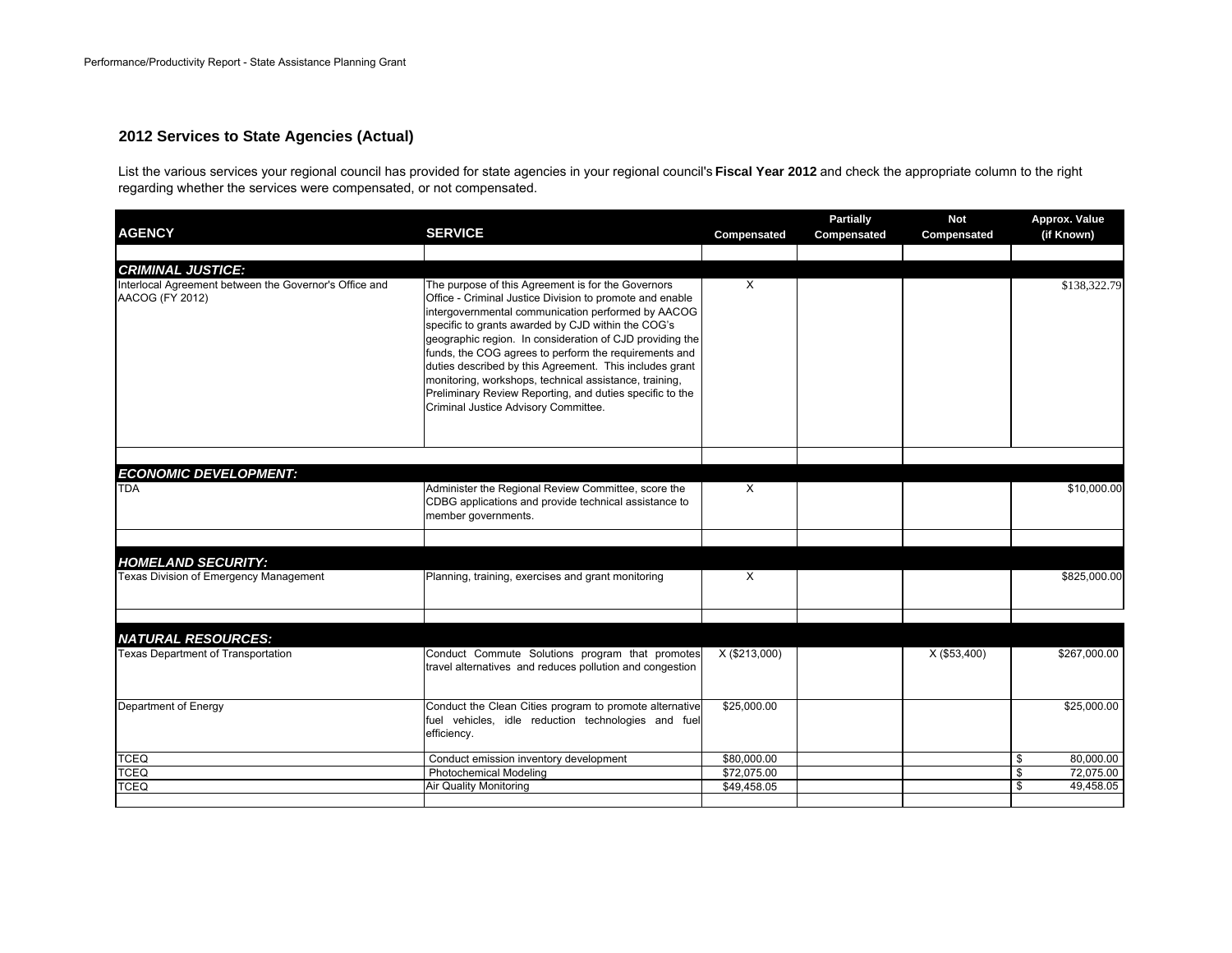| <b>RESOURCE RECOVERY:</b>        |                                                         |                |  |                |
|----------------------------------|---------------------------------------------------------|----------------|--|----------------|
| <b>TCEO</b>                      | Disseminate information; maintain the Closed Landfill   | \$2,270,409.00 |  | \$227,409.00   |
|                                  | Inventory, award and monitor grants, hold workshops.    |                |  |                |
|                                  | Review permit and registrations for waste and recycle   |                |  |                |
|                                  | facilites. Perform educational outrreach for recycling. |                |  |                |
|                                  | Provide meeting space for TCEQ public meetings. Serve   |                |  |                |
|                                  | on TCEQ committees if requested to do so.               |                |  |                |
|                                  |                                                         |                |  |                |
| <b>WORKFORCE:</b>                |                                                         |                |  |                |
| Texas Workforce Commission       | Operate Rural Texas Workforce Centers                   | \$3,163,646.00 |  | \$3,163,646.00 |
| Texas Workforce Commission       | Rural Child Care Delivery System                        | \$624.701.00   |  | \$624,701.00   |
| <b>Texas Veterans Commission</b> | Housing4Texas Heroes program                            | \$400,000,00   |  | \$400,000.00   |
|                                  |                                                         |                |  |                |

**Total Approximate Value: \$5,882,611.84**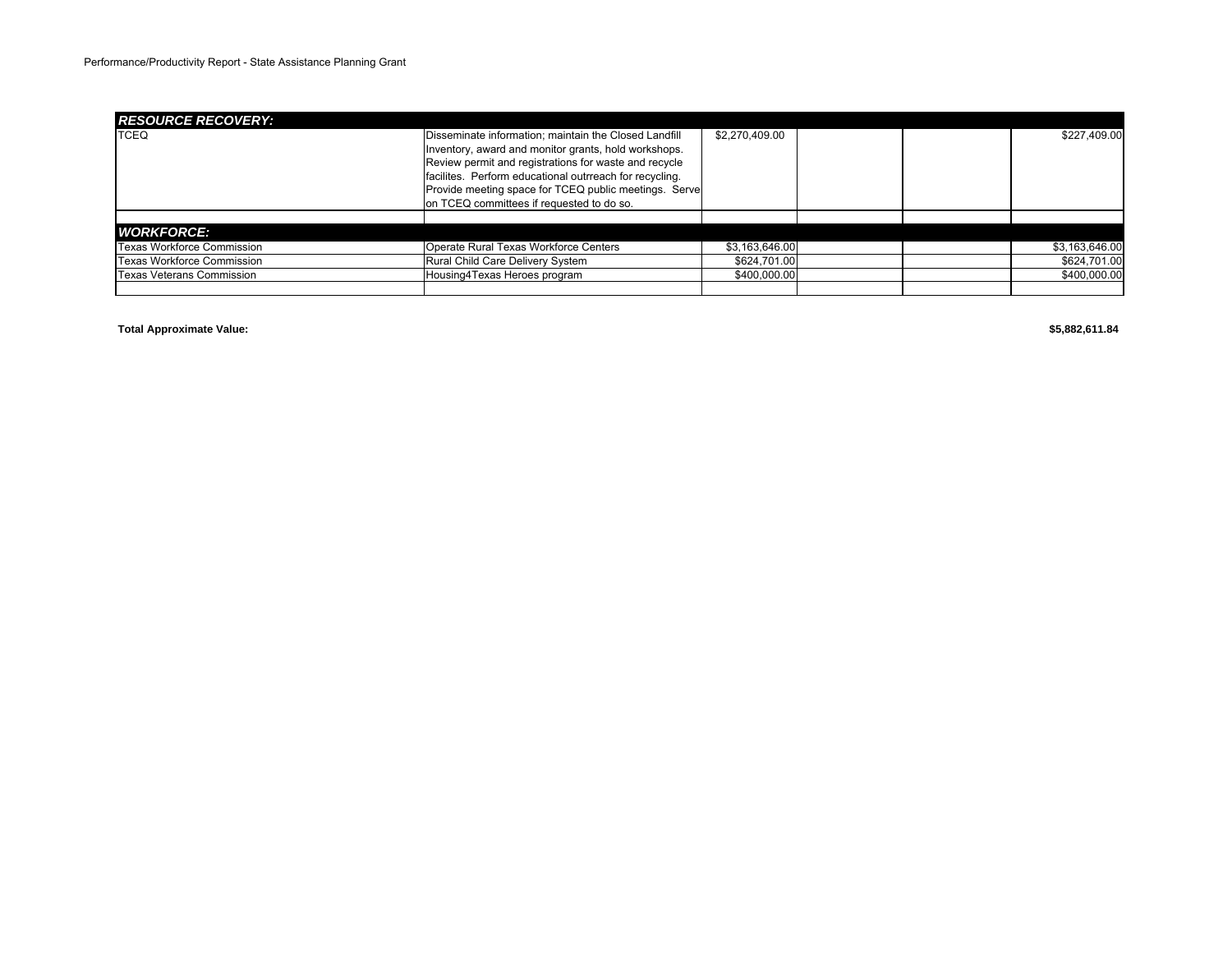### **2013 Services to State Agencies (Projected)**

List the various services your regional council provide for saint of the sequencies in your regional council's Fiscal Year 2013 and check the appropriate column to the right regarding<br>whether the services were compensated,

| <b>AGENCY</b>                                                                           | <b>SERVICE</b>                                                                                                                                                                                                                                                                                                                                                                                                                                                                                                                                                                    | Compensated    | <b>Partially</b><br>Compensated | Not<br>Compensated | Approx. Value<br>(if Known) |
|-----------------------------------------------------------------------------------------|-----------------------------------------------------------------------------------------------------------------------------------------------------------------------------------------------------------------------------------------------------------------------------------------------------------------------------------------------------------------------------------------------------------------------------------------------------------------------------------------------------------------------------------------------------------------------------------|----------------|---------------------------------|--------------------|-----------------------------|
|                                                                                         |                                                                                                                                                                                                                                                                                                                                                                                                                                                                                                                                                                                   |                |                                 |                    |                             |
| 9-1-1 / TECHNICAL ASSISTANCE:<br>Commission on State Emergency Communications<br>(CSEC) | AACOG administers the 9-1-1 Program for the<br>seven counties of Atascosa, Bandera, Frio,<br>Gillespie, Karnes, Kendall, and Wilson in<br>compliance with the Commission on State<br>Emergency Communications (CSEC) rules and<br>quidelines. As of September 1, 2011, the<br>AACOG 9-1-1 Program is managing all the<br>mapping.                                                                                                                                                                                                                                                 | \$843,510.00   |                                 |                    | \$843,510.00                |
| <b>CRIMINAL JUSTICE:</b>                                                                |                                                                                                                                                                                                                                                                                                                                                                                                                                                                                                                                                                                   |                |                                 |                    |                             |
| Interlocal Agreement between the Governor's Office<br>and AACOG (FY 2013)               | The purpose of this Agreement is for the<br>Governors Office - Criminal Justice Division to<br>promote and enable intergovernmental<br>communication performed by AACOG specific to<br>grants awarded by CJD within the COG's<br>geographic region. In consideration of CJD<br>providing the funds, the COG agrees to perform<br>the requirements and duties described by this<br>Agreement. This includes grant monitoring,<br>workshops, technical assistance, training,<br>Preliminary Review Reporting, and duties<br>specific to the Criminal Justice Advisory<br>Committee. | X              |                                 |                    | \$132,640.79                |
|                                                                                         |                                                                                                                                                                                                                                                                                                                                                                                                                                                                                                                                                                                   |                |                                 |                    |                             |
| <b>ECONOMIC DEVELOPMENT:</b><br><b>TDA</b>                                              | Administer the Regional Review Committee,<br>score the CDBG applications and provide<br>technical assistance to member governments.                                                                                                                                                                                                                                                                                                                                                                                                                                               | \$10,000.00    |                                 |                    | \$10,000.00                 |
|                                                                                         |                                                                                                                                                                                                                                                                                                                                                                                                                                                                                                                                                                                   |                |                                 |                    |                             |
| <b>HOMELAND SECURITY:</b>                                                               |                                                                                                                                                                                                                                                                                                                                                                                                                                                                                                                                                                                   |                |                                 |                    |                             |
| Texas Division of Emergency Management                                                  | Planning, training, exercises and grant<br>monitoring                                                                                                                                                                                                                                                                                                                                                                                                                                                                                                                             | X              |                                 |                    |                             |
|                                                                                         |                                                                                                                                                                                                                                                                                                                                                                                                                                                                                                                                                                                   |                |                                 |                    |                             |
| <b>NATURAL RESOURCES:</b>                                                               |                                                                                                                                                                                                                                                                                                                                                                                                                                                                                                                                                                                   |                |                                 |                    |                             |
| <b>Texas Department of Transportation</b>                                               | Conduct Commute Solutions program that<br>promotes travel alternatives and reduces<br>pollution and congestion                                                                                                                                                                                                                                                                                                                                                                                                                                                                    | \$213,600.00   |                                 | \$53,400.00        | \$267,000.00                |
| Department of Energy                                                                    | Conduct the Clean Cities program to promote<br>alternative fuel vehicles, idle reduction<br>technologies and fuel efficiency.                                                                                                                                                                                                                                                                                                                                                                                                                                                     | \$25,000.00    |                                 |                    | \$30,000.00                 |
| <b>TCEQ</b>                                                                             | Conduct emission inventory development                                                                                                                                                                                                                                                                                                                                                                                                                                                                                                                                            | \$150,000.00   |                                 |                    | \$150,000.00                |
| TCEQ                                                                                    | Photochemical Modeling                                                                                                                                                                                                                                                                                                                                                                                                                                                                                                                                                            | \$69,800.00    |                                 |                    | \$69,800.00                 |
| <b>TCEQ</b>                                                                             | Air Quality Monitoring                                                                                                                                                                                                                                                                                                                                                                                                                                                                                                                                                            | \$25,542.00    |                                 |                    | \$25,542.00                 |
| <b>RESOURCE RECOVERY:</b>                                                               |                                                                                                                                                                                                                                                                                                                                                                                                                                                                                                                                                                                   |                |                                 |                    |                             |
| TCEQ                                                                                    | Disseminate information, maintain the Closed<br>Landfill Inventory, award and monitor grants.<br>hold workshops, review permits for waste recycle<br>facilities. Also perform recycling education<br>outreach. Provide meeting space for TCEQ<br>public meetings. Served on TCEQ<br>Pharmaceutical Stakeholders Taskforce; served<br>on TCEQ Grants Review for Forms Committee.                                                                                                                                                                                                   | \$227,409.00   |                                 |                    | \$227,409.00                |
|                                                                                         |                                                                                                                                                                                                                                                                                                                                                                                                                                                                                                                                                                                   |                |                                 |                    |                             |
| <b>WORKFORCE:</b><br><b>Texas Workforce Commission</b>                                  | Operate Rural Texas Workforce Centers                                                                                                                                                                                                                                                                                                                                                                                                                                                                                                                                             | \$3,435,317.00 |                                 |                    | \$3,435,317.00              |
| Fexas Workforce Commission                                                              | Rural Child Care Delivery System                                                                                                                                                                                                                                                                                                                                                                                                                                                                                                                                                  | \$574,452.00   |                                 |                    | \$574,452.00                |
| <b>Texas Veterans Commission</b>                                                        | Housing4Texas Heroes program                                                                                                                                                                                                                                                                                                                                                                                                                                                                                                                                                      | \$200,000.00   |                                 |                    | \$200,000.00                |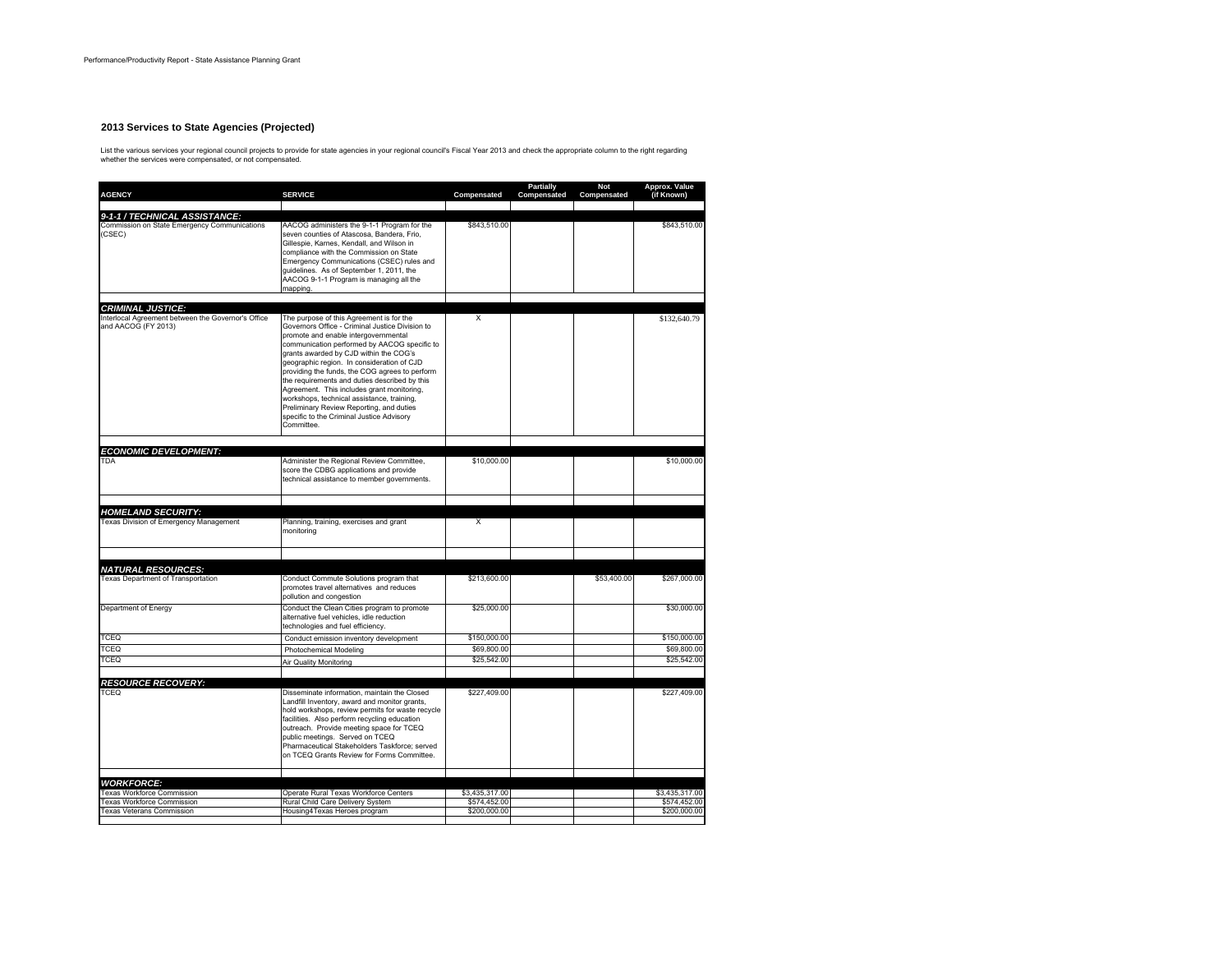**Total:**

**\$4,989,520.00**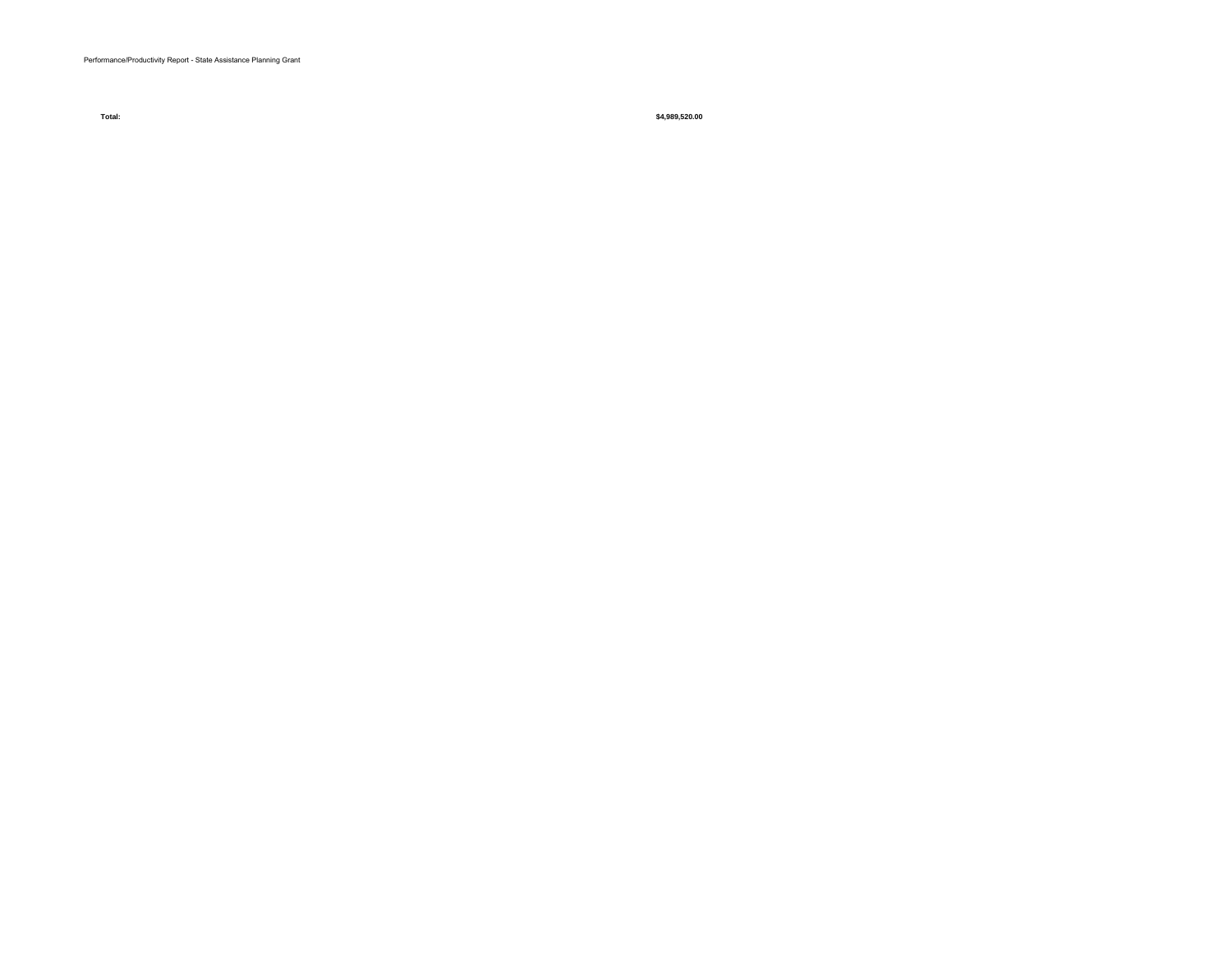# **Staff Development**

List your COGs staff development that was undertaken during **Fiscal Year 2012**:

| <b>NAME OF STAFF PERSON</b> | <b>TITLE</b>                       | <b>COURSE NAME</b>                                        | <b>CONTACT HOURS</b>    |
|-----------------------------|------------------------------------|-----------------------------------------------------------|-------------------------|
|                             |                                    |                                                           |                         |
| 9-1-1/TECHNICAL ASSISTANCE: |                                    |                                                           |                         |
| <b>Kay Roberts</b>          | 9-1-1 Technician                   | TARC Training                                             | 16                      |
| <b>Kay Roberts</b>          | 9-1-1 Technician                   | EMD                                                       | 8                       |
| <b>Kay Roberts</b>          | 9-1-1 Technician                   | NG 9-1-1 Training                                         | 32                      |
| <b>Kay Roberts</b>          | 9-1-1 Technician                   | <b>NENA</b>                                               | 32                      |
| <b>Kay Roberts</b>          | 9-1-1 Technician                   | <b>CSEC SMS Texting</b>                                   | 2                       |
| <b>Kay Roberts</b>          | 9-1-1 Technician                   | 9-1-1 GIS                                                 | 5                       |
| <b>Kay Roberts</b>          | 9-1-1 Technician                   | Next Gen Training with Intrado                            | 6                       |
| <b>Rick Suarez</b>          | 9-1-1 Database Specialist          | ESRI ArcGIS 10 Introduction to Spatial Pattern Analysis   | $\mathbf{1}$            |
| <b>Rick Suarez</b>          | 9-1-1 Database Specialist          | 9-1-1Net Training Intrado                                 | 8                       |
| <b>Rick Suarez</b>          | 9-1-1 Database Specialist          | ESRI Virtual Campus Creating a Mapbook                    | 3                       |
| <b>Rick Suarez</b>          | 9-1-1 Database Specialist          | <b>ESRI International User Conference</b>                 | 24                      |
| <b>Rick Suarez</b>          | 9-1-1 Database Specialist          | ESRI Geocoding in ArcGIS 10 Online Tutorial Training      | 3                       |
| <b>Rick Suarez</b>          | 9-1-1 Database Specialist          | Texas 9-1-1 GIS User's Group Meetings                     | 18                      |
| Cami Goldspink              | HLS/9-1-1 Manager                  | <b>TARC Training</b>                                      | 24                      |
| Cami Goldspink              | HLS/9-1-1 Manager                  | 9-1-1 Coordinator Training                                | 8                       |
| Cami Goldspink              | HLS/9-1-1 Manager                  | 9-1-1 GIS                                                 | 5                       |
| Cami Goldspink              | HLS/9-1-1 Manager                  | NG 9-1-1 Training                                         | 32                      |
|                             |                                    |                                                           |                         |
| ALAMO AREA AGENCY ON AGING: |                                    |                                                           |                         |
| Gloria Vasquez              | Director                           | t4a DADS Quarterly Training                               | 48                      |
| Gloria Vasquez              | Director                           | Texas Conference on Aging                                 | 24                      |
| Gloria Vasquez              | Director                           | <b>Access &amp; Assistance</b>                            | 24                      |
| Gloria Vasquez              | Director                           | Certified Volunteer Ombudsman                             | 30                      |
| Terry Haslett               | Program Coordinator                | TCOA                                                      | 24                      |
| <b>Terry Haslett</b>        | Program Coordinator                | <b>SAMS Administrator Training</b>                        | 24                      |
| Linda Martin                | Managing Local Ombudsman           | Ombudsman Training                                        | 32                      |
| Linda Martin                | Managing Local Ombudsman           | National Consumer Voice for LTC                           | 20                      |
| Henri Eaton                 | Staff Ombudsman                    | Ombudsman Training                                        | 32                      |
| Henri Eaton                 | Staff Ombudsman                    | Volunteer Management Conference                           | 16                      |
| Jeanette Blankenship        | Staff Ombudsman                    | Ombudsman Training                                        | 32                      |
| Jim Rowland                 | Health & Wellness Specialist       | Health Literacy Training                                  | 8                       |
| Jim Rowland                 | Health & Wellness Specialist       | Life Improvement Series                                   | 8                       |
| Jim Rowland                 | Health & Wellness Specialist       | Dementia & Aging                                          | $\overline{\mathbf{4}}$ |
| <b>Jim Rowland</b>          | Health & Wellness Specialist       | Roselyn Carter Insttute for Caregivers                    | 24                      |
| Alvin Arada                 | Aging Care Specialist              | DADS Access & Assistance Training                         | 16                      |
| Alvin Arada                 |                                    | Annual Ombudsman Re-Certification Training                | 12                      |
|                             | Aging Care Specialist              |                                                           | 12                      |
| Alvin Arada                 | Aging Care Specialist              | Benefits Counseling Re-Certification Training             |                         |
| Alvin Arada                 | Aging Care Specialist              | <b>SAMS Annual Training</b>                               | 24                      |
| <b>Michael Darilek</b>      | Aging Care Specialist              | DADS Access & Assistance Training                         | 16                      |
| Michael Darilek             | <b>Aging Care Specialist</b>       | Ombudsman Training                                        | 30                      |
| <b>Michael Darilek</b>      | Aging Care Specialist              | <b>Benefits Counseling Training</b>                       | 12                      |
| <b>Evangeline Diaz</b>      | Care Coordination Assistant        | DADS Access & Assistance Training                         | 16                      |
| <b>Evangeline Diaz</b>      | <b>Care Coordination Assistant</b> | Benefits Counseling Re-Certification Training             | 12                      |
| Maria Wilson                | Geriatric Care Specialist          | DADS Access & Assistance Training                         | 16                      |
| Maria Wilson                | Geriatric Care Specialist          | Annual Ombudsman Re-Certification Training                | 12                      |
| Maria Wilson                | Geriatric Care Specialist          | Benefits Counseling Re-Certification Training             | 12                      |
| Maureen Walsh               | Alamo Aging Information Assistant  | TAIRS Conference 2011                                     | 22                      |
| Maureen Walsh               | Alamo Aging Information Assistant  | <b>SAMS Training</b>                                      |                         |
| Maureen Walsh               | Alamo Aging Information Assistant  | <b>Psychotropic Medications</b>                           | 1.5                     |
| Maureen Walsh               | Alamo Aging Information Assistant  | <b>CPR/First Aid</b>                                      | $\overline{c}$          |
| Maureen Walsh               | Alamo Aging Information Assistant  | Star Plus, Medicaid Waiver, DBA training (Anthony Patron) | 1.5                     |
| Daniel Goetz                | Access & Intake Lead Specialist    | Medicare A, B, C and D Training                           | 1                       |
| Daniel Goetz                | Access & Intake Lead Specialist    | Tri-Care and Tri-Care for Life                            | $\mathbf{3}$            |
| Daniel Goetz                | Access & Intake Lead Specialist    | Texas Social Worker Admin. Training                       | 1                       |
| Daniel Goetz                | Access & Intake Lead Specialist    | SAMS Training and Access training                         | 15                      |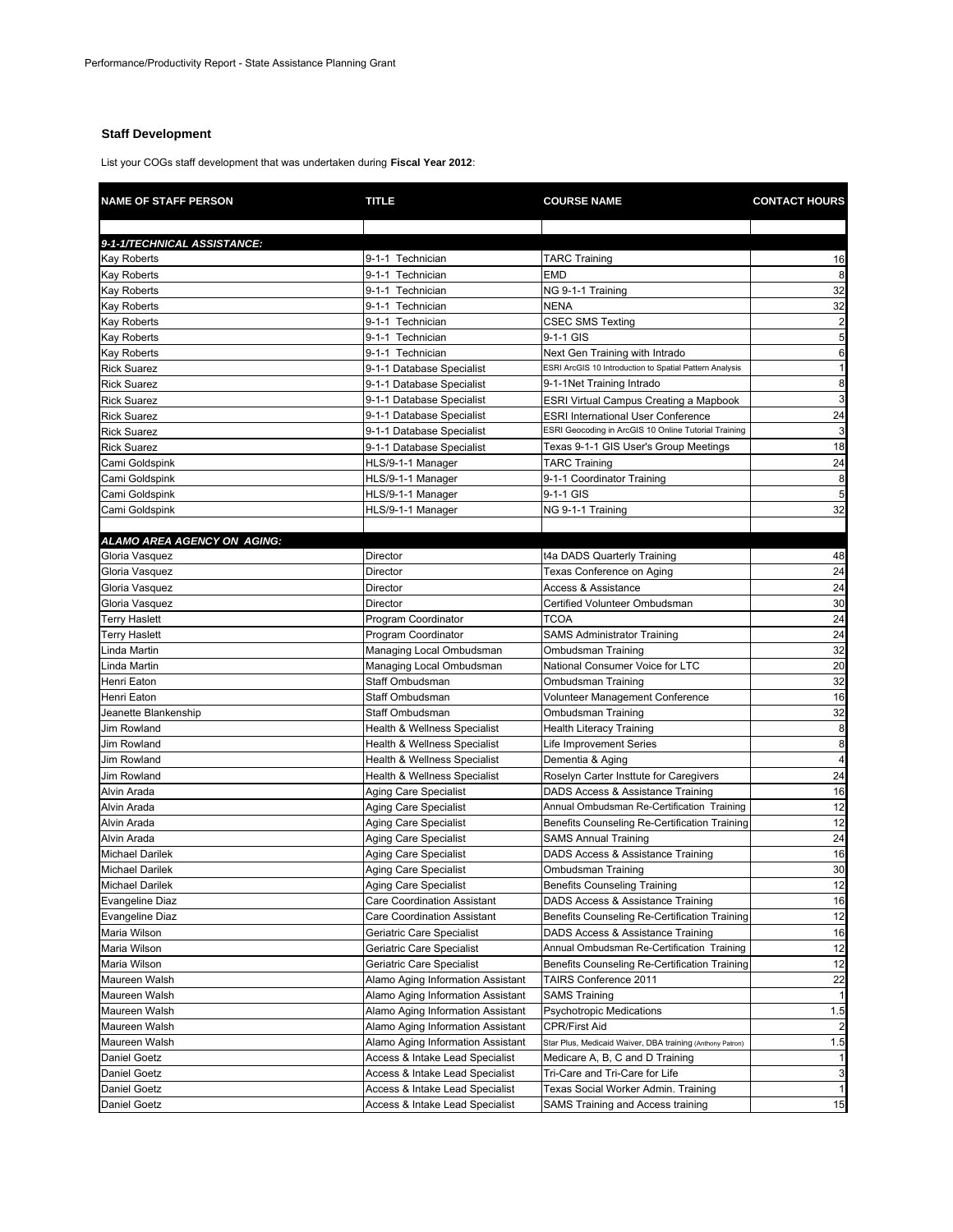| <b>Daniel Goetz</b>               | Access & Intake Lead Specialist                                                  | <b>AACOG Ethics training</b>                                        | $\overline{2}$              |
|-----------------------------------|----------------------------------------------------------------------------------|---------------------------------------------------------------------|-----------------------------|
| Daniel Goetz                      | Access & Intake Lead Specialist                                                  | <b>CMS SHIP Update</b>                                              | 0.5                         |
| Daniel Goetz                      | Access & Intake Lead Specialist                                                  | <b>SHIP Training Medicaid</b>                                       | 3                           |
| Daniel Goetz                      | Access & Intake Lead Specialist                                                  | <b>BC I Training Work</b>                                           | 8                           |
| Suzanne Ruff                      | <b>Elder Rights Specialist</b>                                                   | SAMS Training and Access Training                                   | 15                          |
| Suzanne Ruff                      | <b>Elder Rights Specialist</b>                                                   | Ombudsman Training Boerne                                           | 4                           |
| Suzanne Ruff                      | <b>Elder Rights Specialist</b>                                                   | MIPAA and Sam Training                                              | $\mathbf{1}$                |
| Suzanne Ruff                      | <b>Elder Rights Specialist</b>                                                   | San Antonio Bar Assoc.                                              | $\mathbf{1}$                |
| Suzanne Ruff                      | <b>Elder Rights Specialist</b>                                                   | CMS Train the Trainer AACOG                                         | 8                           |
| Suzanne Ruff                      | <b>Elder Rights Specialist</b>                                                   | <b>Social Security Updates</b>                                      | $\mathbf{1}$                |
|                                   |                                                                                  |                                                                     |                             |
| ALAMO LOCAL AUTHORITY:            |                                                                                  |                                                                     |                             |
| Eric Pena                         | Services<br>Coordination Specialist                                              | CH Mack Data Training                                               | 8                           |
| Eric Pena                         | Coordination<br>Specialist<br>Services                                           | <b>Charges for Community Based Services</b>                         | 4                           |
| Eric Pena                         | Services<br>Coordination Specialist                                              | <b>Client Rights</b>                                                | $\mathbf{1}$                |
| Eric Pena                         | Coordination<br>Services<br>Specialist                                           | Corporate Compliance                                                | 0                           |
| Eric Pena                         | Services<br>Coordination Specialist                                              | CPR - Adult                                                         | 4                           |
| Eric Pena                         | Services<br>Coordination<br>Specialist -                                         | <b>Culture Sensitivity</b>                                          | $\mathbf{1}$                |
| Eric Pena                         | Services<br>Coordination<br>Specialist                                           | <b>DADS Community Options</b>                                       | 4                           |
| Eric Pena                         | Services<br>Coordination<br>Specialist                                           | First Aid & Seizures                                                | 4                           |
| Eric Pena                         | Services<br>Coordination<br>Specialist                                           | Infections Control/HIV/AIDS/Universal Precautions                   | $\overline{\mathbf{c}}$     |
| Eric Pena                         | Services<br>Coordination<br>Specialist                                           | Medicaid/SS                                                         | 4                           |
| Eric Pena                         | Services<br>Coordination<br>Specialist                                           | <b>SAMA Training</b>                                                | 12                          |
| Eric Pena                         | Services<br>Coordination<br>Specialist                                           | <b>Psychotropic Medications</b>                                     | $\overline{2}$              |
| Eric Pena                         | Services<br>Coordination<br>Specialist                                           | Workplace Harassment Prevention                                     | $\mathbf{1}$                |
| Victoria Cardenas                 | Services<br>Coordination<br>Specialist                                           | CH Mack Data Training                                               | 8                           |
| Victoria Cardenas                 | Services<br>Coordination<br>Specialist                                           | <b>Charges for Community Based Services</b>                         | $\overline{4}$              |
|                                   | Services<br>Coordination<br>Specialist                                           |                                                                     | $\mathbf{1}$                |
| Victoria Cardenas                 | Services<br>Coordination<br>Specialist                                           | <b>Client Rights</b>                                                | $\mathbf 0$                 |
| Victoria Cardenas                 | Services<br>Coordination Specialist                                              | Corporate Compliance                                                | $\overline{4}$              |
| Victoria Cardenas                 | Services<br>Coordination Specialist                                              | CPR - Adult                                                         |                             |
| Victoria Cardenas                 | Services<br>Coordination<br>Specialist                                           | <b>Culture Sensitivity</b>                                          | 1                           |
| Victoria Cardenas                 | Coordination Specialist<br>Services                                              | <b>DADS Community Options</b>                                       | $\overline{4}$              |
| Victoria Cardenas                 | Coordination<br>Specialist<br>Services                                           | First Aid & Seizures                                                | 4                           |
| Victoria Cardenas                 | Coordination<br>Services<br>Specialist                                           | Infections Control/HIV/AIDS/Universal Precautions                   | $\overline{2}$              |
| Victoria Cardenas                 | Services<br>Coordination<br>Specialist                                           | Medicaid/SS                                                         | $\overline{4}$              |
| Victoria Cardenas                 | Services<br>Coordination<br>Specialist                                           | <b>SAMA Training</b>                                                | 12                          |
| Victoria Cardenas                 | Services<br>Coordination<br>Specialist                                           | <b>Psychotropic Medications</b>                                     | $\overline{\mathbf{c}}$     |
| Victoria Cardenas                 | Services<br>Coordination<br>Specialist                                           | Workplace Harassment Prevention                                     | $\mathbf{1}$                |
| Robin Reyes                       | Services<br>Coordination<br>Specialist                                           | CH Mack Data Training                                               | 8                           |
| Robin Reyes                       | Coordination<br>Services<br>Specialist                                           | <b>Charges for Community Based Services</b><br><b>Client Rights</b> | $\overline{4}$              |
| Robin Reyes<br><b>Robin Reyes</b> | Services<br>Coordination Specialist                                              |                                                                     | $\mathbf{1}$<br>$\mathbf 0$ |
| Robin Reyes                       | Services<br>Coordination Specialist                                              | Corporate Compliance<br>CPR - Adult                                 | $\overline{4}$              |
|                                   | Services Coordination Specialist                                                 |                                                                     | $\mathbf{1}$                |
| <b>Robin Reyes</b>                |                                                                                  | <b>Culture Sensitivity</b>                                          |                             |
| Robin Reyes                       | Services<br>Coordination<br>Specialist<br>Services<br>Coordination<br>Specialist | <b>DADS Community Options</b>                                       | 4                           |
| Robin Reyes                       | Coordination<br>Services<br>Specialist                                           | First Aid & Seizures                                                | $\overline{4}$              |
| Robin Reyes                       | Services<br>Coordination<br>Specialist                                           | Infections Control/HIV/AIDS/Universal Precautions                   | $\overline{2}$              |
| <b>Robin Reyes</b>                | Coordination<br>Specialist<br>Services                                           | Medicaid/SS                                                         | $\overline{4}$              |
| Robin Reyes                       | Coordination<br>Services<br>Specialist                                           | <b>SAMA Training</b>                                                | 12                          |
| Robin Reyes                       | Coordination<br>Specialist<br>Services                                           | <b>Psychotropic Medications</b>                                     | $\overline{\mathbf{c}}$     |
| Robin Reyes                       | Coordination<br>Services<br>Specialist                                           | Workplace Harassment Prevention                                     | 1                           |
| Leah Martinez                     | Coordination<br>Services<br>Specialist                                           | CH Mack Data Training                                               | 8                           |
| eah Martinez                      | Services<br>Coordination<br>Specialist                                           | <b>Charges for Community Based Services</b>                         | 4                           |
| eah Martinez                      | Coordination<br>Services<br>Specialist                                           | <b>Client Rights</b>                                                | 1                           |
| eah Martinez                      | Coordination<br>Services<br>Specialist                                           | Corporate Compliance                                                | 0                           |
| eah Martinez                      | Services<br>Coordination                                                         | CPR - Adult                                                         | 4                           |
| Leah Martinez                     | Specialist<br>Coordination                                                       | <b>Culture Sensitivity</b>                                          | $\mathbf{1}$                |
| eah Martinez.                     | Specialist<br>Services<br>Coordination                                           | <b>DADS Community Options</b>                                       | 4                           |
| eah Martinez                      | Services<br>Specialist                                                           | First Aid & Seizures                                                | 4                           |
| eah Martinez                      | Coordination<br>Specialist<br>Services                                           | Infections Control/HIV/AIDS/Universal Precautions                   | $\overline{\mathbf{c}}$     |
| Leah Martinez                     | Services<br>Coordination<br>Specialist                                           | Medicaid/SS                                                         | $\overline{4}$              |
| eah Martinez                      | Services<br>Coordination<br>Specialist<br>Services<br>Coordination<br>Specialist | <b>SAMA Training</b>                                                | 12                          |
| eah Martinez                      |                                                                                  | <b>Psychotropic Medications</b>                                     | $\overline{\mathbf{c}}$     |
| eah Martinez                      | Services<br>Coordination<br>Specialist                                           | Workplace Harassment Prevention                                     | $\mathbf{1}$                |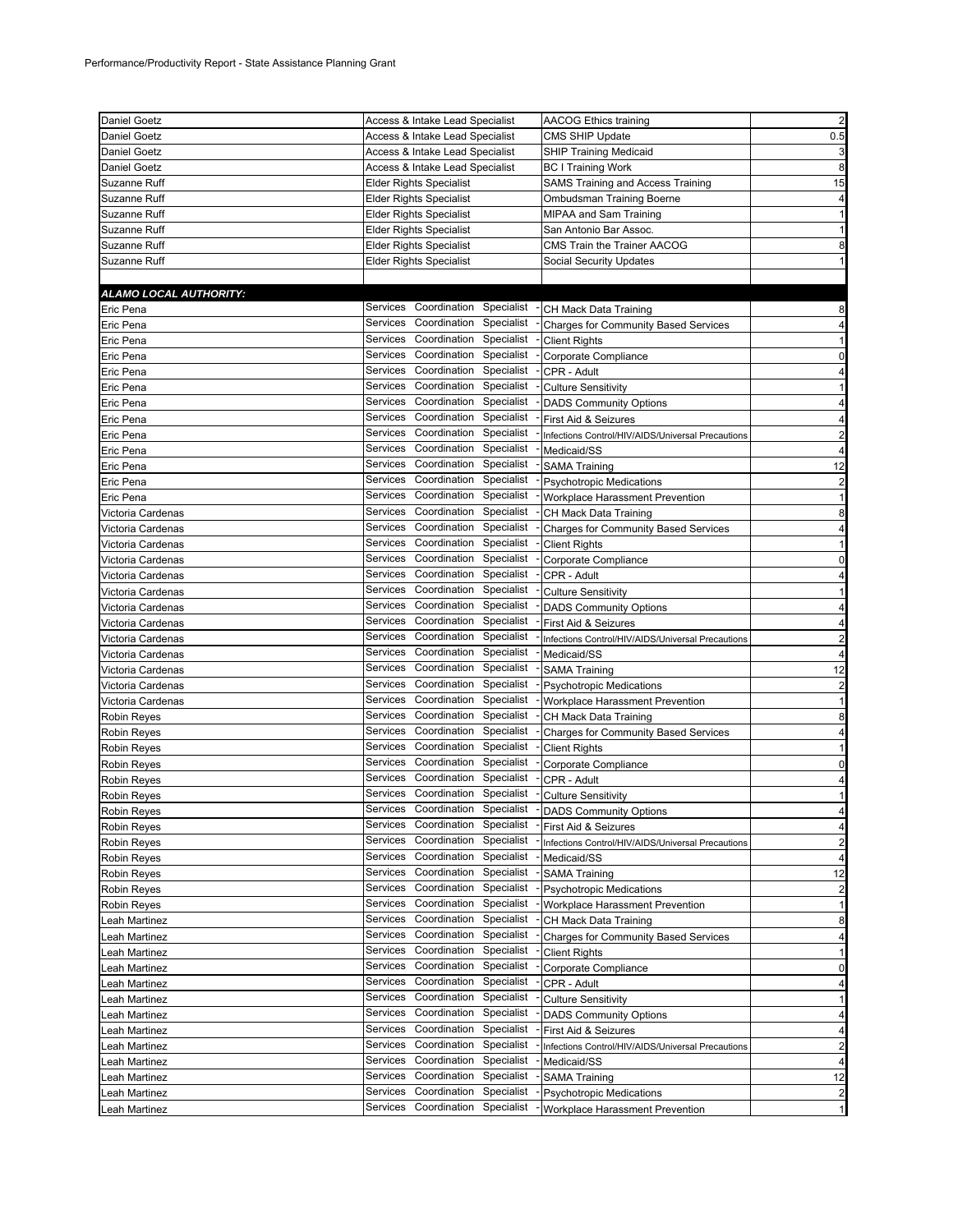| <b>Kenneth White</b>           | services<br>Coordination Specialist    | - CH Mack Data Training                                  | 8                                                                       |
|--------------------------------|----------------------------------------|----------------------------------------------------------|-------------------------------------------------------------------------|
|                                | Coordination<br>Specialist<br>services |                                                          |                                                                         |
| Kenneth White                  | services                               | <b>Charges for Community Based Services</b>              | $\overline{4}$                                                          |
| Kenneth White                  | Coordination<br>Specialist             | <b>Client Rights</b>                                     | $\mathbf{1}$                                                            |
| Kenneth White                  | Coordination<br>Specialist<br>services | <b>Consumer Directed Services Training</b>               | 12                                                                      |
| Kenneth White                  | Coordination<br>Specialist<br>services | Corporate Compliance                                     | 0                                                                       |
| Kenneth White                  | Coordination<br>Specialist<br>services | CPR - Adult                                              | 4                                                                       |
| Kenneth White                  | Coordination<br>Specialist<br>services | <b>Culture Sensitivity</b>                               | 1                                                                       |
| Kenneth White                  | Coordination<br>Specialist<br>services | <b>DADS Community Options</b>                            | 4                                                                       |
| Kenneth White                  | Coordination<br>Specialist<br>services | First Aid & Seizures                                     | 4                                                                       |
| Kenneth White                  | Coordination<br>Specialist<br>services | Infections Control/HIV/AIDS/Universal Precautions        | $\overline{c}$                                                          |
| Kenneth White                  | Coordination<br>Specialist<br>services | Medicaid/SS                                              | 4                                                                       |
| Kenneth White                  | Coordination<br>Specialist<br>services | <b>SAMA Training</b>                                     | 12                                                                      |
| Kenneth White                  | Coordination<br>Specialist<br>services | <b>Psychotropic Medications</b>                          | $\overline{\mathbf{c}}$                                                 |
| Kenneth White                  | Coordination<br>Specialist<br>services | Workplace Harassment Prevention                          | $\mathbf{1}$                                                            |
| Norma Perez                    | Coordination<br>Specialist<br>Services | CH Mack Data Training                                    | 8                                                                       |
| Norma Perez                    | Coordination<br>Specialist<br>Services | <b>Charges for Community Based Services</b>              | 4                                                                       |
| Norma Perez                    | Coordination<br>Specialist<br>Services | <b>Client Rights</b>                                     | $\mathbf{1}$                                                            |
| Norma Perez                    | Services<br>Coordination<br>Specialist | <b>Consumer Directed Services Training</b>               | 12                                                                      |
| Norma Perez                    | Coordination<br>Specialist<br>Services | Corporate Compliance                                     | 0                                                                       |
|                                | Coordination<br>Specialist<br>Services |                                                          |                                                                         |
| Norma Perez                    | Coordination<br>Specialist<br>Services | CPR - Adult                                              | 4<br>$\mathbf{1}$                                                       |
| Norma Perez                    | Coordination<br>Specialist<br>Services | <b>Culture Sensitivity</b>                               |                                                                         |
| Norma Perez                    |                                        | <b>DADS Community Options</b>                            | 4                                                                       |
| Norma Perez                    | Coordination<br>Specialist<br>Services | First Aid & Seizures                                     | 4                                                                       |
| Norma Perez                    | Coordination<br>Specialist<br>Services | Infections Control/HIV/AIDS/Universal Precautions        | 1                                                                       |
| Norma Perez                    | Coordination<br>Specialist<br>Services | Medicaid/SS                                              | 4                                                                       |
| Norma Perez                    | Coordination<br>Specialist<br>Services | <b>SAMA Training</b>                                     | 12                                                                      |
| Norma Perez                    | Coordination<br>Specialist<br>Services | <b>Psychotropic Medications</b>                          | 3                                                                       |
| Norma Perez                    | Services<br>Coordination<br>Specialist | Workplace Harassment Prevention                          | $\mathbf{1}$                                                            |
| Adelfa Montoya                 | Administrative Assistant               | CH Mack Data Training                                    | 8                                                                       |
| Adelfa Montoya                 | Administrative Assistant               | <b>Client Rights</b>                                     | $\mathbf{1}$                                                            |
| Adelfa Montoya                 | Administrative Assistant               | Corporate Compliance                                     | 0                                                                       |
| Adelfa Montoya                 | Administrative Assistant               | Culture Sensitivity                                      | 1                                                                       |
| Adelfa Montoya                 | Administrative Assistant               | Infections Control/HIV/AIDS/Universal Precautions        | $\overline{2}$                                                          |
| Adelfa Montoya                 | Administrative Assistant               | Workplace Harassment Prevention                          | 1                                                                       |
| Adelfa Montoya                 | Administrative Assistant               | SAMA Training                                            | $\overline{4}$                                                          |
| Amalia Solis                   | Administrative Assistant               | CH Mack Data Training                                    | 8                                                                       |
| Amalia Solis                   | Administrative Assistant               | <b>Client Rights</b>                                     | $\mathbf{1}$                                                            |
| Amalia Solis                   | Administrative Assistant               | Corporate Compliance                                     | 0                                                                       |
| Amalia Solis                   | Administrative Assistant               | <b>Culture Sensitivity</b>                               | 1                                                                       |
| Amalia Solis                   | Administrative Assistant               | DocuData Training                                        | $\overline{\mathbf{c}}$                                                 |
|                                | Administrative Assistant               |                                                          |                                                                         |
| Amalia Solis                   |                                        | Infections Control/HIV/AIDS/Universal Precautions        | $\overline{2}$                                                          |
| Amalia Solis                   | Administrative Assistant               | Workplace Harassment Prevention                          | $\mathbf{1}$                                                            |
| Amalia Solis                   | Administrative Assistant               | SAMA Training                                            | $\overline{4}$                                                          |
| Ana Artavia                    | Data Entry                             | CH Mack Data Training                                    | 8                                                                       |
| Ana Artavia                    | Data Entry                             | <b>Client Rights</b>                                     | 1                                                                       |
| Ana Artavia                    | Data Entry                             | Corporate Compliance                                     | 0                                                                       |
| Ana Artavia                    | Data Entry                             | <b>Culture Sensitivity</b>                               | 1                                                                       |
| Ana Artavia                    | Data Entry                             | Infections Control/HIV/AIDS/Universal Precautions        | $\overline{\mathbf{c}}$                                                 |
| Ana Artavia                    | Data Entry                             | Workplace Harassment Prevention                          | 1                                                                       |
| Ana Artavia                    | Data Entry                             | <b>SAMA Training</b>                                     | 4                                                                       |
| Angelica Rodino                | Coordination<br>Services<br>Specialist | CH Mack Data Training                                    | 8                                                                       |
| Angelica Rodino                | Coordination<br>Specialist<br>Services | <b>Charges for Community Based Services</b>              | 4                                                                       |
| Angelica Rodino                | Coordination<br>Services<br>Specialist | <b>Client Rights</b>                                     | $\mathbf{1}$                                                            |
| Angelica Rodino                | Coordination<br>Specialist<br>Services | Corporate Compliance                                     | 0                                                                       |
| Angelica Rodino                | Coordination<br>Specialist<br>Services | CPR - Adult                                              | 4                                                                       |
| Angelica Rodino                | Services<br>Coordination<br>Specialist | <b>Culture Sensitivity</b>                               | 1                                                                       |
| Angelica Rodino                | Services<br>Coordination<br>Specialist | <b>DADS Community Options</b>                            | 4                                                                       |
|                                |                                        |                                                          | 4                                                                       |
| Angelica Rodino                | Coordination<br>Specialist<br>Services | First Aid & Seizures                                     |                                                                         |
| Angelica Rodino                | Coordination<br>Specialist<br>Services | Infections Control/HIV/AIDS/Universal Precautions        |                                                                         |
|                                | Coordination<br>Specialist<br>Services | Medicaid/SS                                              |                                                                         |
| Angelica Rodino                | Coordination<br>Specialist<br>Services |                                                          |                                                                         |
| Angelica Rodino                | Services<br>Coordination<br>Specialist | <b>SAMA Training</b>                                     |                                                                         |
| Angelica Rodino                | Coordination<br>Services<br>Specialist | <b>Psychotropic Medications</b>                          |                                                                         |
| Angelica Rodino<br>Brian Lopez | Client Rights Officer                  | Workplace Harassment Prevention<br>CH Mack Data Training | $\overline{\mathbf{c}}$<br>4<br>12<br>$\overline{\mathbf{c}}$<br>1<br>8 |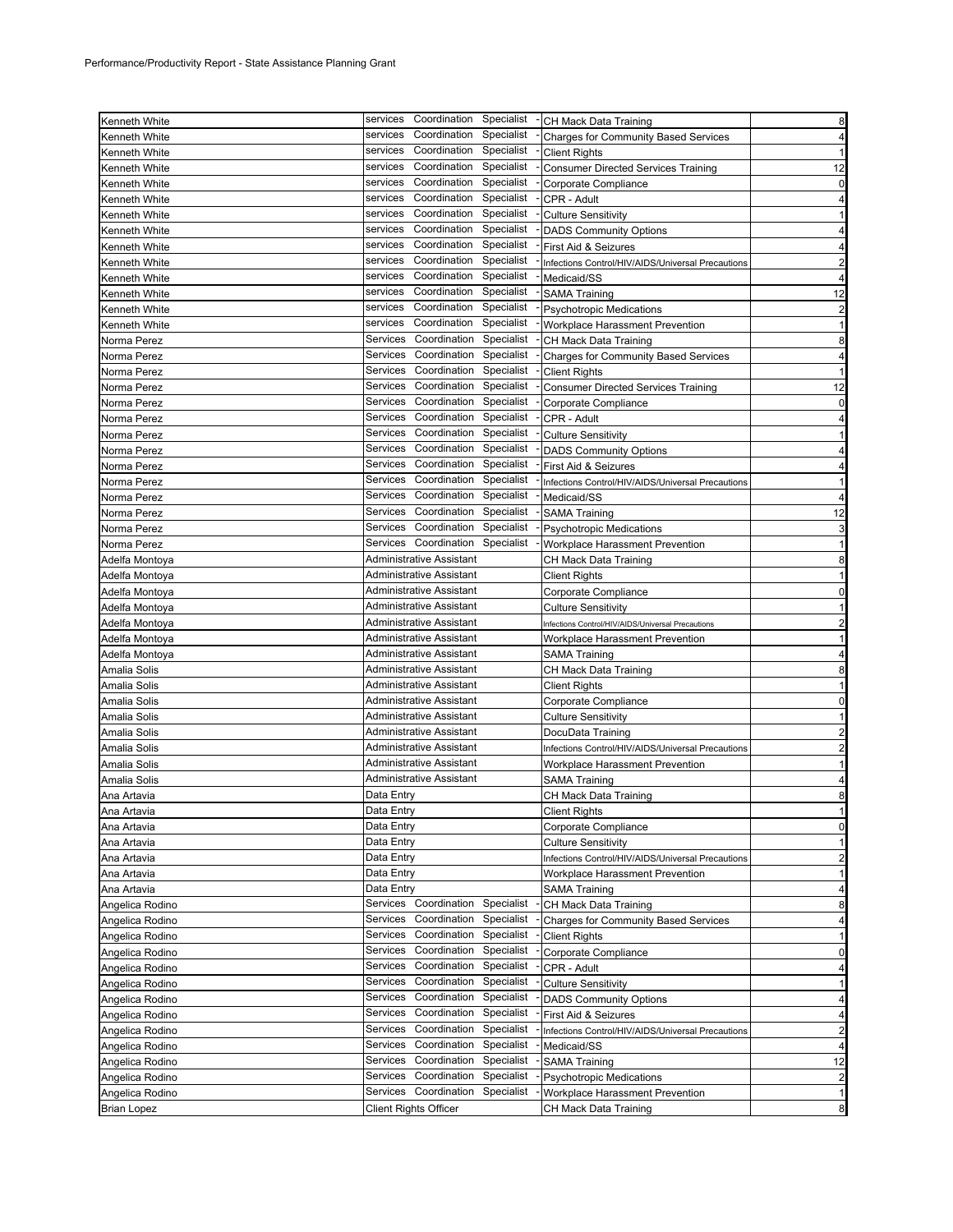| <b>Brian Lopez</b>  | <b>Client Rights Officer</b>    | <b>Charges for Community Based Services</b>       | 4                       |
|---------------------|---------------------------------|---------------------------------------------------|-------------------------|
| <b>Brian Lopez</b>  | <b>Client Rights Officer</b>    | <b>Client Rights</b>                              | $\mathbf{1}$            |
| <b>Brian Lopez</b>  | <b>Client Rights Officer</b>    | Corporate Compliance                              | $\mathbf 0$             |
| <b>Brian Lopez</b>  | <b>Client Rights Officer</b>    | CPR - Adult                                       | $\overline{4}$          |
| <b>Brian Lopez</b>  | <b>Client Rights Officer</b>    | <b>Culture Sensitivity</b>                        | $\mathbf{1}$            |
| <b>Brian Lopez</b>  | <b>Client Rights Officer</b>    | First Aid & Seizures                              | 4                       |
| Brian Lopez         | <b>Client Rights Officer</b>    | Infections Control/HIV/AIDS/Universal Precautions | $\overline{\mathbf{c}}$ |
| <b>Brian Lopez</b>  | <b>Client Rights Officer</b>    | SAMA Training                                     | 12                      |
| <b>Brian Lopez</b>  | <b>Client Rights Officer</b>    | Workplace Harassment Prevention                   | 1                       |
| Kelly Melvin        | Compliance Reviewer - HCS       | CH Mack Data Training                             | 8                       |
| <b>Kelly Melvin</b> | Compliance Reviewer - HCS       | <b>Charges for Community Based Services</b>       | $\overline{\mathbf{4}}$ |
| <b>Kelly Melvin</b> | Compliance Reviewer - HCS       | <b>Client Rights</b>                              | $\mathbf{1}$            |
| <b>Kelly Melvin</b> | Compliance Reviewer - HCS       | Corporate Compliance                              | $\mathbf 0$             |
| <b>Kelly Melvin</b> | Compliance Reviewer - HCS       | CPR - Adult                                       | 4                       |
| <b>Kelly Melvin</b> | Compliance Reviewer - HCS       | <b>Culture Sensitivity</b>                        | $\mathbf{1}$            |
| <b>Kelly Melvin</b> | Compliance Reviewer - HCS       | First Aid & Seizures                              | $\overline{\mathbf{4}}$ |
| <b>Kelly Melvin</b> | Compliance Reviewer - HCS       | Infections Control/HIV/AIDS/Universal Precautions | $\overline{a}$          |
| Kelly Melvin        | Compliance Reviewer - HCS       | SAMA Training                                     | 12                      |
| <b>Kelly Melvin</b> | Compliance Reviewer - HCS       | Workplace Harassment Prevention                   | $\mathbf{1}$            |
| Yvonne Ochoa        | Compliance Reviewer - HCS       | CH Mack Data Training                             | 8                       |
| Yvonne Ochoa        | Compliance Reviewer - HCS       | <b>Charges for Community Based Services</b>       | 4                       |
| Yvonne Ochoa        | Compliance Reviewer - HCS       | <b>Client Rights</b>                              | $\mathbf{1}$            |
| Yvonne Ochoa        | Compliance Reviewer - HCS       | Corporate Compliance                              | $\mathbf 0$             |
| Yvonne Ochoa        | Compliance Reviewer - HCS       | CPR - Adult                                       | 4                       |
| Yvonne Ochoa        | Compliance Reviewer - HCS       | <b>Culture Sensitivity</b>                        | 1                       |
| Yvonne Ochoa        | Compliance Reviewer - HCS       | First Aid & Seizures                              | $\overline{\mathbf{4}}$ |
| Yvonne Ochoa        | Compliance Reviewer - HCS       | Infections Control/HIV/AIDS/Universal Precautions | $\overline{\mathbf{c}}$ |
| Yvonne Ochoa        | Compliance Reviewer - HCS       | SAMA Training                                     | 12                      |
| Yvonne Ochoa        | Compliance Reviewer - HCS       | Workplace Harassment Prevention                   | $\mathbf{1}$            |
| Jacob Ulczynski     | Compliance Reviewer - HCS/TxHmL | CH Mack Data Training                             |                         |
| Jacob Ulczynski     | Compliance Reviewer - HCS/TxHmL | <b>Charges for Community Based Services</b>       |                         |
| Jacob Ulczynski     | Compliance Reviewer - HCS/TxHmL | <b>Client Rights</b>                              |                         |
| Jacob Ulczynski     | Compliance Reviewer - HCS/TxHmL | Corporate Compliance                              |                         |
| Jacob Ulczynski     | Compliance Reviewer - HCS/TxHmL | CPR - Adult                                       |                         |
| Jacob Ulczynski     | Compliance Reviewer - HCS/TxHmL | <b>Culture Sensitivity</b>                        |                         |
| Jacob Ulczynski     | Compliance Reviewer - HCS/TxHmL | First Aid & Seizures                              |                         |
| Jacob Ulczynski     | Compliance Reviewer - HCS/TxHmL | Infections Control/HIV/AIDS/Universal Precautions |                         |
| Jacob Ulczynski     | Compliance Reviewer - HCS/TxHmL | <b>SAMA Training</b>                              |                         |
| Jacob Ulczynski     | Compliance Reviewer - HCS/TxHmL | Workplace Harassment Prevention                   |                         |
| Virginia Charles    | Services Manager - GR           | CH Mack Data Training                             | 8                       |
| Virginia Charles    | Services Manager - GR           | <b>Charges for Community Based Services</b>       | 4                       |
| Virginia Charles    | Services Manager - GR           | <b>Client Rights</b>                              | $\mathbf{1}$            |
| Virginia Charles    | Services Manager - GR           | Corporate Compliance                              | $\mathbf 0$             |
| Virginia Charles    | Services Manager - GR           | CPR - Adult                                       | 4                       |
| Virginia Charles    | Services Manager - GR           | <b>Culture Sensitivity</b>                        |                         |
| Virginia Charles    | Services Manager - GR           | <b>DADS Community Options</b>                     | 4                       |
| Virginia Charles    | Services Manager - GR           | First Aid & Seizures                              | 4                       |
| Virginia Charles    | Services Manager - GR           | Infections Control/HIV/AIDS/Universal Precautions | $\overline{a}$          |
| Virginia Charles    | Services Manager - GR           | Medicaid/SS                                       | $\overline{\mathbf{r}}$ |
| Virginia Charles    | Services Manager - GR           | <b>SAMA Training</b>                              | 12                      |
| Virginia Charles    | Services Manager - GR           | <b>Psychotropic Medications</b>                   | $\overline{\mathbf{c}}$ |
| Virginia Charles    | Services Manager - GR           | Workplace Harassment Prevention                   | $\mathbf{1}$            |
| Lona Carter         | Services Manager - HCS          | CH Mack Data Training                             | 8                       |
| Lona Carter         | Services Manager - HCS          | <b>Charges for Community Based Services</b>       | $\overline{\mathbf{4}}$ |
| Lona Carter         | Services Manager - HCS          | <b>Client Rights</b>                              | $\mathbf{1}$            |
| Lona Carter         | Services Manager - HCS          | Corporate Compliance                              | $\mathbf 0$             |
| Lona Carter         | Services Manager - HCS          | CPR - Adult                                       | 4                       |
| Lona Carter         | Services Manager - HCS          | <b>Culture Sensitivity</b>                        | $\mathbf{1}$            |
| Lona Carter         | Services Manager - HCS          | <b>DADS Community Options</b>                     | 4                       |
| Lona Carter         | Services Manager - HCS          | First Aid & Seizures                              | 4                       |
| Lona Carter         | Services Manager - HCS          | Infections Control/HIV/AIDS/Universal Precautions | $\overline{a}$          |
| Lona Carter         | Services Manager - HCS          | Medicaid/SS                                       | $\overline{\mathbf{4}}$ |
| Lona Carter         | Services Manager - HCS          | <b>SAMA Training</b>                              | 12                      |
| Lona Carter         | Services Manager - HCS          | <b>Psychotropic Medications</b>                   | $\overline{a}$          |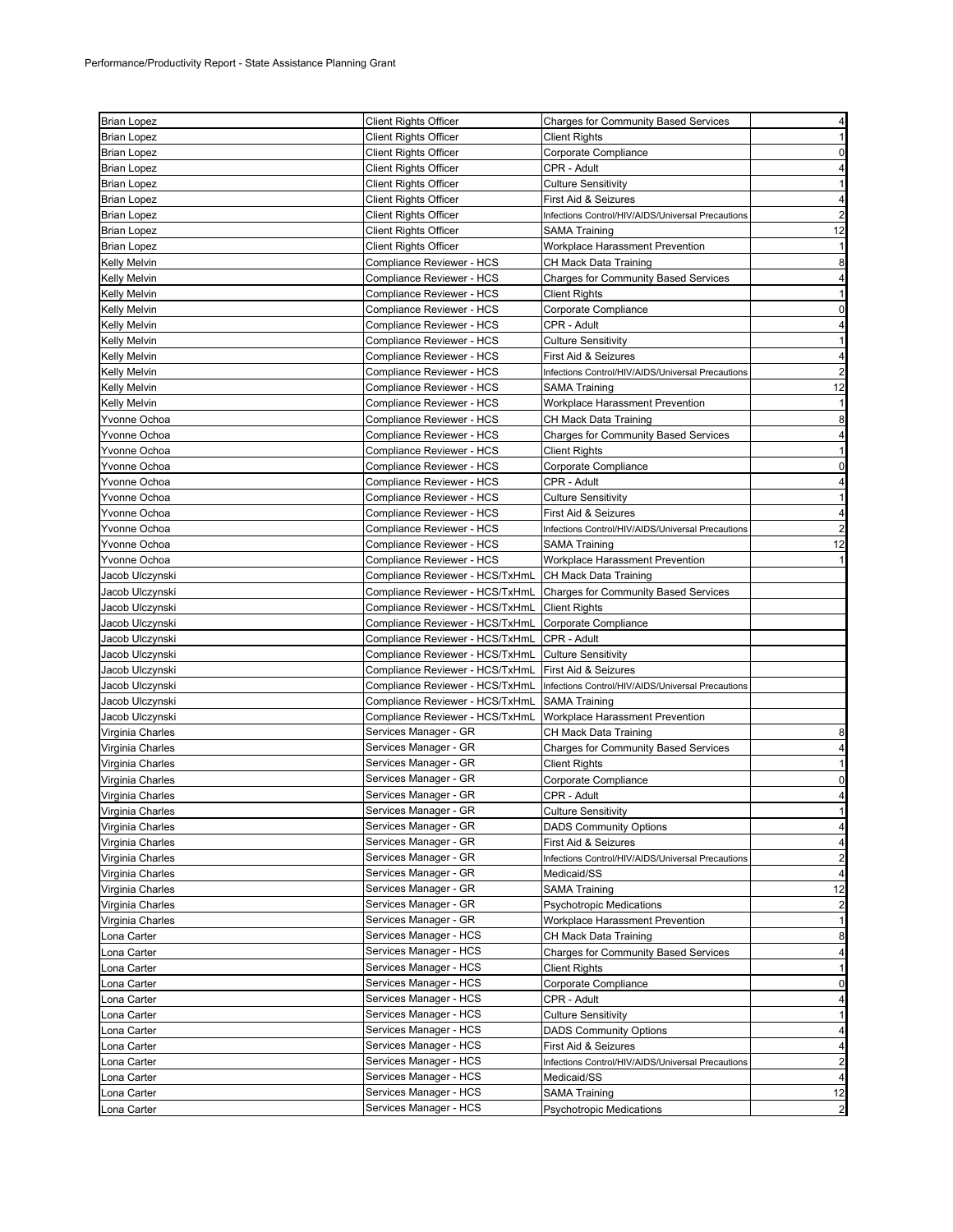| Lona Carter             | Services Manager - HCS                 | Workplace Harassment Prevention                   | $\mathbf{1}$            |
|-------------------------|----------------------------------------|---------------------------------------------------|-------------------------|
| Sara Sobieski           | Services Manager - HCS                 | CH Mack Data Training                             | 8                       |
| Sara Sobieski           | Services Manager - HCS                 | <b>Charges for Community Based Services</b>       | 4                       |
| Sara Sobieski           | Services Manager - HCS                 | Client Rights                                     | $\mathbf{1}$            |
| Sara Sobieski           | Services Manager - HCS                 | Corporate Compliance                              | $\mathbf 0$             |
| Sara Sobieski           | Services Manager - HCS                 | CPR - Adult                                       | 4                       |
| Sara Sobieski           | Services Manager - HCS                 | Culture Sensitivity                               | $\mathbf{1}$            |
| Sara Sobieski           | Services Manager - HCS                 | <b>DADS Community Options</b>                     | $\overline{\mathbf{4}}$ |
| Sara Sobieski           | Services Manager - HCS                 | First Aid & Seizures                              | 4                       |
| Sara Sobieski           | Services Manager - HCS                 | Infections Control/HIV/AIDS/Universal Precautions | $\overline{\mathbf{c}}$ |
| Sara Sobieski           | Services Manager - HCS                 | Medicaid/SS                                       | $\overline{a}$          |
| Sara Sobieski           | Services Manager - HCS                 | <b>SAMA Training</b>                              | 12                      |
| Sara Sobieski           | Services Manager - HCS                 | <b>Psychotropic Medications</b>                   | $\overline{\mathbf{c}}$ |
| Sara Sobieski           | Services Manager - HCS                 | Workplace Harassment Prevention                   | 1                       |
| Sandra Lopez            | MR Services Specialist - CLOIP         | CH Mack Data Training                             | 8                       |
| Sandra Lopez            | Services Coordination Specialist       | <b>Charges for Community Based Services</b>       | 4                       |
| Sandra Lopez            | Services<br>Coordination<br>Specialist | <b>Client Rights</b>                              | 1                       |
| Sandra Lopez            | Services<br>Coordination<br>Specialist | Corporate Compliance                              | $\overline{0}$          |
| Sandra Lopez            | Services<br>Coordination Specialist    | CPR - Adult                                       | 4                       |
| Sandra Lopez            | Services<br>Coordination<br>Specialist | <b>Culture Sensitivity</b>                        | $\mathbf{1}$            |
| Sandra Lopez            | Coordination<br>Specialist<br>Services | <b>DADS Community Options</b>                     | $\overline{a}$          |
| Sandra Lopez            | Services<br>Coordination Specialist    | First Aid & Seizures                              | 4                       |
| Sandra Lopez            | Services<br>Coordination<br>Specialist | Infections Control/HIV/AIDS/Universal Precautions | $\overline{a}$          |
| Sandra Lopez            | Coordination<br>Specialist<br>Services | Medicaid/SS                                       | 4                       |
| Sandra Lopez            | Services<br>Coordination<br>Specialist | <b>SAMA Training</b>                              | 12                      |
| Sandra Lopez            | Coordination<br>Specialist<br>Services | <b>Psychotropic Medications</b>                   | $\overline{c}$          |
| Sandra Lopez            | Services<br>Coordination<br>Specialist | Workplace Harassment Prevention                   | $\mathbf{1}$            |
| Carly Perez             | Coordination<br>Services<br>Specialist | CH Mack Data Training                             | 8                       |
| Carly Perez             | Coordination<br>Specialist<br>Services | <b>Charges for Community Based Services</b>       | $\overline{\mathbf{4}}$ |
| Carly Perez             | Services<br>Coordination<br>Specialist | <b>Client Rights</b>                              | 1                       |
| Carly Perez             | Coordination<br>Services<br>Specialist | Corporate Compliance                              | $\mathbf 0$             |
| Carly Perez             | Coordination<br>Specialist<br>Services | CPR - Adult                                       | $\overline{4}$          |
| Carly Perez             | Services<br>Coordination Specialist    | <b>Culture Sensitivity</b>                        | $\mathbf{1}$            |
| Carly Perez             | Services<br>Coordination<br>Specialist | <b>DADS Community Options</b>                     | $\overline{4}$          |
| Carly Perez             | Coordination<br>Specialist<br>Services | First Aid & Seizures                              | 4                       |
| Carly Perez             | Coordination<br>Services<br>Specialist | Infections Control/HIV/AIDS/Universal Precautions | $\overline{\mathbf{c}}$ |
| Carly Perez             | Services<br>Coordination<br>Specialist | Medicaid/SS                                       | 4                       |
| Carly Perez             | Coordination<br>Specialist<br>Services | <b>SAMA Training</b>                              | 12                      |
| Carly Perez             | Services<br>Coordination<br>Specialist | <b>Psychotropic Medications</b>                   | $\overline{a}$          |
| Carly Perez             | Services<br>Coordination<br>Specialist | Workplace Harassment Prevention                   | $\mathbf{1}$            |
| Carolyn Sue Wolf        | Services<br>Coordination<br>Specialist | CH Mack Data Training                             | 8                       |
| Carolyn Sue Wolf        | Services<br>Coordination<br>Specialist | <b>Charges for Community Based Services</b>       | $\overline{a}$          |
| Carolyn Sue Wolf        | Services<br>Coordination Specialist    | <b>Client Rights</b>                              | $\mathbf{1}$            |
| Carolyn Sue Wolf        | Services Coordination Specialist       | Corporate Compliance                              | 0                       |
| Carolyn Sue Wolf        | Services Coordination Specialist       | CPR - Adult                                       |                         |
| Carolyn Sue Wolf        | Services Coordination Specialist       | <b>Culture Sensitivity</b>                        | $\mathbf{1}$            |
| Carolyn Sue Wolf        | Services Coordination Specialist       | <b>DADS Community Options</b>                     | 4                       |
| Carolyn Sue Wolf        | Services<br>Coordination<br>Specialist | First Aid & Seizures                              | $\overline{4}$          |
| Carolyn Sue Wolf        | Coordination<br>Services<br>Specialist | Infections Control/HIV/AIDS/Universal Precautions | $\overline{c}$          |
| Carolyn Sue Wolf        | Services<br>Coordination<br>Specialist | Medicaid/SS                                       | 4                       |
| Carolyn Sue Wolf        | Services<br>Coordination<br>Specialist | Permanency Planning Training                      | 13                      |
| Carolyn Sue Wolf        | Services<br>Coordination<br>Specialist | <b>SAMA Training</b>                              | 12                      |
| Carolyn Sue Wolf        | Services Coordination<br>Specialist    | <b>Psychotropic Medications</b>                   | 3                       |
| Carolyn Sue Wolf        | Services Coordination<br>Specialist    | Workplace Harassment Prevention                   | $\overline{2}$          |
| Veronica Neal           | <b>Medical Records Clerk</b>           | CH Mack Data Training                             | 8                       |
| Veronica Neal           | <b>Medical Records Clerk</b>           | <b>Client Rights</b>                              | $\mathbf{1}$            |
| Veronica Neal           | <b>Medical Records Clerk</b>           | Corporate Compliance                              | $\mathbf 0$             |
| Veronica Neal           | <b>Medical Records Clerk</b>           | <b>Culture Sensitivity</b>                        | $\mathbf{1}$            |
| Veronica Neal           | <b>Medical Records Clerk</b>           | DocuData Training                                 | $\overline{a}$          |
| Veronica Neal           | <b>Medical Records Clerk</b>           | Infections Control/HIV/AIDS/Universal Precautions | $\overline{a}$          |
| Veronica Neal           | <b>Medical Records Clerk</b>           | Workplace Harassment Prevention                   | $\mathbf{1}$            |
| Veronica Neal           | <b>Medical Records Clerk</b>           | SAMA Training                                     | $\overline{a}$          |
| <b>Christine Pintor</b> | Medical Records Clerk                  | CH Mack Data Training                             | 8                       |
| <b>Christine Pintor</b> | <b>Medical Records Clerk</b>           | <b>Client Rights</b>                              | $\mathbf{1}$            |
|                         |                                        |                                                   |                         |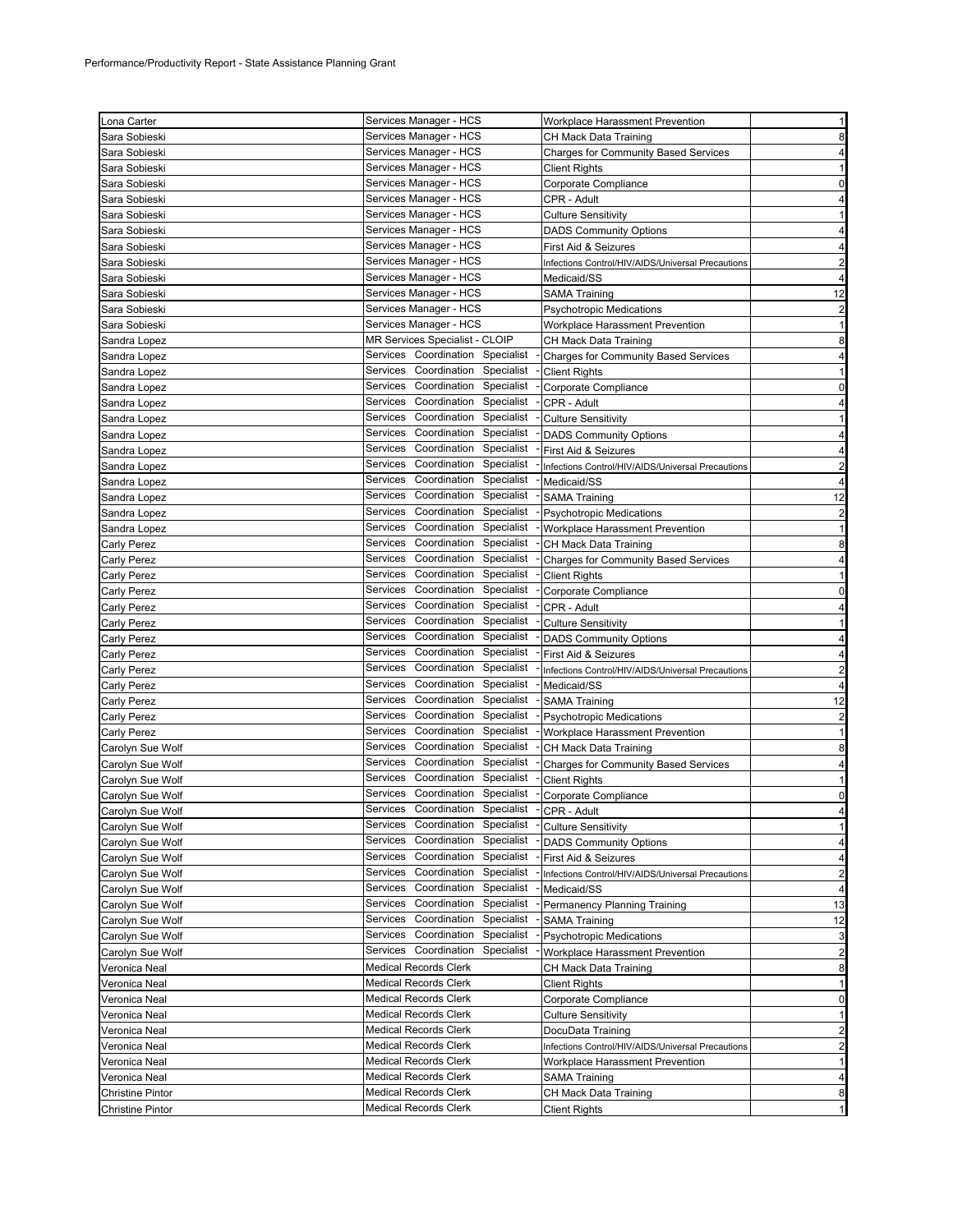| <b>Christine Pintor</b> | <b>Medical Records Clerk</b>           | Corporate Compliance                              | $\mathbf{1}$            |
|-------------------------|----------------------------------------|---------------------------------------------------|-------------------------|
| Christine Pintor        | <b>Medical Records Clerk</b>           | Culture Sensitivity                               | $\mathbf{1}$            |
| <b>Christine Pintor</b> | <b>Medical Records Clerk</b>           | DocuData Training                                 | $\overline{c}$          |
| Christine Pintor        | <b>Medical Records Clerk</b>           | Infections Control/HIV/AIDS/Universal Precautions | $\overline{c}$          |
| <b>Christine Pintor</b> | <b>Medical Records Clerk</b>           | Workplace Harassment Prevention                   | $\mathbf{1}$            |
| <b>Christine Pintor</b> | <b>Medical Records Clerk</b>           | <b>SAMA Training</b>                              | 4                       |
| Maria Navarro           | Data Entry                             | CH Mack Data Training                             | 8                       |
| Maria Navarro           | Data Entry                             | <b>Client Rights</b>                              | $\mathbf{1}$            |
| Maria Navarro           | Data Entry                             | Corporate Compliance                              | $\mathbf 0$             |
| Maria Navarro           | Data Entry                             | <b>Culture Sensitivity</b>                        | $\mathbf{1}$            |
| Maria Navarro           | Data Entry                             | Infections Control/HIV/AIDS/Universal Precautions | $\overline{a}$          |
| Maria Navarro           | Data Entry                             | Workplace Harassment Prevention                   | $\mathbf{1}$            |
| Maria Navarro           | Data Entry                             | SAMA Training                                     | 4                       |
| Daniel Rosenberg        | Services<br>Coordination<br>Specialist | CH Mack Data Training                             | 8                       |
| Daniel Rosenberg        | Services<br>Coordination<br>Specialist | <b>Charges for Community Based Services</b>       | $\overline{\mathbf{4}}$ |
| Daniel Rosenberg        | Services Coordination Specialist       | <b>Client Rights</b>                              | $\mathbf{1}$            |
| Daniel Rosenberg        | Services<br>Coordination<br>Specialist | Corporate Compliance                              | $\mathbf 0$             |
| Daniel Rosenberg        | Services<br>Coordination<br>Specialist | CPR - Adult                                       | 4                       |
| Daniel Rosenberg        | Services<br>Coordination<br>Specialist | <b>Culture Sensitivity</b>                        | $\mathbf{1}$            |
| Daniel Rosenberg        | Services<br>Coordination<br>Specialist | <b>DADS Community Options</b>                     | $\overline{\mathbf{4}}$ |
| Daniel Rosenberg        | Coordination<br>Specialist<br>Services | First Aid & Seizures                              | 4                       |
| Daniel Rosenberg        | Services<br>Coordination<br>Specialist | Infections Control/HIV/AIDS/Universal Precautions | $\overline{\mathbf{c}}$ |
| Daniel Rosenberg        | Services<br>Coordination<br>Specialist | Medicaid/SS                                       | $\overline{\mathbf{4}}$ |
| Daniel Rosenberg        | Services<br>Coordination<br>Specialist | <b>SAMA Training</b>                              | 12                      |
| Daniel Rosenberg        | Services<br>Coordination<br>Specialist | <b>Psychotropic Medications</b>                   | $\overline{a}$          |
| Daniel Rosenberg        | Services<br>Coordination<br>Specialist | Workplace Harassment Prevention                   | $\mathbf{1}$            |
| Poppy N. Whiteley       | Coordination<br>Services<br>Specialist | CH Mack Data Training                             | 8                       |
| Poppy N. Whiteley       | Services<br>Coordination<br>Specialist | <b>Charges for Community Based Services</b>       | 4                       |
| Poppy N. Whiteley       | Coordination<br>Specialist<br>Services | <b>Client Rights</b>                              | $\mathbf{1}$            |
| Poppy N. Whiteley       | Services<br>Coordination Specialist    | Corporate Compliance                              | $\mathbf 0$             |
| Poppy N. Whiteley       | Services<br>Coordination<br>Specialist | CPR - Adult                                       | 4                       |
| Poppy N. Whiteley       | Coordination<br>Specialist<br>Services | <b>Culture Sensitivity</b>                        | $\mathbf{1}$            |
| Poppy N. Whiteley       | Coordination<br>Services<br>Specialist | <b>DADS Community Options</b>                     | 4                       |
| Poppy N. Whiteley       | Coordination<br>Services<br>Specialist | First Aid & Seizures                              | 4                       |
| Poppy N. Whiteley       | Services<br>Coordination<br>Specialist | Infections Control/HIV/AIDS/Universal Precautions | $\overline{\mathbf{c}}$ |
| Poppy N. Whiteley       | Services<br>Coordination<br>Specialist | Medicaid/SS                                       | 4                       |
| Poppy N. Whiteley       | Services<br>Coordination<br>Specialist | <b>SAMA Training</b>                              | 12                      |
| Poppy N. Whiteley       | Services<br>Coordination<br>Specialist | <b>Psychotropic Medications</b>                   | $\overline{\mathbf{c}}$ |
| Poppy N. Whiteley       | Services<br>Coordination<br>Specialist | Workplace Harassment Prevention                   | $\mathbf{1}$            |
| Debra Wong              | Services<br>Coordination<br>Specialist | CH Mack Data Training                             | 8                       |
| Debra Wong              | Services<br>Coordination Specialist    | <b>Charges for Community Based Services</b>       | 4                       |
| Debra Wong              | Services<br>Coordination<br>Specialist | <b>Client Rights</b>                              | $\mathbf{1}$            |
| Debra Wong              | Services<br>Coordination<br>Specialist | Corporate Compliance                              | $\mathbf 0$             |
| Debra Wong              | Services Coordination Specialist       | CPR - Adult                                       | $\overline{4}$          |
| Debra Wong              | Services Coordination Specialist       | Culture Sensitivity                               |                         |
| Debra Wong              | Services Coordination Specialist       | <b>DADS Community Options</b>                     | 4                       |
| Debra Wong              | Services Coordination<br>Specialist    | First Aid & Seizures                              | 4                       |
| Debra Wong              | Services<br>Coordination Specialist    | Infections Control/HIV/AIDS/Universal Precautions | $\overline{a}$          |
| Debra Wong              | Coordination<br>Services<br>Specialist | Medicaid/SS                                       | $\overline{\mathbf{r}}$ |
| Debra Wong              | Services<br>Coordination<br>Specialist | <b>SAMA Training</b>                              | 12                      |
| Debra Wong              | Services<br>Coordination<br>Specialist | <b>Psychotropic Medications</b>                   | $\overline{a}$          |
| Debra Wong              | Coordination<br>Services<br>Specialist | Workplace Harassment Prevention                   | $\mathbf{1}$            |
| Donna Landers           | Coordination<br>Specialist<br>Services | CH Mack Data Training                             | 8                       |
| Donna Landers           | Coordination<br>Specialist<br>Services | <b>Charges for Community Based Services</b>       | $\overline{\mathbf{4}}$ |
| Donna Landers           | Services<br>Coordination<br>Specialist | <b>Client Rights</b>                              | $\mathbf{1}$            |
| Donna Landers           | Services<br>Coordination<br>Specialist | <b>Consumer Directed Services Training</b>        | $\mathbf 0$             |
| Donna Landers           | Coordination<br>Specialist<br>Services | Corporate Compliance                              | $\mathbf 0$             |
| Donna Landers           | Services<br>Coordination<br>Specialist | CPR - Adult                                       | $\overline{\mathbf{r}}$ |
| Donna Landers           | Services<br>Coordination<br>Specialist | <b>Culture Sensitivity</b>                        | $\mathbf{1}$            |
| Donna Landers           | Services<br>Coordination<br>Specialist | <b>DADS Community Options</b>                     | 4                       |
| Donna Landers           | Coordination<br>Specialist<br>Services | First Aid & Seizures                              | $\overline{\mathbf{r}}$ |
| Donna Landers           | Coordination<br>Services<br>Specialist | Infections Control/HIV/AIDS/Universal Precautions | $\overline{a}$          |
| Donna Landers           | Services<br>Coordination<br>Specialist | Medicaid/SS                                       | 4                       |
| Donna Landers           | Services Coordination<br>Specialist    | <b>SAMA Training</b>                              | 12                      |
|                         |                                        |                                                   |                         |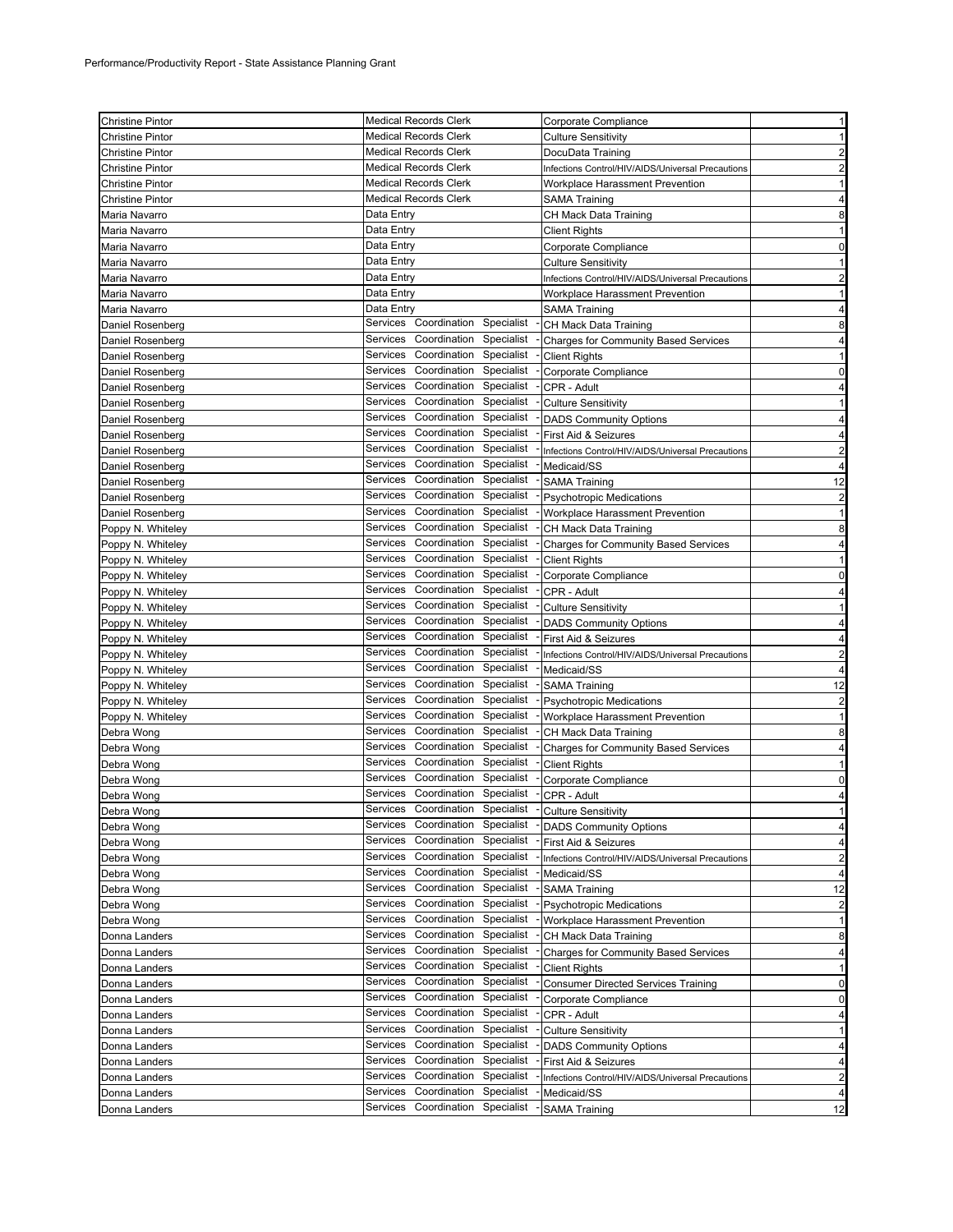| Donna Landers        | Services Coordination Specialist       | - Psychotropic Medications                        | $\overline{2}$          |
|----------------------|----------------------------------------|---------------------------------------------------|-------------------------|
| Donna Landers        | Services Coordination<br>Specialist    | Workplace Harassment Prevention                   | $\mathbf{1}$            |
| James Almaguer       | Care Specialist - I & E                | <b>Charges for Community Based Services</b>       | 4                       |
| James Almaguer       | Care Specialist - I & E                | Client Rights                                     | $\mathbf{1}$            |
| James Almaguer       | Care Specialist - I & E                | Corporate Compliance                              | 0                       |
| James Almaguer       | Care Specialist - I & E                | CPR - Adult                                       | 4                       |
| James Almaquer       | Care Specialist - I & E                | Culture Sensitivity                               | 1                       |
| James Almaguer       | Care Specialist - I & E                | <b>DADS Community Options</b>                     | 4                       |
| James Almaguer       | Care Specialist - I & E                | First Aid & Seizures                              | 4                       |
| James Almaguer       | Care Specialist - I & E                | Infections Control/HIV/AIDS/Universal Precautions | $\overline{2}$          |
| James Almaguer       | Care Specialist - I & E                | Medicaid/SS                                       | 4                       |
| James Almaguer       | Care Specialist - I & E                | SAMA Training                                     | 12                      |
| James Almaquer       | Care Specialist - I & E                | Psychotropic Medications                          | 2                       |
| James Almaguer       | Care Specialist - I & E                | Workplace Harassment Prevention                   | $\mathbf{1}$            |
| Corina Arauza        | Care Specialist - I & E                | <b>Charges for Community Based Services</b>       | 4                       |
| Corina Arauza        | Care Specialist - I & E                | <b>Client Rights</b>                              | 1                       |
| Corina Arauza        | Care Specialist - I & E                | Corporate Compliance                              | $\mathbf 0$             |
| Corina Arauza        | Care Specialist - I & E                | CPR - Adult                                       | 4                       |
| Corina Arauza        | Care Specialist - I & E                | Culture Sensitivity                               | -1                      |
| Corina Arauza        | Care Specialist - I & E                | SAMA Training                                     | 12                      |
| Corina Arauza        | Care Specialist - I & E                | <b>Psychotropic Medications</b>                   | $\overline{2}$          |
| Corina Arauza        | Care Specialist - I & E                | Workplace Harassment Prevention                   | -1                      |
| David Rivera         | Care Specialist - I & E                | <b>Charges for Community Based Services</b>       | 4                       |
| David Rivera         | Care Specialist - I & E                | Client Rights                                     | $\mathbf{1}$            |
| David Rivera         | Care Specialist - I & E                | Corporate Compliance                              | 0                       |
| David Rivera         | Care Specialist - I & E                | CPR - Adult                                       | 4                       |
| David Rivera         | Care Specialist - I & E                | <b>Culture Sensitivity</b>                        | $\mathbf{1}$            |
| David Rivera         | Care Specialist - I & E                | SAMA Training                                     | 12                      |
| David Rivera         | Care Specialist - I & E                | <b>Psychotropic Medications</b>                   | $\overline{2}$          |
| David Rivera         | Care Specialist - I & E                | Workplace Harassment Prevention                   | $\mathbf{1}$            |
| Jennie Ledeaux       | Care Specialist - I & E                | CH Mack Data Training                             | 8                       |
| Jennie Ledeaux       | Care Specialist - I & E                | Charges for Community Based Services              | 4                       |
| Jennie Ledeaux       | Care Specialist - I & E                | Client Rights                                     | $\mathbf{1}$            |
| Jennie Ledeaux       | Care Specialist - I & E                | Corporate Compliance                              | 0                       |
| Jennie Ledeaux       | Care Specialist - I & E                | Culture Sensitivity                               | $\mathbf{1}$            |
| Jennie Ledeaux       | Care Specialist - I & E                | CPR - Adult                                       | 4                       |
| Jennie Ledeaux       | Care Specialist - I & E                | First Aid & Seizures                              | 4                       |
| Jennie Ledeaux       | Care Specialist - I & E                | Infections Control/HIV/AIDS/Universal Precautions | 2                       |
| Jennie Ledeaux       | Care Specialist - I & E                | Workplace Harassment Prevention                   | $\mathbf{1}$            |
| Jennie Ledeaux       | Care Specialist - I & E                | SAMA Training                                     | 12                      |
| Jennie Ledeaux       | Care Specialist - I & E                | Psychotropic Medications                          | $\overline{2}$          |
| Kennet Mackey        | <b>Medical Records Clerk</b>           | CH Mack Data Training                             | 8                       |
| Kennet Mackey        | <b>Medical Records Clerk</b>           | DocuData Training                                 | $\overline{2}$          |
| Kennet Mackey        | <b>Medical Records Clerk</b>           | Client Rights                                     | 1                       |
| Kennet Mackey        | <b>Medical Records Clerk</b>           | Corporate Compliance                              | 0                       |
| Kennet Mackey        | <b>Medical Records Clerk</b>           | Culture Sensitivity                               | $\mathbf{1}$            |
| <b>Kennet Mackey</b> | <b>Medical Records Clerk</b>           | Infections Control/HIV/AIDS/Universal Precautions | $\overline{\mathbf{c}}$ |
| Kennet Mackey        | <b>Medical Records Clerk</b>           | Workplace Harassment Prevention                   | 1                       |
| <b>Kennet Mackey</b> | <b>Medical Records Clerk</b>           | <b>SAMA Training</b>                              | 4                       |
| Pahola Ramos-Segura  | Services Coordination<br>Specialist    | CH Mack Data Training                             | 8                       |
| Pahola Ramos-Segura  | Services<br>Coordination<br>Specialist | <b>Charges for Community Based Services</b>       | 4                       |
| Pahola Ramos-Segura  | Coordination<br>Services<br>Specialist | <b>Client Rights</b>                              | $\mathbf{1}$            |
| Pahola Ramos-Segura  | Coordination<br>Services<br>Specialist | <b>Consumer Directed Services Training</b>        | 12                      |
| Pahola Ramos-Segura  | Services<br>Coordination<br>Specialist | Corporate Compliance                              | 0                       |
| Pahola Ramos-Segura  | Coordination<br>Specialist<br>Services | CPR - Adult                                       | 4                       |
| Pahola Ramos-Segura  | Coordination<br>Services<br>Specialist | <b>Culture Sensitivity</b>                        | 1                       |
| Pahola Ramos-Segura  | Coordination<br>Specialist<br>Services | <b>DADS Community Options</b>                     | 4                       |
| Pahola Ramos-Segura  | Services<br>Coordination<br>Specialist | First Aid & Seizures                              | 4                       |
| Pahola Ramos-Segura  | Coordination<br>Services<br>Specialist | Infections Control/HIV/AIDS/Universal Precautions | $\overline{2}$          |
| Pahola Ramos-Segura  | Coordination<br>Specialist<br>Services | Medicaid/SS                                       | 4                       |
| Pahola Ramos-Segura  | Coordination<br>Specialist<br>Services | <b>SAMA Training</b>                              | 12                      |
| Pahola Ramos-Segura  | Coordination<br>Specialist<br>Services | <b>Psychotropic Medications</b>                   | $\overline{\mathbf{c}}$ |
| Pahola Ramos-Segura  | Services<br>Coordination<br>Specialist | Workplace Harassment Prevention                   | 1                       |
| Robert B. Malven     | Services Coordination<br>Specialist    |                                                   | 8                       |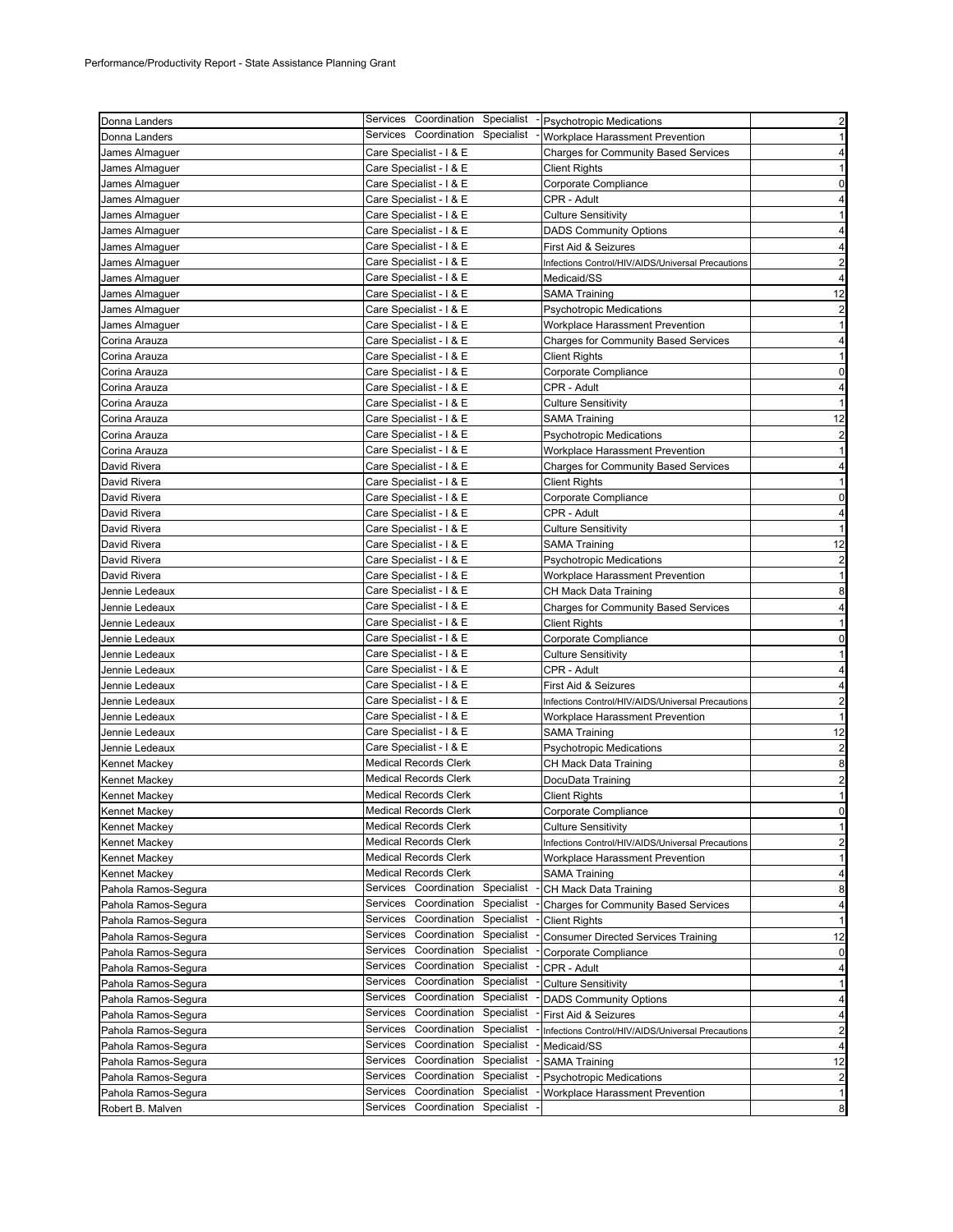| Robert B. Malven    |          | Services Coordination Specialist |            |                                                   | $\overline{\mathbf{4}}$ |
|---------------------|----------|----------------------------------|------------|---------------------------------------------------|-------------------------|
| Robert B. Malven    | Services | Coordination                     | Specialist |                                                   | $\mathbf{1}$            |
| Robert B. Malven    | Services | Coordination                     | Specialist |                                                   | 12                      |
|                     | Services | Coordination Specialist          |            |                                                   |                         |
| Robert B. Malven    | Services | Coordination                     | Specialist |                                                   | 0                       |
| Robert B. Malven    |          |                                  |            |                                                   | $\overline{\mathbf{r}}$ |
| Robert B. Malven    | Services | Coordination                     | Specialist |                                                   | 11                      |
| Robert B. Malven    | Services | Coordination                     | Specialist |                                                   | 4                       |
| Robert B. Malven    | Services | Coordination Specialist          |            |                                                   | 4                       |
| Robert B. Malven    | Services | Coordination                     | Specialist |                                                   | $\overline{a}$          |
| Robert B. Malven    | Services | Coordination                     | Specialist |                                                   | 4                       |
| Robert B. Malven    | Services | Coordination                     | Specialist |                                                   | 12                      |
| Robert B. Malven    | Services | Coordination                     | Specialist |                                                   | $\overline{a}$          |
| Robert B. Malven    | Services | Coordination                     | Specialist |                                                   | 1                       |
| Kathleen Trent      | Services | Coordination Specialist          |            | CH Mack Data Training                             | 8                       |
| Kathleen Trent      | Services | Coordination                     | Specialist | <b>Charges for Community Based Services</b>       | $\overline{\mathbf{r}}$ |
| Kathleen Trent      | Services | Coordination                     | Specialist | <b>Client Rights</b>                              |                         |
| Kathleen Trent      | Services | Coordination                     | Specialist | <b>Consumer Directed Services Training</b>        | 12                      |
| Kathleen Trent      | Services | Coordination                     | Specialist | Corporate Compliance                              | $\mathbf 0$             |
|                     | Services | Coordination                     | Specialist |                                                   |                         |
| Kathleen Trent      |          |                                  | Specialist | CPR - Adult                                       | 4                       |
| Kathleen Trent      | Services | Coordination                     |            | <b>Culture Sensitivity</b>                        | 1                       |
| Kathleen Trent      | Services | Coordination                     | Specialist | <b>DADS Community Options</b>                     | 4                       |
| Kathleen Trent      | Services | Coordination                     | Specialist | First Aid & Seizures                              | 4                       |
| Kathleen Trent      | Services | Coordination                     | Specialist | Infections Control/HIV/AIDS/Universal Precautions | $\overline{\mathbf{c}}$ |
| Kathleen Trent      | Services | Coordination                     | Specialist | Medicaid/SS                                       | 4                       |
| Kathleen Trent      | Services | Coordination                     | Specialist | <b>SAMA Training</b>                              | 12                      |
| Kathleen Trent      | Services | Coordination Specialist          |            | <b>Psychotropic Medications</b>                   | 2                       |
| Kathleen Trent      | Services | Coordination                     | Specialist | Workplace Harassment Prevention                   | $\mathbf{1}$            |
| Dorothy Valdez      | Services | Coordination                     | Specialist | CH Mack Data Training                             | 8                       |
| Dorothy Valdez      | Services | Coordination                     | Specialist | <b>Charges for Community Based Services</b>       | 4                       |
| Dorothy Valdez      | Services | Coordination                     | Specialist | <b>Client Rights</b>                              | 1                       |
| Dorothy Valdez      | Services | Coordination                     | Specialist | <b>Consumer Directed Services Training</b>        | 12                      |
| Dorothy Valdez      | Services | Coordination                     | Specialist | Corporate Compliance                              | 0                       |
| Dorothy Valdez      | Services | Coordination Specialist          |            | CPR - Adult                                       | $\overline{\mathbf{4}}$ |
| Dorothy Valdez      | Services | Coordination                     | Specialist | <b>Culture Sensitivity</b>                        | $\mathbf{1}$            |
| Dorothy Valdez      | Services | Coordination                     | Specialist | <b>DADS Community Options</b>                     | 4                       |
| Dorothy Valdez      | Services | Coordination                     | Specialist | First Aid & Seizures                              | $\overline{\mathbf{4}}$ |
| Dorothy Valdez      | Services | Coordination                     | Specialist | Infections Control/HIV/AIDS/Universal Precautions | $\overline{a}$          |
| Dorothy Valdez      | Services | Coordination                     | Specialist | Medicaid/SS                                       | 4                       |
|                     | Services | Coordination                     | Specialist | <b>SAMA Training</b>                              | 12                      |
| Dorothy Valdez      | Services | Coordination                     | Specialist |                                                   |                         |
| Dorothy Valdez      |          |                                  |            | <b>Psychotropic Medications</b>                   | $\overline{\mathbf{c}}$ |
| Dorothy Valdez      | Services | Coordination                     | Specialist | Workplace Harassment Prevention                   | 1                       |
| Maureen Kalifa      | Services | Coordination Specialist          |            | CH Mack Data Training                             | 8                       |
| Maureen Kalifa      | Services | Coordination                     | Specialist | <b>Charges for Community Based Services</b>       | $\overline{\mathbf{r}}$ |
| Maureen Kalifa      |          | Services Coordination Specialist |            | <b>Client Rights</b>                              |                         |
| Maureen Kalifa      |          | Services Coordination Specialist |            | - Corporate Compliance                            | 0                       |
| Maureen Kalifa      |          | Services Coordination            | Specialist | CPR - Adult                                       | $\overline{\mathbf{r}}$ |
| Maureen Kalifa      | Services | Coordination                     | Specialist | <b>Culture Sensitivity</b>                        | $\mathbf{1}$            |
| Maureen Kalifa      | Services | Coordination                     | Specialist | <b>DADS Community Options</b>                     | $\overline{\mathbf{r}}$ |
| Maureen Kalifa      | Services | Coordination                     | Specialist | First Aid & Seizures                              | 4                       |
| Maureen Kalifa      | Services | Coordination                     | Specialist | Infections Control/HIV/AIDS/Universal Precautions | $\overline{a}$          |
| Maureen Kalifa      | Services | Coordination                     | Specialist | Medicaid/SS                                       | 4                       |
| Maureen Kalifa      | Services | Coordination                     | Specialist | <b>SAMA Training</b>                              | 12                      |
| Maureen Kalifa      | Services | Coordination                     | Specialist | <b>Psychotropic Medications</b>                   | $\overline{a}$          |
| Maureen Kalifa      | Services | Coordination                     | Specialist | Workplace Harassment Prevention                   | $\mathbf{1}$            |
| Melissa Moreno      |          | <b>Medical Records Clerk</b>     |            | CH Mack Data Training                             | 8                       |
|                     |          | <b>Medical Records Clerk</b>     |            |                                                   | $\overline{a}$          |
| Melissa Moreno      |          |                                  |            | DocuData Training                                 |                         |
| Melissa Moreno      |          | <b>Medical Records Clerk</b>     |            | Infections Control/HIV/AIDS/Universal Precautions | $\overline{2}$          |
| Melissa Moreno      |          | <b>Medical Records Clerk</b>     |            | Client Rights                                     | $\mathbf{1}$            |
| Melissa Moreno      |          | <b>Medical Records Clerk</b>     |            | Corporate Compliance                              | $\overline{0}$          |
| Melissa Moreno      |          | <b>Medical Records Clerk</b>     |            | <b>Culture Sensitivity</b>                        | 1                       |
| Melissa Moreno      |          | <b>Medical Records Clerk</b>     |            | Workplace Harassment Prevention                   | 1                       |
| Melissa Moreno      |          | <b>Medical Records Clerk</b>     |            | <b>SAMA Training</b>                              | $\overline{4}$          |
| Mike Weakley        |          | Services Coordination            | Specialist | CH Mack Data Training                             | 8                       |
| <b>Mike Weakley</b> |          | Services Coordination            | Specialist | <b>Charges for Community Based Services</b>       | $\overline{4}$          |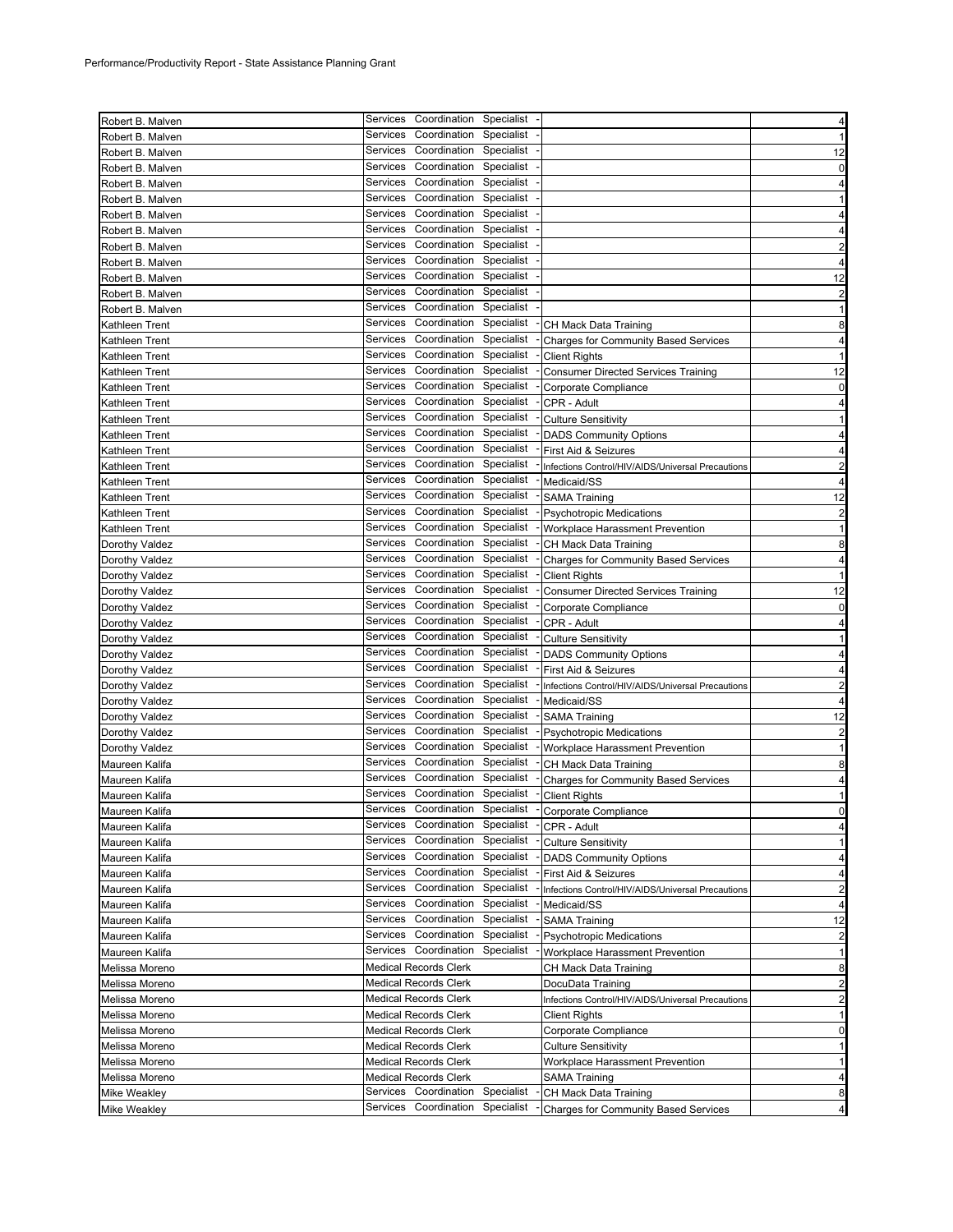| <b>Mike Weakley</b>  | Services Coordination Specialist                                       | - Client Rights                                                                          | $\mathbf{1}$                   |
|----------------------|------------------------------------------------------------------------|------------------------------------------------------------------------------------------|--------------------------------|
| Mike Weakley         | Services<br>Coordination<br>Specialist                                 | Corporate Compliance                                                                     | $\mathbf 0$                    |
| <b>Mike Weakley</b>  | Coordination<br>Specialist<br>Services                                 | CPR - Adult                                                                              | 4                              |
| <b>Mike Weakley</b>  | Coordination Specialist<br>Services                                    | <b>Culture Sensitivity</b>                                                               | $\mathbf{1}$                   |
| Mike Weakley         | Services<br>Coordination Specialist                                    | <b>DADS Community Options</b>                                                            | $\overline{4}$                 |
| <b>Mike Weakley</b>  | Coordination Specialist<br>Services                                    | First Aid & Seizures                                                                     | 4                              |
| Mike Weakley         | Coordination Specialist<br>Services                                    | Infections Control/HIV/AIDS/Universal Precautions                                        | $\overline{a}$                 |
| Mike Weakley         | Coordination Specialist<br>Services                                    | Medicaid/SS                                                                              | $\overline{4}$                 |
|                      | Services<br>Coordination Specialist - SAMA Training                    |                                                                                          | 12                             |
| Mike Weakley         | Coordination Specialist - Psychotropic Medications<br>Services         |                                                                                          |                                |
| Mike Weakley         | Services Coordination Specialist - Workplace Harassment Prevention     |                                                                                          | $\overline{c}$<br>$\mathbf{1}$ |
| <b>Mike Weakley</b>  |                                                                        |                                                                                          |                                |
| Tanya Rhodes         | Services Coordinator Specialist - GR CH Mack Data Training             |                                                                                          | 8                              |
| Tanya Rhodes         |                                                                        | Services Coordinator Specialist - GR Charges for Community Based Services                | $\overline{\mathbf{r}}$        |
| Tanya Rhodes         | Services Coordinator Specialist - GR Client Rights                     |                                                                                          | $\mathbf{1}$                   |
| Tanya Rhodes         | Services Coordinator Specialist - GR   Corporate Compliance            |                                                                                          | $\mathbf 0$                    |
| Tanya Rhodes         | Services Coordinator Specialist - GR   CPR - Adult                     |                                                                                          | $\overline{a}$                 |
| Tanya Rhodes         | Services Coordinator Specialist - GR Culture Sensitivity               |                                                                                          | $\mathbf{1}$                   |
| Tanya Rhodes         | Services Coordinator Specialist - GR   First Aid & Seizures            |                                                                                          | $\overline{4}$                 |
| Tanya Rhodes         | Services Coordinator Specialist - GR SAMA Training                     |                                                                                          | 12                             |
| Tanya Rhodes         | Services Coordinator Specialist - GR   Psychotropic Medications        |                                                                                          | $\overline{c}$                 |
| Tanya Rhodes         |                                                                        | Services Coordinator Specialist - GR   Infections Control/HIV/AIDS/Universal Precautions | $\overline{a}$                 |
| Tanya Rhodes         | Services Coordinator Specialist - GR   Workplace Harassment Prevention |                                                                                          | $\mathbf{1}$                   |
| Tanya Rhodes         | Services Coordinator Specialist - GR                                   |                                                                                          |                                |
| Adriana Arispe       | Services Coordinator Specialist -HCS CH Mack Data Training             |                                                                                          | 8                              |
| Adriana Arispe       |                                                                        | Services Coordinator Specialist -HCS Charges for Community Based Services                | $\overline{a}$                 |
| Adriana Arispe       | Services Coordinator Specialist -HCS Client Rights                     |                                                                                          | $\mathbf{1}$                   |
| Adriana Arispe       | Services Coordinator Specialist -HCS Corporate Compliance              |                                                                                          | $\mathbf 0$                    |
| Adriana Arispe       | Services Coordinator Specialist -HCS CPR - Adult                       |                                                                                          | $\overline{a}$                 |
| Adriana Arispe       | Services Coordinator Specialist -HCS Culture Sensitivity               |                                                                                          | $\mathbf{1}$                   |
| Adriana Arispe       | Services Coordinator Specialist -HCS First Aid & Seizures              |                                                                                          | $\overline{\mathbf{4}}$        |
| Adriana Arispe       | Services Coordinator Specialist -HCS SAMA Training                     |                                                                                          | 12                             |
| Adriana Arispe       | Services Coordinator Specialist -HCS Psychotropic Medications          |                                                                                          | $\overline{c}$                 |
| Adriana Arispe       |                                                                        | Services Coordinator Specialist -HCS Infections Control/HIV/AIDS/Universal Precautions   | $\overline{a}$                 |
| Adriana Arispe       | Services Coordinator Specialist -HCS Workplace Harassment Prevention   |                                                                                          | $\mathbf{1}$                   |
| <b>Patty Garcia</b>  | 1 & E                                                                  | <b>Charges for Community Based Services</b>                                              | $\overline{a}$                 |
| <b>Patty Garcia</b>  | 1 & E                                                                  | Client Rights                                                                            | $\mathbf{1}$                   |
| <b>Patty Garcia</b>  | 1 & E                                                                  | Corporate Compliance                                                                     | $\mathbf 0$                    |
| <b>Patty Garcia</b>  | 1 & E                                                                  | Culture Sensitivity                                                                      | $\mathbf{1}$                   |
|                      |                                                                        |                                                                                          | $\overline{4}$                 |
| Patty Garcia         | 1 & E<br>8 E                                                           | <b>DADS Community Options</b>                                                            |                                |
| Patty Garcia         |                                                                        | Medicaid/SS                                                                              | $\overline{\mathbf{4}}$        |
| Patty Garcia         | 1 & E                                                                  | SAMA Training                                                                            | 12                             |
| Patty Garcia         | 1 & E                                                                  | Policies and Procedures/Workers Compensa                                                 | $\overline{a}$                 |
| <b>Patty Garcia</b>  | 1 & E                                                                  | Workplace Harassment Prevention                                                          | $\mathbf{1}$                   |
| <b>Patty Garcia</b>  | 1 & E                                                                  | <b>Psychotropic Medications</b>                                                          | $\overline{2}$                 |
| <b>Patty Garcia</b>  | 1 & E                                                                  | Infections Control/HIV/AIDS/Universal Precautions                                        | 2                              |
| Linda Rodriguez      | Services Coordinator Specialist -GR                                    | <b>Charges for Community Based Services</b>                                              | 4                              |
| Linda Rodriguez      | Services Coordinator Specialist -GR                                    | <b>Client Rights</b>                                                                     | $\mathbf{1}$                   |
| Linda Rodriguez      | Services Coordinator Specialist -GR                                    | Corporate Compliance                                                                     | 0                              |
| Linda Rodriguez      | Services Coordinator Specialist -GR                                    | <b>Culture Sensitivity</b>                                                               | $\mathbf{1}$                   |
| Linda Rodriguez      | Services Coordinator Specialist -GR                                    | <b>DADS Community Options</b>                                                            | $\overline{a}$                 |
| Linda Rodriguez      | Services Coordinator Specialist -GR                                    | Medicaid/SS                                                                              | 4                              |
| Linda Rodriguez      | Services Coordinator Specialist -GR                                    | SAMA Training                                                                            | 12                             |
| Linda Rodriguez      | Services Coordinator Specialist -GR                                    | Policies and Procedures/Workers Compensa                                                 | $\overline{a}$                 |
| Linda Rodriguez      | Services Coordinator Specialist -GR                                    | Workplace Harassment Prevention                                                          | $\mathbf{1}$                   |
| Linda Rodriguez      | Services Coordinator Specialist -GR                                    | <b>Psychotropic Medications</b>                                                          | $\overline{a}$                 |
| Linda Rodriguez      | Services Coordinator Specialist -GR                                    | Infections Control/HIV/AIDS/Universal Precautions                                        | $\overline{c}$                 |
| Linda Rodriguez      | Services Coordinator Specialist -GR                                    | CH Mack Data Training                                                                    | 8                              |
| Linda Rodriguez      | Services Coordinator Specialist -GR                                    | <b>Charges for Community Based Services</b>                                              | $\overline{4}$                 |
| Raymond Paige        | Coordination<br>Specialist<br>Services                                 | <b>Client Rights</b>                                                                     | $\mathbf{1}$                   |
| Raymond Paige        | Services<br>Coordination<br>Specialist                                 | Corporate Compliance                                                                     | $\mathbf 0$                    |
| Raymond Paige        | Coordination<br>Specialist<br>Services                                 | CPR - Adult                                                                              | $\overline{a}$                 |
| <b>Raymond Paige</b> | Coordination<br>Specialist<br>Services                                 | <b>Culture Sensitivity</b>                                                               | 1                              |
| Raymond Paige        | Coordination<br>Services<br>Specialist                                 | <b>DADS Community Options</b>                                                            | $\overline{a}$                 |
| Raymond Paige        | Coordination<br>Specialist<br>Services                                 | First Aid & Seizures                                                                     | $\overline{\mathbf{4}}$        |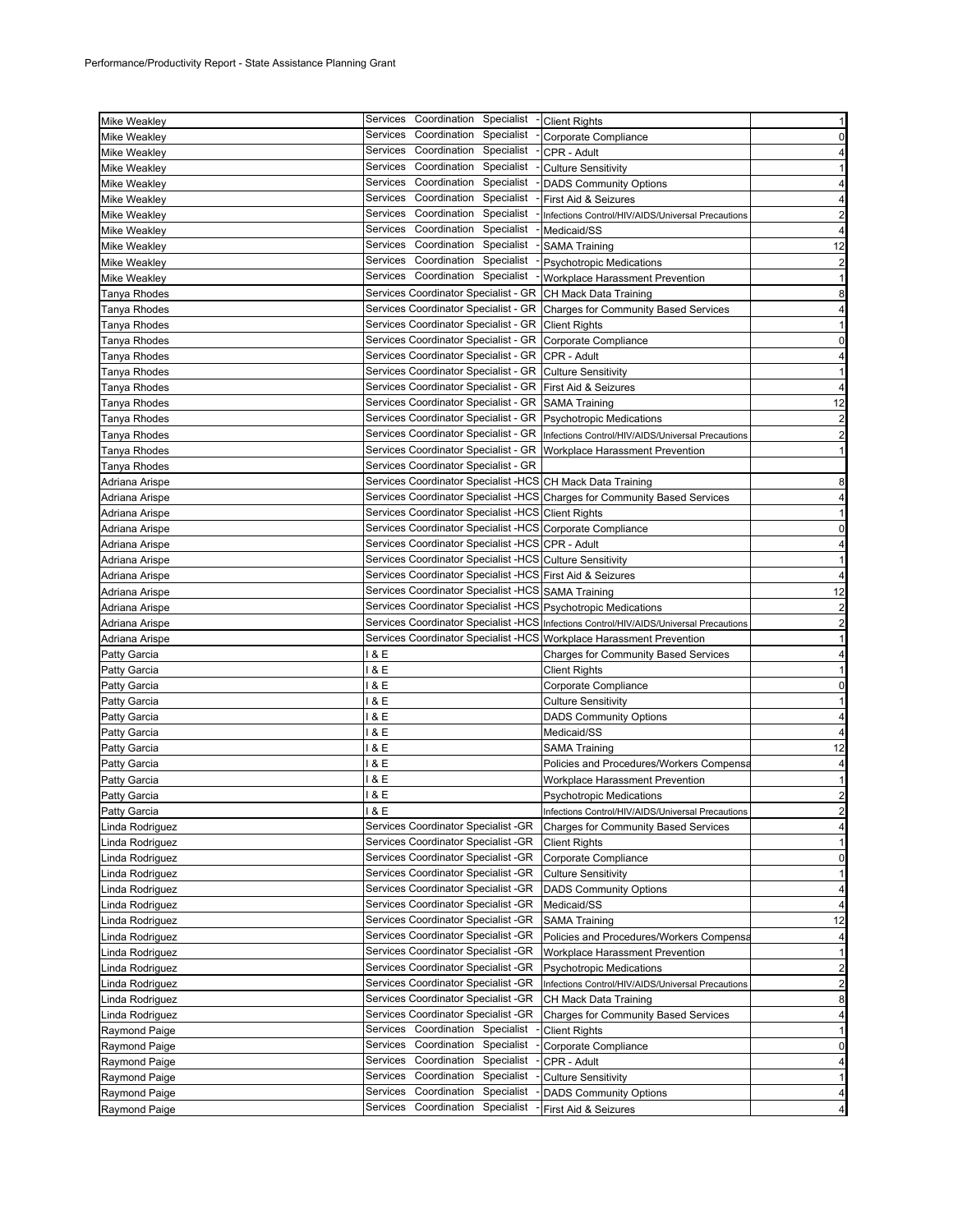| Raymond Paige        | Services Coordination Specialist       | Infections Control/HIV/AIDS/Universal Precautions                | $\overline{2}$          |
|----------------------|----------------------------------------|------------------------------------------------------------------|-------------------------|
| <b>Raymond Paige</b> | Services<br>Coordination<br>Specialist | Medicaid/SS                                                      | 4                       |
| Raymond Paige        | Coordination<br>Specialist<br>Services | <b>SAMA Training</b>                                             | 12                      |
| Raymond Paige        | Services<br>Coordination Specialist    | <b>Psychotropic Medications</b>                                  | $\overline{\mathbf{c}}$ |
| Raymond Paige        | Services<br>Coordination Specialist    | Workplace Harassment Prevention                                  | $\mathbf{1}$            |
| Raymond Paige        | Specialist<br>Services<br>Coordination | CH Mack Data Training                                            | 8                       |
| Raymond Paige        | Services Coordination Specialist       | <b>Charges for Community Based Services</b>                      | 4                       |
| Anthony Jalomo       | <b>ALA Director</b>                    | Client Rights                                                    | $\mathbf{1}$            |
| Anthony Jalomo       | <b>ALA Director</b>                    | Corporate Compliance                                             | 0                       |
| Anthony Jalomo       | <b>ALA Director</b>                    | CPR - Adult                                                      | $\overline{4}$          |
| Anthony Jalomo       | <b>ALA Director</b>                    | Culture Sensitivity                                              | $\mathbf{1}$            |
| Anthony Jalomo       | <b>ALA Director</b>                    | <b>DADS Community Options</b>                                    | 4                       |
| Anthony Jalomo       | ALA Director                           | First Aid & Seizures                                             | 4                       |
|                      | Team Leader - GR                       |                                                                  | $\overline{2}$          |
| Arnold Ferguson      | Team Leader - GR                       | Infections Control/HIV/AIDS/Universal Precautions<br>Medicaid/SS | 4                       |
| Arnold Ferguson      | Team Leader - GR                       |                                                                  |                         |
| Arnold Ferguson      |                                        | SAMA Training                                                    | 12                      |
| Arnold Ferguson      | Team Leader - GR                       | <b>Psychotropic Medications</b>                                  | $\overline{2}$          |
| Arnold Ferguson      | Team Leader - GR                       | Workplace Harassment Prevention                                  | $\mathbf{1}$            |
| Arnold Ferguson      | Team Leader - GR                       | CH Mack Data Training                                            | 8                       |
| Arnold Ferguson      | Team Leader - GR                       | <b>Client Rights</b>                                             | $\mathbf{1}$            |
| Arnold Ferguson      | Team Leader - GR                       | Corporate Compliance                                             | 0                       |
| Arnold Ferguson      | Team Leader - GR                       | <b>Culture Sensitivity</b>                                       | $\mathbf{1}$            |
| Arnold Ferguson      | Team Leader - GR                       | Infections Control/HIV/AIDS/Universal Precautions                | $\overline{2}$          |
| Arnold Ferguson      | Team Leader - GR                       | Workplace Harassment Prevention                                  | $\mathbf{1}$            |
| Arnold Ferguson      | Team Leader - GR                       | CH Mack Data Training                                            | 8                       |
| Arnold Ferguson      | Team Leader - GR                       | <b>Charges for Community Based Services</b>                      | 4                       |
| Tammy Webster        | Team Leader - GR                       | <b>Client Rights</b>                                             | $\mathbf{1}$            |
| Tammy Webster        | Team Leader - GR                       | Corporate Compliance                                             | 0                       |
| Tammy Webster        | Team Leader - GR                       | CPR - Adult                                                      | 4                       |
| Tammy Webster        | Team Leader - GR                       | <b>Culture Sensitivity</b>                                       | 1                       |
| Tammy Webster        | Team Leader - GR                       | <b>DADS Community Options</b>                                    | 4                       |
| Tammy Webster        | Team Leader - GR                       | First Aid & Seizures                                             | 4                       |
| Tammy Webster        | Team Leader - GR                       | Infections Control/HIV/AIDS/Universal Precautions                | $\overline{2}$          |
| Tammy Webster        | Team Leader - GR                       | Medicaid/SS                                                      | 4                       |
| Tammy Webster        | Team Leader - GR                       | SAMA Training                                                    | 12                      |
| Tammy Webster        | Team Leader - GR                       | Psychotropic Medications                                         | $\overline{\mathbf{c}}$ |
| Tammy Webster        | Team Leader - GR                       | Workplace Harassment Prevention                                  | $\mathbf{1}$            |
| Tammy Webster        | Team Leader - GR                       | CH Mack Data Training                                            | 8                       |
| Tammy Webster        | Team Leader - GR                       | <b>Charges for Community Based Services</b>                      | 4                       |
| Carmen Elizondo      | GR                                     |                                                                  | $\mathbf{1}$            |
|                      | GR                                     | <b>Client Rights</b>                                             | 0                       |
| Carmen Elizondo      | GR                                     | Corporate Compliance                                             | $\overline{4}$          |
| Carmen Elizondo      |                                        | CPR - Adult                                                      |                         |
| Carmen Elizondo      | GR                                     | <b>Culture Sensitivity</b>                                       | 1                       |
| Carmen Elizondo      | GR                                     | <b>DADS Community Options</b>                                    | $\overline{4}$          |
| Carmen Elizondo      | GR                                     | First Aid & Seizures                                             | 4                       |
| Carmen Elizondo      | GR                                     | Infections Control/HIV/AIDS/Universal Precautions                | $\overline{2}$          |
| Carmen Elizondo      | GR                                     | Medicaid/SS                                                      | 4                       |
| Carmen Elizondo      | GR                                     | <b>SAMA Training</b>                                             | 12                      |
| Carmen Elizondo      | GR                                     | <b>Psychotropic Medications</b>                                  | $\overline{c}$          |
| Carmen Elizondo      | GR                                     | Workplace Harassment Prevention                                  | 1                       |
| Carmen Elizondo      | GR                                     | CH Mack Data Training                                            | 8                       |
| Carmen Elizondo      | GR                                     | <b>Charges for Community Based Services</b>                      | 4                       |
| Adriana Almanza      | GR                                     | <b>Client Rights</b>                                             | -1                      |
| Adriana Almanza      | GR                                     | Corporate Compliance                                             | 0                       |
| Adriana Almanza      | GR                                     | CPR - Adult                                                      | 4                       |
| Adriana Almanza      | GR                                     | <b>Culture Sensitivity</b>                                       | 1                       |
| Adriana Almanza      | GR                                     | <b>DADS Community Options</b>                                    | 4                       |
| Adriana Almanza      | GR                                     | First Aid & Seizures                                             | 4                       |
| Adriana Almanza      | GR                                     | Infections Control/HIV/AIDS/Universal Precautions                | $\overline{\mathbf{c}}$ |
| Adriana Almanza      | GR                                     | Medicaid/SS                                                      | 4                       |
| Adriana Almanza      | GR                                     | SAMA Training                                                    | 12                      |
| Adriana Almanza      | GR                                     | <b>Psychotropic Medications</b>                                  | $\overline{\mathbf{c}}$ |
| Adriana Almanza      | GR                                     | Workplace Harassment Prevention                                  | 1                       |
| Adriana Almanza      | GR                                     | CH Mack Data Training                                            | 8                       |
|                      |                                        |                                                                  |                         |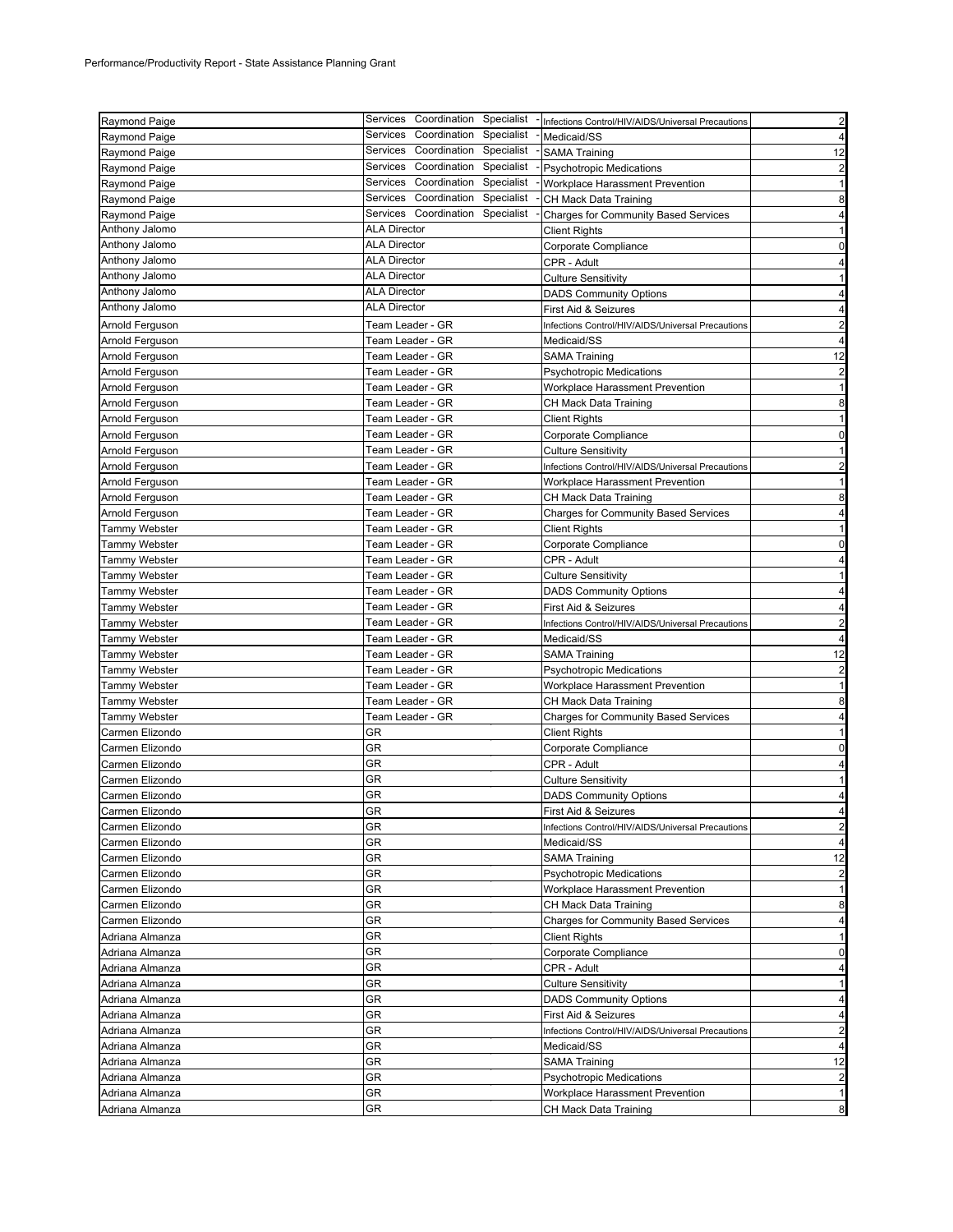| Adriana Almanza        | GR                                     | <b>Charges for Community Based Services</b>       | 4                       |
|------------------------|----------------------------------------|---------------------------------------------------|-------------------------|
| Giovianne Washington   | Compliance Reviewer - GR               | Client Rights                                     | 1                       |
| Giovianne Washington   | Compliance Reviewer - GR               | Corporate Compliance                              | 0                       |
| Giovianne Washington   | Compliance Reviewer - GR               | CPR - Adult                                       | $\overline{4}$          |
| Giovianne Washington   | Compliance Reviewer - GR               | <b>Culture Sensitivity</b>                        | -1                      |
| Giovianne Washington   | Compliance Reviewer - GR               | <b>DADS Community Options</b>                     | 4                       |
| Giovianne Washington   | Compliance Reviewer - GR               | First Aid & Seizures                              | 4                       |
| Giovianne Washington   | Compliance Reviewer - GR               | Infections Control/HIV/AIDS/Universal Precautions | $\overline{2}$          |
| Giovianne Washington   | Compliance Reviewer - GR               | Medicaid/SS                                       | 4                       |
| Giovianne Washington   | Compliance Reviewer - GR               | SAMA Training                                     | 12                      |
| Giovianne Washington   | Compliance Reviewer - GR               | <b>Psychotropic Medications</b>                   | $\overline{2}$          |
| Giovianne Washington   | Compliance Reviewer - GR               | Workplace Harassment Prevention                   | $\mathbf{1}$            |
| Giovianne Washington   | Compliance Reviewer - GR               | CH Mack Data Training                             | 8                       |
| Giovianne Washington   | Compliance Reviewer - GR               | <b>Charges for Community Based Services</b>       | 4                       |
| Satira Hollis          | Services Coordinator - COS             | <b>Client Rights</b>                              | 1                       |
|                        | Services Coordinator - COS             |                                                   | 0                       |
| Satira Hollis          |                                        | Corporate Compliance                              |                         |
| Satira Hollis          | Services Coordinator - COS             | CPR - Adult                                       | 4<br>1                  |
| Satira Hollis          | Services Coordinator - COS             | Culture Sensitivity                               |                         |
| Satira Hollis          | Services Coordinator - COS             | <b>DADS Community Options</b>                     | 4                       |
| Satira Hollis          | Services Coordinator - COS             | First Aid & Seizures                              | 4                       |
| Satira Hollis          | Services Coordinator - COS             | Infections Control/HIV/AIDS/Universal Precautions | 2                       |
| Satira Hollis          | Services Coordinator - COS             | Medicaid/SS                                       | $\overline{4}$          |
| Satira Hollis          | Services Coordinator - COS             | <b>SAMA Training</b>                              | 12                      |
| Satira Hollis          | Services Coordinator - COS             | <b>Psychotropic Medications</b>                   | $\overline{2}$          |
| Satira Hollis          | Services Coordinator - COS             | Workplace Harassment Prevention                   | $\mathbf{1}$            |
| Satira Hollis          | Services Coordinator - COS             | CH Mack Data Training                             | 8                       |
| Satira Hollis          | Services Coordinator - COS             | <b>Charges for Community Based Services</b>       | $\overline{4}$          |
| Teresa Kolenda         | Administrative Assistant               | <b>Client Rights</b>                              | $\mathbf{1}$            |
| Teresa Kolenda         | Administrative Assistant               | Corporate Compliance                              | $\mathbf 0$             |
| Teresa Kolenda         | Administrative Assistant               | CPR - Adult                                       | 4                       |
| Teresa Kolenda         | Administrative Assistant               | <b>Culture Sensitivity</b>                        | 1                       |
| Teresa Kolenda         | Administrative Assistant               | <b>DADS Community Options</b>                     | 4                       |
| Teresa Kolenda         | Administrative Assistant               | First Aid & Seizures                              | 4                       |
| Teresa Kolenda         | Administrative Assistant               | Infections Control/HIV/AIDS/Universal Precautions | $\overline{2}$          |
| Patrick Hopkins        | Clinical Psychologist                  | Medicaid/SS                                       | $\overline{4}$          |
| Patrick Hopkins        | Clinical Psychologist                  | SAMA Training                                     | 12                      |
| Patrick Hopkins        | Clinical Psychologist                  | <b>Psychotropic Medications</b>                   | $\overline{\mathbf{c}}$ |
| Patrick Hopkins        | Clinical Psychologist                  | Workplace Harassment Prevention                   | 1                       |
| Patrick Hopkins        | Clinical Psychologist                  | CH Mack Data Training                             | 8                       |
| <b>Patrick Hopkins</b> | Clinical Psychologist                  | <b>Client Rights</b>                              | 1                       |
| Patrick Hopkins        | Clinical Psychologist                  | Corporate Compliance                              | 0                       |
| Patrick Hopkins        | Clinical Psychologist                  | <b>Culture Sensitivity</b>                        | 1                       |
| Patrick Hopkins        | Clinical Psychologist                  | Infections Control/HIV/AIDS/Universal Precautions | $\overline{2}$          |
| <b>Patrick Hopkins</b> | Clinical Psychologist                  | Workplace Harassment Prevention                   | $\mathbf{1}$            |
| <b>Patrick Hopkins</b> | <b>Clinical Psychologist</b>           | <b>SAMA Training</b>                              | 4                       |
| Vanessa Chan           | Psychological Associate                | C.E.U.'s                                          | 6                       |
| Vanessa Chan           | Psychological Associate                | <b>Client Rights</b>                              | $\mathbf{1}$            |
| Vanessa Chan           | Psychological Associate                | Corporate Compliance                              | 0                       |
| Vanessa Chan           | Psychological Associate                | CPR - Adult                                       | 4                       |
| Vanessa Chan           | Psychological Associate                | <b>Culture Sensitivity</b>                        | 1                       |
| Vanessa Chan           | Psychological Associate                | First Aid & Seizures                              | 4                       |
| Vanessa Chan           | Psychological Associate                | Infections Control/HIV/AIDS/Universal Precautions | $\overline{\mathbf{c}}$ |
| Vanessa Chan           | Psychological Associate                | <b>SAMA Training</b>                              | 12                      |
| Wallace Ross           | Psychological Associate                | Policies and Procedures/Workers Compensa          | 4                       |
| Wallace Ross           | Psychological Associate                | <b>Psychotropic Medications</b>                   | $\overline{\mathbf{c}}$ |
| Wallace Ross           | Psychological Associate                | Workplace Harassment Prevention                   | $\mathbf{1}$            |
| Wallace Ross           | Psychological Associate                | C.E.U.'s                                          | 6                       |
| Wallace Ross           | Psychological Associate                | <b>Charges for Community Based Services</b>       | 4                       |
| Wallace Ross           | Psychological Associate                | Client Rights                                     | $\mathbf{1}$            |
| Wallace Ross           | Psychological Associate                | Corporate Compliance                              | 0                       |
| <b>Wallace Ross</b>    | Psychological Associate                | <b>Culture Sensitivity</b>                        | 1                       |
| Sandra Barrera         | Services Coordination<br>Specialist    | Infections Control/HIV/AIDS/Universal Precautions | $\overline{\mathbf{c}}$ |
| Sandra Barrera         | Coordination<br>Services<br>Specialist | <b>SAMA Training</b>                              | 12                      |
| Sandra Barrera         | Coordination<br>Specialist<br>Services | Workplace Harassment Prevention                   | $\mathbf{1}$            |
|                        |                                        |                                                   |                         |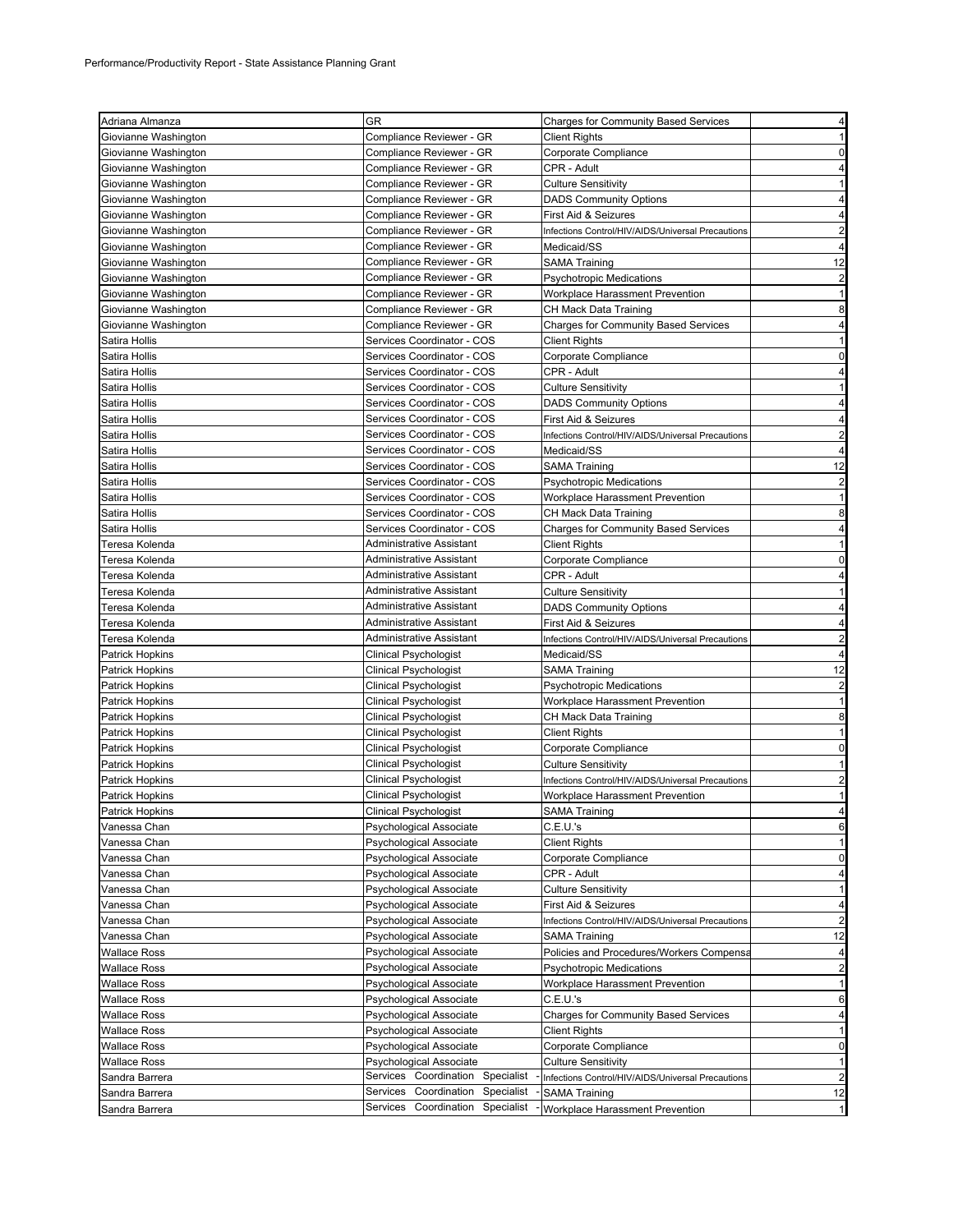| Sandra Barrera     |                      | Services Coordination Specialist - C.E.U.'s |            |                                                   | 6                       |
|--------------------|----------------------|---------------------------------------------|------------|---------------------------------------------------|-------------------------|
| Sandra Barrera     | Services             | Coordination                                | Specialist | <b>Charges for Community Based Services</b>       | 4                       |
| Sandra Barrera     | Services             | Coordination                                | Specialist | <b>Client Rights</b>                              | 1                       |
| Sandra Barrera     | Services             | Coordination Specialist                     |            | Corporate Compliance                              | 0                       |
| Sandra Barrera     | Services             | Coordination Specialist                     |            | <b>Culture Sensitivity</b>                        | 1                       |
| Sandra Barrera     | Services             | Coordination                                | Specialist | Infections Control/HIV/AIDS/Universal Precautions | $\overline{2}$          |
| Sandra Barrera     | Services             | Coordination                                | Specialist | <b>SAMA Training</b>                              | 12                      |
| Sandra Barrera     | Services             | Coordination                                | Specialist | Workplace Harassment Prevention                   | $\mathbf{1}$            |
| Sandra Barrera     | Services             | Coordination                                | Specialist | CH Mack Data Training                             | 8                       |
| Sandra Barrera     | Services             | Coordination                                | Specialist | <b>Charges for Community Based Services</b>       | 4                       |
|                    | Services             | Coordination                                | Specialist |                                                   |                         |
| Harmony Cooper     |                      |                                             |            | Infections Control/HIV/AIDS/Universal Precautions | $\overline{\mathbf{c}}$ |
| Harmony Cooper     | Services             | Coordination                                | Specialist | <b>SAMA Training</b>                              | 12                      |
| Harmony Cooper     | Services             | Coordination                                | Specialist | Workplace Harassment Prevention                   | 1                       |
| Harmony Cooper     | Services             | Coordination                                | Specialist | C.E.U.'s                                          | 6                       |
| Harmony Cooper     | Services             | Coordination                                | Specialist | <b>Charges for Community Based Services</b>       | 4                       |
| Harmony Cooper     | Services             | Coordination                                | Specialist | <b>Client Rights</b>                              | $\mathbf{1}$            |
| Harmony Cooper     | Services             | Coordination                                | Specialist | Corporate Compliance                              | 0                       |
| Harmony Cooper     | Services             | Coordination Specialist                     |            | <b>Culture Sensitivity</b>                        | $\mathbf{1}$            |
| Harmony Cooper     | Services             | Coordination                                | Specialist | Infections Control/HIV/AIDS/Universal Precautions | $\overline{2}$          |
| Harmony Cooper     | Services             | Coordination Specialist                     |            | <b>SAMA Training</b>                              | 12                      |
| Harmony Cooper     | Services             | Coordination                                | Specialist | Workplace Harassment Prevention                   | $\mathbf{1}$            |
| Harmony Cooper     | Services             | Coordination                                | Specialist | CH Mack Data Training                             | 8                       |
| Harmony Cooper     | Services             | Coordination Specialist                     |            | <b>Charges for Community Based Services</b>       | 4                       |
| Josephine Booker   | Services             | Coordination                                | Specialist | Infections Control/HIV/AIDS/Universal Precautions | $\overline{c}$          |
|                    | Services             | Coordination                                | Specialist |                                                   |                         |
| Josephine Booker   | Services             | Coordination                                | Specialist | <b>SAMA Training</b>                              | 12                      |
| Josephine Booker   |                      |                                             |            | Workplace Harassment Prevention                   | $\mathbf{1}$            |
| Josephine Booker   | Services             | Coordination                                | Specialist | C.E.U.'s                                          | 6                       |
| Josephine Booker   | Services             | Coordination                                | Specialist | <b>Charges for Community Based Services</b>       | 4                       |
| Josephine Booker   | Services             | Coordination                                | Specialist | <b>Client Rights</b>                              | $\mathbf{1}$            |
| Josephine Booker   | Services             | Coordination Specialist                     |            | Corporate Compliance                              | 0                       |
| Josephine Booker   | Services             | Coordination                                | Specialist | <b>Culture Sensitivity</b>                        | 1                       |
| Josephine Booker   | Services             | Coordination                                | Specialist | Infections Control/HIV/AIDS/Universal Precautions | $\overline{2}$          |
| Josephine Booker   | Services             | Coordination                                | Specialist | <b>SAMA Training</b>                              | 12                      |
| Josephine Booker   | Services             | Coordination                                | Specialist | Workplace Harassment Prevention                   | $\mathbf{1}$            |
| Josephine Booker   | Services             | Coordination                                | Specialist | CH Mack Data Training                             | 8                       |
| Josephine Booker   | Services             | Coordination                                | Specialist | <b>Charges for Community Based Services</b>       | 4                       |
| Roberta Berkley    | Services             | Coordination                                | Specialist | <b>Client Rights</b>                              | $\mathbf{1}$            |
| Roberta Berkley    | Services             | Coordination                                | Specialist | Corporate Compliance                              | 0                       |
| Roberta Berkley    | Services             | Coordination                                | Specialist | CPR - Adult                                       | 4                       |
| Roberta Berkley    | Services             | Coordination                                | Specialist | <b>Culture Sensitivity</b>                        | $\mathbf{1}$            |
| Roberta Berkley    | Services             | Coordination                                | Specialist | <b>DADS Community Options</b>                     | 4                       |
| Roberta Berkley    | Services             | Coordination                                | Specialist | First Aid & Seizures                              | 4                       |
| Roberta Berkley    | Services             | Coordination                                | Specialist | Infections Control/HIV/AIDS/Universal Precautions | $\overline{2}$          |
| Roberta Berkley    |                      | Services Coordination Specialist            |            | Medicaid/SS                                       | $\overline{4}$          |
| Roberta Berkley    |                      | Services Coordination Specialist            |            | <b>SAMA Training</b>                              | 12                      |
|                    | Services             | Coordination                                | Specialist | <b>Psychotropic Medications</b>                   | $\overline{\mathbf{c}}$ |
| Roberta Berkley    | Services             | Coordination                                | Specialist |                                                   |                         |
| Roberta Berkley    | Services             | Coordination Specialist                     |            | Workplace Harassment Prevention                   | $\mathbf{1}$            |
| Roberta Berkley    |                      | Coordination                                | Specialist | CH Mack Data Training                             | 8                       |
| Roberta Berkley    | Services             |                                             |            | <b>Charges for Community Based Services</b>       | 4                       |
| Sheila Butler-Hill | Services             | Coordination                                | Specialist | <b>Client Rights</b>                              | -1                      |
| Sheila Butler-Hill | Services             | Coordination                                | Specialist | Corporate Compliance                              | 0                       |
| Sheila Butler-Hill | Services             | Coordination                                | Specialist | CPR - Adult                                       | 4                       |
| Sheila Butler-Hill | Services             | Coordination                                | Specialist | <b>Culture Sensitivity</b>                        | 1                       |
| Sheila Butler-Hill | Services             | Coordination                                | Specialist | <b>DADS Community Options</b>                     | 4                       |
| Sheila Butler-Hill | Services             | Coordination                                | Specialist | First Aid & Seizures                              | 4                       |
| Sheila Butler-Hill | Services             | Coordination                                | Specialist | Infections Control/HIV/AIDS/Universal Precautions | $\overline{\mathbf{c}}$ |
| Sheila Butler-Hill | Services             | Coordination                                | Specialist | Medicaid/SS                                       | 4                       |
| Sheila Butler-Hill | Services             | Coordination                                | Specialist | <b>SAMA Training</b>                              | 12                      |
| Sheila Butler-Hill | Services             | Coordination                                | Specialist | <b>Psychotropic Medications</b>                   | $\overline{\mathbf{c}}$ |
| Sheila Butler-Hill | Services             | Coordination                                | Specialist | Workplace Harassment Prevention                   | 1                       |
| Sheila Butler-Hill | Services             | Coordination                                | Specialist | CH Mack Data Training                             | 8                       |
| Sheila Butler-Hill | Services             | Coordination                                | Specialist | <b>Charges for Community Based Services</b>       | 4                       |
| Jennifer Caruso    |                      | Coordination                                | Specialist | <b>Client Rights</b>                              | 1                       |
|                    |                      |                                             |            |                                                   |                         |
| Jennifer Caruso    | Services<br>Services | Coordination                                | Specialist | Corporate Compliance                              | 0                       |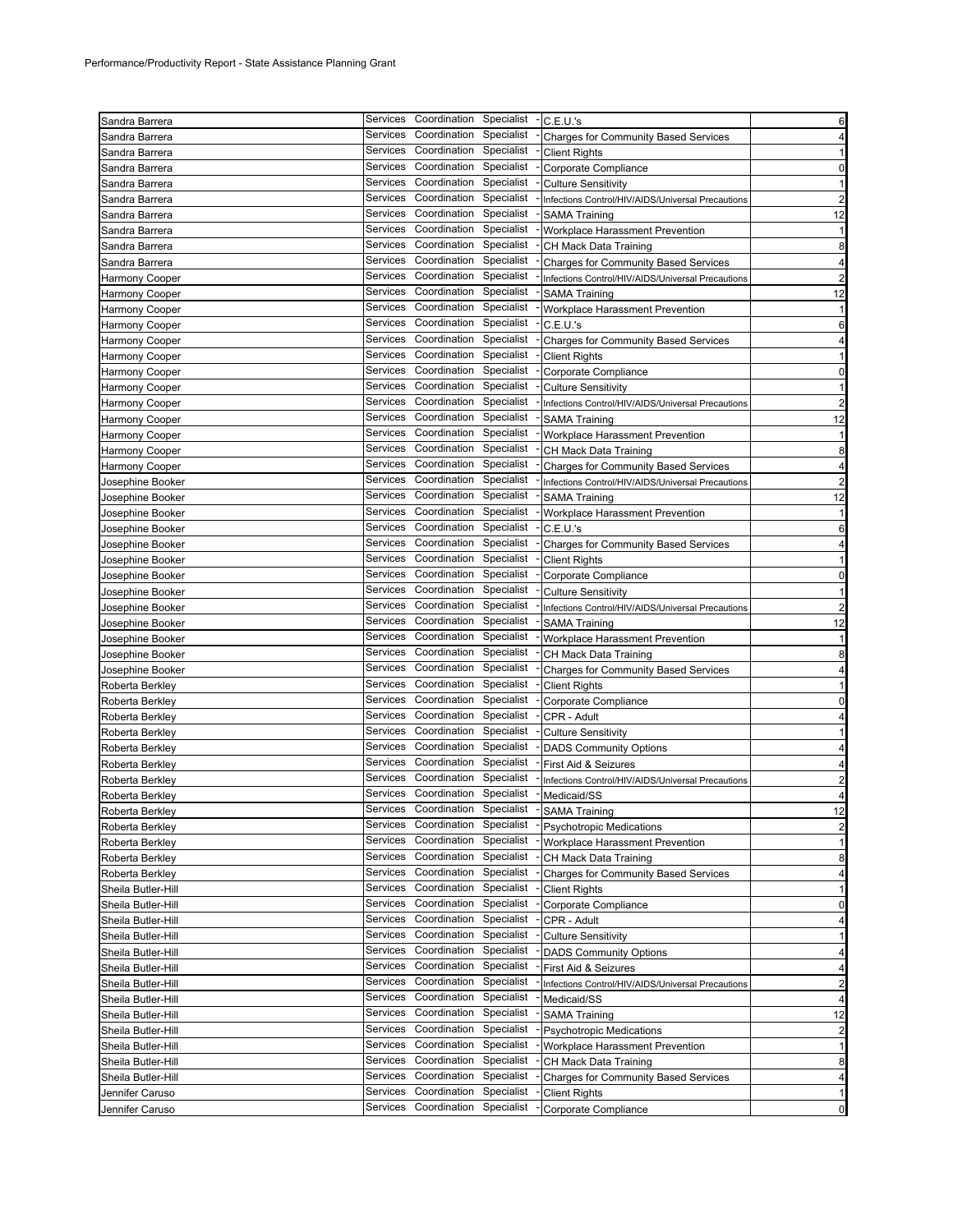| Jennifer Caruso              | Services Coordination Specialist<br>- CPR - Adult                                                                                                       | 4                                                                                                                                                                                                                                                        |
|------------------------------|---------------------------------------------------------------------------------------------------------------------------------------------------------|----------------------------------------------------------------------------------------------------------------------------------------------------------------------------------------------------------------------------------------------------------|
| Jennifer Caruso              | Coordination<br>Specialist<br>Services<br><b>Culture Sensitivity</b>                                                                                    | $\mathbf{1}$                                                                                                                                                                                                                                             |
| Jennifer Caruso              | Services<br>Coordination<br>Specialist<br><b>DADS Community Options</b>                                                                                 | 4                                                                                                                                                                                                                                                        |
| Jennifer Caruso              | Coordination<br>Specialist<br>Services<br>First Aid & Seizures                                                                                          | 4                                                                                                                                                                                                                                                        |
| Jennifer Caruso              | Coordination<br>Specialist<br>Services<br>Infections Control/HIV/AIDS/Universal Precautions                                                             | $\overline{2}$                                                                                                                                                                                                                                           |
| Jennifer Caruso              | Coordination Specialist<br>Services<br>Medicaid/SS                                                                                                      | 4                                                                                                                                                                                                                                                        |
| Jennifer Caruso              | Coordination<br>Specialist<br>Services<br><b>SAMA Training</b>                                                                                          | 12                                                                                                                                                                                                                                                       |
| Jennifer Caruso              | Coordination<br>Specialist<br>Services<br><b>Psychotropic Medications</b>                                                                               | $\overline{2}$                                                                                                                                                                                                                                           |
| Jennifer Caruso              | Coordination<br>Specialist<br>Services<br>Workplace Harassment Prevention                                                                               | $\mathbf{1}$                                                                                                                                                                                                                                             |
| Jennifer Caruso              | Coordination<br>Specialist<br>Services<br>CH Mack Data Training                                                                                         | 8                                                                                                                                                                                                                                                        |
| Jennifer Caruso              | Coordination<br>Specialist<br>Services<br><b>Charges for Community Based Services</b>                                                                   | 4                                                                                                                                                                                                                                                        |
|                              | Coordination<br>Specialist<br>Services                                                                                                                  | $\mathbf{1}$                                                                                                                                                                                                                                             |
| aura Enrione.                | <b>Client Rights</b><br>Coordination<br>Specialist<br>Services                                                                                          |                                                                                                                                                                                                                                                          |
| aura Enrione                 | Corporate Compliance                                                                                                                                    | 0                                                                                                                                                                                                                                                        |
| aura Enrione.                | Coordination<br>Specialist<br>Services<br>CPR - Adult                                                                                                   | 4                                                                                                                                                                                                                                                        |
| aura Enrione.                | Coordination<br>Specialist<br>Services<br><b>Culture Sensitivity</b>                                                                                    | 1                                                                                                                                                                                                                                                        |
| aura Enrione.                | Coordination<br>Specialist<br>Services<br><b>DADS Community Options</b>                                                                                 | 4                                                                                                                                                                                                                                                        |
| aura Enrione.                | Coordination Specialist<br>Services<br>First Aid & Seizures                                                                                             | 4                                                                                                                                                                                                                                                        |
| aura Enrione.                | Services<br>Coordination<br>Specialist<br>Infections Control/HIV/AIDS/Universal Precautions                                                             | $\overline{2}$                                                                                                                                                                                                                                           |
| aura Enrione.                | Coordination<br>Specialist<br>Services<br>Medicaid/SS                                                                                                   | 4                                                                                                                                                                                                                                                        |
| aura Enrione                 | Coordination<br>Specialist<br>Services<br><b>SAMA Training</b>                                                                                          | 12                                                                                                                                                                                                                                                       |
| aura Enrione.                | Coordination<br>Specialist<br>Services<br><b>Psychotropic Medications</b>                                                                               | $\overline{\mathbf{c}}$                                                                                                                                                                                                                                  |
| aura Enrione.                | Coordination<br>Specialist<br>Services<br>Workplace Harassment Prevention                                                                               | 1                                                                                                                                                                                                                                                        |
| aura Enrione.                | Coordination<br>Specialist<br>Services<br>CH Mack Data Training                                                                                         | 8                                                                                                                                                                                                                                                        |
| aura Enrione.                | Coordination<br>Specialist<br>Services<br>Charges for Community Based Services                                                                          | $\overline{4}$                                                                                                                                                                                                                                           |
| Eneida Gonzalez              | Coordination<br>Specialist<br>Services<br><b>Client Rights</b>                                                                                          | $\mathbf{1}$                                                                                                                                                                                                                                             |
| Eneida Gonzalez              | Coordination<br>Specialist<br>Services                                                                                                                  | 0                                                                                                                                                                                                                                                        |
|                              | Corporate Compliance<br>Coordination<br>Specialist<br>Services                                                                                          |                                                                                                                                                                                                                                                          |
| Eneida Gonzalez              | CPR - Adult                                                                                                                                             | 4                                                                                                                                                                                                                                                        |
| Eneida Gonzalez              | Services<br>Coordination<br>Specialist<br><b>Culture Sensitivity</b>                                                                                    | 1                                                                                                                                                                                                                                                        |
| Eneida Gonzalez              | Coordination<br>Services<br>Specialist<br><b>DADS Community Options</b>                                                                                 | 4                                                                                                                                                                                                                                                        |
| Eneida Gonzalez              | Coordination Specialist<br>Services<br>First Aid & Seizures                                                                                             | 4                                                                                                                                                                                                                                                        |
| Eneida Gonzalez              | Coordination<br>Specialist<br>Services<br>Infections Control/HIV/AIDS/Universal Precautions                                                             | 2                                                                                                                                                                                                                                                        |
| Eneida Gonzalez              | Coordination<br>Specialist<br>Services<br>Medicaid/SS                                                                                                   | 4                                                                                                                                                                                                                                                        |
|                              |                                                                                                                                                         |                                                                                                                                                                                                                                                          |
| Eneida Gonzalez              | Specialist<br>Coordination<br>Services<br><b>SAMA Training</b>                                                                                          |                                                                                                                                                                                                                                                          |
| Eneida Gonzalez              | Coordination<br>Specialist<br>Services<br><b>Psychotropic Medications</b>                                                                               |                                                                                                                                                                                                                                                          |
| Eneida Gonzalez              | Coordination<br>Specialist<br>Services<br>Workplace Harassment Prevention                                                                               |                                                                                                                                                                                                                                                          |
| Eneida Gonzalez              | Coordination<br>Specialist<br>Services<br>CH Mack Data Training                                                                                         |                                                                                                                                                                                                                                                          |
| Eneida Gonzalez              | Coordination<br>Specialist<br>Services<br><b>Charges for Community Based Services</b>                                                                   |                                                                                                                                                                                                                                                          |
| Krystal Gonzalez             | Coordination<br>Specialist<br>Services<br><b>Client Rights</b>                                                                                          |                                                                                                                                                                                                                                                          |
|                              | Coordination<br>Specialist<br>Services                                                                                                                  |                                                                                                                                                                                                                                                          |
| Krystal Gonzalez             | Corporate Compliance<br>Coordination<br>Specialist<br>Services<br>CPR - Adult                                                                           |                                                                                                                                                                                                                                                          |
| Krystal Gonzalez             | Coordination<br>Specialist<br>Services                                                                                                                  |                                                                                                                                                                                                                                                          |
| Krystal Gonzalez             | <b>Culture Sensitivity</b><br>Services                                                                                                                  |                                                                                                                                                                                                                                                          |
| Krystal Gonzalez             | Coordination Specialist<br><b>DADS Community Options</b><br>Services                                                                                    |                                                                                                                                                                                                                                                          |
| Krystal Gonzalez             | Coordination<br>Specialist<br>First Aid & Seizures                                                                                                      |                                                                                                                                                                                                                                                          |
| Krystal Gonzalez             | Services Coordination Specialist - Infections Control/HIV/AIDS/Universal Precautions                                                                    |                                                                                                                                                                                                                                                          |
| Krystal Gonzalez             | Services<br>Coordination<br>Specialist<br>- Medicaid/SS                                                                                                 |                                                                                                                                                                                                                                                          |
| Krystal Gonzalez             | Coordination<br>Specialist<br>Services<br><b>SAMA Training</b>                                                                                          |                                                                                                                                                                                                                                                          |
| Krystal Gonzalez             | Coordination<br>Specialist<br>Services<br><b>Psychotropic Medications</b>                                                                               |                                                                                                                                                                                                                                                          |
| Krystal Gonzalez             | Coordination<br>Specialist<br>Services<br>Workplace Harassment Prevention                                                                               |                                                                                                                                                                                                                                                          |
| Krystal Gonzalez             | Coordination<br>Specialist<br>Services<br>CH Mack Data Training                                                                                         |                                                                                                                                                                                                                                                          |
| Krystal Gonzalez             | Coordination<br>Specialist<br>Services<br><b>Charges for Community Based Services</b>                                                                   |                                                                                                                                                                                                                                                          |
| Gerald Perez                 | Coordination<br>Specialist<br>Services<br><b>Client Rights</b>                                                                                          |                                                                                                                                                                                                                                                          |
| Gerald Perez                 | Coordination<br>Specialist<br>Services<br>Corporate Compliance                                                                                          |                                                                                                                                                                                                                                                          |
| Gerald Perez                 | Coordination<br>Services<br>Specialist<br>CPR - Adult                                                                                                   |                                                                                                                                                                                                                                                          |
| Gerald Perez                 | Coordination<br>Specialist<br>Services<br><b>Culture Sensitivity</b>                                                                                    |                                                                                                                                                                                                                                                          |
| Gerald Perez                 | Coordination<br>Specialist<br>Services<br><b>DADS Community Options</b>                                                                                 |                                                                                                                                                                                                                                                          |
| Gerald Perez                 | Coordination<br>Specialist<br>Services<br>First Aid & Seizures                                                                                          |                                                                                                                                                                                                                                                          |
|                              | Coordination<br>Specialist<br>Services                                                                                                                  |                                                                                                                                                                                                                                                          |
| Gerald Perez                 | Infections Control/HIV/AIDS/Universal Precautions<br>Coordination<br>Specialist<br>Services                                                             |                                                                                                                                                                                                                                                          |
| Gerald Perez                 | Medicaid/SS<br>Coordination<br>Services                                                                                                                 |                                                                                                                                                                                                                                                          |
| Gerald Perez                 | Specialist<br><b>SAMA Training</b>                                                                                                                      |                                                                                                                                                                                                                                                          |
| Gerald Perez                 | Coordination<br>Specialist<br>Services<br><b>Psychotropic Medications</b>                                                                               |                                                                                                                                                                                                                                                          |
| Gerald Perez                 | Coordination<br>Specialist<br>Services<br>Workplace Harassment Prevention                                                                               |                                                                                                                                                                                                                                                          |
| Gerald Perez                 | Coordination<br>Specialist<br>Services<br>CH Mack Data Training                                                                                         |                                                                                                                                                                                                                                                          |
| Gerald Perez<br>Pamela Clark | Coordination<br>Specialist<br>Services<br><b>Charges for Community Based Services</b><br>Coordination<br>Specialist<br>Services<br><b>Client Rights</b> | 12<br>$\overline{\mathbf{c}}$<br>1<br>8<br>4<br>1<br>0<br>4<br>-1<br>4<br>4<br>2<br>4<br>12<br>$\overline{\mathbf{c}}$<br>$\mathbf{1}$<br>8<br>4<br>$\mathbf{1}$<br>0<br>4<br>1<br>4<br>4<br>2<br>4<br>12<br>$\overline{\mathbf{c}}$<br>1<br>8<br>4<br>1 |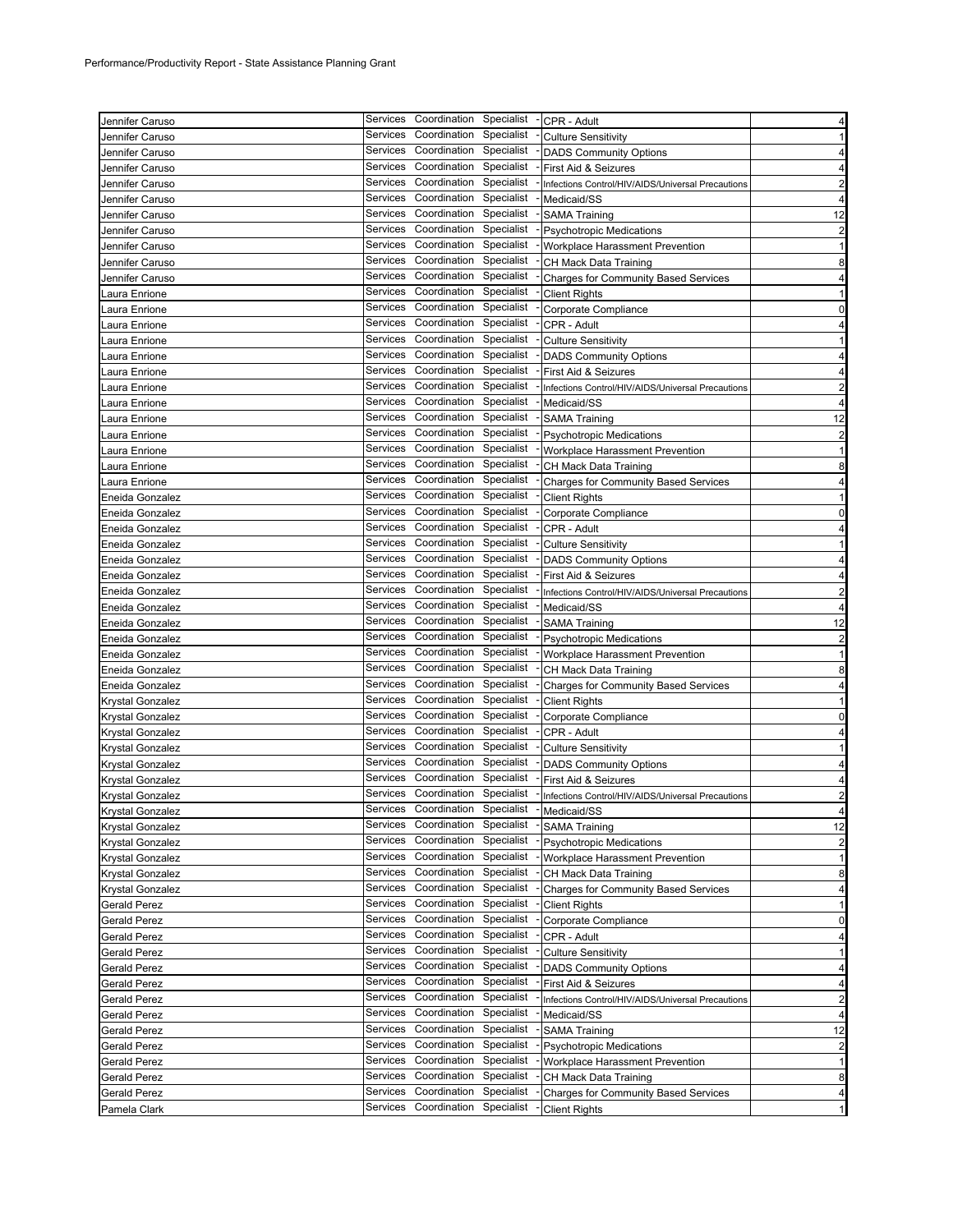| Pamela Clark           |          |                                  |            | Services Coordination Specialist - Corporate Compliance | 0                       |
|------------------------|----------|----------------------------------|------------|---------------------------------------------------------|-------------------------|
| Pamela Clark           | Services | Coordination                     | Specialist | CPR - Adult                                             | 4                       |
| Pamela Clark           | Services | Coordination                     | Specialist | <b>Culture Sensitivity</b>                              | $\mathbf{1}$            |
| Pamela Clark           | Services | Coordination Specialist          |            | <b>DADS Community Options</b>                           | 4                       |
| Pamela Clark           | Services | Coordination                     | Specialist | First Aid & Seizures                                    | $\overline{4}$          |
| Pamela Clark           | Services | Coordination                     | Specialist | Infections Control/HIV/AIDS/Universal Precautions       | $\overline{\mathbf{c}}$ |
| Pamela Clark           | Services | Coordination                     | Specialist | Medicaid/SS                                             | 4                       |
| Pamela Clark           | Services | Coordination                     | Specialist | <b>SAMA Training</b>                                    | 12                      |
| Pamela Clark           | Services | Coordination                     | Specialist | <b>Psychotropic Medications</b>                         | $\overline{\mathbf{c}}$ |
| Pamela Clark           | Services | Coordination Specialist          |            | Workplace Harassment Prevention                         | $\mathbf{1}$            |
| Pamela Clark           | Services | Coordination                     | Specialist | CH Mack Data Training                                   | 8                       |
| Pamela Clark           | Services | Coordination                     | Specialist | <b>Charges for Community Based Services</b>             | $\overline{a}$          |
| JoAnn Clinton          | Services | Coordination Specialist          |            | <b>Client Rights</b>                                    | $\mathbf{1}$            |
| JoAnn Clinton          | Services | Coordination                     | Specialist | Corporate Compliance                                    | $\mathbf 0$             |
| JoAnn Clinton          | Services | Coordination                     | Specialist | CPR - Adult                                             | 4                       |
| JoAnn Clinton          | Services | Coordination                     | Specialist | <b>Culture Sensitivity</b>                              | $\mathbf{1}$            |
| JoAnn Clinton          | Services | Coordination                     | Specialist | <b>DADS Community Options</b>                           | $\overline{4}$          |
| JoAnn Clinton          | Services | Coordination                     | Specialist | First Aid & Seizures                                    | 4                       |
|                        | Services | Coordination                     | Specialist |                                                         | $\overline{c}$          |
| JoAnn Clinton          | Services | Coordination                     | Specialist | Infections Control/HIV/AIDS/Universal Precautions       | $\overline{4}$          |
| JoAnn Clinton          | Services | Coordination                     | Specialist | Medicaid/SS                                             |                         |
| JoAnn Clinton          | Services | Coordination                     | Specialist | <b>SAMA Training</b>                                    | 12                      |
| JoAnn Clinton          | Services | Coordination                     | Specialist | <b>Psychotropic Medications</b>                         | $\overline{a}$          |
| JoAnn Clinton          |          |                                  |            | Workplace Harassment Prevention                         | $\mathbf{1}$            |
| JoAnn Clinton          | Services | Coordination                     | Specialist | CH Mack Data Training                                   | 8                       |
| JoAnn Clinton          | Services | Coordination                     | Specialist | <b>Charges for Community Based Services</b>             | 4                       |
| Kendra Herring         | Services | Coordination                     | Specialist | <b>Client Rights</b>                                    | $\mathbf{1}$            |
| Kendra Herring         | Services | Coordination                     | Specialist | Corporate Compliance                                    | $\mathbf 0$             |
| Kendra Herring         | Services | Coordination                     | Specialist | CPR - Adult                                             | $\overline{a}$          |
| Kendra Herring         | Services | Coordination                     | Specialist | <b>Culture Sensitivity</b>                              | $\mathbf{1}$            |
| Kendra Herring         | Services | Coordination                     | Specialist | <b>DADS Community Options</b>                           | $\overline{\mathbf{4}}$ |
| Kendra Herring         | Services | Coordination                     | Specialist | First Aid & Seizures                                    | $\overline{a}$          |
| Kendra Herring         | Services | Coordination                     | Specialist | Infections Control/HIV/AIDS/Universal Precautions       | $\overline{\mathbf{c}}$ |
| Kendra Herring         | Services | Coordination                     | Specialist | Medicaid/SS                                             | $\overline{4}$          |
| Kendra Herring         | Services | Coordination                     | Specialist | <b>SAMA Training</b>                                    | 12                      |
| Kendra Herring         | Services | Coordination Specialist          |            | <b>Psychotropic Medications</b>                         | $\overline{c}$          |
| Kendra Herring         | Services | Coordination                     | Specialist | Workplace Harassment Prevention                         | $\mathbf{1}$            |
| Kendra Herring         | Services | Coordination                     | Specialist | CH Mack Data Training                                   | 8                       |
| Kendra Herring         | Services | Coordination Specialist          |            | <b>Charges for Community Based Services</b>             | $\overline{\mathbf{r}}$ |
| Miranda Williams       | Services | Coordination                     | Specialist | <b>Client Rights</b>                                    | $\mathbf{1}$            |
| Miranda Williams       | Services | Coordination                     | Specialist | Corporate Compliance                                    | 0                       |
| Miranda Williams       | Services | Coordination                     | Specialist | CPR - Adult                                             | 4                       |
| Miranda Williams       | Services | Coordination Specialist          |            | <b>Culture Sensitivity</b>                              | $\mathbf{1}$            |
| Miranda Williams       | Services | Coordination Specialist          |            | <b>DADS Community Options</b>                           | 4                       |
| Miranda Williams       |          | Services Coordination Specialist |            | First Aid & Seizures                                    | 4                       |
| Miranda Williams       |          | Services Coordination Specialist |            | Infections Control/HIV/AIDS/Universal Precautions       | $\mathbf{z}$            |
| Miranda Williams       |          | Services Coordination            | Specialist | Medicaid/SS                                             | 4                       |
| Miranda Williams       | Services | Coordination                     | Specialist | <b>SAMA Training</b>                                    | 12                      |
| Miranda Williams       | Services | Coordination                     | Specialist | <b>Psychotropic Medications</b>                         | $\overline{c}$          |
| Miranda Williams       | Services | Coordination                     | Specialist | Workplace Harassment Prevention                         | 1                       |
| Miranda Williams       | Services | Coordination                     | Specialist | CH Mack Data Training                                   | 8                       |
| Miranda Williams       | Services | Coordination                     | Specialist | <b>Charges for Community Based Services</b>             | $\overline{a}$          |
| Delgado, Flor Angelica | Services | Coordination                     | Specialist | <b>Client Rights</b>                                    | 1                       |
| Delgado, Flor Angelica | Services | Coordination                     | Specialist | Corporate Compliance                                    | $\mathbf 0$             |
| Delgado, Flor Angelica | Services | Coordination                     | Specialist | CPR - Adult                                             | 4                       |
| Delgado, Flor Angelica | Services | Coordination                     | Specialist | <b>Culture Sensitivity</b>                              | 1                       |
| Delgado, Flor Angelica | Services | Coordination                     | Specialist | <b>DADS Community Options</b>                           | $\overline{4}$          |
| Delgado, Flor Angelica | Services | Coordination                     | Specialist | First Aid & Seizures                                    | 4                       |
| Delgado, Flor Angelica | Services | Coordination                     | Specialist | Infections Control/HIV/AIDS/Universal Precautions       | $\overline{a}$          |
| Delgado, Flor Angelica | Services | Coordination                     | Specialist | Medicaid/SS                                             | $\overline{a}$          |
| Delgado, Flor Angelica | Services | Coordination                     | Specialist | <b>SAMA Training</b>                                    | 12                      |
| Delgado, Flor Angelica | Services | Coordination                     | Specialist | <b>Psychotropic Medications</b>                         | $\overline{c}$          |
| Delgado, Flor Angelica | Services | Coordination                     | Specialist | Workplace Harassment Prevention                         | $\mathbf{1}$            |
| Delgado, Flor Angelica | Services | Coordination                     | Specialist | CH Mack Data Training                                   | 8                       |
|                        | Services | Coordination                     | Specialist | <b>Charges for Community Based Services</b>             | $\overline{\mathbf{4}}$ |
| Delgado, Flor Angelica |          |                                  |            |                                                         |                         |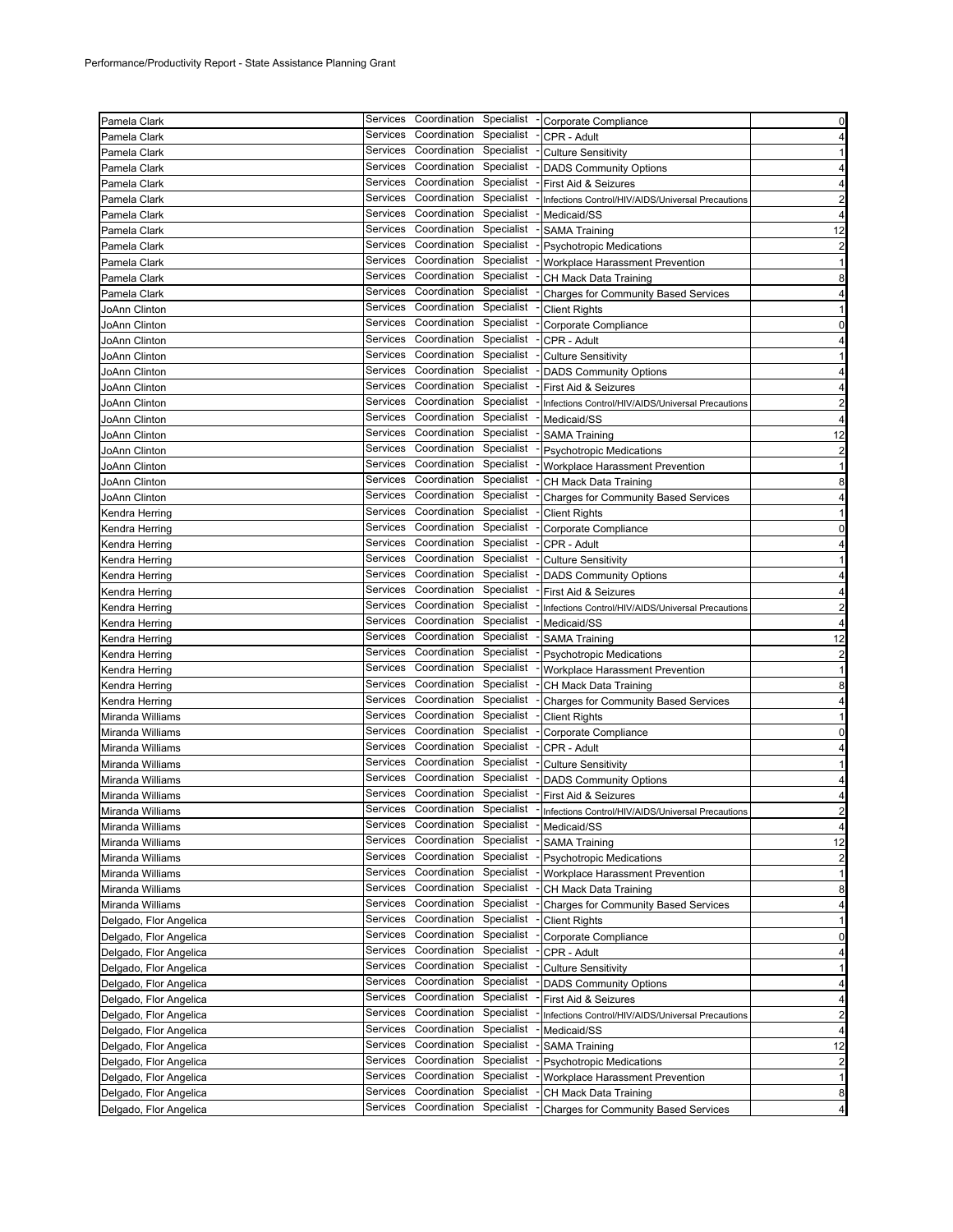| Yaritza Diaz-Cosino |          | Services Coordination Specialist |            | - Client Rights                                   | $\mathbf{1}$            |
|---------------------|----------|----------------------------------|------------|---------------------------------------------------|-------------------------|
| Yaritza Diaz-Cosino | Services | Coordination                     | Specialist | Corporate Compliance                              | 0                       |
| Yaritza Diaz-Cosino | Services | Coordination                     | Specialist | CPR - Adult                                       | 4                       |
| Yaritza Diaz-Cosino | Services | Coordination Specialist          |            | <b>Culture Sensitivity</b>                        | $\mathbf{1}$            |
| Ƴaritza Diaz-Cosino | Services | Coordination Specialist          |            | <b>DADS Community Options</b>                     | $\overline{4}$          |
| Yaritza Diaz-Cosino | Services | Coordination                     | Specialist | First Aid & Seizures                              | 4                       |
| Yaritza Diaz-Cosino | Services | Coordination Specialist          |            | Infections Control/HIV/AIDS/Universal Precautions | 2                       |
|                     | Services | Coordination                     | Specialist | Medicaid/SS                                       | $\overline{4}$          |
| Yaritza Diaz-Cosino | Services | Coordination                     | Specialist |                                                   |                         |
| Yaritza Diaz-Cosino | Services | Coordination                     | Specialist | <b>SAMA Training</b>                              | 12                      |
| Yaritza Diaz-Cosino |          | Coordination                     |            | <b>Psychotropic Medications</b>                   | $\overline{2}$          |
| Yaritza Diaz-Cosino | Services |                                  | Specialist | Workplace Harassment Prevention                   | $\mathbf{1}$            |
| Yaritza Diaz-Cosino | Services | Coordination                     | Specialist | CH Mack Data Training                             | 8                       |
| Ƴaritza Diaz-Cosino | Services | Coordination                     | Specialist | <b>Charges for Community Based Services</b>       | 4                       |
| Jessica Donovan     | Services | Coordination Specialist          |            | <b>Client Rights</b>                              | -1                      |
| Jessica Donovan     | Services | Coordination                     | Specialist | Corporate Compliance                              | 0                       |
| Jessica Donovan     | Services | Coordination                     | Specialist | CPR - Adult                                       | 4                       |
| Jessica Donovan     | Services | Coordination                     | Specialist | <b>Culture Sensitivity</b>                        | 1                       |
| Jessica Donovan     | Services | Coordination Specialist          |            | <b>DADS Community Options</b>                     | 4                       |
| Jessica Donovan     | Services | Coordination                     | Specialist | First Aid & Seizures                              | 4                       |
| Jessica Donovan     | Services | Coordination Specialist          |            | Infections Control/HIV/AIDS/Universal Precautions | $\overline{c}$          |
| Jessica Donovan     | Services | Coordination Specialist          |            | Medicaid/SS                                       | $\overline{4}$          |
| Jessica Donovan     | Services | Coordination                     | Specialist | <b>SAMA Training</b>                              | 12                      |
| Jessica Donovan     | Services | Coordination Specialist          |            | <b>Psychotropic Medications</b>                   | $\overline{\mathbf{c}}$ |
| Jessica Donovan     | Services | Coordination                     | Specialist | Workplace Harassment Prevention                   | $\mathbf{1}$            |
| Jessica Donovan     | Services | Coordination                     | Specialist | CH Mack Data Training                             | 8                       |
| Jessica Donovan     | Services | Coordination                     | Specialist | <b>Charges for Community Based Services</b>       | 4                       |
| Joan Ellebracht     | Services | Coordination Specialist          |            | <b>Client Rights</b>                              | $\mathbf{1}$            |
| Joan Ellebracht     | Services | Coordination                     | Specialist | Corporate Compliance                              | 0                       |
| Joan Ellebracht     | Services | Coordination Specialist          |            | CPR - Adult                                       | 4                       |
| Joan Ellebracht     | Services | Coordination Specialist          |            | <b>Culture Sensitivity</b>                        | $\mathbf{1}$            |
|                     | Services | Coordination                     | Specialist |                                                   | 4                       |
| Joan Ellebracht     | Services | Coordination                     | Specialist | <b>DADS Community Options</b>                     |                         |
| Joan Ellebracht     | Services | Coordination                     | Specialist | First Aid & Seizures                              | 4                       |
| Joan Ellebracht     | Services | Coordination Specialist          |            | Infections Control/HIV/AIDS/Universal Precautions | $\overline{2}$          |
| Joan Ellebracht     |          |                                  |            | Medicaid/SS                                       | 4                       |
| Joan Ellebracht     | Services | Coordination                     | Specialist | <b>SAMA Training</b>                              | 12                      |
| Joan Ellebracht     | Services | Coordination Specialist          |            | <b>Psychotropic Medications</b>                   | $\overline{2}$          |
| Joan Ellebracht     | Services | Coordination                     | Specialist | Workplace Harassment Prevention                   | $\mathbf{1}$            |
| Joan Ellebracht     | Services | Coordination                     | Specialist | CH Mack Data Training                             | 8                       |
| Joan Ellebracht     | Services | Coordination                     | Specialist | <b>Charges for Community Based Services</b>       | 4                       |
| Jessica Esquivel    | Services | Coordination                     | Specialist | <b>Client Rights</b>                              | $\mathbf{1}$            |
| Jessica Esquivel    | Services | Coordination                     | Specialist | Corporate Compliance                              | 0                       |
| Jessica Esquivel    | Services | Coordination Specialist          |            | CPR - Adult                                       | $\overline{4}$          |
| Jessica Esquivel    | Services | Coordination Specialist          |            | <b>Culture Sensitivity</b>                        | 1                       |
| Jessica Esquivel    |          | Services Coordination Specialist |            | <b>DADS Community Options</b>                     | 4                       |
| Jessica Esquivel    |          | Services Coordination Specialist |            | First Aid & Seizures                              | 4                       |
| Jessica Esquivel    | Services | Coordination                     | Specialist | Infections Control/HIV/AIDS/Universal Precautions | $\overline{c}$          |
| Jessica Esquivel    | Services | Coordination                     | Specialist | Medicaid/SS                                       | 4                       |
| Jessica Esquivel    | Services | Coordination                     | Specialist | <b>SAMA Training</b>                              | 12                      |
| Jessica Esquivel    | Services | Coordination                     | Specialist | <b>Psychotropic Medications</b>                   | 2                       |
| Jessica Esquivel    | Services | Coordination                     | Specialist | Workplace Harassment Prevention                   | 1                       |
| Jessica Esquivel    | Services | Coordination                     | Specialist | CH Mack Data Training                             | 8                       |
| Jessica Esquivel    | Services | Coordination                     | Specialist | <b>Charges for Community Based Services</b>       | 4                       |
| Johana Fraige       | Services | Coordination                     | Specialist | <b>Client Rights</b>                              | -1                      |
| Johana Fraige       | Services | Coordination                     | Specialist | Corporate Compliance                              | 0                       |
| Johana Fraige       | Services | Coordination                     | Specialist | CPR - Adult                                       | 4                       |
| Johana Fraige       | Services | Coordination                     | Specialist | <b>Culture Sensitivity</b>                        | 1                       |
| Johana Fraige       | Services | Coordination                     | Specialist | <b>DADS Community Options</b>                     | 4                       |
| Johana Fraige       | Services | Coordination                     | Specialist | First Aid & Seizures                              | 4                       |
| Johana Fraige       | Services | Coordination                     | Specialist | Infections Control/HIV/AIDS/Universal Precautions | $\overline{2}$          |
| Johana Fraige       | Services | Coordination                     | Specialist | Medicaid/SS                                       | 4                       |
|                     | Services | Coordination                     | Specialist |                                                   | 12                      |
| Johana Fraige       | Services | Coordination                     | Specialist | <b>SAMA Training</b>                              |                         |
| Johana Fraige       | Services | Coordination                     | Specialist | <b>Psychotropic Medications</b>                   | $\overline{\mathbf{c}}$ |
| Johana Fraige       |          | Coordination                     |            | Workplace Harassment Prevention                   | 1                       |
| Johana Fraige       | Services |                                  | Specialist | CH Mack Data Training                             | 8                       |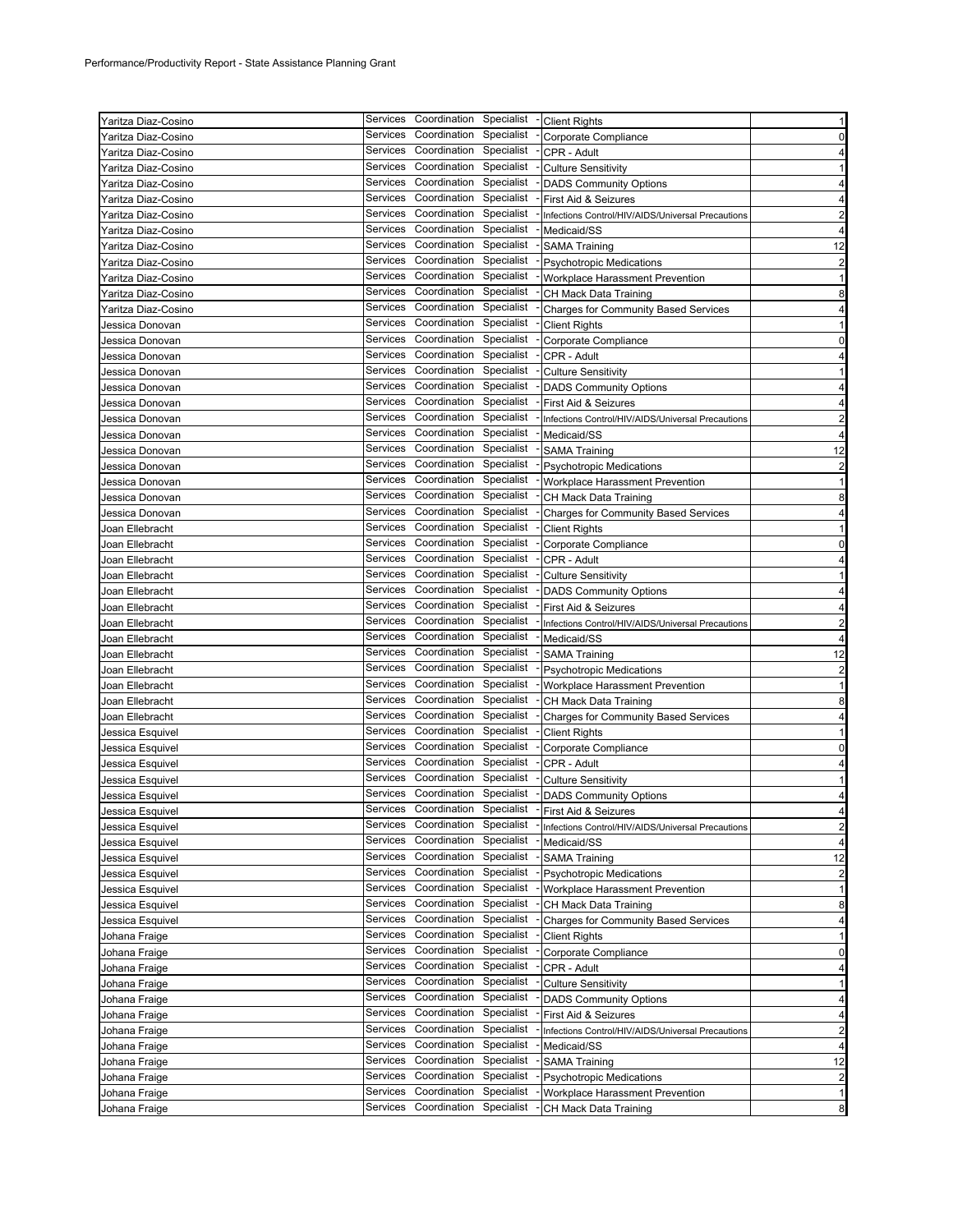| Johana Fraige      | Services | Coordination Specialist          |            | - Charges for Community Based Services            | 4                       |
|--------------------|----------|----------------------------------|------------|---------------------------------------------------|-------------------------|
| Gregory Haugabrook | Services | Coordination                     | Specialist | <b>Client Rights</b>                              | $\mathbf{1}$            |
| Gregory Haugabrook | Services | Coordination                     | Specialist | Corporate Compliance                              | 0                       |
| Gregory Haugabrook | Services | Coordination                     | Specialist | CPR - Adult                                       | 4                       |
| Gregory Haugabrook | Services | Coordination                     | Specialist | <b>Culture Sensitivity</b>                        | $\mathbf{1}$            |
| Gregory Haugabrook | Services | Coordination                     | Specialist | <b>DADS Community Options</b>                     | 4                       |
| Gregory Haugabrook | Services | Coordination                     | Specialist | First Aid & Seizures                              | 4                       |
| Gregory Haugabrook | Services | Coordination                     | Specialist | Infections Control/HIV/AIDS/Universal Precautions | $\overline{c}$          |
| Gregory Haugabrook | Services | Coordination                     | Specialist | Medicaid/SS                                       | 4                       |
| Gregory Haugabrook | Services | Coordination                     | Specialist | <b>SAMA Training</b>                              | 12                      |
| Gregory Haugabrook | Services | Coordination                     | Specialist | <b>Psychotropic Medications</b>                   | $\overline{2}$          |
| Gregory Haugabrook | Services | Coordination                     | Specialist | Workplace Harassment Prevention                   | 1                       |
| Gregory Haugabrook | Services | Coordination                     | Specialist | CH Mack Data Training                             | 8                       |
| Gregory Haugabrook | Services | Coordination                     | Specialist | <b>Charges for Community Based Services</b>       | 4                       |
| Philip Zapata      | Services | Coordination                     | Specialist | <b>Client Rights</b>                              | $\mathbf{1}$            |
| Philip Zapata      | Services | Coordination                     | Specialist | Corporate Compliance                              | 0                       |
| Philip Zapata      | Services | Coordination                     | Specialist | CPR - Adult                                       | 4                       |
| Philip Zapata      | Services | Coordination                     | Specialist | <b>Culture Sensitivity</b>                        | $\mathbf{1}$            |
| Philip Zapata      | Services | Coordination                     | Specialist | <b>DADS Community Options</b>                     | 4                       |
| Philip Zapata      | Services | Coordination                     | Specialist | First Aid & Seizures                              | 4                       |
| Philip Zapata      | Services | Coordination                     | Specialist | Infections Control/HIV/AIDS/Universal Precautions | $\overline{\mathbf{c}}$ |
| Philip Zapata      | Services | Coordination                     | Specialist | Medicaid/SS                                       | $\overline{4}$          |
| Philip Zapata      | Services | Coordination                     | Specialist | <b>SAMA Training</b>                              | 12                      |
| Philip Zapata      | Services | Coordination                     | Specialist | <b>Psychotropic Medications</b>                   | $\overline{\mathbf{c}}$ |
| Philip Zapata      | Services | Coordination                     | Specialist | Workplace Harassment Prevention                   | $\mathbf{1}$            |
| Philip Zapata      | Services | Coordination                     | Specialist | CH Mack Data Training                             | 8                       |
| Philip Zapata      | Services | Coordination                     | Specialist | <b>Charges for Community Based Services</b>       | 4                       |
| aura Miyakawa      | Services | Coordination                     | Specialist | <b>Client Rights</b>                              | 1                       |
| aura Miyakawa.     | Services | Coordination                     | Specialist | Corporate Compliance                              | 0                       |
| aura Miyakawa.     | Services | Coordination                     | Specialist | CPR - Adult                                       | 4                       |
| Laura Miyakawa     | Services | Coordination                     | Specialist | <b>Culture Sensitivity</b>                        | -1                      |
| aura Miyakawa.     | Services | Coordination                     | Specialist | <b>DADS Community Options</b>                     | 4                       |
| aura Miyakawa.     | Services | Coordination                     | Specialist | First Aid & Seizures                              | 4                       |
| Laura Miyakawa     | Services | Coordination                     | Specialist | Infections Control/HIV/AIDS/Universal Precautions | $\overline{2}$          |
| aura Miyakawa.     | Services | Coordination                     | Specialist | Medicaid/SS                                       | 4                       |
| aura Miyakawa.     | Services | Coordination                     | Specialist | <b>SAMA Training</b>                              | 12                      |
| Laura Miyakawa     | Services | Coordination                     | Specialist | <b>Psychotropic Medications</b>                   | $\overline{\mathbf{c}}$ |
| aura Miyakawa.     | Services | Coordination                     | Specialist | Workplace Harassment Prevention                   | $\mathbf{1}$            |
| aura Miyakawa.     | Services | Coordination                     | Specialist | CH Mack Data Training                             | 8                       |
| aura Miyakawa      | Services | Coordination                     | Specialist | <b>Charges for Community Based Services</b>       | 4                       |
| Pauline Zulaica    | Services | Coordination                     | Specialist | <b>Client Rights</b>                              | 1                       |
| Pauline Zulaica    | Services | Coordination                     | Specialist | Corporate Compliance                              | 0                       |
| Pauline Zulaica    | Services | Coordination                     | Specialist | CPR - Adult                                       | 4                       |
| Pauline Zulaica    |          | Services Coordination Specialist |            | <b>Culture Sensitivity</b>                        | 1                       |
| Pauline Zulaica    |          | Services Coordination Specialist |            | - DADS Community Options                          | 4                       |
| Pauline Zulaica    |          | Services Coordination            | Specialist | First Aid & Seizures                              | 4                       |
| Pauline Zulaica    | Services | Coordination                     | Specialist | Infections Control/HIV/AIDS/Universal Precautions | 2                       |
| Pauline Zulaica    | Services | Coordination                     | Specialist | Medicaid/SS                                       | 4                       |
| Pauline Zulaica    | Services | Coordination                     | Specialist | <b>SAMA Training</b>                              | 12                      |
| Pauline Zulaica    | Services | Coordination                     | Specialist | <b>Psychotropic Medications</b>                   | $\overline{\mathbf{c}}$ |
| Pauline Zulaica    | Services | Coordination                     | Specialist | Workplace Harassment Prevention                   | $\mathbf{1}$            |
| Pauline Zulaica    | Services | Coordination                     | Specialist | CH Mack Data Training                             | 8                       |
| Pauline Zulaica    | Services | Coordination                     | Specialist | <b>Charges for Community Based Services</b>       | 4                       |
| Teresa Gutierrez   | Services | Coordination                     | Specialist | <b>Client Rights</b>                              | 1                       |
| Teresa Gutierrez   | Services | Coordination                     | Specialist | Corporate Compliance                              | 0                       |
| Teresa Gutierrez   | Services | Coordination                     | Specialist | CPR - Adult                                       | 4                       |
| Teresa Gutierrez   | Services | Coordination                     | Specialist | <b>Culture Sensitivity</b>                        | $\mathbf{1}$            |
| Teresa Gutierrez   | Services | Coordination                     | Specialist | <b>DADS Community Options</b>                     | 4                       |
| Teresa Gutierrez   | Services | Coordination                     | Specialist | First Aid & Seizures                              | 4                       |
| Teresa Gutierrez   | Services | Coordination                     | Specialist | Infections Control/HIV/AIDS/Universal Precautions | $\overline{2}$          |
| Teresa Gutierrez   | Services | Coordination                     | Specialist | Medicaid/SS                                       | $\overline{4}$          |
| Teresa Gutierrez   | Services | Coordination                     | Specialist | <b>SAMA Training</b>                              | 12                      |
| Teresa Gutierrez   | Services | Coordination                     | Specialist | <b>Psychotropic Medications</b>                   | $\overline{2}$          |
| Teresa Gutierrez   | Services | Coordination                     | Specialist | Workplace Harassment Prevention                   | $\mathbf{1}$            |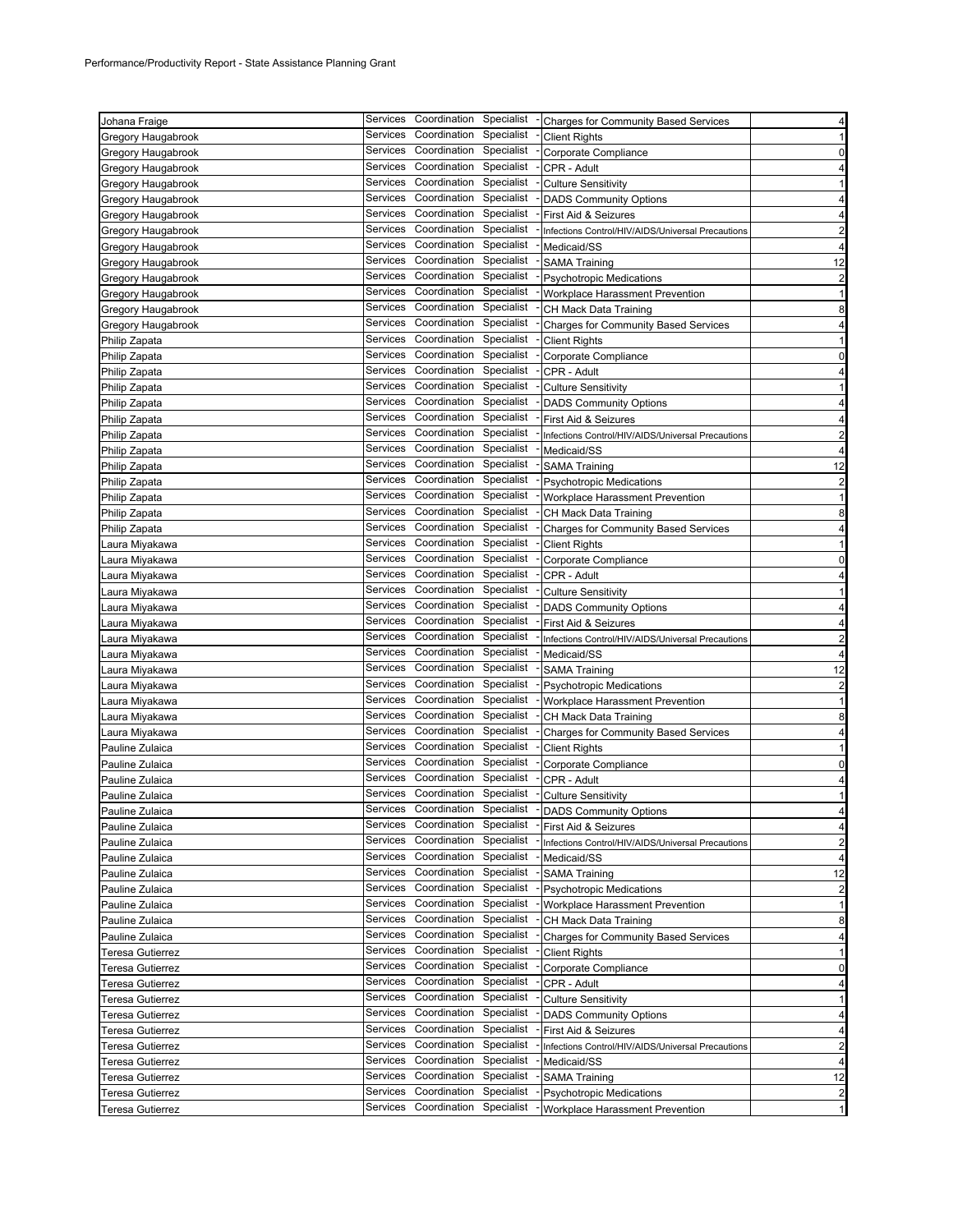| <b>Teresa Gutierrez</b> |                      | Services Coordination Specialist |                          | - CH Mack Data Training                                 | 8                       |
|-------------------------|----------------------|----------------------------------|--------------------------|---------------------------------------------------------|-------------------------|
| Teresa Gutierrez        | Services             | Coordination                     | Specialist               | <b>Charges for Community Based Services</b>             | $\overline{4}$          |
| Margaret Hernandez      | Services             | Coordination                     | Specialist               | <b>Client Rights</b>                                    | 1                       |
| Margaret Hernandez      | Services             | Coordination                     | Specialist               | Corporate Compliance                                    | 0                       |
| Margaret Hernandez      | Services             | Coordination                     | Specialist               | CPR - Adult                                             | 4                       |
| Margaret Hernandez      | Services             | Coordination Specialist          |                          | <b>Culture Sensitivity</b>                              | 1                       |
| Margaret Hernandez      | Services             | Coordination                     | Specialist               | <b>DADS Community Options</b>                           | 4                       |
| Margaret Hernandez      | Services             | Coordination                     | Specialist               | First Aid & Seizures                                    | 4                       |
| Margaret Hernandez      | Services             | Coordination                     | Specialist               | Infections Control/HIV/AIDS/Universal Precautions       | $\overline{\mathbf{c}}$ |
| Margaret Hernandez      | Services             | Coordination                     | Specialist               | Medicaid/SS                                             | 4                       |
|                         | Services             | Coordination                     | Specialist               |                                                         | 12                      |
| Margaret Hernandez      | Services             | Coordination                     | Specialist               | <b>SAMA Training</b><br><b>Psychotropic Medications</b> |                         |
| Margaret Hernandez      | Services             | Coordination                     | Specialist               |                                                         | $\overline{\mathbf{c}}$ |
| Margaret Hernandez      | Services             | Coordination                     | Specialist               | Workplace Harassment Prevention                         | $\mathbf{1}$            |
| Margaret Hernandez      | Services             | Coordination                     | Specialist               | CH Mack Data Training                                   | 8                       |
| Margaret Hernandez      | Services             | Coordination                     |                          | <b>Charges for Community Based Services</b>             | 4                       |
| Roberto Garcia          |                      |                                  | Specialist               | <b>Client Rights</b>                                    | $\mathbf{1}$            |
| Roberto Garcia          | Services             | Coordination                     | Specialist               | Corporate Compliance                                    | 0                       |
| Roberto Garcia          | Services             | Coordination                     | Specialist               | CPR - Adult                                             | $\overline{4}$          |
| Roberto Garcia          | Services             | Coordination                     | Specialist               | <b>Culture Sensitivity</b>                              | 1                       |
| Roberto Garcia          | Services             | Coordination                     | Specialist               | <b>DADS Community Options</b>                           | 4                       |
| Roberto Garcia          | Services             | Coordination                     | Specialist               | First Aid & Seizures                                    | 4                       |
| Roberto Garcia          | Services             | Coordination                     | Specialist               | Infections Control/HIV/AIDS/Universal Precautions       | $\overline{2}$          |
| Roberto Garcia          | Services             | Coordination                     | Specialist               | Medicaid/SS                                             | 4                       |
| Roberto Garcia          | Services             | Coordination                     | Specialist               | <b>SAMA Training</b>                                    | 12                      |
| Roberto Garcia          | Services             | Coordination                     | Specialist               | <b>Psychotropic Medications</b>                         | $\overline{\mathbf{c}}$ |
| Roberto Garcia          | Services             | Coordination                     | Specialist               | Workplace Harassment Prevention                         | $\mathbf{1}$            |
| Roberto Garcia          | Services             | Coordination                     | Specialist               | CH Mack Data Training                                   | 8                       |
| Roberto Garcia          | Services             | Coordination                     | Specialist               | <b>Charges for Community Based Services</b>             | 4                       |
| Chimene Marsh           | Services             | Coordination                     | Specialist               | <b>Client Rights</b>                                    | 1                       |
| Chimene Marsh           | Services             | Coordination                     | Specialist               | Corporate Compliance                                    | 0                       |
| Chimene Marsh           | Services             | Coordination                     | Specialist               | CPR - Adult                                             | 4                       |
| Chimene Marsh           | Services             | Coordination                     | Specialist               | <b>Culture Sensitivity</b>                              | 1                       |
| Chimene Marsh           | Services             | Coordination                     | Specialist               | <b>DADS Community Options</b>                           | 4                       |
| Chimene Marsh           | Services             | Coordination                     | Specialist               | First Aid & Seizures                                    | 4                       |
| Chimene Marsh           | Services             | Coordination                     | Specialist               | Infections Control/HIV/AIDS/Universal Precautions       | 2                       |
| Chimene Marsh           | Services             | Coordination                     | Specialist               | Medicaid/SS                                             | $\overline{4}$          |
| Chimene Marsh           | Services             | Coordination                     | Specialist               | <b>SAMA Training</b>                                    | 12                      |
| Chimene Marsh           | Services             | Coordination                     | Specialist               | <b>Psychotropic Medications</b>                         | $\overline{\mathbf{c}}$ |
| Chimene Marsh           | Services             | Coordination                     | Specialist               | Workplace Harassment Prevention                         | $\mathbf{1}$            |
| <b>Chimene Marsh</b>    | Services             | Coordination                     | Specialist               | CH Mack Data Training                                   | 8                       |
| Chimene Marsh           | Services             | Coordination                     | Specialist               | <b>Charges for Community Based Services</b>             | 4                       |
| Rachel Kipkemboi        | Services             | Coordination Specialist          |                          | <b>Client Rights</b>                                    | $\mathbf{1}$            |
| Rachel Kipkemboi        | Services             | Coordination                     | Specialist               | Corporate Compliance                                    | 0                       |
| Rachel Kipkemboi        |                      | Services Coordination Specialist |                          | CPR - Adult                                             | 4                       |
|                         | Services             | Coordination                     | Specialist               |                                                         | 1                       |
| Rachel Kipkemboi        | Services             | Coordination                     | Specialist               | <b>Culture Sensitivity</b>                              | 4                       |
| Rachel Kipkemboi        | Services             | Coordination                     | Specialist               | <b>DADS Community Options</b>                           |                         |
| Rachel Kipkemboi        | Services             | Coordination                     | Specialist               | First Aid & Seizures                                    | 4                       |
| Rachel Kipkemboi        | Services             | Coordination                     | Specialist               | Infections Control/HIV/AIDS/Universal Precautions       | $\overline{\mathbf{c}}$ |
| Rachel Kipkemboi        | Services             | Coordination                     | Specialist               | Medicaid/SS                                             | 4                       |
| Rachel Kipkemboi        | Services             | Coordination                     | Specialist               | <b>SAMA Training</b>                                    | 12                      |
| Rachel Kipkemboi        |                      |                                  |                          | <b>Psychotropic Medications</b>                         | $\overline{2}$          |
| Rachel Kipkemboi        | Services             | Coordination                     | Specialist               | Workplace Harassment Prevention                         | $\mathbf{1}$            |
| Rachel Kipkemboi        | Services             | Coordination                     | Specialist               | CH Mack Data Training                                   | 8                       |
| Rachel Kipkemboi        | Services             | Coordination                     | Specialist               | <b>Charges for Community Based Services</b>             | 4                       |
| Belinda Murgia          | Services             | Coordination                     | Specialist               | <b>Client Rights</b>                                    | $\mathbf{1}$            |
| Belinda Murgia          | Services             | Coordination                     | Specialist               | Corporate Compliance                                    | 0                       |
| Belinda Murgia          | Services             | Coordination                     | Specialist               | CPR - Adult                                             | 4                       |
| Belinda Murgia          |                      | Coordination                     | Specialist               | <b>Culture Sensitivity</b>                              | -1                      |
|                         | Services             |                                  |                          |                                                         |                         |
| Belinda Murgia          | Services             | Coordination                     | Specialist               | <b>DADS Community Options</b>                           |                         |
| Belinda Murgia          | Services             | Coordination                     | Specialist               | First Aid & Seizures                                    |                         |
| Belinda Murgia          | Services             | Coordination                     | Specialist               | Infections Control/HIV/AIDS/Universal Precautions       |                         |
| Belinda Murgia          | Services             | Coordination                     | Specialist               | Medicaid/SS                                             |                         |
| Belinda Murgia          | Services<br>Services | Coordination<br>Coordination     | Specialist<br>Specialist | <b>SAMA Training</b>                                    | 4<br>4<br>2<br>4<br>12  |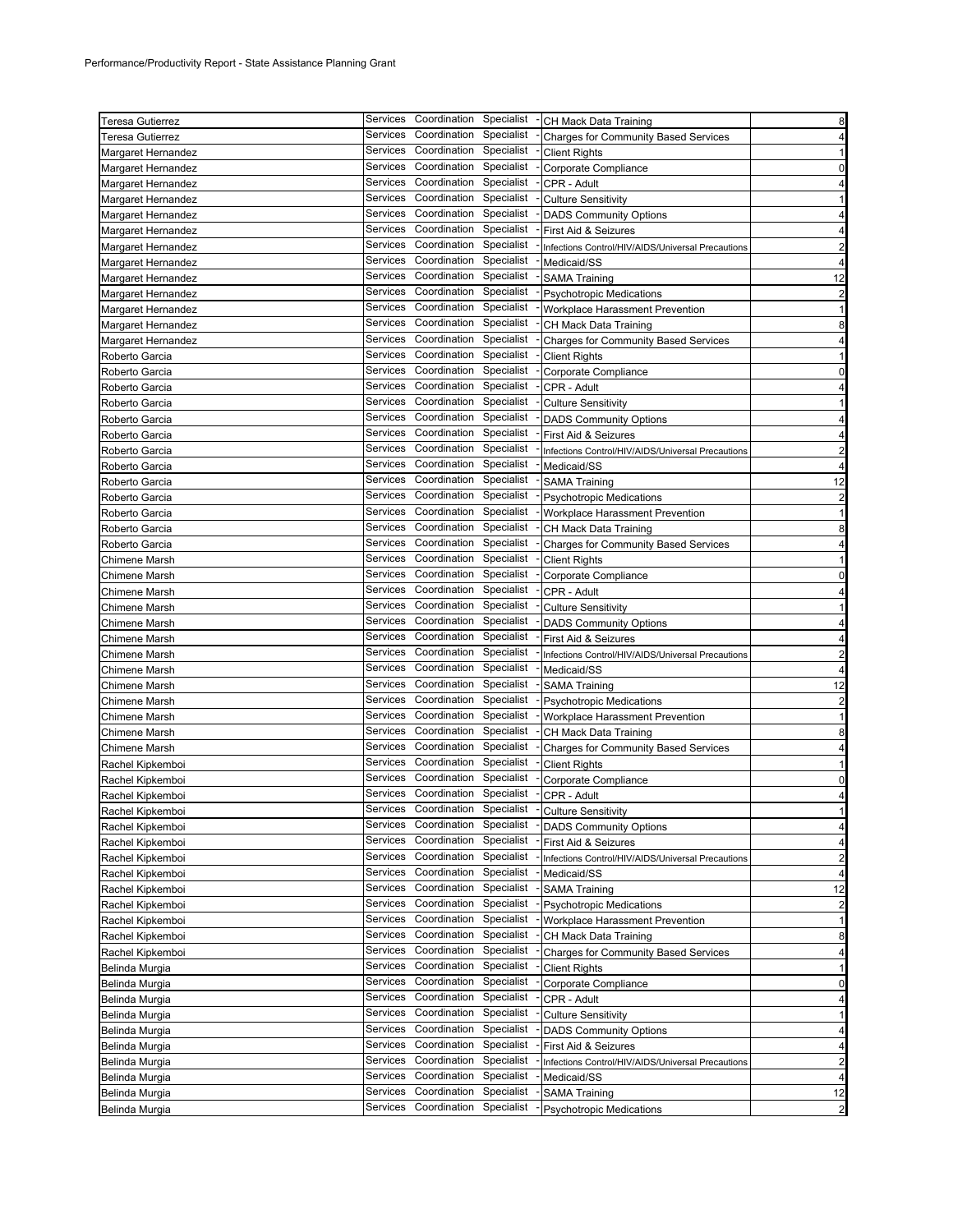| Belinda Murgia                   |          | Services Coordination Specialist                 |            | - Workplace Harassment Prevention                 | $\mathbf{1}$                     |
|----------------------------------|----------|--------------------------------------------------|------------|---------------------------------------------------|----------------------------------|
| Belinda Murgia                   | Services | Coordination                                     | Specialist | CH Mack Data Training                             | 8                                |
| Belinda Murgia                   | Services | Coordination                                     | Specialist | <b>Charges for Community Based Services</b>       | 4                                |
| Rosina Osuna                     | Services | Coordination                                     | Specialist | <b>Client Rights</b>                              | $\mathbf{1}$                     |
| Rosina Osuna                     | Services | Coordination                                     | Specialist | Corporate Compliance                              | $\mathbf 0$                      |
| Rosina Osuna                     | Services | Coordination                                     | Specialist | CPR - Adult                                       | $\overline{\mathbf{4}}$          |
| Rosina Osuna                     | Services | Coordination Specialist                          |            | <b>Culture Sensitivity</b>                        | $\mathbf{1}$                     |
| Rosina Osuna                     | Services | Coordination                                     | Specialist | <b>DADS Community Options</b>                     | 4                                |
| Rosina Osuna                     | Services | Coordination                                     | Specialist | First Aid & Seizures                              | 4                                |
| Rosina Osuna                     | Services | Coordination                                     | Specialist | Infections Control/HIV/AIDS/Universal Precautions | $\overline{\mathbf{c}}$          |
| Rosina Osuna                     | Services | Coordination                                     | Specialist | Medicaid/SS                                       | 4                                |
| Rosina Osuna                     | Services | Coordination                                     | Specialist | <b>SAMA Training</b>                              | 12                               |
| Rosina Osuna                     | Services | Coordination                                     | Specialist | <b>Psychotropic Medications</b>                   | $\overline{\mathbf{c}}$          |
| Rosina Osuna                     | Services | Coordination                                     | Specialist | Workplace Harassment Prevention                   | $\mathbf{1}$                     |
| Rosina Osuna                     | Services | Coordination                                     | Specialist | CH Mack Data Training                             | 8                                |
| Rosina Osuna                     | Services | Coordination                                     | Specialist | <b>Charges for Community Based Services</b>       | 4                                |
| Lorena Parada                    | Services | Coordination                                     | Specialist | <b>Client Rights</b>                              | $\mathbf{1}$                     |
| Lorena Parada                    | Services | Coordination                                     | Specialist | Corporate Compliance                              | $\mathbf 0$                      |
| Lorena Parada                    | Services | Coordination                                     | Specialist | CPR - Adult                                       | 4                                |
| Lorena Parada                    | Services | Coordination                                     | Specialist | <b>Culture Sensitivity</b>                        | $\mathbf{1}$                     |
| Lorena Parada                    | Services | Coordination                                     | Specialist | <b>DADS Community Options</b>                     | 4                                |
| Lorena Parada                    | Services | Coordination                                     | Specialist | First Aid & Seizures                              | 4                                |
| Lorena Parada                    | Services | Coordination                                     | Specialist | Infections Control/HIV/AIDS/Universal Precautions | $\overline{\mathbf{c}}$          |
| Lorena Parada                    | Services | Coordination                                     | Specialist | Medicaid/SS                                       | 4                                |
| Lorena Parada                    | Services | Coordination                                     | Specialist | <b>SAMA Training</b>                              | 12                               |
| Lorena Parada                    | Services | Coordination                                     | Specialist | <b>Psychotropic Medications</b>                   | $\overline{\mathbf{c}}$          |
| Lorena Parada                    | Services | Coordination                                     | Specialist | Workplace Harassment Prevention                   | $\mathbf{1}$                     |
| Lorena Parada                    | Services | Coordination                                     | Specialist | CH Mack Data Training                             | 8                                |
| Lorena Parada                    | Services | Coordination                                     | Specialist | <b>Charges for Community Based Services</b>       | 4                                |
| Elizabeth Parsch                 | Services | Coordination                                     | Specialist | <b>Client Rights</b>                              | $\mathbf{1}$                     |
| Elizabeth Parsch                 | Services | Coordination                                     | Specialist | Corporate Compliance                              | $\mathbf 0$                      |
| Elizabeth Parsch                 | Services | Coordination Specialist                          |            | CPR - Adult                                       | 4                                |
| Elizabeth Parsch                 | Services | Coordination                                     | Specialist | <b>Culture Sensitivity</b>                        | $\mathbf{1}$                     |
| Elizabeth Parsch                 | Services | Coordination                                     | Specialist | <b>DADS Community Options</b>                     | 4                                |
| Elizabeth Parsch                 | Services | Coordination                                     | Specialist | First Aid & Seizures                              | 4                                |
|                                  |          |                                                  |            |                                                   |                                  |
| Elizabeth Parsch                 | Services | Coordination                                     | Specialist | Infections Control/HIV/AIDS/Universal Precautions | $\overline{c}$                   |
| Elizabeth Parsch                 | Services | Coordination                                     | Specialist | Medicaid/SS                                       | $\overline{\mathbf{r}}$          |
| Elizabeth Parsch                 | Services | Coordination                                     | Specialist | <b>SAMA Training</b>                              | 12                               |
| Elizabeth Parsch                 | Services | Coordination                                     | Specialist | <b>Psychotropic Medications</b>                   | $\overline{\mathbf{c}}$          |
| Elizabeth Parsch                 | Services | Coordination                                     | Specialist | Workplace Harassment Prevention                   | $\mathbf{1}$                     |
| Elizabeth Parsch                 | Services | Coordination                                     | Specialist | CH Mack Data Training                             | 8                                |
| Elizabeth Parsch                 | Services | Coordination                                     | Specialist | <b>Charges for Community Based Services</b>       | 4                                |
| Anna Perez                       | Services | Coordination Specialist                          |            | <b>Client Rights</b>                              | 1                                |
| Anna Perez                       |          | Services Coordination Specialist                 |            | Corporate Compliance                              | $\mathbf 0$                      |
| Anna Perez                       |          | Services Coordination Specialist                 |            | CPR - Adult                                       | 4                                |
| Anna Perez                       |          | Services Coordination Specialist                 |            | <b>Culture Sensitivity</b>                        | $\mathbf{1}$                     |
| Anna Perez                       | Services | Coordination                                     | Specialist | <b>DADS Community Options</b>                     |                                  |
| Anna Perez                       | Services | Coordination                                     | Specialist | First Aid & Seizures                              | 4                                |
| Anna Perez                       | Services | Coordination                                     | Specialist | Infections Control/HIV/AIDS/Universal Precautions | $\overline{a}$<br>$\overline{a}$ |
| Anna Perez                       | Services | Coordination                                     | Specialist | Medicaid/SS                                       | 4                                |
| Anna Perez                       | Services | Coordination                                     | Specialist | <b>SAMA Training</b>                              | 12                               |
| Anna Perez                       | Services | Coordination                                     | Specialist | <b>Psychotropic Medications</b>                   | $\overline{\mathbf{c}}$          |
| Anna Perez                       | Services | Coordination                                     | Specialist | Workplace Harassment Prevention                   | $\mathbf{1}$                     |
| Anna Perez                       | Services | Coordination                                     | Specialist | CH Mack Data Training                             | 8                                |
| Anna Perez                       | Services | Coordination                                     | Specialist | <b>Charges for Community Based Services</b>       | 4                                |
| Amanda Revilla                   | Services | Coordination                                     | Specialist | <b>Client Rights</b>                              | 1                                |
| Amanda Revilla                   | Services | Coordination Specialist                          |            | Corporate Compliance                              |                                  |
| Amanda Revilla                   | Services | Coordination                                     | Specialist | CPR - Adult                                       | 4                                |
| Amanda Revilla                   | Services | Coordination                                     | Specialist | <b>Culture Sensitivity</b>                        | $\mathbf{1}$                     |
| Amanda Revilla                   | Services | Coordination                                     | Specialist | <b>DADS Community Options</b>                     | 4                                |
| Amanda Revilla                   | Services | Coordination                                     | Specialist | First Aid & Seizures                              | $\mathbf 0$<br>4                 |
| Amanda Revilla                   | Services | Coordination                                     | Specialist | Infections Control/HIV/AIDS/Universal Precautions | $\overline{a}$                   |
| Amanda Revilla<br>Amanda Revilla | Services | Coordination<br>Services Coordination Specialist | Specialist | Medicaid/SS<br><b>SAMA Training</b>               | 4<br>12                          |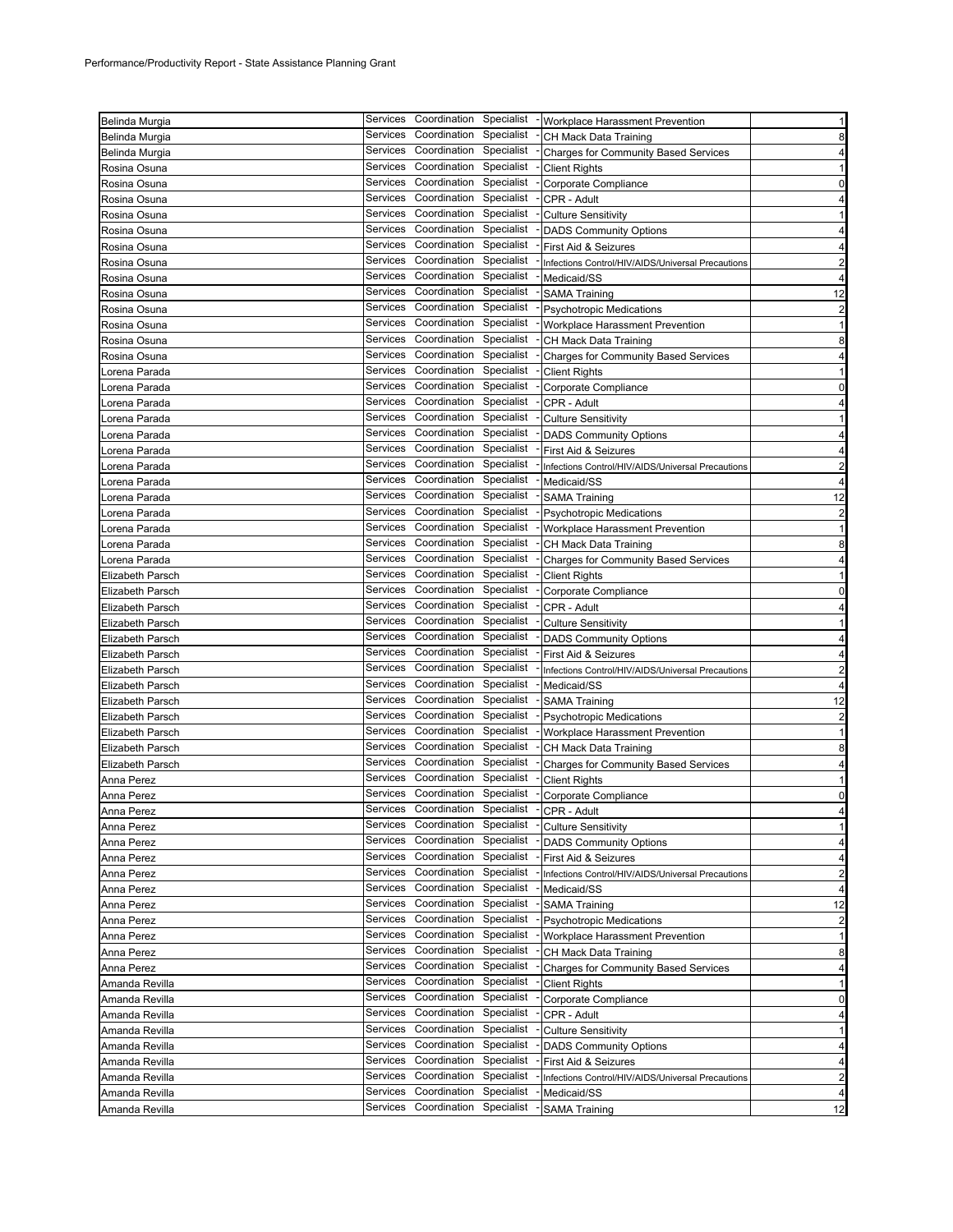| Amanda Revilla        |          | Services Coordination Specialist |            | - Psychotropic Medications                        | $\overline{2}$          |
|-----------------------|----------|----------------------------------|------------|---------------------------------------------------|-------------------------|
| Amanda Revilla        | Services | Coordination                     | Specialist | Workplace Harassment Prevention                   | $\mathbf{1}$            |
| Amanda Revilla        | Services | Coordination                     | Specialist | CH Mack Data Training                             | 8                       |
| Amanda Revilla        | Services | Coordination                     | Specialist | <b>Charges for Community Based Services</b>       | 4                       |
|                       | Services | Coordination                     | Specialist |                                                   | 1                       |
| Azeneth Reyez         | Services | Coordination                     | Specialist | <b>Client Rights</b><br>Corporate Compliance      | 0                       |
| Azeneth Reyez         | Services | Coordination                     | Specialist | CPR - Adult                                       |                         |
| Azeneth Reyez         | Services | Coordination                     | Specialist |                                                   | 4                       |
| Azeneth Reyez         | Services | Coordination                     | Specialist | <b>Culture Sensitivity</b>                        | $\mathbf{1}$            |
| Azeneth Reyez         | Services | Coordination                     |            | <b>DADS Community Options</b>                     | 4                       |
| Azeneth Reyez         |          |                                  | Specialist | First Aid & Seizures                              | 4                       |
| Azeneth Reyez         | Services | Coordination                     | Specialist | Infections Control/HIV/AIDS/Universal Precautions | $\overline{2}$          |
| Azeneth Reyez         | Services | Coordination                     | Specialist | Medicaid/SS                                       | 4                       |
| Azeneth Reyez         | Services | Coordination                     | Specialist | <b>SAMA Training</b>                              | 12                      |
| Azeneth Reyez         | Services | Coordination                     | Specialist | <b>Psychotropic Medications</b>                   | $\overline{2}$          |
| Azeneth Reyez         | Services | Coordination                     | Specialist | Workplace Harassment Prevention                   | $\mathbf{1}$            |
| Azeneth Reyez         | Services | Coordination                     | Specialist | CH Mack Data Training                             | 8                       |
| Azeneth Reyez         | Services | Coordination                     | Specialist | <b>Charges for Community Based Services</b>       | 4                       |
| Rivon-Roberts, Ashley | Services | Coordination                     | Specialist | <b>Client Rights</b>                              | $\mathbf{1}$            |
| Rivon-Roberts, Ashley | Services | Coordination                     | Specialist | Corporate Compliance                              | 0                       |
| Rivon-Roberts, Ashley | Services | Coordination                     | Specialist | CPR - Adult                                       | 4                       |
| Rivon-Roberts, Ashley | Services | Coordination                     | Specialist | <b>Culture Sensitivity</b>                        | 1                       |
| Rivon-Roberts, Ashley | Services | Coordination                     | Specialist | <b>DADS Community Options</b>                     | 4                       |
| Rivon-Roberts, Ashley | Services | Coordination                     | Specialist | First Aid & Seizures                              | 4                       |
| Rivon-Roberts, Ashley | Services | Coordination                     | Specialist | Infections Control/HIV/AIDS/Universal Precautions | $\overline{2}$          |
| Rivon-Roberts, Ashley | Services | Coordination                     | Specialist | Medicaid/SS                                       | 4                       |
| Rivon-Roberts, Ashley | Services | Coordination                     | Specialist | <b>SAMA Training</b>                              | 12                      |
| Rivon-Roberts, Ashley | Services | Coordination                     | Specialist | <b>Psychotropic Medications</b>                   | $\overline{\mathbf{c}}$ |
| Rivon-Roberts, Ashley | Services | Coordination                     | Specialist | Workplace Harassment Prevention                   | 1                       |
| Rivon-Roberts, Ashley | Services | Coordination                     | Specialist | CH Mack Data Training                             | 8                       |
| Rivon-Roberts, Ashley | Services | Coordination                     | Specialist | <b>Charges for Community Based Services</b>       | 4                       |
| Clara Sanchez         | Services | Coordination                     | Specialist | <b>Client Rights</b>                              | 1                       |
| Clara Sanchez         | Services | Coordination                     | Specialist | Corporate Compliance                              | 0                       |
|                       | Services | Coordination                     | Specialist | CPR - Adult                                       | 4                       |
| Clara Sanchez         | Services | Coordination                     | Specialist |                                                   |                         |
| Clara Sanchez         | Services | Coordination                     | Specialist | <b>Culture Sensitivity</b>                        | 1                       |
| Clara Sanchez         | Services | Coordination                     | Specialist | <b>DADS Community Options</b>                     | $\overline{4}$          |
| Clara Sanchez         | Services | Coordination                     | Specialist | First Aid & Seizures                              | 4                       |
| Clara Sanchez         | Services | Coordination                     | Specialist | Infections Control/HIV/AIDS/Universal Precautions | $\overline{2}$          |
| Clara Sanchez         | Services |                                  |            | Medicaid/SS                                       | 4                       |
| Clara Sanchez         |          | Coordination<br>Coordination     | Specialist | <b>SAMA Training</b>                              | 12                      |
| Clara Sanchez         | Services |                                  | Specialist | <b>Psychotropic Medications</b>                   | $\overline{\mathbf{c}}$ |
| Clara Sanchez         | Services | Coordination                     | Specialist | Workplace Harassment Prevention                   | 1                       |
| Clara Sanchez         | Services | Coordination                     | Specialist | CH Mack Data Training                             | 8                       |
| Clara Sanchez         | Services | Coordination                     | Specialist | <b>Charges for Community Based Services</b>       | 4                       |
| Angela Sanchez-Concha |          | Services Coordination Specialist |            | <b>Client Rights</b>                              | 1                       |
| Angela Sanchez-Concha |          | Services Coordination Specialist |            | Corporate Compliance                              | 0                       |
| Angela Sanchez-Concha | Services | Coordination                     | Specialist | CPR - Adult                                       | 4                       |
| Angela Sanchez-Concha | Services | Coordination                     | Specialist | <b>Culture Sensitivity</b>                        | -1                      |
| Angela Sanchez-Concha | Services | Coordination                     | Specialist | <b>DADS Community Options</b>                     | 4                       |
| Angela Sanchez-Concha | Services | Coordination                     | Specialist | First Aid & Seizures                              | 4                       |
| Angela Sanchez-Concha | Services | Coordination                     | Specialist | Infections Control/HIV/AIDS/Universal Precautions | 2                       |
| Angela Sanchez-Concha | Services | Coordination                     | Specialist | Medicaid/SS                                       | 4                       |
| Angela Sanchez-Concha | Services | Coordination                     | Specialist | <b>SAMA Training</b>                              | 12                      |
| Angela Sanchez-Concha | Services | Coordination                     | Specialist | <b>Psychotropic Medications</b>                   | $\overline{2}$          |
| Angela Sanchez-Concha | Services | Coordination                     | Specialist | Workplace Harassment Prevention                   | $\mathbf{1}$            |
| Angela Sanchez-Concha | Services | Coordination                     | Specialist | CH Mack Data Training                             | 8                       |
| Angela Sanchez-Concha | Services | Coordination                     | Specialist | <b>Charges for Community Based Services</b>       | 4                       |
| Adela Segovia         | Services | Coordination                     | Specialist | <b>Client Rights</b>                              | 1                       |
| Adela Segovia         | Services | Coordination                     | Specialist | Corporate Compliance                              | 0                       |
| Adela Segovia         | Services | Coordination                     | Specialist | CPR - Adult                                       | 4                       |
| Adela Segovia         | Services | Coordination                     | Specialist | <b>Culture Sensitivity</b>                        | 1                       |
| Adela Segovia         | Services | Coordination                     | Specialist | <b>DADS Community Options</b>                     | 4                       |
| Adela Segovia         | Services | Coordination                     | Specialist | First Aid & Seizures                              | 4                       |
| Adela Segovia         | Services | Coordination                     | Specialist | Infections Control/HIV/AIDS/Universal Precautions | 2                       |
| Adela Segovia         |          | Services Coordination            | Specialist | Medicaid/SS                                       | 4                       |
|                       |          |                                  |            |                                                   |                         |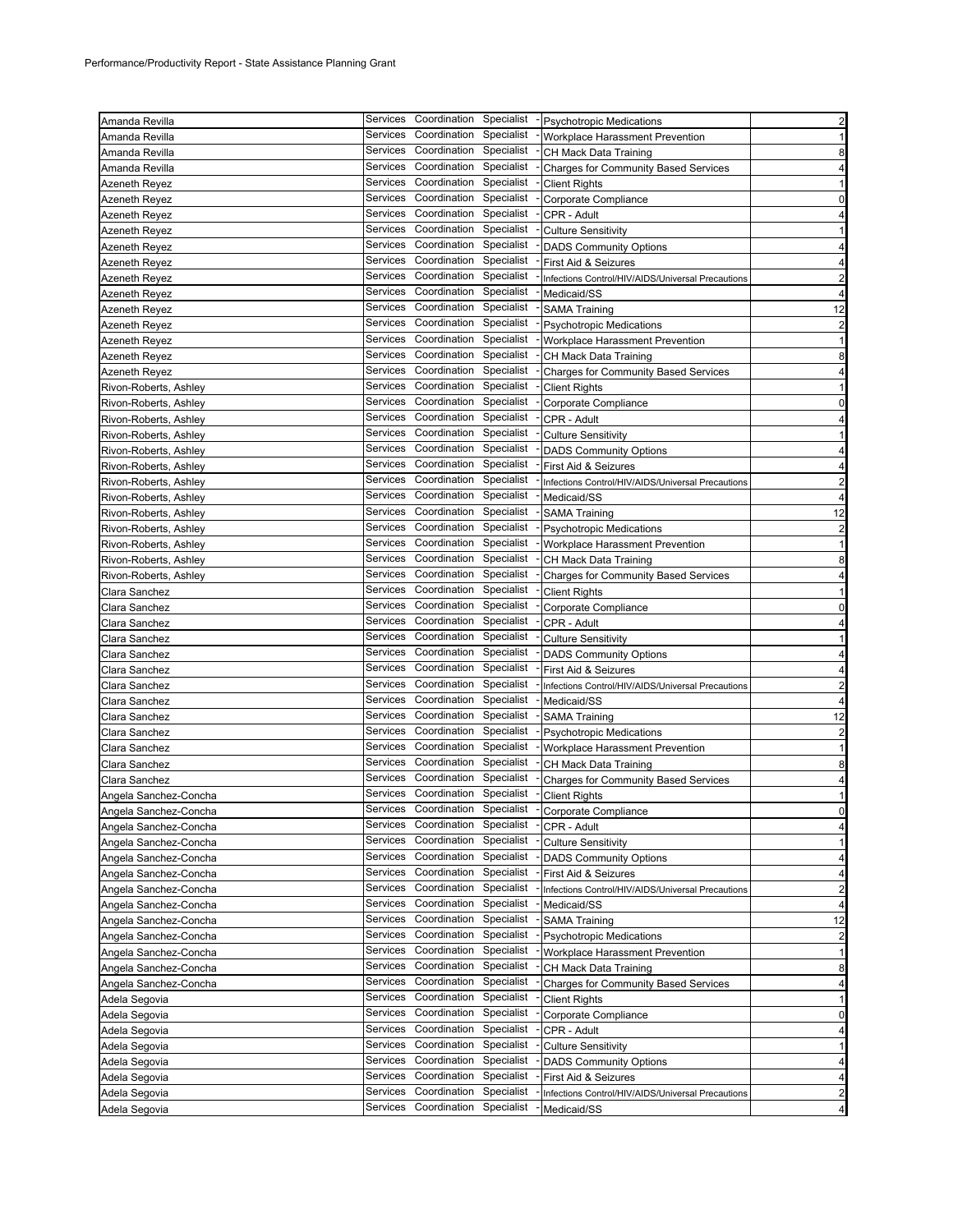| Adela Segovia     |          | Services Coordination Specialist |            | - SAMA Training                                   | 12                      |
|-------------------|----------|----------------------------------|------------|---------------------------------------------------|-------------------------|
| Adela Segovia     | Services | Coordination                     | Specialist | <b>Psychotropic Medications</b>                   | $\overline{\mathbf{c}}$ |
| Adela Segovia     | Services | Coordination                     | Specialist | Workplace Harassment Prevention                   | 1                       |
| Adela Segovia     | Services | Coordination Specialist          |            | CH Mack Data Training                             | 8                       |
| Adela Segovia     | Services | Coordination                     | Specialist | <b>Charges for Community Based Services</b>       | 4                       |
| Keena Shaw        | Services | Coordination                     | Specialist | <b>Client Rights</b>                              | 1                       |
| Keena Shaw        | Services | Coordination                     | Specialist | Corporate Compliance                              | 0                       |
| Keena Shaw        | Services | Coordination                     | Specialist | CPR - Adult                                       | 4                       |
| Keena Shaw        | Services | Coordination                     | Specialist | <b>Culture Sensitivity</b>                        | 1                       |
| Keena Shaw        | Services | Coordination Specialist          |            | <b>DADS Community Options</b>                     | 4                       |
| Keena Shaw        | Services | Coordination                     | Specialist | First Aid & Seizures                              | 4                       |
| Keena Shaw        | Services | Coordination                     | Specialist | Infections Control/HIV/AIDS/Universal Precautions | $\overline{a}$          |
| Keena Shaw        | Services | Coordination Specialist          |            | Medicaid/SS                                       | 4                       |
| Keena Shaw        | Services | Coordination                     | Specialist | <b>SAMA Training</b>                              | 12                      |
| Keena Shaw        | Services | Coordination                     | Specialist | <b>Psychotropic Medications</b>                   | $\overline{\mathbf{c}}$ |
| Keena Shaw        | Services | Coordination                     | Specialist | Workplace Harassment Prevention                   | $\mathbf{1}$            |
| Keena Shaw        | Services | Coordination                     | Specialist | CH Mack Data Training                             | 8                       |
| Keena Shaw        | Services | Coordination                     | Specialist | <b>Charges for Community Based Services</b>       | $\overline{\mathbf{r}}$ |
| James Smith       | Services | Coordination                     | Specialist | <b>Client Rights</b>                              | 1                       |
|                   | Services | Coordination                     | Specialist |                                                   | $\mathbf 0$             |
| James Smith       | Services | Coordination                     | Specialist | Corporate Compliance                              |                         |
| James Smith       | Services | Coordination                     | Specialist | CPR - Adult                                       | 4                       |
| James Smith       | Services | Coordination                     | Specialist | <b>Culture Sensitivity</b>                        | $\mathbf{1}$            |
| James Smith       |          |                                  |            | <b>DADS Community Options</b>                     | $\overline{4}$          |
| James Smith       | Services | Coordination                     | Specialist | First Aid & Seizures                              | 4                       |
| James Smith       | Services | Coordination                     | Specialist | Infections Control/HIV/AIDS/Universal Precautions | $\overline{a}$          |
| James Smith       | Services | Coordination                     | Specialist | Medicaid/SS                                       | 4                       |
| James Smith       | Services | Coordination                     | Specialist | <b>SAMA Training</b>                              | 12                      |
| James Smith       | Services | Coordination                     | Specialist | <b>Psychotropic Medications</b>                   | $\overline{a}$          |
| James Smith       | Services | Coordination                     | Specialist | Workplace Harassment Prevention                   | $\mathbf{1}$            |
| James Smith       | Services | Coordination                     | Specialist | CH Mack Data Training                             | 8                       |
| James Smith       | Services | Coordination                     | Specialist | <b>Charges for Community Based Services</b>       | $\overline{\mathbf{4}}$ |
| Steven Tirado     | Services | Coordination                     | Specialist | <b>Client Rights</b>                              | $\mathbf{1}$            |
| Steven Tirado     | Services | Coordination                     | Specialist | Corporate Compliance                              | 0                       |
| Steven Tirado     | Services | Coordination                     | Specialist | CPR - Adult                                       | 4                       |
| Steven Tirado     | Services | Coordination Specialist          |            | <b>Culture Sensitivity</b>                        | $\mathbf{1}$            |
| Steven Tirado     | Services | Coordination                     | Specialist | <b>DADS Community Options</b>                     | 4                       |
| Steven Tirado     | Services | Coordination                     | Specialist | First Aid & Seizures                              | 4                       |
| Steven Tirado     | Services | Coordination Specialist          |            | Infections Control/HIV/AIDS/Universal Precautions | $\overline{\mathbf{c}}$ |
| Steven Tirado     | Services | Coordination                     | Specialist | Medicaid/SS                                       | 4                       |
| Steven Tirado     | Services | Coordination                     | Specialist | <b>SAMA Training</b>                              | 12                      |
| Steven Tirado     | Services | Coordination                     | Specialist | <b>Psychotropic Medications</b>                   | $\overline{a}$          |
| Steven Tirado     | Services | Coordination Specialist          |            | Workplace Harassment Prevention                   | $\mathbf{1}$            |
| Steven Tirado     | Services | Coordination                     | Specialist | CH Mack Data Training                             | 8                       |
| Steven Tirado     |          | Services Coordination Specialist |            | <b>Charges for Community Based Services</b>       | 4                       |
| Esmeralda Vasquez |          | Services Coordination Specialist |            | Client Rights                                     |                         |
| Esmeralda Vasquez |          | Services Coordination Specialist |            | Corporate Compliance                              | 0                       |
| Esmeralda Vasquez | Services | Coordination                     | Specialist | CPR - Adult                                       | 4                       |
| Esmeralda Vasquez | Services | Coordination                     | Specialist | <b>Culture Sensitivity</b>                        | 1                       |
| Esmeralda Vasquez | Services | Coordination                     | Specialist | <b>DADS Community Options</b>                     | $\overline{4}$          |
| Esmeralda Vasquez | Services | Coordination                     | Specialist | First Aid & Seizures                              | 4                       |
| Esmeralda Vasquez | Services | Coordination                     | Specialist | Infections Control/HIV/AIDS/Universal Precautions | $\overline{a}$          |
| Esmeralda Vasquez | Services | Coordination                     | Specialist | Medicaid/SS                                       | $\overline{\mathbf{4}}$ |
| Esmeralda Vasquez | Services | Coordination                     | Specialist | <b>SAMA Training</b>                              | 12                      |
| Esmeralda Vasquez | Services | Coordination                     | Specialist | <b>Psychotropic Medications</b>                   | $\overline{a}$          |
| Esmeralda Vasquez | Services | Coordination                     | Specialist | Workplace Harassment Prevention                   | 1                       |
| Esmeralda Vasquez | Services | Coordination                     | Specialist | CH Mack Data Training                             | 8                       |
| Esmeralda Vasquez | Services | Coordination                     | Specialist | <b>Charges for Community Based Services</b>       | $\overline{4}$          |
| Andrea Vega       | Services | Coordination                     | Specialist | <b>Client Rights</b>                              | 1                       |
| Andrea Vega       | Services | Coordination                     | Specialist | Corporate Compliance                              | $\overline{0}$          |
| Andrea Vega       | Services | Coordination Specialist          |            | CPR - Adult                                       | $\overline{4}$          |
| Andrea Vega       | Services | Coordination                     | Specialist | <b>Culture Sensitivity</b>                        | $\mathbf{1}$            |
| Andrea Vega       | Services | Coordination                     | Specialist | <b>DADS Community Options</b>                     | $\overline{4}$          |
| Andrea Vega       | Services | Coordination                     | Specialist | First Aid & Seizures                              | $\overline{\mathbf{r}}$ |
| Andrea Vega       | Services | Coordination                     | Specialist | Infections Control/HIV/AIDS/Universal Precautions | $\overline{a}$          |
|                   |          |                                  |            |                                                   |                         |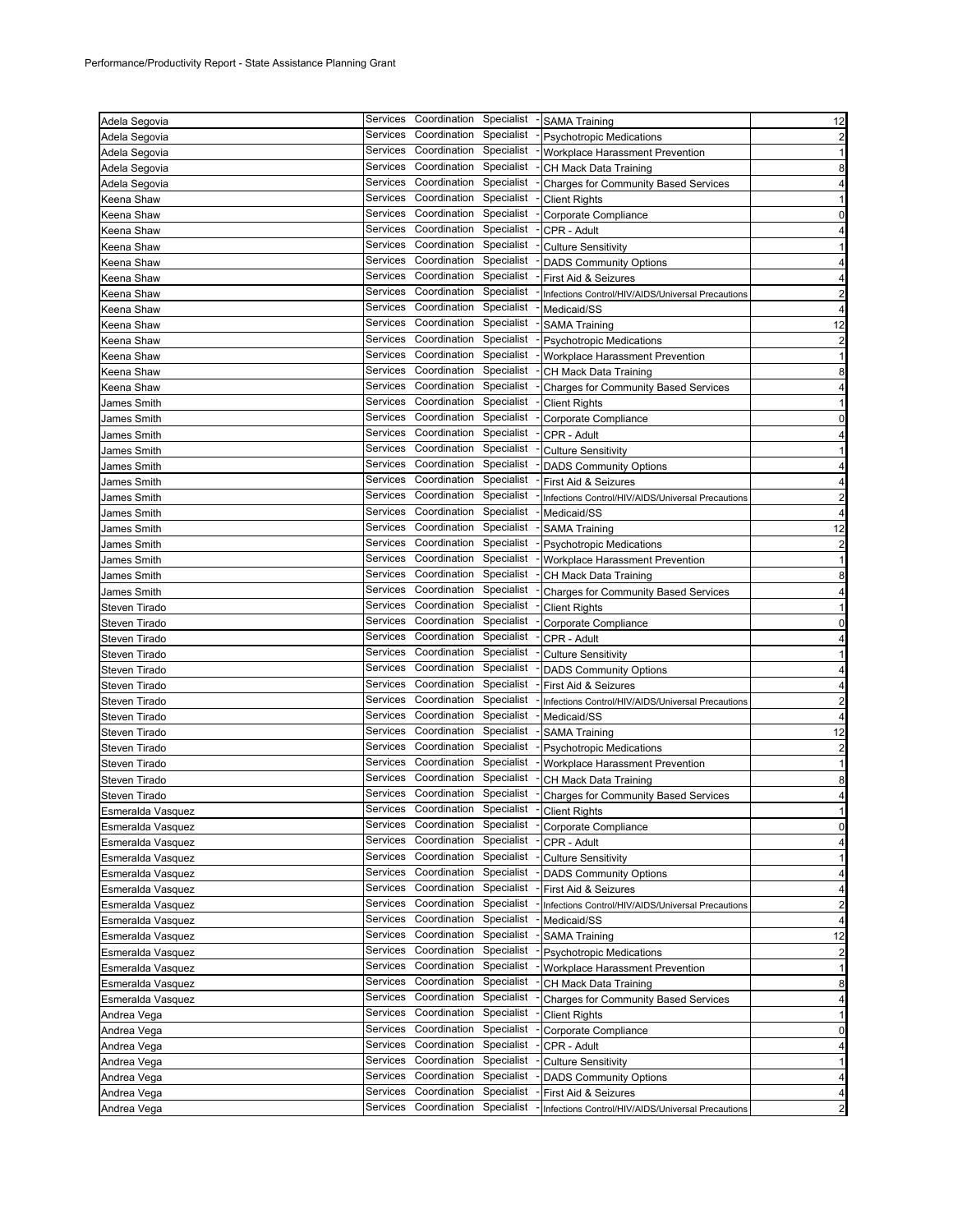| Andrea Vega       | Services Coordination Specialist                                  | - Medicaid/SS                                     | 4                                                                                                         |
|-------------------|-------------------------------------------------------------------|---------------------------------------------------|-----------------------------------------------------------------------------------------------------------|
| Andrea Vega       | Coordination<br>Specialist<br>Services                            | <b>SAMA Training</b>                              | 12                                                                                                        |
|                   | Services<br>Coordination<br>Specialist                            | <b>Psychotropic Medications</b>                   | $\overline{\mathbf{c}}$                                                                                   |
| Andrea Vega       | Coordination<br>Services<br>Specialist                            |                                                   | 1                                                                                                         |
| Andrea Vega       | Coordination Specialist<br>Services                               | Workplace Harassment Prevention                   |                                                                                                           |
| Andrea Vega       | Coordination Specialist<br>Services                               | CH Mack Data Training                             | 8                                                                                                         |
| Andrea Vega       | Coordination<br>Specialist                                        | <b>Charges for Community Based Services</b>       | 4                                                                                                         |
| Kristen Hastings  | Services                                                          | <b>Client Rights</b>                              | 1                                                                                                         |
| Kristen Hastings  | Coordination<br>Specialist<br>Services                            | Corporate Compliance                              | 0                                                                                                         |
| Kristen Hastings  | Coordination<br>Specialist<br>Services                            | CPR - Adult                                       | 4                                                                                                         |
| Kristen Hastings  | Coordination<br>Specialist<br>Services                            | <b>Culture Sensitivity</b>                        | 1                                                                                                         |
| Kristen Hastings  | Coordination<br>Specialist<br>Services                            | <b>DADS Community Options</b>                     | 4                                                                                                         |
| Kristen Hastings  | Coordination Specialist<br>Services                               | First Aid & Seizures                              | 4                                                                                                         |
| Kristen Hastings  | Coordination<br>Specialist<br>Services                            | Infections Control/HIV/AIDS/Universal Precautions | 2                                                                                                         |
| Kristen Hastings  | Coordination<br>Specialist<br>Services                            | Medicaid/SS                                       | 4                                                                                                         |
| Kristen Hastings  | Coordination<br>Specialist<br>Services                            | <b>SAMA Training</b>                              | 12                                                                                                        |
| Kristen Hastings  | Coordination<br>Specialist<br>Services                            | <b>Psychotropic Medications</b>                   | $\overline{\mathbf{c}}$                                                                                   |
| Kristen Hastings  | Coordination Specialist<br>Services                               | Workplace Harassment Prevention                   | $\mathbf{1}$                                                                                              |
| Kristen Hastings  | Services<br>Coordination<br>Specialist                            | CH Mack Data Training                             | 8                                                                                                         |
| Kristen Hastings  | Coordination<br>Specialist<br>Services                            | Charges for Community Based Services              | 4                                                                                                         |
| Melissa Henderson | Coordination<br>Specialist<br>Services                            | <b>Client Rights</b>                              | $\mathbf{1}$                                                                                              |
| Melissa Henderson | Coordination<br>Specialist<br>Services                            | Corporate Compliance                              | 0                                                                                                         |
| Melissa Henderson | Coordination<br>Specialist<br>Services                            | CPR - Adult                                       | 4                                                                                                         |
| Melissa Henderson | Coordination<br>Specialist<br>Services                            | <b>Culture Sensitivity</b>                        | $\mathbf{1}$                                                                                              |
| Melissa Henderson | Coordination<br>Specialist<br>Services                            | <b>DADS Community Options</b>                     | $\overline{4}$                                                                                            |
| Melissa Henderson | Coordination<br>Specialist<br>Services                            | First Aid & Seizures                              | 4                                                                                                         |
| Melissa Henderson | Coordination<br>Specialist<br>Services                            | Infections Control/HIV/AIDS/Universal Precautions | $\overline{2}$                                                                                            |
|                   | Coordination<br>Specialist<br>Services                            | Medicaid/SS                                       | $\overline{4}$                                                                                            |
| Melissa Henderson | Services<br>Coordination Specialist                               |                                                   |                                                                                                           |
| Melissa Henderson |                                                                   | <b>SAMA Training</b>                              | 12                                                                                                        |
| Melissa Henderson | Coordination<br>Services<br>Specialist<br>Coordination Specialist | <b>Psychotropic Medications</b>                   | $\overline{2}$                                                                                            |
| Melissa Henderson | Services                                                          | Workplace Harassment Prevention                   | $\mathbf{1}$                                                                                              |
| Melissa Henderson | Coordination Specialist<br>Services                               | CH Mack Data Training                             | 8                                                                                                         |
| Melissa Henderson | Coordination<br>Specialist<br>Services                            | <b>Charges for Community Based Services</b>       | 4                                                                                                         |
| Melinda Garcia    | Coordination<br>Specialist<br>Services                            | <b>Client Rights</b>                              | -1                                                                                                        |
| Melinda Garcia    | Coordination<br>Specialist<br>Services                            | Corporate Compliance                              | 0                                                                                                         |
| Melinda Garcia    | Coordination<br>Specialist<br>Services                            | CPR - Adult                                       | 4                                                                                                         |
| Melinda Garcia    | Coordination<br>Specialist<br>Services                            | <b>Culture Sensitivity</b>                        | 1                                                                                                         |
| Melinda Garcia    | Coordination<br>Specialist<br>Services                            | <b>DADS Community Options</b>                     | 4                                                                                                         |
| Melinda Garcia    | Coordination<br>Specialist<br>Services                            | First Aid & Seizures                              | 4                                                                                                         |
| Melinda Garcia    | Coordination<br>Specialist<br>Services                            | Infections Control/HIV/AIDS/Universal Precautions | 2                                                                                                         |
| Melinda Garcia    | Coordination<br>Services<br>Specialist                            | Medicaid/SS                                       | 4                                                                                                         |
| Melinda Garcia    | Coordination<br>Specialist<br>Services                            | <b>SAMA Training</b>                              | 12                                                                                                        |
| Melinda Garcia    | Coordination Specialist<br>Services                               | <b>Psychotropic Medications</b>                   | $\overline{\mathbf{c}}$                                                                                   |
| Melinda Garcia    | Services<br>Coordination<br>Specialist                            | Workplace Harassment Prevention                   | $\mathbf{1}$                                                                                              |
| Melinda Garcia    | Services Coordination Specialist                                  | CH Mack Data Training                             | 8                                                                                                         |
| Melinda Garcia    | Services Coordination Specialist                                  | <b>Charges for Community Based Services</b>       | 4                                                                                                         |
| Cynthia Reed      | Medical Records Administrator                                     | Client Rights                                     | 1                                                                                                         |
| Cynthia Reed      | Medical Records Administrator                                     | Corporate Compliance                              | 0                                                                                                         |
| Cynthia Reed      | Medical Records Administrator                                     | CPR - Adult                                       | 4                                                                                                         |
| Cynthia Reed      | Medical Records Administrator                                     | <b>Culture Sensitivity</b>                        | 1                                                                                                         |
|                   |                                                                   |                                                   |                                                                                                           |
|                   |                                                                   |                                                   |                                                                                                           |
| Cynthia Reed      | Medical Records Administrator                                     | <b>DADS Community Options</b>                     | 4                                                                                                         |
| Cynthia Reed      | Medical Records Administrator                                     | First Aid & Seizures                              | 4                                                                                                         |
| Cynthia Reed      | Medical Records Administrator                                     | Infections Control/HIV/AIDS/Universal Precautions |                                                                                                           |
| Cynthia Reed      | Medical Records Administrator                                     | Medicaid/SS                                       |                                                                                                           |
| Cynthia Reed      | Medical Records Administrator                                     | <b>SAMA Training</b>                              |                                                                                                           |
| Cynthia Reed      | Medical Records Administrator                                     | <b>Psychotropic Medications</b>                   |                                                                                                           |
| Cynthia Reed      | <b>Medical Records Administrator</b>                              | Workplace Harassment Prevention                   |                                                                                                           |
| Cynthia Reed      | <b>Medical Records Administrator</b>                              | CH Mack Data Training                             |                                                                                                           |
| Cynthia Reed      | Medical Records Administrator                                     | Charges for Community Based Services              |                                                                                                           |
| Natasha Mitchell  | Medical Records Administrator                                     | <b>Client Rights</b>                              |                                                                                                           |
| Natasha Mitchell  | Medical Records Administrator                                     | Corporate Compliance                              |                                                                                                           |
| Natasha Mitchell  | Medical Records Administrator                                     | CPR - Adult                                       |                                                                                                           |
| Natasha Mitchell  | Medical Records Administrator                                     | <b>Culture Sensitivity</b>                        |                                                                                                           |
| Natasha Mitchell  | Medical Records Administrator                                     | <b>DADS Community Options</b>                     | $\overline{c}$<br>4<br>12<br>$\overline{2}$<br>$\mathbf{1}$<br>8<br>4<br>1<br>0<br>4<br>$\mathbf{1}$<br>4 |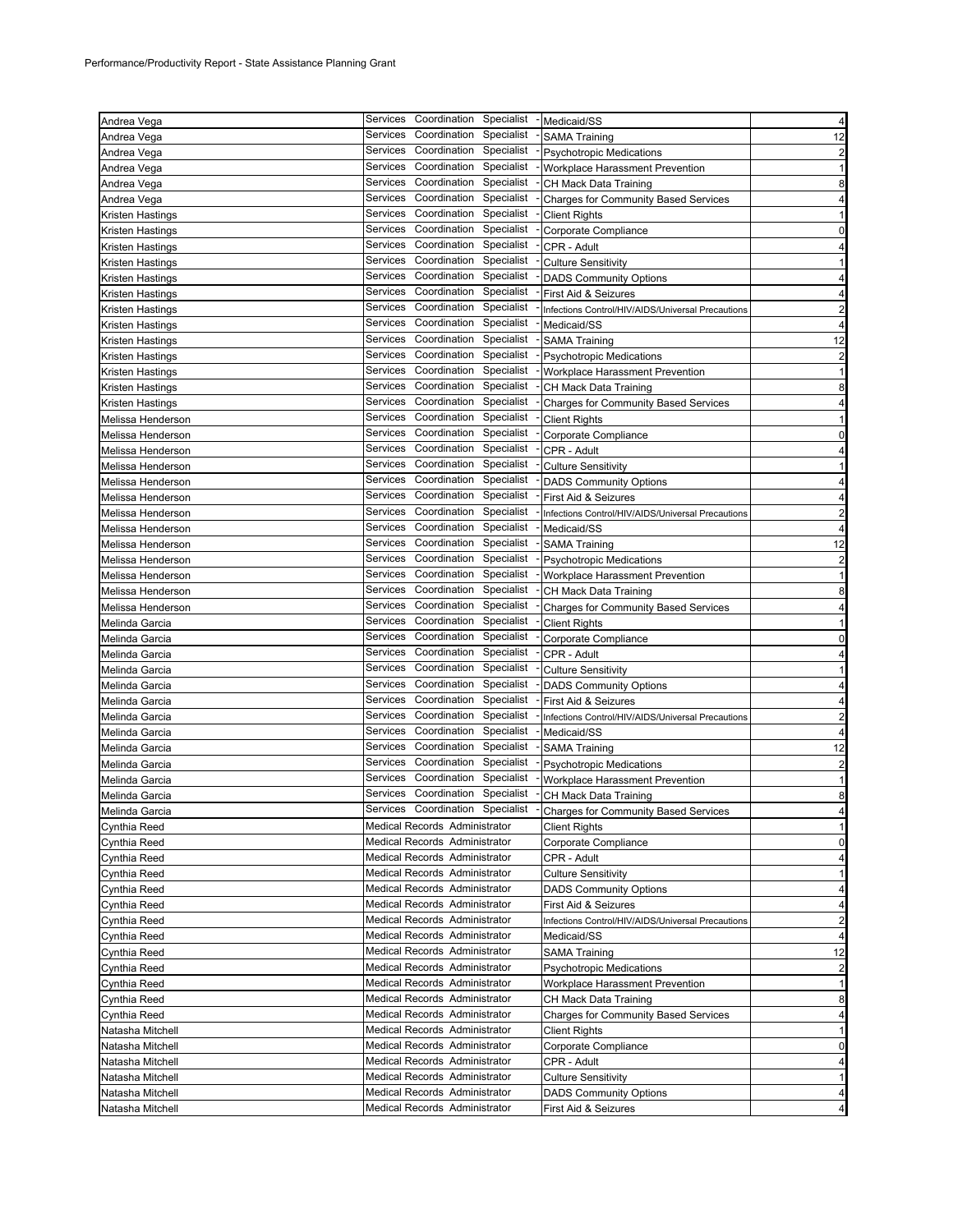| Natasha Mitchell                   | <b>Medical Records Administrator</b>                   | Infections Control/HIV/AIDS/Universal Precautions | $\overline{2}$                                                                                                                                                         |
|------------------------------------|--------------------------------------------------------|---------------------------------------------------|------------------------------------------------------------------------------------------------------------------------------------------------------------------------|
| Natasha Mitchell                   | <b>Medical Records Administrator</b>                   | Medicaid/SS                                       | $\overline{4}$                                                                                                                                                         |
| Natasha Mitchell                   | Medical Records Administrator                          | SAMA Training                                     | 12                                                                                                                                                                     |
| Natasha Mitchell                   | Medical Records Administrator                          | <b>Psychotropic Medications</b>                   | $\overline{2}$                                                                                                                                                         |
| Natasha Mitchell                   | Medical Records Administrator                          | Workplace Harassment Prevention                   | $\mathbf{1}$                                                                                                                                                           |
| Natasha Mitchell                   | <b>Medical Records Administrator</b>                   | CH Mack Data Training                             | 8                                                                                                                                                                      |
| Natasha Mitchell                   | Medical Records Administrator                          | <b>Charges for Community Based Services</b>       | 4                                                                                                                                                                      |
|                                    | Data Entry                                             | Client Rights                                     | -1                                                                                                                                                                     |
| Benjamin Taylor<br>Benjamin Taylor | Data Entry                                             | Corporate Compliance                              | 0                                                                                                                                                                      |
| Benjamin Taylor                    | Data Entry                                             | CPR - Adult                                       | 4                                                                                                                                                                      |
|                                    |                                                        |                                                   |                                                                                                                                                                        |
| Benjamin Taylor                    | Data Entry                                             | <b>Culture Sensitivity</b>                        | 1                                                                                                                                                                      |
| <b>Benjamin Taylor</b>             | Data Entry                                             | <b>DADS Community Options</b>                     | 4                                                                                                                                                                      |
| Benjamin Taylor                    | Data Entry                                             | First Aid & Seizures                              | 4                                                                                                                                                                      |
| <b>Benjamin Taylor</b>             | Data Entry                                             | Infections Control/HIV/AIDS/Universal Precautions | $\overline{2}$                                                                                                                                                         |
| Gina Valdez                        | Services Team Leader- HCS                              | Medicaid/SS                                       | $\overline{4}$                                                                                                                                                         |
| Gina Valdez                        | Services Team Leader- HCS                              | SAMA Training                                     | 12                                                                                                                                                                     |
| Gina Valdez                        | Services Team Leader- HCS                              | <b>Psychotropic Medications</b>                   | $\overline{2}$                                                                                                                                                         |
| Gina Valdez                        | Services Team Leader- HCS                              | Workplace Harassment Prevention                   | $\mathbf{1}$                                                                                                                                                           |
| Gina Valdez                        | Services Team Leader- HCS                              | CH Mack Data Training                             | 8                                                                                                                                                                      |
| Gina Valdez                        | Services Team Leader- HCS                              | <b>Client Rights</b>                              | $\mathbf{1}$                                                                                                                                                           |
| Gina Valdez                        | Services Team Leader- HCS                              | Corporate Compliance                              | $\mathbf 0$                                                                                                                                                            |
| Gina Valdez                        | Services Team Leader- HCS                              | <b>Culture Sensitivity</b>                        | 1                                                                                                                                                                      |
| Gina Valdez                        | Services Team Leader- HCS                              | Infections Control/HIV/AIDS/Universal Precautions | $\overline{\mathbf{c}}$                                                                                                                                                |
| Gina Valdez                        | Services Team Leader- HCS                              | Workplace Harassment Prevention                   | 1                                                                                                                                                                      |
| Gina Valdez                        | Services Team Leader- HCS                              | SAMA Training                                     | 4                                                                                                                                                                      |
| Gina Valdez                        | Services Team Leader- HCS                              | CH Mack Data Training                             | 8                                                                                                                                                                      |
| Gina Valdez                        | Services Team Leader- HCS                              | Charges for Community Based Services              | 4                                                                                                                                                                      |
| Daisy Singh                        | Services Team Leader- HCS                              | <b>Client Rights</b>                              | 1                                                                                                                                                                      |
| Daisy Singh                        | Services Team Leader- HCS                              | Corporate Compliance                              | $\mathbf 0$                                                                                                                                                            |
| Daisy Singh                        | Services Team Leader- HCS                              | CPR - Adult                                       | 4                                                                                                                                                                      |
| Daisy Singh                        | Services Team Leader- HCS                              | <b>Culture Sensitivity</b>                        | 1                                                                                                                                                                      |
| Daisy Singh                        | Services Team Leader- HCS                              | <b>DADS Community Options</b>                     | $\overline{4}$                                                                                                                                                         |
| Daisy Singh                        | Services Team Leader- HCS                              | First Aid & Seizures                              | 4                                                                                                                                                                      |
| Daisy Singh                        | Services Team Leader- HCS                              | Infections Control/HIV/AIDS/Universal Precautions | $\overline{2}$                                                                                                                                                         |
| Daisy Singh                        | Services Team Leader- HCS                              | Medicaid/SS                                       | 4                                                                                                                                                                      |
| Daisy Singh                        | Services Team Leader- HCS                              | SAMA Training                                     | 12                                                                                                                                                                     |
| Daisy Singh                        | Services Team Leader- HCS                              | <b>Psychotropic Medications</b>                   | $\overline{2}$                                                                                                                                                         |
| Daisy Singh                        | Services Team Leader- HCS                              | Workplace Harassment Prevention                   | 1                                                                                                                                                                      |
| Daisy Singh                        | Services Team Leader- HCS                              | CH Mack Data Training                             | 8                                                                                                                                                                      |
| Daisy Singh                        | Services Team Leader- HCS                              | <b>Charges for Community Based Services</b>       | 4                                                                                                                                                                      |
| Reynaldo Rendon                    | Services Team Leader- HCS                              | <b>Client Rights</b>                              | -1                                                                                                                                                                     |
| Reynaldo Rendon                    | Services Team Leader- HCS                              | Corporate Compliance                              | 0                                                                                                                                                                      |
| Reynaldo Rendon                    | Services Team Leader- HCS                              | CPR - Adult                                       | $\overline{4}$                                                                                                                                                         |
|                                    |                                                        |                                                   |                                                                                                                                                                        |
|                                    |                                                        |                                                   |                                                                                                                                                                        |
| Reynaldo Rendon                    | Services Team Leader- HCS                              | <b>Culture Sensitivity</b>                        |                                                                                                                                                                        |
| Reynaldo Rendon                    | Services Team Leader- HCS                              | <b>DADS Community Options</b>                     |                                                                                                                                                                        |
| Reynaldo Rendon                    | Services Team Leader- HCS                              | First Aid & Seizures                              |                                                                                                                                                                        |
| Reynaldo Rendon                    | Services Team Leader- HCS                              | Infections Control/HIV/AIDS/Universal Precautions |                                                                                                                                                                        |
| Reynaldo Rendon                    | Services Team Leader- HCS                              | Medicaid/SS                                       |                                                                                                                                                                        |
| Reynaldo Rendon                    | Services Team Leader- HCS                              | <b>SAMA Training</b>                              |                                                                                                                                                                        |
| Reynaldo Rendon                    | Services Team Leader- HCS                              | <b>Psychotropic Medications</b>                   |                                                                                                                                                                        |
| Reynaldo Rendon                    | Services Team Leader- HCS                              | Workplace Harassment Prevention                   |                                                                                                                                                                        |
| Reynaldo Rendon                    | Services Team Leader- HCS                              | CH Mack Data Training                             |                                                                                                                                                                        |
| Reynaldo Rendon                    | Services Team Leader- HCS                              | <b>Charges for Community Based Services</b>       |                                                                                                                                                                        |
| Stefanie Chapa                     | Services Team Leader- HCS                              | <b>Client Rights</b>                              |                                                                                                                                                                        |
| Stefanie Chapa                     | Services Team Leader- HCS                              | Corporate Compliance                              |                                                                                                                                                                        |
| Stefanie Chapa                     | Services Team Leader- HCS                              | CPR - Adult                                       |                                                                                                                                                                        |
| Stefanie Chapa                     | Services Team Leader- HCS                              | <b>Culture Sensitivity</b>                        |                                                                                                                                                                        |
| Stefanie Chapa                     | Services Team Leader- HCS                              | <b>DADS Community Options</b>                     |                                                                                                                                                                        |
| Stefanie Chapa                     | Services Team Leader- HCS                              | First Aid & Seizures                              |                                                                                                                                                                        |
| Stefanie Chapa                     | Services Team Leader- HCS                              | Infections Control/HIV/AIDS/Universal Precautions |                                                                                                                                                                        |
| Stefanie Chapa                     | Services Team Leader- HCS                              | Medicaid/SS                                       |                                                                                                                                                                        |
| Stefanie Chapa                     | Services Team Leader- HCS                              | <b>SAMA Training</b>                              |                                                                                                                                                                        |
| Stefanie Chapa                     | Services Team Leader- HCS<br>Services Team Leader- HCS | <b>Psychotropic Medications</b>                   | 1<br>4<br>4<br>$\overline{2}$<br>4<br>12<br>$\overline{\mathbf{c}}$<br>$\mathbf{1}$<br>8<br>4<br>1<br>0<br>4<br>1<br>4<br>4<br>2<br>4<br>12<br>$\overline{\mathbf{c}}$ |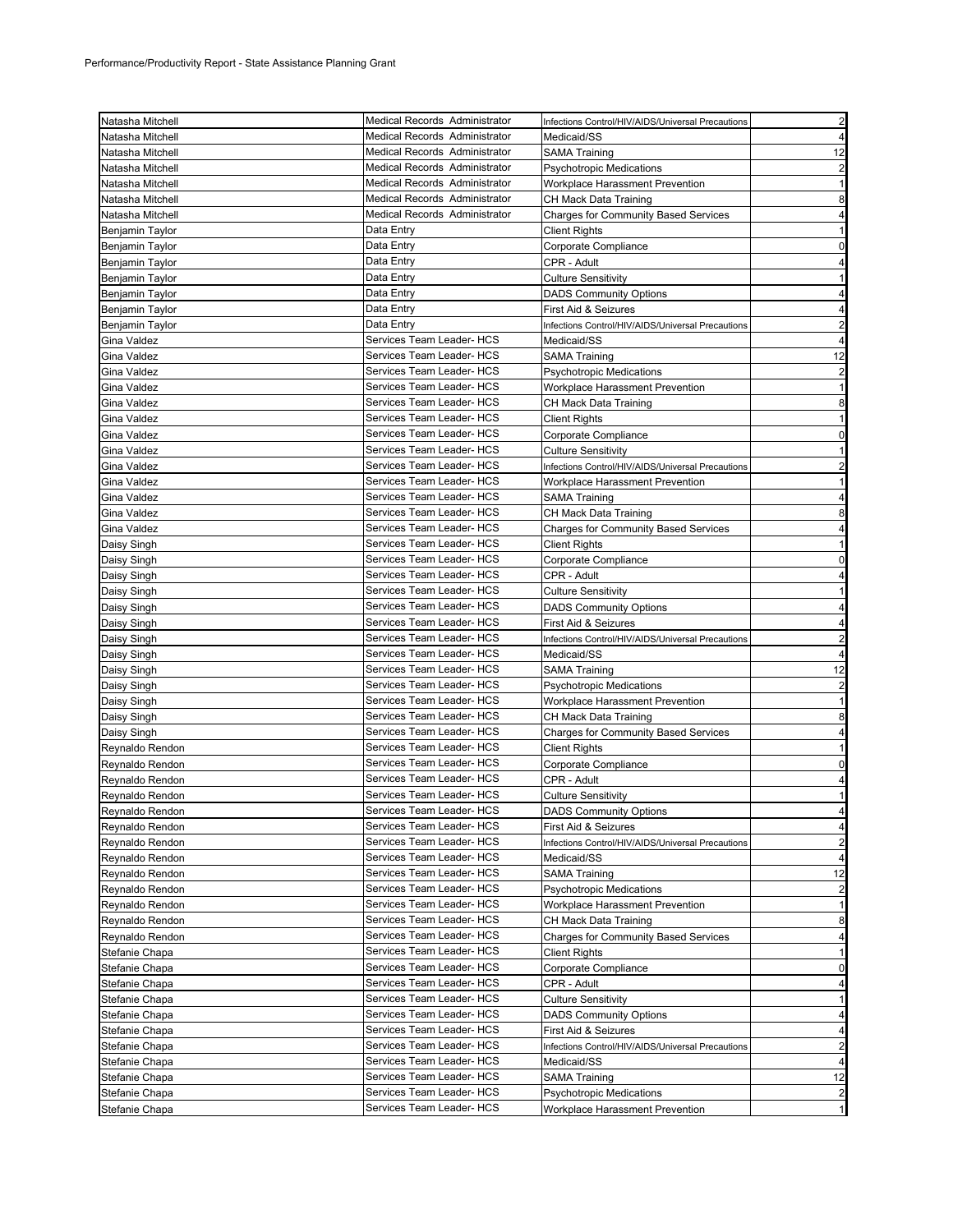| Stefanie Chapa                     | Services Team Leader- HCS                                     | CH Mack Data Training                                                                                                  | 8                       |
|------------------------------------|---------------------------------------------------------------|------------------------------------------------------------------------------------------------------------------------|-------------------------|
| Stefanie Chapa                     | Services Team Leader- HCS                                     | <b>Charges for Community Based Services</b>                                                                            | $\overline{4}$          |
| inda Bradd-Carroll                 | Administrative Assistant                                      | <b>Client Rights</b>                                                                                                   | 1                       |
| inda Bradd-Carroll                 | Administrative Assistant                                      | Corporate Compliance                                                                                                   | $\mathbf 0$             |
| inda Bradd-Carroll                 | Administrative Assistant                                      | CPR - Adult                                                                                                            | $\overline{4}$          |
| inda Bradd-Carroll                 | Administrative Assistant                                      | <b>Culture Sensitivity</b>                                                                                             | 1                       |
| Linda Bradd-Carroll                | Administrative Assistant                                      | <b>DADS Community Options</b>                                                                                          | 4                       |
| Linda Bradd-Carroll                | Administrative Assistant                                      | First Aid & Seizures                                                                                                   | $\overline{4}$          |
| Linda Bradd-Carroll                | Administrative Assistant                                      | Infections Control/HIV/AIDS/Universal Precautions                                                                      | $\overline{\mathbf{c}}$ |
| Abigail Sendejo                    | <b>Medical Records Clerk</b>                                  | Medicaid/SS                                                                                                            | 4                       |
|                                    | <b>Medical Records Clerk</b>                                  |                                                                                                                        |                         |
| Abigail Sendejo                    | <b>Medical Records Clerk</b>                                  | <b>SAMA Training</b>                                                                                                   | 12                      |
| Abigail Sendejo                    | <b>Medical Records Clerk</b>                                  | <b>Psychotropic Medications</b>                                                                                        | $\overline{\mathbf{c}}$ |
| Abigail Sendejo                    |                                                               | Workplace Harassment Prevention                                                                                        | $\mathbf{1}$            |
| Abigail Sendejo                    | <b>Medical Records Clerk</b>                                  | CH Mack Data Training                                                                                                  | 8                       |
| Abigail Sendejo                    | <b>Medical Records Clerk</b>                                  | <b>Client Rights</b>                                                                                                   | $\mathbf{1}$            |
| Abigail Sendejo                    | <b>Medical Records Clerk</b>                                  | Corporate Compliance                                                                                                   | 0                       |
| Abigail Sendejo                    | <b>Medical Records Clerk</b>                                  | <b>Culture Sensitivity</b>                                                                                             | $\mathbf{1}$            |
| Martha Herrera                     | Data Entry                                                    | Infections Control/HIV/AIDS/Universal Precautions                                                                      | $\overline{2}$          |
| Martha Herrera                     | Data Entry                                                    | Workplace Harassment Prevention                                                                                        | -1                      |
| Martha Herrera                     | Data Entry                                                    | <b>SAMA Training</b>                                                                                                   | $\overline{4}$          |
| Martha Herrera                     | Data Entry                                                    | CH Mack Data Training                                                                                                  | 8                       |
| Martha Herrera                     | Data Entry                                                    | DocuData Training                                                                                                      | $\overline{2}$          |
| Martha Herrera                     | Data Entry                                                    | Infections Control/HIV/AIDS/Universal Precautions                                                                      | $\overline{\mathbf{c}}$ |
| Martha Herrera                     | Data Entry                                                    | <b>Client Rights</b>                                                                                                   | 1                       |
| Martha Herrera                     | Data Entry                                                    | Corporate Compliance                                                                                                   | 0                       |
|                                    |                                                               |                                                                                                                        |                         |
| <b>BEXAR AREA AGENCY ON AGING:</b> |                                                               |                                                                                                                        |                         |
| Alicia Zapata                      | Care Coordination Assistant                                   | <b>Care Transitions</b>                                                                                                | $\mathbf{1}$            |
| Alicia Zapata                      | Care Coordination Assistant                                   | Army Wounded Warrior Program                                                                                           | 1.5                     |
| Alicia Zapata                      | Care Coordination Assistant                                   | An Overview of Medicaid, Texas Health Steps, & Managed Health Care                                                     | $\overline{1}$          |
| Alicia Zapata                      | Care Coordination Assistant                                   | NCOA Webinar - Finding the Answers When You Need Them                                                                  | 1.5                     |
| Alicia Zapata                      | Care Coordination Assistant                                   | Crisis Intervention Team Training-SAPD                                                                                 | $\mathbf{1}$            |
| Alicia Zapata                      | Care Coordination Assistant                                   | PTSD Understanding Military Culture                                                                                    | 1.5                     |
| Alicia Zapata                      | Care Coordination Assistant                                   | Santa Rosa Low Vision                                                                                                  | $\mathbf{1}$            |
| Alicia Zapata                      | Care Coordination Assistant                                   | SAMS V-3.09 Review w/ Harmony                                                                                          | 1.25                    |
| <b>Bill Jones</b>                  | Care Specialist (Care Coordination) Care Transitions          |                                                                                                                        | -1                      |
| <b>Bill Jones</b>                  | Care Specialist (Care Coordination)                           | <b>Care Coordinators</b>                                                                                               | 3                       |
| <b>Bill Jones</b>                  | Care Specialist (Care Coordination)                           | Inform, Referral & Assistance                                                                                          | $\mathbf{1}$            |
| <b>Bill Jones</b>                  | Care Specialist (Care Coordination)                           | <b>Benefits Counselors</b>                                                                                             | 3                       |
| <b>Bill Jones</b>                  | Care Specialist (Care Coordination)                           | Sleepover Project                                                                                                      | 1.5                     |
| <b>Bill Jones</b>                  | Care Specialist (Care Coordination)                           | UnderstandingPeo w/Dementia                                                                                            | 1.5                     |
| <b>Bill Jones</b>                  | Care Specialist (Care Coordination)                           | Reality of a Caregiver                                                                                                 | 1.5                     |
| <b>Bill Jones</b>                  | Care Specialist (Care Coordination)                           | The Two Faces of a Caregiver                                                                                           | 1.5                     |
| <b>Bill Jones</b>                  | Care Specialist (Care Coordination)                           | Doing More with Less                                                                                                   | 1.75                    |
| <b>Bill Jones</b>                  | Care Specialist (Care Coordination)  The Art of Story Telling |                                                                                                                        | 1.25                    |
| <b>Bill Jones</b>                  | Care Specialist (Care Coordination) Less Stress is Best       |                                                                                                                        | 1.5                     |
| <b>Bill Jones</b>                  |                                                               | Care Specialist (Care Coordination) An Overview of Medicaid, Texas Health Steps, & Managed Health Care                 | $\mathbf 1$             |
| <b>Bill Jones</b>                  | Care Specialist (Care Coordination) HICAP I                   |                                                                                                                        | 8                       |
| <b>Bill Jones</b>                  | Care Specialist (Care Coordination)                           | SAMS V-3.09 Review w/ Harmony                                                                                          | 1.25                    |
| <b>Bill Jones</b>                  | Care Specialist (Care Coordination)                           | Harmony 3.0 Training                                                                                                   | 1.25                    |
| <b>Biviana Escobar</b>             | Staff Ombudsman                                               | Ombudsman Advocacy & Cultural Change: Achieving Direct Care                                                            | $\overline{2}$          |
| Biviana Escobar                    | Staff Ombudsman                                               | Webinar: Ombudsman MFP Demostration Grant                                                                              | $\overline{2}$          |
| Biviana Escobar                    | Staff Ombudsman                                               | Access & Assistance Training Conference                                                                                | 20                      |
| Biviana Escobar                    | Staff Ombudsman                                               | <b>Family Council Presentation</b>                                                                                     | $\overline{2}$          |
| Biviana Escobar                    | Staff Ombudsman                                               | <b>Trackstar Employee Training</b>                                                                                     | $\mathbf{1}$            |
| Biviana Escobar                    | Staff Ombudsman                                               | DADS/LTCR - Ombudsman Quarterly Meeting                                                                                | $\overline{\mathbf{c}}$ |
| Biviana Escobar                    | Staff Ombudsman                                               | Webinar: Protecting Residents Rights                                                                                   | 2                       |
| Biviana Escobar                    | Staff Ombudsman                                               |                                                                                                                        | $\overline{2}$          |
| Biviana Escobar                    | Staff Ombudsman                                               | Webinar: Guardianships, Financial Power of Attorney & Advance Care Plng<br>Issues in Aging for Families and Caregivers | 7                       |
| Biviana Escobar                    | Staff Ombudsman                                               |                                                                                                                        | $\overline{c}$          |
|                                    | Staff Ombudsman                                               | Conerence Call: LT Services, Support and Housing: Choices & Advocacy                                                   | 1                       |
| Biviana Escobar                    | Staff Ombudsman                                               | Webinar: Initiative to Improve Behavioral Health & Reduce use of                                                       |                         |
| Biviana Escobar                    |                                                               | Antipsychotic Medications in Nursing Home Residentes                                                                   |                         |
| Biviana Escobar                    | Staff Ombudsman                                               | Webinar: Avoiding, Screening, & Remedying Conflicts of Interest                                                        | 2<br>2                  |
| Biviana Escobar                    | Staff Ombudsman                                               | Webinar:Guardianship, Financial Power of Attorney & Advance Care                                                       |                         |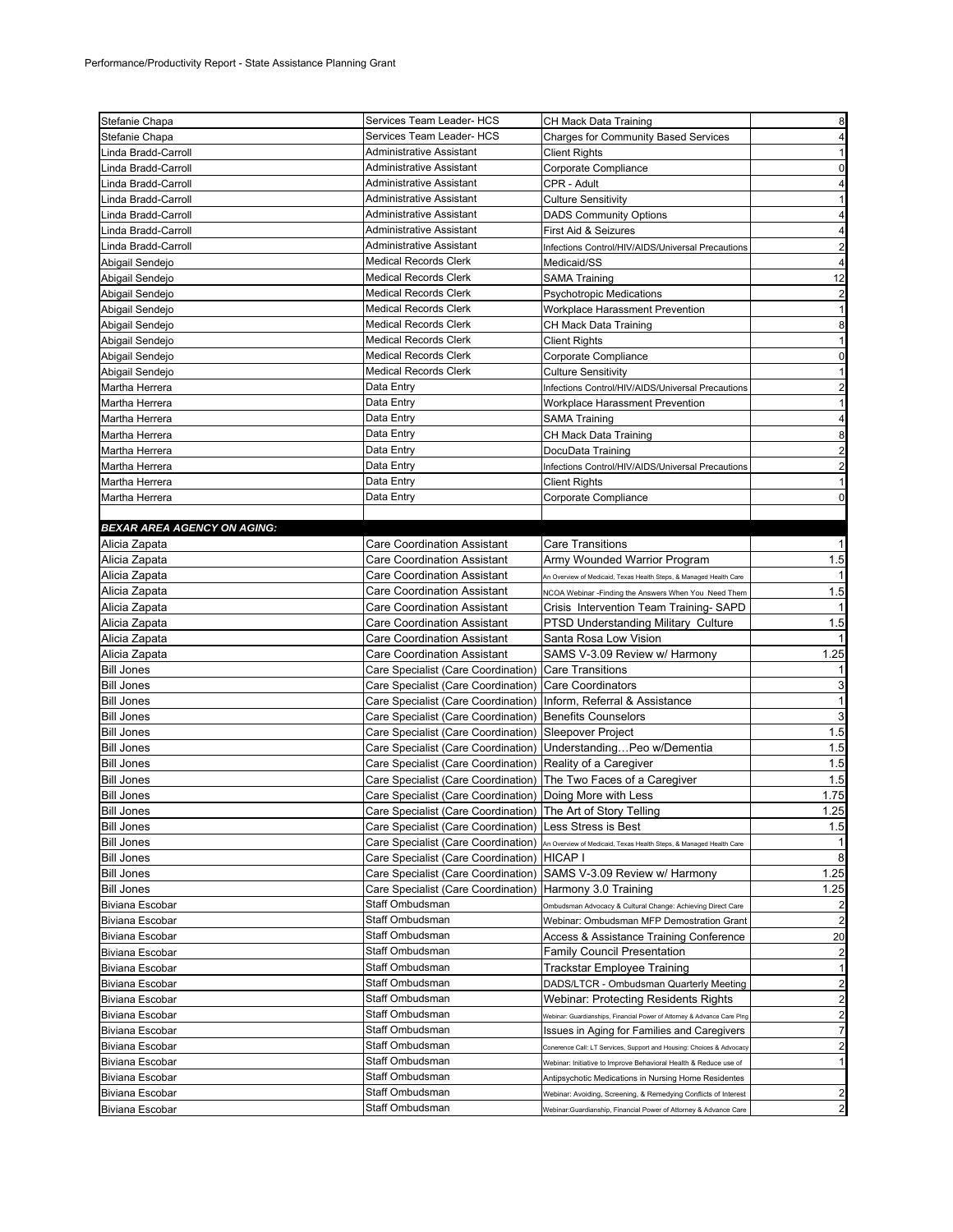| <b>Biviana Escobar</b> | Staff Ombudsman                                                      | Planning: Taking it to the Next Level (Advanced)                                                       |                         |
|------------------------|----------------------------------------------------------------------|--------------------------------------------------------------------------------------------------------|-------------------------|
| Biviana Escobar        | Staff Ombudsman                                                      | Virtual Demential Tour                                                                                 | $\overline{c}$          |
| Biviana Escobar        | Staff Ombudsman                                                      | Ombudsman of Texas                                                                                     | $\overline{7}$          |
| <b>Biviana Escobar</b> | Staff Ombudsman                                                      | San Antonio Residential Care Homes Conference                                                          | $\overline{7}$          |
| Biviana Escobar        | Staff Ombudsman                                                      | Money Follows the Person Ombudsman Training                                                            | 24                      |
| Biviana Escobar        | Staff Ombudsman                                                      | Webinar: Undestanding the Use of Antipsychotics with NH Residents                                      | $\overline{2}$          |
| Biviana Escobar        | Staff Ombudsman                                                      | Webinar: Ombudsmanager 3.0 Annual Review                                                               | $\overline{2}$          |
| Biviana Escobar        | Staff Ombudsman                                                      | DADS/LTCR - Ombudsman Quarterly Meeting                                                                | $\overline{\mathbf{c}}$ |
| Biviana Escobar        | Staff Ombudsman                                                      | Domestic Violence Conference                                                                           | $\overline{7}$          |
| <b>Biviana Escobar</b> | Staff Ombudsman                                                      | Webinar: 2013 Ombudsman Training Plan                                                                  | $\overline{2}$          |
| Biviana Escobar        | Staff Ombudsman                                                      | DADS/LTC Ombudsman Training                                                                            | 16                      |
| Biviana Escobar        | Staff Ombudsman                                                      | <b>CAPPS Conference</b>                                                                                | $\overline{7}$          |
| Biviana Escobar        | Staff Ombudsman                                                      | Webinar: Rights of Nursing Home Residents                                                              | $\mathbf{1}$            |
| Bobby Ehrig            | Veteran Specialist                                                   | Army Wounded Warrior Program                                                                           | $\mathbf{1}$            |
| <b>Bobby Ehrig</b>     | Veteran Specialist                                                   | Jewish Family Services                                                                                 | 0.5                     |
| <b>Bobby Ehrig</b>     | Veteran Specialist                                                   | NCBOE/Benefits & Non Legal Cit                                                                         | 1.5                     |
| Bobby Ehrig            | Veteran Specialist                                                   | 211 Presentation and Tour                                                                              | $\overline{\mathbf{c}}$ |
| <b>Bobby Ehrig</b>     | Veteran Specialist                                                   |                                                                                                        | $\overline{2}$          |
|                        |                                                                      | Harmony Training<br>Veteran Service Officer                                                            | 17.25                   |
| <b>Bobby Ehrig</b>     | Veteran Specialist                                                   |                                                                                                        |                         |
| <b>Bobby Ehrig</b>     | Veteran Specialist                                                   | <b>TCOA Conference</b>                                                                                 | 32                      |
| <b>Bobby Ehrig</b>     | Veteran Specialist                                                   | Crisis Intervention Team Training-SAPD                                                                 | $\mathbf{1}$            |
| <b>Bobby Ehrig</b>     | Veteran Specialist                                                   | <b>APS Conference</b>                                                                                  | $\overline{4}$          |
| Clarissa Dominguez     | <b>ASC Care Specialist</b>                                           | Benefits and Legal Non-Citizens                                                                        | 1.5                     |
| Clarissa Dominguez     | <b>ASC Care Specialist</b>                                           | 211 Presentation and Tour                                                                              | $\overline{\mathbf{c}}$ |
| Clarissa Dominguez     | <b>ASC Care Specialist</b>                                           | An Overview of Medicaid, Texas Health Steps, & Managed Health Care                                     | $\mathbf{1}$            |
| Clarissa Dominguez     | <b>ASC Care Specialist</b>                                           | HICAP I                                                                                                | 24                      |
| Clarissa Dominguez     | <b>ASC Care Specialist</b>                                           | Back to Basics-Ethics                                                                                  | $\mathbf{3}$            |
| Clarissa Dominguez     | <b>ASC Care Specialist</b>                                           | Crisis Intervention Team Training-SAPD                                                                 | $\mathbf{1}$            |
| Clarissa Dominguez     | <b>ASC Care Specialist</b>                                           | <b>PTSD Understanding Military Culture</b>                                                             | 1.5                     |
| Clarissa Dominguez     | <b>ASC Care Specialist</b>                                           | Christian Senior Services-Elder Friends                                                                | $\mathbf{1}$            |
| Clarissa Dominguez     | <b>ASC Care Specialist</b>                                           | <b>ASC Training</b>                                                                                    | 16                      |
| Clarissa Dominguez     | <b>ASC Care Specialist</b>                                           | Santa Rosa Low Vision                                                                                  | $\mathbf{1}$            |
| Clarissa Dominguez     | <b>ASC Care Specialist</b>                                           | SAMS V-3.09 Review w/ Harmony                                                                          | 1.25                    |
| Clarissa Dominguez     | <b>ASC Care Specialist</b>                                           | Emergency Management and EOC Tour                                                                      | $\overline{\mathbf{c}}$ |
| Clarissa Dominguez     | <b>ASC Care Specialist</b>                                           | ASC Training/Alamo Resource Training                                                                   | $\mathbf{3}$            |
| Dianne M. Teran        |                                                                      | Care Specialist (Care Coordination) Community Health Improvement Plan-SA (CHIPS)                       | $\mathbf{1}$            |
| Dianne M. Teran        | Care Specialist (Care Coordination) Care Transitions                 |                                                                                                        | $\mathbf{1}$            |
| Dianne M. Teran        | Care Specialist (Care Coordination) Army Wounded Warrior Program     |                                                                                                        | $\mathbf{1}$            |
| Dianne M. Teran        | Care Specialist (Care Coordination) Benefits and Legal Non-Citizens  |                                                                                                        | $\mathbf{1}$            |
| Dianne M. Teran        | Care Specialist (Care Coordination) 211 Presentation and Tour        |                                                                                                        | $\overline{\mathbf{c}}$ |
| Dianne M. Teran        |                                                                      | Care Specialist (Care Coordination) An Overview of Medicaid, Texas Health Steps, & Managed Health Care | 1                       |
| Dianne M. Teran        | Care Specialist (Care Coordination) Avance and Headstart             |                                                                                                        | $\mathbf{1}$            |
| Dianne M. Teran        |                                                                      | Care Specialist (Care Coordination) Back to Basics- Ethics Conference                                  | $\mathbf{3}$            |
| Dianne M. Teran        |                                                                      | Care Specialist (Care Coordination) Find the Answers When You Need Them-NCOA Webinar                   | 1.5                     |
| Dianne M. Teran        |                                                                      | Care Specialist (Care Coordination)  Admission, Review and Dismissal Process (ARD)                     | -1                      |
| Dianne M. Teran        |                                                                      | Care Specialist (Care Coordination)   Crisis Intervention Team Training-SAPD                           | $\mathbf{1}$            |
| Dianne M. Teran        | Care Specialist (Care Coordination)   Alzheimer's Educational Summit |                                                                                                        | $\,6$                   |
| Dianne M. Teran        |                                                                      | Care Specialist (Care Coordination)   PTSD Understanding Military Culture                              | 1.5                     |
| Dianne M. Teran        | Care Specialist (Care Coordination)                                  | Christian Senior Services- Companion Programs                                                          | $\mathbf{1}$            |
| Dianne M. Teran        | Care Specialist (Care Coordination)                                  | <b>Self Care</b>                                                                                       | 1                       |
| Dianne M. Teran        |                                                                      | Care Specialist (Care Coordination) Combating Food Insecurity Among Older Americans                    | $\mathbf{1}$            |
| Dianne M. Teran        |                                                                      | Care Specialist (Care Coordination) SAMS V-3.09 Review w/ Harmony                                      | 1.25                    |
| Dianne M. Teran        | Care Specialist (Care Coordination)                                  | Emergency Operations Center training and tour                                                          | $\overline{\mathbf{c}}$ |
| Dianne M. Teran        | Care Specialist (Care Coordination)                                  | .<br>National Center on Elder Abuse- Elder Abuse in the Asian-American/Pacific Islander Populatio      | $\mathbf{1}$            |
| Dianne M. Teran        |                                                                      | Care Specialist (Care Coordination) Senior Programs and Elder Abuse                                    | $\mathbf{1}$            |
| Dianne M. Teran        | Care Specialist (Care Coordination)                                  | Crossing the Line:Does Your Client Have Capacity?                                                      | $\overline{\mathbf{c}}$ |
| Dianne M. Teran        | Care Specialist (Care Coordination)                                  | <b>APS Fraud Case</b>                                                                                  | $\boldsymbol{2}$        |
| Dianne M. Teran        | Care Specialist (Care Coordination)                                  | Crisis Intervention Team Training                                                                      | $\mathbf{1}$            |
| Dianne M. Teran        | Care Specialist (Care Coordination)                                  | Shifting Sands- Discussion of Mental Health in the Legal System                                        | $\mathbf{1}$            |
| Dianne M. Teran        |                                                                      | Long Term Care Insurance                                                                               | $\mathbf{1}$            |
| Dianne M. Teran        | Care Specialist (Care Coordination)                                  |                                                                                                        | 1.25                    |
|                        | Care Specialist (Care Coordination)   Harmony 3.0 Training           |                                                                                                        |                         |
| Dianne Pavlicek        | <b>ASC Care Specialist</b>                                           | <b>Care Transitions</b>                                                                                | 0.5                     |
| Dianne Pavlicek        | <b>ASC Care Specialist</b>                                           | Army Wounded Warrior In-Service                                                                        | 1.5                     |
| Dianne Pavlicek        | <b>ASC Care Specialist</b>                                           | Benefits and Legal Non-Citizens                                                                        | 1.5                     |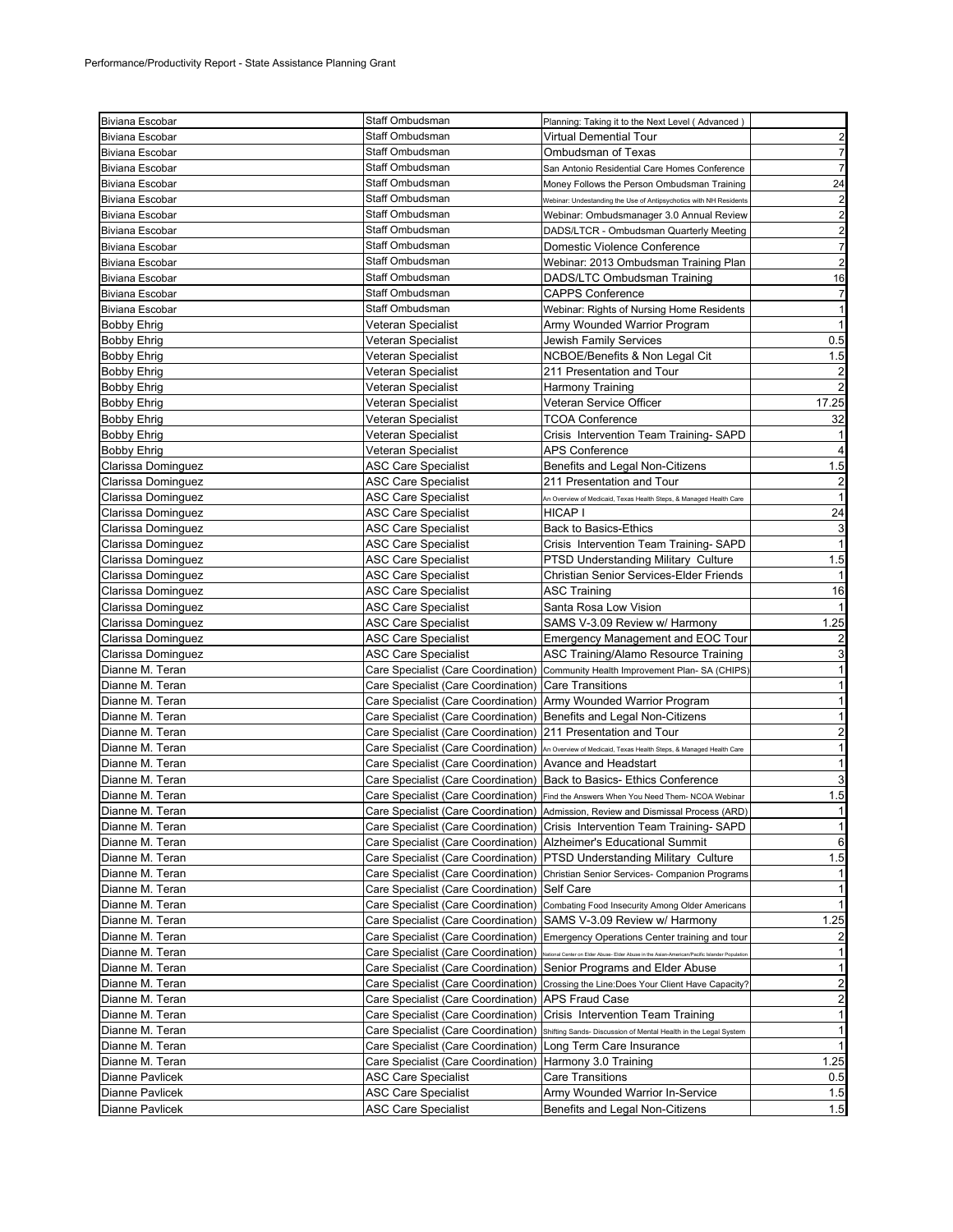| Dianne Pavlicek          | <b>ASC Care Specialist</b>                                   | 211 Presentation and Tour                                                     | $\overline{\mathbf{c}}$ |
|--------------------------|--------------------------------------------------------------|-------------------------------------------------------------------------------|-------------------------|
| Elena Hernandez          | <b>Resource Specialist</b>                                   | Victim Services Training                                                      | 21                      |
| Elena Hernandez          | <b>Resource Specialist</b>                                   | N4a Conference                                                                | 22                      |
| Elena Hernandez          | <b>Resource Specialist</b>                                   | Domestic Violence Conference                                                  | 8                       |
| Frances R. Hernandez     | <b>Benefits Counselor II</b>                                 | Ship Forum Tele-Conferece call                                                | 1.00                    |
| Frances R. Hernandez     | <b>Benefits Counselor II</b>                                 | Army Wounded Warrior Program                                                  | 2.50                    |
| Frances R. Hernandez     | <b>Benefits Counselor II</b>                                 | SPURS Intensive / Benefit Counseling                                          | 3.00                    |
| Frances R. Hernandez     | <b>Benefits Counselor II</b>                                 | Aging in Place and Sleepovers Welcome /Keynote Address                        | 2.00                    |
| Frances R. Hernandez     | <b>Benefits Counselor II</b>                                 | Getting in Front of the Right People / VISTA Volunteers                       | 1.50                    |
| Frances R. Hernandez     | <b>Benefits Counselor II</b>                                 | DMEPOS Competitive Bedding                                                    | 1.50                    |
| Frances R. Hernandez     | <b>Benefits Counselor II</b>                                 | Advocacy in Administrative Hearings                                           | 1.50                    |
| Frances R. Hernandez     | <b>Benefits Counselor II</b>                                 | Planning Your HICAP Calender Year                                             | 2.00                    |
| Frances R. Hernandez     | <b>Benefits Counselor II</b>                                 | The Art O Storytelling                                                        | 1.00                    |
| Frances R. Hernandez     | <b>Benefits Counselor II</b>                                 | Less Stress is Best                                                           | 0.50                    |
| Frances R. Hernandez     | <b>Benefits Counselor II</b>                                 | Jewish Family Services                                                        | 0.50                    |
| Frances R. Hernandez     | <b>Benefits Counselor II</b>                                 | Trakstar                                                                      | 1.00                    |
| Frances R. Hernandez     | <b>Benefits Counselor II</b>                                 | 210 Presentation and Tour                                                     | 2.50                    |
| Frances R. Hernandez     | <b>Benefits Counselor II</b>                                 | Ship Forum Tele-Conferece call                                                | 1.00                    |
| Frances R. Hernandez     | <b>Benefits Counselor II</b>                                 | An Overview of Medicaid, Texas Health Steps, & Managed Health Care            | 1.00                    |
| Frances R. Hernandez     | <b>Benefits Counselor II</b>                                 | LIS/MSP                                                                       | 1.50                    |
| Frances R. Hernandez     | <b>Benefits Counselor II</b>                                 | Ship Forum Tele-Conferece call                                                | 1.00                    |
| Frances R. Hernandez     |                                                              | Webinar/Texas Medicaid Care                                                   | 2.00                    |
| Frances R. Hernandez     | <b>Benefits Counselor II</b>                                 | Ship Forum Tele-Conferece call                                                | 1.00                    |
| Frances R. Hernandez     | <b>Benefits Counselor II</b>                                 | Ethics "Back to Basics"                                                       | 3.00                    |
| Frances R. Hernandez     | <b>Benefits Counselor II</b>                                 | NCOA/Finding the Answers When You Need Them                                   | 1.50                    |
| Frances R. Hernandez     | <b>Benefits Counselor II</b>                                 | Ship Forum Tele-Conferece call                                                | 1.00                    |
| Frances R. Hernandez     |                                                              |                                                                               | 1.00                    |
| Frances R. Hernandez     | <b>Benefits Counselor II</b><br><b>Benefits Counselor II</b> | Crisis Intervention Team Training-SAPD<br>PTSD Understanding Military Culture | 1.5                     |
|                          |                                                              |                                                                               |                         |
| Frances R. Hernandez     | <b>Benefits Counselor II</b>                                 | Senior Services/Companion Program                                             | 1.00                    |
| Frances R. Hernandez     | <b>Benefits Counselor II</b>                                 | Santa Rosa Low Vision                                                         | 1.00                    |
| Frances R. Hernandez     | <b>Benefits Counselor II</b>                                 | Long Term Care / Insurance                                                    | 2.00                    |
| Frances R. Hernandez     | <b>Benefits Counselor II</b>                                 | Emergency Operations Center training and tour                                 | 2.00                    |
| Frances R. Hernandez     | <b>Benefits Counselor II</b>                                 | SPURS Intensive / Benefit Counseling                                          | 11.50                   |
| Frances R. Hernandez     | <b>Benefits Counselor II</b>                                 | CMS Train the Trainer                                                         | 11.00                   |
| Frances R. Hernandez     | <b>Benefits Counselor II</b>                                 | Ship Forum Tele-Conferece call                                                | 1.25                    |
| Frances R. Hernandez     | <b>Benefits Counselor II</b>                                 | Harmony 3.0 Training                                                          | 1.25                    |
| Frances R. Hernandez     | <b>Benefits Counselor II</b>                                 | Elder Abuse Workshop                                                          | 3.00                    |
| George Losoya            | ASC Lead Specialist                                          | Care Transitions                                                              |                         |
| George Losoya            | ASC Lead Specialist                                          | Army Wounded Warrior Program                                                  | 1                       |
| George Losoya            | <b>ASC Lead Specialist</b>                                   | TVC 14th Annual Veterans Summit                                               | 16                      |
| George Losoya            | <b>ASC Lead Specialist</b>                                   | <b>Quality Management</b>                                                     | 1.5                     |
| George Losoya            | ASC Lead Specialist                                          | <b>Quality Control Circles</b>                                                | 1.5                     |
| George Losoya            | <b>ASC Lead Specialist</b>                                   | Quality Mgmt, Toyota                                                          | 1.5                     |
| George Losoya            | ASC Lead Specialist                                          | Benefits and Legal Non-Citizens                                               | 1.5                     |
| George Losoya            | <b>ASC</b> Lead Specialist                                   | 211 Presentation and Tour                                                     | $\overline{a}$          |
| George Losoya            | ASC Lead Specialist                                          | An Overview of Medicaid, Texas Health Steps, & Managed Health Care            | $\mathbf{1}$            |
| George Losoya            | <b>ASC Lead Specialist</b>                                   | <b>ASA Confernce</b>                                                          | 32                      |
| George Losoya            | <b>ASC Lead Specialist</b>                                   | <b>TCOA Conference</b>                                                        | 32                      |
| George Losoya            | <b>ASC Lead Specialist</b>                                   | Crisis Intervention Team Training-SAPD                                        | 1.00                    |
| George Losova            | <b>ASC Lead Specialist</b>                                   | PTSD Understanding Military Culture                                           | 1.5                     |
| George Losoya            | <b>ASC Lead Specialist</b>                                   | SAMS V-3.09 Review w/ Harmony                                                 | 1.25                    |
| George Losoya            | <b>ASC Lead Specialist</b>                                   | <b>NASUAD Conference</b>                                                      | 32                      |
| George Losoya            | <b>ASC Lead Specialist</b>                                   | Social Security Administration Disability Application Process training        |                         |
| <b>Heather Armstrong</b> | Care Specialist (Benefits)                                   | SHIP monthly call-Part D                                                      | 1                       |
| <b>Heather Armstrong</b> | Care Specialist (Benefits)                                   | <b>Care Transitions</b>                                                       | $\mathbf{1}$            |
| <b>Heather Armstrong</b> | Care Specialist (Benefits)                                   | NMTP Webinar/Med Prevention                                                   | 1.5                     |
| Heather Armstrong        | Care Specialist (Benefits)                                   | Army Wounded Warrior Program                                                  | 1.25                    |
| <b>Heather Armstrong</b> | Care Specialist (Benefits)                                   | Legal Hotline Legal Intake                                                    | 1.5                     |
| <b>Heather Armstrong</b> | Care Specialist (Benefits)                                   | NCBOE-Comm Resources Map                                                      |                         |
| Heather Armstrong        | Care Specialist (Benefits)                                   | Harmony-I,R, & A                                                              | $\mathbf{1}$            |
| <b>Heather Armstrong</b> | Care Specialist (Benefits)                                   | Harmony- Benefits Counselor                                                   | 3                       |
| <b>Heather Armstrong</b> | Care Specialist (Benefits)                                   | Ethics-Ombudsman                                                              | 1.5                     |
| Heather Armstrong        | Care Specialist (Benefits)                                   | <b>DMEPOS Competitive Bidding</b>                                             | 1.5                     |
| <b>Heather Armstrong</b> | Care Specialist (Benefits)                                   | Advocacy in Administrative Heari                                              | 1.5                     |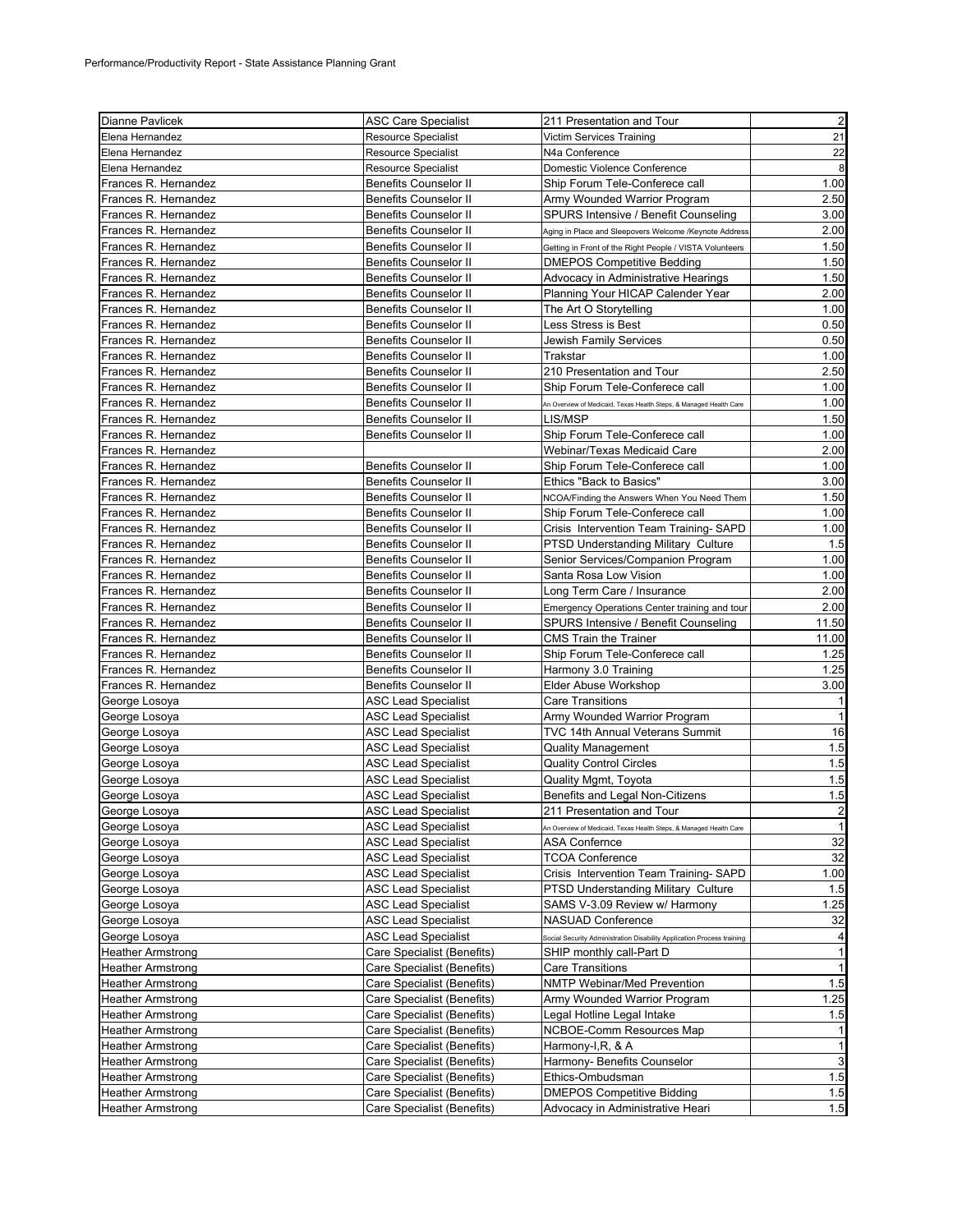| <b>Heather Armstrong</b> | Care Specialist (Benefits) | Planning HICAP calendar                                                          | 1.75 |
|--------------------------|----------------------------|----------------------------------------------------------------------------------|------|
| <b>Heather Armstrong</b> | Care Specialist (Benefits) | Jewish Family Services                                                           | 0.5  |
| Heather Armstrong        | Care Specialist (Benefits) | SHIP monthly call-ACO                                                            |      |
| Heather Armstrong        | Care Specialist (Benefits) | SHIP monthly call-ACO                                                            |      |
| <b>Heather Armstrong</b> | Care Specialist (Benefits) | NMTP Webinar/ACO                                                                 | 1.5  |
| <b>Heather Armstrong</b> | Care Specialist (Benefits) | NMTP Webinar/ACO                                                                 | 1.5  |
| <b>Heather Armstrong</b> | Care Specialist (Benefits) | MIPPA call                                                                       |      |
| Heather Armstrong        | Care Specialist (Benefits) | MIPPA call                                                                       |      |
| Heather Armstrong        | Care Specialist (Benefits) | NCBOE/Benefits & Non Legal Cit                                                   | 1.5  |
| Heather Armstrong        | Care Specialist (Benefits) | NCBOE/Benefits & Non Legal Cit                                                   | 1.5  |
| <b>Heather Armstrong</b> | Care Specialist (Benefits) | <b>LIS 101</b>                                                                   | 0.5  |
| Heather Armstrong        | Care Specialist (Benefits) | <b>LIS 101</b>                                                                   | 0.5  |
| Heather Armstrong        | Care Specialist (Benefits) | 211 Presentation and Tour                                                        | 2    |
| <b>Heather Armstrong</b> | Care Specialist (Benefits) | 210 Presentation and Tour                                                        |      |
| Heather Armstrong        | Care Specialist (Benefits) | SHIP monthly call                                                                |      |
| Heather Armstrong        | Care Specialist (Benefits) | An Overview of Medicaid, Texas Health Steps, & Managed Health Care               |      |
| Heather Armstrong        | Care Specialist (Benefits) | SHIP monthly call                                                                | 1    |
| Heather Armstrong        | Care Specialist (Benefits) | SHIP monthly call                                                                |      |
| Heather Armstrong        | Care Specialist (Benefits) | Crisis Intervention Team Training-SAPD                                           | 1.00 |
| Heather Armstrong        | Care Specialist (Benefits) | PTSD Understanding Military Culture                                              | 1.5  |
| Heather Armstrong        | Care Specialist (Benefits) | Webinar- Get to the point                                                        | 1.5  |
| <b>Heather Armstrong</b> | Care Specialist (Benefits) | Accessing Resources for Srs-webinar                                              | 1.5  |
| Heather Armstrong        | Care Specialist (Benefits) | 5 phases of benefits access                                                      | 1.5  |
| <b>Heather Armstrong</b> | Care Specialist (Benefits) | LTC MCD/MERP from TLSC                                                           | 1.25 |
| Heather Armstrong        | Care Specialist (Benefits) | Due Process for LTC from TLSC                                                    | 1.25 |
| Heather Armstrong        | Care Specialist (Benefits) | ASC Partner Mtg                                                                  | 0.5  |
| <b>Heather Armstrong</b> | Care Specialist (Benefits) | Ethical Aspects of LTC from TLSC                                                 | 1.25 |
| Heather Armstrong        | Care Specialist (Benefits) | DADS call for BC progress-1st one-with TB                                        |      |
| Heather Armstrong        | Care Specialist (Benefits) | <b>Elder Expoitation</b>                                                         | 8    |
| Heather Armstrong        | Care Specialist (Benefits) | SHIP monthly call                                                                |      |
| Heather Armstrong        | Care Specialist (Benefits) | Emergency Operations Center training and tour                                    | 2    |
| Heather Armstrong        | Care Specialist (Benefits) | <b>SPURS Benefits Counseling</b>                                                 | 8    |
| Heather Armstrong        | Care Specialist (Benefits) | <b>SPURS Benefits Counseling</b>                                                 | 4    |
| Heather Armstrong        | Care Specialist (Benefits) | CMS Train the Trainer                                                            | 4    |
| Heather Armstrong        | Care Specialist (Benefits) | <b>CMS Train the Trainer</b>                                                     | 8    |
| Heather Armstrong        | Care Specialist (Benefits) | SHIP monthly call                                                                | 1    |
| Heather Armstrong        | Care Specialist (Benefits) | SHIP monthly call                                                                |      |
| Heather Armstrong        | Care Specialist (Benefits) | ASC training on merge                                                            | 3    |
| <b>Heather Armstrong</b> | Care Specialist (Benefits) | NMTP monthly call updates                                                        |      |
| Heather Armstrong        | Care Specialist (Benefits) | Harmony 3.0 Training                                                             | 1.25 |
| lsa Fernandez            | <b>Mobility Specialist</b> | National Area Association on Agencies on Aging Leadership Institute, Fairfax, VA | 22   |
| lsa Fernandez            | <b>Mobility Specialist</b> | American Society on Aging (ASA) Conference, Washington, DC                       | 40   |
| sa Fernandez             | <b>Mobility Specialist</b> | Mobility Management Conference, Long Beach, CA                                   | 22   |
| lsa Fernandez            | <b>Mobility Specialist</b> | National Area Association on Agencies on Aging Conference, Denver, CO            | 32   |
| Isa Fernandez            | <b>Mobility Specialist</b> | Alamo Regional Transit Workshop                                                  | 5    |
| sa Fernandez             | <b>Mobility Specialist</b> | Texas Veterans and Community Living Initiative webinar                           | 1    |
| Isa Fernandez            | <b>Mobility Specialist</b> | Goodwill Industries Transportation Solutions                                     |      |
| Isa Fernandez            | <b>Mobility Specialist</b> | Easter Seals Project Action ATCI Webinar                                         | 1    |
| Isa Fernandez            | <b>Mobility Specialist</b> | <b>VTCLI Grant Awardee Seminar</b>                                               | 2    |
| Isa Fernandez            | <b>Mobility Specialist</b> | essons to Maximize Your Transportation Advisory Committee webinar                | 2    |
| Isa Fernandez            | <b>Mobility Specialist</b> | ASC-AAA Resource Training                                                        |      |
| Isa Fernandez            | <b>Mobility Specialist</b> | Collaboration Among ATCI Teams: the Lone Star Model                              | 1    |
| lsa Fernandez            | <b>Mobility Specialist</b> | RX Trails webinar                                                                | 1    |
| lsa Fernandez            | <b>Mobility Specialist</b> | Teen Traffic Safety and Highway Bill webinar                                     |      |
| Joe Torres               | <b>ASC Care Specialist</b> | PTSD Understanding Military Culture                                              | 1.5  |
| Joe Torres               | <b>ASC Care Specialist</b> | Christian Senior Services- Companion Programs                                    |      |
| Joe Torres               | <b>ASC Care Specialist</b> | ASC Training                                                                     | 16   |
| Joe Torres               | <b>ASC Care Specialist</b> | Santa Rosa Low Vision                                                            | 1    |
| Joe Torres               | <b>ASC Care Specialist</b> | ASC-Alamo Resource Training                                                      | 3    |
| Laura Ledesma            | Lead Care Specialist       | Care Transitions                                                                 | 1    |
| Laura Ledesma            | Lead Care Specialist       | Army Wounded Warrior Program                                                     | 1    |
| Laura Ledesma            | Lead Care Specialist       | Bexar Necessities Training                                                       |      |
| Laura Ledesma            | Lead Care Specialist       | Quality Management                                                               | 1.5  |
| Laura Ledesma            | Lead Care Specialist       | What Confuses Us about Over the Counter Medications                              | 1.75 |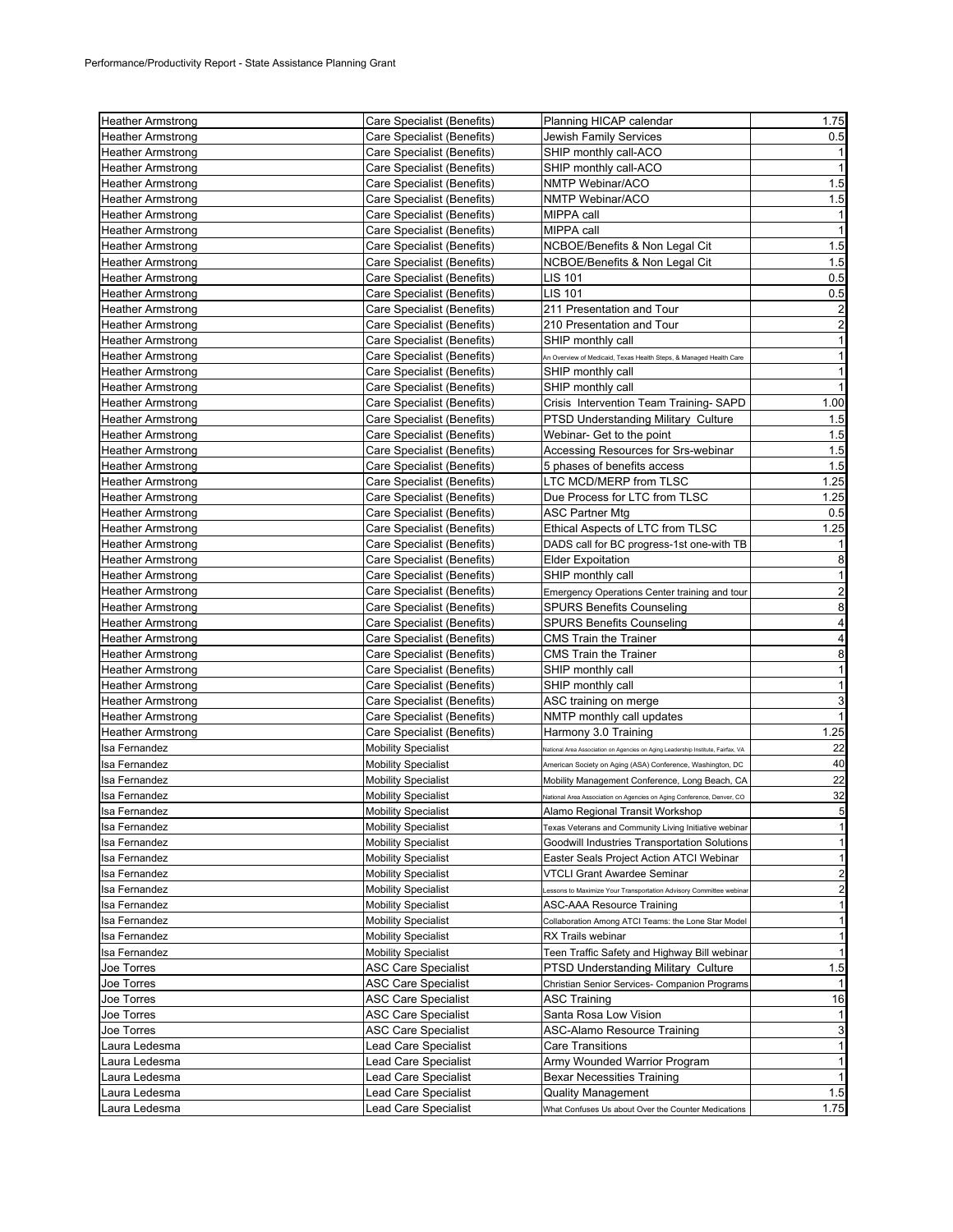| Laura Ledesma        | Lead Care Specialist                                                       | <b>Quality Control Circles</b>                                                                  | 1.5                     |
|----------------------|----------------------------------------------------------------------------|-------------------------------------------------------------------------------------------------|-------------------------|
| Laura Ledesma        | Lead Care Specialist                                                       | Quality Mgmt, Toyota                                                                            | 1.5                     |
| Laura Ledesma        | Lead Care Specialist                                                       | Schmeiding Training                                                                             | 30                      |
| Laura Ledesma        | Lead Care Specialist                                                       | An Overview of Medicaid, Texas Health Steps, & Managed Health Care                              |                         |
| Laura Ledesma        | Lead Care Specialist                                                       | UTHSC Issues in Aging Conference                                                                | 8                       |
| Laura Ledesma        | Lead Care Specialist                                                       | Camp CAMP                                                                                       | 0.5                     |
| Laura Ledesma        | Lead Care Specialist                                                       | La Fe Focus Group                                                                               | 3                       |
| Laura Ledesma        | Lead Care Specialist                                                       | <b>Back to Basics-Ethics</b>                                                                    | 3                       |
| Laura Ledesma        | Lead Care Specialist                                                       | Crisis Intervention Team Training-SAPD                                                          | 1                       |
| Laura Ledesma        | Lead Care Specialist                                                       | Alzheimer's Educational Summit                                                                  | 6                       |
| Laura Ledesma        | ∟ead Care Specialist                                                       | Christian Senior Services- Companion Programs                                                   | 1                       |
| Laura Ledesma        | Lead Care Specialist                                                       | Food Insufficiency Training                                                                     | $\overline{c}$          |
| Laura Ledesma        | Lead Care Specialist                                                       | SAMS V-3.09 Review w/ Harmony                                                                   | 1.25                    |
| Laura Ledesma        | Lead Care Specialist                                                       | SAPD Conference                                                                                 | 16                      |
| Laura Ledesma        | Lead Care Specialist                                                       | Caregiver Training--ACE class                                                                   | $\overline{\mathbf{c}}$ |
| Laura Ledesma        | Lead Care Specialist                                                       | Caregiver Training-Transfering                                                                  | $\overline{c}$          |
| Laura Ledesma        | Lead Care Specialist                                                       | Harmony 3.0 Training                                                                            | 1.25                    |
| Martha Spinks        | <b>BAAA Director</b>                                                       | DADS TX Access and Assistance Conference                                                        | 24                      |
| Martha Spinks        | <b>BAAA Director</b>                                                       | DADS Quarterly Training x4                                                                      | 32                      |
| Martha Spinks        | <b>BAAA Director</b>                                                       | ADRC Association Quarterly Meeting x4                                                           | 24                      |
| Martha Spinks        | <b>BAAA Director</b>                                                       | <b>MIPPA Conference</b>                                                                         | 16                      |
| Martha Spinks        | <b>BAAA Director</b>                                                       | Texas Association of Homes and Svcs for the Aging                                               | 16                      |
| Martha Spinks        | <b>BAAA Director</b>                                                       | Texas Association of Regional Councils (TARC) Annual Conference                                 | 32                      |
| Martha Spinks        | <b>BAAA Director</b>                                                       | Partners Across Texas Veterans Assistance Conference                                            | 8                       |
| Martha Spinks        | <b>BAAA Director</b>                                                       | Texas Conference on Aging                                                                       |                         |
| Martha Spinks        | <b>BAAA Director</b>                                                       | International Conference on Active Aging                                                        | 32                      |
| Mary Tom             | Care Specialist (Care Coordination)                                        | What Confuses Us about Over the Counter Medications                                             | 1.75                    |
| Mary Tom             | Care Specialist (Care Coordination)                                        | HomeMeds Medication Management Improvement System                                               | $\overline{\mathbf{c}}$ |
| Mary Tom             | Care Specialist (Care Coordination)                                        | How Will I Know? Tips on when to consider care in a long term care facility                     |                         |
| Mary Tom             | Care Specialist (Care Coordination)                                        | TrakStar                                                                                        | 1.5                     |
| Mary Tom             | Care Specialist (Care Coordination)                                        | Benefits & Legal Non-Citizens                                                                   | 1.25                    |
| Mary Tom             | Care Specialist (Care Coordination)                                        | An Overview of Medicaid, Texas Health Steps, & Managed Health Care                              |                         |
| Mary Tom             | Care Specialist (Care Coordination)                                        | Virtual Dementia Tour Training                                                                  | 0.25                    |
| Mary Tom             | Care Specialist (Care Coordination)                                        | "Smiles for Life"                                                                               | 0.67                    |
| Mary Tom             | Care Specialist (Care Coordination)                                        | "Aging in Place"                                                                                | 0.67                    |
| Mary Tom             | Care Specialist (Care Coordination)                                        | "Who Decides When You Can't"                                                                    | 0.5                     |
| Mary Tom             | Care Specialist (Care Coordination)                                        | "Caring for the Caregiver"                                                                      | 0.75                    |
| Mary Tom             | Care Specialist (Care Coordination)                                        | "Managing Behaviors in Patients with Dementia"                                                  | 0.5                     |
| Mary Tom             | Care Specialist (Care Coordination)                                        | "My Father and Me: Caregiving in Aging America"                                                 | 1.5                     |
| Mary Tom             | Care Specialist (Care Coordination)                                        | "Physical Activity: A Key to Successful Aging"                                                  | 0.67                    |
| Mary Tom             | Care Specialist (Care Coordination)                                        | "Taking the "Loss" Out of Hearing Loss"                                                         | 0.5                     |
| Mary Tom             | Care Specialist (Care Coordination)                                        | "Frailty: The Next Epidemic?"                                                                   | 0.75                    |
| Mary Tom             | Care Specialist (Care Coordination)                                        | "Personal Succession Planning"                                                                  | 0.5                     |
| Mary Tom             | Care Specialist (Care Coordination)                                        | Ethics: "Back to Basics"                                                                        | 3                       |
| Mary Tom             |                                                                            | Care Specialist (Care Coordination)  "Finding the Answers When You Need Them"                   | 0.75                    |
| Mary Tom             |                                                                            | Care Specialist (Care Coordination) Making a Difference When Demand is High & Resources are Low | 1.25                    |
| Mary Tom             | Care Specialist (Care Coordination)                                        | Social Security Update                                                                          | 1.25                    |
| Mary Tom             | Care Specialist (Care Coordination)                                        | The Business Case for Integrating Caregivers into Primary Care                                  | 1.25                    |
| Mary Tom             | Care Specialist (Care Coordination)                                        | Aging in Place: Preparing Individuals & Communities for the Future                              | 1.25                    |
| Mary Tom             | Care Specialist (Care Coordination)<br>Care Specialist (Care Coordination) | "Ready or Not, They're Here! Recruiting Baby Boomers for your Senior Cente                      | 1.25<br>1.5             |
| Mary Tom             |                                                                            | "Age of Champions" Screening                                                                    |                         |
| Mary Tom             | Care Specialist (Care Coordination)                                        | Laughter Wellness for Seniors                                                                   |                         |
| Mary Tom             | Care Specialist (Care Coordination)                                        | Collaboratve Efforts to Unite a Community with the ADRC, Senior, & Veteran Population           | 1.25                    |
| Mary Tom             | Care Specialist (Care Coordination)<br>Care Specialist (Care Coordination) | Texas ADRC's: A Single Point of Entry for Aging & Disability Resources in Your Community        | 1.25<br>1.25            |
| Mary Tom<br>Mary Tom |                                                                            | Disaster preparedness for the Aging Population                                                  |                         |
| Mary Tom             | Care Specialist (Care Coordination)<br>Care Specialist (Care Coordination) | Texas Silver Haired Legislature Town Hall Meeting                                               | 2.5                     |
|                      |                                                                            | The Mature Mind - The Reality of the Aging Brain                                                |                         |
| Mary Tom<br>Mary Tom | Care Specialist (Care Coordination)<br>Care Specialist (Care Coordination) | Lifespan Respite Care Grant Training<br><b>PTSD Understanding Military Culture</b>              | 1.5                     |
| Mary Tom             | Care Specialist (Care Coordination)                                        | Living Independently - A Healthy Choice                                                         | 1.75                    |
| Mary Tom             | Care Specialist (Care Coordination)                                        | Santa Rosa Low Vision                                                                           | 1                       |
| Mary Tom             | Care Specialist (Care Coordination)                                        | Aging in Place                                                                                  | 1                       |
| Mary Tom             | Care Specialist (Care Coordination)                                        | Combating Food Insecurity Among Older Americans                                                 |                         |
| Mary Tom             | Care Specialist (Care Coordination)                                        | SAMS V-3.09 Review w/ Harmony                                                                   | 1.25                    |
|                      |                                                                            |                                                                                                 |                         |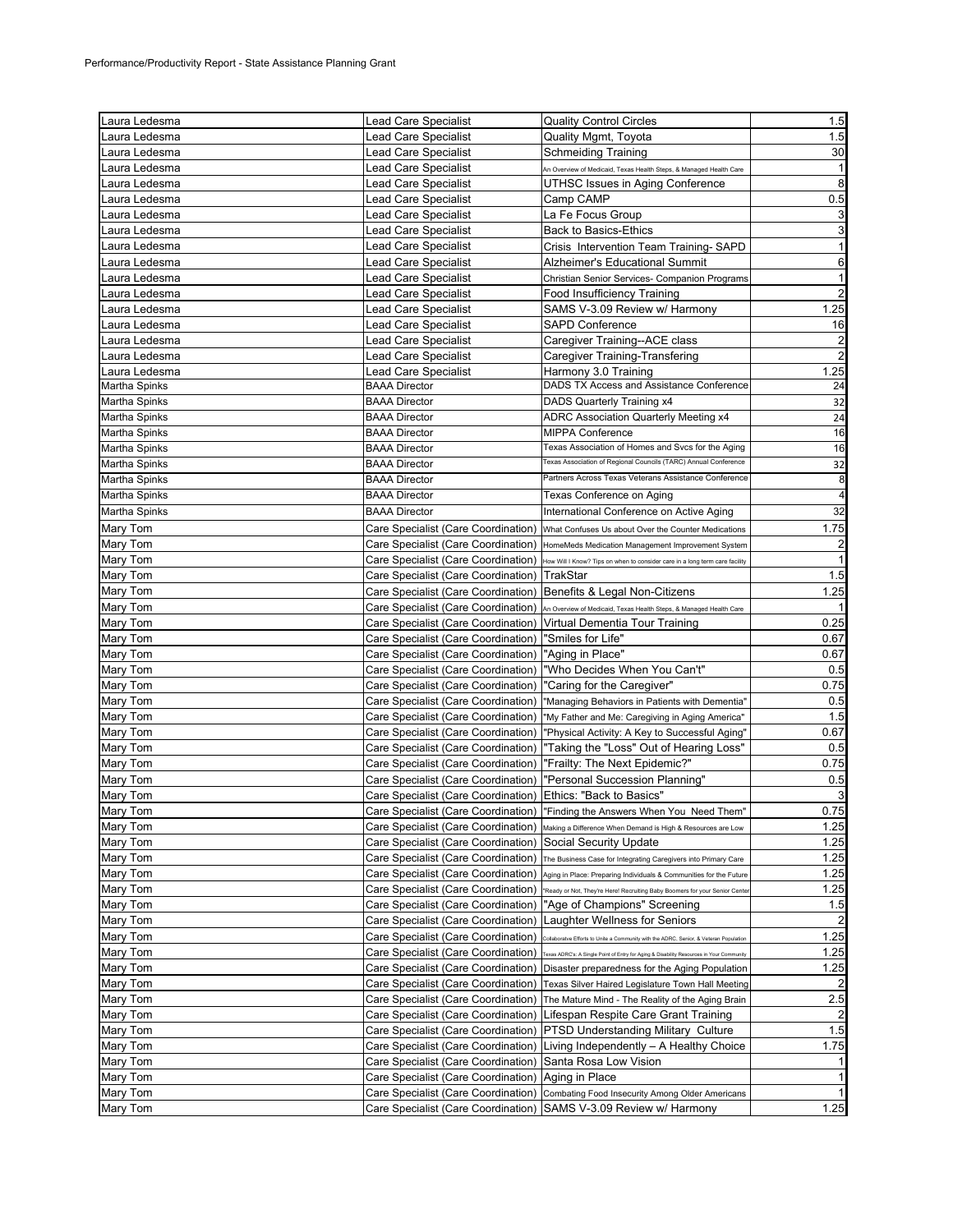| Mary Tom            |                                                                     | Care Specialist (Care Coordination) Stalking from a Victim's Perspective  | 1.5          |
|---------------------|---------------------------------------------------------------------|---------------------------------------------------------------------------|--------------|
| Mary Tom            | Care Specialist (Care Coordination) Interviewing the Sexual Deviant |                                                                           | 1.5          |
| Mary Tom            | Care Specialist (Care Coordination)                                 | Human Trafficking                                                         | 1.5          |
| Mary Tom            | Care Specialist (Care Coordination)                                 | Scars You Don't See: A Family's Journey to Prevail                        |              |
| Mary Tom            | Care Specialist (Care Coordination)                                 | Violence Among Family Members of Sexually Abused Children                 | 1.5          |
| Mary Tom            | Care Specialist (Care Coordination)                                 | Sexual Assault: Victimology & Survivor Sensitivity Skills                 |              |
| Mary Tom            | Care Specialist (Care Coordination)                                 | Psychopaths Among Us, Part 1                                              | 1.5          |
| Mary Tom            | Care Specialist (Care Coordination)                                 | Psychopaths Among Us, Part 2                                              | 1.5          |
| Mary Tom            | Care Specialist (Care Coordination)                                 | Caregiving in the Home: Personal Care & Daily Activities                  |              |
| Mary Tom            | Care Specialist (Care Coordination)                                 | Harmony 3.0 Training                                                      | 1.25         |
|                     |                                                                     |                                                                           |              |
| <b>Nellie Garay</b> | Caregiver Support Specialist<br>Caregiver Support Specialist        | <b>ACE Training</b>                                                       |              |
| <b>Nellie Garay</b> |                                                                     | A collaborative Victim Centered response to abuse in later life           |              |
| <b>Nellie Garay</b> | Caregiver Support Specialist                                        | <b>NASW Seminar</b>                                                       | 5            |
| <b>Nellie Garay</b> | Caregiver Support Specialist                                        | Harmony training                                                          |              |
| Nick Monreal        | Managing Local Ombudsman                                            | Ombudsman Advocacy & Cultural Change: Achieving Direct Care               | 2            |
| Nick Monreal        | Managing Local Ombudsman                                            | Webinar: Ombudsman MFP Demostration Grant                                 |              |
| Nick Monreal        | Managing Local Ombudsman                                            | Access & Assistance Training Conference                                   | 20           |
| <b>Nick Monreal</b> | Managing Local Ombudsman                                            | Corporate Practices for Nonprofits Professionals - Quality Management     | 2            |
| <b>Nick Monreal</b> | Managing Local Ombudsman                                            | Corporate Practices for NonprofitsProfessionals - Quality Control Circles | 2            |
| <b>Nick Monreal</b> | Managing Local Ombudsman                                            | Corporate Practices for NonprofitsProfessionals - JKK (Jikotei Kanketsu   | 2            |
| <b>Nick Monreal</b> | Managing Local Ombudsman                                            | <b>Trackstar Supervisor Training</b>                                      | 1            |
| <b>Nick Monreal</b> | Managing Local Ombudsman                                            | Webinar: Protecting Residents Rights                                      |              |
| Nick Monreal        | Managing Local Ombudsman                                            | Webinar: Guardianships, Financial Power of Attorney & Advance Care Plng   |              |
| <b>Nick Monreal</b> | Managing Local Ombudsman                                            | Webinar: Initiative to Improve Behavioral Health & Reduce use of          |              |
| <b>Nick Monreal</b> | Managing Local Ombudsman                                            | Antipsychotic Medications in Nursing Home Residentes                      |              |
| Nick Monreal        | Managing Local Ombudsman                                            | Webinar: Avoiding, Screening, & Remedying Conflicts of Interest           | 2            |
| <b>Nick Monreal</b> | Managing Local Ombudsman                                            | Webinar: The Bathing Experience                                           | 2            |
| <b>Nick Monreal</b> | Managing Local Ombudsman                                            | Ombudsman of Texas                                                        | 7            |
|                     | Managing Local Ombudsman                                            |                                                                           |              |
| <b>Nick Monreal</b> |                                                                     | San Antonio Residential Care Homes Conference                             |              |
| <b>Nick Monreal</b> | Managing Local Ombudsman                                            | Money Follows the Person Ombudsman Training                               | 24           |
| Nick Monreal        | Managing Local Ombudsman                                            | Webinar: Undestanding the Use of Antipsychotics with NH Residents         | 2            |
| <b>Nick Monreal</b> | Managing Local Ombudsman                                            | Webinar: Ombudsmanager 3.0 Annual Review                                  | 2            |
| <b>Nick Monreal</b> | Managing Local Ombudsman                                            | DADS/LTCR - Ombudsman Quarterly Meeting                                   | 2            |
| <b>Nick Monreal</b> | Managing Local Ombudsman                                            | Domestic Violence Conference                                              | 7            |
| Nick Monreal        | Managing Local Ombudsman                                            | Webinar: 2013 Ombudsman Training Plan                                     |              |
| Nick Monreal        | Managing Local Ombudsman                                            | DADS/LTC Ombudsman Training                                               | 16           |
| <b>Nick Monreal</b> | Managing Local Ombudsman                                            | <b>CAPPS Conference</b>                                                   |              |
| <b>Nick Monreal</b> | Managing Local Ombudsman                                            | Webinar: Rights of Nursing Home Residents                                 |              |
| Robert Gamboa       | Bexar Aging Billing Specialist                                      | Data Management                                                           | 40           |
| Robert Gamboa       | Bexar Aging Billing Specialist                                      | Rata Setting Workshop                                                     | 8            |
| Robert Gamboa       | Bexar Aging Billing Specialist                                      | <b>Track Star Training</b>                                                |              |
| Robert Gamboa       | Bexar Aging Billing Specialist                                      | TX Conference on Aging                                                    | 30           |
| Robert Gamboa       | Bexar Aging Billing Specialist                                      | <b>TARC</b>                                                               | 8            |
| Robert Gamboa       | Bexar Aging Billing Specialist                                      | <b>Nutrition Training</b>                                                 | 8            |
| Robert Gamboa       | Bexar Aging Billing Specialist                                      | Access & Assistance Training                                              | 8            |
| Robert Gamboa       | Bexar Aging Billing Specialist                                      | <b>SAMS Report Writing Training</b>                                       | 5            |
| Robert Gamboa       | Bexar Aging Billing Specialist                                      | LAR PMP Training                                                          | 6            |
| Robert Gamboa       | Bexar Aging Billing Specialist                                      | Harmony Conference                                                        | 32           |
| Robert Gamboa       | Bexar Aging Billing Specialist                                      | <b>AACOG Budgets</b>                                                      |              |
|                     | <b>Benefits Counselor II</b>                                        | SHP/CMS Conf                                                              |              |
| Rosemary Guardiola  | <b>Benefits Counselor II</b>                                        |                                                                           | 1.00<br>1.00 |
| Rosemary Guardiola  |                                                                     | Army Wounded Warrior Program                                              |              |
| Rosemary Guardiola  | <b>Benefits Counselor II</b>                                        | DADS A & A Conference                                                     | 20.00        |
| Rosemary Guardiola  | <b>Benefits Counselor II</b>                                        | Jewish Family Services                                                    | 0.50         |
| Rosemary Guardiola  | <b>Benefits Counselor II</b>                                        | <b>Bare Necessities</b>                                                   | 1.50         |
| Rosemary Guardiola  | <b>Benefits Counselor II</b>                                        | SHP/CMS Conf                                                              | 1.00         |
| Rosemary Guardiola  | Benefits Counselor II                                               | <b>MIPPA</b>                                                              | 1.00         |
| Rosemary Guardiola  | <b>Benefits Counselor II</b>                                        | NCBOE/Benefits & Non Legal                                                | 1.50         |
| Rosemary Guardiola  | <b>Benefits Counselor II</b>                                        | 211 Presentation and Tour                                                 | 2.00         |
| Rosemary Guardiola  | <b>Benefits Counselor II</b>                                        | SHP/CMS Conf                                                              | 1.00         |
| Rosemary Guardiola  | <b>Benefits Counselor II</b>                                        | SHIP/CMS Conf, Call MPF                                                   | 1.00         |
| Rosemary Guardiola  | <b>Benefits Counselor II</b>                                        | Webinar Medicaid Care                                                     | 1.00         |
| Rosemary Guardiola  | <b>Benefits Counselor II</b>                                        | Ethics back to Basics                                                     | 1.00         |
| Rosemary Guardiola  | <b>Benefits Counselor II</b>                                        | Ship Tele Conf call                                                       | 1.50         |
| Rosemary Guardiola  | <b>Benefits Counselor II</b>                                        | Suicide Prevention                                                        | 1.00         |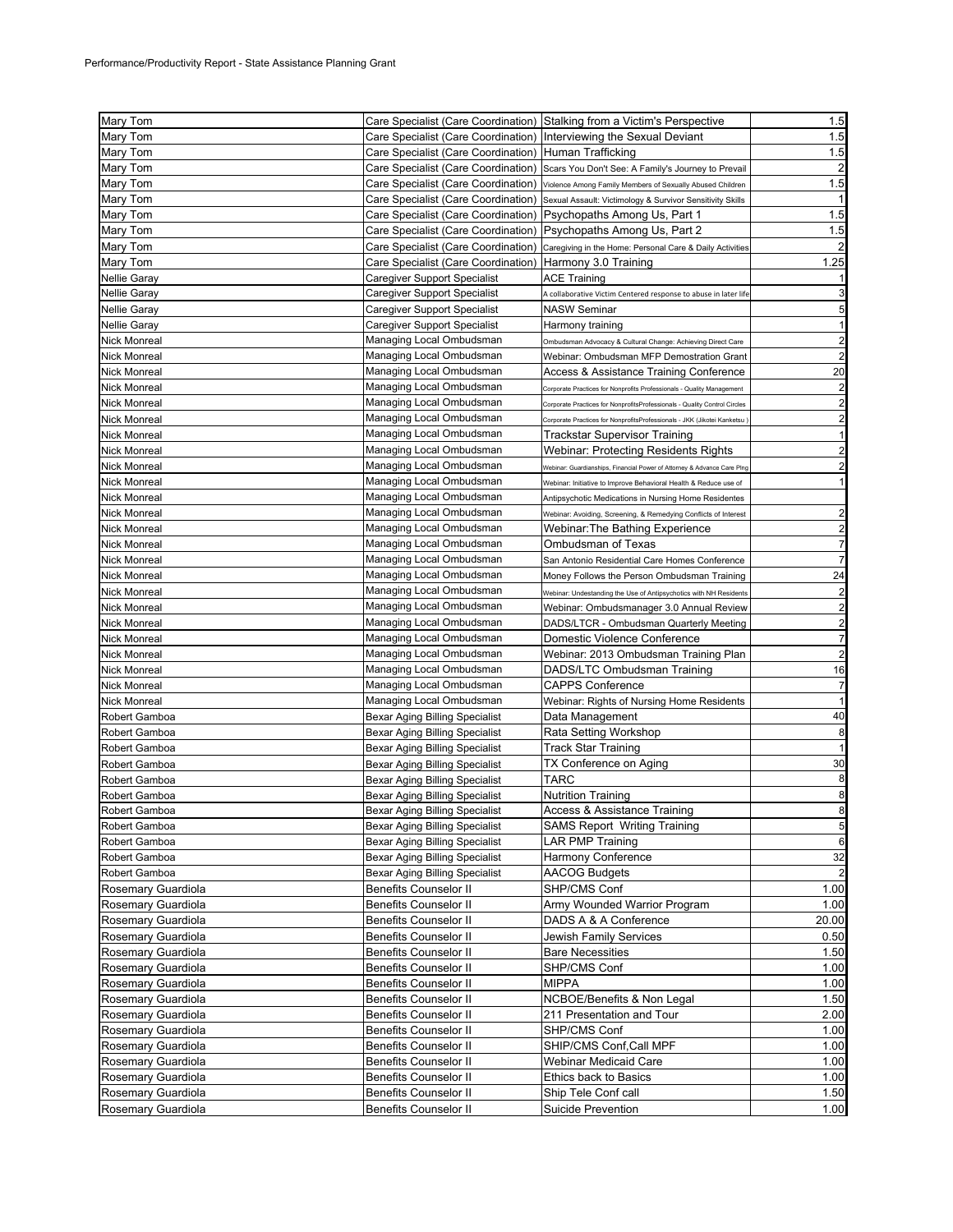| Rosemary Guardiola | <b>Benefits Counselor II</b> | Crisis Intervention Team Training-SAPD                             | 1.00           |
|--------------------|------------------------------|--------------------------------------------------------------------|----------------|
| Rosemary Guardiola | <b>Benefits Counselor II</b> | Companion Program                                                  | 1.5            |
| Rosemary Guardiola | Benefits Counselor II        | Christian Senior Services- Companion Programs                      |                |
| Rosemary Guardiola | <b>Benefits Counselor II</b> | Santa Rosa Low Vision                                              | 1.00           |
| Rosemary Guardiola | Staff Counselor              | Emergency Operations Center training and tour                      | 2.00           |
| Rosemary Guardiola | <b>Benefits Counselor II</b> | Emergency Operations Center training and tour                      | 2.00           |
| Rosemary Guardiola | <b>Benefits Counselor II</b> | <b>SPURS Benefits Counseling</b>                                   | 11.00          |
| Rosemary Guardiola | <b>Benefits Counselor II</b> | <b>CMS Train the Trainer</b>                                       | 11.00          |
| Rosemary Guardiola | <b>Benefits Counselor II</b> | Ship Forum Conf call                                               | 1.25           |
| Rosemary Guardiola | <b>Benefits Counselor II</b> | Ship Monthly call                                                  | 1.00           |
| Rosemary Guardiola | <b>Benefits Counselor II</b> | NMTP monthly call                                                  | 1.00           |
| Sandra Aviles      | Care Specialist (Benefits)   | <b>SHP/CMS Conf</b>                                                |                |
| Sandra Aviles      | Care Specialist (Benefits)   | Care Transitions                                                   |                |
| Sandra Aviles      | Care Specialist (Benefits)   | Army Wounded Warrior Program-BAAA Inservice                        |                |
| Sandra Aviles      | Care Specialist (Benefits)   | DADS A & A Conference                                              | 8              |
| Sandra Aviles      | Care Specialist (Benefits)   | DADS Access & Assistance Conference                                | 8              |
| Sandra Aviles      | Care Specialist (Benefits)   | DADS Access and Asst Conference                                    | 5              |
| Sandra Aviles      | Care Specialist (Benefits)   | <b>Bare Necesities</b>                                             | 1.5            |
| Sandra Aviles      | Care Specialist (Benefits)   | SHP-CMS TX Dept of Insurance                                       |                |
| Sandra Aviles      | Care Specialist (Benefits)   | NESC PAMS Outreach (ASC)                                           | 3              |
| Sandra Aviles      | Care Specialist (Benefits)   | SHP-CMS TX Dept of Insurance- Legal/Non Citizens                   | 1              |
| Sandra Aviles      | Care Specialist (Benefits)   | SHP-CMS TX Dept of Insurance                                       |                |
| Sandra Aviles      | Care Specialist (Benefits)   | 210 Presentation and Tour                                          |                |
| Sandra Aviles      | Care Specialist (Benefits)   | SHP-CMS TX Dept of Insurance                                       | 1              |
| Sandra Aviles      | Care Specialist (Benefits)   | An Overview of Medicaid, Texas Health Steps, & Managed Health Care |                |
| Sandra Aviles      | Care Specialist (Benefits)   | Plan finder Medicare Updates                                       |                |
| Sandra Aviles      | Care Specialist (Benefits)   | Webinar- Goodwill Transportation Assist                            |                |
| Sandra Aviles      | Care Specialist (Benefits)   | Webinar- Medicaid Managed Care (NCOA)                              | 2.25           |
| Sandra Aviles      | Care Specialist (Benefits)   | Webinar- Finding answers when you need them (NCOA)                 | 1.5            |
| Sandra Aviles      | Care Specialist (Benefits)   | SHP-CMS TX Dept of Insurance                                       |                |
| Sandra Aviles      | Care Specialist (Benefits)   | SABAR Meeting w/ Coordinator                                       | 2              |
| Sandra Aviles      | Care Specialist (Benefits)   | MS/Cancer Medicare Info Conf call                                  | 1              |
| Sandra Aviles      | Care Specialist (Benefits)   | Crisis Intervention Team Training-SAPD                             |                |
| Sandra Aviles      | Care Specialist (Benefits)   | Understanding Military Culture: "Battlemind" vs. "Civilian Mind"   | 1.5            |
| Sandra Aviles      | Care Specialist (Benefits)   | Christian Senior Services- Companion Programs                      |                |
| Sandra Aviles      | Care Specialist (Benefits)   | CMS Webinar- Planfinder updates                                    | 1              |
| Sandra Aviles      | Care Specialist (Benefits)   | Webinar- Get to the point                                          |                |
| Sandra Aviles      | Care Specialist (Benefits)   | 5 phases of benefits access                                        | 0.5            |
| Sandra Aviles      | Care Specialist (Benefits)   | Santa Rosa Low Vision                                              |                |
| Sandra Aviles      | Care Specialist (Benefits)   | Ship/Cms - Medicare 101                                            | 0.5            |
| Sandra Aviles      | Care Specialist (Benefits)   | Webinar- Long Term Care                                            |                |
| Sandra Aviles      | Care Specialist (Benefits)   | Combating Food Insecurity Among Older Americans                    |                |
| Sandra Aviles      | Care Specialist (Benefits)   | SAMS V-3.09 Review w/ Harmony                                      | 1.25           |
| Sandra Aviles      | Care Specialist (Benefits)   | <b>Elder Exploitation Seminar</b>                                  | 7              |
| Sandra Aviles      | Care Specialist (Benefits)   | Ship / CMS Conference- MOE Health Plans / Ratings                  | 0.5            |
| Sandra Aviles      | Care Specialist (Benefits)   | Emergency Operations Center training and tour                      | $\overline{2}$ |
| Sandra Aviles      | Care Specialist (Benefits)   | NAPIS & SPURS reporting, Austin                                    | 2.75           |
| Sandra Aviles      | Care Specialist (Benefits)   | Update on MCO/ACA, Austin                                          | 2.5            |
| Sandra Aviles      | Care Specialist (Benefits)   | Meeting Performance Targets, Austin                                | 1.5            |
| Sandra Aviles      | Care Specialist (Benefits)   | Preparing for OE, Austin                                           | 2.5            |
| Sandra Aviles      | Care Specialist (Benefits)   | STAR/STAR+, Austin                                                 | 0.75           |
| Sandra Aviles      | Care Specialist (Benefits)   | Success Stories/SPURS f/u, Austin                                  | 1.25           |
| Sandra Aviles      | Care Specialist (Benefits)   | CMS Train the Trainer                                              |                |
| Sandra Aviles      | Care Specialist (Benefits)   | CMS Train the Trainer                                              |                |
| Sandra Aviles      | Care Specialist (Benefits)   | Loan Scams & Foreclosure Conference                                | 2.5            |
| Sandra Aviles      | Care Specialist (Benefits)   | Ship / CMS Conference- Rx Drug Plans                               | 1.5            |
| Sandra Aviles      | Care Specialist (Benefits)   | Health Careers HS, Medicare A&B                                    |                |
| Sandra Aviles      | Care Specialist (Benefits)   | ASC-Training                                                       | 4              |
| Sandra Aviles      | Care Specialist (Benefits)   | Nat'l Memory Awareness-NESC                                        | 7              |
| Sandra Aviles      | Care Specialist (Benefits)   | Success 2012 Conference- Alamodome                                 |                |
| Sandra Aviles      | Care Specialist (Benefits)   | CMS Webinar- IRMADD                                                | 1              |
| Sandra Aviles      | Care Specialist (Benefits)   | Harmony 3.0 Training                                               | 1.25           |
| Siena Lindemann    | ASC Program Manager          | Program and Marketing                                              |                |
| Siena Lindemann    | ASC Program Manager          | SPURS Intensives - Care Coordination                               | 3              |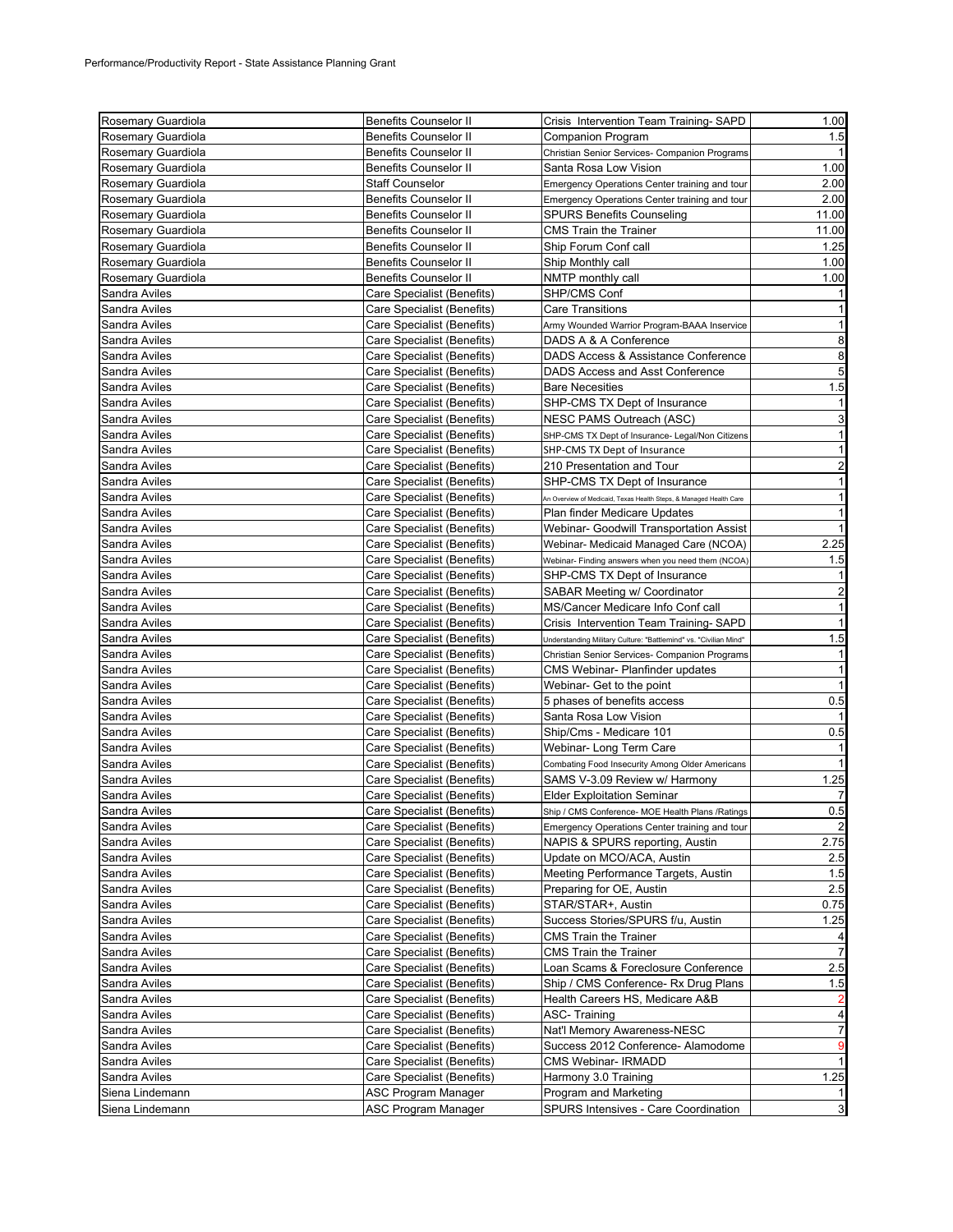| Siena Lindemann                    | ASC Program Manager                            | SPURS Intensives - Information and Referral                                               |                         |
|------------------------------------|------------------------------------------------|-------------------------------------------------------------------------------------------|-------------------------|
| Siena Lindemann                    | ASC Program Manager                            | SPURS Intensives - Benefits Counseling                                                    | 3                       |
| Siena Lindemann                    | ASC Program Manager                            | Aging in Place and Sleepovers - Key note Session                                          |                         |
| Siena Lindemann                    | ASC Program Manager                            | Vista Volunteers- Who we are and what are WE                                              |                         |
| Siena Lindemann                    | ASC Program Manager                            | Getting in Front of the Right People                                                      | 1                       |
| Siena Lindemann                    | ASC Program Manager                            | Reality of the Caregiver                                                                  | 2                       |
| Siena Lindemann                    | ASC Program Manager                            | Planning your HICAP Calendar                                                              | $\overline{c}$          |
| Siena Lindemann                    | ASC Program Manager                            | Promotoras/Health Workers                                                                 | 1                       |
| Siena Lindemann                    | ASC Program Manager                            | The Creative Art of Storytelling                                                          |                         |
| Siena Lindemann                    | ASC Program Manager                            | Less Stress is Best                                                                       | 0.5                     |
| Siena Lindemann                    | ASC Program Manager                            | Quality Mgmt, Toyota                                                                      | 1.5                     |
| Siena Lindemann                    | ASC Program Manager                            | Quality Mgmt, Toyota                                                                      | 1.5                     |
| Siena Lindemann                    | ASC Program Manager                            | Benefits and Legal Non-Citizens                                                           |                         |
| Siena Lindemann                    | ASC Program Manager                            | 211 Presentation and Tour                                                                 | $\overline{\mathbf{c}}$ |
| Siena Lindemann                    | ASC Program Manager                            | An Overview of Medicaid, Texas Health Steps, & Managed Health Care                        |                         |
| Siena Lindemann                    | ASC Program Manager                            | Understanding Military Culture: "Battlemind" vs. "Civilian Mind"                          | 1.5                     |
| Siena Lindemann                    | ASC Program Manager                            | Community Arise- Long Term Recovery from Disaster                                         | 4                       |
| Siena Lindemann                    | ASC Program Manager                            | Keynote - Leadership                                                                      | $\overline{\mathbf{c}}$ |
| Siena Lindemann                    | ASC Program Manager                            | Texas Wildfires, Lessons Learned                                                          | 1.5                     |
| Siena Lindemann                    | ASC Program Manager                            | Disaster Behavioral Health                                                                | 1.5                     |
| Siena Lindemann                    | ASC Program Manager                            | Emergency Preparedness for the Aging Population                                           | 1.5                     |
| Siena Lindemann                    | ASC Program Manager                            | Introduction to the Disaster Distress Helpline                                            | 1.5                     |
| Siena Lindemann                    | ASC Program Manager                            | Combating Food Insecurity Among Older Americans                                           |                         |
| Siena Lindemann                    | ASC Program Manager                            | SAMS V-3.09 Review w/ Harmony                                                             | 1.25                    |
| Siena Lindemann                    | ASC Program Manager                            | Emergency Operations Center training and tour                                             | $\overline{\mathbf{c}}$ |
| Siena Lindemann                    | ASC Program Manager                            | ational Center on Elder Abuse- Elder Abuse in the Asian-American/Pacific Islander Populal |                         |
| Siena Lindemann                    | ASC Program Manager                            | National Home and Community Based Services (HCBS) Conference                              | 14.5                    |
| Siena Lindemann                    | ASC Program Manager                            | Administration for Community Living Center for Disabilities                               | 1.25                    |
| Siena Lindemann                    | ASC Program Manager                            | The Enhanced ADRC Options Counseling Program                                              | 1.25                    |
| Siena Lindemann                    | ASC Program Manager                            | ARCs- Medicaid Financing and Reimbursement                                                | 1.25                    |
| Siena Lindemann                    | ASC Program Manager                            | CMS Intensive - Medicaid 101                                                              | 1.25                    |
| Siena Lindemann                    | ASC Program Manager                            | <b>Adult Protective Services</b>                                                          | 1.25                    |
| Siena Lindemann                    | ASC Program Manager                            | CMS Intensive - Medicaid 201                                                              | 1.25                    |
| Siena Lindemann                    | ASC Program Manager                            |                                                                                           | 1.25                    |
| Siena Lindemann                    | ASC Program Manager                            | ACL Intensive- Supporting families to facilitate Community Living                         | 1.25                    |
| Siena Lindemann                    | ASC Program Manager                            | Intro to the WI ADRC Quality Improvement Program                                          | 1.25                    |
| Siena Lindemann                    |                                                | Legal Resources to Keep Clients in the Community                                          | 1.25                    |
| Siena Lindemann                    | ASC Program Manager                            | A Statewide Approach to LGBT inclusion for the Aging Network                              | 1.25                    |
| Siena Lindemann                    | ASC Program Manager<br>ASC Program Manager     | Enhancing the Capacity of ADRCs through on-line Resources                                 | 1.25                    |
| Siena Lindemann                    | ASC Program Manager                            | Technology Enabled Collaboration and Communication                                        | 1.25                    |
|                                    |                                                | Supporting Consumers who Transistion                                                      | 1.25                    |
| Siena Lindemann<br>Siena Lindemann | ASC Program Manager<br>ASC Program Manager     | Addressing the Age Wave - Engaging Volunteers<br>ASC Training/Alamo Resource Training     | 3                       |
| Siena Lindemann                    | ASC Program Manager                            | Executive Women in Texas Government (EWTG) Conference                                     | 5                       |
| Siena Lindemann                    | ASC Program Manager                            | Coaching Skills for Women Leaders                                                         | 1                       |
| Siena Lindemann                    | ASC Program Manager                            |                                                                                           | $\mathbf{1}$            |
|                                    |                                                | Leading with Purpose, Leading On Purpose                                                  |                         |
| Siena Lindemann                    | ASC Program Manager                            | Financial Control - Take It and Keep It                                                   |                         |
| Siena Lindemann                    | ASC Program Manager<br>Care Specialist (CTI)   | SHIP Training - Part D-Income Related Monthly Adjustment Amounts                          | 0.75                    |
| Susan Blevins                      | Care Specialist (CTI)                          | Care Transitions<br>Free Medicare Training                                                |                         |
| Susan Blevins<br>Susan Blevins     | Care Specialist (CTI)                          | ICMA RC                                                                                   | 1.5                     |
| Susan Blevins                      |                                                | Jewish Family Services                                                                    |                         |
| Susan Blevins                      | Care Specialist (CTI)<br>Care Specialist (CTI) | Webinar - Community Focus                                                                 | 3                       |
| <b>Susan Blevins</b>               | Care Specialist (CTI)                          | Trakstar Inservice                                                                        |                         |
|                                    |                                                | N4A interview                                                                             | 1.5                     |
| Susan Blevins<br>Susan Blevins     | Care Specialist (CTI)<br>Care Specialist (CTI) | CMS Webinar - Medicare                                                                    |                         |
|                                    |                                                |                                                                                           |                         |
| Susan Blevins                      | Care Specialist (CTI)                          | CMS Webinar - Medicare                                                                    | 2<br>1                  |
| Susan Blevins                      | Care Specialist (CTI)                          | An Overview of Medicaid, Texas Health Steps, & Managed Health Care                        |                         |
| Susan Blevins                      | Care Specialist (CTI)                          | <b>OASIS Meeting</b>                                                                      | 3<br>7                  |
| Susan Blevins                      | Care Specialist (CTI)                          | Games for Life                                                                            |                         |
| Susan Blevins                      | Care Specialist (CTI)                          | Crisis Intervention Team Training-SAPD                                                    |                         |
| Susan Blevins                      | Care Specialist (CTI)                          | Understanding Military Culture: "Battlemind" vs. "Civilian Mind"                          | 1.5                     |
| Susan Blevins                      | Care Specialist (CTI)                          | Chronic Disease Self-Management Instructor Trng                                           | 8                       |
| Susan Blevins                      | Care Specialist (CTI)                          | Chronic Disease Self-Management Instructor Trng                                           | 8                       |
| Susan Blevins                      | Care Specialist (CTI)                          | Chronic Disease Self-Management Instructor Trng                                           | 8                       |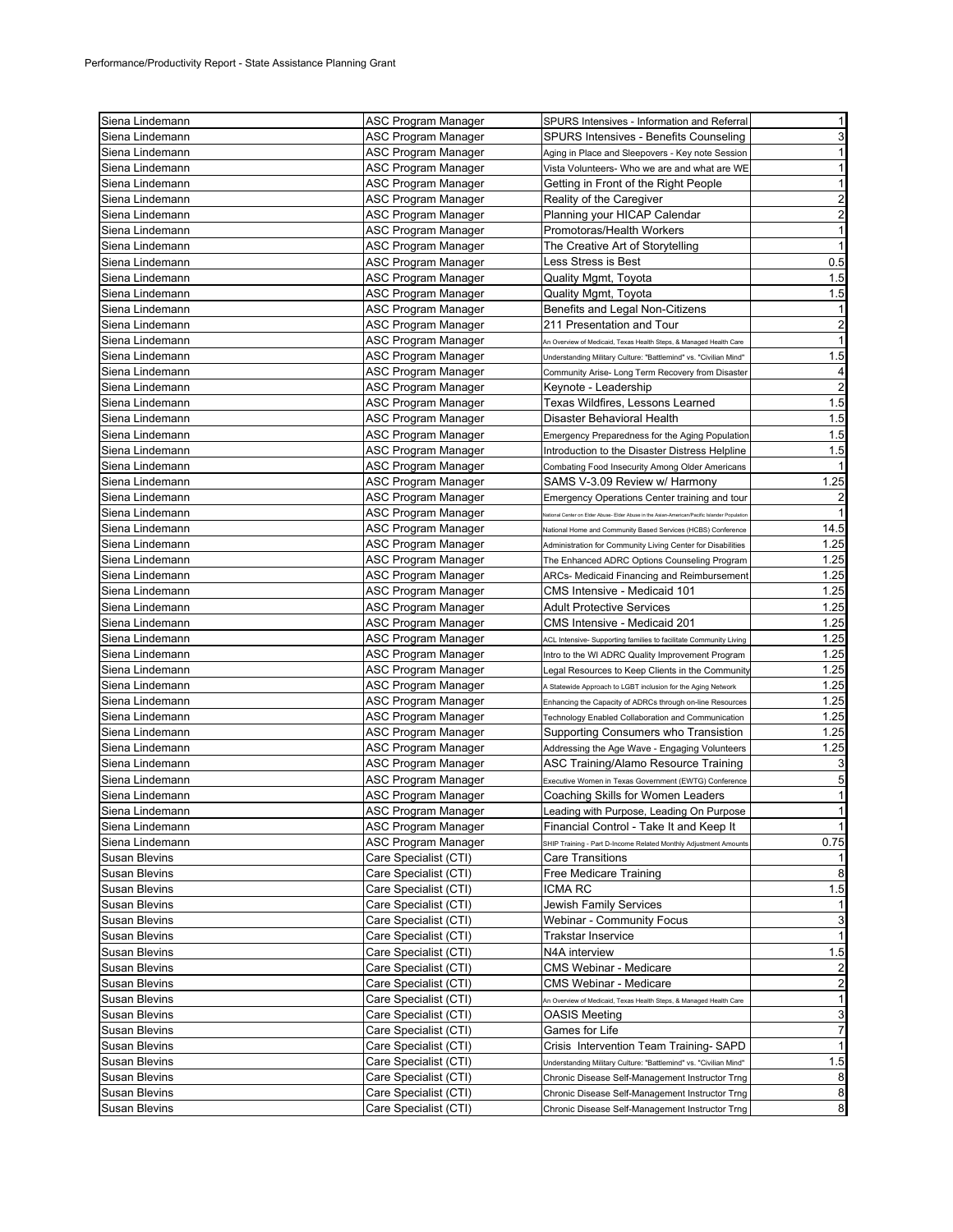| Susan Blevins        | Care Specialist (CTI)                                    | Chronic Disease Self-Management Instructor Trng                                             | 8              |
|----------------------|----------------------------------------------------------|---------------------------------------------------------------------------------------------|----------------|
| Susan Blevins        | Care Specialist (CTI)                                    | Diabetes Self Mgmt Program Instructor Training                                              | 8              |
| Susan Blevins        | Care Specialist (CTI)                                    | Diabetes Self Mgmt Program Instructor Training                                              | 8              |
| Susan Blevins        | Care Specialist (CTI)                                    | Matter of Balance Instructor Training                                                       | 8              |
| Susan Blevins        | Care Specialist (CTI)                                    | Webinar - High Readmissions                                                                 | 1              |
| Susan Blevins        | Care Specialist (CTI)                                    | ASC-Alamo Resource Training                                                                 | 3              |
| Susan Blevins        | Care Specialist (CTI)                                    | National Social Workers Conference - Reeves                                                 | 4              |
| Susan Blevins        | Care Specialist (CTI)                                    | Harmony Portal and HFA demo for Bexar                                                       | 1              |
| Susan Blevins        | Care Specialist (CTI)                                    | SVAC - Dr. Granville Coggs                                                                  |                |
| Susan Blevins        | Care Specialist (CTI)                                    | Harmony 3.0 Training                                                                        | 1.25           |
| <b>Susan Blevins</b> | Care Specialist (CTI)                                    | Senior Directory Breakfast                                                                  | 1.25           |
| Teresa Banda         | Lead Benefits Counselor                                  | SHIP monthly call-Part D                                                                    |                |
| Teresa Banda         | Lead Benefits Counselor                                  | <b>Care Transitions</b>                                                                     | 1              |
| Teresa Banda         | Lead Benefits Counselor                                  | Program and Marketing                                                                       | 8              |
| Teresa Banda         | Lead Benefits Counselor                                  | <b>Medicare Training</b>                                                                    | $\overline{7}$ |
| Teresa Banda         | Lead Benefits Counselor                                  | Access & Assistance Harmony Project Intenstive                                              | 3              |
| Teresa Banda         | Lead Benefits Counselor                                  | Access & Assistance Keynote Speaker David Dillard                                           | 1.5            |
| Teresa Banda         | Lead Benefits Counselor                                  | .<br>Access & Assistance BC Track Vista Volunteers and Getting in Front of the Right People | 1.5            |
| Teresa Banda         | Lead Benefits Counselor                                  | Access & Assistance BC Track DMEPOS                                                         | 1.5            |
| Teresa Banda         | Lead Benefits Counselor                                  | Planning Your HICAP Calender Year                                                           | 1.75           |
| Teresa Banda         | Lead Benefits Counselor                                  | Access & Assistance BC Track Advocacy in Administrative Hearings                            | 1.5            |
| Teresa Banda         | Lead Benefits Counselor                                  | Access & Assistance SPURS intensive with Gayle Berkley                                      |                |
| Teresa Banda         | Lead Benefits Counselor                                  | Jewish Family Services                                                                      | 0.5            |
| Teresa Banda         | Lead Benefits Counselor                                  | oyota Motor Manufacturing/ Corporate Practices for Nonprofits Professionals-start tir       | 1.5            |
| Teresa Banda         | Lead Benefits Counselor                                  | SHIP monthly call-ACO                                                                       |                |
| Teresa Banda         | Lead Care Specialist                                     | Quality Control Circles                                                                     | 1.5            |
| Teresa Banda         | <b>Lead Care Specialist</b>                              | Quality Mgmt, Toyota                                                                        | 1.5            |
| Teresa Banda         | Lead Benefits Counselor                                  | NCBOE/Benefits & Non Legal Citizens                                                         | 1.5            |
| Teresa Banda         | Lead Benefits Counselor                                  | LIS 101                                                                                     | 0.5            |
| Teresa Banda         | Lead Benefits Counselor                                  | 210 Presentation and Tour                                                                   |                |
| Teresa Banda         |                                                          | Benefits Counselor Lead Specialist   Maximus - Star+ program / Star / THS                   | 1.50           |
| Teresa Banda         | Lead Benefits Counselor                                  | <b>SHIP Directors Conference</b>                                                            | 24             |
| Teresa Banda         |                                                          | Benefits Counselor Lead Specialist   Christian Senior Services- Companion Programs          |                |
| Teresa Banda         | Benefits Counselor Lead Specialist Santa Rosa Low Vision |                                                                                             |                |
| Teresa Banda         | Lead Benefits Counselor                                  | N4A Conference,                                                                             | 32             |
| Teresa Banda         | Lead Benefits Counselor                                  | <b>SPURS Benefits Training</b>                                                              | 11             |
| Teresa Banda         | Lead Benefits Counselor                                  | <b>CMS Train the Trainer</b>                                                                | 11             |
| Teresa Banda         | Lead Benefits Counselor                                  | Ship Forum Tele-Conferece call                                                              | 1.25           |
| Teresa Banda         | Lead Benefits Counselor                                  | SSA Disability Application Process Training                                                 | 5              |
| Teresa Banda         | Lead Benefits Counselor                                  | mprehensive Volunteer Handbook Strenghthens the foundation of a Volunteer Program - Webina  |                |
| Teresa Banda         | Lead Benefits Counselor                                  | SHIP monthly call                                                                           |                |
| Teresa Banda         | Lead Benefits Counselor                                  | Harmony 3.0 Training                                                                        | 1.25           |
| <b>Tina Rosales</b>  | <b>Benefits Counselor II</b>                             | Ship Forum Tele-Conferece call -                                                            | 1.00           |
| Tina Rosales         | <b>Benefits Counselor II</b>                             | Army Wounded Warrior Program                                                                | 1.00           |
| <b>Tina Rosales</b>  | <b>Benefits Counselor II</b>                             | SPURS Intensive / Benefit Counseling - Access & Assistance                                  | 3.00           |
| Tina Rosales         | <b>Benefits Counselor II</b>                             | Aging in Place / Sleepovers Welcome /Keynote - Access & Assistance                          | 2.00           |
| <b>Tina Rosales</b>  | Benefits Counselor II                                    | Getting in Front of the Right People / VISTA Volunteers - Access & Assistance               | 1.50           |
| <b>Tina Rosales</b>  | <b>Benefits Counselor II</b>                             | DMEPOS Competitive Bidding - Access & Assistance                                            | 1.50           |
| <b>Tina Rosales</b>  | <b>Benefits Counselor II</b>                             | Advocacy in Administrative Hearings - Access & Assistance                                   | 1.50           |
| <b>Tina Rosales</b>  | <b>Benefits Counselor II</b>                             | DADS Access and Asst Conference                                                             | 2.00           |
| <b>Tina Rosales</b>  | <b>Benefits Counselor II</b>                             | The Art O Storytelling - Access & Assistance                                                | 1.00           |
| Tina Rosales         | Benefits Counselor II                                    | Less Stress is Best - Access & Assistance                                                   | 0.50           |
| <b>Tina Rosales</b>  | Benefits Counselor II                                    | Jewish Family Services                                                                      | 1.50           |
| <b>Tina Rosales</b>  | Benefits Counselor II                                    | MIPPA - Procedures                                                                          | 1.00           |
| <b>Tina Rosales</b>  | <b>Benefits Counselor II</b>                             | NCBOE February 24, 2012 - Benefits and Legal Non-Citizens                                   | 2.50           |
| <b>Tina Rosales</b>  | Benefits Counselor II                                    | 211 Presentation and Tour                                                                   | 2.00           |
| Tina Rosales         | <b>Benefits Counselor II</b>                             | SHIP - TDI - Clains Appeals Process                                                         | 1.50           |
| Tina Rosales         | <b>Benefits Counselor II</b>                             | Maximus - Star+ program / Star /THS                                                         | 1.50           |
| <b>Tina Rosales</b>  | <b>Benefits Counselor II</b>                             | <b>Advanced Directives</b>                                                                  | 1.50           |
| Tina Rosales         | <b>Benefits Counselor II</b>                             | NCOA - Outreach & Enrollment                                                                | 1.50           |
| <b>Tina Rosales</b>  | <b>Benefits Counselor II</b>                             | NCBOE - Finding Answers LIS, SNAP                                                           | 1.5            |
| <b>Tina Rosales</b>  |                                                          |                                                                                             |                |
|                      | <b>Benefits Counselor II</b>                             | SHIP / Progress Report                                                                      | 1              |
| Tina Rosales         | Benefits Counselor Lead Specialist                       | Crisis Intervention Team Training-SAPD                                                      | 1.5            |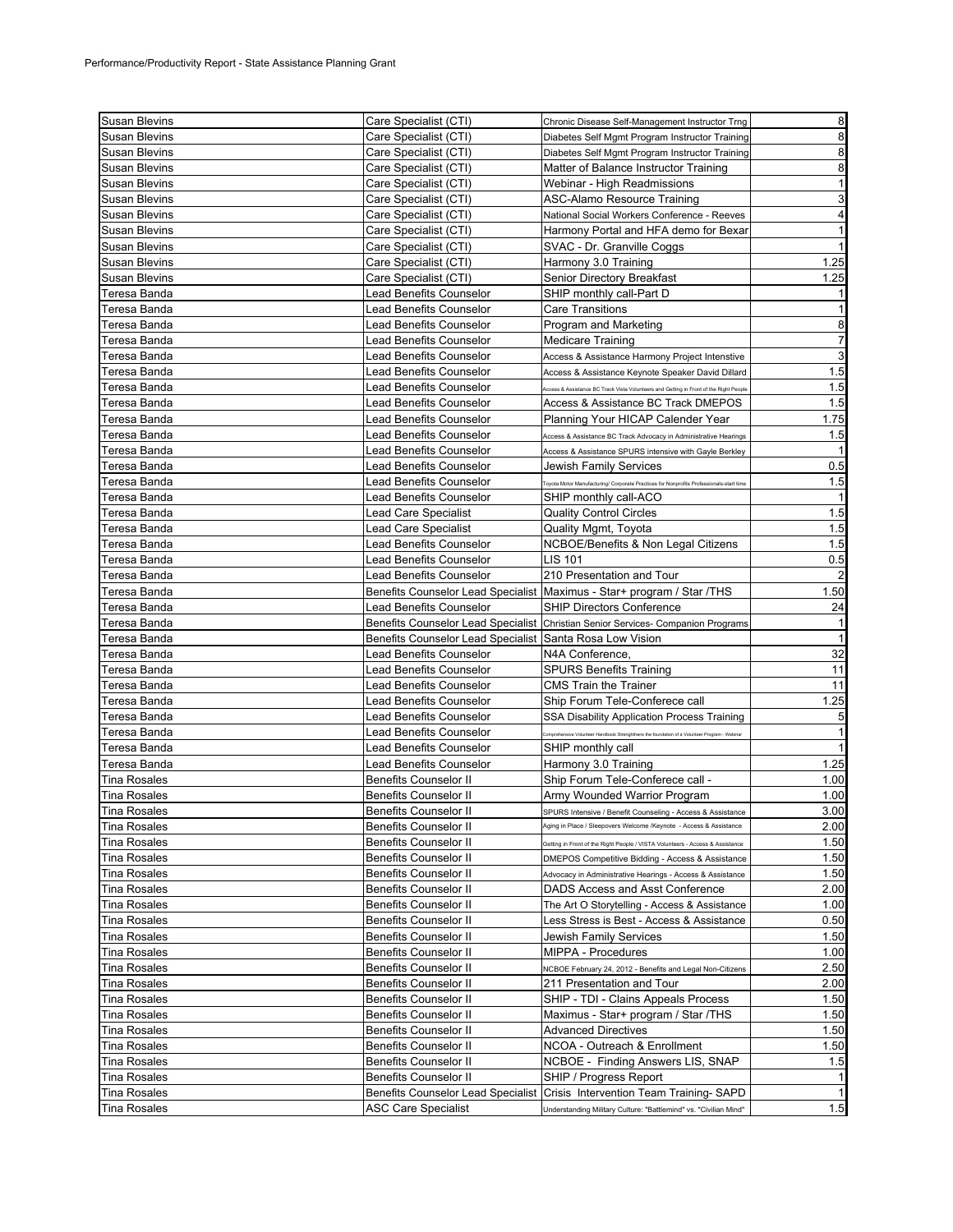| <b>Tina Rosales</b>          | <b>ASC Care Specialist</b>              | Christian Senior Services- Companion Programs                                                                    | 1              |
|------------------------------|-----------------------------------------|------------------------------------------------------------------------------------------------------------------|----------------|
| <b>Tina Rosales</b>          | <b>ASC Care Specialist</b>              | <b>ASC Training</b>                                                                                              | 16             |
| <b>Tina Rosales</b>          | <b>ASC Care Specialist</b>              | SAMS V-3.09 Review w/ Harmony                                                                                    | 1.25           |
| <b>Tina Rosales</b>          | <b>ASC Care Specialist</b>              | ASC-Alamo Resource Training                                                                                      | 3              |
| Valerie Biediger             | Health & Wellness Specialist            | ARRA Webnar - Putting It All Together - What Happens After ARRA?                                                 | 1.5            |
| Valerie Biediger             | Health & Wellness Specialist            | COA Webinar - Building Community Parnerships to Promote Physical Activity and Social Engagement for Older Adults | 1              |
| Valerie Biediger             | Health & Wellness Specialist            | AoA - DSMT Training Initiative for Accreditation                                                                 | 6.5            |
| Valerie Biediger             | Health & Wellness Specialist            | ARRA Webinar - "New Jersey's Infrastructure for Program Sustainability'                                          | 1.5            |
| Valerie Biediger             | Health & Wellness Specialist            | AoA Webniar - Million Hearts                                                                                     | 1.5            |
| Valerie Biediger             | Health & Wellness Specialist            | <b>Health Disparities Conference</b>                                                                             | 8              |
| Valerie Biediger             | Health & Wellness Specialist            | Disease Prevention and Health Promotion Services (OAA Title IIID)                                                | 1              |
| Valerie Biediger             | Health & Wellness Specialist            | Collaboration: The Art of Building a Community                                                                   | 6              |
| Valerie Biediger             | Health & Wellness Specialist            | Community Health Improvement Plan Program                                                                        | 3              |
| Valerie Biediger             | <b>Health &amp; Wellness Specialist</b> | ICoA Wedniar:Chronic Pain Self-Management Program and the Better Choices, Better Health Online Suit              | 1.5            |
| Valerie Biediger             | <b>Health &amp; Wellness Specialist</b> | oA: Diabetes Self Management Training: How It Benefits Seniors and Steps to Reimbursement                        | 1.5            |
| Valerie Biediger             | Health & Wellness Specialist            | AoA: Achieving Success through Innovative Partnerships                                                           | 1.5            |
| Valerie Biediger             | Health & Wellness Specialist            | loA: Empowering Partnerships Among State Agencies: Steps to a Successful Model                                   | 1.5            |
| Valerie Biediger             | Health & Wellness Specialist            | AoA: Making Community Connections: Chronic Disease Self-Management Education in FQHCs                            | 1.5            |
| Valerie Biediger             | Health & Wellness Specialist            | NCoA: Health Care and Community-Based Organizations: A Win-Win Partnership                                       | 1.5            |
| Valerie Biediger             | <b>Health &amp; Wellness Specialist</b> | Ncoa: Evidence-based Physical Activity Programs                                                                  | 1.5            |
| Valerie Biediger             | <b>Health &amp; Wellness Specialist</b> | .<br>Neb Forum: Workplace Wellness: New Finds and Efforts to Advance Healthier Cor                               | 1.5            |
| Valerie Biediger             | Health & Wellness Specialist            | HHS: What's New in Multiple Chronic Conditions                                                                   | $\mathbf{1}$   |
| Valerie Biediger             | <b>Health &amp; Wellness Specialist</b> | Finanical HEAL Initiatives                                                                                       | 1              |
| Valerie Biediger             | Health & Wellness Specialist            | NCoA: The Ins and Outs of Selling EBPs to Health                                                                 | 1.5            |
| Victoria Cardenas            | Care Specialist (MIPPA)                 | Care Transitions                                                                                                 | 1              |
| Victoria Cardenas            | Care Specialist (MIPPA)                 | Harassmen t Training                                                                                             | 1              |
| Victoria Cardenas            | Care Specialist (MIPPA)                 | <b>Ethics Training</b>                                                                                           | $\mathbf{1}$   |
| Victoria Cardenas            | Care Specialist (MIPPA)                 | Army Wounded Warrior Program                                                                                     | 1.00           |
| Victoria Cardenas            | Care Specialist (MIPPA)                 | Access And Assistance Track 2 Omnudsman and Track 4 Benefits Counseling                                          | $\overline{a}$ |
| Victoria Cardenas            | Care Specialist (MIPPA)                 | Access And Assistance Track 4 Benefits Counseling                                                                | 8              |
| Victoria Cardenas            | Care Specialist (MIPPA)                 | Access And Assistance Track 1 Access Promotora                                                                   | 4              |
| Victoria Cardenas            | Care Specialist (MIPPA)                 | SAMA                                                                                                             | 12             |
| Victoria Cardenas            | Care Specialist (MIPPA)                 | Jewish Family Services                                                                                           | 0.5            |
| Paula Wanken                 | Administrative Assistant                | Data Management                                                                                                  | 6              |
| Paula Wanken                 | Administrative Assistant                | Website design                                                                                                   | 3              |
| Martha Spinks                | <b>BAAA Director</b>                    | DADS TX Access and Assistance Conference                                                                         | 24             |
| Martha Spinks                | <b>BAAA Director</b>                    | DADS Quarterly Training x4                                                                                       |                |
| Martha Spinks                | <b>BAAA Director</b>                    | ADRC Association Quarterly Meeting x4                                                                            |                |
| Martha Spinks                | <b>BAAA Director</b>                    | <b>MIPPA Conference</b>                                                                                          | 16             |
| Martha Spinks                | <b>BAAA Director</b>                    | Texas Association of Homes and Svcs for the Aging                                                                | 16             |
| Martha Spinks                | <b>BAAA Director</b>                    | Texas Association of Regional Councils Annual Conference<br>Partners Across Texas Veterans Assistance Conference |                |
| Martha Spinks                | <b>BAAA Director</b>                    |                                                                                                                  | 8              |
| Martha Spinks                | <b>BAAA Director</b>                    | Texas Conference on Aging                                                                                        | 4              |
| Martha Spinks                | <b>BAAA Director</b>                    | International Conference on Active Aging                                                                         | 32             |
|                              |                                         |                                                                                                                  |                |
| <b>CRIMINAL JUSTICE:</b>     |                                         |                                                                                                                  |                |
| Marcela Medina               | <b>Public Safety Manager</b>            | The Governor's Office (TARC-2012 Quarterly)                                                                      | 5              |
| Marcela Medina               | <b>Public Safety Manager</b>            | <b>TCLEOSE Training Coordinators Conference</b>                                                                  | 24             |
| Michael Valiente             | Academy Manager                         |                                                                                                                  | 32             |
| <b>Mike Davis</b>            | <b>BPOC Supervisor</b>                  | OC Spray Instructor Certification                                                                                | 8              |
| <b>Mike Davis</b>            | <b>BPOC Supervisor</b>                  | Budgetary Issues in Law Enforcement                                                                              | 8              |
| <b>Mike Davis</b>            | <b>BPOC Supervisor</b>                  | Personnel Administration                                                                                         | 20             |
| <b>Mike Davis</b>            | <b>BPOC Supervisor</b>                  | <b>FBI Command College</b>                                                                                       | 32             |
| Mike Davis                   | <b>BPOC Supervisor</b>                  | <b>TCLEOSE Training Coordinators Conference</b>                                                                  | 24             |
| Richard Bryan                | <b>Academy Coordinator</b>              | <b>TCLEOSE Training Coordinators Conference</b>                                                                  | 24             |
| Richard Bryan                | Academy Coordinator                     | <b>FBI Command College</b>                                                                                       | 32             |
| Richard Bryan                | Academy Coordinator                     | OC Spray Instructor Certification                                                                                | 8              |
| Richard Bryan                | Academy Coordinator                     | <b>SFST Instructor Update</b>                                                                                    | 8              |
| Jim McGregor                 | Academy Instructor                      | OC Spray Instructor Certification                                                                                | 8              |
| Jim McGregor                 | Academy Instructor                      | <b>SFST Instructor Certification</b>                                                                             | 50             |
|                              |                                         |                                                                                                                  |                |
| <b>ECONOMIC DEVELOPMENT:</b> |                                         |                                                                                                                  |                |
| Joe Ramos                    | Senior Director of Regional Services    | EDA annual conference and workshop                                                                               | 32             |
|                              |                                         |                                                                                                                  |                |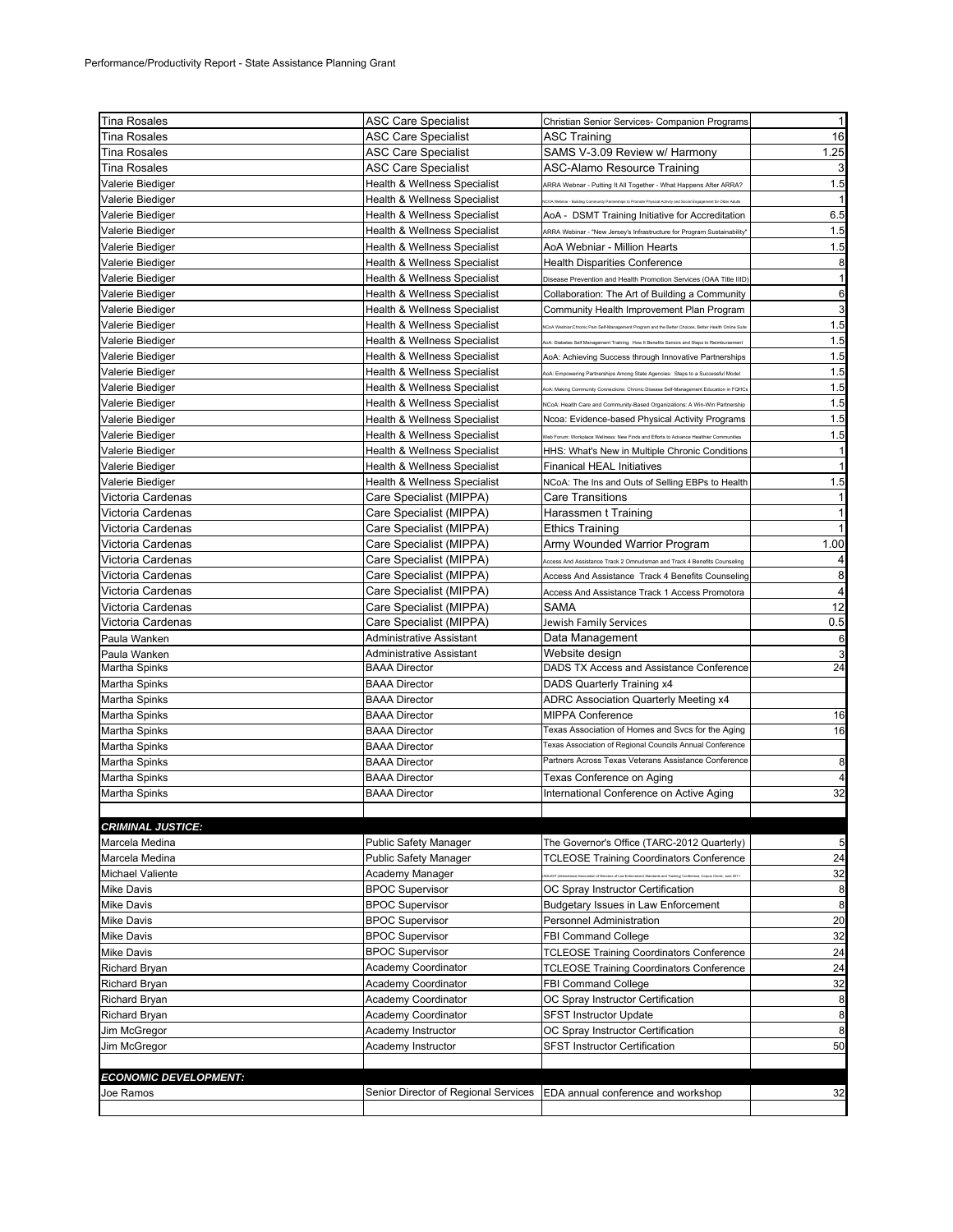| <b>HOMELAND SECURITY:</b>              |                                      |                                                                     |                         |
|----------------------------------------|--------------------------------------|---------------------------------------------------------------------|-------------------------|
| Mary Ruiz                              | <b>HLS Manager</b>                   | <b>APCO/NENA Conference</b>                                         | 32                      |
| Mary Ruiz                              | <b>HLS Manager</b>                   | <b>TARC Quarterly Training Meetings</b>                             | 16                      |
| Mary Ruiz                              | <b>HLS Manager</b>                   | Region 53 Conferences and Training                                  | 8                       |
| Mary Ruiz                              | <b>HLS Manager</b>                   | Infragard                                                           | 6                       |
| Mary Ruiz                              | <b>HLS Manager</b>                   | National HLS Conference                                             | 32                      |
| Adrienne R. Cohen                      | <b>Homeland Security Coordinator</b> | <b>Texas Homeland Security Conference</b>                           | 32                      |
| Adrienne R. Cohen                      | <b>Homeland Security Coordinator</b> | <b>TARC Quarterly Training Meetings</b>                             | 24                      |
| Adrienne R. Cohen                      | <b>Homeland Security Coordinator</b> | Region 53 Conferences and Training                                  | 24                      |
| Adrienne R. Cohen                      | <b>Homeland Security Coordinator</b> | <b>FEMA NIMS</b>                                                    | 24                      |
| Adrienne R. Cohen                      | <b>Homeland Security Coordinator</b> | <b>BSIR</b>                                                         | 32                      |
| Adrienne R. Cohen                      | <b>Homeland Security Coordinator</b> | Infragard                                                           | 6                       |
| Adrienne R. Cohen                      | <b>Homeland Security Coordinator</b> | <b>TDEM Workshop</b>                                                | 16                      |
| Adrienne R. Cohen                      | <b>Homeland Security Coordinator</b> | <b>SCIP Training Conference</b>                                     | 8                       |
| Adrienne R. Cohen                      | <b>Homeland Security Coordinator</b> | <b>Texas Unites Conference</b>                                      | 24                      |
| Donna Johnson-Valiente                 | HLS Data Technician                  | <b>SCIP Training Conference</b>                                     | 8                       |
|                                        |                                      |                                                                     |                         |
| <b>HOUSING CHOICE VOUCHER PROGRAM:</b> |                                      |                                                                     |                         |
| Maria E. Campa                         | Section 8 and Housing Specialist     | <b>HCV Financial Reporting Training</b>                             | 8                       |
| Maria E. Campa                         | Section 8 and Housing Specialist     | <b>TDHCA Homebuyer Education Training</b>                           | 24                      |
| Maria E. Campa                         | Section 8 and Housing Specialist     | Homeownership Counseling Certification, Pt                          | 36                      |
|                                        |                                      |                                                                     |                         |
| <b>NATURAL RESOURCES:</b>              |                                      |                                                                     |                         |
| <b>Brenda Williams</b>                 | Projects Manager                     | <b>Clean Cities University</b>                                      | 25                      |
| Yliana Flores                          | Clean Cities Technician              | <b>Clean Cities University</b>                                      | $\overline{\mathbf{4}}$ |
| Annette Prosterman                     | <b>Transportation Coordinator</b>    | PhotoShop training                                                  | 12                      |
| Peter Bella                            | <b>Director Natural Resources</b>    | "Electrical Generation and the Environment Workshop" (if available) | 3                       |
| <b>Steven Smeltzer</b>                 | <b>Environmental Manager</b>         | Emission Invnetory and MOVES training                               | 28                      |
|                                        |                                      |                                                                     |                         |
| <b>RESOURCE RECOVERY:</b>              |                                      |                                                                     |                         |
| Georgia Zannaras                       | Resource Recovery Manager            | EPA Series for 2012                                                 | 24                      |
| Georgia Zannaras                       | Resource Recovery Manager            | National Recycling Series for 2012                                  | 6                       |
| Georgia Zannaras                       | Resource Recovery Manager            | <b>TARC Training</b>                                                | 12                      |
| Georgia Zannaras                       | Resource Recovery Manager            | Illegal Dumping and Control of Oil and Gas Waste                    | 6                       |
| Georgia Zannaras                       | Resource Recovery Manager            | Advanced Substandard Struture Investigation                         | $6\phantom{1}6$         |
|                                        |                                      |                                                                     |                         |
| <b>REGIONAL DATA CENTER:</b>           |                                      |                                                                     |                         |
| <b>Travis Nedrich</b>                  | Data Analyst                         | Understanding Census Economic, Business                             | 3                       |
| <b>Travis Nedrich</b>                  | Data Analyst                         | American Fact Finder                                                | $\overline{4}$          |
| <b>Travis Nedrich</b>                  | Data Analyst                         | CTPP Census Program Training                                        | 16                      |
| David Kruse                            | Regional Data Center Director        | American Fact Finder                                                | $\overline{4}$          |
| David Kruse                            | Regional Data Center Director        | Texas Chapter American Planning Assoc.                              | 16                      |
| David Kruse                            | Regional Data Center Director        | Growing for the Future                                              | 8                       |
| David Kruse                            | Regional Data Center Director        | Texas State Data Center Conference                                  | 12                      |
|                                        |                                      |                                                                     |                         |
| <b>RURAL PUBLIC TRANSPORTATION:</b>    |                                      |                                                                     |                         |
| <b>ART Supervisors</b>                 | Supervisors                          | Reasonable Suspicious & Post-Accident Training                      | 8                       |
| <b>ART Supervisors</b>                 | Supervisors                          | Quarterly TXDOT Transit Workshops                                   | 16                      |
| Regional Transportation Director       | Regional Transportation Director     | <b>TXDOT leadership Training</b>                                    | 18                      |
| <b>ART Drivers</b>                     | <b>ART Drivers</b>                   | Safety & Security Emergency Planning                                | 8                       |
| <b>ART Drivers</b>                     | <b>ART Drivers</b>                   | PASS Training                                                       | 316                     |
| <b>ART Drivers</b>                     | <b>ART Drivers</b>                   | <b>Crisis Management Training</b>                                   | 24                      |
| <b>ART Drivers</b>                     | <b>ART Drivers</b>                   | CPR-First Aid & Blood borne Pathogen                                | 263                     |
| <b>ART Drivers</b>                     | <b>ART Drivers</b>                   | Defensive Driving                                                   | 180                     |
| <b>ART Drivers</b>                     | <b>ART Drivers</b>                   | Quarterly Safety Meetings + Training                                | 18                      |
| <b>ART Drivers</b>                     | <b>ART Drivers</b>                   | Annual Road Test                                                    | 22                      |
| <b>ART Drivers</b>                     | ART Drivers                          | Q' Straint Securement Refresher Training                            | 22                      |
| <b>ART Drivers</b>                     | <b>ART Drivers</b>                   | Situational Awareness Safety Training/Safety Messages               | 32                      |
| <b>ART Drivers</b>                     | <b>ART Drivers</b>                   | Curbing Transit Employee Distracted Driving                         | 36                      |
| <b>ART Drivers</b>                     | <b>ART Drivers</b>                   | Post Accident-Incident Training                                     | 32                      |
| <b>ART Drivers</b>                     | <b>ART Driver</b>                    | New Hire Training                                                   | 1426                    |
| <b>ART Drivers</b>                     | <b>ART Drivers</b>                   | Refresher Training                                                  | 65                      |
| <b>ART Drivers</b>                     | <b>ART Drivers</b>                   | RTAP Customer Driven Service                                        | $6\phantom{1}6$         |
| <b>ART Drivers</b>                     | <b>ART Drivers</b>                   | RTAP Problem Passengers-Challenging Situation                       | $6\phantom{1}6$         |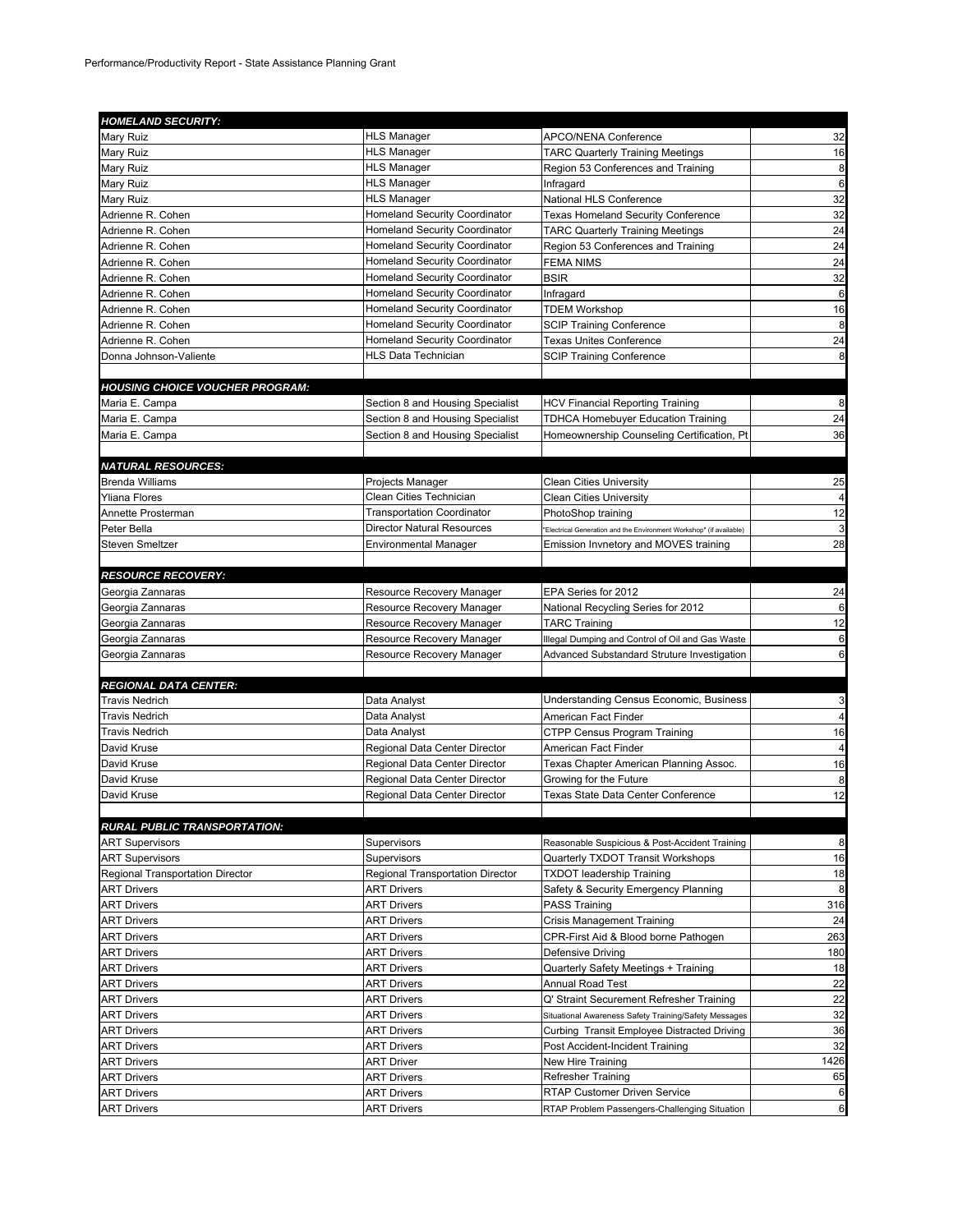| ART Drivers<br><b>ART Drivers</b><br><b>Commerical Driver License Training</b><br><b>ART Technicans &amp; Transportation Specialist</b><br><b>BRAUN Lift Training</b><br><b>ART Technicans &amp; Transportation Specialist</b><br><b>WEATHERIZATION ASSISTANCE PROGRAM:</b><br>Weatherization Assistance Prog. Mgr.<br>René Chadick<br><b>OSHA 30 Certification</b><br>40<br>Mayra Rivero<br>Housing Intakc Specialist<br>40<br>OSHA 30 Certification<br>Glover Harris<br>QA Specialist<br>OSHA 30 Certification<br>OSHA 10 Certification<br>Eva Maldonado<br>Weatherization Inspector<br>20<br><b>Rick Morales</b><br><b>Weatherization Inspector</b><br>OSHA 10 Certification<br>20<br><b>Michael Martinez</b><br>Weatherization Inspector<br>OSHA 10 Certification<br>OSHA 10 Certification<br>Chris Arispe<br>Weatherization Inspector<br><b>WORKFORCE:</b><br><b>IT Secuirty Awareness</b><br>Alday, Veronica<br>Career Development Specialist - Youth<br><b>IT Security Awareness</b><br>Ashcraft, Marti<br><b>Business Service Representative</b><br>Baker, Deborah<br>Child Care Counselor<br><b>IT Secuirty Awareness</b><br>Choices/Child Care Technical Assistance Session<br>Baker, Deborah<br>Child Care Counselor<br>Child Care Counselor<br><b>IT Security Awareness</b><br>Bermea, Brandy<br>3<br>Choices/Child Care Technical Assistance Session<br>Child Care Counselor<br>Bermea, Brandy<br><b>IT Security Awareness</b><br>Child Care Resource Specialist<br>Cantu, Julie<br><b>IT Security Awareness</b><br>Casias, Johnny<br>Career Development Specialist<br>$\overline{\mathbf{c}}$<br>TAA Training<br>Casias, Johnny<br>Career Development Specialist<br>Choices/Child Care Technical Assistance Session<br>Casias, Johnny<br><b>Career Development Specialist</b><br>$\overline{\mathbf{c}}$<br>DeLaCruz, Melissa<br><b>IT Security Awareness</b><br>Center Manager<br>DeLaCruz, Melissa<br><b>TAA Training</b><br>Center Manager<br>DeLaCruz, Melissa<br>Center Manager<br>Quarterly All Staff Meeting and Training<br>8<br>DeLaCruz, Melissa<br>High Performance Teamwork through Trust<br>Center Manager<br>DeLaCruz, Melissa<br>Center Manager<br>Choices/Child Care Technical Assistance Se<br>DeLeon, Veronica<br>Career Development Specialist<br><b>IT Security Awareness</b><br>8<br>DeLeon, Veronica<br>Career Development Specialist<br><b>TAA Training</b><br>$\overline{\mathbf{c}}$<br>Dieringer, Gaylyn<br><b>Workforce Director</b><br><b>IT Secuirty Awareness</b><br><b>Workforce Director</b><br>High Performance Teamwork through Trust and Communication<br>Dieringer, Gaylyn<br>$\overline{\mathbf{c}}$<br>Eakle, Susan<br><b>IT Security Awareness</b><br>Career Development Specialist<br>3<br>Choices/Child Care Technical Assistance Session<br>Eakle, Susan<br>Career Development Specialist<br>Quarterly All Staff Meeting and Training<br>Eakle, Susan<br>Career Development Specialist<br>$\overline{\mathbf{c}}$<br>Ellenwood, Kenneth<br><b>IT Security Awareness</b><br>Career Development Specialist<br>8<br>Ellenwood, Kenneth<br>Career Development Specialist<br><b>TAA Training</b><br>$\overline{\mathbf{c}}$<br>Ellenwood, Kenneth<br>Career Development Specialist<br>Quarterly All Staff Meeting and Training<br>Ellenwood, Kenneth<br>Choices/Child Care Technical Assistance Session<br><b>Career Development Specialist</b><br>$\overline{\mathbf{c}}$<br>Garcia, Isabel<br>Child Care Counselor<br><b>IT Secuirty Awareness</b><br>3<br>Child Care Counselor<br>Choices/Child Care Technical Assistance Session<br>Garcia, Isabel<br>$\overline{\mathbf{c}}$<br>Garza, Donna (Diana)<br><b>TAA Training</b><br>Career Development Specialist<br>$\overline{2}$<br>Garza, Donna (Diana)<br><b>IT Secuirty Awareness</b><br>Career Development Specialist<br>Garza, Donna (Diana)<br>Quarterly All Staff Meeting and Training<br>Career Development Specialist<br>3<br>Choices/Child Care Technical Assistance Session<br>Garza, Donna (Diana)<br>Career Development Specialist<br>Gomez, Alicia<br><b>IT Security Awareness</b><br>Information and Referral Assistant<br>Gonzales, Bertha<br><b>IT Security Awareness</b><br>Child Care Case Aide<br>Goolsby, Tania<br>Child Care Case Aide<br><b>IT Security Awareness</b><br>Goolsby, Tania<br>Child Care Case Aide<br>Choices/Child Care Technical Assistance Se<br>Guerrero, Roxanne<br>Information and Referral Assistant<br><b>IT Security Awareness</b><br>Gutierrez, Theresa<br><b>IT Secuirty Awareness</b><br>Career Development Specialist<br>Quarterly All Staff Meeting and Training<br>Gutierrez, Theresa<br>Career Development Specialist<br>Gutierrez, Theresa<br>Choices/Child Care Technical Assistance Session<br>Career Development Specialist<br>James, Maria<br><b>IT Security Awareness</b><br><b>Business Service Representative</b><br>Juarez, Gilbert<br><b>IT Security Awareness</b><br>Resource Assistant<br>eiva, Antonioـ<br><b>IT Secuirty Awareness</b><br>Center Manager<br>Leiva, Antonio<br><b>TAA Training</b><br>Center Manager<br>Lodge, Susan<br><b>IT Secuirty Awareness</b><br>Senior Director of Workforce & Community Development<br>Lodge, Susan<br>High Performance Teamwork through Trust and Communication<br>Senior Director of Workforce & Community Development<br>opez, Teresa<br>Choices/Child Care Technical Assistance Session<br>Child Care Counselor<br>opez, Teresa<br><b>IT Security Awareness</b><br>Child Care Counselor<br>McMurtry, Carl<br><b>IT Security Awareness</b><br>Career Development Specialist | <b>ART Drivers</b> | <b>ART Drivers</b> | System Security Awareness for Transit Employees | $\overline{a}$ |
|------------------------------------------------------------------------------------------------------------------------------------------------------------------------------------------------------------------------------------------------------------------------------------------------------------------------------------------------------------------------------------------------------------------------------------------------------------------------------------------------------------------------------------------------------------------------------------------------------------------------------------------------------------------------------------------------------------------------------------------------------------------------------------------------------------------------------------------------------------------------------------------------------------------------------------------------------------------------------------------------------------------------------------------------------------------------------------------------------------------------------------------------------------------------------------------------------------------------------------------------------------------------------------------------------------------------------------------------------------------------------------------------------------------------------------------------------------------------------------------------------------------------------------------------------------------------------------------------------------------------------------------------------------------------------------------------------------------------------------------------------------------------------------------------------------------------------------------------------------------------------------------------------------------------------------------------------------------------------------------------------------------------------------------------------------------------------------------------------------------------------------------------------------------------------------------------------------------------------------------------------------------------------------------------------------------------------------------------------------------------------------------------------------------------------------------------------------------------------------------------------------------------------------------------------------------------------------------------------------------------------------------------------------------------------------------------------------------------------------------------------------------------------------------------------------------------------------------------------------------------------------------------------------------------------------------------------------------------------------------------------------------------------------------------------------------------------------------------------------------------------------------------------------------------------------------------------------------------------------------------------------------------------------------------------------------------------------------------------------------------------------------------------------------------------------------------------------------------------------------------------------------------------------------------------------------------------------------------------------------------------------------------------------------------------------------------------------------------------------------------------------------------------------------------------------------------------------------------------------------------------------------------------------------------------------------------------------------------------------------------------------------------------------------------------------------------------------------------------------------------------------------------------------------------------------------------------------------------------------------------------------------------------------------------------------------------------------------------------------------------------------------------------------------------------------------------------------------------------------------------------------------------------------------------------------------------------------------------------------------------------------------------------------------------------------------------------------------------------------------------------------------------------------------------------------------------------------------------------------------------------------------------------------------------------------------------------------------------------------------------------------------------------------------------------------------------------------------------------------------------------------------------------------------------------------------------------------------------------------------------------------------------------------------------------------------------------------------------------------------------------------------------------------------------------------------------------------------------------------------------------------------------------------------------------------------------------------------------|--------------------|--------------------|-------------------------------------------------|----------------|
| 3<br>40<br>20<br>$\overline{a}$<br>$\overline{a}$<br>$\overline{a}$<br>3<br>$\overline{a}$<br>$\overline{a}$<br>$\overline{a}$<br>3<br>8<br>$\overline{\mathbf{c}}$<br>3<br>$\overline{a}$<br>8<br>$\overline{a}$<br>3<br>$\overline{a}$<br>$\overline{\mathbf{c}}$<br>$\overline{a}$<br>3<br>$\overline{a}$<br>$\overline{a}$<br>$\overline{a}$<br>3<br>$\overline{a}$<br>$\overline{a}$<br>$\overline{\mathbf{c}}$<br>8<br>3<br>$\overline{\mathbf{c}}$<br>$\overline{a}$                                                                                                                                                                                                                                                                                                                                                                                                                                                                                                                                                                                                                                                                                                                                                                                                                                                                                                                                                                                                                                                                                                                                                                                                                                                                                                                                                                                                                                                                                                                                                                                                                                                                                                                                                                                                                                                                                                                                                                                                                                                                                                                                                                                                                                                                                                                                                                                                                                                                                                                                                                                                                                                                                                                                                                                                                                                                                                                                                                                                                                                                                                                                                                                                                                                                                                                                                                                                                                                                                                                                                                                                                                                                                                                                                                                                                                                                                                                                                                                                                                                                                                                                                                                                                                                                                                                                                                                                                                                                                                                                                                                                                                                                                                                                                                                                                                                                                                                                                                                                                                                                                                                    |                    |                    |                                                 | 13             |
|                                                                                                                                                                                                                                                                                                                                                                                                                                                                                                                                                                                                                                                                                                                                                                                                                                                                                                                                                                                                                                                                                                                                                                                                                                                                                                                                                                                                                                                                                                                                                                                                                                                                                                                                                                                                                                                                                                                                                                                                                                                                                                                                                                                                                                                                                                                                                                                                                                                                                                                                                                                                                                                                                                                                                                                                                                                                                                                                                                                                                                                                                                                                                                                                                                                                                                                                                                                                                                                                                                                                                                                                                                                                                                                                                                                                                                                                                                                                                                                                                                                                                                                                                                                                                                                                                                                                                                                                                                                                                                                                                                                                                                                                                                                                                                                                                                                                                                                                                                                                                                                                                                                                                                                                                                                                                                                                                                                                                                                                                                                                                                                                |                    |                    |                                                 |                |
|                                                                                                                                                                                                                                                                                                                                                                                                                                                                                                                                                                                                                                                                                                                                                                                                                                                                                                                                                                                                                                                                                                                                                                                                                                                                                                                                                                                                                                                                                                                                                                                                                                                                                                                                                                                                                                                                                                                                                                                                                                                                                                                                                                                                                                                                                                                                                                                                                                                                                                                                                                                                                                                                                                                                                                                                                                                                                                                                                                                                                                                                                                                                                                                                                                                                                                                                                                                                                                                                                                                                                                                                                                                                                                                                                                                                                                                                                                                                                                                                                                                                                                                                                                                                                                                                                                                                                                                                                                                                                                                                                                                                                                                                                                                                                                                                                                                                                                                                                                                                                                                                                                                                                                                                                                                                                                                                                                                                                                                                                                                                                                                                |                    |                    |                                                 |                |
|                                                                                                                                                                                                                                                                                                                                                                                                                                                                                                                                                                                                                                                                                                                                                                                                                                                                                                                                                                                                                                                                                                                                                                                                                                                                                                                                                                                                                                                                                                                                                                                                                                                                                                                                                                                                                                                                                                                                                                                                                                                                                                                                                                                                                                                                                                                                                                                                                                                                                                                                                                                                                                                                                                                                                                                                                                                                                                                                                                                                                                                                                                                                                                                                                                                                                                                                                                                                                                                                                                                                                                                                                                                                                                                                                                                                                                                                                                                                                                                                                                                                                                                                                                                                                                                                                                                                                                                                                                                                                                                                                                                                                                                                                                                                                                                                                                                                                                                                                                                                                                                                                                                                                                                                                                                                                                                                                                                                                                                                                                                                                                                                |                    |                    |                                                 |                |
| 20                                                                                                                                                                                                                                                                                                                                                                                                                                                                                                                                                                                                                                                                                                                                                                                                                                                                                                                                                                                                                                                                                                                                                                                                                                                                                                                                                                                                                                                                                                                                                                                                                                                                                                                                                                                                                                                                                                                                                                                                                                                                                                                                                                                                                                                                                                                                                                                                                                                                                                                                                                                                                                                                                                                                                                                                                                                                                                                                                                                                                                                                                                                                                                                                                                                                                                                                                                                                                                                                                                                                                                                                                                                                                                                                                                                                                                                                                                                                                                                                                                                                                                                                                                                                                                                                                                                                                                                                                                                                                                                                                                                                                                                                                                                                                                                                                                                                                                                                                                                                                                                                                                                                                                                                                                                                                                                                                                                                                                                                                                                                                                                             |                    |                    |                                                 |                |
|                                                                                                                                                                                                                                                                                                                                                                                                                                                                                                                                                                                                                                                                                                                                                                                                                                                                                                                                                                                                                                                                                                                                                                                                                                                                                                                                                                                                                                                                                                                                                                                                                                                                                                                                                                                                                                                                                                                                                                                                                                                                                                                                                                                                                                                                                                                                                                                                                                                                                                                                                                                                                                                                                                                                                                                                                                                                                                                                                                                                                                                                                                                                                                                                                                                                                                                                                                                                                                                                                                                                                                                                                                                                                                                                                                                                                                                                                                                                                                                                                                                                                                                                                                                                                                                                                                                                                                                                                                                                                                                                                                                                                                                                                                                                                                                                                                                                                                                                                                                                                                                                                                                                                                                                                                                                                                                                                                                                                                                                                                                                                                                                |                    |                    |                                                 |                |
|                                                                                                                                                                                                                                                                                                                                                                                                                                                                                                                                                                                                                                                                                                                                                                                                                                                                                                                                                                                                                                                                                                                                                                                                                                                                                                                                                                                                                                                                                                                                                                                                                                                                                                                                                                                                                                                                                                                                                                                                                                                                                                                                                                                                                                                                                                                                                                                                                                                                                                                                                                                                                                                                                                                                                                                                                                                                                                                                                                                                                                                                                                                                                                                                                                                                                                                                                                                                                                                                                                                                                                                                                                                                                                                                                                                                                                                                                                                                                                                                                                                                                                                                                                                                                                                                                                                                                                                                                                                                                                                                                                                                                                                                                                                                                                                                                                                                                                                                                                                                                                                                                                                                                                                                                                                                                                                                                                                                                                                                                                                                                                                                |                    |                    |                                                 |                |
|                                                                                                                                                                                                                                                                                                                                                                                                                                                                                                                                                                                                                                                                                                                                                                                                                                                                                                                                                                                                                                                                                                                                                                                                                                                                                                                                                                                                                                                                                                                                                                                                                                                                                                                                                                                                                                                                                                                                                                                                                                                                                                                                                                                                                                                                                                                                                                                                                                                                                                                                                                                                                                                                                                                                                                                                                                                                                                                                                                                                                                                                                                                                                                                                                                                                                                                                                                                                                                                                                                                                                                                                                                                                                                                                                                                                                                                                                                                                                                                                                                                                                                                                                                                                                                                                                                                                                                                                                                                                                                                                                                                                                                                                                                                                                                                                                                                                                                                                                                                                                                                                                                                                                                                                                                                                                                                                                                                                                                                                                                                                                                                                |                    |                    |                                                 |                |
|                                                                                                                                                                                                                                                                                                                                                                                                                                                                                                                                                                                                                                                                                                                                                                                                                                                                                                                                                                                                                                                                                                                                                                                                                                                                                                                                                                                                                                                                                                                                                                                                                                                                                                                                                                                                                                                                                                                                                                                                                                                                                                                                                                                                                                                                                                                                                                                                                                                                                                                                                                                                                                                                                                                                                                                                                                                                                                                                                                                                                                                                                                                                                                                                                                                                                                                                                                                                                                                                                                                                                                                                                                                                                                                                                                                                                                                                                                                                                                                                                                                                                                                                                                                                                                                                                                                                                                                                                                                                                                                                                                                                                                                                                                                                                                                                                                                                                                                                                                                                                                                                                                                                                                                                                                                                                                                                                                                                                                                                                                                                                                                                |                    |                    |                                                 |                |
|                                                                                                                                                                                                                                                                                                                                                                                                                                                                                                                                                                                                                                                                                                                                                                                                                                                                                                                                                                                                                                                                                                                                                                                                                                                                                                                                                                                                                                                                                                                                                                                                                                                                                                                                                                                                                                                                                                                                                                                                                                                                                                                                                                                                                                                                                                                                                                                                                                                                                                                                                                                                                                                                                                                                                                                                                                                                                                                                                                                                                                                                                                                                                                                                                                                                                                                                                                                                                                                                                                                                                                                                                                                                                                                                                                                                                                                                                                                                                                                                                                                                                                                                                                                                                                                                                                                                                                                                                                                                                                                                                                                                                                                                                                                                                                                                                                                                                                                                                                                                                                                                                                                                                                                                                                                                                                                                                                                                                                                                                                                                                                                                |                    |                    |                                                 |                |
|                                                                                                                                                                                                                                                                                                                                                                                                                                                                                                                                                                                                                                                                                                                                                                                                                                                                                                                                                                                                                                                                                                                                                                                                                                                                                                                                                                                                                                                                                                                                                                                                                                                                                                                                                                                                                                                                                                                                                                                                                                                                                                                                                                                                                                                                                                                                                                                                                                                                                                                                                                                                                                                                                                                                                                                                                                                                                                                                                                                                                                                                                                                                                                                                                                                                                                                                                                                                                                                                                                                                                                                                                                                                                                                                                                                                                                                                                                                                                                                                                                                                                                                                                                                                                                                                                                                                                                                                                                                                                                                                                                                                                                                                                                                                                                                                                                                                                                                                                                                                                                                                                                                                                                                                                                                                                                                                                                                                                                                                                                                                                                                                |                    |                    |                                                 |                |
|                                                                                                                                                                                                                                                                                                                                                                                                                                                                                                                                                                                                                                                                                                                                                                                                                                                                                                                                                                                                                                                                                                                                                                                                                                                                                                                                                                                                                                                                                                                                                                                                                                                                                                                                                                                                                                                                                                                                                                                                                                                                                                                                                                                                                                                                                                                                                                                                                                                                                                                                                                                                                                                                                                                                                                                                                                                                                                                                                                                                                                                                                                                                                                                                                                                                                                                                                                                                                                                                                                                                                                                                                                                                                                                                                                                                                                                                                                                                                                                                                                                                                                                                                                                                                                                                                                                                                                                                                                                                                                                                                                                                                                                                                                                                                                                                                                                                                                                                                                                                                                                                                                                                                                                                                                                                                                                                                                                                                                                                                                                                                                                                |                    |                    |                                                 |                |
|                                                                                                                                                                                                                                                                                                                                                                                                                                                                                                                                                                                                                                                                                                                                                                                                                                                                                                                                                                                                                                                                                                                                                                                                                                                                                                                                                                                                                                                                                                                                                                                                                                                                                                                                                                                                                                                                                                                                                                                                                                                                                                                                                                                                                                                                                                                                                                                                                                                                                                                                                                                                                                                                                                                                                                                                                                                                                                                                                                                                                                                                                                                                                                                                                                                                                                                                                                                                                                                                                                                                                                                                                                                                                                                                                                                                                                                                                                                                                                                                                                                                                                                                                                                                                                                                                                                                                                                                                                                                                                                                                                                                                                                                                                                                                                                                                                                                                                                                                                                                                                                                                                                                                                                                                                                                                                                                                                                                                                                                                                                                                                                                |                    |                    |                                                 |                |
|                                                                                                                                                                                                                                                                                                                                                                                                                                                                                                                                                                                                                                                                                                                                                                                                                                                                                                                                                                                                                                                                                                                                                                                                                                                                                                                                                                                                                                                                                                                                                                                                                                                                                                                                                                                                                                                                                                                                                                                                                                                                                                                                                                                                                                                                                                                                                                                                                                                                                                                                                                                                                                                                                                                                                                                                                                                                                                                                                                                                                                                                                                                                                                                                                                                                                                                                                                                                                                                                                                                                                                                                                                                                                                                                                                                                                                                                                                                                                                                                                                                                                                                                                                                                                                                                                                                                                                                                                                                                                                                                                                                                                                                                                                                                                                                                                                                                                                                                                                                                                                                                                                                                                                                                                                                                                                                                                                                                                                                                                                                                                                                                |                    |                    |                                                 |                |
|                                                                                                                                                                                                                                                                                                                                                                                                                                                                                                                                                                                                                                                                                                                                                                                                                                                                                                                                                                                                                                                                                                                                                                                                                                                                                                                                                                                                                                                                                                                                                                                                                                                                                                                                                                                                                                                                                                                                                                                                                                                                                                                                                                                                                                                                                                                                                                                                                                                                                                                                                                                                                                                                                                                                                                                                                                                                                                                                                                                                                                                                                                                                                                                                                                                                                                                                                                                                                                                                                                                                                                                                                                                                                                                                                                                                                                                                                                                                                                                                                                                                                                                                                                                                                                                                                                                                                                                                                                                                                                                                                                                                                                                                                                                                                                                                                                                                                                                                                                                                                                                                                                                                                                                                                                                                                                                                                                                                                                                                                                                                                                                                |                    |                    |                                                 |                |
|                                                                                                                                                                                                                                                                                                                                                                                                                                                                                                                                                                                                                                                                                                                                                                                                                                                                                                                                                                                                                                                                                                                                                                                                                                                                                                                                                                                                                                                                                                                                                                                                                                                                                                                                                                                                                                                                                                                                                                                                                                                                                                                                                                                                                                                                                                                                                                                                                                                                                                                                                                                                                                                                                                                                                                                                                                                                                                                                                                                                                                                                                                                                                                                                                                                                                                                                                                                                                                                                                                                                                                                                                                                                                                                                                                                                                                                                                                                                                                                                                                                                                                                                                                                                                                                                                                                                                                                                                                                                                                                                                                                                                                                                                                                                                                                                                                                                                                                                                                                                                                                                                                                                                                                                                                                                                                                                                                                                                                                                                                                                                                                                |                    |                    |                                                 |                |
|                                                                                                                                                                                                                                                                                                                                                                                                                                                                                                                                                                                                                                                                                                                                                                                                                                                                                                                                                                                                                                                                                                                                                                                                                                                                                                                                                                                                                                                                                                                                                                                                                                                                                                                                                                                                                                                                                                                                                                                                                                                                                                                                                                                                                                                                                                                                                                                                                                                                                                                                                                                                                                                                                                                                                                                                                                                                                                                                                                                                                                                                                                                                                                                                                                                                                                                                                                                                                                                                                                                                                                                                                                                                                                                                                                                                                                                                                                                                                                                                                                                                                                                                                                                                                                                                                                                                                                                                                                                                                                                                                                                                                                                                                                                                                                                                                                                                                                                                                                                                                                                                                                                                                                                                                                                                                                                                                                                                                                                                                                                                                                                                |                    |                    |                                                 |                |
|                                                                                                                                                                                                                                                                                                                                                                                                                                                                                                                                                                                                                                                                                                                                                                                                                                                                                                                                                                                                                                                                                                                                                                                                                                                                                                                                                                                                                                                                                                                                                                                                                                                                                                                                                                                                                                                                                                                                                                                                                                                                                                                                                                                                                                                                                                                                                                                                                                                                                                                                                                                                                                                                                                                                                                                                                                                                                                                                                                                                                                                                                                                                                                                                                                                                                                                                                                                                                                                                                                                                                                                                                                                                                                                                                                                                                                                                                                                                                                                                                                                                                                                                                                                                                                                                                                                                                                                                                                                                                                                                                                                                                                                                                                                                                                                                                                                                                                                                                                                                                                                                                                                                                                                                                                                                                                                                                                                                                                                                                                                                                                                                |                    |                    |                                                 |                |
|                                                                                                                                                                                                                                                                                                                                                                                                                                                                                                                                                                                                                                                                                                                                                                                                                                                                                                                                                                                                                                                                                                                                                                                                                                                                                                                                                                                                                                                                                                                                                                                                                                                                                                                                                                                                                                                                                                                                                                                                                                                                                                                                                                                                                                                                                                                                                                                                                                                                                                                                                                                                                                                                                                                                                                                                                                                                                                                                                                                                                                                                                                                                                                                                                                                                                                                                                                                                                                                                                                                                                                                                                                                                                                                                                                                                                                                                                                                                                                                                                                                                                                                                                                                                                                                                                                                                                                                                                                                                                                                                                                                                                                                                                                                                                                                                                                                                                                                                                                                                                                                                                                                                                                                                                                                                                                                                                                                                                                                                                                                                                                                                |                    |                    |                                                 |                |
|                                                                                                                                                                                                                                                                                                                                                                                                                                                                                                                                                                                                                                                                                                                                                                                                                                                                                                                                                                                                                                                                                                                                                                                                                                                                                                                                                                                                                                                                                                                                                                                                                                                                                                                                                                                                                                                                                                                                                                                                                                                                                                                                                                                                                                                                                                                                                                                                                                                                                                                                                                                                                                                                                                                                                                                                                                                                                                                                                                                                                                                                                                                                                                                                                                                                                                                                                                                                                                                                                                                                                                                                                                                                                                                                                                                                                                                                                                                                                                                                                                                                                                                                                                                                                                                                                                                                                                                                                                                                                                                                                                                                                                                                                                                                                                                                                                                                                                                                                                                                                                                                                                                                                                                                                                                                                                                                                                                                                                                                                                                                                                                                |                    |                    |                                                 |                |
|                                                                                                                                                                                                                                                                                                                                                                                                                                                                                                                                                                                                                                                                                                                                                                                                                                                                                                                                                                                                                                                                                                                                                                                                                                                                                                                                                                                                                                                                                                                                                                                                                                                                                                                                                                                                                                                                                                                                                                                                                                                                                                                                                                                                                                                                                                                                                                                                                                                                                                                                                                                                                                                                                                                                                                                                                                                                                                                                                                                                                                                                                                                                                                                                                                                                                                                                                                                                                                                                                                                                                                                                                                                                                                                                                                                                                                                                                                                                                                                                                                                                                                                                                                                                                                                                                                                                                                                                                                                                                                                                                                                                                                                                                                                                                                                                                                                                                                                                                                                                                                                                                                                                                                                                                                                                                                                                                                                                                                                                                                                                                                                                |                    |                    |                                                 |                |
|                                                                                                                                                                                                                                                                                                                                                                                                                                                                                                                                                                                                                                                                                                                                                                                                                                                                                                                                                                                                                                                                                                                                                                                                                                                                                                                                                                                                                                                                                                                                                                                                                                                                                                                                                                                                                                                                                                                                                                                                                                                                                                                                                                                                                                                                                                                                                                                                                                                                                                                                                                                                                                                                                                                                                                                                                                                                                                                                                                                                                                                                                                                                                                                                                                                                                                                                                                                                                                                                                                                                                                                                                                                                                                                                                                                                                                                                                                                                                                                                                                                                                                                                                                                                                                                                                                                                                                                                                                                                                                                                                                                                                                                                                                                                                                                                                                                                                                                                                                                                                                                                                                                                                                                                                                                                                                                                                                                                                                                                                                                                                                                                |                    |                    |                                                 |                |
|                                                                                                                                                                                                                                                                                                                                                                                                                                                                                                                                                                                                                                                                                                                                                                                                                                                                                                                                                                                                                                                                                                                                                                                                                                                                                                                                                                                                                                                                                                                                                                                                                                                                                                                                                                                                                                                                                                                                                                                                                                                                                                                                                                                                                                                                                                                                                                                                                                                                                                                                                                                                                                                                                                                                                                                                                                                                                                                                                                                                                                                                                                                                                                                                                                                                                                                                                                                                                                                                                                                                                                                                                                                                                                                                                                                                                                                                                                                                                                                                                                                                                                                                                                                                                                                                                                                                                                                                                                                                                                                                                                                                                                                                                                                                                                                                                                                                                                                                                                                                                                                                                                                                                                                                                                                                                                                                                                                                                                                                                                                                                                                                |                    |                    |                                                 |                |
|                                                                                                                                                                                                                                                                                                                                                                                                                                                                                                                                                                                                                                                                                                                                                                                                                                                                                                                                                                                                                                                                                                                                                                                                                                                                                                                                                                                                                                                                                                                                                                                                                                                                                                                                                                                                                                                                                                                                                                                                                                                                                                                                                                                                                                                                                                                                                                                                                                                                                                                                                                                                                                                                                                                                                                                                                                                                                                                                                                                                                                                                                                                                                                                                                                                                                                                                                                                                                                                                                                                                                                                                                                                                                                                                                                                                                                                                                                                                                                                                                                                                                                                                                                                                                                                                                                                                                                                                                                                                                                                                                                                                                                                                                                                                                                                                                                                                                                                                                                                                                                                                                                                                                                                                                                                                                                                                                                                                                                                                                                                                                                                                |                    |                    |                                                 |                |
|                                                                                                                                                                                                                                                                                                                                                                                                                                                                                                                                                                                                                                                                                                                                                                                                                                                                                                                                                                                                                                                                                                                                                                                                                                                                                                                                                                                                                                                                                                                                                                                                                                                                                                                                                                                                                                                                                                                                                                                                                                                                                                                                                                                                                                                                                                                                                                                                                                                                                                                                                                                                                                                                                                                                                                                                                                                                                                                                                                                                                                                                                                                                                                                                                                                                                                                                                                                                                                                                                                                                                                                                                                                                                                                                                                                                                                                                                                                                                                                                                                                                                                                                                                                                                                                                                                                                                                                                                                                                                                                                                                                                                                                                                                                                                                                                                                                                                                                                                                                                                                                                                                                                                                                                                                                                                                                                                                                                                                                                                                                                                                                                |                    |                    |                                                 |                |
|                                                                                                                                                                                                                                                                                                                                                                                                                                                                                                                                                                                                                                                                                                                                                                                                                                                                                                                                                                                                                                                                                                                                                                                                                                                                                                                                                                                                                                                                                                                                                                                                                                                                                                                                                                                                                                                                                                                                                                                                                                                                                                                                                                                                                                                                                                                                                                                                                                                                                                                                                                                                                                                                                                                                                                                                                                                                                                                                                                                                                                                                                                                                                                                                                                                                                                                                                                                                                                                                                                                                                                                                                                                                                                                                                                                                                                                                                                                                                                                                                                                                                                                                                                                                                                                                                                                                                                                                                                                                                                                                                                                                                                                                                                                                                                                                                                                                                                                                                                                                                                                                                                                                                                                                                                                                                                                                                                                                                                                                                                                                                                                                |                    |                    |                                                 |                |
|                                                                                                                                                                                                                                                                                                                                                                                                                                                                                                                                                                                                                                                                                                                                                                                                                                                                                                                                                                                                                                                                                                                                                                                                                                                                                                                                                                                                                                                                                                                                                                                                                                                                                                                                                                                                                                                                                                                                                                                                                                                                                                                                                                                                                                                                                                                                                                                                                                                                                                                                                                                                                                                                                                                                                                                                                                                                                                                                                                                                                                                                                                                                                                                                                                                                                                                                                                                                                                                                                                                                                                                                                                                                                                                                                                                                                                                                                                                                                                                                                                                                                                                                                                                                                                                                                                                                                                                                                                                                                                                                                                                                                                                                                                                                                                                                                                                                                                                                                                                                                                                                                                                                                                                                                                                                                                                                                                                                                                                                                                                                                                                                |                    |                    |                                                 |                |
|                                                                                                                                                                                                                                                                                                                                                                                                                                                                                                                                                                                                                                                                                                                                                                                                                                                                                                                                                                                                                                                                                                                                                                                                                                                                                                                                                                                                                                                                                                                                                                                                                                                                                                                                                                                                                                                                                                                                                                                                                                                                                                                                                                                                                                                                                                                                                                                                                                                                                                                                                                                                                                                                                                                                                                                                                                                                                                                                                                                                                                                                                                                                                                                                                                                                                                                                                                                                                                                                                                                                                                                                                                                                                                                                                                                                                                                                                                                                                                                                                                                                                                                                                                                                                                                                                                                                                                                                                                                                                                                                                                                                                                                                                                                                                                                                                                                                                                                                                                                                                                                                                                                                                                                                                                                                                                                                                                                                                                                                                                                                                                                                |                    |                    |                                                 |                |
|                                                                                                                                                                                                                                                                                                                                                                                                                                                                                                                                                                                                                                                                                                                                                                                                                                                                                                                                                                                                                                                                                                                                                                                                                                                                                                                                                                                                                                                                                                                                                                                                                                                                                                                                                                                                                                                                                                                                                                                                                                                                                                                                                                                                                                                                                                                                                                                                                                                                                                                                                                                                                                                                                                                                                                                                                                                                                                                                                                                                                                                                                                                                                                                                                                                                                                                                                                                                                                                                                                                                                                                                                                                                                                                                                                                                                                                                                                                                                                                                                                                                                                                                                                                                                                                                                                                                                                                                                                                                                                                                                                                                                                                                                                                                                                                                                                                                                                                                                                                                                                                                                                                                                                                                                                                                                                                                                                                                                                                                                                                                                                                                |                    |                    |                                                 |                |
|                                                                                                                                                                                                                                                                                                                                                                                                                                                                                                                                                                                                                                                                                                                                                                                                                                                                                                                                                                                                                                                                                                                                                                                                                                                                                                                                                                                                                                                                                                                                                                                                                                                                                                                                                                                                                                                                                                                                                                                                                                                                                                                                                                                                                                                                                                                                                                                                                                                                                                                                                                                                                                                                                                                                                                                                                                                                                                                                                                                                                                                                                                                                                                                                                                                                                                                                                                                                                                                                                                                                                                                                                                                                                                                                                                                                                                                                                                                                                                                                                                                                                                                                                                                                                                                                                                                                                                                                                                                                                                                                                                                                                                                                                                                                                                                                                                                                                                                                                                                                                                                                                                                                                                                                                                                                                                                                                                                                                                                                                                                                                                                                |                    |                    |                                                 |                |
|                                                                                                                                                                                                                                                                                                                                                                                                                                                                                                                                                                                                                                                                                                                                                                                                                                                                                                                                                                                                                                                                                                                                                                                                                                                                                                                                                                                                                                                                                                                                                                                                                                                                                                                                                                                                                                                                                                                                                                                                                                                                                                                                                                                                                                                                                                                                                                                                                                                                                                                                                                                                                                                                                                                                                                                                                                                                                                                                                                                                                                                                                                                                                                                                                                                                                                                                                                                                                                                                                                                                                                                                                                                                                                                                                                                                                                                                                                                                                                                                                                                                                                                                                                                                                                                                                                                                                                                                                                                                                                                                                                                                                                                                                                                                                                                                                                                                                                                                                                                                                                                                                                                                                                                                                                                                                                                                                                                                                                                                                                                                                                                                |                    |                    |                                                 |                |
| $\mathbf{2}$<br>8                                                                                                                                                                                                                                                                                                                                                                                                                                                                                                                                                                                                                                                                                                                                                                                                                                                                                                                                                                                                                                                                                                                                                                                                                                                                                                                                                                                                                                                                                                                                                                                                                                                                                                                                                                                                                                                                                                                                                                                                                                                                                                                                                                                                                                                                                                                                                                                                                                                                                                                                                                                                                                                                                                                                                                                                                                                                                                                                                                                                                                                                                                                                                                                                                                                                                                                                                                                                                                                                                                                                                                                                                                                                                                                                                                                                                                                                                                                                                                                                                                                                                                                                                                                                                                                                                                                                                                                                                                                                                                                                                                                                                                                                                                                                                                                                                                                                                                                                                                                                                                                                                                                                                                                                                                                                                                                                                                                                                                                                                                                                                                              |                    |                    |                                                 |                |
|                                                                                                                                                                                                                                                                                                                                                                                                                                                                                                                                                                                                                                                                                                                                                                                                                                                                                                                                                                                                                                                                                                                                                                                                                                                                                                                                                                                                                                                                                                                                                                                                                                                                                                                                                                                                                                                                                                                                                                                                                                                                                                                                                                                                                                                                                                                                                                                                                                                                                                                                                                                                                                                                                                                                                                                                                                                                                                                                                                                                                                                                                                                                                                                                                                                                                                                                                                                                                                                                                                                                                                                                                                                                                                                                                                                                                                                                                                                                                                                                                                                                                                                                                                                                                                                                                                                                                                                                                                                                                                                                                                                                                                                                                                                                                                                                                                                                                                                                                                                                                                                                                                                                                                                                                                                                                                                                                                                                                                                                                                                                                                                                |                    |                    |                                                 |                |
|                                                                                                                                                                                                                                                                                                                                                                                                                                                                                                                                                                                                                                                                                                                                                                                                                                                                                                                                                                                                                                                                                                                                                                                                                                                                                                                                                                                                                                                                                                                                                                                                                                                                                                                                                                                                                                                                                                                                                                                                                                                                                                                                                                                                                                                                                                                                                                                                                                                                                                                                                                                                                                                                                                                                                                                                                                                                                                                                                                                                                                                                                                                                                                                                                                                                                                                                                                                                                                                                                                                                                                                                                                                                                                                                                                                                                                                                                                                                                                                                                                                                                                                                                                                                                                                                                                                                                                                                                                                                                                                                                                                                                                                                                                                                                                                                                                                                                                                                                                                                                                                                                                                                                                                                                                                                                                                                                                                                                                                                                                                                                                                                |                    |                    |                                                 |                |
|                                                                                                                                                                                                                                                                                                                                                                                                                                                                                                                                                                                                                                                                                                                                                                                                                                                                                                                                                                                                                                                                                                                                                                                                                                                                                                                                                                                                                                                                                                                                                                                                                                                                                                                                                                                                                                                                                                                                                                                                                                                                                                                                                                                                                                                                                                                                                                                                                                                                                                                                                                                                                                                                                                                                                                                                                                                                                                                                                                                                                                                                                                                                                                                                                                                                                                                                                                                                                                                                                                                                                                                                                                                                                                                                                                                                                                                                                                                                                                                                                                                                                                                                                                                                                                                                                                                                                                                                                                                                                                                                                                                                                                                                                                                                                                                                                                                                                                                                                                                                                                                                                                                                                                                                                                                                                                                                                                                                                                                                                                                                                                                                |                    |                    |                                                 |                |
|                                                                                                                                                                                                                                                                                                                                                                                                                                                                                                                                                                                                                                                                                                                                                                                                                                                                                                                                                                                                                                                                                                                                                                                                                                                                                                                                                                                                                                                                                                                                                                                                                                                                                                                                                                                                                                                                                                                                                                                                                                                                                                                                                                                                                                                                                                                                                                                                                                                                                                                                                                                                                                                                                                                                                                                                                                                                                                                                                                                                                                                                                                                                                                                                                                                                                                                                                                                                                                                                                                                                                                                                                                                                                                                                                                                                                                                                                                                                                                                                                                                                                                                                                                                                                                                                                                                                                                                                                                                                                                                                                                                                                                                                                                                                                                                                                                                                                                                                                                                                                                                                                                                                                                                                                                                                                                                                                                                                                                                                                                                                                                                                |                    |                    |                                                 |                |
|                                                                                                                                                                                                                                                                                                                                                                                                                                                                                                                                                                                                                                                                                                                                                                                                                                                                                                                                                                                                                                                                                                                                                                                                                                                                                                                                                                                                                                                                                                                                                                                                                                                                                                                                                                                                                                                                                                                                                                                                                                                                                                                                                                                                                                                                                                                                                                                                                                                                                                                                                                                                                                                                                                                                                                                                                                                                                                                                                                                                                                                                                                                                                                                                                                                                                                                                                                                                                                                                                                                                                                                                                                                                                                                                                                                                                                                                                                                                                                                                                                                                                                                                                                                                                                                                                                                                                                                                                                                                                                                                                                                                                                                                                                                                                                                                                                                                                                                                                                                                                                                                                                                                                                                                                                                                                                                                                                                                                                                                                                                                                                                                |                    |                    |                                                 |                |
|                                                                                                                                                                                                                                                                                                                                                                                                                                                                                                                                                                                                                                                                                                                                                                                                                                                                                                                                                                                                                                                                                                                                                                                                                                                                                                                                                                                                                                                                                                                                                                                                                                                                                                                                                                                                                                                                                                                                                                                                                                                                                                                                                                                                                                                                                                                                                                                                                                                                                                                                                                                                                                                                                                                                                                                                                                                                                                                                                                                                                                                                                                                                                                                                                                                                                                                                                                                                                                                                                                                                                                                                                                                                                                                                                                                                                                                                                                                                                                                                                                                                                                                                                                                                                                                                                                                                                                                                                                                                                                                                                                                                                                                                                                                                                                                                                                                                                                                                                                                                                                                                                                                                                                                                                                                                                                                                                                                                                                                                                                                                                                                                |                    |                    |                                                 |                |
|                                                                                                                                                                                                                                                                                                                                                                                                                                                                                                                                                                                                                                                                                                                                                                                                                                                                                                                                                                                                                                                                                                                                                                                                                                                                                                                                                                                                                                                                                                                                                                                                                                                                                                                                                                                                                                                                                                                                                                                                                                                                                                                                                                                                                                                                                                                                                                                                                                                                                                                                                                                                                                                                                                                                                                                                                                                                                                                                                                                                                                                                                                                                                                                                                                                                                                                                                                                                                                                                                                                                                                                                                                                                                                                                                                                                                                                                                                                                                                                                                                                                                                                                                                                                                                                                                                                                                                                                                                                                                                                                                                                                                                                                                                                                                                                                                                                                                                                                                                                                                                                                                                                                                                                                                                                                                                                                                                                                                                                                                                                                                                                                |                    |                    |                                                 |                |
|                                                                                                                                                                                                                                                                                                                                                                                                                                                                                                                                                                                                                                                                                                                                                                                                                                                                                                                                                                                                                                                                                                                                                                                                                                                                                                                                                                                                                                                                                                                                                                                                                                                                                                                                                                                                                                                                                                                                                                                                                                                                                                                                                                                                                                                                                                                                                                                                                                                                                                                                                                                                                                                                                                                                                                                                                                                                                                                                                                                                                                                                                                                                                                                                                                                                                                                                                                                                                                                                                                                                                                                                                                                                                                                                                                                                                                                                                                                                                                                                                                                                                                                                                                                                                                                                                                                                                                                                                                                                                                                                                                                                                                                                                                                                                                                                                                                                                                                                                                                                                                                                                                                                                                                                                                                                                                                                                                                                                                                                                                                                                                                                |                    |                    |                                                 |                |
|                                                                                                                                                                                                                                                                                                                                                                                                                                                                                                                                                                                                                                                                                                                                                                                                                                                                                                                                                                                                                                                                                                                                                                                                                                                                                                                                                                                                                                                                                                                                                                                                                                                                                                                                                                                                                                                                                                                                                                                                                                                                                                                                                                                                                                                                                                                                                                                                                                                                                                                                                                                                                                                                                                                                                                                                                                                                                                                                                                                                                                                                                                                                                                                                                                                                                                                                                                                                                                                                                                                                                                                                                                                                                                                                                                                                                                                                                                                                                                                                                                                                                                                                                                                                                                                                                                                                                                                                                                                                                                                                                                                                                                                                                                                                                                                                                                                                                                                                                                                                                                                                                                                                                                                                                                                                                                                                                                                                                                                                                                                                                                                                |                    |                    |                                                 |                |
|                                                                                                                                                                                                                                                                                                                                                                                                                                                                                                                                                                                                                                                                                                                                                                                                                                                                                                                                                                                                                                                                                                                                                                                                                                                                                                                                                                                                                                                                                                                                                                                                                                                                                                                                                                                                                                                                                                                                                                                                                                                                                                                                                                                                                                                                                                                                                                                                                                                                                                                                                                                                                                                                                                                                                                                                                                                                                                                                                                                                                                                                                                                                                                                                                                                                                                                                                                                                                                                                                                                                                                                                                                                                                                                                                                                                                                                                                                                                                                                                                                                                                                                                                                                                                                                                                                                                                                                                                                                                                                                                                                                                                                                                                                                                                                                                                                                                                                                                                                                                                                                                                                                                                                                                                                                                                                                                                                                                                                                                                                                                                                                                |                    |                    |                                                 |                |
|                                                                                                                                                                                                                                                                                                                                                                                                                                                                                                                                                                                                                                                                                                                                                                                                                                                                                                                                                                                                                                                                                                                                                                                                                                                                                                                                                                                                                                                                                                                                                                                                                                                                                                                                                                                                                                                                                                                                                                                                                                                                                                                                                                                                                                                                                                                                                                                                                                                                                                                                                                                                                                                                                                                                                                                                                                                                                                                                                                                                                                                                                                                                                                                                                                                                                                                                                                                                                                                                                                                                                                                                                                                                                                                                                                                                                                                                                                                                                                                                                                                                                                                                                                                                                                                                                                                                                                                                                                                                                                                                                                                                                                                                                                                                                                                                                                                                                                                                                                                                                                                                                                                                                                                                                                                                                                                                                                                                                                                                                                                                                                                                |                    |                    |                                                 |                |
|                                                                                                                                                                                                                                                                                                                                                                                                                                                                                                                                                                                                                                                                                                                                                                                                                                                                                                                                                                                                                                                                                                                                                                                                                                                                                                                                                                                                                                                                                                                                                                                                                                                                                                                                                                                                                                                                                                                                                                                                                                                                                                                                                                                                                                                                                                                                                                                                                                                                                                                                                                                                                                                                                                                                                                                                                                                                                                                                                                                                                                                                                                                                                                                                                                                                                                                                                                                                                                                                                                                                                                                                                                                                                                                                                                                                                                                                                                                                                                                                                                                                                                                                                                                                                                                                                                                                                                                                                                                                                                                                                                                                                                                                                                                                                                                                                                                                                                                                                                                                                                                                                                                                                                                                                                                                                                                                                                                                                                                                                                                                                                                                |                    |                    |                                                 |                |
|                                                                                                                                                                                                                                                                                                                                                                                                                                                                                                                                                                                                                                                                                                                                                                                                                                                                                                                                                                                                                                                                                                                                                                                                                                                                                                                                                                                                                                                                                                                                                                                                                                                                                                                                                                                                                                                                                                                                                                                                                                                                                                                                                                                                                                                                                                                                                                                                                                                                                                                                                                                                                                                                                                                                                                                                                                                                                                                                                                                                                                                                                                                                                                                                                                                                                                                                                                                                                                                                                                                                                                                                                                                                                                                                                                                                                                                                                                                                                                                                                                                                                                                                                                                                                                                                                                                                                                                                                                                                                                                                                                                                                                                                                                                                                                                                                                                                                                                                                                                                                                                                                                                                                                                                                                                                                                                                                                                                                                                                                                                                                                                                |                    |                    |                                                 |                |
|                                                                                                                                                                                                                                                                                                                                                                                                                                                                                                                                                                                                                                                                                                                                                                                                                                                                                                                                                                                                                                                                                                                                                                                                                                                                                                                                                                                                                                                                                                                                                                                                                                                                                                                                                                                                                                                                                                                                                                                                                                                                                                                                                                                                                                                                                                                                                                                                                                                                                                                                                                                                                                                                                                                                                                                                                                                                                                                                                                                                                                                                                                                                                                                                                                                                                                                                                                                                                                                                                                                                                                                                                                                                                                                                                                                                                                                                                                                                                                                                                                                                                                                                                                                                                                                                                                                                                                                                                                                                                                                                                                                                                                                                                                                                                                                                                                                                                                                                                                                                                                                                                                                                                                                                                                                                                                                                                                                                                                                                                                                                                                                                |                    |                    |                                                 |                |
|                                                                                                                                                                                                                                                                                                                                                                                                                                                                                                                                                                                                                                                                                                                                                                                                                                                                                                                                                                                                                                                                                                                                                                                                                                                                                                                                                                                                                                                                                                                                                                                                                                                                                                                                                                                                                                                                                                                                                                                                                                                                                                                                                                                                                                                                                                                                                                                                                                                                                                                                                                                                                                                                                                                                                                                                                                                                                                                                                                                                                                                                                                                                                                                                                                                                                                                                                                                                                                                                                                                                                                                                                                                                                                                                                                                                                                                                                                                                                                                                                                                                                                                                                                                                                                                                                                                                                                                                                                                                                                                                                                                                                                                                                                                                                                                                                                                                                                                                                                                                                                                                                                                                                                                                                                                                                                                                                                                                                                                                                                                                                                                                |                    |                    |                                                 |                |
|                                                                                                                                                                                                                                                                                                                                                                                                                                                                                                                                                                                                                                                                                                                                                                                                                                                                                                                                                                                                                                                                                                                                                                                                                                                                                                                                                                                                                                                                                                                                                                                                                                                                                                                                                                                                                                                                                                                                                                                                                                                                                                                                                                                                                                                                                                                                                                                                                                                                                                                                                                                                                                                                                                                                                                                                                                                                                                                                                                                                                                                                                                                                                                                                                                                                                                                                                                                                                                                                                                                                                                                                                                                                                                                                                                                                                                                                                                                                                                                                                                                                                                                                                                                                                                                                                                                                                                                                                                                                                                                                                                                                                                                                                                                                                                                                                                                                                                                                                                                                                                                                                                                                                                                                                                                                                                                                                                                                                                                                                                                                                                                                |                    |                    |                                                 |                |
|                                                                                                                                                                                                                                                                                                                                                                                                                                                                                                                                                                                                                                                                                                                                                                                                                                                                                                                                                                                                                                                                                                                                                                                                                                                                                                                                                                                                                                                                                                                                                                                                                                                                                                                                                                                                                                                                                                                                                                                                                                                                                                                                                                                                                                                                                                                                                                                                                                                                                                                                                                                                                                                                                                                                                                                                                                                                                                                                                                                                                                                                                                                                                                                                                                                                                                                                                                                                                                                                                                                                                                                                                                                                                                                                                                                                                                                                                                                                                                                                                                                                                                                                                                                                                                                                                                                                                                                                                                                                                                                                                                                                                                                                                                                                                                                                                                                                                                                                                                                                                                                                                                                                                                                                                                                                                                                                                                                                                                                                                                                                                                                                |                    |                    |                                                 |                |
|                                                                                                                                                                                                                                                                                                                                                                                                                                                                                                                                                                                                                                                                                                                                                                                                                                                                                                                                                                                                                                                                                                                                                                                                                                                                                                                                                                                                                                                                                                                                                                                                                                                                                                                                                                                                                                                                                                                                                                                                                                                                                                                                                                                                                                                                                                                                                                                                                                                                                                                                                                                                                                                                                                                                                                                                                                                                                                                                                                                                                                                                                                                                                                                                                                                                                                                                                                                                                                                                                                                                                                                                                                                                                                                                                                                                                                                                                                                                                                                                                                                                                                                                                                                                                                                                                                                                                                                                                                                                                                                                                                                                                                                                                                                                                                                                                                                                                                                                                                                                                                                                                                                                                                                                                                                                                                                                                                                                                                                                                                                                                                                                |                    |                    |                                                 |                |
|                                                                                                                                                                                                                                                                                                                                                                                                                                                                                                                                                                                                                                                                                                                                                                                                                                                                                                                                                                                                                                                                                                                                                                                                                                                                                                                                                                                                                                                                                                                                                                                                                                                                                                                                                                                                                                                                                                                                                                                                                                                                                                                                                                                                                                                                                                                                                                                                                                                                                                                                                                                                                                                                                                                                                                                                                                                                                                                                                                                                                                                                                                                                                                                                                                                                                                                                                                                                                                                                                                                                                                                                                                                                                                                                                                                                                                                                                                                                                                                                                                                                                                                                                                                                                                                                                                                                                                                                                                                                                                                                                                                                                                                                                                                                                                                                                                                                                                                                                                                                                                                                                                                                                                                                                                                                                                                                                                                                                                                                                                                                                                                                |                    |                    |                                                 |                |
|                                                                                                                                                                                                                                                                                                                                                                                                                                                                                                                                                                                                                                                                                                                                                                                                                                                                                                                                                                                                                                                                                                                                                                                                                                                                                                                                                                                                                                                                                                                                                                                                                                                                                                                                                                                                                                                                                                                                                                                                                                                                                                                                                                                                                                                                                                                                                                                                                                                                                                                                                                                                                                                                                                                                                                                                                                                                                                                                                                                                                                                                                                                                                                                                                                                                                                                                                                                                                                                                                                                                                                                                                                                                                                                                                                                                                                                                                                                                                                                                                                                                                                                                                                                                                                                                                                                                                                                                                                                                                                                                                                                                                                                                                                                                                                                                                                                                                                                                                                                                                                                                                                                                                                                                                                                                                                                                                                                                                                                                                                                                                                                                |                    |                    |                                                 |                |
|                                                                                                                                                                                                                                                                                                                                                                                                                                                                                                                                                                                                                                                                                                                                                                                                                                                                                                                                                                                                                                                                                                                                                                                                                                                                                                                                                                                                                                                                                                                                                                                                                                                                                                                                                                                                                                                                                                                                                                                                                                                                                                                                                                                                                                                                                                                                                                                                                                                                                                                                                                                                                                                                                                                                                                                                                                                                                                                                                                                                                                                                                                                                                                                                                                                                                                                                                                                                                                                                                                                                                                                                                                                                                                                                                                                                                                                                                                                                                                                                                                                                                                                                                                                                                                                                                                                                                                                                                                                                                                                                                                                                                                                                                                                                                                                                                                                                                                                                                                                                                                                                                                                                                                                                                                                                                                                                                                                                                                                                                                                                                                                                |                    |                    |                                                 |                |
|                                                                                                                                                                                                                                                                                                                                                                                                                                                                                                                                                                                                                                                                                                                                                                                                                                                                                                                                                                                                                                                                                                                                                                                                                                                                                                                                                                                                                                                                                                                                                                                                                                                                                                                                                                                                                                                                                                                                                                                                                                                                                                                                                                                                                                                                                                                                                                                                                                                                                                                                                                                                                                                                                                                                                                                                                                                                                                                                                                                                                                                                                                                                                                                                                                                                                                                                                                                                                                                                                                                                                                                                                                                                                                                                                                                                                                                                                                                                                                                                                                                                                                                                                                                                                                                                                                                                                                                                                                                                                                                                                                                                                                                                                                                                                                                                                                                                                                                                                                                                                                                                                                                                                                                                                                                                                                                                                                                                                                                                                                                                                                                                |                    |                    |                                                 |                |
|                                                                                                                                                                                                                                                                                                                                                                                                                                                                                                                                                                                                                                                                                                                                                                                                                                                                                                                                                                                                                                                                                                                                                                                                                                                                                                                                                                                                                                                                                                                                                                                                                                                                                                                                                                                                                                                                                                                                                                                                                                                                                                                                                                                                                                                                                                                                                                                                                                                                                                                                                                                                                                                                                                                                                                                                                                                                                                                                                                                                                                                                                                                                                                                                                                                                                                                                                                                                                                                                                                                                                                                                                                                                                                                                                                                                                                                                                                                                                                                                                                                                                                                                                                                                                                                                                                                                                                                                                                                                                                                                                                                                                                                                                                                                                                                                                                                                                                                                                                                                                                                                                                                                                                                                                                                                                                                                                                                                                                                                                                                                                                                                |                    |                    |                                                 |                |
|                                                                                                                                                                                                                                                                                                                                                                                                                                                                                                                                                                                                                                                                                                                                                                                                                                                                                                                                                                                                                                                                                                                                                                                                                                                                                                                                                                                                                                                                                                                                                                                                                                                                                                                                                                                                                                                                                                                                                                                                                                                                                                                                                                                                                                                                                                                                                                                                                                                                                                                                                                                                                                                                                                                                                                                                                                                                                                                                                                                                                                                                                                                                                                                                                                                                                                                                                                                                                                                                                                                                                                                                                                                                                                                                                                                                                                                                                                                                                                                                                                                                                                                                                                                                                                                                                                                                                                                                                                                                                                                                                                                                                                                                                                                                                                                                                                                                                                                                                                                                                                                                                                                                                                                                                                                                                                                                                                                                                                                                                                                                                                                                |                    |                    |                                                 |                |
|                                                                                                                                                                                                                                                                                                                                                                                                                                                                                                                                                                                                                                                                                                                                                                                                                                                                                                                                                                                                                                                                                                                                                                                                                                                                                                                                                                                                                                                                                                                                                                                                                                                                                                                                                                                                                                                                                                                                                                                                                                                                                                                                                                                                                                                                                                                                                                                                                                                                                                                                                                                                                                                                                                                                                                                                                                                                                                                                                                                                                                                                                                                                                                                                                                                                                                                                                                                                                                                                                                                                                                                                                                                                                                                                                                                                                                                                                                                                                                                                                                                                                                                                                                                                                                                                                                                                                                                                                                                                                                                                                                                                                                                                                                                                                                                                                                                                                                                                                                                                                                                                                                                                                                                                                                                                                                                                                                                                                                                                                                                                                                                                |                    |                    |                                                 |                |
|                                                                                                                                                                                                                                                                                                                                                                                                                                                                                                                                                                                                                                                                                                                                                                                                                                                                                                                                                                                                                                                                                                                                                                                                                                                                                                                                                                                                                                                                                                                                                                                                                                                                                                                                                                                                                                                                                                                                                                                                                                                                                                                                                                                                                                                                                                                                                                                                                                                                                                                                                                                                                                                                                                                                                                                                                                                                                                                                                                                                                                                                                                                                                                                                                                                                                                                                                                                                                                                                                                                                                                                                                                                                                                                                                                                                                                                                                                                                                                                                                                                                                                                                                                                                                                                                                                                                                                                                                                                                                                                                                                                                                                                                                                                                                                                                                                                                                                                                                                                                                                                                                                                                                                                                                                                                                                                                                                                                                                                                                                                                                                                                |                    |                    |                                                 |                |
|                                                                                                                                                                                                                                                                                                                                                                                                                                                                                                                                                                                                                                                                                                                                                                                                                                                                                                                                                                                                                                                                                                                                                                                                                                                                                                                                                                                                                                                                                                                                                                                                                                                                                                                                                                                                                                                                                                                                                                                                                                                                                                                                                                                                                                                                                                                                                                                                                                                                                                                                                                                                                                                                                                                                                                                                                                                                                                                                                                                                                                                                                                                                                                                                                                                                                                                                                                                                                                                                                                                                                                                                                                                                                                                                                                                                                                                                                                                                                                                                                                                                                                                                                                                                                                                                                                                                                                                                                                                                                                                                                                                                                                                                                                                                                                                                                                                                                                                                                                                                                                                                                                                                                                                                                                                                                                                                                                                                                                                                                                                                                                                                |                    |                    |                                                 |                |
|                                                                                                                                                                                                                                                                                                                                                                                                                                                                                                                                                                                                                                                                                                                                                                                                                                                                                                                                                                                                                                                                                                                                                                                                                                                                                                                                                                                                                                                                                                                                                                                                                                                                                                                                                                                                                                                                                                                                                                                                                                                                                                                                                                                                                                                                                                                                                                                                                                                                                                                                                                                                                                                                                                                                                                                                                                                                                                                                                                                                                                                                                                                                                                                                                                                                                                                                                                                                                                                                                                                                                                                                                                                                                                                                                                                                                                                                                                                                                                                                                                                                                                                                                                                                                                                                                                                                                                                                                                                                                                                                                                                                                                                                                                                                                                                                                                                                                                                                                                                                                                                                                                                                                                                                                                                                                                                                                                                                                                                                                                                                                                                                |                    |                    |                                                 |                |
|                                                                                                                                                                                                                                                                                                                                                                                                                                                                                                                                                                                                                                                                                                                                                                                                                                                                                                                                                                                                                                                                                                                                                                                                                                                                                                                                                                                                                                                                                                                                                                                                                                                                                                                                                                                                                                                                                                                                                                                                                                                                                                                                                                                                                                                                                                                                                                                                                                                                                                                                                                                                                                                                                                                                                                                                                                                                                                                                                                                                                                                                                                                                                                                                                                                                                                                                                                                                                                                                                                                                                                                                                                                                                                                                                                                                                                                                                                                                                                                                                                                                                                                                                                                                                                                                                                                                                                                                                                                                                                                                                                                                                                                                                                                                                                                                                                                                                                                                                                                                                                                                                                                                                                                                                                                                                                                                                                                                                                                                                                                                                                                                |                    |                    |                                                 |                |
| $\overline{a}$<br>Martinez, Kelly<br>IT Security Awareness<br>Resource Assistant                                                                                                                                                                                                                                                                                                                                                                                                                                                                                                                                                                                                                                                                                                                                                                                                                                                                                                                                                                                                                                                                                                                                                                                                                                                                                                                                                                                                                                                                                                                                                                                                                                                                                                                                                                                                                                                                                                                                                                                                                                                                                                                                                                                                                                                                                                                                                                                                                                                                                                                                                                                                                                                                                                                                                                                                                                                                                                                                                                                                                                                                                                                                                                                                                                                                                                                                                                                                                                                                                                                                                                                                                                                                                                                                                                                                                                                                                                                                                                                                                                                                                                                                                                                                                                                                                                                                                                                                                                                                                                                                                                                                                                                                                                                                                                                                                                                                                                                                                                                                                                                                                                                                                                                                                                                                                                                                                                                                                                                                                                               |                    |                    |                                                 |                |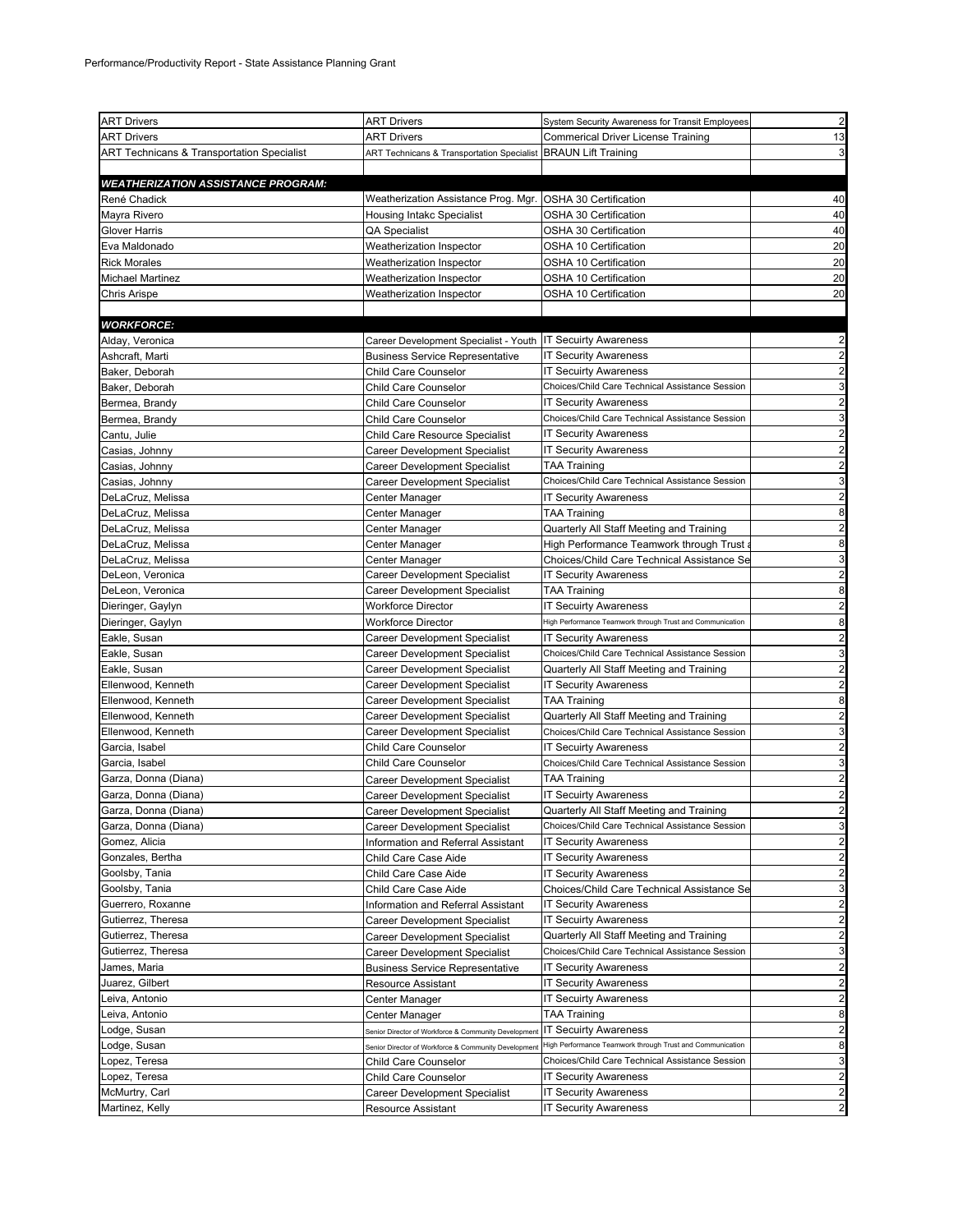| Martinez, Kelly                  | <b>Resource Assistant</b>                                  | <b>TAA Training</b>                                                                                   | 8                       |
|----------------------------------|------------------------------------------------------------|-------------------------------------------------------------------------------------------------------|-------------------------|
| Martinez, Kelly                  | Resource Assistant                                         | Choices/Child Care Technical Assistance Session                                                       | 3                       |
| McMurtry, Carl                   | <b>Career Development Specialist</b>                       | <b>IT Security Awareness</b>                                                                          | $\overline{c}$          |
| McMurtry, Carl                   | Career Development Specialist                              | TAA Training                                                                                          | 8                       |
| McMurtry, Carl                   | Career Development Specialist                              | Quarterly All Staff Meeting and Training                                                              | $\overline{\mathbf{c}}$ |
| McMurtry, Carl                   | Career Development Specialist                              | Choices/Child Care Technical Assistance Session                                                       | 3                       |
| Miller, Phyllis                  | Child Care Counselor                                       | <b>IT Secuirty Awareness</b>                                                                          | $\overline{c}$          |
| Morales, Alfredo                 | Information and Referral Assistant                         | <b>IT Security Awareness</b>                                                                          | $\overline{c}$          |
| Morales, Alfredo                 | Information and Referral Assistant                         | Quarterly All Staff Meeting and Training                                                              | $\overline{\mathbf{c}}$ |
| Orr, Kimberly                    | Career Development Specialist - Yout IT Secuirty Awareness |                                                                                                       | $\overline{c}$          |
| Orum, William                    | Career Development Specialist                              | <b>IT Secuirty Awareness</b>                                                                          | $\overline{\mathbf{c}}$ |
| Orum, William                    | Career Development Specialist                              | <b>TAA Training</b>                                                                                   | 8                       |
| Orum, William                    | Career Development Specialist                              | Quarterly All Staff Meeting and Training                                                              | $\overline{2}$          |
| Orum, William                    | Career Development Specialist                              | Choices/Child Care Technical Assistance Session                                                       | 3                       |
| Perez, Oscar                     | Center Manager                                             | <b>IT Security Awareness</b>                                                                          | $\overline{c}$          |
| Perez, Oscar                     | Center Manager                                             | <b>TAA Training</b>                                                                                   | 8                       |
| Perez, Oscar                     | Center Manager                                             | Quarterly All Staff Meeting and Training                                                              | $\overline{c}$          |
| Perez, Oscar                     |                                                            | High Performance Teamwork through Trust and Communication                                             | 8                       |
|                                  | Center Manager                                             | Choices/Child Care Technical Assistance Session                                                       | 3                       |
| Perez, Oscar<br>Plummer, Randall | Center Manager                                             | <b>IT Security Awareness</b>                                                                          | $\overline{c}$          |
|                                  | Assistant Center Manager                                   |                                                                                                       |                         |
| Plummer, Randall                 | Assistant Center Manager                                   | <b>TAA Training</b>                                                                                   | 8<br>$\overline{2}$     |
| Plummer, Randall                 | Assistant Center Manager                                   | Quarterly All Staff Meeting and Training<br>High Performance Teamwork through Trust and Communication |                         |
| Plummer, Randall                 | Assistant Center Manager                                   |                                                                                                       | 8                       |
| Plummer, Randall                 | Assistant Center Manager                                   | Choices/Child Care Technical Assistance Session                                                       | 3                       |
| Rodriguez, Audrey                | Workforce Resource Technician                              | <b>IT Security Awareness</b>                                                                          | $\overline{\mathbf{c}}$ |
| Rodriguez, Viviana               | Career Development Specialist                              | Choices/Child Care Technical Assistance Se                                                            | 3                       |
| Rodriguez, Viviana               | Career Development Specialist                              | <b>IT Security Awareness</b>                                                                          | $\overline{\mathbf{c}}$ |
| Schultze, Gloria                 | Information and Referral Assistant                         | <b>IT Security Awareness</b>                                                                          | $\overline{c}$          |
| Schultze, Gloria                 | Information and Referral Assistant                         | Quarterly All Staff Meeting and Training                                                              | $\overline{\mathbf{c}}$ |
| Serrano, Leticia                 | Workforce Resource Technician                              | <b>IT Security Awareness</b>                                                                          | $\overline{2}$          |
| Shirley, Tricia                  | Career Development Specialist                              | <b>IT Secuirty Awareness</b>                                                                          | $\overline{c}$          |
| Shirley, Tricia                  | Career Development Specialist                              | <b>TAA Training</b>                                                                                   | 8                       |
| Shirley, Tricia                  | Career Development Specialist                              | Quarterly All Staff Meeting and Training                                                              | $\overline{a}$          |
| Shirley, Tricia                  | Career Development Specialist                              | Choices/Child Care Technical Assistance Session                                                       | 3                       |
| Simpkins, Octavious              | Resource Assistant                                         | <b>IT Security Awareness</b>                                                                          | $\overline{c}$          |
| Spriggs, Shannon                 | <b>Quality Assurance Specialist</b>                        | <b>IT Security Awareness</b>                                                                          | $\overline{c}$          |
| Spriggs, Shannon                 | Quality Assurance Specialist                               | High Performance Teamwork through Trust                                                               | 8                       |
| Spriggs, Shannon                 | Quality Assurance Specialist                               | Choices/Child Care Technical Assistance Se                                                            | 3                       |
| Stoker, Jackie                   | Resource Assistant                                         | <b>IT Security Awareness</b>                                                                          | $\overline{\mathbf{c}}$ |
| Tavera, Rebecca                  | Information and Referral Assistant                         | <b>IT Security Awareness</b>                                                                          | $\overline{c}$          |
| Thomas, Susan E.                 | Rural Child Care Coordinator                               | <b>IT Security Awareness</b>                                                                          | $\overline{\mathbf{c}}$ |
| Thomas, Susan E.                 | Rural Child Care Coordinator                               | High Performance Teamwork through Trust                                                               | 3                       |
| Thomas, Susan E.                 | Rural Child Care Coordinator                               | High Performance Teamwork through Trust a                                                             | 8                       |
| Valdez, Sarah                    | Center Manager                                             | <b>IT Security Awareness</b>                                                                          | $\overline{2}$          |
| Valdez, Sarah                    | Assistant Center Manager                                   | Quarterly All Staff Meeting and Training                                                              | $\mathbf{z}$            |
| Valdez, Sarah                    | Assistant Center Manager                                   | <b>TAA Training</b>                                                                                   | 8                       |
| Valdez, Sarah                    | Assistant Center Manager                                   | Choices/Child Care Technical Assistance Session                                                       | 3                       |
| Valdez, Sarah                    | Assistant Center Manager                                   | High Performance Teamwork through Trust and Communication                                             | 8                       |
| Vasquez, Rosemary                | <b>Career Development Specialist</b>                       | <b>IT Secuirty Awareness</b>                                                                          | $\overline{a}$          |
| Vasquez, Rosemary                | Career Development Specialist                              | Quarterly All Staff Meeting and Training                                                              | $\overline{\mathbf{c}}$ |
| Vasquez, Rosemary                | Career Development Specialist                              | Choices/Child Care Technical Assistance Session                                                       | 3                       |
| Ventura, Linda                   | Career Development Specialist                              | <b>IT Security Awareness</b>                                                                          | $\overline{c}$          |
| Ventura, Linda                   | Career Development Specialist                              | TAA Training                                                                                          | 8                       |
| Ventura, Linda                   | Career Development Specialist                              | Choices/Child Care Technical Assistance Session                                                       | 3                       |
| Walchuck, Crista                 | <b>Employee Services Liasion</b>                           | <b>IT Security Awareness</b>                                                                          | $\overline{a}$          |
| Willis, Jennifer                 | <b>Business Service Representative</b>                     | Quarterly All Staff Meeting and Training                                                              | $\overline{c}$          |
| Willis, Jennifer                 | <b>Business Service Representative</b>                     | <b>IT Security Awareness</b>                                                                          | $\overline{c}$          |
| Womack, Barbetta                 | <b>Business Services Manager</b>                           | <b>IT Security Awareness</b>                                                                          | $\overline{a}$          |
| Womack, Barbetta                 | <b>Business Services Manager</b>                           | Quarterly All Staff Meeting and Training                                                              | $\overline{\mathbf{c}}$ |
| Womack, Barbetta                 | Business Services Manager                                  | High Performance Teamwork through Trust and Communication                                             | 8                       |
|                                  |                                                            |                                                                                                       |                         |
|                                  |                                                            |                                                                                                       |                         |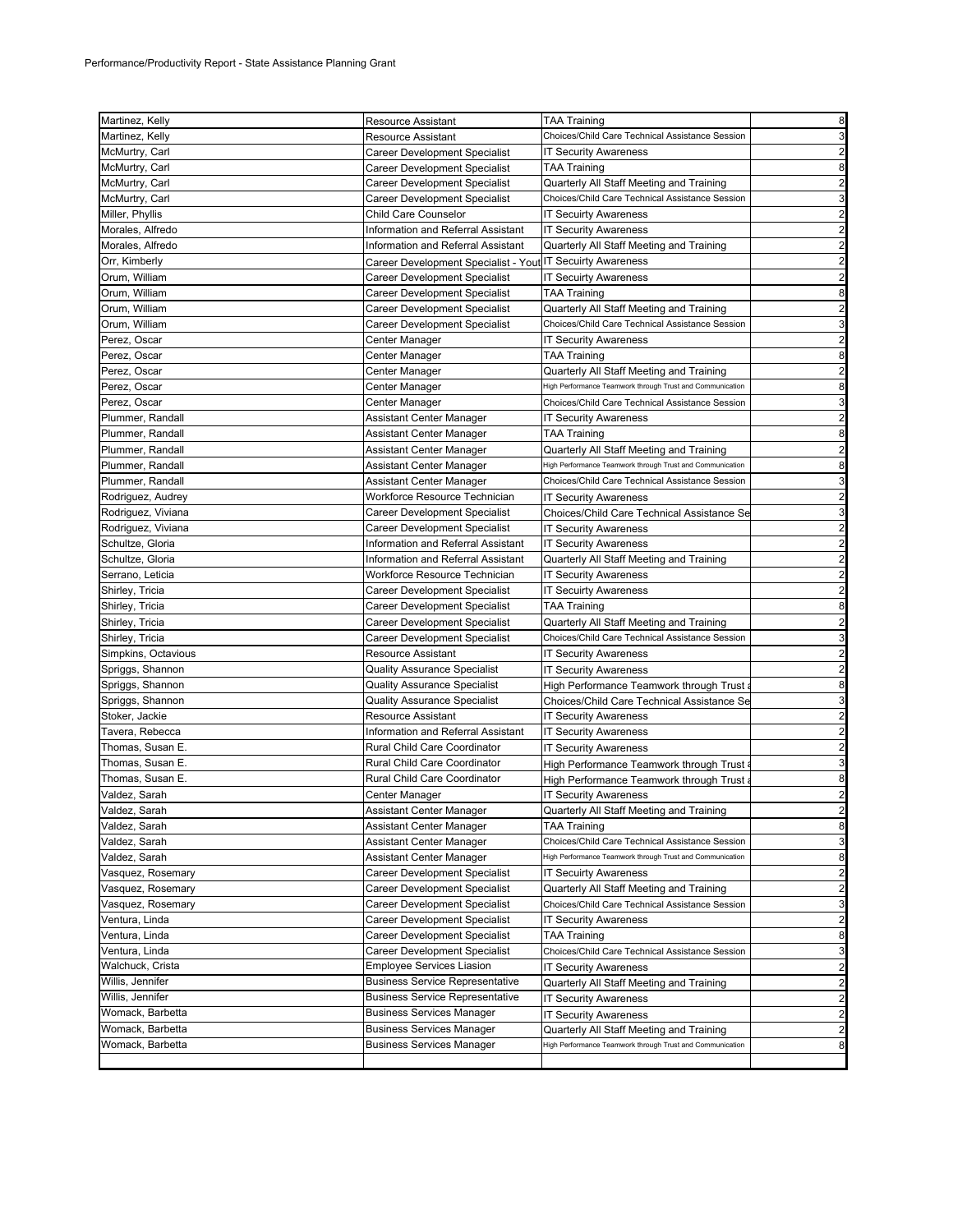# **2013 Staff Development (Projected)**

List your COGs staff development projected to be undertaken during **Fiscal Year 2013**:

| <b>NAME OF STAFF PERSON</b>        | <b>TITLE</b>                                                 | <b>COURSE NAME</b>                                                | <b>CONTACT</b>       |
|------------------------------------|--------------------------------------------------------------|-------------------------------------------------------------------|----------------------|
| 9-1-1/TECHNICAL ASSISTANCE:        |                                                              |                                                                   |                      |
| Ricardo Suarez                     | 9-1-1 Database Specialist                                    | <b>ESRI Conference</b>                                            | 24                   |
| Ricardo Suarez                     | 9-1-1 Database Specialist                                    | <b>Texas NENA</b>                                                 | 32                   |
| Ricardo Suarez                     | 9-1-1 Database Specialist                                    | <b>GIS Users Group</b>                                            | 8                    |
| Kay Roberts                        | 9-1-1 Database Technician                                    | <b>TARC</b>                                                       | 8                    |
| Kay Roberts                        | 9-1-1 Database Technician                                    | <b>CSEC Workshop</b>                                              | $\overline{4}$       |
| Kay Roberts                        | 9-1-1 Database Technician                                    | <b>Texas NENA</b>                                                 | 32                   |
| Kay Roberts                        | 9-1-1 Database Technician                                    | Natuional NENA                                                    | 32                   |
| Kay Roberts                        | 9-1-1 Database Technician                                    | <b>ENP Training and Test</b>                                      | 52                   |
| Cami Goldspink                     | 9-1-1 Database Technician                                    | <b>TARC</b>                                                       | 8                    |
| Cami Goldspink                     | 9-1-1 Database Technician                                    | <b>CSEC Workshop</b>                                              | $\overline{4}$<br>32 |
| Cami Goldspink<br>Cami Goldspink   | 9-1-1 Database Technician<br>9-1-1 Database Technician       | <b>Texas NENA</b><br>Natuional NENA                               | 32                   |
|                                    |                                                              |                                                                   |                      |
| <b>ALAMO AGING:</b>                |                                                              |                                                                   |                      |
| Gloria Vasquez                     | Director                                                     | t4a DADS Quarterly Training                                       | 48                   |
| Gloria Vasquez                     | Director                                                     | Texas Conference on Aging                                         | 24                   |
| Gloria Vasquez                     | Director                                                     | Access & Assistance                                               | 24                   |
| Gloria Vasquez                     | Director                                                     | Ombudsman Re-certification Training                               | 12                   |
| <b>Terry Haslett</b>               | Program Coordinator                                          | <b>TCOA</b>                                                       | 24                   |
| <b>Terry Haslett</b>               | Program Coordinator                                          | <b>SAMS Administrator Training</b>                                | 24                   |
| <b>Terry Haslett</b>               | Program Coordinator                                          | <b>MOWAT Annual Conference</b>                                    | 16                   |
| Linda Martin                       | Managing Local Ombudsman                                     | Ombudsman Training                                                | 32                   |
| Linda Martin                       | Managing Local Ombudsman                                     | National Consumer Voice for LTC                                   | 20                   |
| Henri Eaton                        | Staff Ombudsman                                              | Ombudsman Training                                                | 32                   |
| Henri Eaton                        | Staff Ombudsman                                              | Volunteer Management Conference                                   | 16                   |
| Jeanette Blankenship               | Staff Ombudsman                                              | Ombudsman Training                                                | 32                   |
| Jim Rowland                        | Health & Wellness Specialist                                 | Health Literacy Training                                          | 8                    |
| Jim Rowland<br>Jim Rowland         | Health & Wellness Specialist                                 | Arthritis Foundation Exercise Training                            | 24<br>16             |
| Jim Rowland                        | Health & Wellness Specialist<br>Health & Wellness Specialist | Dementia Care Training<br>Roselyn Carter Institute for Caregivers | 24                   |
| Alvin Arada                        | Aging Care Specialist                                        | DADS Access & Assistance Training                                 | 16                   |
| Alvin Arada                        | Aging Care Specialist                                        | Annual Ombudsman Re-Certification Training                        | 12                   |
| Alvin Arada                        | Aging Care Specialist                                        | <b>Ethics</b>                                                     | $\overline{1}$       |
| Alvin Arada                        | Aging Care Specialist                                        | <b>HIPPA</b>                                                      | $\overline{1}$       |
| Alvin Arada                        | Aging Care Specialist                                        | Harrassment                                                       |                      |
| Alvin Arada                        | Aging Care Specialist                                        | Benefits Counseling Re-Certification Training                     | 12                   |
| Alvin Arada                        | Aging Care Specialist                                        | <b>SAMS</b>                                                       | $\overline{2}$       |
| Michael Darilek                    | Aging Care Specialist                                        | DADS Access & Assistance Training                                 | 16                   |
| Michael Darilek                    | Aging Care Specialist                                        | Ombudsman Training                                                | 30                   |
| Michael Darilek                    | Aging Care Specialist                                        | Benefits Counseling Training                                      | 12                   |
| <b>Michael Darilek</b>             | Aging Care Specialist                                        | Ethics                                                            |                      |
| Michael Darilek                    | Aging Care Specialist                                        | <b>HIPPA</b>                                                      |                      |
| Michael Darilek                    | Aging Care Specialist                                        | Harrassment                                                       |                      |
| <b>Michael Darilek</b>             | Aging Care Specialist                                        | SAMS                                                              |                      |
| Evangeline Diaz                    | Care Coordination Assistant                                  | DADS Access & Assistance Training                                 | 16                   |
| Evangeline Diaz<br>Evangeline Diaz | Care Coordination Assistant<br>Care Coordination Assistant   | Benefits Counseling Re-Certification Training<br>Ethics           | 12                   |
| <b>Evangeline Diaz</b>             | Care Coordination Assistant                                  | <b>HIPPA</b>                                                      |                      |
| <b>Evangeline Diaz</b>             | Care Coordination Assistant                                  | Harrassment                                                       | $\mathbf{1}$         |
| Evangeline Diaz                    | Care Coordination Assistant                                  | <b>SAMS</b>                                                       | $\overline{2}$       |
| Maria Wilson                       | Geriatric Care Specialist                                    | DADS Access & Assistance Training                                 | 16                   |
| Maria Wilson                       | Geriatric Care Specialist                                    | Annual Ombudsman Re-Certification Training                        | 12                   |
| Maria Wilson                       | Geriatric Care Specialist                                    | <b>Ethics</b>                                                     |                      |
| Maria Wilson                       | Geriatric Care Specialist                                    | <b>HIPPA</b>                                                      |                      |
| Maria Wilson                       | Geriatric Care Specialist                                    | Harrassment                                                       | 1                    |
| Maria Wilson                       | Geriatric Care Specialist                                    | SAMS                                                              | $\overline{a}$       |
| Maria Wilson                       | Geriatric Care Specialist                                    | Benefits Counseling Re-Certification Training                     | 12                   |
| Maureen Walsh                      | Alamo Aging Information Assistant                            | TAIRS Conference 2011                                             | 22                   |
| Maureen Walsh                      | Alamo Aging Information Assistant                            | <b>SAMS Training</b>                                              |                      |
| Maureen Walsh                      | Alamo Aging Information Assistant                            | <b>Psychotropic Medications</b>                                   | 1.5                  |
| Maureen Walsh                      | Alamo Aging Information Assistant                            | CPR/First Aid                                                     | $\overline{2}$       |
| Maureen Walsh                      | Alamo Aging Information Assistant                            | Star Plus, Medicaid Waiver, DBA training (Anthony Patron)         | 1.5                  |
| <b>Daniel Goetz</b>                | Access & Intake Lead Specialist                              | Medicare A, B, C and D Training                                   |                      |
| Daniel Goetz                       | Access & Intake Lead Specialist                              | Tri-Care and Tri-Care for Life                                    | 3                    |
| Daniel Goetz                       | Access & Intake Lead Specialist                              | Texas Social Worker Admin. Training                               | 1                    |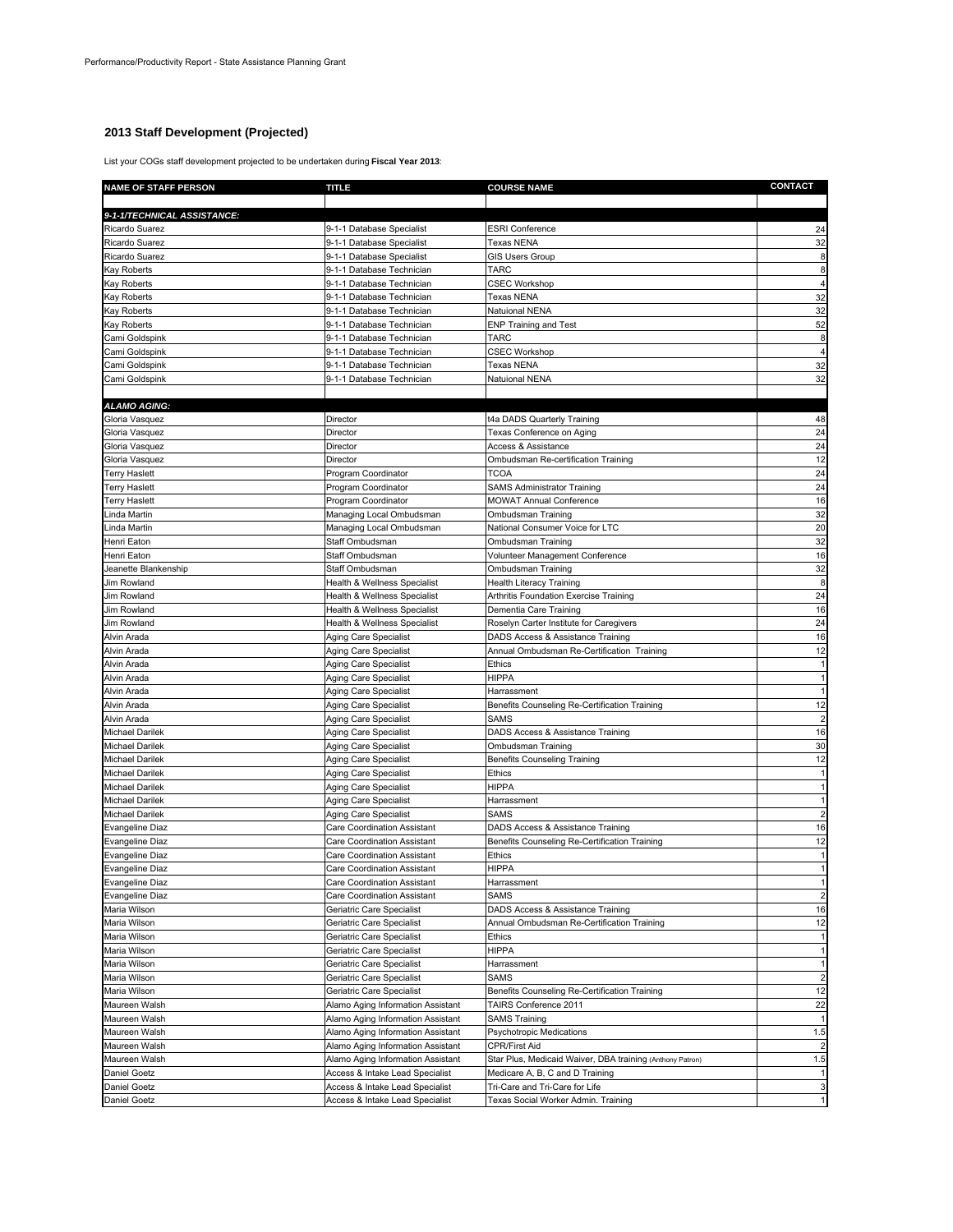| Daniel Goetz                  | Access & Intake Lead Specialist         | SAMS Training and Access Training                           | 15             |
|-------------------------------|-----------------------------------------|-------------------------------------------------------------|----------------|
| Daniel Goetz                  | Access & Intake Lead Specialist         | <b>AACOG Ethics training</b>                                |                |
| Daniel Goetz                  | Access & Intake Lead Specialist         | CMS SHIP Update                                             | 0.5            |
|                               |                                         | <b>SHIP Training Medicaid</b>                               |                |
| Daniel Goetz                  | Access & Intake Lead Specialist         |                                                             |                |
| Daniel Goetz                  | Access & Intake Lead Specialist         | <b>BC I Training Work</b>                                   | 8              |
| Suzanne Ruff                  | <b>Elder Rights Specialist</b>          | SAMS Training and Access Training                           | 15             |
| Suzanne Ruff                  | <b>Elder Rights Specialist</b>          | Ombudsman Training Boerne                                   |                |
| Suzanne Ruff                  | Elder Rights Specialist                 | MIPAA and Sam Training                                      |                |
| Suzanne Ruff                  | Elder Rights Specialist                 | San Antonio Bar Association                                 |                |
| Suzanne Ruff                  | Elder Rights Specialist                 | CMS Train the Trainer AACOG                                 | 8              |
| Suzanne Ruff                  | <b>Elder Rights Specialist</b>          | Social Security Updates                                     |                |
| <b>Trish Slaton</b>           | Alamo Office Assistant                  | <b>Excel Training</b>                                       |                |
|                               |                                         |                                                             |                |
| <b>ALAMO LOCAL AUTHORITY:</b> |                                         |                                                             |                |
|                               |                                         |                                                             |                |
| Eric Pena                     | Services Coordination Specialist - GR   | CH Mack Data Training                                       |                |
| Eric Pena                     | Services Coordination Specialist - GR   | Charges for Community Based Services                        |                |
| Eric Pena                     | Services Coordination Specialist - GR   | <b>Client Rights</b>                                        |                |
| Eric Pena                     | Services Coordination Specialist - GR   | Corporate Compliance                                        |                |
| Eric Pena                     | Services Coordination Specialist - GR   | CPR - Adult                                                 |                |
| Eric Pena                     | Services Coordination Specialist - GR   | <b>Culture Sensitivity</b>                                  |                |
| Eric Pena                     | Services Coordination Specialist - GR   | <b>DADS Community Options</b>                               |                |
| Eric Pena                     | Services Coordination Specialist - GR   | First Aid & Seizures                                        |                |
| Eric Pena                     | Services Coordination Specialist - GR   | Infections Control/HIV/AIDS/Universal Precautions           |                |
| Eric Pena                     | Services Coordination Specialist - GR   | Medicaid/SS                                                 |                |
| Eric Pena                     | Services Coordination Specialist - GR   | SAMA Training                                               | 12             |
| Eric Pena                     | Services Coordination Specialist - GR   | <b>Psychotropic Medications</b>                             |                |
| Eric Pena                     | Services Coordination Specialist - GR   | Workplace Harassment Prevention                             |                |
| Victoria Cardenas             | Services Coordination Specialist - GR   | CH Mack Data Training                                       |                |
| Victoria Cardenas             | Services Coordination Specialist - GR   | <b>Charges for Community Based Services</b>                 |                |
| Victoria Cardenas             | Services Coordination Specialist - GR   |                                                             |                |
|                               | Services Coordination Specialist - GR   | <b>Client Rights</b>                                        |                |
| Victoria Cardenas             | Services Coordination Specialist - GR   | Corporate Compliance                                        |                |
| Victoria Cardenas             |                                         | CPR - Adult                                                 |                |
| Victoria Cardenas             | Services Coordination Specialist - GR   | <b>Culture Sensitivity</b>                                  |                |
| Victoria Cardenas             | Services Coordination Specialist - GR   | <b>DADS Community Options</b>                               |                |
| Victoria Cardenas             | Services Coordination Specialist - GR   | First Aid & Seizures                                        |                |
| Victoria Cardenas             | Services Coordination Specialist - GR   | Infections Control/HIV/AIDS/Universal Precautions           |                |
| Victoria Cardenas             | Services Coordination Specialist - GR   | Medicaid/SS                                                 |                |
| Victoria Cardenas             | Services Coordination Specialist - GR   | <b>SAMA Training</b>                                        | 12             |
| Victoria Cardenas             | Services Coordination Specialist - GR   | <b>Psychotropic Medications</b>                             |                |
| Victoria Cardenas             | Services Coordination Specialist - GR   | Workplace Harassment Prevention                             |                |
| Robin Reyes                   | Services Coordination Specialist - GR   | CH Mack Data Training                                       |                |
| Robin Reyes                   | Services Coordination Specialist - GR   | <b>Charges for Community Based Services</b>                 |                |
| Robin Reyes                   | Services Coordination Specialist - GR   | <b>Client Rights</b>                                        |                |
| Robin Reyes                   | Services Coordination Specialist - GR   | Corporate Compliance                                        |                |
| Robin Reyes                   | Services Coordination Specialist - GR   | CPR - Adult                                                 |                |
| Robin Reyes                   | Services Coordination Specialist - GR   | <b>Culture Sensitivity</b>                                  |                |
| Robin Reyes                   | Services Coordination Specialist - GR   | <b>DADS Community Options</b>                               |                |
| Robin Reyes                   | Services Coordination Specialist - GR   | First Aid & Seizures                                        |                |
| Robin Reyes                   | Services Coordination Specialist - GR   | Infections Control/HIV/AIDS/Universal Precautions           |                |
| Robin Reyes                   | Services Coordination Specialist - GR   | Medicaid/SS                                                 |                |
| <b>Robin Reyes</b>            | Services Coordination Specialist - GR   | <b>SAMA Training</b>                                        | 12             |
| Robin Reyes                   | Services Coordination Specialist - GR   | <b>Psychotropic Medications</b>                             | 2              |
| Robin Reyes                   | Services Coordination Specialist - GR   | Workplace Harassment Prevention                             |                |
| Leah Martinez                 | Services Coordination Specialist - GR   | CH Mack Data Training                                       | 8              |
| Leah Martinez                 | Services Coordination Specialist - GR   | <b>Charges for Community Based Services</b>                 |                |
| Leah Martinez                 | Services Coordination Specialist - GR   | <b>Client Rights</b>                                        |                |
| eah Martinez                  | Services Coordination Specialist - GR   | Corporate Compliance                                        | 0              |
| Leah Martinez                 | Services Coordination Specialist - GR   | CPR - Adult                                                 |                |
|                               | Services Coordination Specialist - GR   |                                                             |                |
| Leah Martinez                 | Services Coordination Specialist - GR   | <b>Culture Sensitivity</b><br><b>DADS Community Options</b> |                |
| Leah Martinez                 | Services Coordination Specialist - GR   |                                                             |                |
| Leah Martinez                 | Services Coordination Specialist - GR   | First Aid & Seizures                                        | 4              |
| Leah Martinez                 | Services Coordination Specialist - GR   | Infections Control/HIV/AIDS/Universal Precautions           | $\overline{2}$ |
| eah Martinez                  |                                         | Medicaid/SS                                                 |                |
| ∟eah Martinez                 | Services Coordination Specialist - GR   | <b>SAMA Training</b>                                        | 12             |
| Leah Martinez                 | Services Coordination Specialist - GR   | <b>Psychotropic Medications</b>                             |                |
| Leah Martinez                 | Services Coordination Specialist - GR   | Workplace Harassment Prevention                             |                |
| Kenneth White                 | services Coordination Specialist - COS1 | CH Mack Data Training                                       | 8              |
| Kenneth White                 | services Coordination Specialist - COS1 | Charges for Community Based Services                        |                |
| Kenneth White                 | services Coordination Specialist - COS1 | <b>Client Rights</b>                                        |                |
| Kenneth White                 | services Coordination Specialist - COS1 | <b>Consumer Directed Services Training</b>                  | 12             |
| Kenneth White                 | services Coordination Specialist - COS1 | Corporate Compliance                                        | $\mathbf 0$    |
| Kenneth White                 | services Coordination Specialist - COS1 | CPR - Adult                                                 | 4              |
| Kenneth White                 | services Coordination Specialist - COS1 | <b>Culture Sensitivity</b>                                  |                |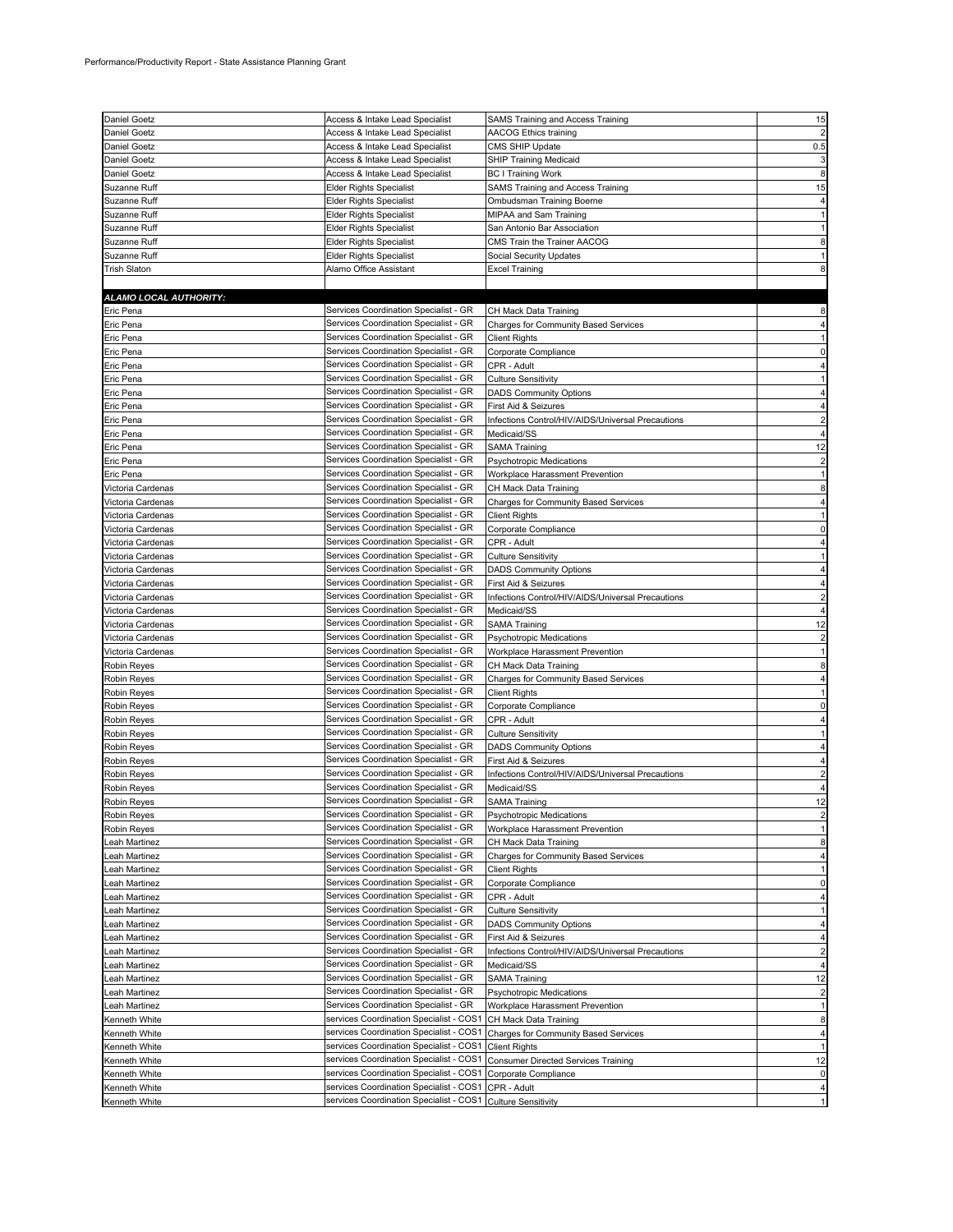| Kenneth White    | services Coordination Specialist - COS1 DADS Community Options                |                                                   |                         |
|------------------|-------------------------------------------------------------------------------|---------------------------------------------------|-------------------------|
| Kenneth White    | services Coordination Specialist - COS1 First Aid & Seizures                  |                                                   |                         |
|                  |                                                                               |                                                   |                         |
| Kenneth White    | services Coordination Specialist - COS1                                       | Infections Control/HIV/AIDS/Universal Precautions |                         |
| Kenneth White    | services Coordination Specialist - COS1                                       | Medicaid/SS                                       |                         |
| Kenneth White    | services Coordination Specialist - COS1                                       | <b>SAMA Training</b>                              | 12                      |
| Kenneth White    | services Coordination Specialist - COS1                                       | <b>Psychotropic Medications</b>                   |                         |
| Kenneth White    | services Coordination Specialist - COS1                                       | Workplace Harassment Prevention                   |                         |
| Adelfa Montoya   | Administrative Assistant                                                      | CH Mack Data Training                             | 8                       |
| Adelfa Montoya   | Administrative Assistant                                                      | <b>Client Rights</b>                              |                         |
| Adelfa Montoya   | Administrative Assistant                                                      | Corporate Compliance                              |                         |
| Adelfa Montoya   | Administrative Assistant                                                      | <b>Culture Sensitivity</b>                        |                         |
| Adelfa Montoya   | Administrative Assistant                                                      | Infections Control/HIV/AIDS/Universal Precautions |                         |
| Adelfa Montoya   | Administrative Assistant                                                      | Workplace Harassment Prevention                   |                         |
| Adelfa Montoya   | Administrative Assistant                                                      | <b>SAMA Training</b>                              |                         |
| Amalia Solis     | Administrative Assistant                                                      | CH Mack Data Training                             |                         |
| Amalia Solis     | Administrative Assistant                                                      | Client Rights                                     |                         |
| Amalia Solis     | Administrative Assistant                                                      | Corporate Compliance                              | O                       |
| Amalia Solis     | Administrative Assistant                                                      | Culture Sensitivity                               |                         |
| Amalia Solis     | Administrative Assistant                                                      | DocuData Training                                 |                         |
| Amalia Solis     | Administrative Assistant                                                      | Infections Control/HIV/AIDS/Universal Precautions |                         |
| Amalia Solis     | Administrative Assistant                                                      | Workplace Harassment Prevention                   |                         |
| Amalia Solis     | Administrative Assistant                                                      | <b>SAMA Training</b>                              |                         |
| Jacob Ulczynski  | Compliance Reviewer - HCS/TxHmL                                               | CH Mack Data Training                             |                         |
| Jacob Ulczynski  | Compliance Reviewer - HCS/TxHmL                                               | Charges for Community Based Services              |                         |
|                  |                                                                               |                                                   |                         |
| Jacob Ulczynski  | Compliance Reviewer - HCS/TxHmL                                               | <b>Client Rights</b>                              |                         |
| Jacob Ulczynski  | Compliance Reviewer - HCS/TxHmL                                               | Corporate Compliance                              |                         |
| Jacob Ulczynski  | Compliance Reviewer - HCS/TxHmL                                               | CPR - Adult                                       |                         |
| Jacob Ulczynski  | Compliance Reviewer - HCS/TxHmL                                               | <b>Culture Sensitivity</b>                        |                         |
| Jacob Ulczynski  | Compliance Reviewer - HCS/TxHmL                                               | First Aid & Seizures                              |                         |
| Jacob Ulczynski  | Compliance Reviewer - HCS/TxHmL                                               | Infections Control/HIV/AIDS/Universal Precautions |                         |
| Jacob Ulczynski  | Compliance Reviewer - HCS/TxHmL                                               | <b>SAMA Training</b>                              |                         |
| Jacob Ulczynski  | Compliance Reviewer - HCS/TxHmL                                               | Workplace Harassment Prevention                   |                         |
| Virginia Charles | Services Manager - GR                                                         | CH Mack Data Training                             |                         |
| Virginia Charles | Services Manager - GR                                                         | <b>Charges for Community Based Services</b>       |                         |
| Virginia Charles | Services Manager - GR                                                         | <b>Client Rights</b>                              |                         |
| Virginia Charles | Services Manager - GR                                                         | Corporate Compliance                              | O                       |
| Virginia Charles | Services Manager - GR                                                         | CPR - Adult                                       |                         |
| Virginia Charles | Services Manager - GR                                                         | <b>Culture Sensitivity</b>                        |                         |
| Virginia Charles | Services Manager - GR                                                         | <b>DADS Community Options</b>                     |                         |
| Virginia Charles | Services Manager - GR                                                         | First Aid & Seizures                              |                         |
| Virginia Charles | Services Manager - GR                                                         | Infections Control/HIV/AIDS/Universal Precautions |                         |
| Virginia Charles | Services Manager - GR                                                         | Medicaid/SS                                       |                         |
| Virginia Charles | Services Manager - GR                                                         | SAMA Training                                     | 12                      |
| Virginia Charles | Services Manager - GR                                                         | <b>Psychotropic Medications</b>                   |                         |
| Virginia Charles | Services Manager - GR                                                         | Workplace Harassment Prevention                   |                         |
|                  | MR Services Specialist - CLOIP                                                | CH Mack Data Training                             |                         |
| Sandra Lopez     | Services Coordination Specialist - CLOIP Charges for Community Based Services |                                                   |                         |
| Sandra Lopez     |                                                                               |                                                   |                         |
| Sandra Lopez     | Services Coordination Specialist - CLOIP Client Rights                        |                                                   |                         |
| Sandra Lopez     | Services Coordination Specialist - CLOIP                                      | Corporate Compliance                              |                         |
| Sandra Lopez     | Services Coordination Specialist - CLOIP                                      | CPR - Adult                                       |                         |
| Sandra Lopez     | Services Coordination Specialist - CLOIP Culture Sensitivity                  |                                                   |                         |
| Sandra Lopez     | Services Coordination Specialist - CLOIP DADS Community Options               |                                                   |                         |
| Sandra Lopez     | Services Coordination Specialist - CLOIP                                      | First Aid & Seizures                              |                         |
| Sandra Lopez     | Services Coordination Specialist - CLOIP                                      | Infections Control/HIV/AIDS/Universal Precautions |                         |
| Sandra Lopez     | Services Coordination Specialist - CLOIP                                      | Medicaid/SS                                       |                         |
| Sandra Lopez     | Services Coordination Specialist - CLOIP                                      | <b>SAMA Training</b>                              | 12                      |
| Sandra Lopez     | Services Coordination Specialist - CLOIP                                      | <b>Psychotropic Medications</b>                   | $\overline{2}$          |
| Sandra Lopez     | Services Coordination Specialist - CLOIP                                      | Workplace Harassment Prevention                   | 1                       |
| Carolyn Sue Wolf | Services Coordination Specialist - COS2                                       | CH Mack Data Training                             | 8                       |
| Carolyn Sue Wolf | Services Coordination Specialist - COS2                                       | Charges for Community Based Services              |                         |
| Carolyn Sue Wolf | Services Coordination Specialist - COS2 Client Rights                         |                                                   | 1                       |
| Carolyn Sue Wolf | Services Coordination Specialist - COS2 Corporate Compliance                  |                                                   | 0                       |
| Carolyn Sue Wolf | Services Coordination Specialist - COS2                                       | CPR - Adult                                       |                         |
| Carolyn Sue Wolf | Services Coordination Specialist - COS2 Culture Sensitivity                   |                                                   |                         |
| Carolyn Sue Wolf | Services Coordination Specialist - COS2                                       | <b>DADS Community Options</b>                     | 4                       |
| Carolyn Sue Wolf | Services Coordination Specialist - COS2                                       | First Aid & Seizures                              | 4                       |
| Carolyn Sue Wolf | Services Coordination Specialist - COS2                                       | Infections Control/HIV/AIDS/Universal Precautions | $\overline{c}$          |
| Carolyn Sue Wolf | Services Coordination Specialist - COS2 Medicaid/SS                           |                                                   |                         |
| Carolyn Sue Wolf | Services Coordination Specialist - COS2                                       | Permanency Planning Training                      | 13                      |
| Carolyn Sue Wolf | Services Coordination Specialist - COS2                                       | <b>SAMA Training</b>                              | 12                      |
| Carolyn Sue Wolf | Services Coordination Specialist - COS2                                       | <b>Psychotropic Medications</b>                   | 3                       |
| Carolyn Sue Wolf | Services Coordination Specialist - COS2                                       | Workplace Harassment Prevention                   | $\overline{\mathbf{c}}$ |
| Natasha Mitchell | Medical Records Administrator                                                 | <b>Client Rights</b>                              |                         |
|                  |                                                                               |                                                   |                         |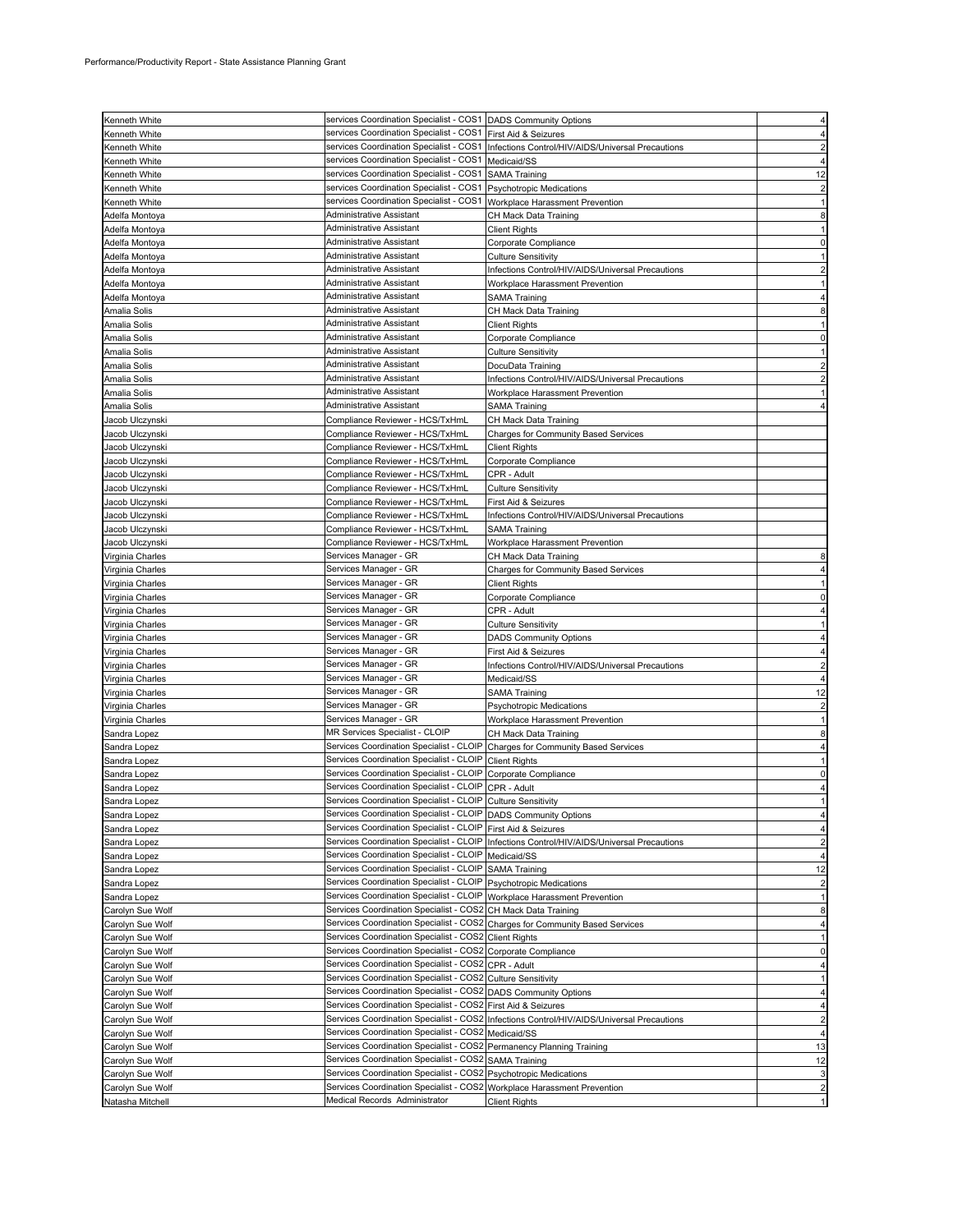|                         | Medical Records Administrator         |                                                   | $\pmb{0}$               |
|-------------------------|---------------------------------------|---------------------------------------------------|-------------------------|
| Natasha Mitchell        |                                       | Corporate Compliance                              |                         |
| Natasha Mitchell        | Medical Records Administrator         | CPR - Adult                                       | $\overline{4}$          |
| Natasha Mitchell        | Medical Records Administrator         | <b>Culture Sensitivity</b>                        | $\mathbf{1}$            |
| Natasha Mitchell        | Medical Records Administrator         | <b>DADS Community Options</b>                     | $\overline{4}$          |
| Natasha Mitchell        | Medical Records Administrator         | First Aid & Seizures                              | $\overline{4}$          |
| Natasha Mitchell        | Medical Records Administrator         | Infections Control/HIV/AIDS/Universal Precautions | $\overline{2}$          |
| Natasha Mitchell        | Medical Records Administrator         | Medicaid/SS                                       | $\overline{4}$          |
|                         | Medical Records Administrator         |                                                   | 12                      |
| Natasha Mitchell        |                                       | <b>SAMA Training</b>                              |                         |
| Natasha Mitchell        | Medical Records Administrator         | <b>Psychotropic Medications</b>                   | $\overline{2}$          |
| Natasha Mitchell        | Medical Records Administrator         | Workplace Harassment Prevention                   |                         |
| Natasha Mitchell        | Medical Records Administrator         | CH Mack Data Training                             | 8                       |
| Natasha Mitchell        | Medical Records Administrator         | <b>Charges for Community Based Services</b>       | 4                       |
| Kennet Mackey           | <b>Medical Records Clerk</b>          | CH Mack Data Training                             | 8                       |
| Kennet Mackey           | Medical Records Clerk                 | DocuData Training                                 | $\overline{\mathbf{c}}$ |
|                         | <b>Medical Records Clerk</b>          |                                                   | $\mathbf{1}$            |
| Kennet Mackey           |                                       | <b>Client Rights</b>                              |                         |
| Kennet Mackey           | Medical Records Clerk                 | Corporate Compliance                              | $\mathbf 0$             |
| Kennet Mackey           | <b>Medical Records Clerk</b>          | <b>Culture Sensitivity</b>                        | 1                       |
| Kennet Mackey           | <b>Medical Records Clerk</b>          | Infections Control/HIV/AIDS/Universal Precautions | $\overline{2}$          |
| Kennet Mackey           | Medical Records Clerk                 | Workplace Harassment Prevention                   | $\mathbf{1}$            |
| Kennet Mackey           | Medical Records Clerk                 | <b>SAMA Training</b>                              | 4                       |
| Melissa Moreno          | <b>Medical Records Clerk</b>          | CH Mack Data Training                             | 8                       |
|                         | Medical Records Clerk                 |                                                   | $\overline{\mathbf{c}}$ |
| Melissa Moreno          |                                       | DocuData Training                                 |                         |
| Melissa Moreno          | Medical Records Clerk                 | Infections Control/HIV/AIDS/Universal Precautions | $\overline{2}$          |
| Melissa Moreno          | Medical Records Clerk                 | <b>Client Rights</b>                              |                         |
| Melissa Moreno          | <b>Medical Records Clerk</b>          | Corporate Compliance                              | 0                       |
| Melissa Moreno          | <b>Medical Records Clerk</b>          | <b>Culture Sensitivity</b>                        | $\mathbf{1}$            |
| Melissa Moreno          | Medical Records Clerk                 | Workplace Harassment Prevention                   | $\mathbf{1}$            |
| Melissa Moreno          | Medical Records Clerk                 | <b>SAMA Training</b>                              | $\overline{4}$          |
|                         | <b>Medical Records Clerk</b>          |                                                   |                         |
| <b>Christine Pintor</b> |                                       | CH Mack Data Training                             | 8                       |
| <b>Christine Pintor</b> | <b>Medical Records Clerk</b>          | Client Rights                                     | 1                       |
| Christine Pintor        | <b>Medical Records Clerk</b>          | Corporate Compliance                              |                         |
| Christine Pintor        | <b>Medical Records Clerk</b>          | <b>Culture Sensitivity</b>                        |                         |
| Christine Pintor        | <b>Medical Records Clerk</b>          | DocuData Training                                 | $\overline{2}$          |
| <b>Christine Pintor</b> | <b>Medical Records Clerk</b>          | Infections Control/HIV/AIDS/Universal Precautions | $\overline{2}$          |
| <b>Christine Pintor</b> | <b>Medical Records Clerk</b>          |                                                   |                         |
|                         |                                       | Workplace Harassment Prevention                   |                         |
| <b>Christine Pintor</b> | <b>Medical Records Clerk</b>          | <b>SAMA Training</b>                              | 4                       |
| Ana Artavia             | Data Entry                            | CH Mack Data Training                             | 8                       |
| Ana Artavia             | Data Entry                            | <b>Client Rights</b>                              | $\mathbf{1}$            |
| Ana Artavia             | Data Entry                            | Corporate Compliance                              | $\mathbf 0$             |
| Ana Artavia             | Data Entry                            | <b>Culture Sensitivity</b>                        | $\mathbf{1}$            |
| Ana Artavia             | Data Entry                            | Infections Control/HIV/AIDS/Universal Precautions | $\overline{2}$          |
|                         | Data Entry                            |                                                   | 1                       |
| Ana Artavia             |                                       | Workplace Harassment Prevention                   |                         |
| Ana Artavia             | Data Entry                            | <b>SAMA Training</b>                              | $\overline{4}$          |
| Martha Herrera          | Data Entry                            | Infections Control/HIV/AIDS/Universal Precautions | $\overline{2}$          |
| Martha Herrera          | Data Entry                            | Workplace Harassment Prevention                   | $\mathbf{1}$            |
| Martha Herrera          | Data Entry                            | <b>SAMA Training</b>                              |                         |
| Martha Herrera          | Data Entry                            | CH Mack Data Training                             | 8                       |
|                         | Data Entry                            |                                                   | $\overline{2}$          |
| Martha Herrera          |                                       | DocuData Training                                 |                         |
| Martha Herrera          | Data Entry                            | Infections Control/HIV/AIDS/Universal Precautions | $\overline{c}$          |
| Martha Herrera          | Data Entry                            | <b>Client Rights</b>                              | $\mathbf{1}$            |
| Maria Navarro           | Data Entry                            | CH Mack Data Training                             | 8                       |
| Maria Navarro           | Data Entry                            | <b>Client Rights</b>                              | $\mathbf{1}$            |
| Maria Navarro           | Data Entry                            | Corporate Compliance                              | $\mathbf 0$             |
| Maria Navarro           | Data Entry                            | <b>Culture Sensitivity</b>                        | $\mathbf{1}$            |
| Maria Navarro           | Data Entry                            | Infections Control/HIV/AIDS/Universal Precautions | $\overline{2}$          |
|                         | Data Entry                            |                                                   |                         |
| Maria Navarro           |                                       | Workplace Harassment Prevention                   | 1                       |
| Maria Navarro           | Data Entry                            | <b>SAMA Training</b>                              | 4                       |
| Benjamin Taylor         | Data Entry                            | CH Mack Data Training                             | 8                       |
| Benjamin Taylor         | Data Entry                            | <b>Client Rights</b>                              | $\mathbf{1}$            |
| Benjamin Taylor         | Data Entry                            | Corporate Compliance                              | $\pmb{0}$               |
| Benjamin Taylor         | Data Entry                            | <b>Culture Sensitivity</b>                        | 1                       |
| Benjamin Taylor         | Data Entry                            | Infections Control/HIV/AIDS/Universal Precautions | $\overline{2}$          |
| Benjamin Taylor         | Data Entry                            | Workplace Harassment Prevention                   | $\mathbf{1}$            |
|                         |                                       |                                                   |                         |
| Benjamin Taylor         | Data Entry                            | <b>SAMA Training</b>                              | 4                       |
| Daniel Rosenberg        | Services Coordination Specialist - GR | CH Mack Data Training                             | 8                       |
| Daniel Rosenberg        | Services Coordination Specialist - GR | <b>Charges for Community Based Services</b>       | $\overline{4}$          |
| Daniel Rosenberg        | Services Coordination Specialist - GR | <b>Client Rights</b>                              | 1                       |
| Daniel Rosenberg        | Services Coordination Specialist - GR | Corporate Compliance                              | $\mathbf 0$             |
| Daniel Rosenberg        | Services Coordination Specialist - GR | CPR - Adult                                       | 4                       |
|                         | Services Coordination Specialist - GR |                                                   |                         |
| Daniel Rosenberg        |                                       | <b>Culture Sensitivity</b>                        | $\mathbf{1}$            |
| Daniel Rosenberg        | Services Coordination Specialist - GR | <b>DADS Community Options</b>                     | $\overline{4}$          |
| Daniel Rosenberg        | Services Coordination Specialist - GR | First Aid & Seizures                              | $\overline{4}$          |
| Daniel Rosenberg        | Services Coordination Specialist - GR | Infections Control/HIV/AIDS/Universal Precautions |                         |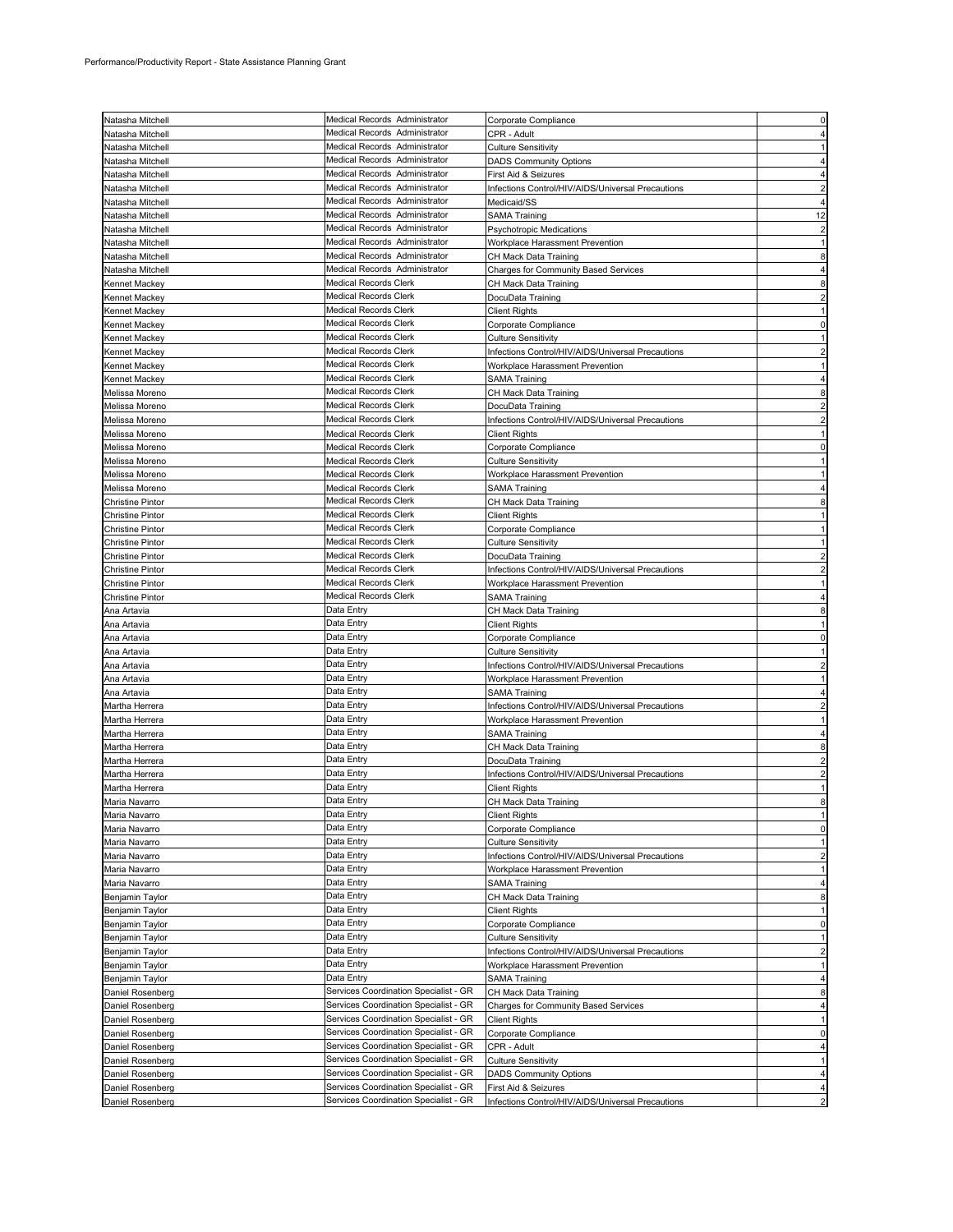| Daniel Rosenberg      | Services Coordination Specialist - GR | Medicaid/SS                                       |                |
|-----------------------|---------------------------------------|---------------------------------------------------|----------------|
|                       | Services Coordination Specialist - GR |                                                   |                |
| Daniel Rosenberg      |                                       | <b>SAMA Training</b>                              | 12             |
| Daniel Rosenberg      | Services Coordination Specialist - GR | <b>Psychotropic Medications</b>                   |                |
| Daniel Rosenberg      | Services Coordination Specialist - GR | Workplace Harassment Prevention                   |                |
| Poppy N. Whiteley     | Services Coordination Specialist - GR | CH Mack Data Training                             |                |
| Poppy N. Whiteley     | Services Coordination Specialist - GR | Charges for Community Based Services              |                |
| Poppy N. Whiteley     | Services Coordination Specialist - GR | <b>Client Rights</b>                              |                |
| Poppy N. Whiteley     | Services Coordination Specialist - GR | Corporate Compliance                              | 0              |
| Poppy N. Whiteley     | Services Coordination Specialist - GR | CPR - Adult                                       |                |
| Poppy N. Whiteley     | Services Coordination Specialist - GR | <b>Culture Sensitivity</b>                        |                |
| Poppy N. Whiteley     | Services Coordination Specialist - GR | <b>DADS Community Options</b>                     |                |
| Poppy N. Whiteley     | Services Coordination Specialist - GR | First Aid & Seizures                              |                |
| Poppy N. Whiteley     | Services Coordination Specialist - GR | Infections Control/HIV/AIDS/Universal Precautions |                |
|                       | Services Coordination Specialist - GR |                                                   |                |
| Poppy N. Whiteley     | Services Coordination Specialist - GR | Medicaid/SS                                       |                |
| Poppy N. Whiteley     |                                       | <b>SAMA Training</b>                              | 12             |
| Poppy N. Whiteley     | Services Coordination Specialist - GR | <b>Psychotropic Medications</b>                   |                |
| Poppy N. Whiteley     | Services Coordination Specialist - GR | Workplace Harassment Prevention                   |                |
| Donna Landers         | Services Coordination Specialist - GR | CH Mack Data Training                             |                |
| Donna Landers         | Services Coordination Specialist - GR | <b>Charges for Community Based Services</b>       |                |
| Donna Landers         | Services Coordination Specialist - GR | <b>Client Rights</b>                              |                |
| Donna Landers         | Services Coordination Specialist - GR | <b>Consumer Directed Services Training</b>        | 0              |
| Donna Landers         | Services Coordination Specialist - GR | Corporate Compliance                              | 0              |
| Donna Landers         | Services Coordination Specialist - GR | CPR - Adult                                       |                |
| Donna Landers         | Services Coordination Specialist - GR | <b>Culture Sensitivity</b>                        |                |
| Donna Landers         | Services Coordination Specialist - GR | <b>DADS Community Options</b>                     |                |
| Donna Landers         | Services Coordination Specialist - GR | First Aid & Seizures                              |                |
| Donna Landers         | Services Coordination Specialist - GR | Infections Control/HIV/AIDS/Universal Precautions |                |
| Donna Landers         | Services Coordination Specialist - GR | Medicaid/SS                                       |                |
| Donna Landers         | Services Coordination Specialist - GR | <b>SAMA Training</b>                              | 12             |
| Donna Landers         | Services Coordination Specialist - GR | <b>Psychotropic Medications</b>                   |                |
| Donna Landers         | Services Coordination Specialist - GR | Workplace Harassment Prevention                   |                |
| James Almaguer        | Client Rights Officer                 | <b>Charges for Community Based Services</b>       |                |
| James Almaguer        | <b>Client Rights Officer</b>          | <b>Client Rights</b>                              |                |
| James Almaguer        | <b>Client Rights Officer</b>          | Corporate Compliance                              |                |
| James Almaguer        | <b>Client Rights Officer</b>          | CPR - Adult                                       |                |
| James Almaguer        | Client Rights Officer                 | <b>Culture Sensitivity</b>                        |                |
| James Almaguer        | Client Rights Officer                 | <b>DADS Community Options</b>                     |                |
|                       |                                       | First Aid & Seizures                              |                |
| James Almaguer        | Client Rights Officer                 |                                                   |                |
| James Almaguer        | <b>Client Rights Officer</b>          | Infections Control/HIV/AIDS/Universal Precautions |                |
| James Almaguer        | Client Rights Officer                 | Medicaid/SS                                       |                |
| James Almaguer        | <b>Client Rights Officer</b>          | <b>SAMA Training</b>                              | 12             |
| James Almaguer        | <b>Client Rights Officer</b>          | Psychotropic Medications                          |                |
| James Almaguer        | <b>Client Rights Officer</b>          | Workplace Harassment Prevention                   |                |
| Corina Arauza         | Care Specialist - I & E               | Charges for Community Based Services              |                |
| Corina Arauza         | Care Specialist - I & E               | Client Rights                                     |                |
| Corina Arauza         | Care Specialist - I & E               | Corporate Compliance                              |                |
| Corina Arauza         | Care Specialist - I & E               | CPR - Adult                                       |                |
| Corina Arauza         | Care Specialist - I & E               | Culture Sensitivity                               |                |
| Corina Arauza         | Care Specialist - I & E               | <b>SAMA Training</b>                              | 12             |
| Corina Arauza         | Care Specialist - I & E               | <b>Psychotropic Medications</b>                   | $\overline{2}$ |
| Corina Arauza         | Care Specialist - I & E               | Workplace Harassment Prevention                   |                |
| Jennie Ledeaux        | Care Specialist - I & E               | CH Mack Data Training                             | 8              |
| Jennie Ledeaux        | Care Specialist - I & E               | <b>Charges for Community Based Services</b>       | 4              |
| Jennie Ledeaux        | Care Specialist - I & E               | <b>Client Rights</b>                              |                |
| Jennie Ledeaux        | Care Specialist - I & E               | Corporate Compliance                              | 0              |
| Jennie Ledeaux        | Care Specialist - I & E               | <b>Culture Sensitivity</b>                        |                |
| Jennie Ledeaux        | Care Specialist - I & E               | CPR - Adult                                       |                |
| Jennie Ledeaux        | Care Specialist - I & E               | First Aid & Seizures                              | 4              |
| Jennie Ledeaux        | Care Specialist - I & E               | Infections Control/HIV/AIDS/Universal Precautions | $\overline{2}$ |
| Jennie Ledeaux        | Care Specialist - I & E               | Workplace Harassment Prevention                   |                |
| Jennie Ledeaux        | Care Specialist - I & E               | <b>SAMA Training</b>                              | 12             |
| Jennie Ledeaux        | Care Specialist - I & E               | Psychotropic Medications                          |                |
| Angela Sanchez-Concha | Care Specialist - I & E               | CH Mack Data Training                             | 8              |
| Angela Sanchez-Concha | Care Specialist - I & E               | <b>Charges for Community Based Services</b>       |                |
| Angela Sanchez-Concha | Care Specialist - I & E               | <b>Client Rights</b>                              |                |
| Angela Sanchez-Concha | Care Specialist - I & E               | Corporate Compliance                              | 0              |
| Angela Sanchez-Concha | Care Specialist - I & E               | <b>Culture Sensitivity</b>                        |                |
| Angela Sanchez-Concha | Care Specialist - I & E               | CPR - Adult                                       |                |
| Angela Sanchez-Concha | Care Specialist - I & E               | First Aid & Seizures                              | 4              |
| Angela Sanchez-Concha | Care Specialist - I & E               | Infections Control/HIV/AIDS/Universal Precautions | $\overline{2}$ |
| Angela Sanchez-Concha | Care Specialist - I & E               | Workplace Harassment Prevention                   |                |
| Angela Sanchez-Concha | Care Specialist - I & E               | <b>SAMA Training</b>                              | 12             |
|                       | Care Specialist - I & E               |                                                   |                |
| Angela Sanchez-Concha |                                       | Psychotropic Medications                          | 2              |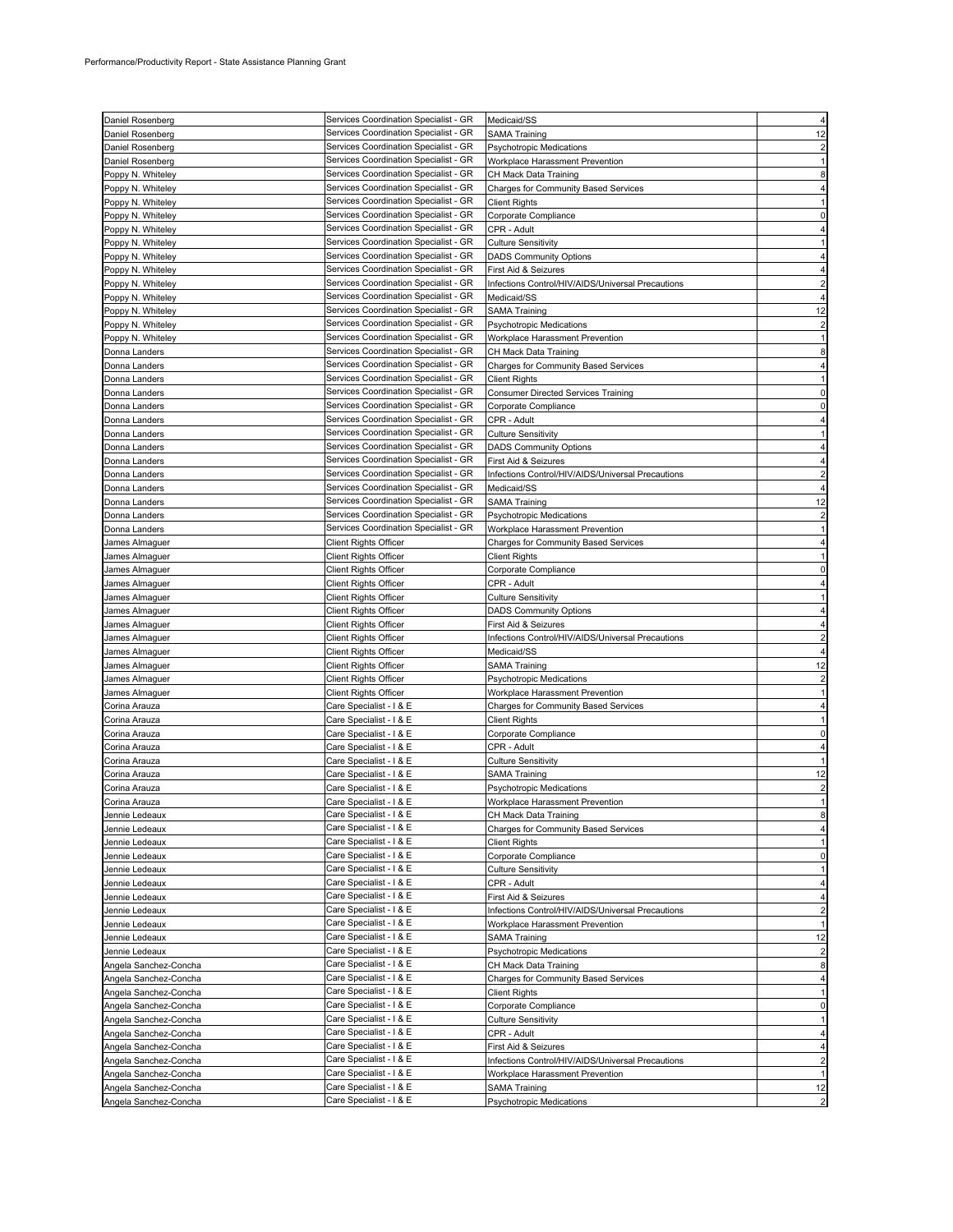| Pahola Ramos-Segura | Services Coordination Specialist - COS2 CH Mack Data Training                 |                                                                                            |    |
|---------------------|-------------------------------------------------------------------------------|--------------------------------------------------------------------------------------------|----|
| Pahola Ramos-Segura | Services Coordination Specialist - COS2 Charges for Community Based Services  |                                                                                            |    |
|                     | Services Coordination Specialist - COS2 Client Rights                         |                                                                                            |    |
| Pahola Ramos-Segura |                                                                               |                                                                                            |    |
| Pahola Ramos-Segura | Services Coordination Specialist - COS2 Consumer Directed Services Training   |                                                                                            | 12 |
| Pahola Ramos-Segura | Services Coordination Specialist - COS2 Corporate Compliance                  |                                                                                            |    |
| Pahola Ramos-Segura | Services Coordination Specialist - COS2 CPR - Adult                           |                                                                                            |    |
| Pahola Ramos-Segura | Services Coordination Specialist - COS2 Culture Sensitivity                   |                                                                                            |    |
| Pahola Ramos-Segura | Services Coordination Specialist - COS2 DADS Community Options                |                                                                                            |    |
| Pahola Ramos-Segura | Services Coordination Specialist - COS2 First Aid & Seizures                  |                                                                                            |    |
| Pahola Ramos-Segura |                                                                               | Services Coordination Specialist - COS2 Infections Control/HIV/AIDS/Universal Precautions  |    |
| Pahola Ramos-Segura | Services Coordination Specialist - COS2 Medicaid/SS                           |                                                                                            |    |
| Pahola Ramos-Segura | Services Coordination Specialist - COS2 SAMA Training                         |                                                                                            | 12 |
| Pahola Ramos-Segura | Services Coordination Specialist - COS2 Psychotropic Medications              |                                                                                            |    |
| Pahola Ramos-Segura | Services Coordination Specialist - COS2 Workplace Harassment Prevention       |                                                                                            |    |
| Robert B. Malven    | Services Coordination Specialist - COS2 CH Mack Data Training                 |                                                                                            |    |
| Robert B. Malven    | Services Coordination Specialist - COS2 Charges for Community Based Services  |                                                                                            |    |
| Robert B. Malven    | Services Coordination Specialist - COS2 Client Rights                         |                                                                                            |    |
| Robert B. Malven    | Services Coordination Specialist - COS2 Consumer Directed Services Training   |                                                                                            | 12 |
| Robert B. Malven    | Services Coordination Specialist - COS2 Corporate Compliance                  |                                                                                            |    |
| Robert B. Malven    | Services Coordination Specialist - COS2 CPR - Adult                           |                                                                                            |    |
| Robert B. Malven    | Services Coordination Specialist - COS2 Culture Sensitivity                   |                                                                                            |    |
| Robert B. Malven    | Services Coordination Specialist - COS2   DADS Community Options              |                                                                                            |    |
| Robert B. Malven    | Services Coordination Specialist - COS2 First Aid & Seizures                  |                                                                                            |    |
| Robert B. Malven    |                                                                               | Services Coordination Specialist - COS2 Infections Control/HIV/AIDS/Universal Precautions  |    |
| Robert B. Malven    | Services Coordination Specialist - COS2 Medicaid/SS                           |                                                                                            |    |
| Robert B. Malven    | Services Coordination Specialist - COS2 SAMA Training                         |                                                                                            | 12 |
|                     | Services Coordination Specialist - COS2 Psychotropic Medications              |                                                                                            |    |
| Robert B. Malven    |                                                                               |                                                                                            |    |
| Robert B. Malven    | Services Coordination Specialist - COS2 Workplace Harassment Prevention       |                                                                                            |    |
| Kathleen Trent      | Services Coordination Specialist - CLOIP CH Mack Data Training                |                                                                                            | 8  |
| Kathleen Trent      | Services Coordination Specialist - CLOIP Charges for Community Based Services |                                                                                            |    |
| Kathleen Trent      | Services Coordination Specialist - CLOIP                                      | <b>Client Rights</b>                                                                       |    |
| Kathleen Trent      | Services Coordination Specialist - CLOIP                                      | <b>Consumer Directed Services Training</b>                                                 | 12 |
| Kathleen Trent      | Services Coordination Specialist - CLOIP Corporate Compliance                 |                                                                                            | 0  |
| Kathleen Trent      | Services Coordination Specialist - CLOIP CPR - Adult                          |                                                                                            |    |
| Kathleen Trent      | Services Coordination Specialist - CLOIP Culture Sensitivity                  |                                                                                            |    |
| Kathleen Trent      | Services Coordination Specialist - CLOIP   DADS Community Options             |                                                                                            |    |
| Kathleen Trent      | Services Coordination Specialist - CLOIP   First Aid & Seizures               |                                                                                            |    |
| Kathleen Trent      |                                                                               | Services Coordination Specialist - CLOIP Infections Control/HIV/AIDS/Universal Precautions |    |
| Kathleen Trent      | Services Coordination Specialist - CLOIP Medicaid/SS                          |                                                                                            |    |
| Kathleen Trent      | Services Coordination Specialist - CLOIP                                      | <b>SAMA Training</b>                                                                       | 12 |
| Kathleen Trent      | Services Coordination Specialist - CLOIP   Psychotropic Medications           |                                                                                            |    |
| Kathleen Trent      | Services Coordination Specialist - CLOIP   Workplace Harassment Prevention    |                                                                                            |    |
| Dorothy Valdez      | Services Coordination Specialist - COS1 CH Mack Data Training                 |                                                                                            |    |
| Dorothy Valdez      | Services Coordination Specialist - COS1 Charges for Community Based Services  |                                                                                            |    |
| Dorothy Valdez      | Services Coordination Specialist - COS1 Client Rights                         |                                                                                            |    |
| Dorothy Valdez      | Services Coordination Specialist - COS1 Consumer Directed Services Training   |                                                                                            | 12 |
| Dorothy Valdez      | Services Coordination Specialist - COS1 Corporate Compliance                  |                                                                                            | 0  |
| Dorothy Valdez      | Services Coordination Specialist - COS1 CPR - Adult                           |                                                                                            |    |
| Dorothy Valdez      | Services Coordination Specialist - COS1 Culture Sensitivity                   |                                                                                            |    |
| Dorothy Valdez      | Services Coordination Specialist - COS1 DADS Community Options                |                                                                                            |    |
| Dorothy Valdez      | Services Coordination Specialist - COS1 First Aid & Seizures                  |                                                                                            |    |
| Dorothy Valdez      |                                                                               | Services Coordination Specialist - COS1 Infections Control/HIV/AIDS/Universal Precautions  | 2  |
| Dorothy Valdez      | Services Coordination Specialist - COS1 Medicaid/SS                           |                                                                                            |    |
| Dorothy Valdez      | Services Coordination Specialist - COS1                                       | <b>SAMA Training</b>                                                                       | 12 |
|                     | Services Coordination Specialist - COS1 Psychotropic Medications              |                                                                                            |    |
| Dorothy Valdez      | Services Coordination Specialist - COS1                                       |                                                                                            |    |
| Dorothy Valdez      | Services Coordination Specialist - COS2                                       | Workplace Harassment Prevention<br>CH Mack Data Training                                   |    |
| Maureen Kalifa      | Services Coordination Specialist - COS2                                       |                                                                                            | 8  |
| Maureen Kalifa      | Services Coordination Specialist - COS2                                       | Charges for Community Based Services                                                       | 4  |
| Maureen Kalifa      |                                                                               | <b>Client Rights</b>                                                                       |    |
| Maureen Kalifa      | Services Coordination Specialist - COS2                                       | Corporate Compliance                                                                       | 0  |
| Maureen Kalifa      | Services Coordination Specialist - COS2                                       | CPR - Adult                                                                                |    |
| Maureen Kalifa      | Services Coordination Specialist - COS2                                       | <b>Culture Sensitivity</b>                                                                 |    |
| Maureen Kalifa      | Services Coordination Specialist - COS2                                       | <b>DADS Community Options</b>                                                              |    |
| Maureen Kalifa      | Services Coordination Specialist - COS2                                       | First Aid & Seizures                                                                       |    |
| Maureen Kalifa      | Services Coordination Specialist - COS2                                       | Infections Control/HIV/AIDS/Universal Precautions                                          |    |
| Maureen Kalifa      |                                                                               | Medicaid/SS                                                                                |    |
|                     | Services Coordination Specialist - COS2                                       |                                                                                            |    |
| Maureen Kalifa      | Services Coordination Specialist - COS2                                       | <b>SAMA Training</b>                                                                       | 12 |
| Maureen Kalifa      | Services Coordination Specialist - COS2                                       | <b>Psychotropic Medications</b>                                                            |    |
| Maureen Kalifa      | Services Coordination Specialist - COS2                                       | Workplace Harassment Prevention                                                            |    |
| Mike Weakley        | Services Coordination Specialist - GR                                         | CH Mack Data Training                                                                      | 8  |
| Mike Weakley        | Services Coordination Specialist - GR                                         | <b>Charges for Community Based Services</b>                                                | 4  |
| Mike Weakley        | Services Coordination Specialist - GR                                         | <b>Client Rights</b>                                                                       |    |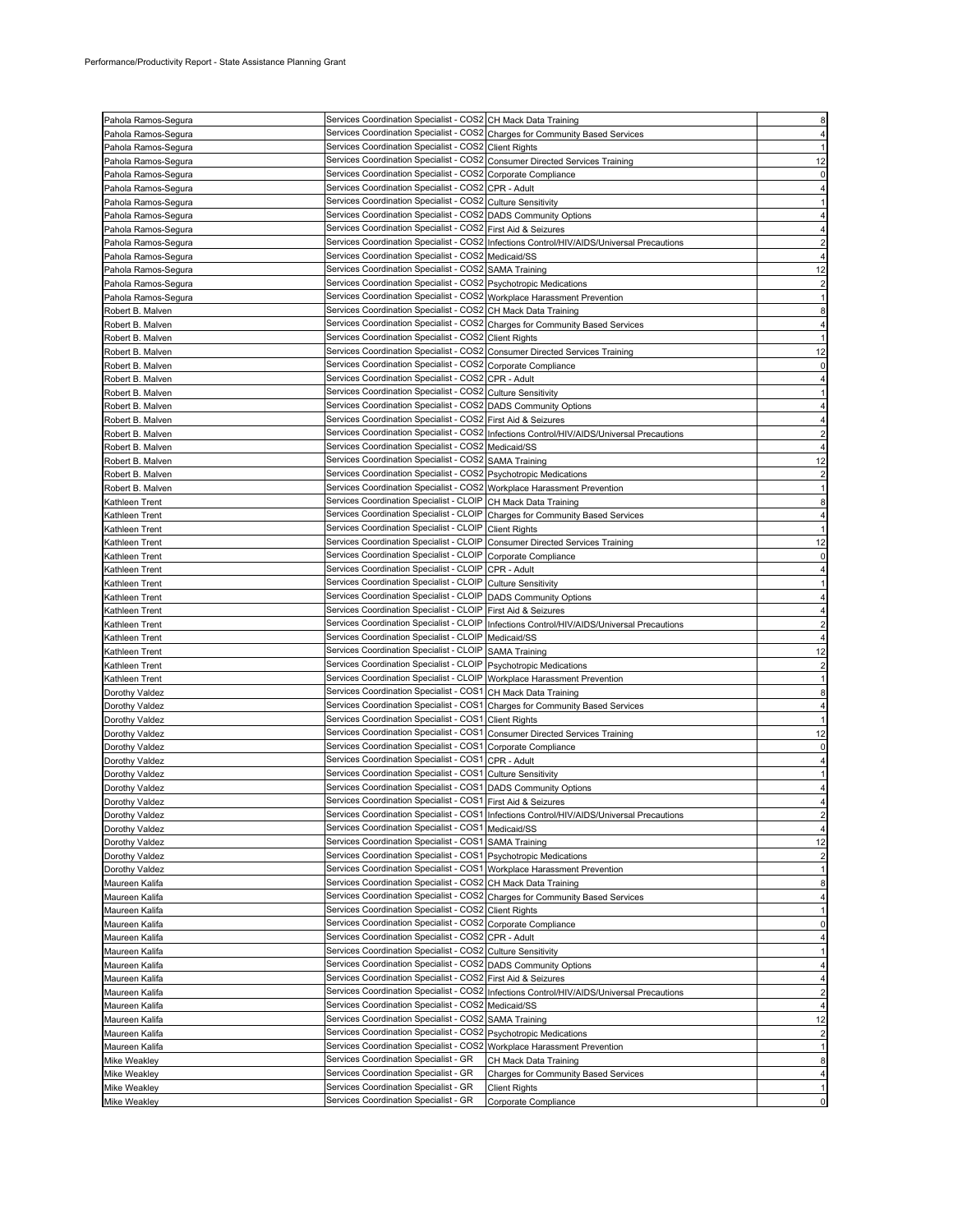| Mike Weakley         | Services Coordination Specialist - GR                                          | CPR - Adult                                                                                   |                |
|----------------------|--------------------------------------------------------------------------------|-----------------------------------------------------------------------------------------------|----------------|
|                      | Services Coordination Specialist - GR                                          |                                                                                               |                |
| Mike Weakley         |                                                                                | <b>Culture Sensitivity</b>                                                                    |                |
| <b>Mike Weakley</b>  | Services Coordination Specialist - GR                                          | <b>DADS Community Options</b>                                                                 |                |
| <b>Mike Weakley</b>  | Services Coordination Specialist - GR                                          | First Aid & Seizures                                                                          |                |
| <b>Mike Weakley</b>  | Services Coordination Specialist - GR                                          | Infections Control/HIV/AIDS/Universal Precautions                                             |                |
| <b>Mike Weakley</b>  | Services Coordination Specialist - GR                                          | Medicaid/SS                                                                                   |                |
| <b>Mike Weakley</b>  | Services Coordination Specialist - GR                                          | <b>SAMA Training</b>                                                                          | 12             |
| <b>Mike Weakley</b>  | Services Coordination Specialist - GR                                          | <b>Psychotropic Medications</b>                                                               | $\overline{c}$ |
| <b>Mike Weakley</b>  | Services Coordination Specialist - GR                                          | Workplace Harassment Prevention                                                               |                |
| <b>Tanya Rhodes</b>  | Services Coordinator Specialist - GR                                           | CH Mack Data Training                                                                         |                |
| Tanya Rhodes         | Services Coordinator Specialist - GR                                           | <b>Charges for Community Based Services</b>                                                   |                |
| <b>Tanya Rhodes</b>  | Services Coordinator Specialist - GR                                           | <b>Client Rights</b>                                                                          |                |
| Tanya Rhodes         | Services Coordinator Specialist - GR                                           | Corporate Compliance                                                                          | 0              |
| Tanya Rhodes         | Services Coordinator Specialist - GR                                           | CPR - Adult                                                                                   |                |
| Tanya Rhodes         | Services Coordinator Specialist - GR                                           | <b>Culture Sensitivity</b>                                                                    |                |
| Tanya Rhodes         | Services Coordinator Specialist - GR                                           | First Aid & Seizures                                                                          |                |
| Tanya Rhodes         | Services Coordinator Specialist - GR                                           | <b>SAMA Training</b>                                                                          | 12             |
| Tanya Rhodes         | Services Coordinator Specialist - GR                                           | Psychotropic Medications                                                                      |                |
| Tanya Rhodes         | Services Coordinator Specialist - GR                                           | Infections Control/HIV/AIDS/Universal Precautions                                             |                |
| Tanya Rhodes         | Services Coordinator Specialist - GR                                           | Workplace Harassment Prevention                                                               |                |
|                      | Services Coordinator Specialist - GR                                           |                                                                                               |                |
| Tanya Rhodes         |                                                                                |                                                                                               |                |
| Patty Garcia         | Services Coordination Team Leader - I & E Charges for Community Based Services |                                                                                               |                |
| Patty Garcia         | Services Coordination Team Leader - I & E Client Rights                        |                                                                                               |                |
| Patty Garcia         | Services Coordination Team Leader - I & E Corporate Compliance                 |                                                                                               |                |
| Patty Garcia         | Services Coordination Team Leader - I & E Culture Sensitivity                  |                                                                                               |                |
| Patty Garcia         | Services Coordination Team Leader - I & E DADS Community Options               |                                                                                               |                |
| Patty Garcia         | Services Coordination Team Leader - I & E Medicaid/SS                          |                                                                                               |                |
| Patty Garcia         | Services Coordination Team Leader - I & E SAMA Training                        |                                                                                               | 12             |
| Patty Garcia         |                                                                                | Services Coordination Team Leader - I & E Policies and Procedures/Workers Compensation        |                |
| Patty Garcia         | Services Coordination Team Leader - I & E Workplace Harassment Prevention      |                                                                                               |                |
| Patty Garcia         | Services Coordination Team Leader - I & E Psychotropic Medications             |                                                                                               |                |
| Patty Garcia         |                                                                                | Services Coordination Team Leader - I & E   Infections Control/HIV/AIDS/Universal Precautions |                |
| inda Rodriguez.      | Services Coordinator Specialist -GR                                            | <b>Charges for Community Based Services</b>                                                   |                |
| inda Rodriguez.      | Services Coordinator Specialist -GR                                            | <b>Client Rights</b>                                                                          |                |
| inda Rodriguez.      | Services Coordinator Specialist -GR                                            | Corporate Compliance                                                                          | 0              |
| inda Rodriguez       | Services Coordinator Specialist -GR                                            | <b>Culture Sensitivity</b>                                                                    |                |
| inda Rodriguez.      | Services Coordinator Specialist -GR                                            | <b>DADS Community Options</b>                                                                 |                |
| inda Rodriguez       | Services Coordinator Specialist -GR                                            | Medicaid/SS                                                                                   |                |
| inda Rodriguez.      | Services Coordinator Specialist -GR                                            | <b>SAMA Training</b>                                                                          | 12             |
|                      | Services Coordinator Specialist -GR                                            | Policies and Procedures/Workers Compensation                                                  |                |
| Linda Rodriguez      |                                                                                |                                                                                               |                |
| Linda Rodriguez      | Services Coordinator Specialist -GR                                            | Workplace Harassment Prevention                                                               |                |
| Linda Rodriguez      | Services Coordinator Specialist -GR                                            | Psychotropic Medications                                                                      | $\overline{c}$ |
| inda Rodriguez       | Services Coordinator Specialist -GR                                            | Infections Control/HIV/AIDS/Universal Precautions                                             |                |
| inda Rodriguez.      | Services Coordinator Specialist -GR                                            | CH Mack Data Training                                                                         | 8              |
| Linda Rodriguez      | Services Coordinator Specialist -GR                                            | Charges for Community Based Services                                                          |                |
| Anthony Jalomo       | <b>ALA Director</b>                                                            | <b>Client Rights</b>                                                                          |                |
| Anthony Jalomo       | ALA Director                                                                   | Corporate Compliance                                                                          |                |
| Anthony Jalomo       | <b>ALA Director</b>                                                            | CPR - Adult                                                                                   |                |
| Anthony Jalomo       | ALA Director                                                                   | <b>Culture Sensitivity</b>                                                                    |                |
| Anthony Jalomo       | <b>ALA Director</b>                                                            | <b>DADS Community Options</b>                                                                 |                |
| Anthony Jalomo       | <b>ALA Director</b>                                                            | First Aid & Seizures                                                                          |                |
| Arnold Ferguson      | Team Leader - GR                                                               | Infections Control/HIV/AIDS/Universal Precautions                                             | 2              |
| Arnold Ferguson      | Team Leader - GR                                                               | Medicaid/SS                                                                                   |                |
| Arnold Ferguson      | Team Leader - GR                                                               | SAMA Training                                                                                 | 12             |
| Arnold Ferguson      | Team Leader - GR                                                               | Psychotropic Medications                                                                      |                |
| Arnold Ferguson      | Team Leader - GR                                                               | Workplace Harassment Prevention                                                               |                |
| Arnold Ferguson      | Team Leader - GR                                                               | CH Mack Data Training                                                                         | 8              |
| Arnold Ferguson      | Team Leader - GR                                                               | <b>Client Rights</b>                                                                          | 1              |
| Arnold Ferguson      | Team Leader - GR                                                               | Corporate Compliance                                                                          | $\mathbf 0$    |
| Arnold Ferguson      | Team Leader - GR                                                               | <b>Culture Sensitivity</b>                                                                    |                |
| Arnold Ferguson      | Team Leader - GR                                                               | Infections Control/HIV/AIDS/Universal Precautions                                             | $\overline{2}$ |
|                      | Team Leader - GR                                                               | Workplace Harassment Prevention                                                               |                |
| Arnold Ferguson      | Team Leader - GR                                                               | CH Mack Data Training                                                                         |                |
| Arnold Ferguson      |                                                                                |                                                                                               | 8              |
| Arnold Ferguson      | Team Leader - GR                                                               | <b>Charges for Community Based Services</b>                                                   |                |
| <b>Tammy Webster</b> | Team Leader - GR                                                               | <b>Client Rights</b>                                                                          |                |
| <b>Tammy Webster</b> | Team Leader - GR                                                               | Corporate Compliance                                                                          | 0              |
| <b>Tammy Webster</b> | Team Leader - GR                                                               | CPR - Adult                                                                                   |                |
| <b>Tammy Webster</b> | Team Leader - GR                                                               | Culture Sensitivity                                                                           |                |
| Tammy Webster        | Team Leader - GR                                                               | <b>DADS Community Options</b>                                                                 | 4              |
| Tammy Webster        | Team Leader - GR                                                               | First Aid & Seizures                                                                          | 4              |
| Tammy Webster        | Team Leader - GR                                                               | Infections Control/HIV/AIDS/Universal Precautions                                             |                |
| <b>Tammy Webster</b> | Team Leader - GR                                                               | Medicaid/SS                                                                                   |                |
| Tammy Webster        | Team Leader - GR                                                               | SAMA Training                                                                                 | 12             |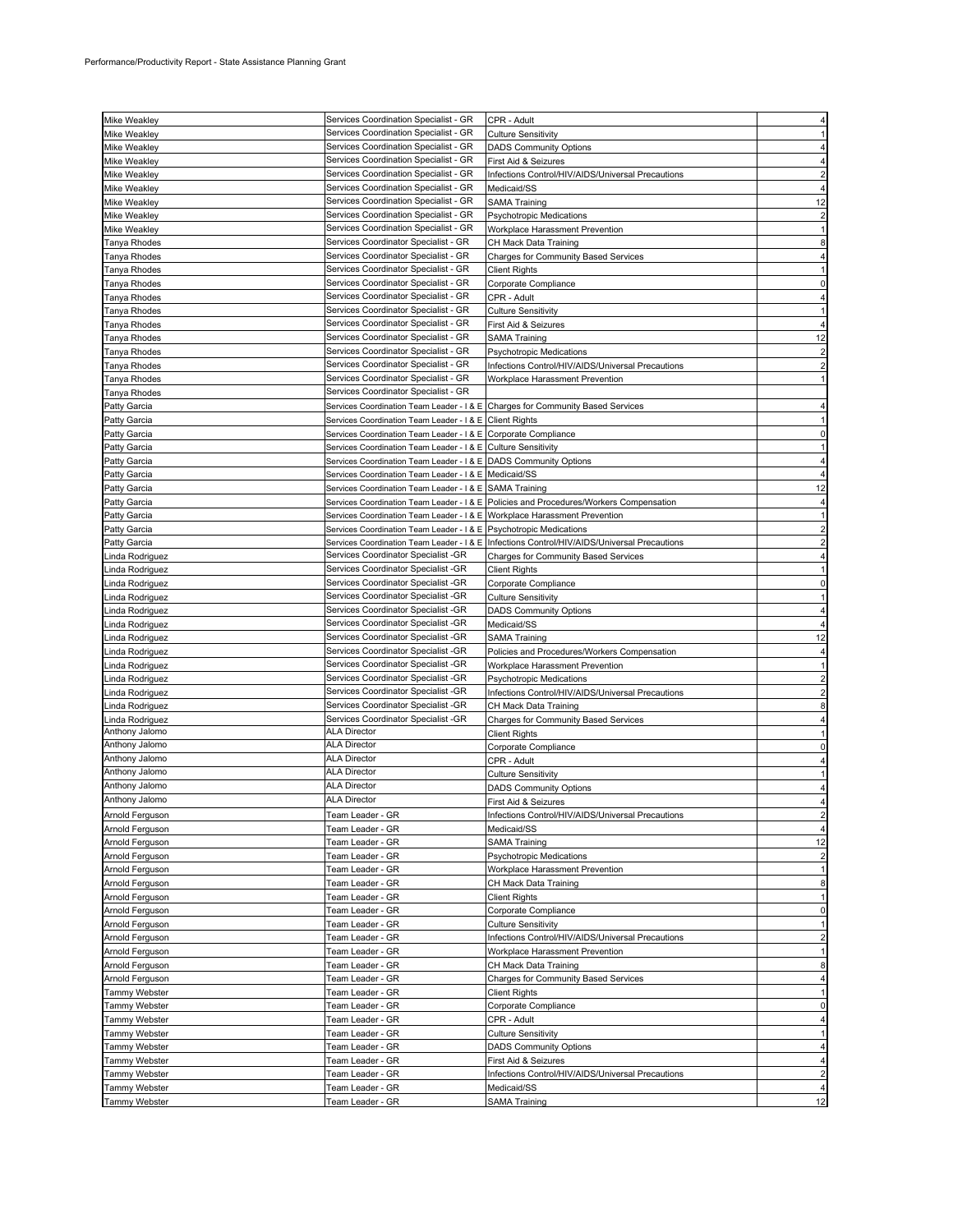| Tammy Webster        | Team Leader - GR                                     | <b>Psychotropic Medications</b>                   | $\overline{2}$          |
|----------------------|------------------------------------------------------|---------------------------------------------------|-------------------------|
| Tammy Webster        |                                                      | Workplace Harassment Prevention                   |                         |
|                      | Team Leader - GR                                     |                                                   |                         |
| Tammy Webster        | Team Leader - GR                                     | CH Mack Data Training                             | 8                       |
| Tammy Webster        | Team Leader - GR                                     | <b>Charges for Community Based Services</b>       |                         |
| Carmen Elizondo      | Services Coordination Specialist - GR                | Client Rights                                     |                         |
| Carmen Elizondo      | Services Coordination Specialist - GR                | Corporate Compliance                              |                         |
| Carmen Elizondo      | Services Coordination Specialist - GR                | CPR - Adult                                       |                         |
| Carmen Elizondo      | Services Coordination Specialist - GR                | <b>Culture Sensitivity</b>                        |                         |
| Carmen Elizondo      | Services Coordination Specialist - GR                | <b>DADS Community Options</b>                     |                         |
| Carmen Elizondo      | Services Coordination Specialist - GR                | First Aid & Seizures                              |                         |
| Carmen Elizondo      | Services Coordination Specialist - GR                | Infections Control/HIV/AIDS/Universal Precautions | 2                       |
| Carmen Elizondo      | Services Coordination Specialist - GR                | Medicaid/SS                                       |                         |
| Carmen Elizondo      | Services Coordination Specialist - GR                | <b>SAMA Training</b>                              | 12                      |
| Carmen Elizondo      | Services Coordination Specialist - GR                | <b>Psychotropic Medications</b>                   | $\overline{a}$          |
| Carmen Elizondo      | Services Coordination Specialist - GR                | Workplace Harassment Prevention                   |                         |
| Carmen Elizondo      | Services Coordination Specialist - GR                | CH Mack Data Training                             | 8                       |
| Carmen Elizondo      | Services Coordination Specialist - GR                | Charges for Community Based Services              | 4                       |
| Adriana Almanza      | Services Coordination Specialist - GR                | Client Rights                                     |                         |
| Adriana Almanza      | Services Coordination Specialist - GR                | Corporate Compliance                              | 0                       |
| Adriana Almanza      | Services Coordination Specialist - GR                | CPR - Adult                                       |                         |
| Adriana Almanza      | Services Coordination Specialist - GR                | <b>Culture Sensitivity</b>                        |                         |
|                      |                                                      |                                                   |                         |
| Adriana Almanza      | Services Coordination Specialist - GR                | <b>DADS Community Options</b>                     |                         |
| Adriana Almanza      | Services Coordination Specialist - GR                | First Aid & Seizures                              |                         |
| Adriana Almanza      | Services Coordination Specialist - GR                | Infections Control/HIV/AIDS/Universal Precautions |                         |
| Adriana Almanza      | Services Coordination Specialist - GR                | Medicaid/SS                                       |                         |
| Adriana Almanza      | Services Coordination Specialist - GR                | <b>SAMA Training</b>                              | 12                      |
| Adriana Almanza      | Services Coordination Specialist - GR                | Psychotropic Medications                          | $\overline{c}$          |
| Adriana Almanza      | Services Coordination Specialist - GR                | Workplace Harassment Prevention                   | 1                       |
| Adriana Almanza      | Services Coordination Specialist - GR                | CH Mack Data Training                             | 8                       |
| Adriana Almanza      | Services Coordination Specialist - GR                | Charges for Community Based Services              |                         |
| Giovianne Washington | Compliance Reviewer - GR                             | Client Rights                                     |                         |
| Giovianne Washington | Compliance Reviewer - GR                             | Corporate Compliance                              |                         |
| Giovianne Washington | Compliance Reviewer - GR                             | CPR - Adult                                       |                         |
| Giovianne Washington | Compliance Reviewer - GR                             | Culture Sensitivity                               |                         |
| Giovianne Washington | Compliance Reviewer - GR                             | <b>DADS Community Options</b>                     |                         |
| Giovianne Washington | Compliance Reviewer - GR                             | First Aid & Seizures                              |                         |
| Giovianne Washington | Compliance Reviewer - GR                             | Infections Control/HIV/AIDS/Universal Precautions | $\overline{c}$          |
|                      |                                                      |                                                   |                         |
|                      |                                                      |                                                   |                         |
| Giovianne Washington | Compliance Reviewer - GR                             | Medicaid/SS                                       |                         |
| Giovianne Washington | Compliance Reviewer - GR                             | <b>SAMA Training</b>                              | 12                      |
| Giovianne Washington | Compliance Reviewer - GR                             | Psychotropic Medications                          | $\overline{c}$          |
| Giovianne Washington | Compliance Reviewer - GR                             | Workplace Harassment Prevention                   | $\mathbf{1}$            |
| Giovianne Washington | Compliance Reviewer - GR                             | CH Mack Data Training                             | 8                       |
| Giovianne Washington | Compliance Reviewer - GR                             | Charges for Community Based Services              |                         |
| Satira Hollis        | Services Coordinator - COS                           | Client Rights                                     |                         |
| Satira Hollis        | Services Coordinator - COS                           | Corporate Compliance                              | $\Omega$                |
| Satira Hollis        | Services Coordinator - COS                           | CPR - Adult                                       |                         |
| Satira Hollis        | Services Coordinator - COS                           | Culture Sensitivity                               |                         |
| Satira Hollis        | Services Coordinator - COS                           | <b>DADS Community Options</b>                     |                         |
| Satira Hollis        | Services Coordinator - COS                           | First Aid & Seizures                              |                         |
| Satira Hollis        | Services Coordinator - COS                           | Infections Control/HIV/AIDS/Universal Precautions | 2                       |
| Satira Hollis        | Services Coordinator - COS                           | Medicaid/SS                                       |                         |
| Satira Hollis        | Services Coordinator - COS                           | <b>SAMA Training</b>                              | 12                      |
| Satira Hollis        | Services Coordinator - COS                           | Psychotropic Medications                          | $\overline{c}$          |
| Satira Hollis        | Services Coordinator - COS                           | Workplace Harassment Prevention                   | $\overline{1}$          |
| Satira Hollis        | Services Coordinator - COS                           | CH Mack Data Training                             | 8                       |
|                      |                                                      | Charges for Community Based Services              | 4                       |
| Satira Hollis        | Services Coordinator - COS                           |                                                   |                         |
| Teresa Kolenda       | Administrative Assistant<br>Administrative Assistant | Client Rights                                     |                         |
| Teresa Kolenda       |                                                      | Corporate Compliance                              | $\mathbf{0}$            |
| Teresa Kolenda       | Administrative Assistant                             | CPR - Adult                                       |                         |
| Teresa Kolenda       | Administrative Assistant                             | <b>Culture Sensitivity</b>                        |                         |
| Teresa Kolenda       | Administrative Assistant                             | <b>DADS Community Options</b>                     | 4                       |
| Teresa Kolenda       | Administrative Assistant                             | First Aid & Seizures                              | 4                       |
| Teresa Kolenda       | Administrative Assistant                             | Infections Control/HIV/AIDS/Universal Precautions | $\overline{2}$          |
| Patrick Hopkins      | <b>Clinical Psychologist</b>                         | Medicaid/SS                                       | 4                       |
| Patrick Hopkins      | Clinical Psychologist                                | <b>SAMA Training</b>                              | 12                      |
| Patrick Hopkins      | Clinical Psychologist                                | Psychotropic Medications                          | 2                       |
| Patrick Hopkins      | Clinical Psychologist                                | Workplace Harassment Prevention                   |                         |
| Patrick Hopkins      | Clinical Psychologist                                | CH Mack Data Training                             | 8                       |
| Patrick Hopkins      | Clinical Psychologist                                | <b>Client Rights</b>                              |                         |
| Patrick Hopkins      | Clinical Psychologist                                | Corporate Compliance                              | 0                       |
| Patrick Hopkins      | Clinical Psychologist                                | <b>Culture Sensitivity</b>                        |                         |
| Patrick Hopkins      | Clinical Psychologist                                | Infections Control/HIV/AIDS/Universal Precautions | $\overline{\mathbf{c}}$ |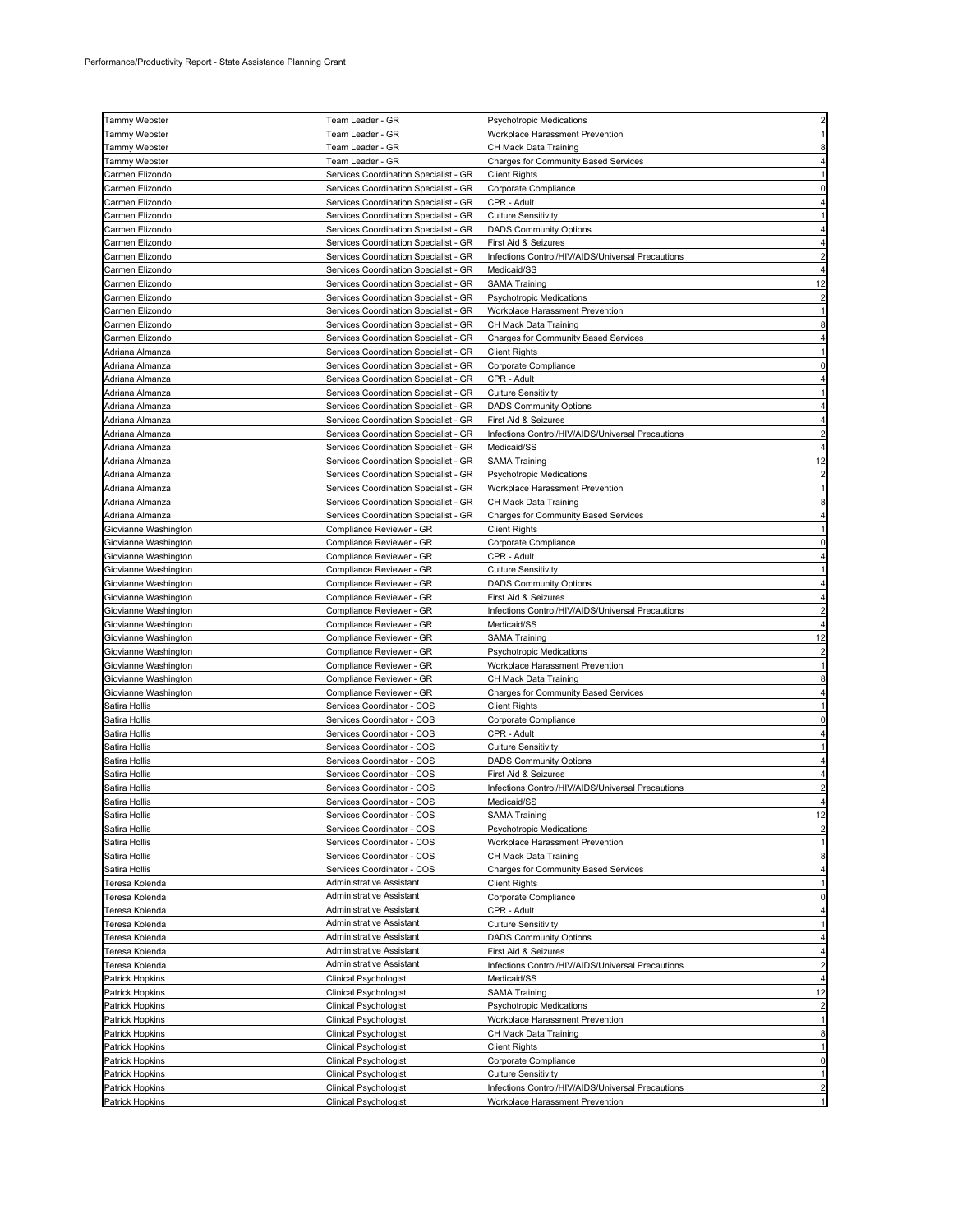| <b>Patrick Hopkins</b>  | <b>Clinical Psychologist</b>           | <b>SAMA Training</b>                              |                |
|-------------------------|----------------------------------------|---------------------------------------------------|----------------|
| Vanessa Chan            | Psychological Associate                | C.E.U.'s                                          |                |
| √anessa Chan            | Psychological Associate                | Client Rights                                     |                |
| Vanessa Chan            | Psychological Associate                | Corporate Compliance                              |                |
| Vanessa Chan            | Psychological Associate                | CPR - Adult                                       |                |
| Vanessa Chan            | Psychological Associate                | Culture Sensitivity                               |                |
| Vanessa Chan            | Psychological Associate                | First Aid & Seizures                              |                |
| Vanessa Chan            | Psychological Associate                | Infections Control/HIV/AIDS/Universal Precautions |                |
| Vanessa Chan            | Psychological Associate                | <b>SAMA Training</b>                              | 12             |
| <b>Wallace Ross</b>     | Psychological Associate                | Policies and Procedures/Workers Compensation      |                |
| <b>Wallace Ross</b>     | Psychological Associate                | Psychotropic Medications                          | $\overline{c}$ |
| <b>Wallace Ross</b>     | Psychological Associate                | Workplace Harassment Prevention                   |                |
| <b>Wallace Ross</b>     | Psychological Associate                | C.E.U.'s                                          | 6              |
| <b>Wallace Ross</b>     | Psychological Associate                | Charges for Community Based Services              |                |
| <b>Wallace Ross</b>     | Psychological Associate                | Client Rights                                     |                |
| <b>Wallace Ross</b>     | Psychological Associate                | Corporate Compliance                              |                |
| <b>Wallace Ross</b>     | Psychological Associate                | <b>Culture Sensitivity</b>                        |                |
| Alyssa Villegas         | Administrative Assistant               | Client Rights                                     |                |
| Alyssa Villegas         | Administrative Assistant               | Corporate Compliance                              |                |
| Alyssa Villegas         | Administrative Assistant               | CPR - Adult                                       |                |
| Alyssa Villegas         | Administrative Assistant               | Culture Sensitivity                               |                |
| Alyssa Villegas         | Administrative Assistant               | <b>DADS Community Options</b>                     |                |
| Alyssa Villegas         | Administrative Assistant               | First Aid & Seizures                              |                |
| Alyssa Villegas         | Administrative Assistant               | Infections Control/HIV/AIDS/Universal Precautions |                |
| Sherrie Williams        | Administrative Assistant               | Client Rights                                     |                |
| Sherrie Williams        | Administrative Assistant               | Corporate Compliance                              | O              |
| <b>Sherrie Williams</b> | Administrative Assistant               | CPR - Adult                                       |                |
| Sherrie Williams        | Administrative Assistant               | <b>Culture Sensitivity</b>                        |                |
| Sherrie Williams        | Administrative Assistant               | DADS Community Options                            |                |
| Sherrie Williams        | Administrative Assistant               | First Aid & Seizures                              |                |
|                         | Administrative Assistant               |                                                   |                |
| <b>Sherrie Williams</b> | Services Coordination Specialist - HCS | Infections Control/HIV/AIDS/Universal Precautions |                |
| Sandra Barrera          | Services Coordination Specialist - HCS | Infections Control/HIV/AIDS/Universal Precautions | 12             |
| Sandra Barrera          | Services Coordination Specialist - HCS | <b>SAMA Training</b>                              |                |
| Sandra Barrera          | Services Coordination Specialist - HCS | Workplace Harassment Prevention                   |                |
| Sandra Barrera          |                                        | C.E.U.'s                                          | 6              |
| Sandra Barrera          | Services Coordination Specialist - HCS | Charges for Community Based Services              | 4              |
| Sandra Barrera          | Services Coordination Specialist - HCS | <b>Client Rights</b>                              |                |
| Sandra Barrera          | Services Coordination Specialist - HCS | Corporate Compliance                              | 0              |
| Sandra Barrera          | Services Coordination Specialist - HCS | <b>Culture Sensitivity</b>                        |                |
| Sandra Barrera          | Services Coordination Specialist - HCS | Infections Control/HIV/AIDS/Universal Precautions |                |
| Sandra Barrera          | Services Coordination Specialist - HCS | <b>SAMA Training</b>                              | 12             |
| Sandra Barrera          | Services Coordination Specialist - HCS | Workplace Harassment Prevention                   |                |
| Sandra Barrera          | Services Coordination Specialist - HCS | CH Mack Data Training                             | 8              |
| Sandra Barrera          | Services Coordination Specialist - HCS | Charges for Community Based Services              |                |
| Roberta Berkley         | Services Coordination Specialist - HCS | Infections Control/HIV/AIDS/Universal Precautions |                |
| Roberta Berkley         | Services Coordination Specialist - HCS | <b>SAMA Training</b>                              | 12             |
| Roberta Berkley         | Services Coordination Specialist - HCS | Workplace Harassment Prevention                   |                |
| Roberta Berkley         | Services Coordination Specialist - HCS | C.E.U.'s                                          | 6              |
| Roberta Berkley         | Services Coordination Specialist - HCS | Charges for Community Based Services              |                |
| Roberta Berkley         | Services Coordination Specialist - HCS | <b>Client Rights</b>                              |                |
| Roberta Berkley         | Services Coordination Specialist - HCS | Corporate Compliance                              | O              |
| Roberta Berkley         | Services Coordination Specialist - HCS | <b>Culture Sensitivity</b>                        | 1              |
| Roberta Berkley         | Services Coordination Specialist - HCS | Infections Control/HIV/AIDS/Universal Precautions |                |
| Roberta Berkley         | Services Coordination Specialist - HCS | SAMA Training                                     | 12             |
| Roberta Berkley         | Services Coordination Specialist - HCS | Workplace Harassment Prevention                   |                |
| Roberta Berkley         | Services Coordination Specialist - HCS | CH Mack Data Training                             | 8              |
| Roberta Berkley         | Services Coordination Specialist - HCS | Charges for Community Based Services              | 4              |
| Josephine Booker        | Services Coordination Specialist - HCS | Infections Control/HIV/AIDS/Universal Precautions | $\overline{2}$ |
| Josephine Booker        | Services Coordination Specialist - HCS | <b>SAMA Training</b>                              | 12             |
| Josephine Booker        | Services Coordination Specialist - HCS | Workplace Harassment Prevention                   |                |
| Josephine Booker        | Services Coordination Specialist - HCS | C.E.U.'s                                          | 6              |
| Josephine Booker        | Services Coordination Specialist - HCS | <b>Charges for Community Based Services</b>       | 4              |
| Josephine Booker        | Services Coordination Specialist - HCS | <b>Client Rights</b>                              | 1              |
| Josephine Booker        | Services Coordination Specialist - HCS | Corporate Compliance                              | 0              |
| Josephine Booker        | Services Coordination Specialist - HCS | <b>Culture Sensitivity</b>                        |                |
| Josephine Booker        | Services Coordination Specialist - HCS | Infections Control/HIV/AIDS/Universal Precautions | $\overline{2}$ |
| Josephine Booker        | Services Coordination Specialist - HCS | <b>SAMA Training</b>                              | 12             |
| Josephine Booker        | Services Coordination Specialist - HCS | Workplace Harassment Prevention                   |                |
| Josephine Booker        | Services Coordination Specialist - HCS | CH Mack Data Training                             | 8              |
| Josephine Booker        | Services Coordination Specialist - HCS | <b>Charges for Community Based Services</b>       |                |
| ona Carter.             | Services Manager - HCS                 | Client Rights                                     |                |
| ona Carter.             | Services Manager - HCS                 | Corporate Compliance                              | 0              |
| Lona Carter             | Services Manager - HCS                 | CPR - Adult                                       |                |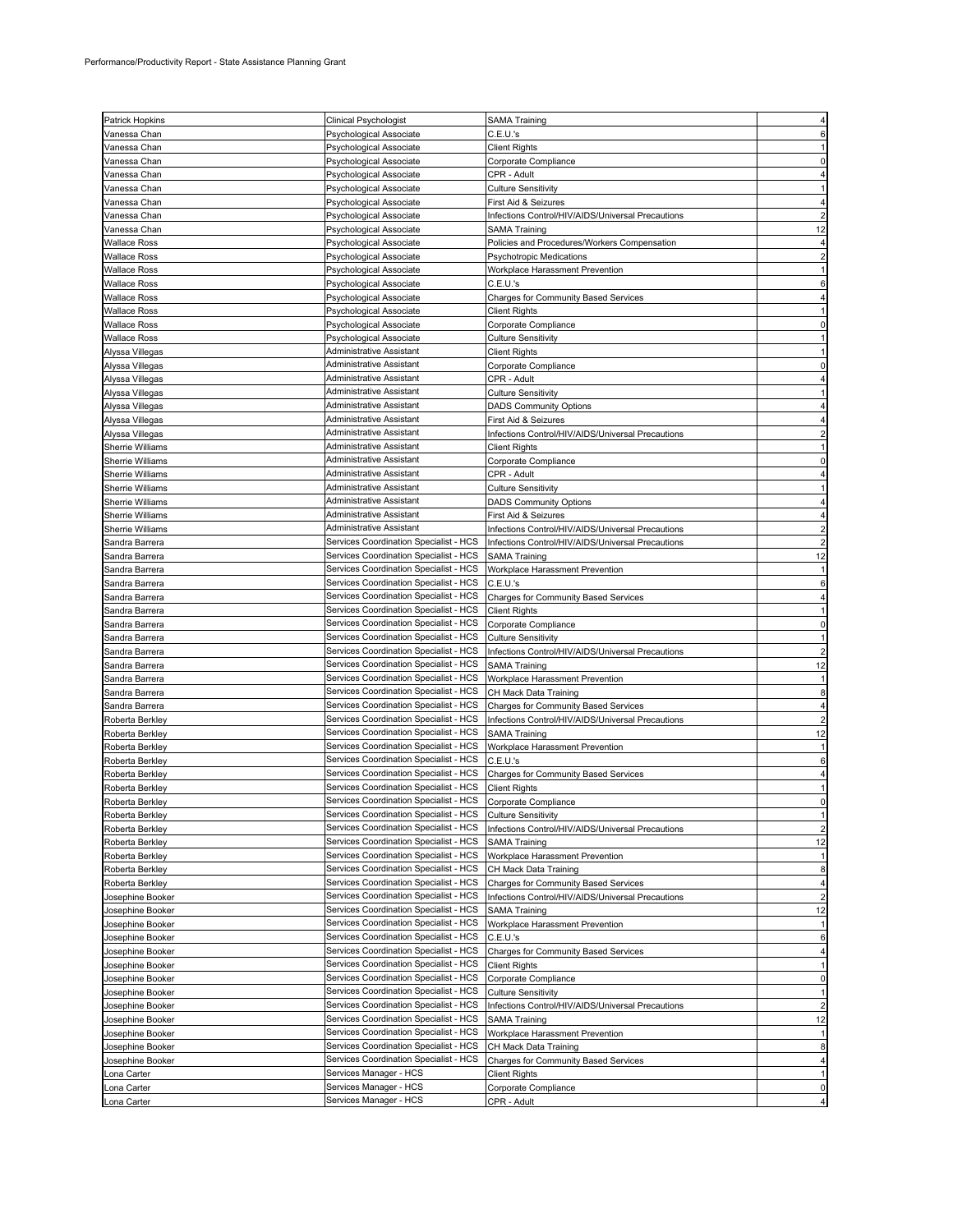| Lona Carter                                | Services Manager - HCS                                                             | <b>Culture Sensitivity</b>                        |                         |
|--------------------------------------------|------------------------------------------------------------------------------------|---------------------------------------------------|-------------------------|
| Lona Carter                                | Services Manager - HCS                                                             | <b>DADS Community Options</b>                     |                         |
| Lona Carter                                | Services Manager - HCS                                                             | First Aid & Seizures                              |                         |
| Lona Carter                                | Services Manager - HCS                                                             | Infections Control/HIV/AIDS/Universal Precautions | 2                       |
| Lona Carter                                | Services Manager - HCS                                                             | Medicaid/SS                                       |                         |
| Lona Carter                                | Services Manager - HCS                                                             | <b>SAMA Training</b>                              | 12                      |
| ona Carter                                 | Services Manager - HCS                                                             | Psychotropic Medications                          | $\overline{c}$          |
| Lona Carter                                | Services Manager - HCS                                                             | Workplace Harassment Prevention                   |                         |
| .ona Carter                                | Services Manager - HCS                                                             | CH Mack Data Training                             | 8                       |
| Lona Carter                                | Services Manager - HCS                                                             | Charges for Community Based Services              |                         |
| Josephine Caruso                           | Services Coordination Specialist - HCS                                             | <b>Client Rights</b>                              |                         |
| Josephine Caruso                           | Services Coordination Specialist - HCS                                             | Corporate Compliance                              | 0                       |
| Josephine Caruso                           | Services Coordination Specialist - HCS                                             | CPR - Adult                                       |                         |
| Josephine Caruso                           | Services Coordination Specialist - HCS                                             | <b>Culture Sensitivity</b>                        |                         |
| Josephine Caruso                           | Services Coordination Specialist - HCS                                             | <b>DADS Community Options</b>                     |                         |
| Josephine Caruso                           | Services Coordination Specialist - HCS                                             | First Aid & Seizures                              |                         |
| Josephine Caruso                           | Services Coordination Specialist - HCS                                             | Infections Control/HIV/AIDS/Universal Precautions |                         |
| Josephine Caruso                           | Services Coordination Specialist - HCS                                             | Medicaid/SS                                       |                         |
| Josephine Caruso                           | Services Coordination Specialist - HCS                                             | <b>SAMA Training</b>                              | 12                      |
| Josephine Caruso                           | Services Coordination Specialist - HCS                                             | <b>Psychotropic Medications</b>                   | $\overline{c}$          |
| Josephine Caruso                           | Services Coordination Specialist - HCS                                             | Workplace Harassment Prevention                   |                         |
| Josephine Caruso                           | Services Coordination Specialist - HCS                                             | CH Mack Data Training                             | 8                       |
| Josephine Caruso                           | Services Coordination Specialist - HCS                                             | <b>Charges for Community Based Services</b>       |                         |
| Stefanie Chapa                             | Services Coordination Team Leader - HCS                                            | <b>Client Rights</b>                              |                         |
| Stefanie Chapa                             | Services Coordination Team Leader - HCS                                            | Corporate Compliance                              | $\Omega$                |
| Stefanie Chapa                             | Services Coordination Team Leader - HCS                                            | CPR - Adult                                       |                         |
| Stefanie Chapa                             | Services Coordination Team Leader - HCS                                            | <b>Culture Sensitivity</b>                        |                         |
| Stefanie Chapa                             | Services Coordination Team Leader - HCS                                            | <b>DADS Community Options</b>                     |                         |
| Stefanie Chapa                             | Services Coordination Team Leader - HCS                                            | First Aid & Seizures                              |                         |
| Stefanie Chapa                             | Services Coordination Team Leader - HCS                                            | Infections Control/HIV/AIDS/Universal Precautions |                         |
| Stefanie Chapa                             | Services Coordination Team Leader - HCS<br>Services Coordination Team Leader - HCS | Medicaid/SS                                       |                         |
| Stefanie Chapa                             |                                                                                    | <b>SAMA Training</b>                              | 12                      |
| Stefanie Chapa                             | Services Coordination Team Leader - HCS<br>Services Coordination Team Leader - HCS | <b>Psychotropic Medications</b>                   | $\overline{c}$          |
| Stefanie Chapa                             |                                                                                    | Workplace Harassment Prevention                   |                         |
| Stefanie Chapa                             | Services Coordination Team Leader - HCS<br>Services Coordination Team Leader - HCS | CH Mack Data Training                             | 8                       |
| Stefanie Chapa                             | Services Coordination Specialist - HCS                                             | Charges for Community Based Services              |                         |
| <b>Trudy Davis</b>                         | Services Coordination Specialist - HCS                                             | <b>Client Rights</b><br>Corporate Compliance      | $\Omega$                |
| <b>Trudy Davis</b><br>Trudy Davis          | Services Coordination Specialist - HCS                                             | CPR - Adult                                       |                         |
| Trudy Davis                                | Services Coordination Specialist - HCS                                             | Culture Sensitivity                               |                         |
| Trudy Davis                                | Services Coordination Specialist - HCS                                             | <b>DADS Community Options</b>                     |                         |
| <b>Trudy Davis</b>                         | Services Coordination Specialist - HCS                                             | First Aid & Seizures                              |                         |
| <b>Trudy Davis</b>                         | Services Coordination Specialist - HCS                                             | Infections Control/HIV/AIDS/Universal Precautions |                         |
| <b>Trudy Davis</b>                         | Services Coordination Specialist - HCS                                             | Medicaid/SS                                       |                         |
| <b>Trudy Davis</b>                         | Services Coordination Specialist - HCS                                             | <b>SAMA Training</b>                              | 12                      |
| <b>Trudy Davis</b>                         | Services Coordination Specialist - HCS                                             | <b>Psychotropic Medications</b>                   |                         |
| <b>Trudy Davis</b>                         | Services Coordination Specialist - HCS                                             | Workplace Harassment Prevention                   |                         |
| <b>Trudy Davis</b>                         | Services Coordination Specialist - HCS                                             | CH Mack Data Training                             | 8                       |
| <b>Trudy Davis</b>                         | Services Coordination Specialist - HCS                                             | Charges for Community Based Services              | 4                       |
| Flor Angelica Delgado                      | Services Coordination Specialist - HCS                                             | <b>Client Rights</b>                              |                         |
| Flor Angelica Delgado                      | Services Coordination Specialist - HCS                                             | Corporate Compliance                              | $\Omega$                |
| Flor Angelica Delgado                      | Services Coordination Specialist - HCS                                             | CPR - Adult                                       | 4                       |
| Flor Angelica Delgado                      | Services Coordination Specialist - HCS                                             | Culture Sensitivity                               |                         |
| Flor Angelica Delgado                      | Services Coordination Specialist - HCS                                             | <b>DADS Community Options</b>                     |                         |
| Flor Angelica Delgado                      | Services Coordination Specialist - HCS                                             | First Aid & Seizures                              | 4                       |
| Flor Angelica Delgado                      | Services Coordination Specialist - HCS                                             | Infections Control/HIV/AIDS/Universal Precautions | 2                       |
| Flor Angelica Delgado                      | Services Coordination Specialist - HCS                                             | Medicaid/SS                                       |                         |
| Flor Angelica Delgado                      | Services Coordination Specialist - HCS                                             | <b>SAMA Training</b>                              | 12                      |
| Flor Angelica Delgado                      | Services Coordination Specialist - HCS                                             | <b>Psychotropic Medications</b>                   |                         |
| Flor Angelica Delgado                      | Services Coordination Specialist - HCS                                             | Workplace Harassment Prevention                   |                         |
| Flor Angelica Delgado                      | Services Coordination Specialist - HCS                                             | CH Mack Data Training                             | 8                       |
| Flor Angelica Delgado                      | Services Coordination Specialist - HCS<br>Services Coordination Team Leader - HCS  | Charges for Community Based Services              | 4                       |
| Yaritza Diaz-Cosino                        | Services Coordination Team Leader - HCS                                            | <b>Client Rights</b>                              | 0                       |
| Yaritza Diaz-Cosino<br>Yaritza Diaz-Cosino | Services Coordination Team Leader - HCS                                            | Corporate Compliance<br>CPR - Adult               | 4                       |
| Yaritza Diaz-Cosino                        | Services Coordination Team Leader - HCS                                            | <b>Culture Sensitivity</b>                        |                         |
| Yaritza Diaz-Cosino                        | Services Coordination Team Leader - HCS                                            | <b>DADS Community Options</b>                     |                         |
| Yaritza Diaz-Cosino                        | Services Coordination Team Leader - HCS                                            | First Aid & Seizures                              |                         |
| Yaritza Diaz-Cosino                        | Services Coordination Team Leader - HCS                                            | Infections Control/HIV/AIDS/Universal Precautions | 2                       |
| Yaritza Diaz-Cosino                        | Services Coordination Team Leader - HCS                                            | Medicaid/SS                                       |                         |
| Yaritza Diaz-Cosino                        |                                                                                    |                                                   | 12                      |
|                                            | Services Coordination Team Leader - HCS                                            |                                                   |                         |
| Yaritza Diaz-Cosino                        | Services Coordination Team Leader - HCS                                            | <b>SAMA Training</b><br>Psychotropic Medications  | $\overline{\mathbf{c}}$ |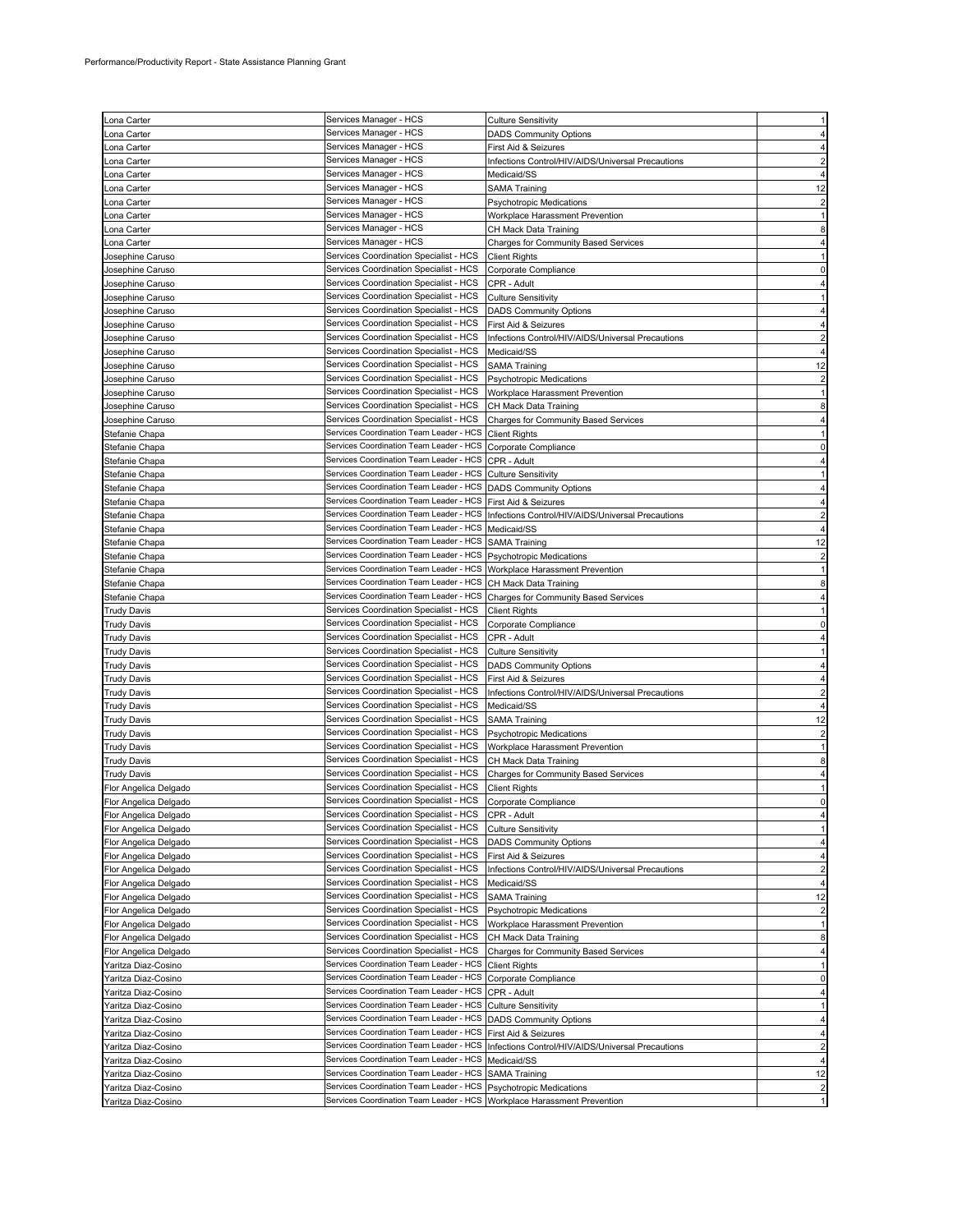| Yaritza Diaz-Cosino | Services Coordination Team Leader - HCS CH Mack Data Training |                                                   |                         |
|---------------------|---------------------------------------------------------------|---------------------------------------------------|-------------------------|
| Yaritza Diaz-Cosino | Services Coordination Team Leader - HCS                       | <b>Charges for Community Based Services</b>       |                         |
|                     | Services Coordination Specialist - HCS                        |                                                   |                         |
| Jessica Donovan     |                                                               | <b>Client Rights</b>                              |                         |
| Jessica Donovan     | Services Coordination Specialist - HCS                        | Corporate Compliance                              |                         |
| Jessica Donovan     | Services Coordination Specialist - HCS                        | CPR - Adult                                       |                         |
| Jessica Donovan     | Services Coordination Specialist - HCS                        | <b>Culture Sensitivity</b>                        |                         |
| Jessica Donovan     | Services Coordination Specialist - HCS                        | <b>DADS Community Options</b>                     |                         |
| Jessica Donovan     | Services Coordination Specialist - HCS                        | First Aid & Seizures                              |                         |
| Jessica Donovan     | Services Coordination Specialist - HCS                        | Infections Control/HIV/AIDS/Universal Precautions |                         |
| Jessica Donovan     | Services Coordination Specialist - HCS                        | Medicaid/SS                                       |                         |
| Jessica Donovan     | Services Coordination Specialist - HCS                        | <b>SAMA Training</b>                              | 12                      |
| Jessica Donovan     | Services Coordination Specialist - HCS                        | <b>Psychotropic Medications</b>                   | $\overline{c}$          |
| Jessica Donovan     | Services Coordination Specialist - HCS                        | Workplace Harassment Prevention                   |                         |
|                     | Services Coordination Specialist - HCS                        |                                                   |                         |
| Jessica Donovan     | Services Coordination Specialist - HCS                        | CH Mack Data Training                             |                         |
| Jessica Donovan     |                                                               | Charges for Community Based Services              |                         |
| Laura Enrione       | Services Coordination Specialist - HCS                        | <b>Client Rights</b>                              |                         |
| Laura Enrione       | Services Coordination Specialist - HCS                        | Corporate Compliance                              |                         |
| aura Enrione.       | Services Coordination Specialist - HCS                        | CPR - Adult                                       |                         |
| aura Enrione.       | Services Coordination Specialist - HCS                        | <b>Culture Sensitivity</b>                        |                         |
| aura Enrione.       | Services Coordination Specialist - HCS                        | <b>DADS Community Options</b>                     |                         |
| Laura Enrione       | Services Coordination Specialist - HCS                        | First Aid & Seizures                              |                         |
| Laura Enrione       | Services Coordination Specialist - HCS                        | Infections Control/HIV/AIDS/Universal Precautions |                         |
| Laura Enrione       | Services Coordination Specialist - HCS                        | Medicaid/SS                                       |                         |
| aura Enrione.       | Services Coordination Specialist - HCS                        | <b>SAMA Training</b>                              | 12                      |
| Laura Enrione       | Services Coordination Specialist - HCS                        | Psychotropic Medications                          | $\overline{2}$          |
| aura Enrione.       | Services Coordination Specialist - HCS                        | Workplace Harassment Prevention                   |                         |
| Laura Enrione       | Services Coordination Specialist - HCS                        | CH Mack Data Training                             | 8                       |
| Laura Enrione       | Services Coordination Specialist - HCS                        | Charges for Community Based Services              |                         |
| Jessica Esquivel    | Services Coordination Specialist - HCS                        | <b>Client Rights</b>                              |                         |
| Jessica Esquivel    | Services Coordination Specialist - HCS                        | Corporate Compliance                              |                         |
| Jessica Esquivel    | Services Coordination Specialist - HCS                        | CPR - Adult                                       |                         |
| Jessica Esquivel    | Services Coordination Specialist - HCS                        | <b>Culture Sensitivity</b>                        |                         |
| Jessica Esquivel    | Services Coordination Specialist - HCS                        | <b>DADS Community Options</b>                     |                         |
|                     | Services Coordination Specialist - HCS                        |                                                   |                         |
| Jessica Esquivel    |                                                               | First Aid & Seizures                              |                         |
| Jessica Esquivel    | Services Coordination Specialist - HCS                        | Infections Control/HIV/AIDS/Universal Precautions |                         |
| Jessica Esquivel    | Services Coordination Specialist - HCS                        | Medicaid/SS                                       |                         |
| Jessica Esquivel    | Services Coordination Specialist - HCS                        | <b>SAMA Training</b>                              | 12                      |
| Jessica Esquivel    | Services Coordination Specialist - HCS                        | <b>Psychotropic Medications</b>                   |                         |
| Jessica Esquivel    | Services Coordination Specialist - HCS                        | Workplace Harassment Prevention                   |                         |
| Jessica Esquivel    | Services Coordination Specialist - HCS                        | CH Mack Data Training                             |                         |
| Jessica Esquivel    | Services Coordination Specialist - HCS                        | Charges for Community Based Services              |                         |
| Melinda Garcia      | Services Coordination Specialist - HCS                        | <b>Client Rights</b>                              |                         |
| Melinda Garcia      | Services Coordination Specialist - HCS                        | Corporate Compliance                              |                         |
| Melinda Garcia      | Services Coordination Specialist - HCS                        | CPR - Adult                                       |                         |
| Melinda Garcia      | Services Coordination Specialist - HCS                        | <b>Culture Sensitivity</b>                        |                         |
| Melinda Garcia      | Services Coordination Specialist - HCS                        | <b>DADS Community Options</b>                     |                         |
| Melinda Garcia      | Services Coordination Specialist - HCS                        | First Aid & Seizures                              |                         |
| Melinda Garcia      | Services Coordination Specialist - HCS                        | Infections Control/HIV/AIDS/Universal Precautions |                         |
| Melinda Garcia      | Services Coordination Specialist - HCS                        | Medicaid/SS                                       |                         |
| Melinda Garcia      | Services Coordination Specialist - HCS                        | <b>SAMA Training</b>                              | 12                      |
| Melinda Garcia      | Services Coordination Specialist - HCS                        | <b>Psychotropic Medications</b>                   | $\overline{c}$          |
| Melinda Garcia      | Services Coordination Specialist - HCS                        | Workplace Harassment Prevention                   | 1                       |
| Melinda Garcia      | Services Coordination Specialist - HCS                        | CH Mack Data Training                             | 8                       |
| Melinda Garcia      | Services Coordination Specialist - HCS                        | <b>Charges for Community Based Services</b>       |                         |
| Eneida Gonzalez     | Services Coordination Specialist - HCS                        | <b>Client Rights</b>                              |                         |
| Eneida Gonzalez     | Services Coordination Specialist - HCS                        | Corporate Compliance                              | 0                       |
| Eneida Gonzalez     | Services Coordination Specialist - HCS                        | CPR - Adult                                       |                         |
| Eneida Gonzalez     | Services Coordination Specialist - HCS                        | <b>Culture Sensitivity</b>                        |                         |
| Eneida Gonzalez     | Services Coordination Specialist - HCS                        | <b>DADS Community Options</b>                     |                         |
| Eneida Gonzalez     | Services Coordination Specialist - HCS                        | First Aid & Seizures                              |                         |
| Eneida Gonzalez     | Services Coordination Specialist - HCS                        | Infections Control/HIV/AIDS/Universal Precautions | $\overline{\mathbf{c}}$ |
| Eneida Gonzalez     | Services Coordination Specialist - HCS                        |                                                   | 4                       |
|                     | Services Coordination Specialist - HCS                        | Medicaid/SS                                       |                         |
| Eneida Gonzalez     |                                                               | <b>SAMA Training</b>                              | 12                      |
| Eneida Gonzalez     | Services Coordination Specialist - HCS                        | <b>Psychotropic Medications</b>                   |                         |
| Eneida Gonzalez     | Services Coordination Specialist - HCS                        | Workplace Harassment Prevention                   |                         |
| Eneida Gonzalez     | Services Coordination Specialist - HCS                        | CH Mack Data Training                             | 8                       |
| Eneida Gonzalez     | Services Coordination Specialist - HCS                        | <b>Charges for Community Based Services</b>       |                         |
| Krystal Gonzalez    | Services Coordination Specialist - HCS                        | <b>Client Rights</b>                              |                         |
| Krystal Gonzalez    | Services Coordination Specialist - HCS                        | Corporate Compliance                              | 0                       |
| Krystal Gonzalez    | Services Coordination Specialist - HCS                        | CPR - Adult                                       |                         |
| Krystal Gonzalez    | Services Coordination Specialist - HCS                        | <b>Culture Sensitivity</b>                        |                         |
| Krystal Gonzalez    | Services Coordination Specialist - HCS                        | <b>DADS Community Options</b>                     |                         |
| Krystal Gonzalez    | Services Coordination Specialist - HCS                        | First Aid & Seizures                              |                         |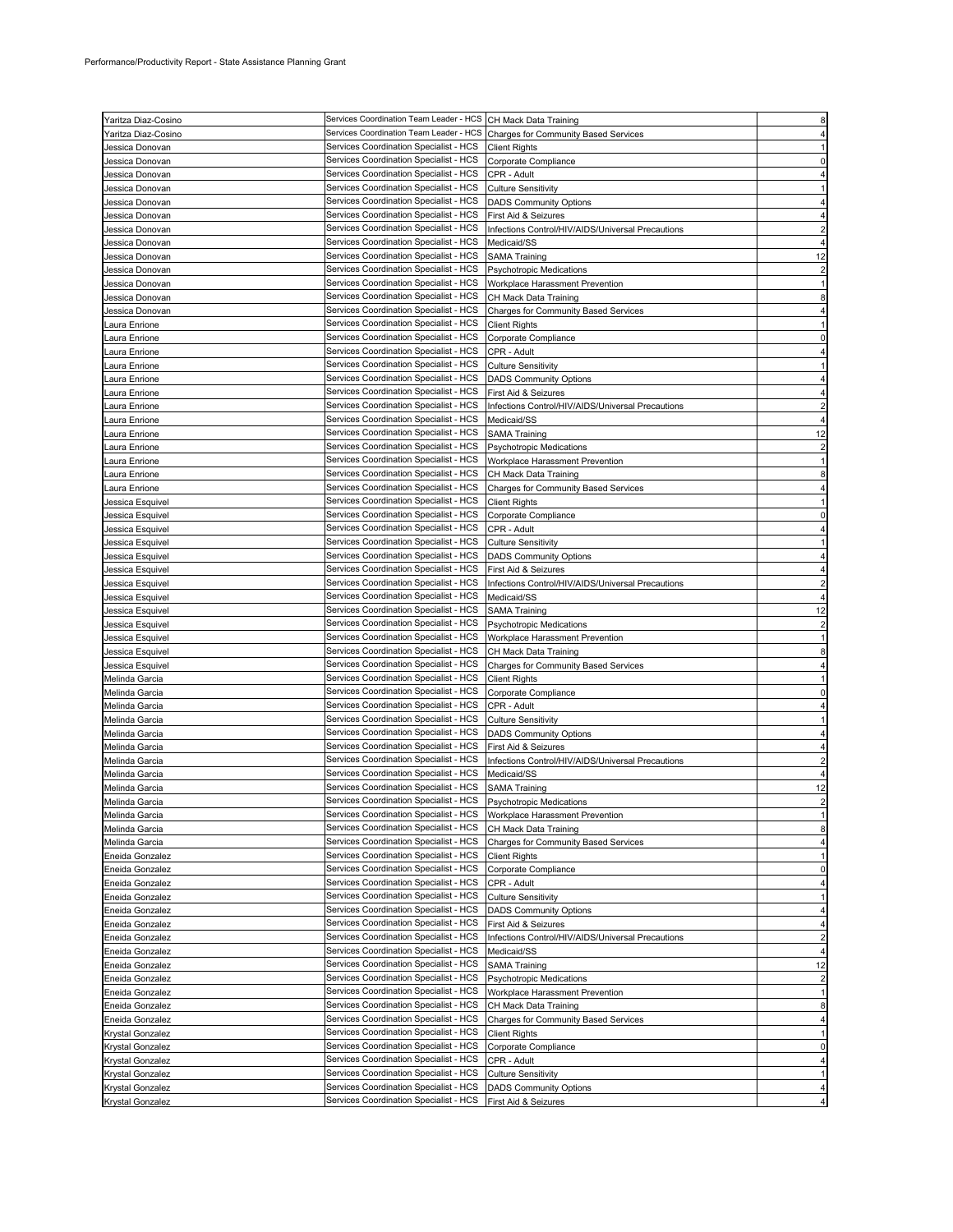| Krystal Gonzalez    | Services Coordination Specialist - HCS                                           | Infections Control/HIV/AIDS/Universal Precautions | $\overline{c}$ |
|---------------------|----------------------------------------------------------------------------------|---------------------------------------------------|----------------|
|                     | Services Coordination Specialist - HCS                                           |                                                   |                |
| Krystal Gonzalez    |                                                                                  | Medicaid/SS                                       |                |
| Krystal Gonzalez    | Services Coordination Specialist - HCS                                           | SAMA Training                                     | 12             |
| Krystal Gonzalez    | Services Coordination Specialist - HCS                                           | <b>Psychotropic Medications</b>                   |                |
| Krystal Gonzalez    | Services Coordination Specialist - HCS                                           | Workplace Harassment Prevention                   |                |
| Krystal Gonzalez    | Services Coordination Specialist - HCS                                           | CH Mack Data Training                             |                |
| Krystal Gonzalez    | Services Coordination Specialist - HCS                                           | <b>Charges for Community Based Services</b>       |                |
| Hastings, Kristen   | Services Coordination Specialist - HCS                                           | <b>Client Rights</b>                              |                |
| Hastings, Kristen   | Services Coordination Specialist - HCS                                           | Corporate Compliance                              |                |
| Hastings, Kristen   | Services Coordination Specialist - HCS                                           | CPR - Adult                                       |                |
| Hastings, Kristen   | Services Coordination Specialist - HCS                                           | <b>Culture Sensitivity</b>                        |                |
| Hastings, Kristen   | Services Coordination Specialist - HCS                                           | <b>DADS Community Options</b>                     |                |
| Hastings, Kristen   | Services Coordination Specialist - HCS                                           | First Aid & Seizures                              |                |
| Hastings, Kristen   | Services Coordination Specialist - HCS                                           | Infections Control/HIV/AIDS/Universal Precautions |                |
| Hastings, Kristen   | Services Coordination Specialist - HCS                                           | Medicaid/SS                                       |                |
| Hastings, Kristen   | Services Coordination Specialist - HCS                                           | <b>SAMA Training</b>                              | 12             |
|                     | Services Coordination Specialist - HCS                                           |                                                   |                |
| Hastings, Kristen   | Services Coordination Specialist - HCS                                           | Psychotropic Medications                          |                |
| Hastings, Kristen   | Services Coordination Specialist - HCS                                           | Workplace Harassment Prevention                   |                |
| Hastings, Kristen   |                                                                                  | CH Mack Data Training                             |                |
| Hastings, Kristen   | Services Coordination Specialist - HCS                                           | <b>Charges for Community Based Services</b>       |                |
| Haugabrook, Gregory | Services Coordination Specialist - HCS                                           | <b>Client Rights</b>                              |                |
| Haugabrook, Gregory | Services Coordination Specialist - HCS                                           | Corporate Compliance                              |                |
| Haugabrook, Gregory | Services Coordination Specialist - HCS                                           | CPR - Adult                                       |                |
| Haugabrook, Gregory | Services Coordination Specialist - HCS                                           | <b>Culture Sensitivity</b>                        |                |
| Haugabrook, Gregory | Services Coordination Specialist - HCS                                           | <b>DADS Community Options</b>                     |                |
| Haugabrook, Gregory | Services Coordination Specialist - HCS                                           | First Aid & Seizures                              |                |
| Haugabrook, Gregory | Services Coordination Specialist - HCS                                           | Infections Control/HIV/AIDS/Universal Precautions |                |
| Haugabrook, Gregory | Services Coordination Specialist - HCS                                           | Medicaid/SS                                       |                |
| Haugabrook, Gregory | Services Coordination Specialist - HCS                                           | <b>SAMA Training</b>                              | 12             |
| Haugabrook, Gregory | Services Coordination Specialist - HCS                                           | Psychotropic Medications                          |                |
| Haugabrook, Gregory | Services Coordination Specialist - HCS                                           | Workplace Harassment Prevention                   |                |
| Haugabrook, Gregory | Services Coordination Specialist - HCS                                           | CH Mack Data Training                             |                |
|                     | Services Coordination Specialist - HCS                                           | <b>Charges for Community Based Services</b>       |                |
| Haugabrook, Gregory |                                                                                  |                                                   |                |
| Melissa Henderson   | Services Coordination Specialist - HCS                                           | <b>Client Rights</b>                              |                |
| Melissa Henderson   | Services Coordination Specialist - HCS                                           | Corporate Compliance                              | 0              |
| Melissa Henderson   | Services Coordination Specialist - HCS                                           | CPR - Adult                                       |                |
| Melissa Henderson   | Services Coordination Specialist - HCS                                           | <b>Culture Sensitivity</b>                        |                |
| Melissa Henderson   | Services Coordination Specialist - HCS                                           | <b>DADS Community Options</b>                     |                |
|                     |                                                                                  |                                                   |                |
| Melissa Henderson   | Services Coordination Specialist - HCS                                           | First Aid & Seizures                              |                |
| Melissa Henderson   | Services Coordination Specialist - HCS                                           | Infections Control/HIV/AIDS/Universal Precautions |                |
| Melissa Henderson   | Services Coordination Specialist - HCS                                           | Medicaid/SS                                       |                |
| Melissa Henderson   | Services Coordination Specialist - HCS                                           | <b>SAMA Training</b>                              | 12             |
| Melissa Henderson   | Services Coordination Specialist - HCS                                           | <b>Psychotropic Medications</b>                   |                |
| Melissa Henderson   | Services Coordination Specialist - HCS                                           | Workplace Harassment Prevention                   |                |
|                     |                                                                                  |                                                   |                |
| Melissa Henderson   | Services Coordination Specialist - HCS                                           | CH Mack Data Training                             |                |
| Melissa Henderson   | Services Coordination Specialist - HCS                                           | <b>Charges for Community Based Services</b>       |                |
| Margaret Hernandez  | Services Coordination Specialist - HCS                                           | <b>Client Rights</b>                              |                |
| Margaret Hernandez  | Services Coordination Specialist - HCS                                           | Corporate Compliance                              | 0              |
| Margaret Hernandez  | Services Coordination Specialist - HCS                                           | CPR - Adult                                       |                |
| Margaret Hernandez  | Services Coordination Specialist - HCS                                           | <b>Culture Sensitivity</b>                        |                |
| Margaret Hernandez  | Services Coordination Specialist - HCS                                           | <b>DADS Community Options</b>                     |                |
| Margaret Hernandez  | Services Coordination Specialist - HCS                                           | First Aid & Seizures                              | 4              |
| Margaret Hernandez  | Services Coordination Specialist - HCS                                           | Infections Control/HIV/AIDS/Universal Precautions | $\overline{c}$ |
| Margaret Hernandez  | Services Coordination Specialist - HCS                                           | Medicaid/SS                                       | 4              |
| Margaret Hernandez  | Services Coordination Specialist - HCS                                           | <b>SAMA Training</b>                              | 12             |
| Margaret Hernandez  | Services Coordination Specialist - HCS                                           | <b>Psychotropic Medications</b>                   |                |
| Margaret Hernandez  | Services Coordination Specialist - HCS                                           | Workplace Harassment Prevention                   |                |
| Margaret Hernandez  | Services Coordination Specialist - HCS                                           | CH Mack Data Training                             | 8              |
| Margaret Hernandez  | Services Coordination Specialist - HCS                                           | <b>Charges for Community Based Services</b>       | 4              |
| Kendra Herring      | Services Coordination Specialist - HCS                                           | <b>Client Rights</b>                              |                |
| Kendra Herring      | Services Coordination Specialist - HCS                                           | Corporate Compliance                              | 0              |
|                     | Services Coordination Specialist - HCS                                           |                                                   |                |
| Kendra Herring      | Services Coordination Specialist - HCS                                           | CPR - Adult                                       |                |
| Kendra Herring      |                                                                                  | <b>Culture Sensitivity</b>                        |                |
| Kendra Herring      | Services Coordination Specialist - HCS                                           | <b>DADS Community Options</b>                     |                |
| Kendra Herring      | Services Coordination Specialist - HCS                                           | First Aid & Seizures                              | 4              |
| Kendra Herring      | Services Coordination Specialist - HCS                                           | Infections Control/HIV/AIDS/Universal Precautions | $\overline{2}$ |
| Kendra Herring      | Services Coordination Specialist - HCS                                           | Medicaid/SS                                       | 4              |
| Kendra Herring      | Services Coordination Specialist - HCS                                           | <b>SAMA Training</b>                              | 12             |
| Kendra Herring      | Services Coordination Specialist - HCS                                           | <b>Psychotropic Medications</b>                   | $\overline{2}$ |
| Kendra Herring      | Services Coordination Specialist - HCS                                           | Workplace Harassment Prevention                   | 1              |
| Kendra Herring      | Services Coordination Specialist - HCS                                           | CH Mack Data Training                             | 8              |
| Kendra Herring      | Services Coordination Specialist - HCS<br>Services Coordination Specialist - HCS | <b>Charges for Community Based Services</b>       |                |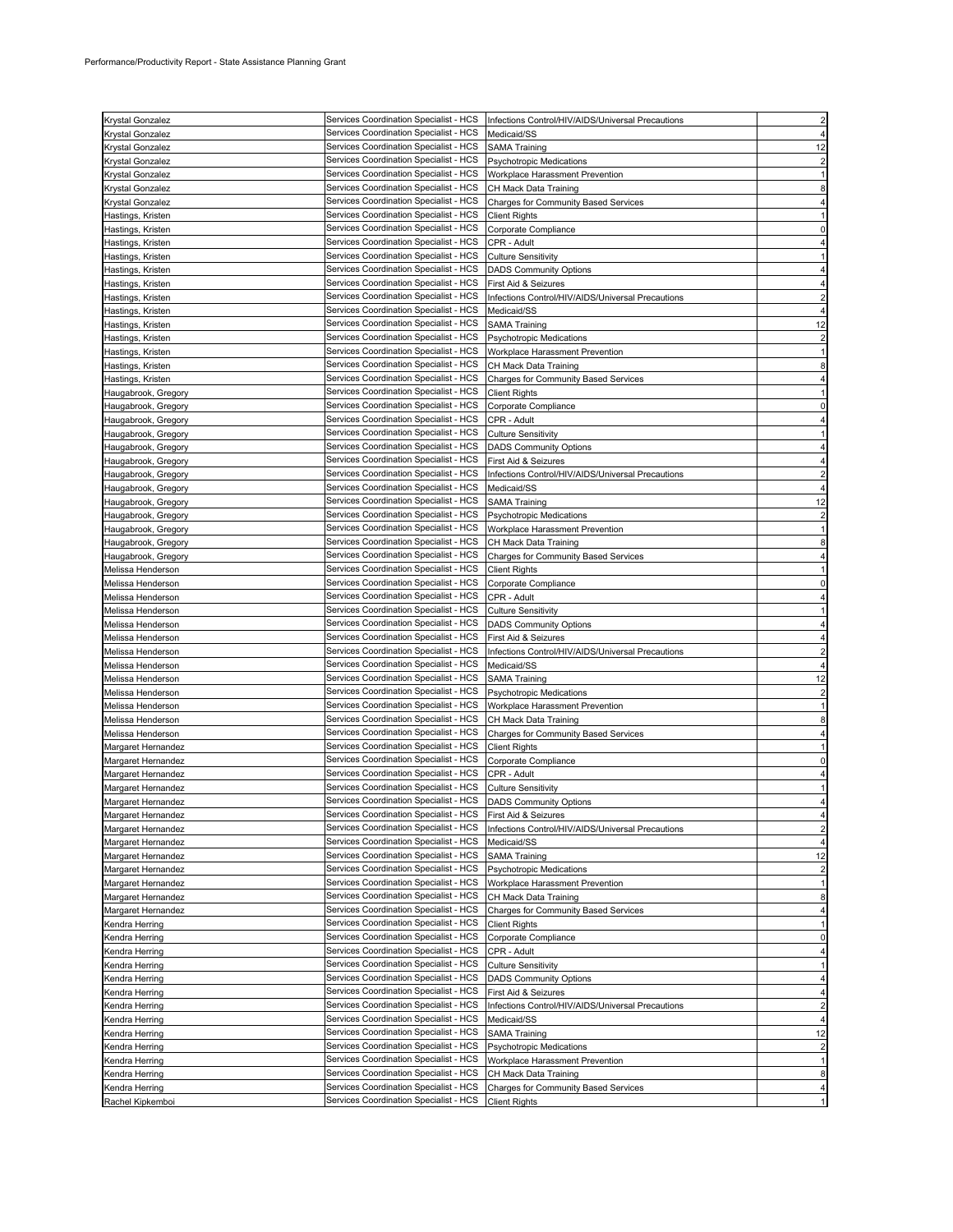|                              | Services Coordination Specialist - HCS                                           | Corporate Compliance                              | $\Omega$                |
|------------------------------|----------------------------------------------------------------------------------|---------------------------------------------------|-------------------------|
| Rachel Kipkemboi             |                                                                                  |                                                   |                         |
| Rachel Kipkemboi             | Services Coordination Specialist - HCS                                           | CPR - Adult                                       |                         |
| Rachel Kipkemboi             | Services Coordination Specialist - HCS                                           | <b>Culture Sensitivity</b>                        |                         |
| Rachel Kipkemboi             | Services Coordination Specialist - HCS                                           | <b>DADS Community Options</b>                     |                         |
| Rachel Kipkemboi             | Services Coordination Specialist - HCS                                           | First Aid & Seizures                              |                         |
|                              | Services Coordination Specialist - HCS                                           |                                                   |                         |
| Rachel Kipkemboi             |                                                                                  | Infections Control/HIV/AIDS/Universal Precautions |                         |
| Rachel Kipkemboi             | Services Coordination Specialist - HCS                                           | Medicaid/SS                                       |                         |
| Rachel Kipkemboi             | Services Coordination Specialist - HCS                                           | <b>SAMA Training</b>                              | 12                      |
| Rachel Kipkemboi             | Services Coordination Specialist - HCS                                           | <b>Psychotropic Medications</b>                   |                         |
| Rachel Kipkemboi             | Services Coordination Specialist - HCS                                           | Workplace Harassment Prevention                   |                         |
|                              |                                                                                  |                                                   |                         |
| Rachel Kipkemboi             | Services Coordination Specialist - HCS                                           | CH Mack Data Training                             | 8                       |
| Rachel Kipkemboi             | Services Coordination Specialist - HCS                                           | <b>Charges for Community Based Services</b>       |                         |
| Kelly Melvin                 | Compliance Reviewer - HCS                                                        | <b>Client Rights</b>                              |                         |
| Kelly Melvin                 | Compliance Reviewer - HCS                                                        | Corporate Compliance                              |                         |
|                              | Compliance Reviewer - HCS                                                        |                                                   |                         |
| Kelly Melvin                 |                                                                                  | CPR - Adult                                       |                         |
| Kelly Melvin                 | Compliance Reviewer - HCS                                                        | <b>Culture Sensitivity</b>                        |                         |
| Kelly Melvin                 | Compliance Reviewer - HCS                                                        | <b>DADS Community Options</b>                     |                         |
| Kelly Melvin                 | Compliance Reviewer - HCS                                                        | First Aid & Seizures                              |                         |
| Kelly Melvin                 | Compliance Reviewer - HCS                                                        | Infections Control/HIV/AIDS/Universal Precautions |                         |
|                              |                                                                                  |                                                   |                         |
| Kelly Melvin                 | Compliance Reviewer - HCS                                                        | Medicaid/SS                                       |                         |
| Kelly Melvin                 | Compliance Reviewer - HCS                                                        | <b>SAMA Training</b>                              | 12                      |
| Kelly Melvin                 | Compliance Reviewer - HCS                                                        | <b>Psychotropic Medications</b>                   | $\overline{2}$          |
| Kelly Melvin                 | Compliance Reviewer - HCS                                                        | Workplace Harassment Prevention                   |                         |
|                              | Compliance Reviewer - HCS                                                        |                                                   | 8                       |
| Kelly Melvin                 |                                                                                  | CH Mack Data Training                             |                         |
| Kelly Melvin                 | Compliance Reviewer - HCS                                                        | <b>Charges for Community Based Services</b>       |                         |
| Laura Miyakawa               | Services Coordination Specialist - HCS                                           | <b>Client Rights</b>                              |                         |
| aura Miyakawa.               | Services Coordination Specialist - HCS                                           | Corporate Compliance                              | 0                       |
| Laura Miyakawa               | Services Coordination Specialist - HCS                                           | CPR - Adult                                       |                         |
|                              | Services Coordination Specialist - HCS                                           |                                                   |                         |
| Laura Miyakawa               |                                                                                  | <b>Culture Sensitivity</b>                        |                         |
| Laura Miyakawa               | Services Coordination Specialist - HCS                                           | <b>DADS Community Options</b>                     |                         |
| Laura Miyakawa               | Services Coordination Specialist - HCS                                           | First Aid & Seizures                              |                         |
| Laura Miyakawa               | Services Coordination Specialist - HCS                                           | Infections Control/HIV/AIDS/Universal Precautions |                         |
| Laura Miyakawa               | Services Coordination Specialist - HCS                                           | Medicaid/SS                                       |                         |
|                              |                                                                                  |                                                   |                         |
| Laura Miyakawa               | Services Coordination Specialist - HCS                                           | <b>SAMA Training</b>                              | 12                      |
| Laura Miyakawa               | Services Coordination Specialist - HCS                                           | Psychotropic Medications                          |                         |
| Laura Miyakawa               | Services Coordination Specialist - HCS                                           | Workplace Harassment Prevention                   |                         |
| Laura Miyakawa               | Services Coordination Specialist - HCS                                           | CH Mack Data Training                             | 8                       |
|                              | Services Coordination Specialist - HCS                                           |                                                   |                         |
| Laura Miyakawa               |                                                                                  | <b>Charges for Community Based Services</b>       |                         |
| Belinda Murgia               | Services Coordination Specialist - HCS                                           | <b>Client Rights</b>                              |                         |
| Belinda Murgia               | Services Coordination Specialist - HCS                                           | Corporate Compliance                              |                         |
| Belinda Murgia               | Services Coordination Specialist - HCS                                           | CPR - Adult                                       |                         |
| Belinda Murgia               | Services Coordination Specialist - HCS                                           | <b>Culture Sensitivity</b>                        |                         |
|                              |                                                                                  |                                                   |                         |
| Belinda Murgia               | Services Coordination Specialist - HCS                                           | <b>DADS Community Options</b>                     |                         |
| Belinda Murgia               | Services Coordination Specialist - HCS                                           | First Aid & Seizures                              |                         |
| Belinda Murgia               | Services Coordination Specialist - HCS                                           | Infections Control/HIV/AIDS/Universal Precautions |                         |
| Belinda Murgia               |                                                                                  |                                                   |                         |
|                              |                                                                                  |                                                   |                         |
|                              | Services Coordination Specialist - HCS                                           | Medicaid/SS                                       |                         |
| Belinda Murgia               | Services Coordination Specialist - HCS                                           | <b>SAMA Training</b>                              | 12                      |
| Belinda Murgia               | Services Coordination Specialist - HCS                                           | Psychotropic Medications                          |                         |
| Belinda Murgia               | Services Coordination Specialist - HCS                                           | Workplace Harassment Prevention                   |                         |
| Belinda Murgia               | Services Coordination Specialist - HCS                                           | CH Mack Data Training                             | 8                       |
|                              | Services Coordination Specialist - HCS                                           |                                                   |                         |
| Belinda Murgia               |                                                                                  | <b>Charges for Community Based Services</b>       |                         |
| Yvonne Ochoa                 | Compliance Reviewer - HCS                                                        | <b>Client Rights</b>                              | 1                       |
| Yvonne Ochoa                 | Compliance Reviewer - HCS                                                        | Corporate Compliance                              | 0                       |
| Yvonne Ochoa                 | Compliance Reviewer - HCS                                                        | CPR - Adult                                       |                         |
| Yvonne Ochoa                 | Compliance Reviewer - HCS                                                        | <b>Culture Sensitivity</b>                        |                         |
|                              | Compliance Reviewer - HCS                                                        |                                                   | 4                       |
| Yvonne Ochoa                 |                                                                                  | <b>DADS Community Options</b>                     |                         |
| Yvonne Ochoa                 | Compliance Reviewer - HCS                                                        | First Aid & Seizures                              | 4                       |
| Yvonne Ochoa                 | Compliance Reviewer - HCS                                                        | Infections Control/HIV/AIDS/Universal Precautions | $\overline{c}$          |
| Yvonne Ochoa                 | Compliance Reviewer - HCS                                                        | Medicaid/SS                                       | 4                       |
| Yvonne Ochoa                 | Compliance Reviewer - HCS                                                        | <b>SAMA Training</b>                              | 12                      |
|                              | Compliance Reviewer - HCS                                                        |                                                   | $\overline{2}$          |
| Yvonne Ochoa                 |                                                                                  | <b>Psychotropic Medications</b>                   |                         |
| Yvonne Ochoa                 | Compliance Reviewer - HCS                                                        | Workplace Harassment Prevention                   |                         |
| Yvonne Ochoa                 | Compliance Reviewer - HCS                                                        | CH Mack Data Training                             | 8                       |
| Yvonne Ochoa                 | Compliance Reviewer - HCS                                                        | <b>Charges for Community Based Services</b>       | 4                       |
| Rosina Osuna                 | Services Coordination Specialist - HCS                                           | <b>Client Rights</b>                              |                         |
|                              | Services Coordination Specialist - HCS                                           |                                                   | 0                       |
| Rosina Osuna                 |                                                                                  | Corporate Compliance                              |                         |
| Rosina Osuna                 | Services Coordination Specialist - HCS                                           | CPR - Adult                                       |                         |
| Rosina Osuna                 | Services Coordination Specialist - HCS                                           | <b>Culture Sensitivity</b>                        |                         |
| Rosina Osuna                 | Services Coordination Specialist - HCS                                           | <b>DADS Community Options</b>                     | 4                       |
| Rosina Osuna                 | Services Coordination Specialist - HCS                                           | First Aid & Seizures                              | 4                       |
|                              |                                                                                  |                                                   |                         |
| Rosina Osuna                 | Services Coordination Specialist - HCS                                           | Infections Control/HIV/AIDS/Universal Precautions | $\overline{\mathbf{c}}$ |
| Rosina Osuna<br>Rosina Osuna | Services Coordination Specialist - HCS<br>Services Coordination Specialist - HCS | Medicaid/SS<br><b>SAMA Training</b>               | 12                      |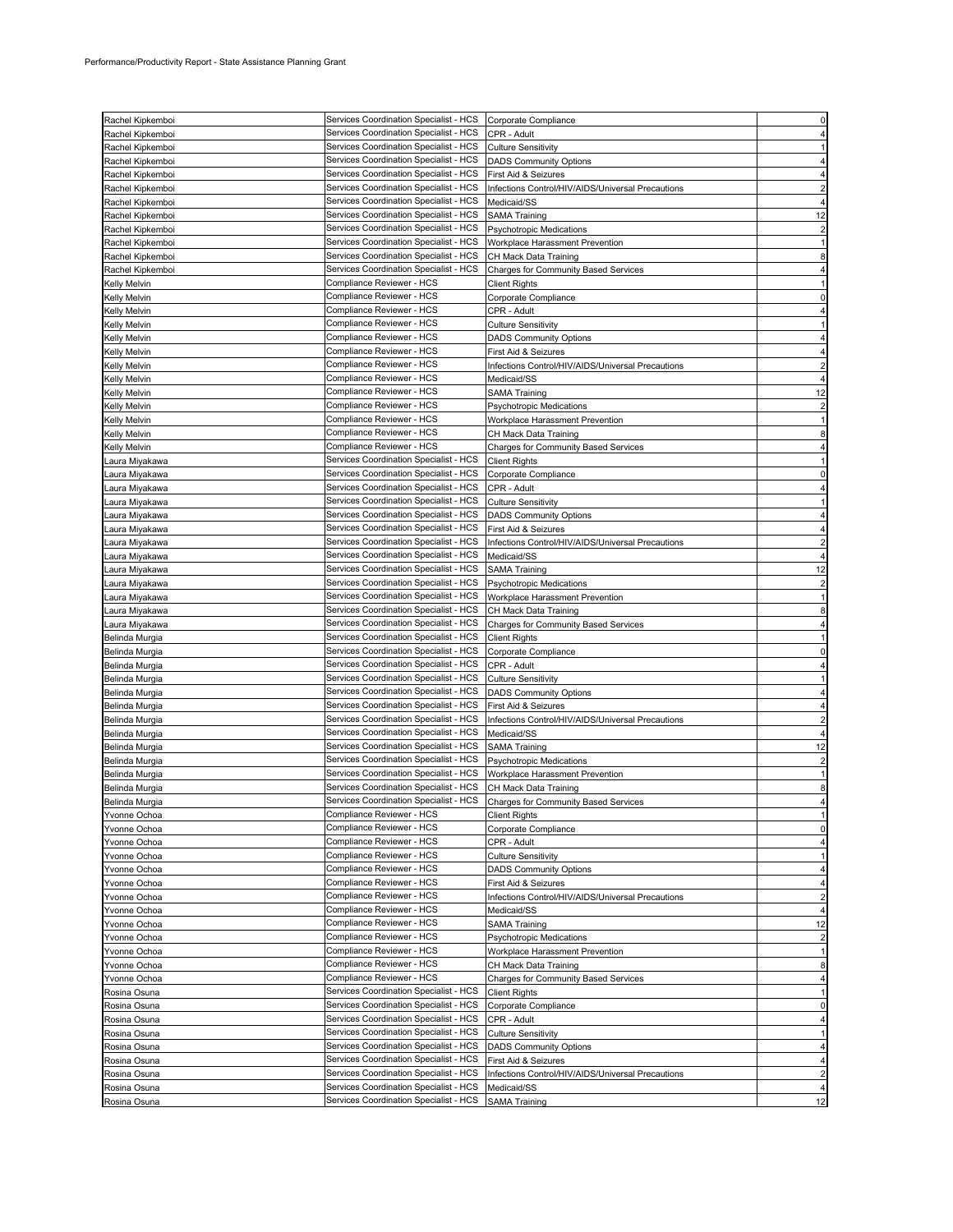| Rosina Osuna            | Services Coordination Specialist - HCS |                                                   |                |
|-------------------------|----------------------------------------|---------------------------------------------------|----------------|
|                         | Services Coordination Specialist - HCS | <b>Psychotropic Medications</b>                   |                |
| Rosina Osuna            |                                        | Workplace Harassment Prevention                   |                |
| Rosina Osuna            | Services Coordination Specialist - HCS | CH Mack Data Training                             |                |
| Rosina Osuna            | Services Coordination Specialist - HCS | Charges for Community Based Services              |                |
| orena Parada.           | Services Coordination Specialist - HCS | <b>Client Rights</b>                              |                |
| orena Parada            | Services Coordination Specialist - HCS | Corporate Compliance                              |                |
| orena Parada            | Services Coordination Specialist - HCS | CPR - Adult                                       |                |
| orena Parada            | Services Coordination Specialist - HCS | <b>Culture Sensitivity</b>                        |                |
| orena Parada.           | Services Coordination Specialist - HCS | <b>DADS Community Options</b>                     |                |
| orena Parada            | Services Coordination Specialist - HCS | First Aid & Seizures                              |                |
| Lorena Parada           | Services Coordination Specialist - HCS | Infections Control/HIV/AIDS/Universal Precautions |                |
| Lorena Parada           | Services Coordination Specialist - HCS | Medicaid/SS                                       |                |
| Lorena Parada           | Services Coordination Specialist - HCS | <b>SAMA Training</b>                              | 12             |
| Lorena Parada           | Services Coordination Specialist - HCS | <b>Psychotropic Medications</b>                   | $\overline{c}$ |
| orena Parada.           | Services Coordination Specialist - HCS | Workplace Harassment Prevention                   |                |
| orena Parada            | Services Coordination Specialist - HCS | CH Mack Data Training                             | 8              |
| Lorena Parada           | Services Coordination Specialist - HCS | Charges for Community Based Services              |                |
| Elizabeth Parsch        | Services Coordination Specialist - HCS | <b>Client Rights</b>                              |                |
|                         | Services Coordination Specialist - HCS | Corporate Compliance                              |                |
| Elizabeth Parsch        | Services Coordination Specialist - HCS |                                                   |                |
| <b>Elizabeth Parsch</b> |                                        | CPR - Adult                                       |                |
| Elizabeth Parsch        | Services Coordination Specialist - HCS | <b>Culture Sensitivity</b>                        |                |
| <b>Elizabeth Parsch</b> | Services Coordination Specialist - HCS | <b>DADS Community Options</b>                     |                |
| <b>Elizabeth Parsch</b> | Services Coordination Specialist - HCS | First Aid & Seizures                              |                |
| <b>Elizabeth Parsch</b> | Services Coordination Specialist - HCS | Infections Control/HIV/AIDS/Universal Precautions |                |
| Elizabeth Parsch        | Services Coordination Specialist - HCS | Medicaid/SS                                       |                |
| Elizabeth Parsch        | Services Coordination Specialist - HCS | <b>SAMA Training</b>                              | 12             |
| <b>Elizabeth Parsch</b> | Services Coordination Specialist - HCS | Psychotropic Medications                          |                |
| <b>Elizabeth Parsch</b> | Services Coordination Specialist - HCS | Workplace Harassment Prevention                   |                |
| <b>Elizabeth Parsch</b> | Services Coordination Specialist - HCS | CH Mack Data Training                             |                |
| Elizabeth Parsch        | Services Coordination Specialist - HCS | Charges for Community Based Services              |                |
| Anna Perez              | Services Coordination Specialist - HCS | <b>Client Rights</b>                              |                |
| Anna Perez              | Services Coordination Specialist - HCS | Corporate Compliance                              |                |
| Anna Perez              | Services Coordination Specialist - HCS | CPR - Adult                                       |                |
| Anna Perez              | Services Coordination Specialist - HCS | <b>Culture Sensitivity</b>                        |                |
| Anna Perez              | Services Coordination Specialist - HCS | <b>DADS Community Options</b>                     |                |
| Anna Perez              | Services Coordination Specialist - HCS | First Aid & Seizures                              |                |
| Anna Perez              | Services Coordination Specialist - HCS |                                                   |                |
|                         | Services Coordination Specialist - HCS | Infections Control/HIV/AIDS/Universal Precautions |                |
| Anna Perez              |                                        | Medicaid/SS                                       |                |
| Anna Perez              | Services Coordination Specialist - HCS | <b>SAMA Training</b>                              | 12             |
| Anna Perez              | Services Coordination Specialist - HCS | Psychotropic Medications                          | $\overline{2}$ |
| Anna Perez              | Services Coordination Specialist - HCS | Workplace Harassment Prevention                   |                |
| Anna Perez              | Services Coordination Specialist - HCS | CH Mack Data Training                             | 8              |
| Anna Perez              | Services Coordination Specialist - HCS | Charges for Community Based Services              |                |
| Carly Perez             | Services Coordination Specialist - HCS | <b>Client Rights</b>                              |                |
| Carly Perez             | Services Coordination Specialist - HCS | Corporate Compliance                              |                |
| <b>Carly Perez</b>      | Services Coordination Specialist - HCS | CPR - Adult                                       |                |
| Carly Perez             | Services Coordination Specialist - HCS | <b>Culture Sensitivity</b>                        |                |
| <b>Carly Perez</b>      | Services Coordination Specialist - HCS | <b>DADS Community Options</b>                     |                |
| Carly Perez             | Services Coordination Specialist - HCS | First Aid & Seizures                              |                |
| Carly Perez             | Services Coordination Specialist - HCS |                                                   |                |
|                         |                                        | Infections Control/HIV/AIDS/Universal Precautions | 2              |
|                         | Services Coordination Specialist - HCS | Medicaid/SS                                       |                |
| Carly Perez             | Services Coordination Specialist - HCS | <b>SAMA Training</b>                              | 12             |
| Carly Perez             | Services Coordination Specialist - HCS |                                                   | $\overline{c}$ |
| <b>Carly Perez</b>      | Services Coordination Specialist - HCS | Psychotropic Medications                          |                |
| Carly Perez             | Services Coordination Specialist - HCS | Workplace Harassment Prevention                   |                |
| Carly Perez             |                                        | CH Mack Data Training                             | 8              |
| Carly Perez             | Services Coordination Specialist - HCS | <b>Charges for Community Based Services</b>       |                |
| Gerald Perez            | Services Coordination Specialist - HCS | <b>Client Rights</b>                              |                |
| <b>Gerald Perez</b>     | Services Coordination Specialist - HCS | Corporate Compliance                              | 0              |
| <b>Gerald Perez</b>     | Services Coordination Specialist - HCS | CPR - Adult                                       |                |
| <b>Gerald Perez</b>     | Services Coordination Specialist - HCS | <b>Culture Sensitivity</b>                        |                |
| Gerald Perez            | Services Coordination Specialist - HCS | <b>DADS Community Options</b>                     | 4              |
| <b>Gerald Perez</b>     | Services Coordination Specialist - HCS | First Aid & Seizures                              | 4              |
| <b>Gerald Perez</b>     | Services Coordination Specialist - HCS | Infections Control/HIV/AIDS/Universal Precautions | $\overline{2}$ |
| <b>Gerald Perez</b>     | Services Coordination Specialist - HCS | Medicaid/SS                                       |                |
| <b>Gerald Perez</b>     | Services Coordination Specialist - HCS | <b>SAMA Training</b>                              | 12             |
| <b>Gerald Perez</b>     | Services Coordination Specialist - HCS | <b>Psychotropic Medications</b>                   |                |
| <b>Gerald Perez</b>     | Services Coordination Specialist - HCS | Workplace Harassment Prevention                   |                |
| <b>Gerald Perez</b>     | Services Coordination Specialist - HCS | CH Mack Data Training                             | 8              |
| <b>Gerald Perez</b>     | Services Coordination Specialist - HCS | Charges for Community Based Services              |                |
| Norma Perez             | Services Coordination Specialist - HCS | <b>Client Rights</b>                              |                |
| Norma Perez             | Services Coordination Specialist - HCS | Corporate Compliance                              | 0              |
| Norma Perez             | Services Coordination Specialist - HCS | CPR - Adult                                       |                |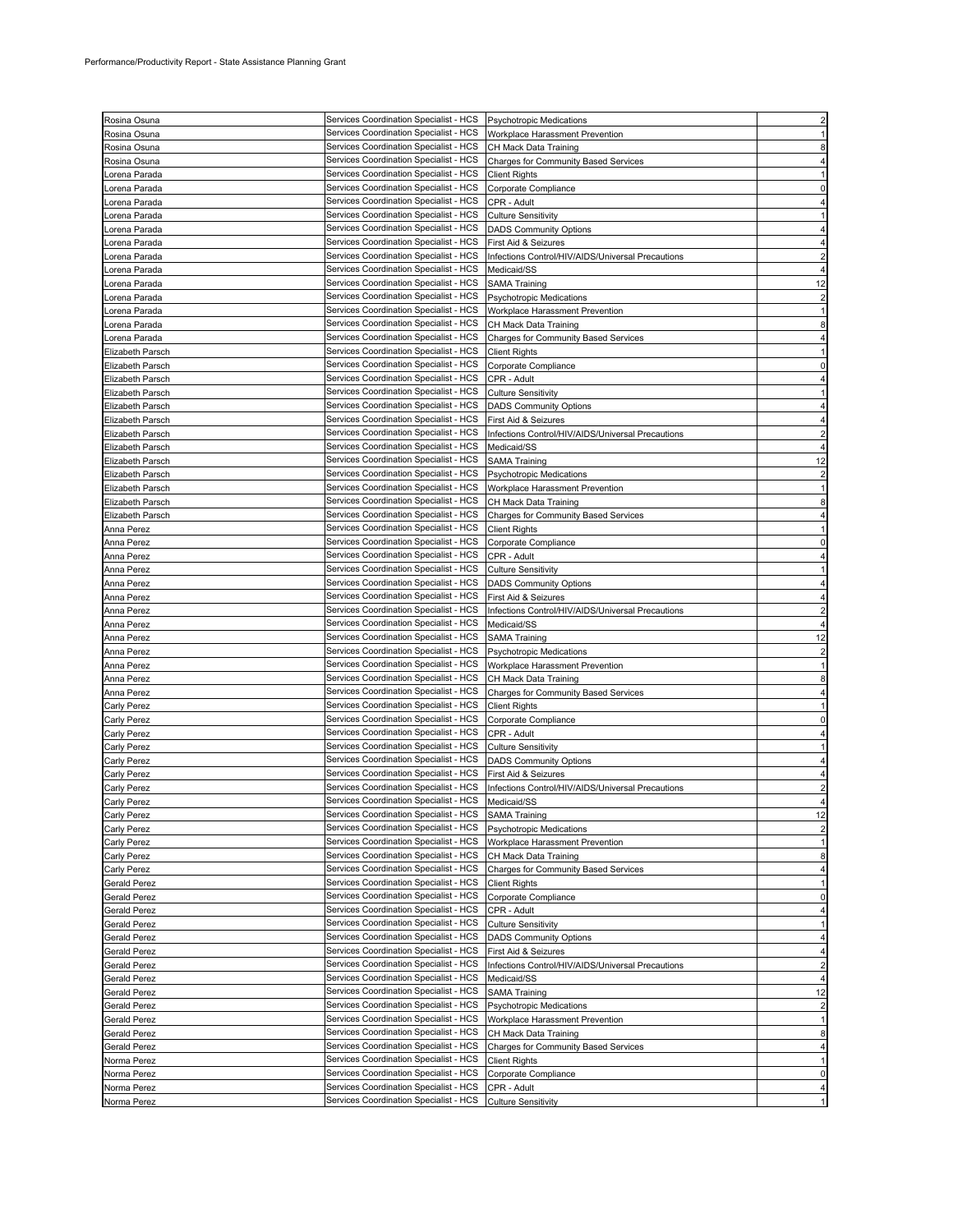|                       | Services Coordination Specialist - HCS  |                                                   |                         |
|-----------------------|-----------------------------------------|---------------------------------------------------|-------------------------|
| Norma Perez           |                                         | <b>DADS Community Options</b>                     |                         |
| Norma Perez           | Services Coordination Specialist - HCS  | First Aid & Seizures                              |                         |
| Norma Perez           | Services Coordination Specialist - HCS  | Infections Control/HIV/AIDS/Universal Precautions |                         |
| Norma Perez           | Services Coordination Specialist - HCS  | Medicaid/SS                                       |                         |
| Norma Perez           | Services Coordination Specialist - HCS  | <b>SAMA Training</b>                              | 12                      |
|                       | Services Coordination Specialist - HCS  |                                                   |                         |
| Norma Perez           |                                         | <b>Psychotropic Medications</b>                   |                         |
| Norma Perez           | Services Coordination Specialist - HCS  | Workplace Harassment Prevention                   |                         |
| Norma Perez           | Services Coordination Specialist - HCS  | CH Mack Data Training                             |                         |
| Norma Perez           | Services Coordination Specialist - HCS  | Charges for Community Based Services              |                         |
| Reynaldo Rendon       | Services Coordination Team Leader - HCS | <b>Client Rights</b>                              |                         |
|                       |                                         |                                                   |                         |
| Reynaldo Rendon       | Services Coordination Team Leader - HCS | Corporate Compliance                              |                         |
| Reynaldo Rendon       | Services Coordination Team Leader - HCS | CPR - Adult                                       |                         |
| Reynaldo Rendon       | Services Coordination Team Leader - HCS | <b>Culture Sensitivity</b>                        |                         |
| Reynaldo Rendon       | Services Coordination Team Leader - HCS | <b>DADS Community Options</b>                     |                         |
|                       | Services Coordination Team Leader - HCS |                                                   |                         |
| Reynaldo Rendon       |                                         | First Aid & Seizures                              |                         |
| Reynaldo Rendon       | Services Coordination Team Leader - HCS | Infections Control/HIV/AIDS/Universal Precautions |                         |
| Reynaldo Rendon       | Services Coordination Team Leader - HCS | Medicaid/SS                                       |                         |
| Reynaldo Rendon       | Services Coordination Team Leader - HCS | <b>SAMA Training</b>                              | 12                      |
| Reynaldo Rendon       | Services Coordination Team Leader - HCS | <b>Psychotropic Medications</b>                   |                         |
|                       |                                         |                                                   |                         |
| Reynaldo Rendon       | Services Coordination Team Leader - HCS | Workplace Harassment Prevention                   |                         |
| Reynaldo Rendon       | Services Coordination Team Leader - HCS | CH Mack Data Training                             |                         |
| Reynaldo Rendon       | Services Coordination Team Leader - HCS | Charges for Community Based Services              |                         |
| Amanda Revilla        | Services Coordination Specialist - HCS  | <b>Client Rights</b>                              |                         |
|                       | Services Coordination Specialist - HCS  |                                                   |                         |
| Amanda Revilla        |                                         | Corporate Compliance                              |                         |
| Amanda Revilla        | Services Coordination Specialist - HCS  | CPR - Adult                                       |                         |
| Amanda Revilla        | Services Coordination Specialist - HCS  | <b>Culture Sensitivity</b>                        |                         |
| Amanda Revilla        | Services Coordination Specialist - HCS  | <b>DADS Community Options</b>                     |                         |
| Amanda Revilla        | Services Coordination Specialist - HCS  | First Aid & Seizures                              |                         |
|                       |                                         |                                                   |                         |
| Amanda Revilla        | Services Coordination Specialist - HCS  | Infections Control/HIV/AIDS/Universal Precautions |                         |
| Amanda Revilla        | Services Coordination Specialist - HCS  | Medicaid/SS                                       |                         |
| Amanda Revilla        | Services Coordination Specialist - HCS  | <b>SAMA Training</b>                              | 12                      |
| Amanda Revilla        | Services Coordination Specialist - HCS  | <b>Psychotropic Medications</b>                   | $\overline{c}$          |
|                       | Services Coordination Specialist - HCS  |                                                   |                         |
| Amanda Revilla        |                                         | Workplace Harassment Prevention                   |                         |
| Amanda Revilla        | Services Coordination Specialist - HCS  | CH Mack Data Training                             | 8                       |
| Amanda Revilla        | Services Coordination Specialist - HCS  | Charges for Community Based Services              |                         |
| Ashley Rivons-Roberts | Services Coordination Specialist - HCS  | <b>Client Rights</b>                              |                         |
|                       | Services Coordination Specialist - HCS  | Corporate Compliance                              | 0                       |
| Ashley Rivons-Roberts |                                         |                                                   |                         |
| Ashley Rivons-Roberts | Services Coordination Specialist - HCS  | CPR - Adult                                       |                         |
| Ashley Rivons-Roberts | Services Coordination Specialist - HCS  | <b>Culture Sensitivity</b>                        |                         |
| Ashley Rivons-Roberts | Services Coordination Specialist - HCS  | <b>DADS Community Options</b>                     |                         |
| Ashley Rivons-Roberts | Services Coordination Specialist - HCS  | First Aid & Seizures                              |                         |
|                       | Services Coordination Specialist - HCS  |                                                   |                         |
| Ashley Rivons-Roberts |                                         | Infections Control/HIV/AIDS/Universal Precautions |                         |
| Ashley Rivons-Roberts | Services Coordination Specialist - HCS  | Medicaid/SS                                       |                         |
| Ashley Rivons-Roberts | Services Coordination Specialist - HCS  | <b>SAMA Training</b>                              | 12                      |
| Ashley Rivons-Roberts | Services Coordination Specialist - HCS  | <b>Psychotropic Medications</b>                   |                         |
| Ashley Rivons-Roberts | Services Coordination Specialist - HCS  | Workplace Harassment Prevention                   |                         |
|                       | Services Coordination Specialist - HCS  |                                                   |                         |
| Ashley Rivons-Roberts |                                         | CH Mack Data Training                             |                         |
| Ashley Rivons-Roberts | Services Coordination Specialist - HCS  | Charges for Community Based Services              |                         |
| Clara Sanchez         | Services Coordination Specialist - HCS  | <b>Client Rights</b>                              |                         |
| Clara Sanchez         | Services Coordination Specialist - HCS  | Corporate Compliance                              | 0                       |
| Clara Sanchez         | Services Coordination Specialist - HCS  | CPR - Adult                                       |                         |
|                       |                                         |                                                   |                         |
| Clara Sanchez         | Services Coordination Specialist - HCS  | <b>Culture Sensitivity</b>                        |                         |
| Clara Sanchez         | Services Coordination Specialist - HCS  | <b>DADS Community Options</b>                     |                         |
| Clara Sanchez         | Services Coordination Specialist - HCS  | First Aid & Seizures                              |                         |
| Clara Sanchez         | Services Coordination Specialist - HCS  | Infections Control/HIV/AIDS/Universal Precautions | $\overline{2}$          |
| Clara Sanchez         | Services Coordination Specialist - HCS  | Medicaid/SS                                       | 4                       |
|                       | Services Coordination Specialist - HCS  |                                                   |                         |
| Clara Sanchez         |                                         | <b>SAMA Training</b>                              | 12                      |
| Clara Sanchez         | Services Coordination Specialist - HCS  | <b>Psychotropic Medications</b>                   |                         |
| Clara Sanchez         | Services Coordination Specialist - HCS  | Workplace Harassment Prevention                   |                         |
| Clara Sanchez         | Services Coordination Specialist - HCS  | CH Mack Data Training                             | 8                       |
| Clara Sanchez         | Services Coordination Specialist - HCS  | Charges for Community Based Services              | 4                       |
|                       | Services Coordination Specialist - HCS  |                                                   |                         |
| Keena Shaw            |                                         | <b>Client Rights</b>                              |                         |
| Keena Shaw            | Services Coordination Specialist - HCS  | Corporate Compliance                              | $\Omega$                |
| Keena Shaw            | Services Coordination Specialist - HCS  | CPR - Adult                                       |                         |
| Keena Shaw            | Services Coordination Specialist - HCS  | <b>Culture Sensitivity</b>                        |                         |
| Keena Shaw            | Services Coordination Specialist - HCS  | <b>DADS Community Options</b>                     |                         |
|                       |                                         |                                                   |                         |
| Keena Shaw            | Services Coordination Specialist - HCS  | First Aid & Seizures                              |                         |
| Keena Shaw            | Services Coordination Specialist - HCS  | Infections Control/HIV/AIDS/Universal Precautions | $\overline{2}$          |
| Keena Shaw            | Services Coordination Specialist - HCS  | Medicaid/SS                                       | 4                       |
| Keena Shaw            | Services Coordination Specialist - HCS  | <b>SAMA Training</b>                              | 12                      |
| Keena Shaw            | Services Coordination Specialist - HCS  | <b>Psychotropic Medications</b>                   | $\overline{\mathbf{c}}$ |
|                       | Services Coordination Specialist - HCS  |                                                   |                         |
| Keena Shaw            |                                         | Workplace Harassment Prevention                   | $\mathbf{1}$            |
| Keena Shaw            | Services Coordination Specialist - HCS  | CH Mack Data Training                             | 8                       |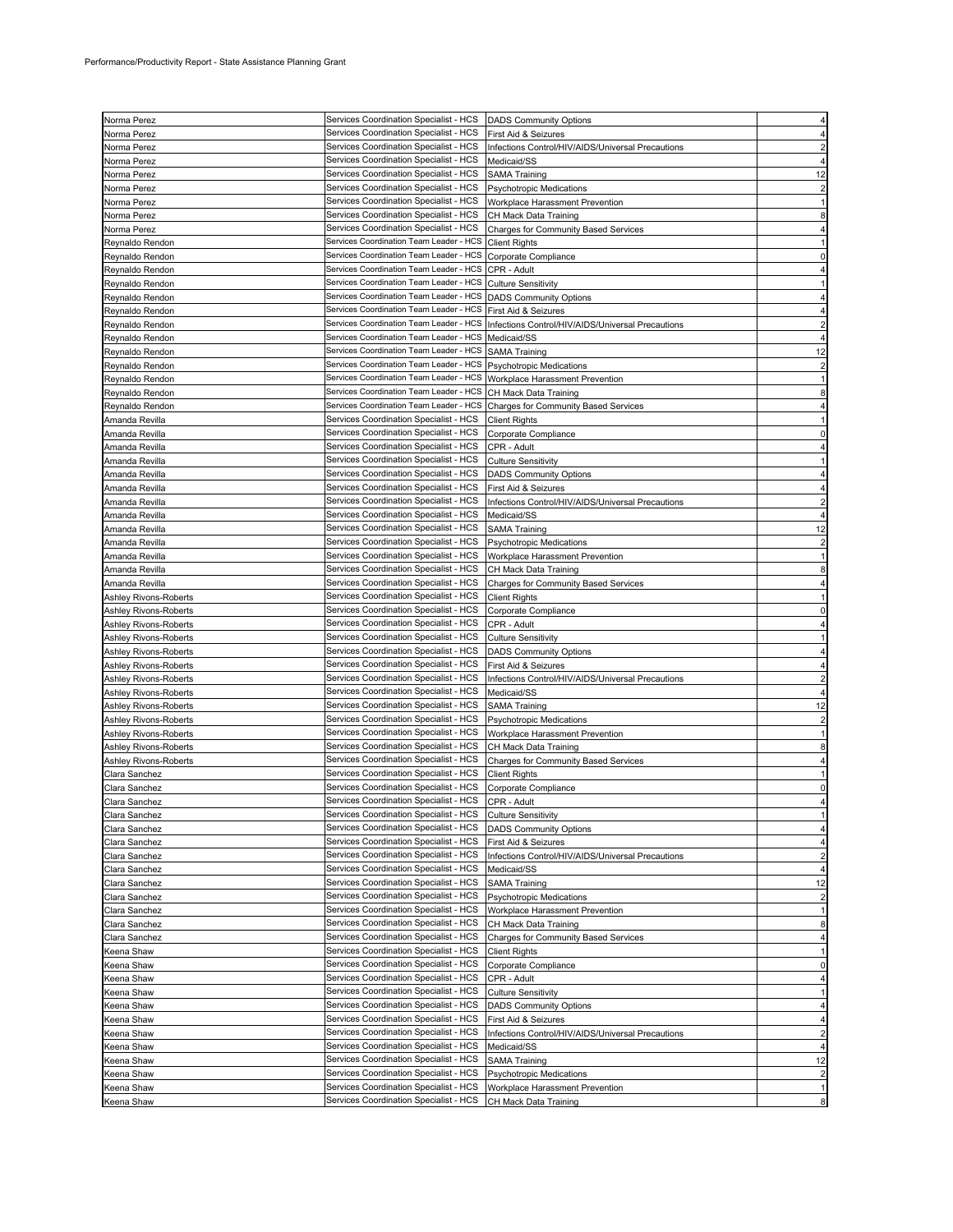|                         | Services Coordination Specialist - HCS Charges for Community Based Services |                                                   |                         |
|-------------------------|-----------------------------------------------------------------------------|---------------------------------------------------|-------------------------|
| Keena Shaw              |                                                                             |                                                   | 4                       |
| Harsimrit (Daisy) Singh | Services Coordination Team Leader - HCS                                     | <b>Client Rights</b>                              | $\mathbf{1}$            |
| Harsimrit (Daisy) Singh | Services Coordination Team Leader - HCS                                     | Corporate Compliance                              | $\mathbf 0$             |
| Harsimrit (Daisy) Singh | Services Coordination Team Leader - HCS                                     | CPR - Adult                                       | $\overline{4}$          |
| Harsimrit (Daisy) Singh | Services Coordination Team Leader - HCS                                     | <b>Culture Sensitivity</b>                        | 1                       |
| Harsimrit (Daisy) Singh | Services Coordination Team Leader - HCS                                     | <b>DADS Community Options</b>                     | 4                       |
| Harsimrit (Daisy) Singh | Services Coordination Team Leader - HCS                                     | First Aid & Seizures                              | 4                       |
|                         | Services Coordination Team Leader - HCS                                     | Infections Control/HIV/AIDS/Universal Precautions | $\overline{\mathbf{c}}$ |
| Harsimrit (Daisy) Singh |                                                                             |                                                   |                         |
| Harsimrit (Daisy) Singh | Services Coordination Team Leader - HCS                                     | Medicaid/SS                                       | 4                       |
| Harsimrit (Daisy) Singh | Services Coordination Team Leader - HCS                                     | <b>SAMA Training</b>                              | 12                      |
| Harsimrit (Daisy) Singh | Services Coordination Team Leader - HCS                                     | <b>Psychotropic Medications</b>                   | $\overline{\mathbf{c}}$ |
| Harsimrit (Daisy) Singh | Services Coordination Team Leader - HCS                                     | Workplace Harassment Prevention                   | $\mathbf{1}$            |
| Harsimrit (Daisy) Singh | Services Coordination Team Leader - HCS                                     | CH Mack Data Training                             | 8                       |
|                         | Services Coordination Team Leader - HCS                                     |                                                   |                         |
| Harsimrit (Daisy) Singh |                                                                             | <b>Charges for Community Based Services</b>       | 4                       |
| Sobieski, Sara          | Services Coordination Team Leader - HCS                                     | <b>Client Rights</b>                              | $\mathbf{1}$            |
| Sobieski, Sara          | Services Coordination Team Leader - HCS                                     | Corporate Compliance                              | $\mathbf 0$             |
| Sobieski, Sara          | Services Coordination Team Leader - HCS                                     | CPR - Adult                                       | 4                       |
| Sobieski, Sara          | Services Coordination Team Leader - HCS                                     | <b>Culture Sensitivity</b>                        | $\mathbf{1}$            |
| Sobieski, Sara          | Services Coordination Team Leader - HCS                                     | <b>DADS Community Options</b>                     | 4                       |
|                         | Services Coordination Team Leader - HCS                                     |                                                   | 4                       |
| Sobieski, Sara          |                                                                             | First Aid & Seizures                              |                         |
| Sobieski, Sara          | Services Coordination Team Leader - HCS                                     | Infections Control/HIV/AIDS/Universal Precautions | $\overline{2}$          |
| Sobieski, Sara          | Services Coordination Team Leader - HCS                                     | Medicaid/SS                                       | 4                       |
| Sobieski, Sara          | Services Coordination Team Leader - HCS                                     | <b>SAMA Training</b>                              | 12                      |
| Sobieski, Sara          | Services Coordination Team Leader - HCS                                     | Psychotropic Medications                          | $\overline{\mathbf{c}}$ |
| Sobieski, Sara          | Services Coordination Team Leader - HCS                                     | Workplace Harassment Prevention                   | 1                       |
| Sobieski, Sara          | Services Coordination Team Leader - HCS                                     | CH Mack Data Training                             | 8                       |
|                         |                                                                             |                                                   |                         |
| Sobieski, Sara          | Services Coordination Team Leader - HCS                                     | <b>Charges for Community Based Services</b>       | 4                       |
| Steven Tirado           | Services Coordination Specialist - HCS                                      | <b>Client Rights</b>                              | $\mathbf{1}$            |
| Steven Tirado           | Services Coordination Specialist - HCS                                      | Corporate Compliance                              | $\pmb{0}$               |
| Steven Tirado           | Services Coordination Specialist - HCS                                      | CPR - Adult                                       | 4                       |
| Steven Tirado           | Services Coordination Specialist - HCS                                      | <b>Culture Sensitivity</b>                        | -1                      |
| Steven Tirado           | Services Coordination Specialist - HCS                                      | <b>DADS Community Options</b>                     | 4                       |
|                         |                                                                             |                                                   |                         |
| Steven Tirado           | Services Coordination Specialist - HCS                                      | First Aid & Seizures                              | 4                       |
| Steven Tirado           | Services Coordination Specialist - HCS                                      | Infections Control/HIV/AIDS/Universal Precautions | $\overline{2}$          |
| Steven Tirado           | Services Coordination Specialist - HCS                                      | Medicaid/SS                                       | $\overline{4}$          |
| Steven Tirado           | Services Coordination Specialist - HCS                                      | <b>SAMA Training</b>                              | 12                      |
| Steven Tirado           | Services Coordination Specialist - HCS                                      | Psychotropic Medications                          | $\overline{\mathbf{c}}$ |
| Steven Tirado           | Services Coordination Specialist - HCS                                      | Workplace Harassment Prevention                   | $\mathbf{1}$            |
|                         |                                                                             |                                                   |                         |
| Steven Tirado           | Services Coordination Specialist - HCS                                      | CH Mack Data Training                             | 8                       |
| Steven Tirado           | Services Coordination Specialist - HCS                                      | Charges for Community Based Services              | 4                       |
| Esmeralda Vasquez       | Services Coordination Specialist - HCS                                      | <b>Client Rights</b>                              | 1                       |
| Esmeralda Vasquez       | Services Coordination Specialist - HCS                                      | Corporate Compliance                              | $\pmb{0}$               |
| Esmeralda Vasquez       | Services Coordination Specialist - HCS                                      | CPR - Adult                                       | 4                       |
| Esmeralda Vasquez       | Services Coordination Specialist - HCS                                      | <b>Culture Sensitivity</b>                        | $\mathbf{1}$            |
|                         | Services Coordination Specialist - HCS                                      |                                                   |                         |
| Esmeralda Vasquez       |                                                                             | <b>DADS Community Options</b>                     | 4                       |
| Esmeralda Vasquez       | Services Coordination Specialist - HCS                                      | First Aid & Seizures                              |                         |
| Esmeralda Vasquez       | Services Coordination Specialist - HCS                                      | Infections Control/HIV/AIDS/Universal Precautions | $\overline{\mathbf{c}}$ |
| Esmeralda Vasquez       | Services Coordination Specialist - HCS                                      | Medicaid/SS                                       | $\overline{4}$          |
| Esmeralda Vasquez       | Services Coordination Specialist - HCS                                      | <b>SAMA Training</b>                              | 12                      |
| Esmeralda Vasquez       | Services Coordination Specialist - HCS                                      | <b>Psychotropic Medications</b>                   | $\overline{\mathbf{c}}$ |
|                         | Services Coordination Specialist - HCS   Workplace Harassment Prevention    |                                                   | $\mathbf{1}$            |
| Esmeralda Vasquez       |                                                                             |                                                   |                         |
| Esmeralda Vasquez       | Services Coordination Specialist - HCS                                      | CH Mack Data Training                             | 8                       |
| Esmeralda Vasquez       | Services Coordination Specialist - HCS                                      | <b>Charges for Community Based Services</b>       | $\overline{\mathbf{4}}$ |
| Alyssa Villegas         | Administrative Assistant                                                    | <b>Client Rights</b>                              | $\mathbf{1}$            |
| Alyssa Villegas         | Administrative Assistant                                                    | Corporate Compliance                              | $\pmb{0}$               |
| Alyssa Villegas         | Administrative Assistant                                                    | CPR - Adult                                       | 4                       |
|                         | Administrative Assistant                                                    |                                                   | $\mathbf{1}$            |
| Alyssa Villegas         | <b>Administrative Assistant</b>                                             | <b>Culture Sensitivity</b>                        |                         |
| Alyssa Villegas         |                                                                             | <b>DADS Community Options</b>                     | 4                       |
| Alyssa Villegas         | <b>Administrative Assistant</b>                                             | First Aid & Seizures                              | 4                       |
| Alyssa Villegas         | <b>Administrative Assistant</b>                                             | Infections Control/HIV/AIDS/Universal Precautions | $\overline{2}$          |
| Alyssa Villegas         | Administrative Assistant                                                    | Medicaid/SS                                       | 4                       |
| Alyssa Villegas         | Administrative Assistant                                                    | <b>SAMA Training</b>                              | 12                      |
| Alyssa Villegas         | Administrative Assistant                                                    | Psychotropic Medications                          | $\overline{\mathbf{c}}$ |
|                         |                                                                             |                                                   |                         |
| Alyssa Villegas         | Administrative Assistant                                                    | Workplace Harassment Prevention                   | $\mathbf{1}$            |
| Alyssa Villegas         | Administrative Assistant                                                    | CH Mack Data Training                             | 8                       |
| Alyssa Villegas         | Administrative Assistant                                                    | <b>Charges for Community Based Services</b>       | $\overline{4}$          |
| Miranda Williams        | Services Coordination Specialist - HCS                                      | <b>Client Rights</b>                              | 1                       |
| Miranda Williams        | Services Coordination Specialist - HCS                                      | Corporate Compliance                              | $\mathbf 0$             |
| Miranda Williams        | Services Coordination Specialist - HCS                                      | CPR - Adult                                       | 4                       |
|                         |                                                                             |                                                   |                         |
| Miranda Williams        | Services Coordination Specialist - HCS                                      | <b>Culture Sensitivity</b>                        | $\mathbf{1}$            |
| Miranda Williams        | Services Coordination Specialist - HCS                                      | <b>DADS Community Options</b>                     | 4                       |
| Miranda Williams        | Services Coordination Specialist - HCS                                      | First Aid & Seizures                              | 4                       |
| Miranda Williams        | Services Coordination Specialist - HCS                                      | Infections Control/HIV/AIDS/Universal Precautions |                         |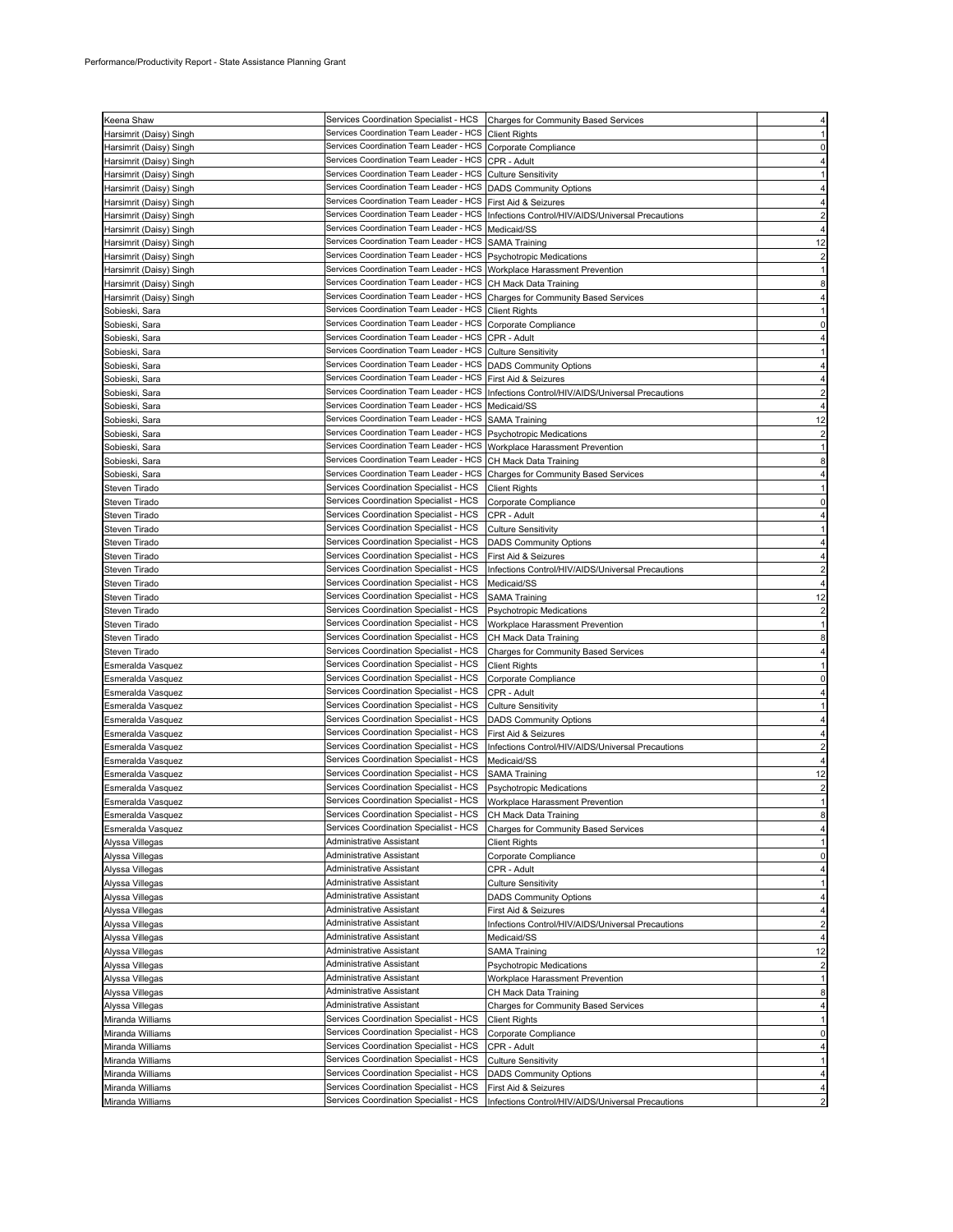| Miranda Williams              | Services Coordination Specialist - HCS                                                  | Medicaid/SS                                                      |                |
|-------------------------------|-----------------------------------------------------------------------------------------|------------------------------------------------------------------|----------------|
| Miranda Williams              | Services Coordination Specialist - HCS                                                  | <b>SAMA Training</b>                                             | 12             |
| Miranda Williams              | Services Coordination Specialist - HCS                                                  | <b>Psychotropic Medications</b>                                  |                |
| Miranda Williams              | Services Coordination Specialist - HCS                                                  | Workplace Harassment Prevention                                  |                |
| Miranda Williams              | Services Coordination Specialist - HCS                                                  | CH Mack Data Training                                            |                |
| Miranda Williams              | Services Coordination Specialist - HCS                                                  | Charges for Community Based Services                             |                |
| Sherrie Williams              | Administrative Assistant                                                                | <b>Client Rights</b>                                             |                |
| Sherrie Williams              | Administrative Assistant                                                                | Corporate Compliance                                             |                |
| Sherrie Williams              | Administrative Assistant                                                                | CPR - Adult                                                      |                |
| Sherrie Williams              | Administrative Assistant                                                                | <b>Culture Sensitivity</b>                                       |                |
| Sherrie Williams              | Administrative Assistant                                                                | <b>DADS Community Options</b>                                    |                |
| <b>Sherrie Williams</b>       | Administrative Assistant                                                                | First Aid & Seizures                                             |                |
| <b>Sherrie Williams</b>       | Administrative Assistant                                                                | Infections Control/HIV/AIDS/Universal Precautions                |                |
| <b>Sherrie Williams</b>       | Administrative Assistant                                                                | Medicaid/SS                                                      |                |
| Sherrie Williams              | Administrative Assistant                                                                | SAMA Training                                                    | 12             |
| Sherrie Williams              | Administrative Assistant                                                                | <b>Psychotropic Medications</b>                                  |                |
| Sherrie Williams              | Administrative Assistant                                                                | Workplace Harassment Prevention                                  |                |
| Sherrie Williams              | Administrative Assistant                                                                | CH Mack Data Training                                            |                |
| Sherrie Williams              | Administrative Assistant                                                                | <b>Charges for Community Based Services</b>                      |                |
| <mark>/acant</mark>           | <b>Services Coordination Specialist - HCS</b>                                           | <b>Client Rights</b>                                             |                |
| Vacant                        | Services Coordination Specialist - HCS                                                  | Corporate Compliance                                             |                |
| Vacant                        | Services Coordination Specialist - HCS<br>Services Coordination Specialist - HCS        | CPR - Adult                                                      |                |
| Vacant                        | Services Coordination Specialist - HCS                                                  | <b>Culture Sensitivity</b>                                       |                |
| Vacant                        | Services Coordination Specialist - HCS                                                  | <b>DADS Community Options</b><br>First Aid & Seizures            |                |
| Vacant<br>Vacant              | Services Coordination Specialist - HCS                                                  |                                                                  |                |
| Vacant                        | Services Coordination Specialist - HCS                                                  | Infections Control/HIV/AIDS/Universal Precautions<br>Medicaid/SS |                |
| Vacant                        | Services Coordination Specialist - HCS                                                  | <b>SAMA Training</b>                                             | 12             |
| Vacant                        | Services Coordination Specialist - HCS                                                  | <b>Psychotropic Medications</b>                                  |                |
| Vacant                        | Services Coordination Specialist - HCS                                                  | Workplace Harassment Prevention                                  |                |
| Vacant                        | Services Coordination Specialist - HCS                                                  | CH Mack Data Training                                            |                |
| Vacant                        | Services Coordination Specialist - HCS                                                  | Charges for Community Based Services                             |                |
| <mark>√acant</mark>           | <b>Services Coordination Specialist - HCS</b>                                           | <b>Client Rights</b>                                             |                |
| Vacant                        | Services Coordination Specialist - HCS                                                  | Corporate Compliance                                             |                |
| Vacant                        | Services Coordination Specialist - HCS                                                  | CPR - Adult                                                      |                |
| Vacant                        | Services Coordination Specialist - HCS                                                  | <b>Culture Sensitivity</b>                                       |                |
| Vacant                        | Services Coordination Specialist - HCS                                                  | <b>DADS Community Options</b>                                    |                |
| Vacant                        | Services Coordination Specialist - HCS                                                  | First Aid & Seizures                                             |                |
| Vacant                        | Services Coordination Specialist - HCS                                                  | Infections Control/HIV/AIDS/Universal Precautions                |                |
| Vacant                        | Services Coordination Specialist - HCS                                                  | Medicaid/SS                                                      |                |
| Vacant                        | Services Coordination Specialist - HCS                                                  | <b>SAMA Training</b>                                             | 12             |
| Vacant                        | Services Coordination Specialist - HCS                                                  | <b>Psychotropic Medications</b>                                  |                |
| Vacant                        | Services Coordination Specialist - HCS                                                  | Workplace Harassment Prevention                                  |                |
| Vacant                        | Services Coordination Specialist - HCS                                                  | CH Mack Data Training                                            |                |
| Vacant                        | Services Coordination Specialist - HCS                                                  | Charges for Community Based Services                             |                |
| <mark>/acant</mark>           | <b>Services Coordination Specialist - HCS</b>                                           | <b>Client Rights</b>                                             |                |
| Vacant                        | Services Coordination Specialist - HCS                                                  | Corporate Compliance                                             |                |
| Vacant                        | Services Coordination Specialist - HCS<br>Services Coordination Specialist - HCS        | CPR - Adult                                                      |                |
| Vacant                        | Services Coordination Specialist - HCS                                                  | <b>Culture Sensitivity</b>                                       |                |
| Vacant                        | Services Coordination Specialist - HCS                                                  | <b>DADS Community Options</b><br>First Aid & Seizures            |                |
| Vacant<br>Vacant              | Services Coordination Specialist - HCS                                                  | Infections Control/HIV/AIDS/Universal Precautions                | $\overline{2}$ |
| Vacant                        | Services Coordination Specialist - HCS                                                  | Medicaid/SS                                                      | 4              |
| Vacant                        | Services Coordination Specialist - HCS                                                  | <b>SAMA Training</b>                                             | 12             |
| Vacant                        | Services Coordination Specialist - HCS                                                  | <b>Psychotropic Medications</b>                                  |                |
| Vacant                        | Services Coordination Specialist - HCS                                                  | Workplace Harassment Prevention                                  | 1              |
| Vacant                        | Services Coordination Specialist - HCS                                                  | CH Mack Data Training                                            | 8              |
| Vacant                        | Services Coordination Specialist - HCS                                                  | <b>Charges for Community Based Services</b>                      | 4              |
| <mark>/acant</mark>           | <b>Services Coordination Specialist - HCS</b>                                           | <b>Client Rights</b>                                             |                |
| Vacant                        | Services Coordination Specialist - HCS                                                  | Corporate Compliance                                             | 0              |
| Vacant                        | Services Coordination Specialist - HCS                                                  | CPR - Adult                                                      |                |
| Vacant                        | Services Coordination Specialist - HCS                                                  | <b>Culture Sensitivity</b>                                       |                |
| Vacant                        | Services Coordination Specialist - HCS                                                  | <b>DADS Community Options</b>                                    |                |
| Vacant                        | Services Coordination Specialist - HCS                                                  | First Aid & Seizures                                             | 4              |
| Vacant                        | Services Coordination Specialist - HCS                                                  | Infections Control/HIV/AIDS/Universal Precautions                | $\overline{c}$ |
| Vacant                        | Services Coordination Specialist - HCS                                                  | Medicaid/SS                                                      |                |
| Vacant                        | Services Coordination Specialist - HCS                                                  | <b>SAMA Training</b>                                             | 12             |
| Vacant                        | Services Coordination Specialist - HCS                                                  | Psychotropic Medications                                         | $\overline{2}$ |
| Vacant                        | Services Coordination Specialist - HCS                                                  | Workplace Harassment Prevention                                  | 1              |
| Vacant                        | Services Coordination Specialist - HCS                                                  | CH Mack Data Training                                            | 8              |
| Vacant                        | Services Coordination Specialist - HCS                                                  | Charges for Community Based Services                             | 4              |
| <mark>Vacant</mark><br>Vacant | <b>Services Coordination Specialist - HCS</b><br>Services Coordination Specialist - HCS | <b>Client Rights</b>                                             |                |
|                               |                                                                                         | Corporate Compliance                                             | $\mathbf 0$    |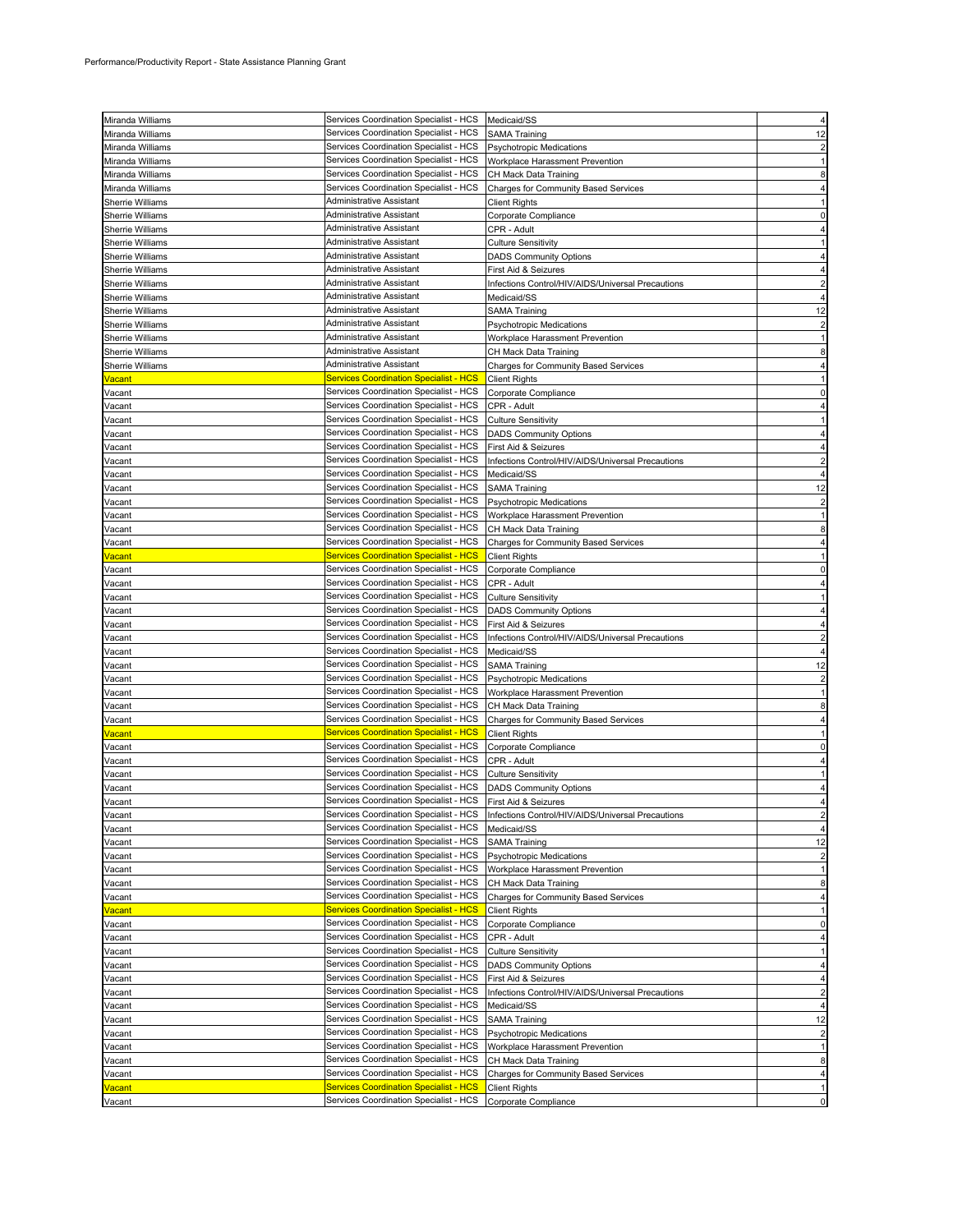| Vacant              | Services Coordination Specialist - HCS | CPR - Adult                                                                     |                |
|---------------------|----------------------------------------|---------------------------------------------------------------------------------|----------------|
| Vacant              | Services Coordination Specialist - HCS | <b>Culture Sensitivity</b>                                                      |                |
| Vacant              | Services Coordination Specialist - HCS | <b>DADS Community Options</b>                                                   |                |
| Vacant              | Services Coordination Specialist - HCS | First Aid & Seizures                                                            |                |
| Vacant              | Services Coordination Specialist - HCS | Infections Control/HIV/AIDS/Universal Precautions                               |                |
| Vacant              | Services Coordination Specialist - HCS | Medicaid/SS                                                                     |                |
| Vacant              | Services Coordination Specialist - HCS | <b>SAMA Training</b>                                                            | 12             |
| Vacant              | Services Coordination Specialist - HCS | Psychotropic Medications                                                        |                |
| Vacant              | Services Coordination Specialist - HCS | Workplace Harassment Prevention                                                 |                |
|                     | Services Coordination Specialist - HCS | CH Mack Data Training                                                           |                |
| Vacant              |                                        |                                                                                 |                |
| Vacant              | Services Coordination Specialist - HCS | <b>Charges for Community Based Services</b>                                     |                |
|                     |                                        |                                                                                 |                |
| <b>BEXAR AGING:</b> |                                        |                                                                                 |                |
| Alicia Zapata       | Care Coordination Assistant            | AACOG Ethics                                                                    |                |
| Alicia Zapata       | <b>Care Coordination Assistant</b>     | <b>AACOG Harrassment</b>                                                        |                |
| Alicia Zapata       | <b>Care Coordination Assistant</b>     | AACOG Trakstar                                                                  |                |
| Alicia Zapata       | <b>Care Coordination Assistant</b>     | Assisting the community of persons with disabilities                            |                |
| Alicia Zapata       | <b>Care Coordination Assistant</b>     | Elder Abuse/Adult Protective Services                                           |                |
| Alicia Zapata       | Care Coordination Assistant            | <b>Inservice: Advanced Directives</b>                                           |                |
| Alicia Zapata       | Care Coordination Assistant            | Inservice: Elder Law                                                            |                |
|                     |                                        |                                                                                 |                |
| Alicia Zapata       | Care Coordination Assistant            | Inservice: Introduction to the VA                                               |                |
| Alicia Zapata       | Care Coordination Assistant            | Inservice: Military 101                                                         |                |
| Alicia Zapata       | Care Coordination Assistant            | Inservice: Suicide Prevention                                                   |                |
| Alicia Zapata       | <b>Care Coordination Assistant</b>     | Inservice: Utitlity Assistance for Seniors and Persons with Disabilities        |                |
| Alicia Zapata       | <b>Care Coordination Assistant</b>     | LGTB Inclusion for the Aging Network                                            |                |
| Alicia Zapata       | Care Coordination Assistant            | NASUAD I&R/A Services and the Aging Network (CEUs)                              |                |
| Alicia Zapata       | <b>Care Coordination Assistant</b>     | NASUAD Affordable Care Act                                                      |                |
| Alicia Zapata       | <b>Care Coordination Assistant</b>     | NASUAD Developing Cultural Competence to Serve a Diverse Aging Population (CEUs |                |
| Alicia Zapata       | <b>Care Coordination Assistant</b>     | NASUAD Essential Components of the Aging I&R/A Process (CEUs)                   |                |
| Alicia Zapata       | <b>Care Coordination Assistant</b>     | NASUAD Introducing the Independent Living Movement                              |                |
| Alicia Zapata       | <b>Care Coordination Assistant</b>     | NASUAD Key Programs and Services for Older Adults(CEUs)                         |                |
| Alicia Zapata       | Care Coordination Assistant            | NASUAD Leveraging Options Under Medicare and Medicaid                           |                |
|                     |                                        |                                                                                 |                |
| Alicia Zapata       | Care Coordination Assistant            | SAMS 3.0 implementation training                                                |                |
| <b>Bill Jones</b>   | Care Specialist (Care Coordination)    | <b>AACOG Ethics</b>                                                             |                |
| <b>Bill Jones</b>   | Care Specialist (Care Coordination)    | AACOG Harrassment                                                               |                |
| <b>Bill Jones</b>   | Care Specialist (Care Coordination)    | AACOG Trakstar                                                                  |                |
| <b>Bill Jones</b>   | Care Specialist (Care Coordination)    | Assisting the community of persons with disabilities                            |                |
| <b>Bill Jones</b>   | Care Specialist (Care Coordination)    | Elder Abuse/Adult Protective Services                                           |                |
| <b>Bill Jones</b>   | Care Specialist (Care Coordination)    | <b>Inservice: Advanced Directives</b>                                           |                |
| <b>Bill Jones</b>   | Care Specialist (Care Coordination)    | Inservice: Elder Law                                                            |                |
| <b>Bill Jones</b>   | Care Specialist (Care Coordination)    | Inservice: Introduction to the VA                                               |                |
| <b>Bill Jones</b>   | Care Specialist (Care Coordination)    | Inservice: Military 101                                                         |                |
| <b>Bill Jones</b>   | Care Specialist (Care Coordination)    | Inservice: Suicide Prevention                                                   |                |
| <b>Bill Jones</b>   | Care Specialist (Care Coordination)    | Inservice: Utitlity Assistance for Seniors and Persons with Disabilities        |                |
| <b>Bill Jones</b>   | Care Specialist (Care Coordination)    | LGTB Inclusion for the Aging Network                                            |                |
|                     |                                        | NASUAD I&R/A Services and the Aging Network (CEUs)                              |                |
| <b>Bill Jones</b>   | Care Specialist (Care Coordination)    | NASUAD Affordable Care Act                                                      |                |
| <b>Bill Jones</b>   | Care Specialist (Care Coordination)    |                                                                                 |                |
| <b>Bill Jones</b>   | Care Specialist (Care Coordination)    | NASUAD Developing Cultural Competence to Serve a Diverse Aging Population (CEUs |                |
| <b>Bill Jones</b>   | Care Specialist (Care Coordination)    | NASUAD Essential Components of the Aging I&R/A Process (CEUs)                   |                |
| <b>Bill Jones</b>   | Care Specialist (Care Coordination)    | NASUAD Introducing the Independent Living Movement                              |                |
| <b>Bill Jones</b>   | Care Specialist (Care Coordination)    | NASUAD Key Programs and Services for Older Adults(CEUs)                         |                |
| <b>Bill Jones</b>   | Care Specialist (Care Coordination)    | NASUAD Leveraging Options Under Medicare and Medicaid                           | 1              |
| <b>Bill Jones</b>   | Care Specialist (Care Coordination)    | SAMS 3.0 implementation training                                                | $\overline{a}$ |
| Biviana Escobar     | Staff Ombudsman                        | DADS Access & Assistance Training                                               | 16             |
| Biviana Escobar     | Staff Ombudsman                        | Money Follows the Person                                                        | 36             |
| Biviana Escobar     | Staff Ombudsman                        | APS - Elder Abuse                                                               | 6              |
| Biviana Escobar     | Staff Ombudsman                        | Ombudsman Certifications/Trainings                                              | 24             |
| Biviana Escobar     | Staff Ombudsman                        | <b>Cultural Sensitivity</b>                                                     |                |
| Biviana Escobar     | Staff Ombudsman                        | Ethics                                                                          |                |
|                     | Staff Ombudsman                        | HIPPA                                                                           |                |
| Biviana Escobar     |                                        |                                                                                 | 2              |
| <b>Bobby Ehrig</b>  | Veteran Specialist                     | AACOG Ethics                                                                    | 3              |
| <b>Bobby Ehrig</b>  | Veteran Specialist                     | AACOG Harrassment                                                               | 2              |
| <b>Bobby Ehrig</b>  | Veteran Specialist                     | AACOG Trakstar                                                                  | 2              |
| <b>Bobby Ehrig</b>  | Veteran Specialist                     | ASC - AIRS Certification courses                                                | 24             |
| <b>Bobby Ehrig</b>  | Veteran Specialist                     | <b>ASC Refresher Training</b>                                                   | 16             |
| <b>Bobby Ehrig</b>  | Veteran Specialist                     | Assisting the community of persons with disabilities                            | 8              |
| <b>Bobby Ehrig</b>  | Veteran Specialist                     | Call Center Customer Satisfaction                                               | 4              |
| <b>Bobby Ehrig</b>  | Veteran Specialist                     | Career Development: Public Speaking                                             | 4              |
| <b>Bobby Ehrig</b>  | Veteran Specialist                     | Career Developoment: Business Writing                                           | 4              |
| <b>Bobby Ehrig</b>  | Veteran Specialist                     | Career Management: Managing your Careeer - Career Development Tools             | $\overline{2}$ |
| <b>Bobby Ehrig</b>  | Veteran Specialist                     | Elder Abuse/Adult Protective Services                                           | 4              |
| <b>Bobby Ehrig</b>  | Veteran Specialist                     | Inservice: Advanced Directives                                                  | 8              |
| <b>Bobby Ehrig</b>  | Veteran Specialist                     | Inservice: Elder Law                                                            | $\mathbf{z}$   |
|                     |                                        |                                                                                 |                |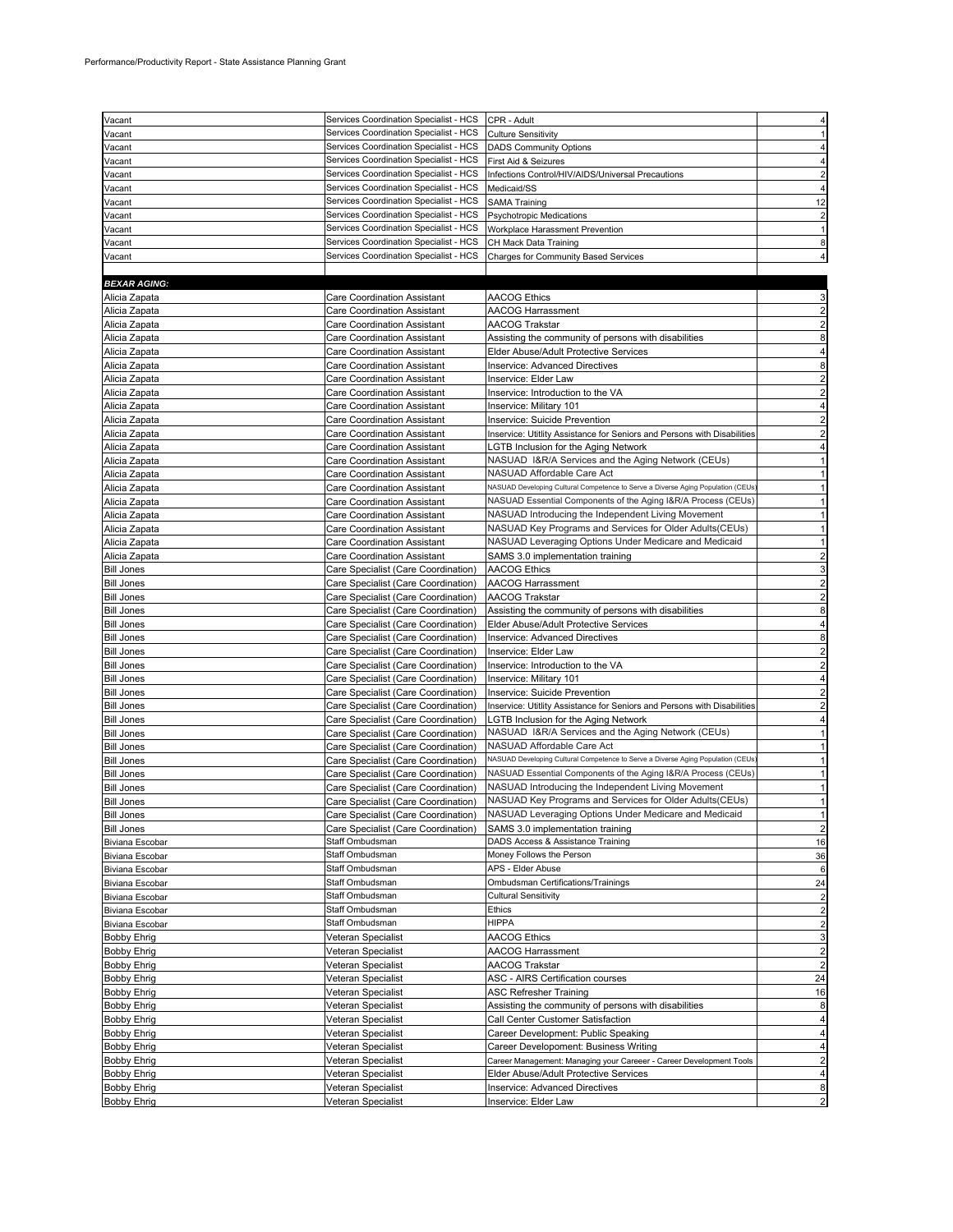| <b>Bobby Ehrig</b> | Veteran Specialist                  | Inservice: Suicide Prevention                                                   |                         |
|--------------------|-------------------------------------|---------------------------------------------------------------------------------|-------------------------|
|                    |                                     |                                                                                 |                         |
| <b>Bobby Ehrig</b> | Veteran Specialist                  | Inservice: Utitlity Assistance for Seniors and Persons with Disabilities        |                         |
| <b>Bobby Ehrig</b> | Veteran Specialist                  | LGTB Inclusion for the Aging Network                                            |                         |
| <b>Bobby Ehrig</b> | Veteran Specialist                  | NASUAD I&R/A Services and the Aging Network (CEUs)                              |                         |
| <b>Bobby Ehrig</b> | Veteran Specialist                  | NASUAD Affordable Care Act                                                      |                         |
| <b>Bobby Ehrig</b> | Veteran Specialist                  | NASUAD Developing Cultural Competence to Serve a Diverse Aging Population (CEUs |                         |
| <b>Bobby Ehrig</b> | Veteran Specialist                  | NASUAD Essential Components of the Aging I&R/A Process (CEUs)                   |                         |
| <b>Bobby Ehrig</b> | Veteran Specialist                  | NASUAD Introducing the Independent Living Movement                              |                         |
|                    |                                     | NASUAD Key Programs and Services for Older Adults(CEUs)                         |                         |
| <b>Bobby Ehrig</b> | Veteran Specialist                  |                                                                                 |                         |
| <b>Bobby Ehrig</b> | Veteran Specialist                  | NASUAD Leveraging Options Under Medicare and Medicaid                           |                         |
| Bobby Ehrig        | Veteran Specialist                  | SAMS 3.0 implementation training                                                | 2                       |
| Candy Walsh        | ASC Care Specialist                 | AACOG Ethics                                                                    | 3                       |
| Candy Walsh        | <b>ASC Care Specialist</b>          | <b>AACOG Harrassment</b>                                                        |                         |
| Candy Walsh        | <b>ASC Care Specialist</b>          | AACOG Trakstar                                                                  |                         |
| Candy Walsh        | <b>ASC Care Specialist</b>          | ASC - AIRS Certification courses                                                | 24                      |
|                    |                                     |                                                                                 |                         |
| Candy Walsh        | ASC Care Specialist                 | ASC Refresher Training                                                          | 16                      |
| Candy Walsh        | ASC Care Specialist                 | Assisting the community of persons with disabilities                            | 8                       |
| Candy Walsh        | ASC Care Specialist                 | Call Center Customer Satisfaction                                               | 4                       |
| Candy Walsh        | <b>ASC Care Specialist</b>          | Career Development: Public Speaking                                             |                         |
| Candy Walsh        | <b>ASC Care Specialist</b>          | Career Developoment: Business Writing                                           |                         |
| Candy Walsh        | <b>ASC Care Specialist</b>          | Career Management: Managing your Careeer - Career Development Tools             | 2                       |
|                    |                                     | Elder Abuse/Adult Protective Services                                           |                         |
| Candy Walsh        | ASC Care Specialist                 |                                                                                 |                         |
| Candy Walsh        | ASC Care Specialist                 | <b>Inservice: Advanced Directives</b>                                           | 8                       |
| Candy Walsh        | ASC Care Specialist                 | Inservice: Elder Law                                                            | 2                       |
| Candy Walsh        | <b>ASC Care Specialist</b>          | Inservice: Introduction to the VA                                               | $\overline{a}$          |
| Candy Walsh        | <b>ASC Care Specialist</b>          | Inservice: Military 101                                                         |                         |
| Candy Walsh        | <b>ASC Care Specialist</b>          | Inservice: Suicide Prevention                                                   |                         |
| Candy Walsh        | <b>ASC Care Specialist</b>          | Inservice: Utitlity Assistance for Seniors and Persons with Disabilities        |                         |
|                    |                                     |                                                                                 |                         |
| Candy Walsh        | ASC Care Specialist                 | <b>CTB Inclusion for the Aging Network</b>                                      |                         |
| Candy Walsh        | <b>ASC Care Specialist</b>          | NASUAD I&R/A Services and the Aging Network (CEUs)                              |                         |
| Candy Walsh        | <b>ASC Care Specialist</b>          | NASUAD Affordable Care Act                                                      |                         |
| Candy Walsh        | <b>ASC Care Specialist</b>          | NASUAD Developing Cultural Competence to Serve a Diverse Aging Population (CEUs |                         |
| Candy Walsh        | <b>ASC Care Specialist</b>          | NASUAD Essential Components of the Aging I&R/A Process (CEUs)                   |                         |
| Candy Walsh        | <b>ASC Care Specialist</b>          | NASUAD Introducing the Independent Living Movement                              |                         |
| Candy Walsh        | ASC Care Specialist                 | NASUAD Key Programs and Services for Older Adults(CEUs)                         |                         |
|                    |                                     |                                                                                 |                         |
| Candy Walsh        | ASC Care Specialist                 | NASUAD Leveraging Options Under Medicare and Medicaid                           |                         |
| Candy Walsh        | ASC Care Specialist                 | SAMS 3.0 implementation training                                                | 2                       |
| Clarissa Dominguez | ASC Care Specialist                 | AACOG Ethics                                                                    | 3                       |
| Clarissa Dominguez | <b>ASC Care Specialist</b>          | AACOG Harrassment                                                               |                         |
| Clarissa Dominguez | ASC Care Specialist                 | AACOG Trakstar                                                                  |                         |
| Clarissa Dominguez | <b>ASC Care Specialist</b>          | ASC - AIRS Certification courses                                                | 24                      |
|                    |                                     |                                                                                 |                         |
| Clarissa Dominguez | ASC Care Specialist                 | ASC Refresher Training                                                          | 16                      |
| Clarissa Dominguez | <b>ASC Care Specialist</b>          | Assisting the community of persons with disabilities                            | 8                       |
| Clarissa Dominguez | <b>ASC Care Specialist</b>          | Call Center Customer Satisfaction                                               | 4                       |
| Clarissa Dominguez | <b>ASC Care Specialist</b>          | Career Development: Public Speaking                                             |                         |
| Clarissa Dominguez | <b>ASC Care Specialist</b>          | Career Developoment: Business Writing                                           |                         |
| Clarissa Dominguez | ASC Care Specialist                 | Career Management: Managing your Careeer - Career Development Tools             | 2                       |
| Clarissa Dominguez | ASC Care Specialist                 | Elder Abuse/Adult Protective Services                                           |                         |
| Clarissa Dominguez |                                     | <b>Inservice: Advanced Directives</b>                                           | 8                       |
|                    | ASC Care Specialist                 |                                                                                 |                         |
| Clarissa Dominguez | <b>ASC Care Specialist</b>          | Inservice: Elder Law                                                            | $\overline{a}$          |
| Clarissa Dominguez | <b>ASC Care Specialist</b>          | Inservice: Introduction to the VA                                               |                         |
| Clarissa Dominguez | <b>ASC Care Specialist</b>          | Inservice: Military 101                                                         | 4                       |
| Clarissa Dominguez | <b>ASC Care Specialist</b>          | Inservice: Suicide Prevention                                                   | $\overline{c}$          |
| Clarissa Dominguez | <b>ASC Care Specialist</b>          | Inservice: Utitlity Assistance for Seniors and Persons with Disabilities        | $\overline{\mathbf{c}}$ |
| Clarissa Dominguez | <b>ASC Care Specialist</b>          | LGTB Inclusion for the Aging Network                                            | 4                       |
|                    | <b>ASC Care Specialist</b>          | NASUAD I&R/A Services and the Aging Network (CEUs)                              | 1                       |
| Clarissa Dominguez |                                     |                                                                                 |                         |
| Clarissa Dominguez | <b>ASC Care Specialist</b>          | NASUAD Affordable Care Act                                                      | 1                       |
| Clarissa Dominguez | <b>ASC Care Specialist</b>          | NASUAD Developing Cultural Competence to Serve a Diverse Aging Population (CEUs | 1                       |
| Clarissa Dominguez | <b>ASC Care Specialist</b>          | NASUAD Essential Components of the Aging I&R/A Process (CEUs)                   | 1                       |
| Clarissa Dominguez | <b>ASC Care Specialist</b>          | NASUAD Introducing the Independent Living Movement                              | 1                       |
| Clarissa Dominguez | ASC Care Specialist                 | NASUAD Key Programs and Services for Older Adults(CEUs)                         | $\mathbf{1}$            |
| Clarissa Dominguez | <b>ASC Care Specialist</b>          | NASUAD Leveraging Options Under Medicare and Medicaid                           | 1                       |
| Clarissa Dominguez | <b>ASC Care Specialist</b>          | SAMS 3.0 implementation training                                                | $\overline{c}$          |
|                    |                                     |                                                                                 |                         |
| Dianne M. Teran    | Care Specialist (Care Coordination) | <b>AACOG Ethics</b>                                                             | 3                       |
| Dianne M. Teran    | Care Specialist (Care Coordination) | <b>AACOG Harrassment</b>                                                        | $\overline{\mathbf{c}}$ |
| Dianne M. Teran    | Care Specialist (Care Coordination) | AACOG Trakstar                                                                  | $\overline{c}$          |
| Dianne M. Teran    | Care Specialist (Care Coordination) | Assisting the community of persons with disabilities                            | 8                       |
| Dianne M. Teran    | Care Specialist (Care Coordination) | Career Development: Public Speaking                                             | 4                       |
| Dianne M. Teran    | Care Specialist (Care Coordination) | Career Developoment: Business Writing                                           | 4                       |
|                    |                                     |                                                                                 |                         |
| Dianne M. Teran    | Care Specialist (Care Coordination) | Career Management: Managing your Careeer - Career Development Tools             | $\overline{\mathbf{c}}$ |
| Dianne M. Teran    | Care Specialist (Care Coordination) | Elder Abuse Conference                                                          | 16                      |
| Dianne M. Teran    | Care Specialist (Care Coordination) | Elder Abuse/Adult Protective Services                                           | 4                       |
| Dianne M. Teran    | Care Specialist (Care Coordination) | Inservice: Advanced Directives                                                  | 8                       |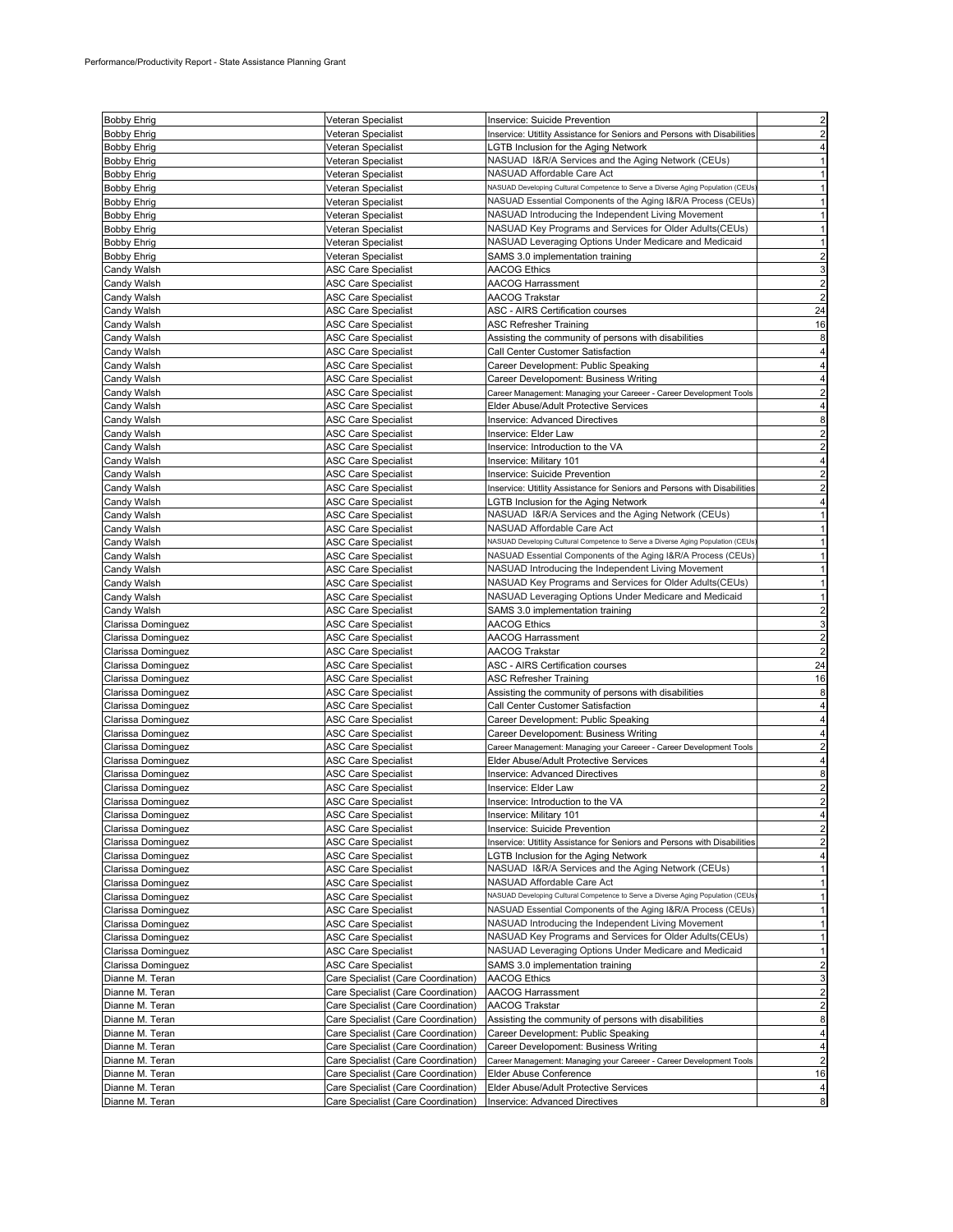| Dianne M. Teran          | Care Specialist (Care Coordination) | Inservice: Elder Law                                                            |                         |
|--------------------------|-------------------------------------|---------------------------------------------------------------------------------|-------------------------|
| Dianne M. Teran          | Care Specialist (Care Coordination) | Inservice: Introduction to the VA                                               |                         |
| Dianne M. Teran          | Care Specialist (Care Coordination) | Inservice: Military 101                                                         |                         |
| Dianne M. Teran          | Care Specialist (Care Coordination) | Inservice: Suicide Prevention                                                   |                         |
|                          |                                     |                                                                                 |                         |
| Dianne M. Teran          | Care Specialist (Care Coordination) | Inservice: Utitlity Assistance for Seniors and Persons with Disabilities        |                         |
| Dianne M. Teran          | Care Specialist (Care Coordination) | <b>LGTB Inclusion for the Aging Network</b>                                     |                         |
| Dianne M. Teran          | Care Specialist (Care Coordination) | NASUAD I&R/A Services and the Aging Network (CEUs)                              |                         |
| Dianne M. Teran          | Care Specialist (Care Coordination) | NASUAD Affordable Care Act                                                      |                         |
| Dianne M. Teran          | Care Specialist (Care Coordination) | NASUAD Developing Cultural Competence to Serve a Diverse Aging Population (CEUs |                         |
|                          |                                     |                                                                                 |                         |
| Dianne M. Teran          | Care Specialist (Care Coordination) | NASUAD Essential Components of the Aging I&R/A Process (CEUs)                   |                         |
| Dianne M. Teran          | Care Specialist (Care Coordination) | NASUAD Introducing the Independent Living Movement                              |                         |
| Dianne M. Teran          | Care Specialist (Care Coordination) | NASUAD Key Programs and Services for Older Adults(CEUs)                         |                         |
| Dianne M. Teran          | Care Specialist (Care Coordination) | NASUAD Leveraging Options Under Medicare and Medicaid                           |                         |
|                          |                                     |                                                                                 |                         |
| Dianne M. Teran          | Care Specialist (Care Coordination) | SAMS 3.0 implementation training                                                |                         |
| Dianne M. Teran          | Care Specialist (Care Coordination) | Texas Conference on Aging                                                       | 24                      |
| Elena Hernandez          | <b>Resource Specialist</b>          | <b>Cultural Sensitivity</b>                                                     |                         |
| Elena Hernandez          | Resource Specialist                 | Ethics                                                                          |                         |
| Elena Hernandez          | <b>Resource Specialist</b>          | <b>HIPPA</b>                                                                    |                         |
|                          |                                     |                                                                                 |                         |
| Frances Hernandez        | Benefits Counselor II               | <b>AACOG Ethics</b>                                                             |                         |
| Frances Hernandez        | Benefits Counselor II               | AACOG Harrassment                                                               |                         |
| Frances Hernandez        | <b>Benefits Counselor II</b>        | AACOG Trakstar                                                                  |                         |
| <b>Frances Hernandez</b> | <b>Benefits Counselor II</b>        | Assisting the community of persons with disabilities                            | 8                       |
| <b>Frances Hernandez</b> |                                     | <b>CMS Train the Trainer</b>                                                    | 11                      |
|                          | Benefits Counselor II               |                                                                                 |                         |
| <b>Frances Hernandez</b> | <b>Benefits Counselor II</b>        | Elder Abuse/Adult Protective Services                                           |                         |
| Frances Hernandez        | <b>Benefits Counselor II</b>        | Inservice: Advanced Directives                                                  |                         |
| Frances Hernandez        | Benefits Counselor II               | Inservice: Elder Law                                                            |                         |
| Frances Hernandez        | <b>Benefits Counselor II</b>        | Inservice: Introduction to the VA                                               |                         |
|                          |                                     |                                                                                 |                         |
| Frances Hernandez        | Benefits Counselor II               | Inservice: Military 101                                                         |                         |
| Frances Hernandez        | Benefits Counselor II               | Inservice: Suicide Prevention                                                   |                         |
| Frances Hernandez        | Benefits Counselor II               | Inservice: Utitlity Assistance for Seniors and Persons with Disabilities        |                         |
| <b>Frances Hernandez</b> | Benefits Counselor II               | LGTB Inclusion for the Aging Network                                            |                         |
|                          |                                     | NASUAD I&R/A Services and the Aging Network (CEUs)                              |                         |
| Frances Hernandez        | Benefits Counselor II               |                                                                                 |                         |
| Frances Hernandez        | <b>Benefits Counselor II</b>        | NASUAD Affordable Care Act                                                      |                         |
| Frances Hernandez        | <b>Benefits Counselor II</b>        | NASUAD Developing Cultural Competence to Serve a Diverse Aging Population (CEUs |                         |
| Frances Hernandez        | <b>Benefits Counselor II</b>        | NASUAD Essential Components of the Aging I&R/A Process (CEUs)                   |                         |
| <b>Frances Hernandez</b> | <b>Benefits Counselor II</b>        | NASUAD Introducing the Independent Living Movement                              |                         |
|                          |                                     |                                                                                 |                         |
| Frances Hernandez        | <b>Benefits Counselor II</b>        | NASUAD Key Programs and Services for Older Adults(CEUs)                         |                         |
| Frances Hernandez        | <b>Benefits Counselor II</b>        | NASUAD Leveraging Options Under Medicare and Medicaid                           |                         |
| Frances Hernandez        | <b>Benefits Counselor II</b>        | SAMS 3.0 implementation training                                                |                         |
| Frances Hernandez        | <b>Benefits Counselor II</b>        | SHIP Conference Calls (monthly)                                                 | 12                      |
| George Losoya            | ASC Lead Specialist                 | <b>AACOG Ethics</b>                                                             |                         |
|                          |                                     |                                                                                 |                         |
| George Losoya            | ASC Lead Specialist                 | AACOG Harrassment                                                               |                         |
| George Losoya            | <b>ASC Lead Specialist</b>          | AACOG Trakstar                                                                  |                         |
| George Losoya            | ASC Lead Specialist                 | Assisting the community of persons with disabilities                            | 8                       |
| George Losoya            | <b>ASC Lead Specialist</b>          | Career Development: Public Speaking                                             | 4                       |
| George Losoya            | ASC Lead Specialist                 | Career Developoment: Business Writing                                           |                         |
|                          |                                     |                                                                                 |                         |
| George Losoya            | ASC Lead Specialist                 | Career Management: Managing your Careeer - Career Development Tools             |                         |
| George Losoya            | <b>ASC Lead Specialist</b>          | DADS Access and Assistance Conference                                           | 24                      |
| George Losoya            | <b>ASC Lead Specialist</b>          | Elder Abuse Conference                                                          | 16                      |
| George Losoya            | ASC Lead Specialist                 | Elder Abuse Conference                                                          | 16                      |
| George Losoya            | <b>ASC Lead Specialist</b>          | Elder Abuse/Adult Protective Services                                           | 4                       |
|                          |                                     |                                                                                 |                         |
| George Losoya            | <b>ASC Lead Specialist</b>          | <b>Inservice: Advanced Directives</b>                                           | 8                       |
| George Losoya            | <b>ASC Lead Specialist</b>          | Inservice: Elder Law                                                            | $\overline{c}$          |
| George Losoya            | <b>ASC Lead Specialist</b>          | Inservice: Introduction to the VA                                               | $\overline{2}$          |
| George Losoya            | <b>ASC Lead Specialist</b>          | Inservice: Military 101                                                         | 4                       |
| George Losoya            | <b>ASC Lead Specialist</b>          | Inservice: Suicide Prevention                                                   | $\overline{2}$          |
|                          |                                     |                                                                                 |                         |
| George Losoya            | <b>ASC Lead Specialist</b>          | Inservice: Utitlity Assistance for Seniors and Persons with Disabilities        | $\overline{2}$          |
| George Losoya            | <b>ASC Lead Specialist</b>          | LGTB Inclusion for the Aging Network                                            | 4                       |
| George Losoya            | <b>ASC Lead Specialist</b>          | NASUAD I&R/A Services and the Aging Network (CEUs)                              | 1                       |
| George Losoya            | <b>ASC Lead Specialist</b>          | NASUAD Affordable Care Act                                                      | 1                       |
| George Losoya            | <b>ASC Lead Specialist</b>          | NASUAD Complying with Olmstead and Averting Litigation                          | 1                       |
|                          |                                     | NASUAD Data and Communicating with Legislators, New Governors and the Press     |                         |
| George Losoya            | <b>ASC Lead Specialist</b>          |                                                                                 | 1                       |
| George Losoya            | <b>ASC Lead Specialist</b>          | NASUAD Developing Cultural Competence to Serve a Diverse Aging Population (CEUs | 1                       |
| George Losoya            | <b>ASC Lead Specialist</b>          | NASUAD Essential Components of the Aging I&R/A Process (CEUs)                   | 1                       |
| George Losoya            | <b>ASC Lead Specialist</b>          | NASUAD Introducing the Independent Living Movement                              | 1                       |
|                          | <b>ASC Lead Specialist</b>          | NASUAD Key Programs and Services for Older Adults(CEUs)                         | $\mathbf{1}$            |
| George Losoya            |                                     |                                                                                 |                         |
| George Losoya            | <b>ASC Lead Specialist</b>          | NASUAD Leveraging Options Under Medicare and Medicaid                           | $\mathbf{1}$            |
| George Losoya            | <b>ASC Lead Specialist</b>          | NASUAD Managing Reorganization and Systems Change Management                    | $\mathbf{1}$            |
| George Losoya            | <b>ASC Lead Specialist</b>          | NASUAD Mitigating Budget Challenges and Preserving the Network                  | 1                       |
| George Losoya            | <b>ASC Lead Specialist</b>          | National AIRS Conference                                                        | 24                      |
|                          |                                     |                                                                                 |                         |
| George Losoya            | <b>ASC Lead Specialist</b>          | SAMS 3.0 implementation training                                                | $\overline{\mathbf{c}}$ |
| George Losoya            | <b>ASC Lead Specialist</b>          | <b>Supervisory Skills</b>                                                       | 8                       |
| George Losoya            | <b>ASC Lead Specialist</b>          | Texas AIRS Conference                                                           | 24                      |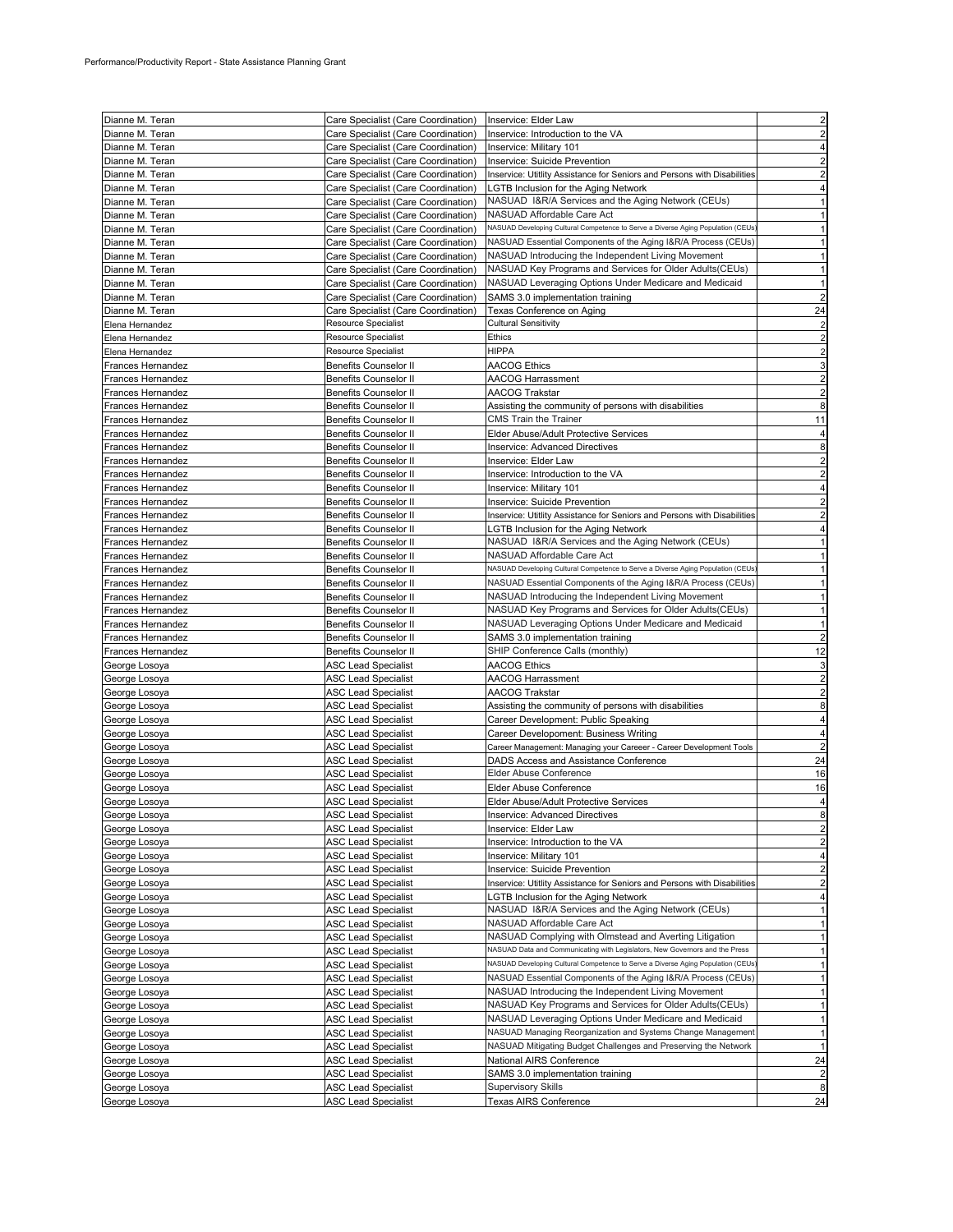| George Losoya            | <b>ASC Lead Specialist</b> | <b>Writing Performance Evaluations</b>                                          | $\overline{c}$          |
|--------------------------|----------------------------|---------------------------------------------------------------------------------|-------------------------|
|                          |                            |                                                                                 | 3                       |
| <b>Heather Armstrong</b> | Care Specialist (Benefits) | <b>AACOG Ethics</b>                                                             |                         |
| <b>Heather Armstrong</b> | Care Specialist (Benefits) | AACOG Harrassment                                                               |                         |
| <b>Heather Armstrong</b> | Care Specialist (Benefits) | AACOG Trakstar                                                                  | 2                       |
| <b>Heather Armstrong</b> | Care Specialist (Benefits) | Assisting the community of persons with disabilities                            | 8                       |
| <b>Heather Armstrong</b> | Care Specialist (Benefits) | Career Development: Public Speaking                                             |                         |
| <b>Heather Armstrong</b> | Care Specialist (Benefits) | Career Developoment: Business Writing                                           |                         |
| <b>Heather Armstrong</b> | Care Specialist (Benefits) | Career Management: Managing your Careeer - Career Development Tools             | $\overline{c}$          |
| <b>Heather Armstrong</b> | Care Specialist (Benefits) | CMS Train the Trainer                                                           | 11                      |
| <b>Heather Armstrong</b> | Care Specialist (Benefits) | Elder Abuse Conference                                                          | 16                      |
| <b>Heather Armstrong</b> | Care Specialist (Benefits) | Elder Abuse/Adult Protective Services                                           |                         |
| <b>Heather Armstrong</b> | Care Specialist (Benefits) | <b>HICAP II</b>                                                                 | 11                      |
| <b>Heather Armstrong</b> | Care Specialist (Benefits) | Inservice: Advanced Directives                                                  | 8                       |
| <b>Heather Armstrong</b> | Care Specialist (Benefits) | Inservice: Elder Law                                                            | $\overline{a}$          |
|                          |                            | Inservice: Introduction to the VA                                               | 2                       |
| <b>Heather Armstrong</b> | Care Specialist (Benefits) |                                                                                 |                         |
| <b>Heather Armstrong</b> | Care Specialist (Benefits) | Inservice: Military 101                                                         |                         |
| <b>Heather Armstrong</b> | Care Specialist (Benefits) | Inservice: Suicide Prevention                                                   |                         |
| <b>Heather Armstrong</b> | Care Specialist (Benefits) | Inservice: Utitlity Assistance for Seniors and Persons with Disabilities        |                         |
| <b>Heather Armstrong</b> | Care Specialist (Benefits) | LGTB Inclusion for the Aging Network                                            |                         |
| <b>Heather Armstrong</b> | Care Specialist (Benefits) | NASUAD I&R/A Services and the Aging Network (CEUs)                              |                         |
| <b>Heather Armstrong</b> | Care Specialist (Benefits) | NASUAD Affordable Care Act                                                      |                         |
| <b>Heather Armstrong</b> | Care Specialist (Benefits) | NASUAD Developing Cultural Competence to Serve a Diverse Aging Population (CEUs |                         |
| <b>Heather Armstrong</b> | Care Specialist (Benefits) | NASUAD Essential Components of the Aging I&R/A Process (CEUs)                   |                         |
| <b>Heather Armstrong</b> | Care Specialist (Benefits) | NASUAD Introducing the Independent Living Movement                              |                         |
| <b>Heather Armstrong</b> | Care Specialist (Benefits) | NASUAD Key Programs and Services for Older Adults(CEUs)                         | 1                       |
| <b>Heather Armstrong</b> | Care Specialist (Benefits) | NASUAD Leveraging Options Under Medicare and Medicaid                           | 1                       |
| <b>Heather Armstrong</b> | Care Specialist (Benefits) | SAMS 3.0 implementation training                                                |                         |
| <b>Heather Armstrong</b> | Care Specialist (Benefits) | SHIP Conference Calls (monthly)                                                 | 12                      |
| Isa Fernandez            | <b>Mobility Specialist</b> | Mobility Management Conference                                                  | 16                      |
| Isa Fernandez            | <b>Mobility Specialist</b> | Client Rights/HIPAA/Abuse Training                                              |                         |
|                          |                            | <b>Ethics</b>                                                                   |                         |
| Isa Fernandez            | Mobility Specialist        |                                                                                 |                         |
| Isa Fernandez            | <b>Mobility Specialist</b> | Workplace Harassment for the Employee                                           |                         |
| Joe Torres               | ASC Care Specialist        | AACOG Ethics                                                                    | 3                       |
| Joe Torres               | ASC Care Specialist        | AACOG Harrassment                                                               |                         |
| Joe Torres               | ASC Care Specialist        | AACOG Trakstar                                                                  |                         |
| Joe Torres               | ASC Care Specialist        | ASC - AIRS Certification courses                                                | 24                      |
| Joe Torres               | ASC Care Specialist        | ASC Refresher Training                                                          | 16                      |
| Joe Torres               | ASC Care Specialist        | Assisting the community of persons with disabilities                            | 8                       |
| Joe Torres               | ASC Care Specialist        | Call Center Customer Satisfaction                                               |                         |
| Joe Torres               | ASC Care Specialist        | Career Development: Public Speaking                                             |                         |
| Joe Torres               | ASC Care Specialist        | Career Developoment: Business Writing                                           | 4                       |
| Joe Torres               | ASC Care Specialist        | Career Management: Managing your Careeer - Career Development Tools             |                         |
| Joe Torres               | ASC Care Specialist        | Elder Abuse/Adult Protective Services                                           |                         |
| Joe Torres               | ASC Care Specialist        | HICAP I                                                                         | 16                      |
| Joe Torres               | ASC Care Specialist        | <b>Inservice: Advanced Directives</b>                                           | 8                       |
| Joe Torres               | ASC Care Specialist        | Inservice: Elder Law                                                            | $\overline{a}$          |
|                          |                            | Inservice: Introduction to the VA                                               | 2                       |
| Joe Torres               | ASC Care Specialist        |                                                                                 |                         |
| Joe Torres               | ASC Care Specialist        | Inservice: Military 101                                                         | 4                       |
| Joe Torres               | ASC Care Specialist        | Inservice: Suicide Prevention                                                   |                         |
| Joe Torres               | ASC Care Specialist        | Inservice: Utitlity Assistance for Seniors and Persons with Disabilities        | 2                       |
| Joe Torres               | <b>ASC Care Specialist</b> | LGTB Inclusion for the Aging Network                                            |                         |
| Joe Torres               | <b>ASC Care Specialist</b> | NASUAD I&R/A Services and the Aging Network (CEUs)                              | 1                       |
| Joe Torres               | <b>ASC Care Specialist</b> | NASUAD Affordable Care Act                                                      | 1                       |
| Joe Torres               | <b>ASC Care Specialist</b> | NASUAD Developing Cultural Competence to Serve a Diverse Aging Population (CEUs | 1                       |
| Joe Torres               | <b>ASC Care Specialist</b> | NASUAD Essential Components of the Aging I&R/A Process (CEUs)                   | 1                       |
| Joe Torres               | <b>ASC Care Specialist</b> | NASUAD Introducing the Independent Living Movement                              |                         |
| Joe Torres               | <b>ASC Care Specialist</b> | NASUAD Key Programs and Services for Older Adults(CEUs)                         | 1                       |
| Joe Torres               | <b>ASC Care Specialist</b> | NASUAD Leveraging Options Under Medicare and Medicaid                           | 1                       |
| Joe Torres               | <b>ASC Care Specialist</b> | SAMS 3.0 implementation training                                                | $\overline{\mathbf{c}}$ |
| Laura Ledesma            | Lead Care Specialist       | AACOG Ethics                                                                    | 3                       |
| Laura Ledesma            | Lead Care Specialist       | AACOG Harrassment                                                               | $\overline{\mathbf{c}}$ |
| Laura Ledesma            | Lead Care Specialist       | AACOG Trakstar                                                                  | $\overline{c}$          |
| Laura Ledesma            | Lead Care Specialist       | Assisting the community of persons with disabilities                            | 8                       |
| Laura Ledesma            | Lead Care Specialist       | Career Development: Public Speaking                                             | 4                       |
| Laura Ledesma            | Lead Care Specialist       | Career Developoment: Business Writing                                           | 4                       |
|                          |                            |                                                                                 | $\overline{a}$          |
| Laura Ledesma            | Lead Care Specialist       | Career Management: Managing your Careeer - Career Development Tools             |                         |
| Laura Ledesma            | Lead Care Specialist       | DADS Access and Assistance Conference                                           | 24                      |
| Laura Ledesma            | Lead Care Specialist       | Elder Abuse Conference                                                          | 16                      |
| Laura Ledesma            | Lead Care Specialist       | Elder Abuse Conference                                                          | 16                      |
| Laura Ledesma            | Lead Care Specialist       | Elder Abuse/Adult Protective Services                                           | 4                       |
| Laura Ledesma            | Lead Care Specialist       | <b>Inservice: Advanced Directives</b>                                           | 8                       |
|                          |                            |                                                                                 |                         |
| Laura Ledesma            | Lead Care Specialist       | Inservice: Elder Law                                                            | $\overline{\mathbf{c}}$ |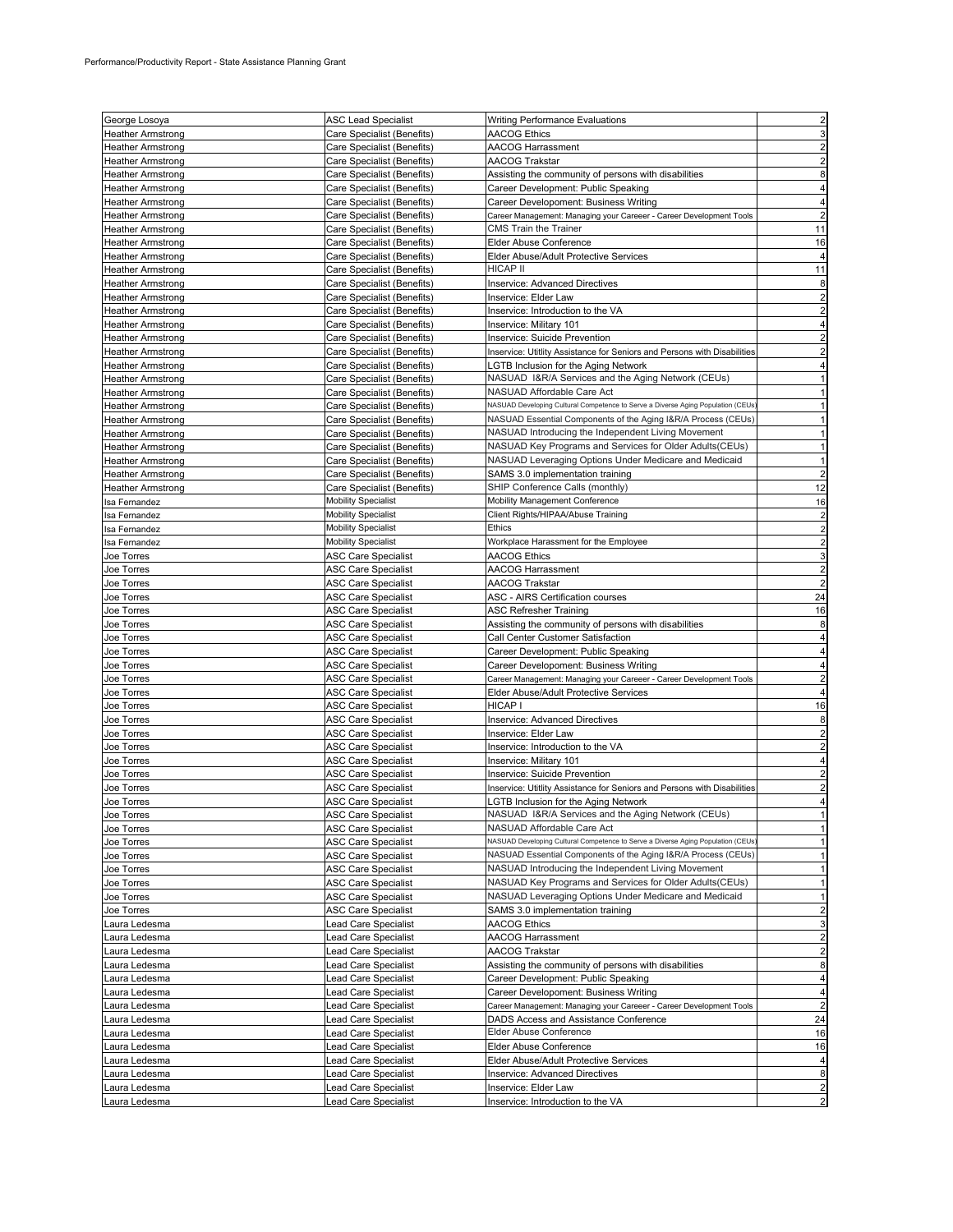| Laura Ledesma                  | Lead Care Specialist                                                | Inservice: Military 101                                                              |                                           |
|--------------------------------|---------------------------------------------------------------------|--------------------------------------------------------------------------------------|-------------------------------------------|
| aura Ledesma.                  | ead Care Specialist                                                 | Inservice: Suicide Prevention                                                        |                                           |
| aura Ledesma.                  | ead Care Specialist                                                 | Inservice: Utitlity Assistance for Seniors and Persons with Disabilities             |                                           |
| aura Ledesma.                  | ead Care Specialist                                                 | <b>LGTB Inclusion for the Aging Network</b>                                          |                                           |
| aura Ledesma.                  | Lead Care Specialist                                                | NASUAD I&R/A Services and the Aging Network (CEUs)                                   |                                           |
| aura Ledesma.                  | Lead Care Specialist                                                | NASUAD Affordable Care Act                                                           | 1                                         |
| aura Ledesma                   | ead Care Specialist                                                 | NASUAD Complying with Olmstead and Averting Litigation                               | 1                                         |
| aura Ledesma.                  | ead Care Specialist                                                 | NASUAD Data and Communicating with Legislators, New Governors and the Press          | 1                                         |
| aura Ledesma.                  | ead Care Specialist                                                 | NASUAD Developing Cultural Competence to Serve a Diverse Aging Population (CEUs      |                                           |
| aura Ledesma.                  | ead Care Specialist                                                 | NASUAD Essential Components of the Aging I&R/A Process (CEUs)                        |                                           |
| aura Ledesma.                  | Lead Care Specialist                                                | NASUAD Introducing the Independent Living Movement                                   |                                           |
| aura Ledesma.                  | Lead Care Specialist                                                | NASUAD Key Programs and Services for Older Adults(CEUs)                              |                                           |
| aura Ledesma.                  | Lead Care Specialist                                                | NASUAD Leveraging Options Under Medicare and Medicaid                                |                                           |
| aura Ledesma.                  | ead Care Specialist                                                 | NASUAD Managing Reorganization and Systems Change Management                         |                                           |
| aura Ledesma                   | ead Care Specialist                                                 | NASUAD Mitigating Budget Challenges and Preserving the Network                       | 1                                         |
| aura Ledesma.                  | Lead Care Specialist                                                | SAMS 3.0 implementation training                                                     | 2                                         |
| aura Ledesma.                  | Lead Care Specialist                                                | <b>Supervisory Skills</b>                                                            | 8                                         |
| aura Ledesma.                  | Lead Care Specialist                                                | Texas Conference on Aging                                                            | 24                                        |
| Laura Ledesma                  | Lead Care Specialist                                                | Writing Performance Evaluations                                                      | $\overline{c}$                            |
| Martha Spinks<br>Martha Spinks | <b>BAAA Director</b><br><b>BAAA Director</b>                        | DADS TX Access and Assistance Conference<br>DADS TX Access and Assistance Conference | 24<br>24                                  |
| Martha Spinks                  | <b>BAAA Director</b>                                                | DADS Quarterly Training x4                                                           | 32                                        |
| Martha Spinks                  | <b>BAAA Director</b>                                                | ADRC Association Quarterly Meeting x4                                                | 24                                        |
| Martha Spinks                  | <b>BAAA Director</b>                                                | <b>MIPPA Conference</b>                                                              | 16                                        |
| Martha Spinks                  | <b>BAAA Director</b>                                                | Texas Association of Homes and Svcs for the Aging                                    | 16                                        |
| Martha Spinks                  | <b>BAAA Director</b>                                                | Texas Association of Regional Councils (TARC) Annual Conference                      | 32                                        |
| Martha Spinks                  | <b>BAAA Director</b>                                                | Partners Across Texas Veterans Assistance Conference                                 | 8                                         |
| Martha Spinks                  | <b>BAAA Director</b>                                                | Texas Conference on Aging                                                            | 4                                         |
| Martha Spinks                  | <b>BAAA Director</b>                                                | International Conference on Active Aging                                             | 32                                        |
| Martha Spinks                  | <b>BAAA Director</b>                                                | <b>Cultural Sensitivity</b>                                                          | 1.5                                       |
| Martha Spinks                  | <b>BAAA Director</b>                                                | <b>HIPPA</b>                                                                         |                                           |
| Martha Spinks                  | <b>BAAA Director</b>                                                | <b>Ethics</b>                                                                        |                                           |
| Mary Tom                       | Care Specialist (Care Coordination)                                 | <b>AACOG Ethics</b>                                                                  | 3                                         |
| Mary Tom                       | Care Specialist (Care Coordination)                                 | <b>AACOG Harrassment</b>                                                             | $\overline{2}$                            |
| Mary Tom                       | Care Specialist (Care Coordination)                                 | <b>AACOG Trakstar</b>                                                                |                                           |
| Mary Tom                       | Care Specialist (Care Coordination)                                 | Assisting the community of persons with disabilities                                 | 8                                         |
| Mary Tom                       | Care Specialist (Care Coordination)                                 | Career Development: Public Speaking                                                  | 4                                         |
| Mary Tom                       | Care Specialist (Care Coordination)                                 | Career Developoment: Business Writing                                                |                                           |
| Mary Tom                       | Care Specialist (Care Coordination)                                 | Career Management: Managing your Careeer - Career Development Tools                  |                                           |
| Mary Tom                       | Care Specialist (Care Coordination)                                 | Elder Abuse Conferece                                                                | 16                                        |
| Mary Tom                       | Care Specialist (Care Coordination)                                 | Elder Abuse/Adult Protective Services                                                | 4                                         |
| Mary Tom                       | Care Specialist (Care Coordination)                                 | Inservice: Advanced Directives                                                       | 8                                         |
| Mary Tom                       | Care Specialist (Care Coordination)                                 | Inservice: Elder Law                                                                 | $\overline{c}$                            |
| Mary Tom                       | Care Specialist (Care Coordination)                                 | Inservice: Introduction to the VA                                                    | $\overline{2}$                            |
| Mary Tom                       | Care Specialist (Care Coordination)                                 | Inservice: Military 101                                                              |                                           |
| Mary Tom                       | Care Specialist (Care Coordination)                                 | Inservice: Suicide Prevention                                                        | $\overline{c}$                            |
| Mary Tom                       | Care Specialist (Care Coordination)                                 | Inservice: Utitlity Assistance for Seniors and Persons with Disabilities             | $\overline{c}$                            |
| Mary Tom                       | Care Specialist (Care Coordination)                                 | <b>LGTB Inclusion for the Aging Network</b>                                          |                                           |
| Mary Tom                       | Care Specialist (Care Coordination)                                 | NASUAD I&R/A Services and the Aging Network (CEUs)                                   |                                           |
| Mary Tom                       | Care Specialist (Care Coordination)                                 | NASUAD Affordable Care Act                                                           | 1                                         |
| Mary Tom                       | Care Specialist (Care Coordination)                                 | NASUAD Developing Cultural Competence to Serve a Diverse Aging Population (CEUs      |                                           |
| Mary Tom                       | Care Specialist (Care Coordination)                                 | NASUAD Essential Components of the Aging I&R/A Process (CEUs)                        | 1                                         |
| Mary Tom                       | Care Specialist (Care Coordination)                                 | NASUAD Introducing the Independent Living Movement                                   | 1                                         |
| Mary Tom                       | Care Specialist (Care Coordination)                                 | NASUAD Key Programs and Services for Older Adults(CEUs)                              | 1                                         |
| Mary Tom                       | Care Specialist (Care Coordination)                                 | NASUAD Leveraging Options Under Medicare and Medicaid                                | 1                                         |
| Mary Tom                       | Care Specialist (Care Coordination)<br>Caregiver Support Specialist | SAMS 3.0 implementation training<br><b>Cultural Sensitivity</b>                      | $\overline{\mathbf{c}}$<br>$\overline{c}$ |
| Nellie Garay                   | Caregiver Support Specialist                                        | Ethics                                                                               |                                           |
| Nellie Garay<br>Nellie Garay   | Caregiver Support Specialist                                        | <b>HIPPA</b>                                                                         | $\overline{c}$<br>$\overline{2}$          |
| Nick Monreal                   | Managing Local Ombudsman                                            | DADS Access & Assistance Training                                                    | 16                                        |
| Nick Monreal                   | Managing Local Ombudsman                                            | Money Follows the Person                                                             | 36                                        |
| Nick Monreal                   | Managing Local Ombudsman                                            | APS - Elder Abuse                                                                    | 6                                         |
| Nick Monreal                   | Managing Local Ombudsman                                            | Ombudsman Certifications/Trainings                                                   | 24                                        |
| Nick Monreal                   | Managing Local Ombudsman                                            | Cultural Sensitivity                                                                 | 2                                         |
| Nick Monreal                   | Managing Local Ombudsman                                            | Ethics                                                                               | $\overline{c}$                            |
| <b>Nick Monreal</b>            | Managing Local Ombudsman                                            | HIPPA                                                                                | $\overline{c}$                            |
| Paula Wanken                   | Administrative Assistant                                            | Data Management                                                                      | 14                                        |
| Paula Wanken                   | Administrative Assistant                                            | <b>HIPPA</b>                                                                         | $\overline{\mathbf{c}}$                   |
| Paula Wanken                   | Administrative Assistant                                            | Website design                                                                       | 6                                         |
| Paula Wanken                   | Administrative Assistant                                            | Cultural Sensitivity                                                                 | 1.5                                       |
| Paula Wanken                   | Administrative Assistant                                            | Ethics                                                                               |                                           |
| Robert Gamboa                  | Bexar Aging Billing Specialist                                      | Data Management                                                                      | 40                                        |
| Robert Gamboa                  | Bexar Aging Billing Specialist                                      | Rata Setting Workshop                                                                |                                           |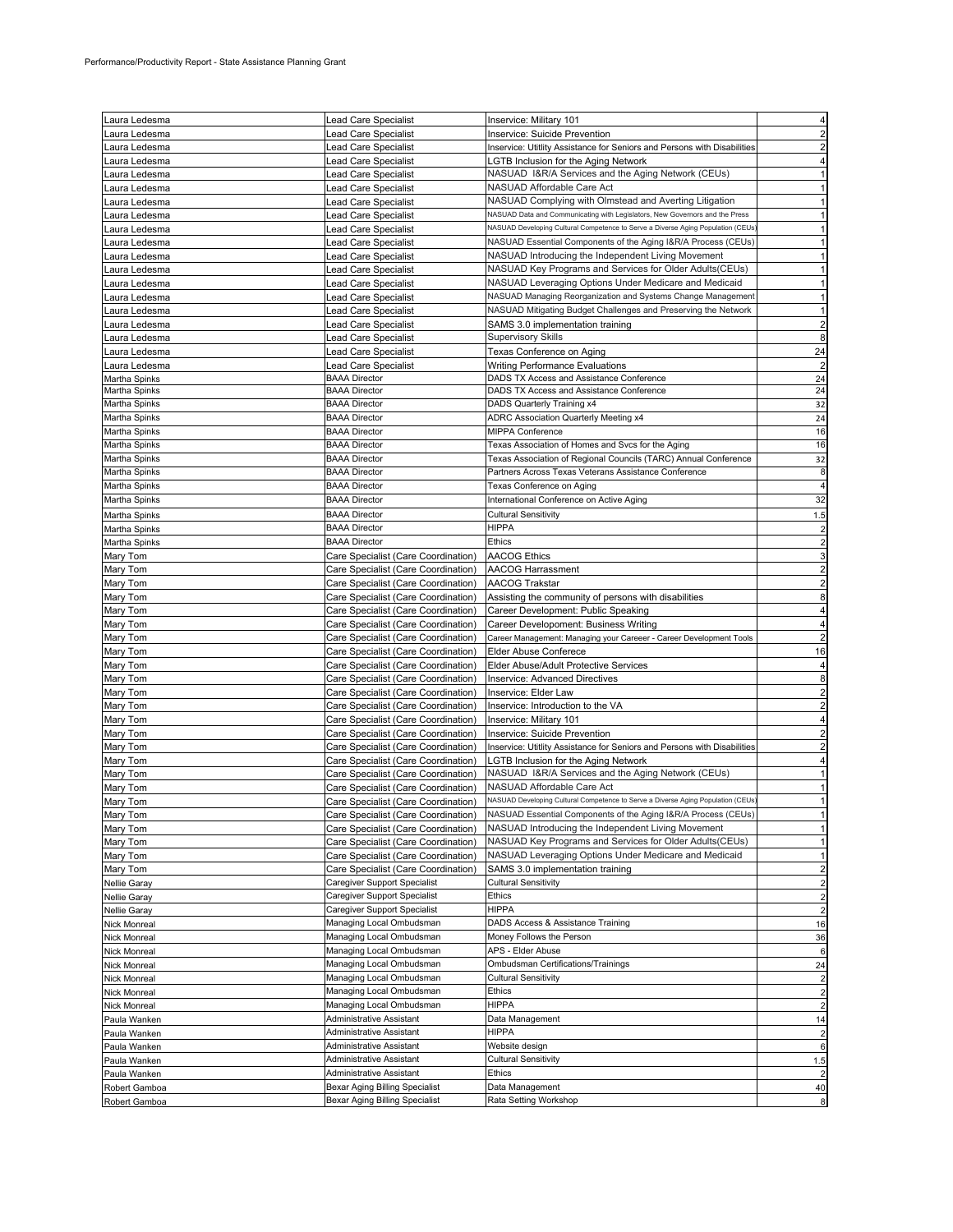| Robert Gamboa      | Bexar Aging Billing Specialist | <b>Track Star Training</b>                                                      | $\mathbf{1}$                                                                       |
|--------------------|--------------------------------|---------------------------------------------------------------------------------|------------------------------------------------------------------------------------|
| Robert Gamboa      | Bexar Aging Billing Specialist | Harmony Conference                                                              | 32                                                                                 |
|                    | Bexar Aging Billing Specialist | TX Conference on Aging                                                          |                                                                                    |
| Robert Gamboa      |                                | <b>TARC</b>                                                                     | 16                                                                                 |
| Robert Gamboa      | Bexar Aging Billing Specialist |                                                                                 | 8                                                                                  |
| Robert Gamboa      | Bexar Aging Billing Specialist | <b>Cultural Sensitivity</b>                                                     | $\overline{c}$                                                                     |
| Robert Gamboa      | Bexar Aging Billing Specialist | Ethics                                                                          | $\overline{c}$                                                                     |
| Robert Gamboa      | Bexar Aging Billing Specialist | <b>HIPPA</b>                                                                    | $\overline{c}$                                                                     |
| Rosemary Guardiola | <b>Benefits Counselor II</b>   | <b>AACOG Ethics</b>                                                             | $\mathbf{3}$                                                                       |
| Rosemary Guardiola | Benefits Counselor II          | AACOG Harrassment                                                               | $\overline{a}$                                                                     |
| Rosemary Guardiola | Benefits Counselor II          | AACOG Trakstar                                                                  | $\overline{\mathbf{c}}$                                                            |
| Rosemary Guardiola | Benefits Counselor II          | Assisting the community of persons with disabilities                            | 8                                                                                  |
| Rosemary Guardiola | Benefits Counselor II          | CMS Train the Trainer                                                           | 11                                                                                 |
| Rosemary Guardiola | <b>Benefits Counselor II</b>   | Elder Abuse/Adult Protective Services                                           | $\overline{4}$                                                                     |
| Rosemary Guardiola | Benefits Counselor II          | <b>Inservice: Advanced Directives</b>                                           | 8                                                                                  |
| Rosemary Guardiola | <b>Benefits Counselor II</b>   | Inservice: Elder Law                                                            | $\overline{\mathbf{c}}$                                                            |
| Rosemary Guardiola | <b>Benefits Counselor II</b>   | Inservice: Introduction to the VA                                               | $\overline{\mathbf{c}}$                                                            |
| Rosemary Guardiola | <b>Benefits Counselor II</b>   | <b>Inservice: Military 101</b>                                                  | 4                                                                                  |
| Rosemary Guardiola | <b>Benefits Counselor II</b>   | Inservice: Suicide Prevention                                                   | $\overline{2}$                                                                     |
| Rosemary Guardiola | <b>Benefits Counselor II</b>   | Inservice: Utitlity Assistance for Seniors and Persons with Disabilities        | $\overline{2}$                                                                     |
| Rosemary Guardiola | <b>Benefits Counselor II</b>   | LGTB Inclusion for the Aging Network                                            | $\overline{4}$                                                                     |
| Rosemary Guardiola | Benefits Counselor II          | NASUAD I&R/A Services and the Aging Network (CEUs)                              | $\mathbf{1}$                                                                       |
| Rosemary Guardiola | <b>Benefits Counselor II</b>   | NASUAD Affordable Care Act                                                      | $\mathbf{1}$                                                                       |
| Rosemary Guardiola | <b>Benefits Counselor II</b>   | NASUAD Developing Cultural Competence to Serve a Diverse Aging Population (CEUs | $\mathbf{1}$                                                                       |
| Rosemary Guardiola | Benefits Counselor II          | NASUAD Essential Components of the Aging I&R/A Process (CEUs)                   | $\mathbf{1}$                                                                       |
| Rosemary Guardiola | <b>Benefits Counselor II</b>   | NASUAD Introducing the Independent Living Movement                              | $\mathbf{1}$                                                                       |
| Rosemary Guardiola |                                | NASUAD Key Programs and Services for Older Adults(CEUs)                         | $\mathbf{1}$                                                                       |
| Rosemary Guardiola | <b>Benefits Counselor II</b>   | NASUAD Leveraging Options Under Medicare and Medicaid                           | $\mathbf{1}$                                                                       |
|                    | <b>Benefits Counselor II</b>   |                                                                                 |                                                                                    |
| Rosemary Guardiola | <b>Benefits Counselor II</b>   | SAMS 3.0 implementation training                                                | $\overline{2}$                                                                     |
| Rosemary Guardiola | <b>Benefits Counselor II</b>   | SHIP Conference Calls (monthly)                                                 | 12                                                                                 |
| Sandra Aviles      | Care Specialist (Benefits)     | <b>AACOG Ethics</b>                                                             | 3                                                                                  |
| Sandra Aviles      | Care Specialist (Benefits)     | <b>AACOG Harrassment</b>                                                        | $\overline{a}$                                                                     |
| Sandra Aviles      | Care Specialist (Benefits)     | <b>AACOG Trakstar</b>                                                           | $\overline{2}$                                                                     |
| Sandra Aviles      | Care Specialist (Benefits)     | Assisting the community of persons with disabilities                            | 8                                                                                  |
| Sandra Aviles      | Care Specialist (Benefits)     | Career Development: Public Speaking                                             | 4                                                                                  |
| Sandra Aviles      | Care Specialist (Benefits)     | Career Developoment: Business Writing                                           | $\overline{\mathbf{4}}$                                                            |
| Sandra Aviles      | Care Specialist (Benefits)     | Career Management: Managing your Careeer - Career Development Tools             | $\overline{a}$                                                                     |
| Sandra Aviles      | Care Specialist (Benefits)     | CMS Train the Trainer                                                           | 11                                                                                 |
| Sandra Aviles      | Care Specialist (Benefits)     | Elder Abuse Conference                                                          | 16                                                                                 |
| Sandra Aviles      | Care Specialist (Benefits)     | Elder Abuse/Adult Protective Services                                           |                                                                                    |
|                    |                                |                                                                                 | $\overline{4}$                                                                     |
| Sandra Aviles      | Care Specialist (Benefits)     | HICAP II                                                                        | 11                                                                                 |
| Sandra Aviles      | Care Specialist (Benefits)     | <b>Inservice: Advanced Directives</b>                                           |                                                                                    |
| Sandra Aviles      | Care Specialist (Benefits)     | Inservice: Elder Law                                                            | $\overline{\mathbf{c}}$                                                            |
| Sandra Aviles      | Care Specialist (Benefits)     | Inservice: Introduction to the VA                                               |                                                                                    |
| Sandra Aviles      | Care Specialist (Benefits)     | Inservice: Military 101                                                         | 8<br>$\overline{a}$<br>$\overline{\mathbf{4}}$                                     |
|                    | Care Specialist (Benefits)     | Inservice: Suicide Prevention                                                   |                                                                                    |
| Sandra Aviles      |                                |                                                                                 |                                                                                    |
| Sandra Aviles      | Care Specialist (Benefits)     | Inservice: Utitlity Assistance for Seniors and Persons with Disabilities        | $\overline{2}$                                                                     |
| Sandra Aviles      | Care Specialist (Benefits)     | LGTB Inclusion for the Aging Network                                            | 4                                                                                  |
| Sandra Aviles      | Care Specialist (Benefits)     | NASUAD I&R/A Services and the Aging Network (CEUs)                              |                                                                                    |
| Sandra Aviles      | Care Specialist (Benefits)     | NASUAD Affordable Care Act                                                      | $\mathbf{1}$                                                                       |
| Sandra Aviles      | Care Specialist (Benefits)     | NASUAD Developing Cultural Competence to Serve a Diverse Aging Population (CEUs | $\overline{a}$<br>$\mathbf{1}$<br>$\mathbf{1}$                                     |
| Sandra Aviles      | Care Specialist (Benefits)     | NASUAD Essential Components of the Aging I&R/A Process (CEUs)                   |                                                                                    |
| Sandra Aviles      | Care Specialist (Benefits)     | NASUAD Introducing the Independent Living Movement                              | $\mathbf{1}$                                                                       |
| Sandra Aviles      | Care Specialist (Benefits)     | NASUAD Key Programs and Services for Older Adults(CEUs)                         | $\mathbf{1}$                                                                       |
| Sandra Aviles      | Care Specialist (Benefits)     | NASUAD Leveraging Options Under Medicare and Medicaid                           | $\mathbf{1}$                                                                       |
| Sandra Aviles      | Care Specialist (Benefits)     | SAMS 3.0 implementation training                                                | $\overline{2}$                                                                     |
| Sandra Aviles      | Care Specialist (Benefits)     | SHIP Conference Calls (monthly)                                                 | 12                                                                                 |
| Siena Lindemann    | ASC Program Manager            | <b>AACOG Ethics</b>                                                             | $\mathbf{3}$                                                                       |
| Siena Lindemann    | ASC Program Manager            | AACOG Harrassment                                                               | $\overline{a}$                                                                     |
| Siena Lindemann    | ASC Program Manager            | AACOG Trakstar                                                                  | $\overline{a}$                                                                     |
| Siena Lindemann    | ASC Program Manager            | Assisting the community of persons with disabilities                            |                                                                                    |
| Siena Lindemann    | ASC Program Manager            | Career Development: Public Speaking                                             | 8<br>$\overline{4}$                                                                |
| Siena Lindemann    | ASC Program Manager            | Career Developoment: Business Writing                                           | $\overline{4}$                                                                     |
| Siena Lindemann    | <b>ASC Program Manager</b>     | Career Management: Managing your Careeer - Career Development Tools             | $\overline{a}$                                                                     |
| Siena Lindemann    | ASC Program Manager            | DADS Access and Assistance Conference                                           | 24                                                                                 |
| Siena Lindemann    | ASC Program Manager            | Elder Abuse Conference                                                          |                                                                                    |
| Siena Lindemann    | ASC Program Manager            | Elder Abuse Conference                                                          | 16<br>16                                                                           |
| Siena Lindemann    | ASC Program Manager            | Elder Abuse/Adult Protective Services                                           | 4                                                                                  |
| Siena Lindemann    | ASC Program Manager            | <b>Inservice: Advanced Directives</b>                                           |                                                                                    |
| Siena Lindemann    | ASC Program Manager            | Inservice: Elder Law                                                            |                                                                                    |
| Siena Lindemann    | ASC Program Manager            | Inservice: Introduction to the VA                                               |                                                                                    |
| Siena Lindemann    | ASC Program Manager            | Inservice: Military 101                                                         |                                                                                    |
| Siena Lindemann    | ASC Program Manager            | Inservice: Suicide Prevention                                                   | 8<br>$\overline{a}$<br>$\overline{a}$<br>$\overline{\mathbf{4}}$<br>$\overline{a}$ |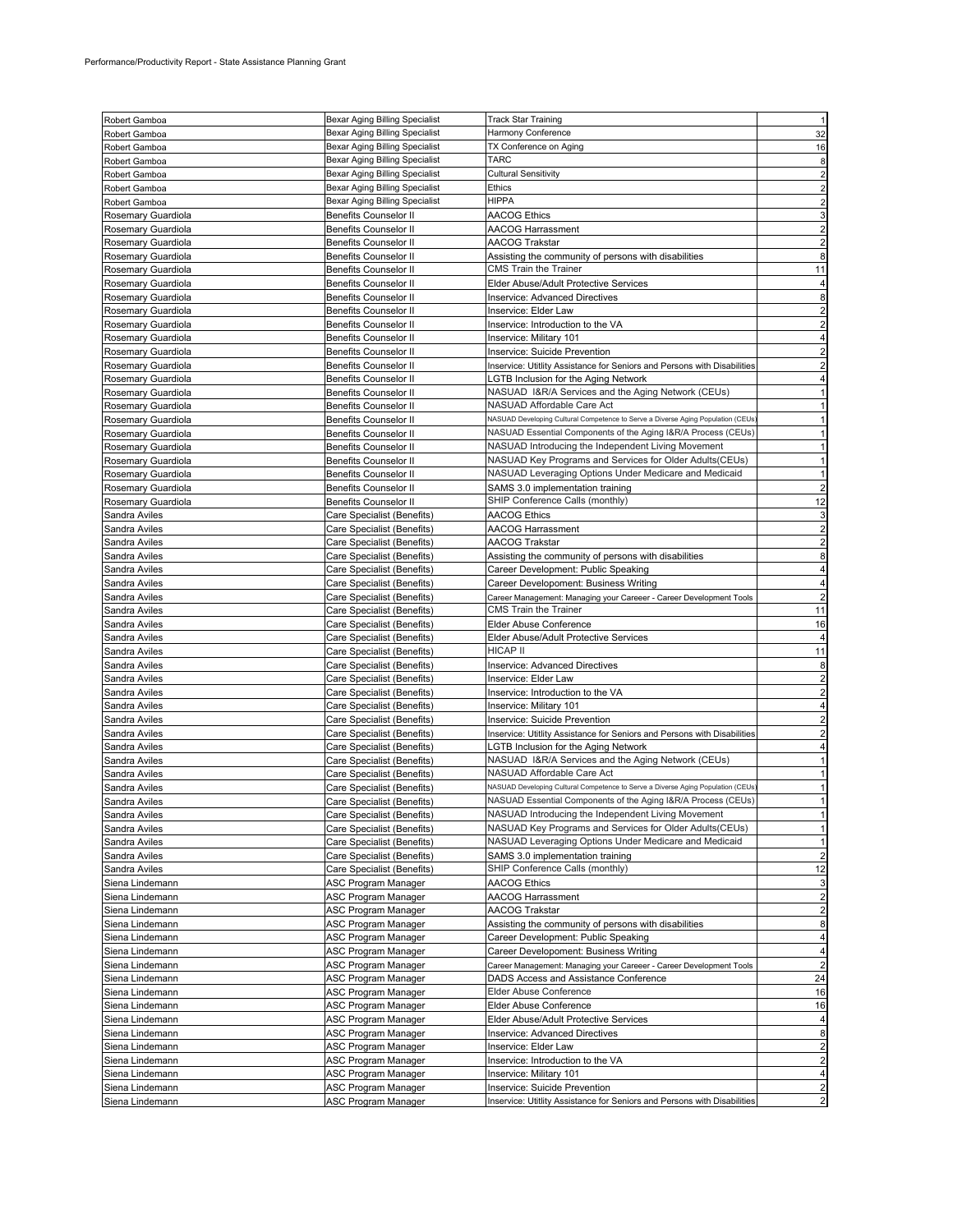| Siena Lindemann      | ASC Program Manager                       | LGTB Inclusion for the Aging Network                                            |                         |
|----------------------|-------------------------------------------|---------------------------------------------------------------------------------|-------------------------|
| Siena Lindemann      | ASC Program Manager                       | NASUAD I&R/A Services and the Aging Network (CEUs)                              |                         |
| Siena Lindemann      | ASC Program Manager                       | NASUAD Affordable Care Act                                                      |                         |
| Siena Lindemann      | ASC Program Manager                       | NASUAD Complying with Olmstead and Averting Litigation                          |                         |
| Siena Lindemann      | ASC Program Manager                       | NASUAD Data and Communicating with Legislators, New Governors and the Press     |                         |
|                      |                                           | NASUAD Developing Cultural Competence to Serve a Diverse Aging Population (CEUs |                         |
| Siena Lindemann      | <b>ASC Program Manager</b>                |                                                                                 |                         |
| Siena Lindemann      | ASC Program Manager                       | NASUAD Essential Components of the Aging I&R/A Process (CEUs)                   |                         |
| Siena Lindemann      | ASC Program Manager                       | NASUAD Introducing the Independent Living Movement                              |                         |
| Siena Lindemann      | ASC Program Manager                       | NASUAD Key Programs and Services for Older Adults(CEUs)                         |                         |
| Siena Lindemann      | ASC Program Manager                       | NASUAD Leveraging Options Under Medicare and Medicaid                           |                         |
|                      |                                           | NASUAD Managing Reorganization and Systems Change Management                    |                         |
| Siena Lindemann      | ASC Program Manager                       |                                                                                 |                         |
| Siena Lindemann      | ASC Program Manager                       | NASUAD Mitigating Budget Challenges and Preserving the Network                  | $\mathbf{1}$            |
| Siena Lindemann      | ASC Program Manager                       | SAMS 3.0 implementation training                                                | $\overline{c}$          |
| Siena Lindemann      | ASC Program Manager                       | <b>Supervisory Skills</b>                                                       | 8                       |
| Siena Lindemann      | <b>ASC Program Manager</b>                | <b>Texas AIRS Conference</b>                                                    | 16                      |
|                      |                                           |                                                                                 |                         |
| Siena Lindemann      | ASC Program Manager                       | Texas Conference on Aging                                                       | 24                      |
| Siena Lindemann      | ASC Program Manager                       | <b>Writing Performance Evaluations</b>                                          | 2                       |
| Siena Lindemann      | ASC Program Manager                       | <b>CMS Train the Trainer</b>                                                    | 11                      |
| <b>Susan Blevins</b> | Care Specialist (Care Coordination)       | <b>AACOG Ethics</b>                                                             | 3                       |
| <b>Susan Blevins</b> | Care Specialist (Care Coordination)       | <b>AACOG Harrassment</b>                                                        | $\overline{c}$          |
|                      |                                           |                                                                                 | $\overline{2}$          |
| Susan Blevins        | Care Specialist (Care Coordination)       | <b>AACOG Trakstar</b>                                                           |                         |
| Susan Blevins        | Care Specialist (Care Coordination)       | Assisting the community of persons with disabilities                            | 8                       |
| Susan Blevins        | Care Specialist (Care Coordination)       | Career Development: Public Speaking                                             | 4                       |
| Susan Blevins        | Care Specialist (Care Coordination)       | Career Developoment: Business Writing                                           | 4                       |
| Susan Blevins        | Care Specialist (Care Coordination)       | Career Management: Managing your Careeer - Career Development Tools             | $\overline{2}$          |
| <b>Susan Blevins</b> | Care Specialist (CTI)                     | Elder Abuse Conference                                                          | 16                      |
|                      |                                           |                                                                                 |                         |
| Susan Blevins        | Care Specialist (Care Coordination)       | Elder Abuse/Adult Protective Services                                           | 4                       |
| Susan Blevins        | Care Specialist (Care Coordination)       | Inservice: Advanced Directives                                                  | 8                       |
| Susan Blevins        | Care Specialist (Care Coordination)       | Inservice: Elder Law                                                            | 2                       |
| <b>Susan Blevins</b> | Care Specialist (Care Coordination)       | Inservice: Introduction to the VA                                               | $\overline{2}$          |
| Susan Blevins        |                                           |                                                                                 |                         |
|                      | Care Specialist (Care Coordination)       | Inservice: Military 101                                                         |                         |
| <b>Susan Blevins</b> | Care Specialist (Care Coordination)       | Inservice: Suicide Prevention                                                   | 2                       |
| Susan Blevins        | Care Specialist (Care Coordination)       | Inservice: Utitlity Assistance for Seniors and Persons with Disabilities        | $\overline{2}$          |
| Susan Blevins        | Care Specialist (Care Coordination)       | LGTB Inclusion for the Aging Network                                            | 4                       |
| Susan Blevins        | Care Specialist (Care Coordination)       | NASUAD I&R/A Services and the Aging Network (CEUs)                              |                         |
| Susan Blevins        | Care Specialist (Care Coordination)       | NASUAD Affordable Care Act                                                      |                         |
|                      |                                           |                                                                                 |                         |
| Susan Blevins        | Care Specialist (Care Coordination)       | NASUAD Developing Cultural Competence to Serve a Diverse Aging Population (CEUs |                         |
| Susan Blevins        | Care Specialist (Care Coordination)       | NASUAD Essential Components of the Aging I&R/A Process (CEUs)                   |                         |
| <b>Susan Blevins</b> | Care Specialist (Care Coordination)       | NASUAD Introducing the Independent Living Movement                              |                         |
| Susan Blevins        | Care Specialist (Care Coordination)       | NASUAD Key Programs and Services for Older Adults(CEUs)                         |                         |
| Susan Blevins        | Care Specialist (Care Coordination)       | NASUAD Leveraging Options Under Medicare and Medicaid                           |                         |
|                      |                                           |                                                                                 |                         |
| Susan Blevins        | Care Specialist (Care Coordination)       | SAMS 3.0 implementation training                                                |                         |
| <b>Susan Blevins</b> | Care Specialist (CTI)                     | <b>TCOA Conference</b>                                                          | 24                      |
| Teresa Banda         | Benefits Counselor Lead Specialist        | <b>AACOG Ethics</b>                                                             | 3                       |
| Teresa Banda         | <b>Benefits Counselor Lead Specialist</b> | <b>AACOG Harrassment</b>                                                        | $\overline{2}$          |
| Teresa Banda         | Benefits Counselor Lead Specialist        | <b>AACOG Trakstar</b>                                                           | $\overline{2}$          |
|                      |                                           |                                                                                 |                         |
| Teresa Banda         | Benefits Counselor Lead Specialist        | Assisting the community of persons with disabilities                            | 8                       |
| Teresa Banda         | <b>Benefits Counselor Lead Specialist</b> | Career Development: Public Speaking                                             | $\overline{4}$          |
| Teresa Banda         | Benefits Counselor Lead Specialist        | Career Developoment: Business Writing                                           |                         |
| Teresa Banda         | Benefits Counselor Lead Specialist        | Career Management: Managing your Careeer - Career Development Tools             | $\overline{2}$          |
| Teresa Banda         | Benefits Counselor Lead Specialist        | DADS Access and Assistance Conference                                           | 24                      |
| Teresa Banda         | <b>Benefits Counselor Lead Specialist</b> | Elder Abuse Conference                                                          | 16                      |
|                      |                                           |                                                                                 |                         |
| Teresa Banda         | Benefits Counselor Lead Specialist        | Elder Abuse Conference                                                          | 16                      |
| Teresa Banda         | Benefits Counselor Lead Specialist        | Elder Abuse/Adult Protective Services                                           | 4                       |
| Teresa Banda         | Benefits Counselor Lead Specialist        | <b>Inservice: Advanced Directives</b>                                           | 8                       |
| Teresa Banda         | <b>Benefits Counselor Lead Specialist</b> | Inservice: Elder Law                                                            | $\overline{c}$          |
| Teresa Banda         | Benefits Counselor Lead Specialist        | Inservice: Introduction to the VA                                               | $\overline{\mathbf{c}}$ |
| Teresa Banda         | Benefits Counselor Lead Specialist        | Inservice: Military 101                                                         | 4                       |
|                      |                                           |                                                                                 |                         |
| Teresa Banda         | Benefits Counselor Lead Specialist        | Inservice: Suicide Prevention                                                   | $\overline{\mathbf{c}}$ |
| Teresa Banda         | Benefits Counselor Lead Specialist        | Inservice: Utitlity Assistance for Seniors and Persons with Disabilities        | $\overline{\mathbf{c}}$ |
| Teresa Banda         | <b>Benefits Counselor Lead Specialist</b> | LGTB Inclusion for the Aging Network                                            | 4                       |
| Teresa Banda         | Benefits Counselor Lead Specialist        | NASUAD I&R/A Services and the Aging Network (CEUs)                              | $\mathbf{1}$            |
| Teresa Banda         | Benefits Counselor Lead Specialist        | NASUAD Affordable Care Act                                                      | 1                       |
|                      |                                           |                                                                                 |                         |
| Teresa Banda         | <b>Benefits Counselor Lead Specialist</b> | NASUAD Complying with Olmstead and Averting Litigation                          | 1                       |
| Teresa Banda         | Benefits Counselor Lead Specialist        | NASUAD Data and Communicating with Legislators, New Governors and the Press     |                         |
| Teresa Banda         | Benefits Counselor Lead Specialist        | NASUAD Developing Cultural Competence to Serve a Diverse Aging Population (CEUs |                         |
| Teresa Banda         | Benefits Counselor Lead Specialist        | NASUAD Essential Components of the Aging I&R/A Process (CEUs)                   |                         |
| Teresa Banda         | Benefits Counselor Lead Specialist        | NASUAD Introducing the Independent Living Movement                              |                         |
|                      |                                           | NASUAD Key Programs and Services for Older Adults(CEUs)                         |                         |
| Teresa Banda         | <b>Benefits Counselor Lead Specialist</b> |                                                                                 |                         |
| Teresa Banda         | Benefits Counselor Lead Specialist        | NASUAD Leveraging Options Under Medicare and Medicaid                           |                         |
| Teresa Banda         | Benefits Counselor Lead Specialist        | NASUAD Managing Reorganization and Systems Change Management                    | $\mathbf{1}$            |
| Teresa Banda         | Benefits Counselor Lead Specialist        | NASUAD Mitigating Budget Challenges and Preserving the Network                  | 1                       |
|                      | Benefits Counselor Lead Specialist        | SAMS 3.0 implementation training                                                | $\overline{\mathbf{c}}$ |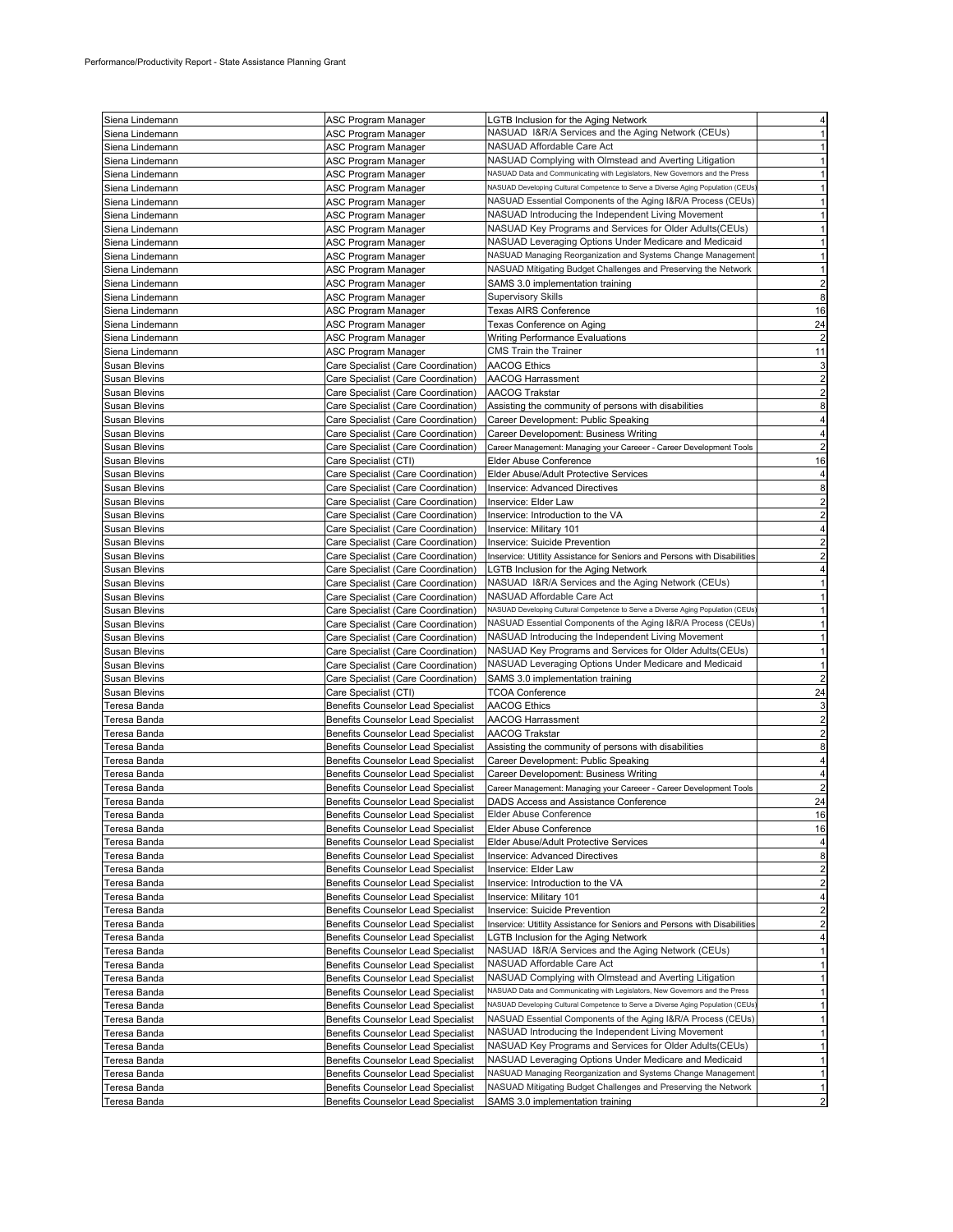| Teresa Banda                 | Benefits Counselor Lead Specialist        | <b>Supervisory Skills</b>                                                       | 8                       |
|------------------------------|-------------------------------------------|---------------------------------------------------------------------------------|-------------------------|
|                              |                                           |                                                                                 | $\overline{c}$          |
| Teresa Banda                 | Benefits Counselor Lead Specialist        | <b>Writing Performance Evaluations</b>                                          |                         |
| Teresa Banda                 | Benefits Counselor Lead Specialist        | CMS Train the Trainer                                                           | 11                      |
| Teresa Banda                 | <b>Benefits Counselor Lead Specialist</b> | HICAP II                                                                        | 11                      |
| Teresa Banda                 | Benefits Counselor Lead Specialist        | N4A Conference                                                                  | 24                      |
| Teresa Banda                 | Benefits Counselor Lead Specialist        | SHIP Conference Calls (monthly)                                                 | 12                      |
| <b>Tina Rosales</b>          | <b>ASC Care Specialist</b>                | AACOG Ethics                                                                    | 3                       |
| <b>Tina Rosales</b>          | <b>ASC Care Specialist</b>                | AACOG Harrassment                                                               | $\overline{\mathbf{c}}$ |
| <b>Tina Rosales</b>          | <b>ASC Care Specialist</b>                | AACOG Trakstar                                                                  | $\overline{c}$          |
| Tina Rosales                 | <b>ASC Care Specialist</b>                | ASC - AIRS Certification courses                                                | 24                      |
| Tina Rosales                 | <b>ASC Care Specialist</b>                | ASC Refresher Training                                                          | 16                      |
|                              |                                           |                                                                                 |                         |
| Tina Rosales                 | ASC Care Specialist                       | Assisting the community of persons with disabilities                            | 8                       |
| Tina Rosales                 | <b>ASC Care Specialist</b>                | Call Center Customer Satisfaction                                               | 4                       |
| Tina Rosales                 | ASC Care Specialist                       | Career Development: Public Speaking                                             |                         |
| Tina Rosales                 | <b>ASC Care Specialist</b>                | Career Developoment: Business Writing                                           | 4                       |
| Tina Rosales                 | <b>ASC Care Specialist</b>                | Career Management: Managing your Careeer - Career Development Tools             | 2                       |
| <b>Tina Rosales</b>          | <b>ASC Care Specialist</b>                | Elder Abuse/Adult Protective Services                                           | 4                       |
| Tina Rosales                 | <b>ASC Care Specialist</b>                | Inservice: Advanced Directives                                                  | 8                       |
| <b>Tina Rosales</b>          | <b>ASC Care Specialist</b>                | Inservice: Elder Law                                                            | $\overline{a}$          |
| <b>Tina Rosales</b>          | <b>ASC Care Specialist</b>                | Inservice: Introduction to the VA                                               | $\overline{a}$          |
| <b>Tina Rosales</b>          |                                           | Inservice: Military 101                                                         | 4                       |
|                              | <b>ASC Care Specialist</b>                |                                                                                 |                         |
| <b>Tina Rosales</b>          | <b>ASC Care Specialist</b>                | Inservice: Suicide Prevention                                                   | $\overline{c}$          |
| Tina Rosales                 | <b>ASC Care Specialist</b>                | Inservice: Utitlity Assistance for Seniors and Persons with Disabilities        | 2                       |
| Tina Rosales                 | <b>ASC Care Specialist</b>                | <b>CTB Inclusion for the Aging Network</b>                                      |                         |
| Tina Rosales                 | ASC Care Specialist                       | NASUAD I&R/A Services and the Aging Network (CEUs)                              | 1                       |
| Tina Rosales                 | <b>ASC Care Specialist</b>                | NASUAD Affordable Care Act                                                      |                         |
| Tina Rosales                 | ASC Care Specialist                       | NASUAD Developing Cultural Competence to Serve a Diverse Aging Population (CEUs |                         |
| Tina Rosales                 | <b>ASC Care Specialist</b>                | NASUAD Essential Components of the Aging I&R/A Process (CEUs)                   |                         |
| Tina Rosales                 | <b>ASC Care Specialist</b>                | NASUAD Introducing the Independent Living Movement                              |                         |
| <b>Tina Rosales</b>          | <b>ASC Care Specialist</b>                | NASUAD Key Programs and Services for Older Adults(CEUs)                         |                         |
|                              |                                           | NASUAD Leveraging Options Under Medicare and Medicaid                           |                         |
| Tina Rosales                 | <b>ASC Care Specialist</b>                |                                                                                 |                         |
| <b>Tina Rosales</b>          | <b>ASC Care Specialist</b>                | SAMS 3.0 implementation training                                                | 2                       |
| Valerie Biediger             | Health & Wellness Specialist              | <b>Cultural Sensitivity</b>                                                     | $\overline{c}$          |
| Valerie Biediger             | Health & Wellness Specialist              | <b>Ethics</b>                                                                   |                         |
| Valerie Biediger             | Health & Wellness Specialist              | HIPPA                                                                           | 2                       |
|                              |                                           |                                                                                 |                         |
|                              |                                           |                                                                                 |                         |
| <b>CRIMINAL JUSTICE:</b>     |                                           |                                                                                 |                         |
| Marcela Medina               |                                           |                                                                                 |                         |
|                              | <b>Public Safety Manager</b>              | The Governor's Office (TARC-2012 Quarterly)                                     |                         |
| Marcela Medina               | Public Safety Manager                     | CJD Mandatory Training -TARC September                                          | 24                      |
| Marcela Medina               | Public Safety Manager                     | The Governor's Office (TARC-2012 Quarterly)                                     |                         |
| Jim McGregor                 | Academy Instructor                        | ALERRT Train the Trainer                                                        | 40                      |
| Jim McGregor                 | Academy Instructor                        | <b>NAPD</b>                                                                     | 40                      |
| Jim McGregor                 | Academy Instructor                        | <b>Street Survival</b>                                                          | 16                      |
| Jim McGregor                 | Academy Instructor                        | Advanced Instructor                                                             | 40                      |
| Mike Davis                   | <b>BPOC Supervisor</b>                    | <b>FLETC</b>                                                                    | 32                      |
| Mike Davis                   | <b>BPOC Supervisor</b>                    | <b>Street Survival</b>                                                          | 16                      |
| Mike Davis                   | <b>BPOC Supervisor</b>                    | Data Driven Approaches to Crime and Traffic Safety                              | 24                      |
| Mike Davis                   | <b>BPOC Supervisor</b>                    | Advanced Instructor                                                             | 40                      |
| Richard Bryan                | Academy Coordinator                       | <b>Street Survival</b>                                                          | 16                      |
| Richard Bryan                | Academy Coordinator                       | <b>TCLEOSE Coordinators Conference</b>                                          | 24                      |
|                              |                                           |                                                                                 |                         |
|                              |                                           |                                                                                 |                         |
| <b>ECONOMIC DEVELOPMENT:</b> |                                           |                                                                                 |                         |
| Joe Ramos                    | Senior Director of Regional Services      | EDA annual conference and workshop                                              | 32                      |
|                              |                                           |                                                                                 |                         |
| <b>HOMELAND SECURITY:</b>    |                                           |                                                                                 |                         |
| Adrienne R. Cohen            | Homeland Security Coordinator             | Texas Homeland Security Conference                                              | 32                      |
| Adrienne R. Cohen            | Homeland Security Coordinator             | <b>TARC Quarterly Training Meetings</b>                                         | 16                      |
| Adrienne R. Cohen            | Homeland Security Coordinator             | Region 53 Conferences and Training                                              | 16                      |
| Adrienne R. Cohen            | Homeland Security Coordinator             | FEMA NIMS                                                                       | 24                      |
| Adrienne R. Cohen            | Homeland Security Coordinator             | <b>BSIR</b>                                                                     | 16                      |
| Adrienne R. Cohen            | Homeland Security Coordinator             | Infragard                                                                       | 6                       |
|                              | Homeland Security Coordinator             |                                                                                 | 24                      |
| Adrienne R. Cohen            |                                           | <b>Texas Unites Conference</b>                                                  |                         |
|                              |                                           |                                                                                 |                         |
| <b>NATURAL RESOURCES:</b>    |                                           |                                                                                 |                         |
| Brenda Williams              | Projects Manager                          | Clean Cities University (if new courses available)                              | 4                       |
| Yliana Flores                | Clean Cities Technician                   | Clean Cities University (if new courses available)                              | 4                       |
|                              |                                           |                                                                                 |                         |
| <b>REGIONAL DATA CENTER:</b> |                                           |                                                                                 |                         |
| David Kruse                  | Regional Data Center Director             | Texas State Data Center                                                         | 12                      |
|                              |                                           |                                                                                 |                         |
| <b>RESOURCE RECOVERY:</b>    |                                           |                                                                                 |                         |
| Georgia Zannaras             | Resource Recovery Manager                 | EPA Series for 2013                                                             | 12                      |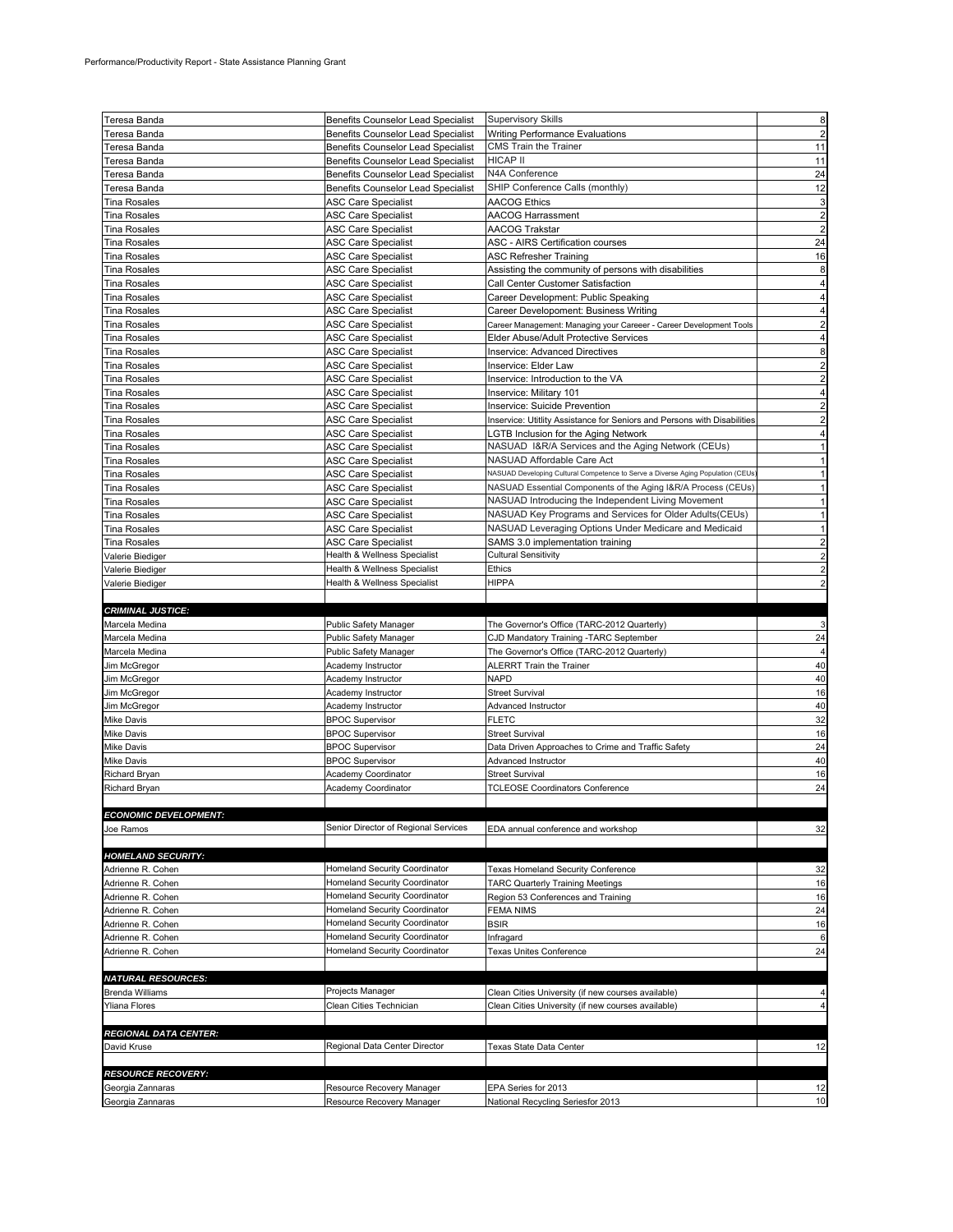| Georgia Zannaras                                          | Resource Recovery Manager                                           | Local Control of Illegal Dumping                                     | 6  |
|-----------------------------------------------------------|---------------------------------------------------------------------|----------------------------------------------------------------------|----|
| Georgia Zannaras                                          | Resource Recovery Manager                                           | <b>TARC Training</b>                                                 | 24 |
|                                                           |                                                                     |                                                                      |    |
| RURAL PUBLIC TRANSPORTATION*:                             |                                                                     |                                                                      |    |
| <b>ART Drivers</b>                                        | <b>ART Drivers</b>                                                  | PASS CertificationTraining                                           |    |
| <b>ART Drivers</b>                                        | <b>ART Drivers</b>                                                  | Crisis Management Training                                           | 16 |
| <b>ART Drivers</b>                                        | <b>ART Drivers</b>                                                  | CPR-First Aid & Blood borne Pathogen                                 | 6  |
| ART Drivers                                               | ART Drivers                                                         | Defensive Driving                                                    | 6  |
| ART Drivers                                               | <b>ART Drivers</b>                                                  | Fire Extinguisher Training                                           |    |
| ART Drivers                                               | ART Drivers                                                         | Vehicle Emergency Evalucation                                        |    |
| <b>ART Drivers</b>                                        | <b>ART Drivers</b>                                                  | Curbing Transit Employee Distracted Driving                          |    |
| <b>ART Drivers</b>                                        | <b>ART Drivers</b>                                                  | Commerical Driver License Training                                   |    |
| <b>ART Drivers</b>                                        | <b>ART Drivers</b>                                                  | Quarterly Safety Meetings + Training                                 |    |
| <b>ART Drivers</b>                                        | <b>ART Drivers</b>                                                  | Fatigue Awareness for Transit Employees                              |    |
| ART Drivers                                               | <b>ART Drivers</b>                                                  | Drug & Alcohol Orientation-refresher<br>RTAP Customer Driven Service |    |
| <b>ART Drivers</b><br><b>ART Drivers</b>                  | <b>ART Drivers</b><br><b>ART Drivers</b>                            | RTAP Problem Passengers-Challenging Situation                        |    |
| <b>ART Drivers</b>                                        | <b>ART Drivers</b>                                                  | System Security Awareness for Transit Employees                      |    |
| <b>ART Drivers</b>                                        | <b>ART Drivers</b>                                                  | New Hire Training                                                    | 6  |
| ART Technicans & Transportation Specialist                | ART Technicans & Transportation Specialist                          | BRAUN & RICON Lift Training                                          |    |
| ART Technicans & Transportation Specialist                | ART Technicans & Transportation Specialist                          | Vehicle Operations Training                                          |    |
| ART Dispatcher Training                                   | <b>ART Dispatcher Training</b>                                      | RTAP or CTAA Professional Dispatch & Scheduling                      | 6  |
| ART Dispatch Training                                     | <b>ART Dispatcher Training</b>                                      | <b>Customer Service Training</b>                                     |    |
| 'Contact Hours for drivers are based a per persion basis. | Some staff only require refresher trainer.                          |                                                                      |    |
|                                                           |                                                                     |                                                                      |    |
| <b>WEATHERIZATION ASSISTANCE PROGRAM:</b>                 |                                                                     |                                                                      |    |
| René Chadick                                              | Weatherization Assistance Prog. Mgr.                                | DOE Health and Safety                                                | 10 |
| Mayra Rivero                                              | Housing Intake Specialist                                           | DOE Health and Safety                                                | 10 |
| Glover Harris                                             | QA Specialist                                                       | DOE Health and Safety                                                | 10 |
| Eva Maldonado                                             | Weatherization Inspector                                            | DOE Health and Safety                                                | 10 |
| <b>Rick Morales</b>                                       | Weatherization Inspector                                            | DOE Health and Safety                                                | 10 |
| Michael Martinez                                          | Weatherization Inspector                                            | DOE Health and Safety                                                | 10 |
| Chris Arispe                                              | Weatherization Inspector                                            | DOE Health and Safety                                                | 10 |
|                                                           |                                                                     |                                                                      |    |
| <b>WORKFORCE:</b>                                         |                                                                     |                                                                      |    |
| Ashcraft, Marti                                           | <b>Business Service Representative</b>                              | Training regarding new Target Occupations                            |    |
| Ashcraft, Marti                                           | <b>Business Service Representative</b>                              | <b>Customer Service</b>                                              |    |
| Bermea, Brandy                                            | Child Care Counselor                                                | Training regarding new Target Occupations                            |    |
| Bermea, Brandy                                            | Child Care Counselor                                                | <b>Customer Service</b>                                              |    |
| Cantu, Julie<br>Casias, Johnny                            | Child Care Resource Specialist<br>Career Development Specialist     | Supervisor Training                                                  | 12 |
| Casias, Johnny                                            | Career Development Specialist                                       | Training regarding new Target Occupations<br><b>Customer Service</b> |    |
| DeLaCruz, Melissa                                         | Center Manager                                                      | Training regarding new Target Occupations                            |    |
| DeLaCruz, Melissa                                         | Center Manager                                                      | <b>Customer Service</b>                                              |    |
| DeLaCruz, Melissa                                         | Center Manager                                                      | <b>Supervisor Training</b>                                           | 12 |
| DeLeon, Veronica                                          | Career Development Specialist                                       | Training regarding new Target Occupations                            |    |
| DeLeon, Veronica                                          | Career Development Specialist                                       | <b>Customer Service</b>                                              |    |
| Dieringer, Gaylyn                                         | <b>Workforce Director</b>                                           | Training regarding new Target Occupations                            |    |
| Dieringer, Gaylyn                                         | <b>Workforce Director</b>                                           | Customer Service                                                     |    |
| Eakle, Susan                                              | Career Development Specialist                                       | Training regarding new Target Occupations                            |    |
| Eakle, Susan                                              | Career Development Specialist                                       | <b>Customer Service</b>                                              |    |
| Ellenwood, Kenneth                                        | Career Development Specialist                                       | Training regarding new Target Occupations                            |    |
| Ellenwood, Kenneth                                        | Career Development Specialist                                       | Customer Service                                                     |    |
| Garcia, Isabel                                            | Child Care Counselor                                                | Training regarding new Target Occupations                            |    |
| Garcia, Isabel                                            | Child Care Counselor                                                | <b>Customer Service</b>                                              |    |
| Garza, Donna (Diana)                                      | Career Development Specialist                                       | Training regarding new Target Occupations                            |    |
| Garza, Donna (Diana)                                      | Career Development Specialist                                       | <b>Customer Service</b>                                              |    |
| Gomez, Alicia                                             | Information and Referral Assistant                                  | <b>Customer Service</b>                                              |    |
| Gonzales, Bertha                                          | Child Care Case Aide                                                | <b>Customer Service</b>                                              |    |
| Goolsby, Tania<br>Goolsby, Tania                          | Child Care Case Aide<br>Child Care Case Aide                        | Training regarding new Target Occupations                            |    |
| Guerrero, Roxanne                                         |                                                                     | <b>Customer Service</b>                                              |    |
| Guerrero, Roxanne                                         | Information and Referral Assistant                                  | Training regarding new Target Occupations                            |    |
| Gutierrez, Theresa                                        | Information and Referral Assistant<br>Career Development Specialist | <b>Customer Service</b><br>Training regarding new Target Occupations |    |
| Gutierrez, Theresa                                        | Career Development Specialist                                       | <b>Customer Service</b>                                              |    |
| James, Maria                                              | <b>Business Service Representative</b>                              | Training regarding new Target Occupations                            | 4  |
| Juarez, Gilbert                                           | Resource Assistant                                                  | <b>Customer Service</b>                                              | 4  |
| Juarez, Gilbert                                           | Resource Assistant                                                  | Training regarding new Target Occupations                            | 4  |
| Lodge, Susan                                              | Senior Director of Workforce & Community Developmen                 | <b>Supervisor Training</b>                                           | 12 |
| Lodge, Susan                                              | Senior Director of Workforce & Community Development                | <b>Customer Service</b>                                              |    |
| Lopez, Teresa                                             | Child Care Counselor                                                | Training regarding new Target Occupations                            | 4  |
| Lopez, Teresa                                             | Child Care Counselor                                                | <b>Customer Service</b>                                              |    |
| Martinez, Kelly                                           | Resource Assistant                                                  | Training regarding new Target Occupations                            |    |